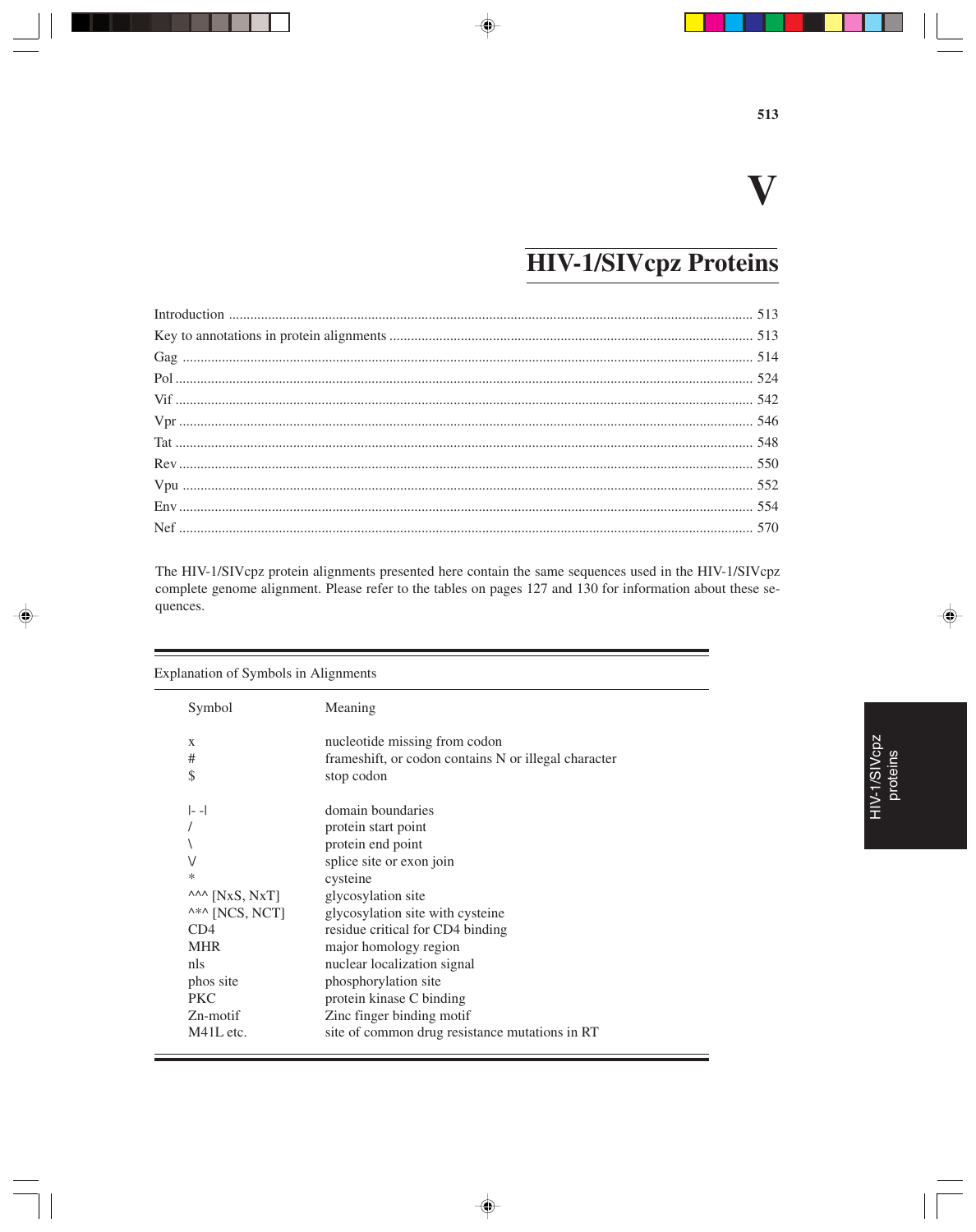|                                           |                         |                         |                                                                                                                                                                                                                                                                                            | nuclear localization site |            |            |
|-------------------------------------------|-------------------------|-------------------------|--------------------------------------------------------------------------------------------------------------------------------------------------------------------------------------------------------------------------------------------------------------------------------------------|---------------------------|------------|------------|
|                                           | membrane binding<br>p17 | - nuclear localization- |                                                                                                                                                                                                                                                                                            |                           | "phos site |            |
| <b>B.FR.83.HXB2</b>                       |                         |                         | MGARASVLSGGELDRWEKIRLRPGGKKKYKLKHIVWASRELERFAVNPGLLETSEGCROILGOLOPSLOTGSEELRSLYNTVATLYCVHORIEIKDTKEALDKIEEEONKSKKKAOOAAADTG                                                                                                                                                                |                           |            | 123        |
| A1.KE.00.MSA4069                          |                         |                         |                                                                                                                                                                                                                                                                                            |                           |            | 121        |
| A1.KE.94.023 17                           |                         |                         | -----------KF-A--------------RM--LI------D---L--S----AD--Q--MEK---A-K--T--IK--F-----------DV------------IK----Q-T------+--                                                                                                                                                                 |                           |            | 123        |
| A1.SE.94.SE7253                           |                         |                         |                                                                                                                                                                                                                                                                                            |                           |            | 122        |
| A1.TZ.97.97TZ02                           |                         |                         |                                                                                                                                                                                                                                                                                            |                           |            | 120        |
| A1.UA.00.98UA0116<br>A1. UG. 85. U455     |                         |                         |                                                                                                                                                                                                                                                                                            |                           |            | 122<br>123 |
| A1.UG.92.92UG037                          |                         |                         |                                                                                                                                                                                                                                                                                            |                           |            | 123        |
| A2.CD.97.97CDKS10                         |                         |                         |                                                                                                                                                                                                                                                                                            |                           |            |            |
| A2.CD.97.97CDKTB48                        |                         |                         | ----------K-EA-------------R---L-------K-SI--S----ET---R-F-----A-E--T--------I-V--F---K--V---------------C-O-T--------                                                                                                                                                                     |                           |            | 123        |
| A2.CY.94.94CY017 41                       |                         |                         |                                                                                                                                                                                                                                                                                            |                           |            | 121        |
| B.AR.99.ARMA132                           |                         |                         |                                                                                                                                                                                                                                                                                            |                           |            | 121        |
| B.AU.95.MBCC54                            |                         |                         |                                                                                                                                                                                                                                                                                            |                           |            | 123        |
| B.BO.99.BOL0122                           |                         |                         |                                                                                                                                                                                                                                                                                            |                           |            | 121        |
| $B.CN.-.RL42$                             |                         |                         |                                                                                                                                                                                                                                                                                            |                           |            | 123        |
| B.ES.89.S61K15                            |                         |                         |                                                                                                                                                                                                                                                                                            |                           |            | 123        |
| B.GA.88.OYI                               |                         |                         |                                                                                                                                                                                                                                                                                            |                           |            | 123<br>123 |
| B.GB.83.CAM1<br>B.NL.86.3202A21           |                         |                         |                                                                                                                                                                                                                                                                                            |                           |            | 123        |
| B.TH.90.BK132                             |                         |                         |                                                                                                                                                                                                                                                                                            |                           |            | 123        |
| <b>B.US.83.RF</b>                         |                         |                         |                                                                                                                                                                                                                                                                                            |                           |            | 123        |
| B.US.90.WEAU160                           |                         |                         |                                                                                                                                                                                                                                                                                            |                           |            | 123        |
| C.BR.92.92BR025                           |                         |                         | ------I-R--K--A--R-K-K-----H-MM--L-----------LD----------K--MK----A----TK--I--H----------------------K--------QQ- T---B-. A-K-                                                                                                                                                             |                           |            | 124        |
| C.BW.00.00BW3891 6                        |                         |                         |                                                                                                                                                                                                                                                                                            |                           |            | 128        |
| C.BW.96.96BW0502                          |                         |                         |                                                                                                                                                                                                                                                                                            |                           |            | 123        |
| C.ET.86.ETH2220                           |                         |                         | --------K-BK--T-----------R-M----------D---L---------K--ME----A-K--T--IK--F-------------KN--VR--------------R--------K-.A-.E                                                                                                                                                               |                           |            | 124        |
| C.IL.98.98IS002<br>C. IN. 95. 95 IN 21068 |                         |                         |                                                                                                                                                                                                                                                                                            |                           |            | 123<br>123 |
| C.IN.99.01IN565 10                        |                         |                         | --------R--K-------------R-MI--L-----------L-------A---K--IK--H-A----T---------------------------OOO-T---KG.A-.-                                                                                                                                                                           |                           |            | 123        |
| C.KE.00.KER2010                           |                         |                         |                                                                                                                                                                                                                                                                                            |                           |            | 121        |
| C.MM.99.mIDU101 3                         |                         |                         |                                                                                                                                                                                                                                                                                            |                           |            | 123        |
| C.TZ.97.97TZ04                            |                         |                         |                                                                                                                                                                                                                                                                                            |                           |            | 122        |
| C.TZ.98.98TZ017<br>C.ZA.01.2134MB         |                         |                         |                                                                                                                                                                                                                                                                                            |                           |            | 127<br>121 |
| C.ZA.97.97ZA003                           |                         |                         |                                                                                                                                                                                                                                                                                            |                           |            | 121        |
| C.ZM.96.96ZM651                           |                         |                         |                                                                                                                                                                                                                                                                                            |                           |            | 125        |
| D.CD.83.ELI                               |                         |                         |                                                                                                                                                                                                                                                                                            |                           |            | 123        |
| D.CD.83.NDK                               |                         |                         |                                                                                                                                                                                                                                                                                            |                           |            | 121        |
| D.CD.85.Z2Z6                              |                         |                         |                                                                                                                                                                                                                                                                                            |                           |            | 124        |
| D.CM.01.01CM 0009BBY                      |                         |                         |                                                                                                                                                                                                                                                                                            |                           |            | 117        |
| D.KE.01.01KE NKU3006                      |                         |                         |                                                                                                                                                                                                                                                                                            |                           |            | 121        |
| D.TD.99.MN012                             |                         |                         |                                                                                                                                                                                                                                                                                            |                           |            | 123<br>123 |
| D.UG.94.94UG114<br>D.UG.99.99UGA08483     |                         |                         |                                                                                                                                                                                                                                                                                            |                           |            | 121        |
| D.UG.99.99UGB21875                        |                         |                         |                                                                                                                                                                                                                                                                                            |                           |            | 121        |
| F1.BE.93.VI850                            |                         |                         | ------I----K--E----Q-------R--M--LI----------LD----------QK-IR-------------K--F----V--Y---AGVT--------L-------QQ-T------K-                                                                                                                                                                 |                           |            | 123        |
| F1.BR.93.93BR020 1                        |                         |                         |                                                                                                                                                                                                                                                                                            |                           |            | 123        |
| F1.FI.93.FIN9363                          |                         |                         |                                                                                                                                                                                                                                                                                            |                           |            | 125        |
| F1.FR.96.MP411                            |                         |                         | -----------K--A--R-------------RM--L-----------D------P---K--IR---------------F----V------K----------B-L------GOO-T------K-                                                                                                                                                                |                           |            | 123        |
| F2.CM.02.02CM 0016BBY                     |                         |                         |                                                                                                                                                                                                                                                                                            |                           |            | 121        |
| F2.CM.95.MP255                            |                         |                         | -----------K--A------K-----R---L---------L--S----T---KK-I----S-----------K----A-VV--Y-----DVR--------LQ---D--QQ-E--K---KE                                                                                                                                                                  |                           |            | 123        |
| F2.CM.95.MP257                            |                         |                         |                                                                                                                                                                                                                                                                                            |                           |            | 123        |
| F2.CM.97.CM53657                          |                         |                         |                                                                                                                                                                                                                                                                                            |                           |            | 121        |
| G.BE.96.DRCBL                             |                         |                         | ---K--A-----------R-RM--L------D---L-------A---QK-MA----A---T--IK--F-----------K--VR------EEV-KI-K--QQ-EN                                                                                                                                                                                  |                           |            | 116        |
| G.CM.01.01CM 4049HAN                      |                         |                         |                                                                                                                                                                                                                                                                                            |                           |            | 121        |
| G.FI.93.HH8793 12 1                       |                         |                         | ----X-X----K--A----X-T--------R---L------M----L-------A---O--MS----AIX--T--IK--F---------PK--V--------BEV-KI-K--OO-I----R-B-                                                                                                                                                               |                           |            | 123        |
| G.NG.92.92NG083<br>G.SE.93.SE6165         |                         |                         | $\verb V-----K--S-----R-----R-----R-----G---L-ERD---A---\verb V--MK---A-S--T-----F-----F-----K--V-----K--V-----PEEV-KI-KN-QQE. \dots 1---K . NE--R-----K-.$<br>--------T--K--A----------R-S--I--L----------L--D----A---O--MR---------T--IK----A-------------V-------EEV-KI-K--OE-I----M-K- |                           |            | 123<br>123 |
|                                           |                         |                         |                                                                                                                                                                                                                                                                                            |                           |            |            |
| H.BE.93.VI991                             |                         |                         |                                                                                                                                                                                                                                                                                            |                           |            | 125<br>123 |
| H.BE.93.VI997<br>H.CF.90.90CF056          |                         |                         | ----------K--A--------------R---L---------L-------P---L--IB-I--AIK--T---K--F-L--V-----RK-DV------------I----OO-T------KE                                                                                                                                                                   |                           |            | 123        |
|                                           |                         |                         |                                                                                                                                                                                                                                                                                            |                           |            |            |
| J.SE.93.SE7887<br>J.SE.94.SE7022          |                         |                         | ------I----K--D-------------RI--L-------D---L------SAK--Q---V----A----TQ-IK-----------------------------N--QQ--K-ET-KK                                                                                                                                                                     |                           |            | 123<br>123 |
|                                           |                         |                         |                                                                                                                                                                                                                                                                                            |                           |            |            |
| K.CD.97.EOTB11C                           |                         |                         |                                                                                                                                                                                                                                                                                            |                           |            | 123        |
| K.CM.96.MP535                             |                         |                         |                                                                                                                                                                                                                                                                                            |                           |            | 123        |
|                                           |                         |                         |                                                                                                                                                                                                                                                                                            |                           |            |            |

 $\color{red} \blacklozenge$ 

 $\color{red}\blacklozenge$ 

nuclear localization site<br>|-<br>| ^phos site

 $\begin{tabular}{ll} $membrane binding & -|\\[-1.5mm] - nuclear localization-|\\[-1.5mm] \end{tabular}$  $\big\backslash \begin{array}{c} - \\ \text{p17} \end{array}$ 

⊕

HIV-1/SIVcpz protein alignment: GAG

 $\Rightarrow$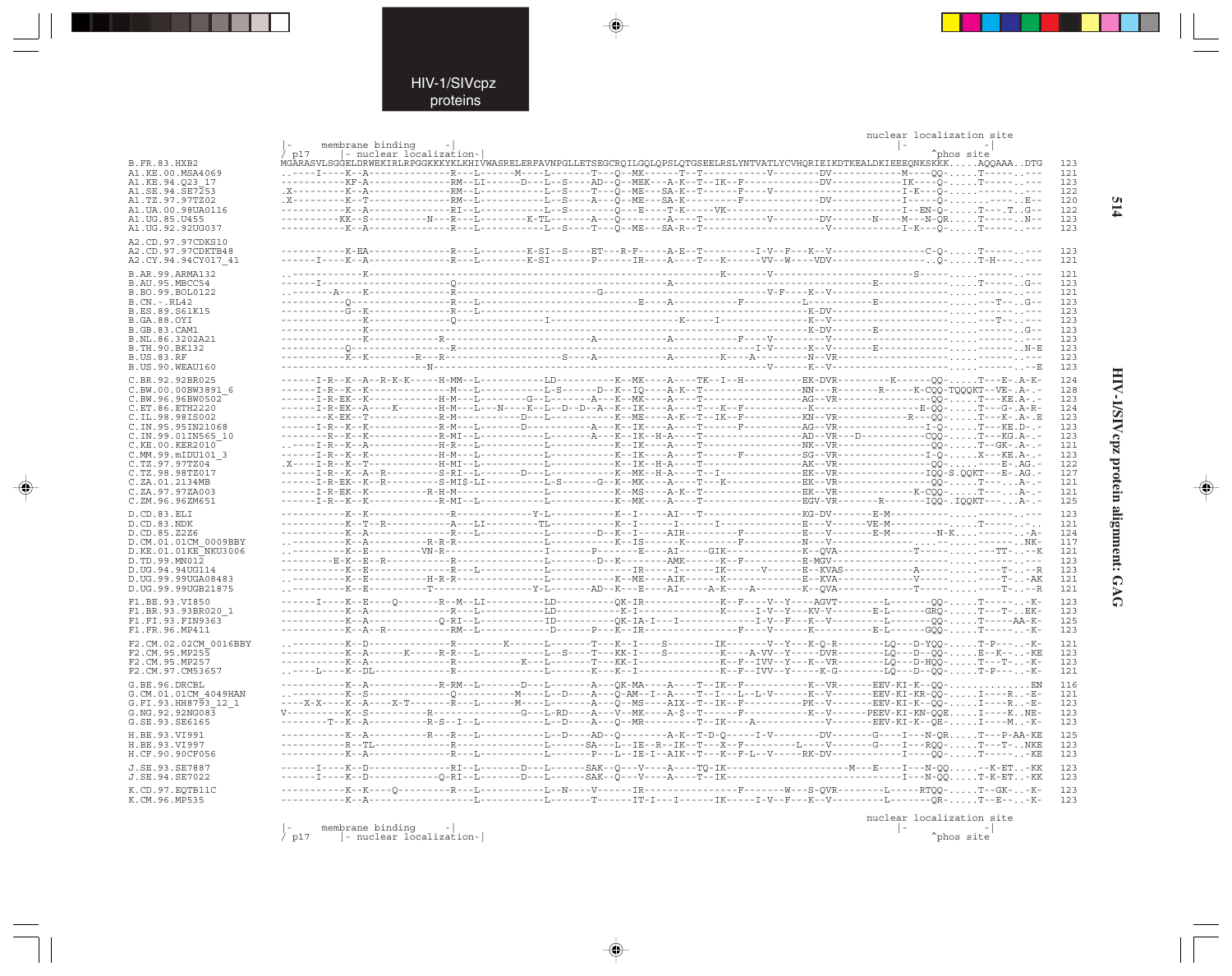| B.FR.83.HXB2                                      |  |  |  | MGARASVLSGGELDRWEKIRLRPGGKKKYKLKHIVWASRELERFAVNPGLLETSEGCRQILGQLQPSLQTGSEELRSLYNTVATLYCVHQRIEIKDTKEALDKIEEEQNKSKKKAQQAAADTG                                                                                                                                       | 123        |
|---------------------------------------------------|--|--|--|-------------------------------------------------------------------------------------------------------------------------------------------------------------------------------------------------------------------------------------------------------------------|------------|
| 01 AE.CF.90.90CF4071                              |  |  |  | --L------------L--------A---Q-L-E---ST-K------K--F--I---W--------NVT------------I---N-Q-T-                                                                                                                                                                        | 123        |
| 01 AE.JP.93.93JP NH1<br>$01$ AE. TH. 90. CM240    |  |  |  |                                                                                                                                                                                                                                                                   | 123<br>123 |
| 01 AE. TH. 93. 93 TH 9021                         |  |  |  |                                                                                                                                                                                                                                                                   | 123        |
| 02 AG.CM.02.02CM 1677LE                           |  |  |  | --------K--A-------------R---L-------D---L-------AD--Q-LME---ST-K-----IK--F--I---W------D---------L--I-T---Q-T------A--                                                                                                                                           | 121        |
| 02 AG.CM.97.97CM MP807                            |  |  |  |                                                                                                                                                                                                                                                                   | 111        |
| 02 AG.FR.91.DJ264<br>02 AG.NG.-.IBNG              |  |  |  |                                                                                                                                                                                                                                                                   | 123<br>123 |
| 02 AG.SE.94.SE7812                                |  |  |  |                                                                                                                                                                                                                                                                   | 123        |
| 03 AB.BY.00.98BY10443                             |  |  |  |                                                                                                                                                                                                                                                                   | 123        |
| 03 AB.RU.97.KAL153 2                              |  |  |  |                                                                                                                                                                                                                                                                   | 123        |
| 03 AB.RU.98.RU98001                               |  |  |  |                                                                                                                                                                                                                                                                   | 123        |
| 04 cpx.CY.94.CY032<br>04 cpx.GR.91.97PVCH         |  |  |  |                                                                                                                                                                                                                                                                   | 123<br>123 |
| 04_cpx.GR.97.97PVMY                               |  |  |  |                                                                                                                                                                                                                                                                   | 121        |
| 05 DF.BE. - . VI1310                              |  |  |  |                                                                                                                                                                                                                                                                   | 124        |
| 05 DF.BE.93.VI961                                 |  |  |  |                                                                                                                                                                                                                                                                   | 124        |
| 05 DF.ES. - . X492                                |  |  |  |                                                                                                                                                                                                                                                                   | 124<br>122 |
| 06 cpx.AU.96.BFP90<br>06 cpx.ML.95.95ML127        |  |  |  |                                                                                                                                                                                                                                                                   | 123        |
| 06 cpx.ML.95.95ML84                               |  |  |  |                                                                                                                                                                                                                                                                   | 123        |
| 06 cpx.SN.97.97SE1078                             |  |  |  | -----------K--E--------------R---L-------D---L--------A---Q--IE---SA-K---------F------------KVQ-----V--V--I-----Q-T--TT-A--                                                                                                                                       | 123        |
| 07 BC.CN. - . CNGL179<br>07 BC.CN.97.97CN001      |  |  |  |                                                                                                                                                                                                                                                                   | 123<br>123 |
| $07^-$ BC.CN.97.CN54                              |  |  |  |                                                                                                                                                                                                                                                                   | 121        |
| 07 BC.CN.98.98CN009                               |  |  |  |                                                                                                                                                                                                                                                                   | 123        |
| 08 BC.CN.97.97CNGX 6F                             |  |  |  |                                                                                                                                                                                                                                                                   | 122        |
| 08 BC.CN.97.97CNGX 7F<br>08 BC.CN.97.97CNGX 9F    |  |  |  | ------I-R--K---K----------H-M---L----------L---------K--IK---A---T-----F---------EE--VR----------------IQQ-T---KKADE                                                                                                                                              | 123<br>122 |
| 08 BC.CN.98.98CN006                               |  |  |  |                                                                                                                                                                                                                                                                   | 127        |
| 09 cpx.GH.96.96GH2911                             |  |  |  |                                                                                                                                                                                                                                                                   | 123        |
| 09 cpx.SN.95.95SN1795                             |  |  |  |                                                                                                                                                                                                                                                                   | 123        |
| 09 cpx.SN.95.95SN7808<br>09 cpx. US. 99. 99DE4057 |  |  |  |                                                                                                                                                                                                                                                                   | 123<br>121 |
| 10 CD.TZ.96.96TZ BF061                            |  |  |  |                                                                                                                                                                                                                                                                   | 123        |
| 10 CD.TZ.96.96TZ BF071                            |  |  |  |                                                                                                                                                                                                                                                                   | 123        |
| 10 CD.TZ.96.96TZ BF110                            |  |  |  |                                                                                                                                                                                                                                                                   | 123        |
|                                                   |  |  |  |                                                                                                                                                                                                                                                                   | 121        |
|                                                   |  |  |  |                                                                                                                                                                                                                                                                   | 123<br>123 |
| $11$ $Cpx.GR.-.GR17$                              |  |  |  |                                                                                                                                                                                                                                                                   | 121        |
| 12 BF.AR.97.A32989                                |  |  |  |                                                                                                                                                                                                                                                                   | 123        |
| 12 BF.AR.99.ARMA159                               |  |  |  |                                                                                                                                                                                                                                                                   | 123<br>123 |
| 12 BF.UY.99.URTR23<br>12 BF.UY.99.URTR35          |  |  |  |                                                                                                                                                                                                                                                                   | 123        |
| 13_cpx.CM.02.02CM_3226MN                          |  |  |  |                                                                                                                                                                                                                                                                   | 121        |
| 13_cpx.CM.96.1849                                 |  |  |  |                                                                                                                                                                                                                                                                   | 123        |
| 13_cpx.CM.96.4164                                 |  |  |  |                                                                                                                                                                                                                                                                   | 123        |
| 14 BG.ES.00.X475<br>14 BG.ES.00.X477              |  |  |  | -----------K--A-------------RX--L-----------L--------A---Q--M----A----T--I---F-----------K--V--------EEV-KA-K--Q-------M-E-<br>-----------K--A-------------RM--L-----------L--D----T---Q--M-----A-X--T--I---F----------K--V--------EEV-KA-K--Q-N-----M-E-         | 122<br>122 |
| 14 BG.ES.00.X623                                  |  |  |  | ------I----K--A--R---------------L-------D---L--D----A---Q--M----A-K--T--I---F-----------K--V-------EEV-KA-K--Q-----TM-E-                                                                                                                                         | 122        |
| 14 BG.ES.99.X397                                  |  |  |  | -----------K--A----------------RM--L-----------L--D----A---Q--MR----A----T--I---F------------------EEV-KA-K--Q-QR---M-E-                                                                                                                                          | 122        |
|                                                   |  |  |  |                                                                                                                                                                                                                                                                   | 123        |
|                                                   |  |  |  |                                                                                                                                                                                                                                                                   | 123<br>123 |
| 15 01B.TH.99.99TH R2399                           |  |  |  |                                                                                                                                                                                                                                                                   | 123        |
| 16 A2D. KE. 00. KISII5009                         |  |  |  |                                                                                                                                                                                                                                                                   | 121        |
| 16 A2D.KR.97.97KR004                              |  |  |  |                                                                                                                                                                                                                                                                   | 123        |
| N.CM.-.YBF106<br>N.CM.95.YBF30                    |  |  |  | --------T--K--Q--A-Y---------R---L-----------C----MD-AN--A-LIN--E-A-K----G----X--L-V-----SN-PVHN-Q------K-K-EQH-SEPKKPE-.GTAA<br>--------T--K--Q--S-Y---------RM--L----------C----MD-AD--AKL-N--E-A-K----------AL-V-----S--Q-HN-Q------K-K-EQH-PEPKNPE-.GAAA      | 124<br>124 |
| O.BE.87.ANT70                                     |  |  |  |                                                                                                                                                                                                                                                                   | 124        |
| $0.CM. - .96CMABB009$                             |  |  |  | ---S----T-SK--A--Q---K--S----R---L----------C--E----A--NEKL-Q--E-A-K---DS-Q--W-AIVV-W---N-YK-G--QQ-IQ-LK-VMGSR-SADA-KEDTSAR<br>--------T-SK--A--H---K--S--H-R---L-------D---C--E----A--NE-L-Q--E-A-K---DS-Q--W--I-V-W---K-YKVE--QQ-IQ-LK-VMRNR-SANEDTXXK          | 121        |
| O.CM.91.MVP5180                                   |  |  |  | --------T-SK--A--R------S--A-R---L---------Y-C-------A--TE-L-Q--E-A-K----D-K--W-AI-V-W---N-FD-R--QQ-IQ-LK-VMASR-S-EA-KEE-S                                                                                                                                        | 122        |
| O.SN.99.SEMP1299                                  |  |  |  | --------T-SK--A--Q---K--C----R---L-------D-S-C--E----A--NEKL-Q--E-A-K----S-Q--W--I-V-W---N--KVE--QQ-IQ-LK-VMGSR-SAGT-KEDTSAR                                                                                                                                      | 124        |
| CPZ.CD. - . CPZANT<br>CPZ.CM.98.CAM5              |  |  |  | ---G----R-EK--T--S-----------MI--L---RS--Q---LSSS--------EKAIH--S--IEIR-P-II--F--ICV-W---KGEK----EQ-.V-TVKMKVMQTQAETGSSQTASRG.MLLR<br>--------T--R--A------X------MM--L----------C----M--A---ENL-K--E-A-R----G----F--L-V-W---K--QVE--QQ--S-LK-TVAAQEQEVAQP.Q--QQE | 128<br>124 |
| CPZ.GA. - . CPZGAB                                |  |  |  | --------T--K------V------R-R-MM--L----------CD---M-SK---TKL-Q--E-A-K----G----F--L-V-W-I-SD-TVE--QK--EQLKRHHGEQQS-TESNSGSR.EGGA                                                                                                                                    | 126        |
| CPZ.US.85.CPZUS                                   |  |  |  |                                                                                                                                                                                                                                                                   | 125        |

 $\blacklozenge$ 

 $\begin{picture}(20,5) \put(0,0){\vector(0,1){10}} \put(15,0){\vector(0,1){10}} \put(15,0){\vector(0,1){10}} \put(15,0){\vector(0,1){10}} \put(15,0){\vector(0,1){10}} \put(15,0){\vector(0,1){10}} \put(15,0){\vector(0,1){10}} \put(15,0){\vector(0,1){10}} \put(15,0){\vector(0,1){10}} \put(15,0){\vector(0,1){10}} \put(15,0){\vector(0,1){10}} \put(15,0){\vector(0,$ 

. . . .

 $\overrightarrow{\phantom{a}}$ 

HIV-1/SIVcpz protein alignment: GAG **HIV-1/SIVcpz protein alignment: GAG**

 $\begin{picture}(20,5) \put(0,0){\line(1,0){10}} \put(15,0){\line(1,0){10}} \put(15,0){\line(1,0){10}} \put(15,0){\line(1,0){10}} \put(15,0){\line(1,0){10}} \put(15,0){\line(1,0){10}} \put(15,0){\line(1,0){10}} \put(15,0){\line(1,0){10}} \put(15,0){\line(1,0){10}} \put(15,0){\line(1,0){10}} \put(15,0){\line(1,0){10}} \put(15,0){\line(1,$ 

 $\equiv$ 

П

**515**

HIV-1/SIVcpz

proteins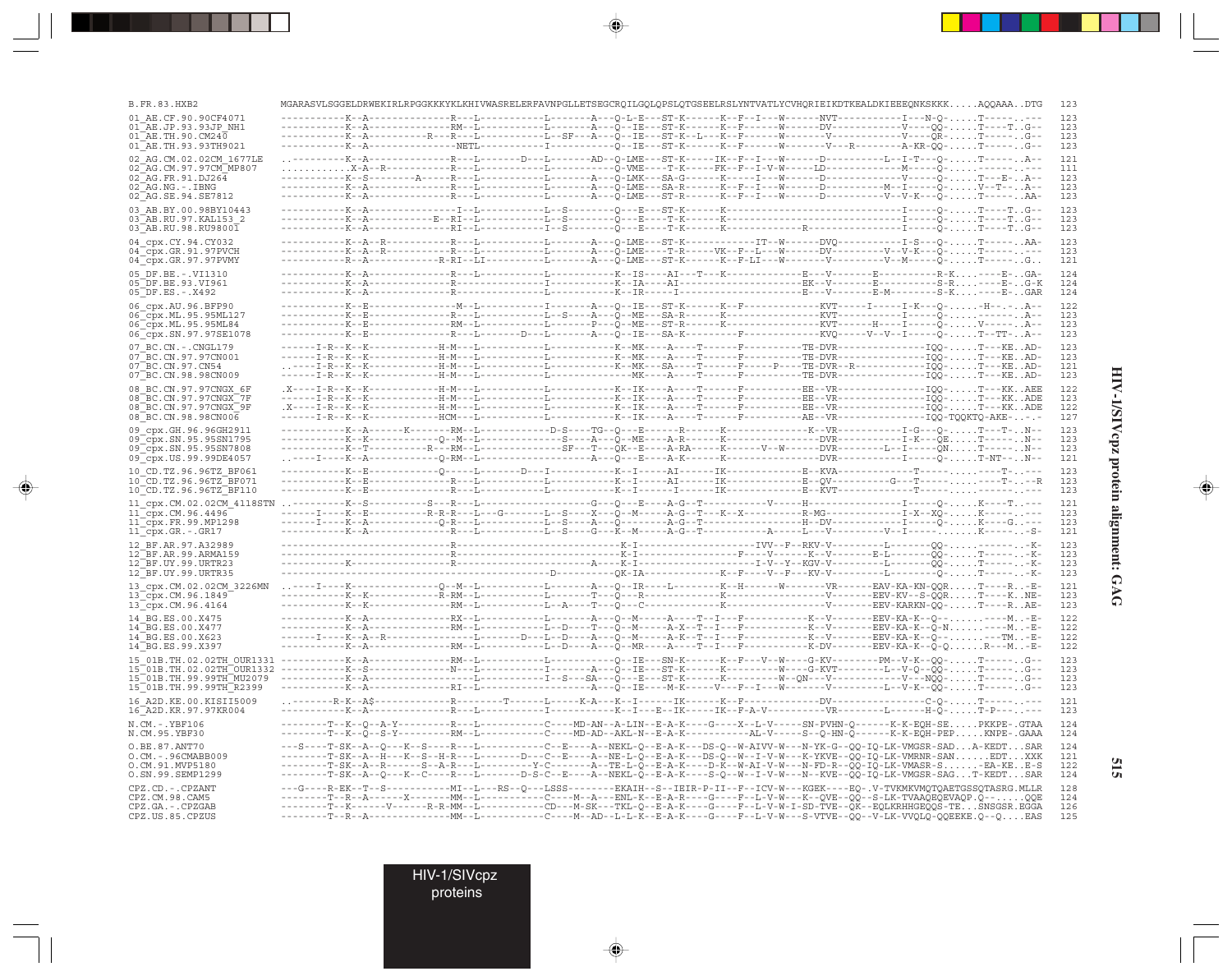$\begin{picture}(20,5) \put(0,0){\line(1,0){10}} \put(15,0){\line(1,0){10}} \put(15,0){\line(1,0){10}} \put(15,0){\line(1,0){10}} \put(15,0){\line(1,0){10}} \put(15,0){\line(1,0){10}} \put(15,0){\line(1,0){10}} \put(15,0){\line(1,0){10}} \put(15,0){\line(1,0){10}} \put(15,0){\line(1,0){10}} \put(15,0){\line(1,0){10}} \put(15,0){\line(1,$ 

 $\mathbb{R}^3$ 

|                                           | $p17 \ \frac{}{}$ p24 |  |                                                                                                                         | cyclophilin A binding domain (CyPA) |             |
|-------------------------------------------|-----------------------|--|-------------------------------------------------------------------------------------------------------------------------|-------------------------------------|-------------|
| B.FR.83.HXB2<br>A1.KE.00.MSA4069          |                       |  | BSNQVSQNYPIVQNIQGQMVHQAISPRTLNAWVKVVEEKAFSPEVIPMFSALSEGATPQDLNTMLNTVGGHQAAMQMLKETİNEEAAĒWDRVHPVHAGPIAPĞQMREPRGSDIAGTTST |                                     | 242<br>240  |
| A1.KE.94.023 17                           |                       |  |                                                                                                                         |                                     | 242         |
| A1.SE.94.SE7253                           |                       |  |                                                                                                                         |                                     | 241         |
| A1.TZ.97.97TZ02                           |                       |  |                                                                                                                         |                                     | 239         |
| A1. UA. 00. 98 UA0116<br>A1. UG. 85. U455 |                       |  |                                                                                                                         |                                     | 241<br>238  |
| A1.UG.92.92UG037                          |                       |  |                                                                                                                         |                                     | 242         |
| A2.CD.97.97CDKS10                         |                       |  |                                                                                                                         |                                     |             |
| A2.CD.97.97CDKTB48                        |                       |  |                                                                                                                         |                                     | 248         |
| A2.CY.94.94CY017 41                       |                       |  |                                                                                                                         |                                     | 238         |
| B.AR.99.ARMA132                           |                       |  |                                                                                                                         |                                     | 240         |
| B.AU.95.MBCC54                            |                       |  |                                                                                                                         |                                     | 242         |
| B.BO.99.BOL0122<br>$B.CN. - . RI.42$      |                       |  |                                                                                                                         |                                     | 244<br>2.42 |
| B.ES.89.S61K15                            |                       |  |                                                                                                                         |                                     | 242         |
| B.GA.88.OYI                               |                       |  |                                                                                                                         |                                     | 242         |
| <b>B.GB.83.CAM1</b>                       |                       |  |                                                                                                                         |                                     | 242         |
| B.NL.86.3202A21<br>B.TH.90.BK132          |                       |  |                                                                                                                         |                                     | 242<br>242  |
| <b>B.US.83.RF</b>                         |                       |  |                                                                                                                         |                                     | 242         |
| B.US.90.WEAU160                           |                       |  |                                                                                                                         |                                     | 242         |
| C.BR.92.92BR025                           |                       |  |                                                                                                                         |                                     | 240         |
| C.BW.00.00BW3891 6                        |                       |  |                                                                                                                         |                                     | 244         |
| C.BW.96.96BW0502                          |                       |  |                                                                                                                         |                                     | 239         |
| C.ET.86.ETH2220                           |                       |  |                                                                                                                         |                                     | 240<br>239  |
| C.IL.98.98IS002<br>C.IN.95.95IN21068      |                       |  |                                                                                                                         |                                     | 239         |
| C.IN.99.01IN565 10                        |                       |  |                                                                                                                         |                                     | 248         |
| C.KE.00.KER2010                           |                       |  |                                                                                                                         |                                     | 237         |
| C.MM.99.mIDU101 3                         |                       |  |                                                                                                                         |                                     | 239         |
| C.TZ.97.97TZ04<br>C.TZ.98.98TZ017         |                       |  |                                                                                                                         |                                     | 238<br>243  |
| C.ZA.01.2134MB                            |                       |  |                                                                                                                         |                                     | 237         |
| C.ZA.97.97ZA003                           |                       |  |                                                                                                                         |                                     | 237         |
| C.ZM.96.96ZM651                           |                       |  |                                                                                                                         |                                     | 241         |
| D.CD.83.ELI                               |                       |  |                                                                                                                         |                                     | 242         |
| D.CD.83.NDK                               |                       |  |                                                                                                                         |                                     | 239         |
| D.CD.85.Z2Z6<br>D.CM.01.01CM 0009BBY      |                       |  |                                                                                                                         |                                     | 243<br>236  |
| D.KE.01.01KE NKU3006                      |                       |  |                                                                                                                         |                                     | 240         |
| D.TD.99.MN012                             |                       |  |                                                                                                                         |                                     | 242         |
| D.UG.94.94UG114                           |                       |  |                                                                                                                         |                                     | 242         |
| D.UG.99.99UGA08483                        |                       |  |                                                                                                                         |                                     | 240         |
| D.UG.99.99UGB21875                        |                       |  |                                                                                                                         |                                     | 240         |
| F1.BE.93.VI850<br>F1.BR.93.93BR020 1      |                       |  |                                                                                                                         |                                     | 238<br>238  |
| F1.FI.93.FIN9363                          |                       |  |                                                                                                                         |                                     | 240         |
| F1.FR.96.MP411                            |                       |  |                                                                                                                         |                                     | 238         |
| F2.CM.02.02CM 0016BBY                     |                       |  |                                                                                                                         |                                     | 236         |
| F2.CM.95.MP255                            |                       |  |                                                                                                                         |                                     | 238         |
| F2.CM.95.MP257                            |                       |  |                                                                                                                         |                                     | 242         |
| F2.CM.97.CM53657                          |                       |  |                                                                                                                         |                                     | 236         |
| G.BE.96.DRCBL                             |                       |  |                                                                                                                         |                                     | 235         |
| G.CM.01.01CM 4049HAN                      |                       |  |                                                                                                                         |                                     | 240         |
| G.FI.93.HH8793 12 1<br>G.NG.92.92NG083    |                       |  |                                                                                                                         |                                     | 242<br>242  |
| G.SE.93.SE6165                            |                       |  |                                                                                                                         |                                     | 242         |
| H.BE.93.VI991                             |                       |  |                                                                                                                         |                                     | 244         |
| H.BE.93.VI997                             |                       |  |                                                                                                                         |                                     | 242         |
| H.CF.90.90CF056                           |                       |  |                                                                                                                         |                                     | 242         |
| J.SE.93.SE7887                            |                       |  |                                                                                                                         |                                     | 242         |
| J.SE.94.SE7022                            |                       |  |                                                                                                                         |                                     | 242         |
| K.CD.97.EOTB11C                           |                       |  |                                                                                                                         |                                     | 238         |
| K.CM.96.MP535                             |                       |  |                                                                                                                         |                                     | 238         |

 $\blacklozenge$ 

 $\Rightarrow$ 

919

# HIV-1/SIVepz protein alignment: GAG

 $\begin{picture}(20,5) \put(0,0){\line(1,0){10}} \put(15,0){\line(1,0){10}} \put(15,0){\line(1,0){10}} \put(15,0){\line(1,0){10}} \put(15,0){\line(1,0){10}} \put(15,0){\line(1,0){10}} \put(15,0){\line(1,0){10}} \put(15,0){\line(1,0){10}} \put(15,0){\line(1,0){10}} \put(15,0){\line(1,0){10}} \put(15,0){\line(1,0){10}} \put(15,0){\line(1,$ 

 $\overline{\phantom{0}}$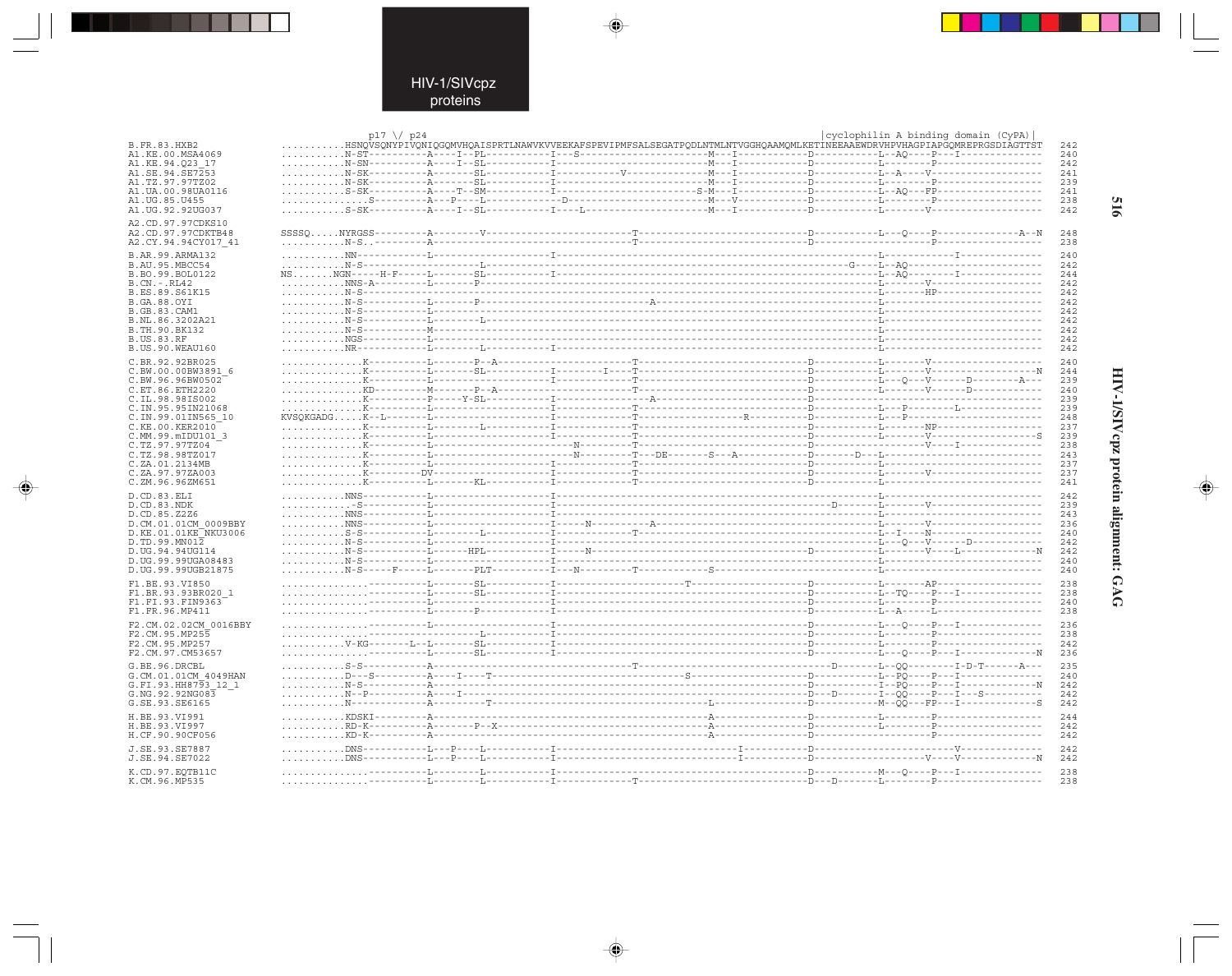| B.FR.83.HXB2                                   | p17 $\sqrt{}$ p24                                                                                                    |  | HSNQVSQNYPIVQNIQGQMVHQAISPRTLNAWVKVVEEKAFSPEVIPMFSALSEGATPQDLNTMLNTVGGHQAAMQMLKETİNEEAAEWDRVHPVHAGPIAPGQMREPRGSDIAGTTST | cyclophilin A binding domain (CyPA) | 242         |
|------------------------------------------------|----------------------------------------------------------------------------------------------------------------------|--|-------------------------------------------------------------------------------------------------------------------------|-------------------------------------|-------------|
| 01 AE.CF.90.90CF4071                           |                                                                                                                      |  |                                                                                                                         |                                     | 242         |
| 01 AE.JP.93.93JP NH1                           |                                                                                                                      |  |                                                                                                                         |                                     | 242         |
| $01\overline{AE}$ . TH. 90. CM240              |                                                                                                                      |  |                                                                                                                         |                                     | 242         |
| 01 AE. TH. 93. 93 TH 9021                      |                                                                                                                      |  |                                                                                                                         |                                     | 242         |
| 02 AG.CM.02.02CM 1677LE                        |                                                                                                                      |  |                                                                                                                         |                                     | 237         |
| 02 AG. CM. 97. 97 CM MP807                     |                                                                                                                      |  |                                                                                                                         |                                     | 226         |
| $02$ AG. FR. 91. DJ264<br>02 AG.NG. -. IBNG    |                                                                                                                      |  |                                                                                                                         |                                     | 239<br>239  |
| 02 AG. SE. 94. SE7812                          |                                                                                                                      |  |                                                                                                                         |                                     | 239         |
|                                                |                                                                                                                      |  |                                                                                                                         |                                     | 242         |
| 03 AB.BY.00.98BY10443<br>03 AB.RU.97.KAL153 2  |                                                                                                                      |  |                                                                                                                         |                                     | 242         |
| 03 AB.RU.98.RU98001                            |                                                                                                                      |  |                                                                                                                         |                                     | 242         |
|                                                |                                                                                                                      |  |                                                                                                                         |                                     | 242         |
| 04_cpx.CY.94.CY032<br>04 cpx.GR.91.97PVCH      |                                                                                                                      |  |                                                                                                                         |                                     | 242         |
| 04 Cpx.GR.97.97PVMY                            |                                                                                                                      |  |                                                                                                                         |                                     | 240         |
| 05 DF.BE. - . VI1310                           |                                                                                                                      |  |                                                                                                                         |                                     | 243         |
| 05 DF.BE.93.VI961                              |                                                                                                                      |  |                                                                                                                         |                                     | 243         |
| $05\overline{DF.ES. - X492}$                   |                                                                                                                      |  |                                                                                                                         |                                     | 243         |
| 06 cpx.AU.96.BFP90                             |                                                                                                                      |  |                                                                                                                         |                                     | 241         |
| 06 cpx. ML. 95.95ML127                         |                                                                                                                      |  |                                                                                                                         |                                     | 242         |
| 06_cpx.ML.95.95ML84                            |                                                                                                                      |  |                                                                                                                         |                                     | 242         |
| 06 cpx.SN.97.97SE1078                          |                                                                                                                      |  |                                                                                                                         |                                     | 242         |
| 07 BC.CN. - . CNGL179                          |                                                                                                                      |  |                                                                                                                         |                                     | 239         |
| 07 BC. CN. 97. 97 CN001                        |                                                                                                                      |  |                                                                                                                         |                                     | 239         |
| 07 BC.CN.97.CN54                               |                                                                                                                      |  |                                                                                                                         |                                     | 237         |
| 07 BC.CN.98.98CN009                            |                                                                                                                      |  |                                                                                                                         |                                     | 239         |
| 08 BC.CN.97.97CNGX 6F                          |                                                                                                                      |  |                                                                                                                         |                                     | 238         |
| 08 BC.CN.97.97CNGX 7F                          |                                                                                                                      |  |                                                                                                                         |                                     | 239<br>238  |
| 08 BC.CN.97.97CNGX 9F<br>08 BC.CN.98.98CN006   |                                                                                                                      |  |                                                                                                                         |                                     | 243         |
|                                                |                                                                                                                      |  |                                                                                                                         |                                     |             |
| 09_cpx.GH.96.96GH2911<br>09 cpx.SN.95.95SN1795 |                                                                                                                      |  |                                                                                                                         |                                     | 242<br>242  |
| 09 cpx.SN.95.95SN7808                          |                                                                                                                      |  |                                                                                                                         |                                     | 237         |
| 09 cpx. US. 99. 99DE4057                       |                                                                                                                      |  |                                                                                                                         |                                     | 240         |
| 10 CD.TZ.96.96TZ BF061                         |                                                                                                                      |  |                                                                                                                         |                                     | 242         |
| 10 CD.TZ.96.96TZ BF071                         |                                                                                                                      |  |                                                                                                                         |                                     | 242         |
| 10_CD.TZ.96.96TZ_BF110                         |                                                                                                                      |  |                                                                                                                         |                                     | 242         |
| 11 cpx.CM.02.02CM 4118STN                      |                                                                                                                      |  |                                                                                                                         |                                     | 240         |
| $11$ cpx. CM. 96.4496                          |                                                                                                                      |  |                                                                                                                         |                                     | 242         |
| 11 cpx.FR.99.MP1298                            |                                                                                                                      |  |                                                                                                                         |                                     | 242         |
| 11 cpx.GR.-.GR17                               |                                                                                                                      |  |                                                                                                                         |                                     | 240         |
| 12 BF.AR.97.A32989                             |                                                                                                                      |  |                                                                                                                         |                                     | 238         |
| 12 BF.AR.99.ARMA159                            |                                                                                                                      |  |                                                                                                                         |                                     | 238         |
| 12 BF.UY.99.URTR23                             |                                                                                                                      |  |                                                                                                                         |                                     | 238         |
| 12 BF.UY.99.URTR35                             |                                                                                                                      |  |                                                                                                                         |                                     | 238         |
| 13 cpx.CM.02.02CM 3226MN                       |                                                                                                                      |  |                                                                                                                         |                                     | 240         |
| 13 cpx.CM.96.1849                              |                                                                                                                      |  |                                                                                                                         |                                     | 242         |
| $13$ cpx. CM. 96.4164                          |                                                                                                                      |  |                                                                                                                         |                                     | 242         |
| 14 BG.ES.00.X475                               |                                                                                                                      |  |                                                                                                                         |                                     | 241         |
| 14 BG.ES.00.X477                               |                                                                                                                      |  |                                                                                                                         |                                     | 241         |
| 14 BG.ES.00.X623<br>14 BG.ES.99.X397           |                                                                                                                      |  |                                                                                                                         |                                     | 2.41<br>241 |
|                                                |                                                                                                                      |  |                                                                                                                         |                                     |             |
|                                                |                                                                                                                      |  |                                                                                                                         |                                     | 241<br>241  |
|                                                |                                                                                                                      |  |                                                                                                                         |                                     | 242         |
| 15 01B.TH.99.99TH R2399                        |                                                                                                                      |  |                                                                                                                         |                                     | 242         |
| 16 A2D. KE. 00. KISII5009                      | $$ - S . S - - - - - - - - - A -                                                                                     |  |                                                                                                                         |                                     | 238         |
| 16 A2D. KR. 97. 97KR004                        |                                                                                                                      |  |                                                                                                                         |                                     | 240         |
|                                                |                                                                                                                      |  |                                                                                                                         |                                     | 244         |
| N.CM.-.YBF106<br>N.CM.95.YBF30                 |                                                                                                                      |  |                                                                                                                         |                                     | 244         |
|                                                |                                                                                                                      |  |                                                                                                                         |                                     |             |
| O.BE.87.ANT70<br>O.CM. - . 96CMABB009          |                                                                                                                      |  |                                                                                                                         |                                     | 240<br>237  |
| O.CM.91.MVP5180                                |                                                                                                                      |  |                                                                                                                         |                                     | 240         |
| O.SN.99.SEMP1299                               | TG------T-A-------SL---------A------N--I-----M------I-Y-T-----AI----G-L-V---V----------T--PA---LPV--I---T----------- |  |                                                                                                                         |                                     | 240         |
| CPZ.CD. - . CPZANT                             |                                                                                                                      |  |                                                                                                                         |                                     | 258         |
| CPZ.CM.98.CAM5                                 |                                                                                                                      |  |                                                                                                                         |                                     | 241         |
| CPZ.GA. - . CPZGAB                             |                                                                                                                      |  |                                                                                                                         |                                     | 250         |
| CPZ.US.85.CPZUS                                |                                                                                                                      |  |                                                                                                                         |                                     | 244         |

 $\Rightarrow$ 

 $\Rightarrow$ 

. . .

 $\Rightarrow$ 

# HIV-1/SIVepz protein alignment: GAG

 $\Rightarrow$ 

517

HIV-1/SIVcpz<br>proteins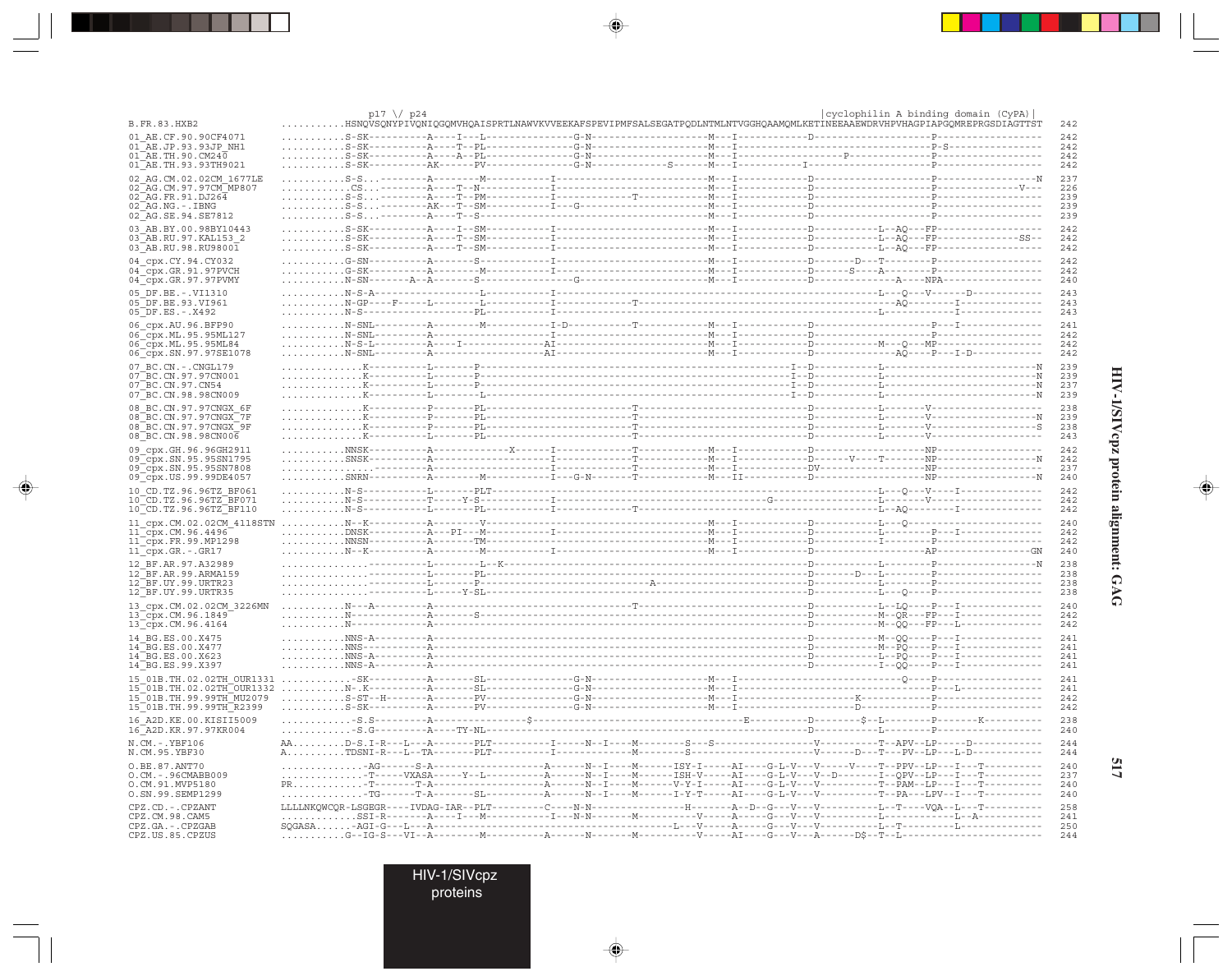$\begin{picture}(20,5) \put(0,0){\line(1,0){10}} \put(15,0){\line(1,0){10}} \put(15,0){\line(1,0){10}} \put(15,0){\line(1,0){10}} \put(15,0){\line(1,0){10}} \put(15,0){\line(1,0){10}} \put(15,0){\line(1,0){10}} \put(15,0){\line(1,0){10}} \put(15,0){\line(1,0){10}} \put(15,0){\line(1,0){10}} \put(15,0){\line(1,0){10}} \put(15,0){\line(1,$ 

|                              |  | major homology region (MHR) |  | $p24 \sqrt{p2}$                                                                                                                 |  |
|------------------------------|--|-----------------------------|--|---------------------------------------------------------------------------------------------------------------------------------|--|
| B.FR.83.HXB2                 |  |                             |  | LOEOIGWMTNNPPIPVGEIYKRWIILGLNKIVRMYSPTSILDIROGPKEPFRDYVDRFYKTLRAEOASOEVKNWMTETLLVONANPDCKTILKALGPAATLEEMMTACOGVGGPGHKARVLAEAMSO |  |
| A1.KE.00.MSA4069             |  |                             |  |                                                                                                                                 |  |
| A1.KE.94.O23 17              |  |                             |  |                                                                                                                                 |  |
| A1.SE.94.SE7253              |  |                             |  |                                                                                                                                 |  |
| A1.TZ.97.97TZ02              |  |                             |  |                                                                                                                                 |  |
| A1.UA.00.98UA0116            |  |                             |  |                                                                                                                                 |  |
| A1.UG.85.U455                |  |                             |  |                                                                                                                                 |  |
| A1.UG.92.92UG037             |  |                             |  |                                                                                                                                 |  |
| A2.CD.97.97CDKS10            |  |                             |  |                                                                                                                                 |  |
| A2.CD.97.97CDKTB48           |  |                             |  |                                                                                                                                 |  |
| A2.CY.94.94CY017 41          |  |                             |  |                                                                                                                                 |  |
|                              |  |                             |  |                                                                                                                                 |  |
| B.AR.99.ARMA132              |  |                             |  |                                                                                                                                 |  |
| B.AU.95.MBCC54               |  |                             |  |                                                                                                                                 |  |
| B.BO.99.BOL0122              |  |                             |  |                                                                                                                                 |  |
| B.CN.-.RL42                  |  |                             |  |                                                                                                                                 |  |
| B.ES.89.S61K15               |  |                             |  |                                                                                                                                 |  |
| B.GA.88.OYI                  |  |                             |  |                                                                                                                                 |  |
| B.GB.83.CAM1                 |  |                             |  |                                                                                                                                 |  |
| B.NL.86.3202A21              |  |                             |  |                                                                                                                                 |  |
| B.TH.90.BK132                |  |                             |  |                                                                                                                                 |  |
| B.US.83.RF                   |  |                             |  |                                                                                                                                 |  |
| B.US.90.WEAU160              |  |                             |  |                                                                                                                                 |  |
|                              |  |                             |  |                                                                                                                                 |  |
| C.BR.92.92BR025              |  |                             |  |                                                                                                                                 |  |
| C.BW.00.00BW3891 6           |  |                             |  |                                                                                                                                 |  |
| C.BW.96.96BW0502             |  |                             |  |                                                                                                                                 |  |
| C.ET.86.ETH2220              |  |                             |  |                                                                                                                                 |  |
| C.IL.98.98IS002              |  |                             |  |                                                                                                                                 |  |
| C.IN.95.95IN21068            |  |                             |  |                                                                                                                                 |  |
| C.IN.99.01IN565 10           |  |                             |  |                                                                                                                                 |  |
| C.KE.00.KER2010 <sup>-</sup> |  |                             |  |                                                                                                                                 |  |
| C.MM.99.mIDU101 3            |  |                             |  |                                                                                                                                 |  |
| C.TZ.97.97TZ04               |  |                             |  |                                                                                                                                 |  |
| C.TZ.98.98TZ017              |  |                             |  |                                                                                                                                 |  |
| C.ZA.01.2134MB               |  |                             |  |                                                                                                                                 |  |
| C.ZA.97.97ZA003              |  |                             |  |                                                                                                                                 |  |
| C.ZM.96.96ZM651              |  |                             |  |                                                                                                                                 |  |
| D.CD.83.ELI                  |  |                             |  |                                                                                                                                 |  |
| D.CD.83.NDK                  |  |                             |  |                                                                                                                                 |  |
| D.CD.85.Z2Z6                 |  |                             |  |                                                                                                                                 |  |
| D.CM.01.01CM 0009BBY         |  |                             |  |                                                                                                                                 |  |
|                              |  |                             |  |                                                                                                                                 |  |
| D.KE.01.01KE NKU3006         |  |                             |  |                                                                                                                                 |  |
| D.TD.99.MN012                |  |                             |  |                                                                                                                                 |  |
| D.UG.94.94UG114              |  |                             |  |                                                                                                                                 |  |
| D.UG.99.99UGA08483           |  |                             |  |                                                                                                                                 |  |
| D.UG.99.99UGB21875           |  |                             |  |                                                                                                                                 |  |
| F1.BE.93.VI850               |  |                             |  |                                                                                                                                 |  |
| F1.BR.93.93BR020 1           |  |                             |  |                                                                                                                                 |  |
| F1.FI.93.FIN9363             |  |                             |  |                                                                                                                                 |  |
| F1.FR.96.MP411               |  |                             |  |                                                                                                                                 |  |
|                              |  |                             |  |                                                                                                                                 |  |
| F2.CM.02.02CM 0016BBY        |  |                             |  |                                                                                                                                 |  |
| F2.CM.95.MP255               |  |                             |  |                                                                                                                                 |  |
| F2.CM.95.MP257               |  |                             |  |                                                                                                                                 |  |
| F2.CM.97.CM53657             |  |                             |  |                                                                                                                                 |  |
| G.BE.96.DRCBL                |  |                             |  |                                                                                                                                 |  |
| G.CM.01.01CM 4049HAN         |  |                             |  |                                                                                                                                 |  |
| G.FI.93.HH8793 12 1          |  |                             |  |                                                                                                                                 |  |
| G.NG.92.92NG083              |  |                             |  |                                                                                                                                 |  |
| G.SE.93.SE6165               |  |                             |  |                                                                                                                                 |  |
|                              |  |                             |  |                                                                                                                                 |  |
| H.BE.93.VI991                |  |                             |  |                                                                                                                                 |  |
| H.BE.93.VI997                |  |                             |  |                                                                                                                                 |  |
| H.CF.90.90CF056              |  |                             |  |                                                                                                                                 |  |
|                              |  |                             |  |                                                                                                                                 |  |
| J.SE.93.SE7887               |  |                             |  |                                                                                                                                 |  |
| J.SE.94.SE7022               |  |                             |  |                                                                                                                                 |  |
| K.CD.97.EQTB11C              |  |                             |  |                                                                                                                                 |  |
| K.CM.96.MP535                |  |                             |  |                                                                                                                                 |  |
|                              |  |                             |  |                                                                                                                                 |  |

 $\blacklozenge$ 

 $\Rightarrow$ 

HIV-1/SIVepz protein alignment: GAG

 $\begin{picture}(20,5) \put(0,0){\line(1,0){10}} \put(15,0){\line(1,0){10}} \put(15,0){\line(1,0){10}} \put(15,0){\line(1,0){10}} \put(15,0){\line(1,0){10}} \put(15,0){\line(1,0){10}} \put(15,0){\line(1,0){10}} \put(15,0){\line(1,0){10}} \put(15,0){\line(1,0){10}} \put(15,0){\line(1,0){10}} \put(15,0){\line(1,0){10}} \put(15,0){\line(1,$ 

 $\overline{\phantom{0}}$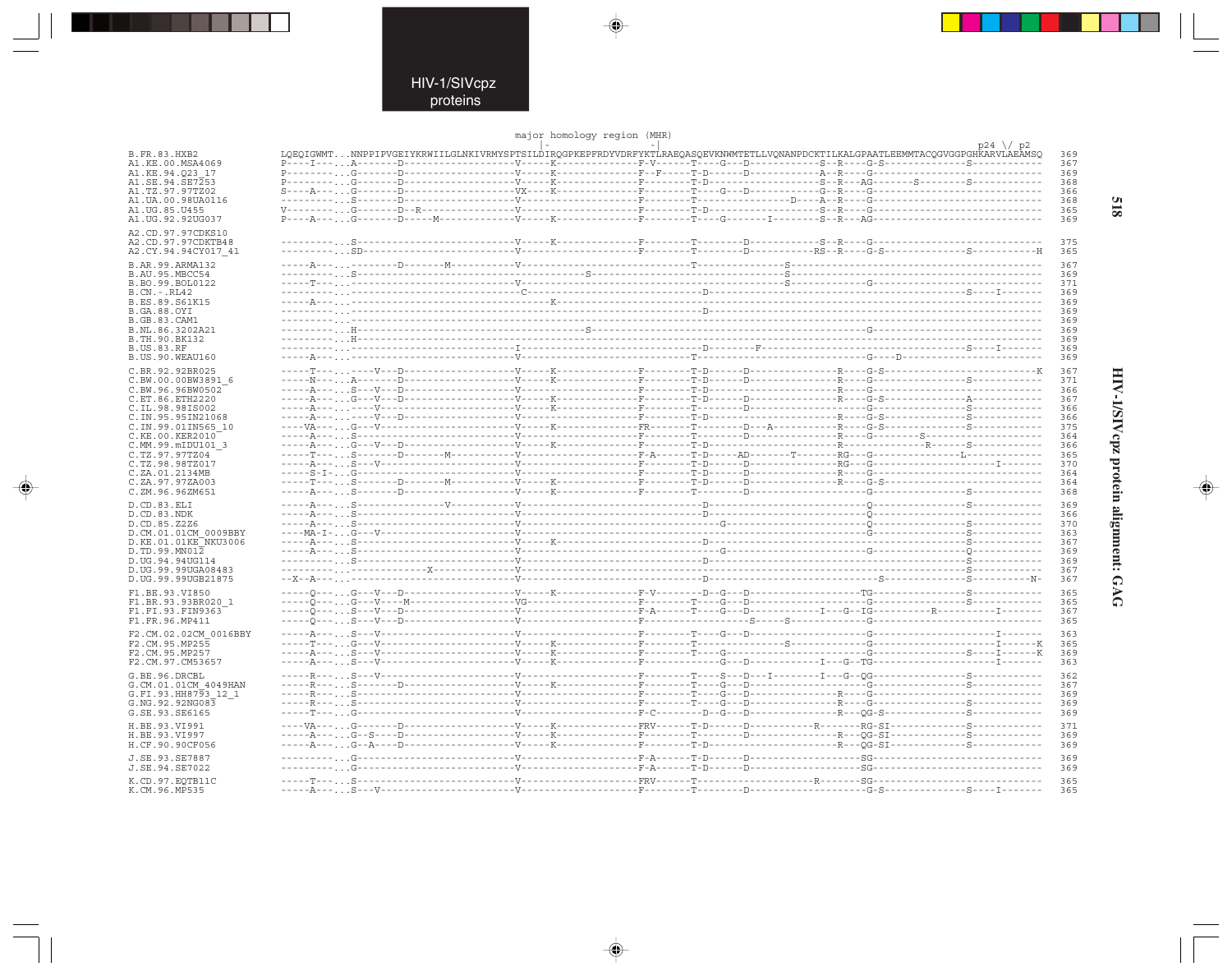|                                                    |                                                                                                                                 | major homology region (MHR) |  |  |                        |
|----------------------------------------------------|---------------------------------------------------------------------------------------------------------------------------------|-----------------------------|--|--|------------------------|
| <b>B.FR.83.HXB2</b>                                | LQEQIGWMTNNPPIPVGEIYKRWIILGLNKIVRMYSPTSILDIRQGPKEPFRDYVDRFYKTLRAEQASQEVKNWMTETLLVQNANPDCKTILKALGPAATLEEMMTACQGVGGPGHKARVLAEAMSQ |                             |  |  | $p24 \sqrt{p2}$<br>369 |
| 01 AE.CF.90.90CF4071                               |                                                                                                                                 |                             |  |  | 369                    |
| 01 AE.JP.93.93JP NH1                               |                                                                                                                                 |                             |  |  | 369                    |
| 01 AE. TH. 90. CM240<br>01 AE.TH.93.93TH9021       |                                                                                                                                 |                             |  |  | 369<br>369             |
| 02 AG.CM.02.02CM 1677LE                            |                                                                                                                                 |                             |  |  | 364                    |
| 02 AG. CM. 97. 97 CM MP807                         |                                                                                                                                 |                             |  |  | 353                    |
| 02 AG.FR.91.DJ264                                  |                                                                                                                                 |                             |  |  | 366                    |
| $02$ AG.NG. $-$ . IBNG                             |                                                                                                                                 |                             |  |  | 366<br>366             |
| 02 AG.SE.94.SE7812                                 |                                                                                                                                 |                             |  |  |                        |
| 03 AB.BY.00.98BY10443<br>03 AB.RU.97.KAL153 2      |                                                                                                                                 |                             |  |  | 369<br>369             |
| 03 AB.RU.98.RU98001                                |                                                                                                                                 |                             |  |  | 369                    |
| 04 cpx.CY.94.CY032                                 |                                                                                                                                 |                             |  |  | 369                    |
| 04_cpx.GR.91.97PVCH                                |                                                                                                                                 |                             |  |  | 369                    |
| 04 cpx.GR.97.97PVMY                                |                                                                                                                                 |                             |  |  | 367                    |
| 05 DF.BE. -. VI1310                                |                                                                                                                                 |                             |  |  | 370                    |
| 05 DF.BE.93.VI961<br>$05$ DF.ES. - . X492          |                                                                                                                                 |                             |  |  | 370<br>370             |
| 06 cpx.AU.96.BFP90                                 |                                                                                                                                 |                             |  |  | 368                    |
| 06_cpx.ML.95.95ML127                               |                                                                                                                                 |                             |  |  | 369                    |
| 06 cpx.ML.95.95ML84                                |                                                                                                                                 |                             |  |  | 369                    |
| 06 cpx.SN.97.97SE1078                              |                                                                                                                                 |                             |  |  | 369                    |
| 07 BC.CN. - . CNGL179<br>07 BC. CN. 97. 97 CN001   |                                                                                                                                 |                             |  |  | 366<br>366             |
| 07 BC.CN.97.CN54                                   |                                                                                                                                 |                             |  |  | 364                    |
| 07 BC.CN.98.98CN009                                |                                                                                                                                 |                             |  |  | 366                    |
| 08 BC.CN.97.97CNGX 6F                              |                                                                                                                                 |                             |  |  | 365                    |
| 08 BC.CN.97.97CNGX 7F                              |                                                                                                                                 |                             |  |  | 366                    |
| 08 BC.CN.97.97CNGX 9F<br>08 BC.CN.98.98CN006       |                                                                                                                                 |                             |  |  | 365<br>370             |
|                                                    |                                                                                                                                 |                             |  |  | 369                    |
| 09 cpx.GH.96.96GH2911<br>09 cpx. SN. 95. 95 SN1795 |                                                                                                                                 |                             |  |  | 369                    |
| 09 cpx.SN.95.95SN7808                              |                                                                                                                                 |                             |  |  | 364                    |
| 09 cpx.US.99.99DE4057                              |                                                                                                                                 |                             |  |  | 367                    |
| 10 CD.TZ.96.96TZ BF061<br>10 CD.TZ.96.96TZ BF071   |                                                                                                                                 |                             |  |  | 369<br>369             |
| 10 CD.TZ.96.96TZ BF110                             |                                                                                                                                 |                             |  |  | 369                    |
| 11 cpx.CM.02.02CM 4118STN                          |                                                                                                                                 |                             |  |  | 367                    |
| 11 cpx.CM.96.4496                                  |                                                                                                                                 |                             |  |  | 369                    |
| 11 cpx.FR.99.MP1298                                |                                                                                                                                 |                             |  |  | 369<br>367             |
| 11_cpx.GR.-.GR17                                   |                                                                                                                                 |                             |  |  |                        |
| 12 BF.AR.97.A32989<br>12 BF.AR.99.ARMA159          |                                                                                                                                 |                             |  |  | 365<br>365             |
| 12 BF.UY.99.URTR23                                 |                                                                                                                                 |                             |  |  | 365                    |
| 12 BF.UY.99.URTR35                                 |                                                                                                                                 |                             |  |  | 365                    |
| 13 cpx.CM.02.02CM 3226MN                           |                                                                                                                                 |                             |  |  | 367                    |
| 13_cpx.CM.96.1849<br>13 cpx.CM.96.4164             |                                                                                                                                 |                             |  |  | 369<br>369             |
| 14 BG.ES.00.X475                                   |                                                                                                                                 |                             |  |  | 368                    |
| 14 BG.ES.00.X477                                   |                                                                                                                                 |                             |  |  | 368                    |
| 14 BG.ES.00.X623                                   |                                                                                                                                 |                             |  |  | 368                    |
| 14 BG.ES.99.X397                                   |                                                                                                                                 |                             |  |  | 368                    |
| 15 01B.TH.02.02TH OUR1331 ----V----                |                                                                                                                                 |                             |  |  | 368<br>368             |
|                                                    |                                                                                                                                 |                             |  |  | 369                    |
| 15_01B.TH.99.99TH R2399                            |                                                                                                                                 |                             |  |  | 369                    |
| 16 A2D. KE. 00. KISII5009                          |                                                                                                                                 |                             |  |  | 365                    |
| 16 A2D. KR. 97. 97KR004                            |                                                                                                                                 |                             |  |  | 367                    |
| $N.CM. - .YBF106$<br>N.CM.95.YBF30                 |                                                                                                                                 |                             |  |  | 371<br>371             |
| O.BE.87.ANT70                                      |                                                                                                                                 |                             |  |  | 368                    |
| $0.CM. - .96CMABB009$<br>O.CM.91.MVP5180           |                                                                                                                                 |                             |  |  | 365<br>368             |
| 0.SN.99.SEMP1299                                   |                                                                                                                                 |                             |  |  | 368                    |
| CPZ.CD. - . CPZANT                                 |                                                                                                                                 |                             |  |  | 388                    |
| CPZ.CM.98.CAM5                                     |                                                                                                                                 |                             |  |  | 368                    |
| CPZ.GA. - . CPZGAB<br>CPZ.US.85.CPZUS              |                                                                                                                                 |                             |  |  | 377<br>371             |
|                                                    |                                                                                                                                 |                             |  |  |                        |

 $\color{red}\blacklozenge$ 

 $\Rightarrow$ 

ı.

 $\overline{\bullet}$ 

HIV-1/SIVcpz protein alignment: GAG

 $\overline{\blacklozenge}$ 

 $615$ 

HIV-1/SIVcpz<br>proteins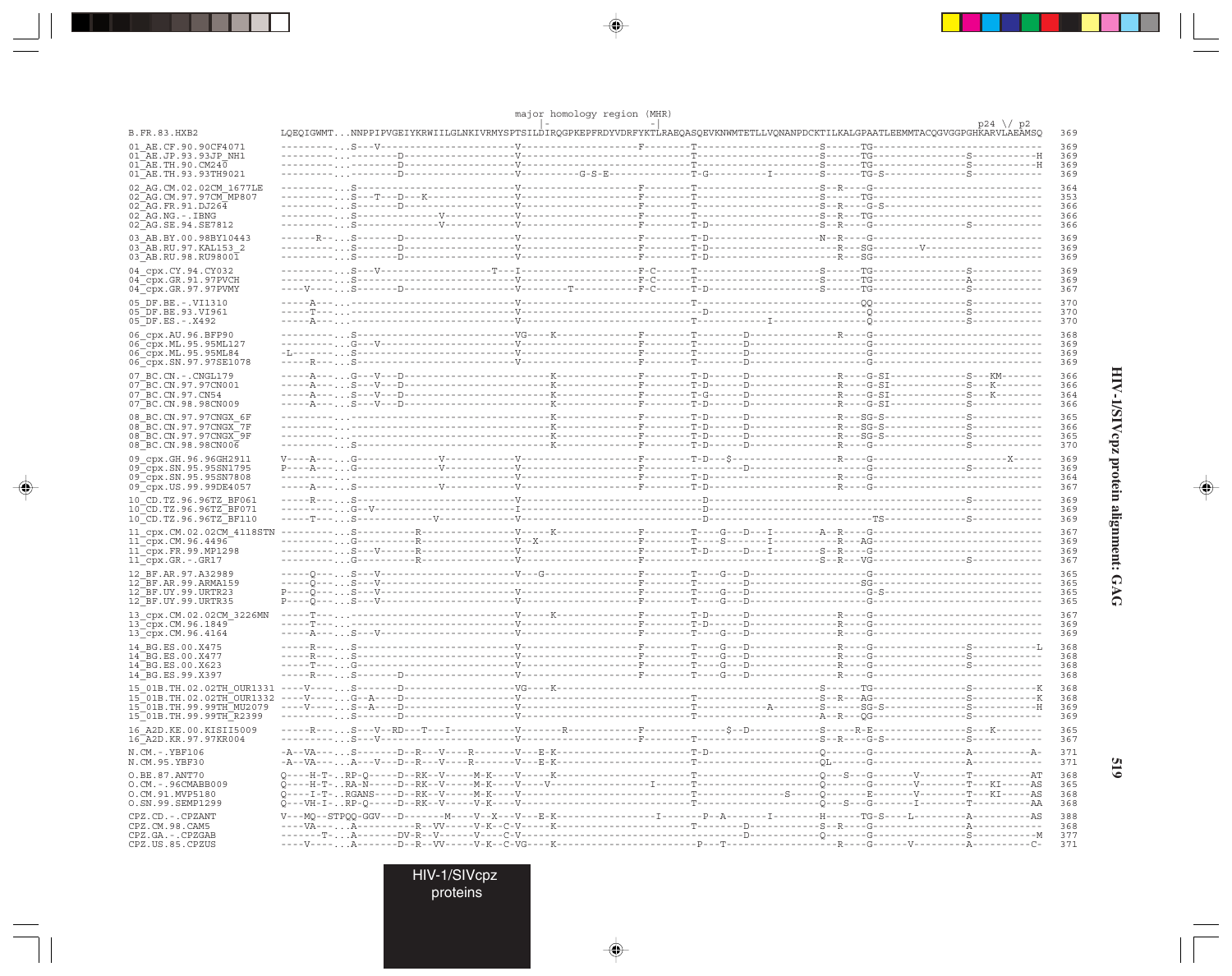. . .

 $\overline{\blacklozenge}$ 

 $\sim$   $\pm$ 

|                                        |                                                                                                                                                                                                                                  |  |  |  | Vpr binding |            |
|----------------------------------------|----------------------------------------------------------------------------------------------------------------------------------------------------------------------------------------------------------------------------------|--|--|--|-------------|------------|
|                                        | p2 \/ p7  - Zn motif -   - Zn motif -  p7 \/ p1  - p1 \/ p6  -<br>VTNSATI.MMQRGN.FRNQRKIVKCFNCGKEGHTARNCRAPRKKGCWKCGKEGHQMKDCTERQANFLGKIW.PSYKG.RPGNFLQSR.PEPTAPPE.ESFRS                                                         |  |  |  |             |            |
| <b>B.FR.83.HXB2</b>                    |                                                                                                                                                                                                                                  |  |  |  |             | 465        |
| A1.KE.00.MSA4069                       |                                                                                                                                                                                                                                  |  |  |  |             | 461        |
| A1.KE.94.023 17                        |                                                                                                                                                                                                                                  |  |  |  |             | 463        |
| A1.SE.94.SE7253                        |                                                                                                                                                                                                                                  |  |  |  |             | 463        |
| A1.TZ.97.97TZ02                        |                                                                                                                                                                                                                                  |  |  |  |             | 460        |
| A1.UA.00.98UA0116                      |                                                                                                                                                                                                                                  |  |  |  |             | 462        |
| A1.UG.85.U455                          |                                                                                                                                                                                                                                  |  |  |  |             | 459        |
| A1.UG.92.92UG037                       |                                                                                                                                                                                                                                  |  |  |  |             | 464        |
| A2.CD.97.97CDKS10                      |                                                                                                                                                                                                                                  |  |  |  |             |            |
| A2.CD.97.97CDKTB48                     |                                                                                                                                                                                                                                  |  |  |  |             | 464        |
| A2.CY.94.94CY017 41                    |                                                                                                                                                                                                                                  |  |  |  |             | 461        |
| B.AR.99.ARMA132                        |                                                                                                                                                                                                                                  |  |  |  |             | 463        |
| B.AU.95.MBCC54                         |                                                                                                                                                                                                                                  |  |  |  |             | 465        |
| B.BO.99.BOL0122                        |                                                                                                                                                                                                                                  |  |  |  |             | 467        |
| $B.CN.-.RL42$                          |                                                                                                                                                                                                                                  |  |  |  |             | 470        |
| B.ES.89.S61K15                         |                                                                                                                                                                                                                                  |  |  |  |             | 468        |
| <b>B.GA.88.OYI</b>                     |                                                                                                                                                                                                                                  |  |  |  |             | 464        |
| <b>B.GB.83.CAM1</b>                    |                                                                                                                                                                                                                                  |  |  |  |             | 465        |
| B.NL.86.3202A21                        |                                                                                                                                                                                                                                  |  |  |  |             | 465        |
| B. TH. 90. BK132                       |                                                                                                                                                                                                                                  |  |  |  |             | 465        |
| <b>B.US.83.RF</b>                      |                                                                                                                                                                                                                                  |  |  |  |             | 467        |
| B.US.90.WEAU160                        |                                                                                                                                                                                                                                  |  |  |  |             | 465        |
| C.BR.92.92BR025                        |                                                                                                                                                                                                                                  |  |  |  |             | 462        |
| C.BW.00.00BW3891 6                     |                                                                                                                                                                                                                                  |  |  |  |             | 465        |
| C.BW.96.96BW0502                       |                                                                                                                                                                                                                                  |  |  |  |             | 467        |
| C.ET.86.ETH2220                        |                                                                                                                                                                                                                                  |  |  |  |             | 473        |
| C.IL.98.98IS002                        |                                                                                                                                                                                                                                  |  |  |  |             | 461        |
| C. IN. 95.95 IN21068                   |                                                                                                                                                                                                                                  |  |  |  |             | 460        |
| C.IN.99.01IN565 10                     |                                                                                                                                                                                                                                  |  |  |  |             | 469        |
| C.KE.00.KER2010                        |                                                                                                                                                                                                                                  |  |  |  |             | 459        |
| C.MM.99.mIDU101 3                      |                                                                                                                                                                                                                                  |  |  |  |             | 460        |
| C.TZ.97.97TZ04                         | лиса — последника — последника — последника — последника — последника — последника — последника — последника —<br>Дудительно — последника — последника — последника — последника — последника — последника — последника — послед |  |  |  |             | 464        |
| C.TZ.98.98TZ017<br>C.ZA.01.2134MB      |                                                                                                                                                                                                                                  |  |  |  |             | 471<br>459 |
| C.ZA.97.97ZA003                        |                                                                                                                                                                                                                                  |  |  |  |             | 458        |
| C.ZM.96.96ZM651                        |                                                                                                                                                                                                                                  |  |  |  |             | 463        |
|                                        |                                                                                                                                                                                                                                  |  |  |  |             |            |
| D.CD.83.ELI                            |                                                                                                                                                                                                                                  |  |  |  |             | 466        |
| D.CD.83.NDK                            |                                                                                                                                                                                                                                  |  |  |  |             | 463        |
| D.CD.85.Z2Z6<br>D.CM.01.01CM 0009BBY   |                                                                                                                                                                                                                                  |  |  |  |             | 467<br>460 |
| D.KE.01.01KE NKU3006                   |                                                                                                                                                                                                                                  |  |  |  |             | 464        |
| D.TD.99.MN012                          |                                                                                                                                                                                                                                  |  |  |  |             | 466        |
| D.UG.94.94UG114                        |                                                                                                                                                                                                                                  |  |  |  |             | 468        |
| D. UG. 99. 99UGA08483                  |                                                                                                                                                                                                                                  |  |  |  |             | 464        |
| D.UG.99.99UGB21875                     |                                                                                                                                                                                                                                  |  |  |  |             | 463        |
|                                        |                                                                                                                                                                                                                                  |  |  |  |             |            |
| F1.BE.93.VI850                         |                                                                                                                                                                                                                                  |  |  |  |             | 459        |
| F1.BR.93.93BR020 1<br>F1.FI.93.FIN9363 |                                                                                                                                                                                                                                  |  |  |  |             | 460<br>461 |
| F1.FR.96.MP411                         |                                                                                                                                                                                                                                  |  |  |  |             | 460        |
|                                        |                                                                                                                                                                                                                                  |  |  |  |             |            |
| F2.CM.02.02CM 0016BBY                  |                                                                                                                                                                                                                                  |  |  |  |             | 458        |
| F2.CM.95.MP255                         |                                                                                                                                                                                                                                  |  |  |  |             | 460        |
| F2.CM.95.MP257                         |                                                                                                                                                                                                                                  |  |  |  |             | 464        |
| F2.CM.97.CM53657                       |                                                                                                                                                                                                                                  |  |  |  |             | 458        |
| G.BE.96.DRCBL                          |                                                                                                                                                                                                                                  |  |  |  |             | 459        |
| G.CM.01.01CM 4049HAN                   |                                                                                                                                                                                                                                  |  |  |  |             | 463        |
| G.FI.93.HH8793 12 1                    |                                                                                                                                                                                                                                  |  |  |  |             | 466        |
| G.NG.92.92NG083                        |                                                                                                                                                                                                                                  |  |  |  |             | 467        |
| G.SE.93.SE6165                         |                                                                                                                                                                                                                                  |  |  |  |             | 466        |
| H.BE.93.VI991                          |                                                                                                                                                                                                                                  |  |  |  |             | 468        |
| H.BE.93.VI997                          |                                                                                                                                                                                                                                  |  |  |  |             | 466        |
| H.CF.90.90CF056                        |                                                                                                                                                                                                                                  |  |  |  |             | 466        |
|                                        |                                                                                                                                                                                                                                  |  |  |  |             |            |
| J.SE.93.SE7887<br>J.SE.94.SE7022       |                                                                                                                                                                                                                                  |  |  |  |             | 464<br>464 |
|                                        |                                                                                                                                                                                                                                  |  |  |  |             |            |
| K.CD.97.EOTB11C                        |                                                                                                                                                                                                                                  |  |  |  |             | 460        |
| K.CM.96.MP535                          |                                                                                                                                                                                                                                  |  |  |  |             | 460        |

 $\overline{\blacklozenge}$ 

 $\Rightarrow$ 

520

Ι

HIV-1/SIVepz protein alignment: GAG

 $\begin{picture}(20,5) \put(0,0){\line(1,0){10}} \put(15,0){\line(1,0){10}} \put(15,0){\line(1,0){10}} \put(15,0){\line(1,0){10}} \put(15,0){\line(1,0){10}} \put(15,0){\line(1,0){10}} \put(15,0){\line(1,0){10}} \put(15,0){\line(1,0){10}} \put(15,0){\line(1,0){10}} \put(15,0){\line(1,0){10}} \put(15,0){\line(1,0){10}} \put(15,0){\line(1,$ 

 $\overline{\phantom{0}}$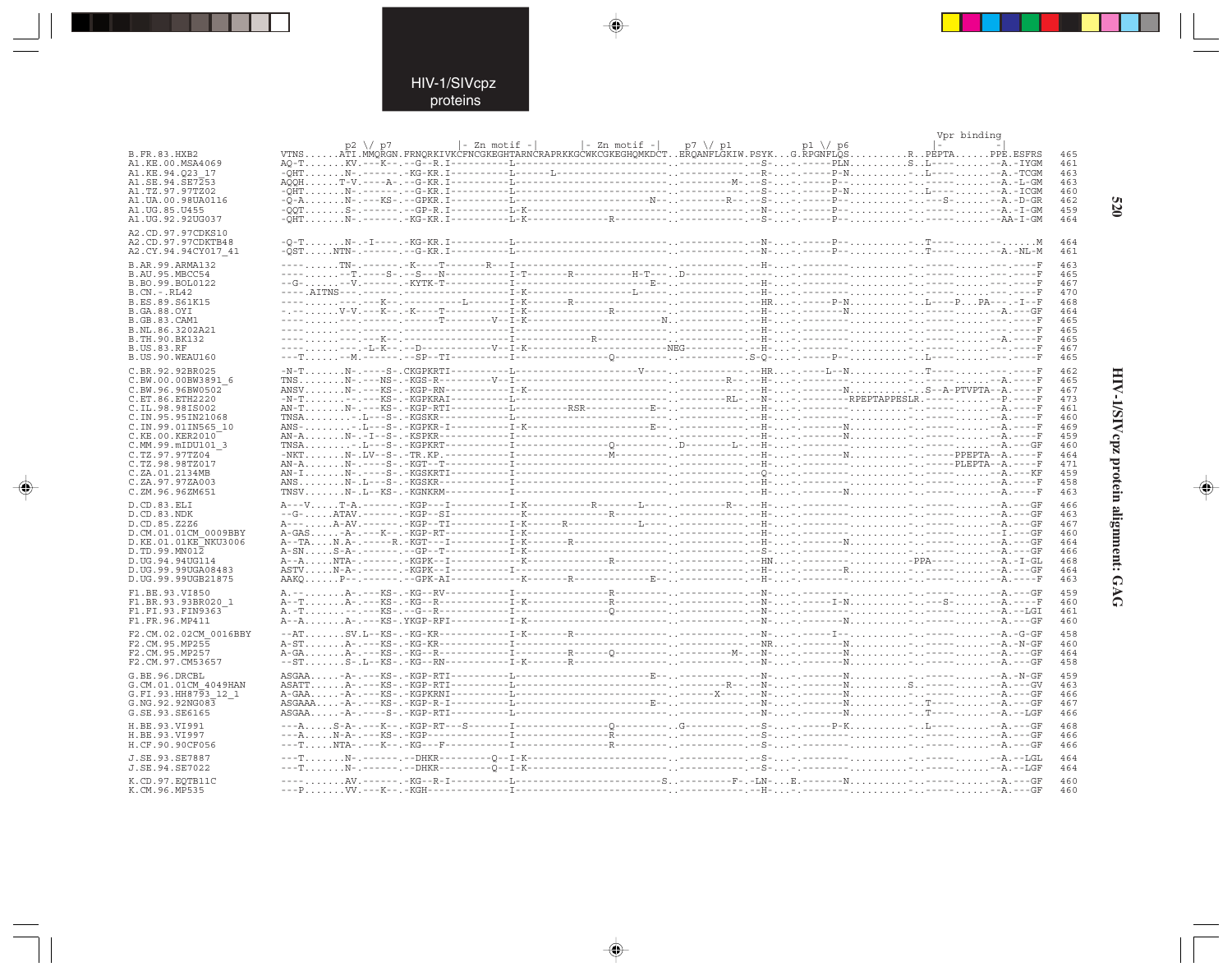|                                                                                                                  |  |  |  |  |                                                                                                                                                                                                                                                                                                                                                                                                                                                                                                        | Vpr binding |                   |
|------------------------------------------------------------------------------------------------------------------|--|--|--|--|--------------------------------------------------------------------------------------------------------------------------------------------------------------------------------------------------------------------------------------------------------------------------------------------------------------------------------------------------------------------------------------------------------------------------------------------------------------------------------------------------------|-------------|-------------------|
| B.FR.83.HXB2                                                                                                     |  |  |  |  | p2 \/ p7  - Zn motif -   - Zn motif -  p7 \/ p1 p1 \/ p6  -<br>VTNSATI.MMQRGN.FRNQRKIVKCFNCGKEGHTARNCRAPRKKGCWKCGKEGHQMKDCTERQANFLGKIW.PSYKG.RPGNFLQSR.PEPTAPPE.ESFRS                                                                                                                                                                                                                                                                                                                                  |             | 465               |
| 01 AE.CF.90.90CF4071<br>01 AE.JP.93.93JP NH1                                                                     |  |  |  |  |                                                                                                                                                                                                                                                                                                                                                                                                                                                                                                        |             | 463<br>462        |
| $01\overline{AE}$ . TH. 90. CM240<br>01 AE.TH.93.93TH9021                                                        |  |  |  |  |                                                                                                                                                                                                                                                                                                                                                                                                                                                                                                        |             | 463<br>463        |
| 02 AG.CM.02.02CM 1677LE                                                                                          |  |  |  |  |                                                                                                                                                                                                                                                                                                                                                                                                                                                                                                        |             | 458<br>447        |
| 02 AG. CM. 97. 97 CM MP807<br>02 AG.FR.91.DJ264                                                                  |  |  |  |  |                                                                                                                                                                                                                                                                                                                                                                                                                                                                                                        |             | 460<br>460        |
| $02^-AG$ . NG. $-$ . IBNG<br>02 AG. SE. 94. SE7812                                                               |  |  |  |  |                                                                                                                                                                                                                                                                                                                                                                                                                                                                                                        |             | 460               |
| 03 AB.BY.00.98BY10443<br>03 AB.RU.97.KAL153 2                                                                    |  |  |  |  |                                                                                                                                                                                                                                                                                                                                                                                                                                                                                                        |             | 463<br>463        |
| $03$ <sup><math>-</math></sup> AB.RU.98.RU9800 $\overline{1}$<br>04 cpx.CY.94.CY032                              |  |  |  |  |                                                                                                                                                                                                                                                                                                                                                                                                                                                                                                        |             | 463<br>466        |
| $04$ $cpx.GR.91.97$ PVCH<br>04_cpx.GR.97.97PVMY                                                                  |  |  |  |  |                                                                                                                                                                                                                                                                                                                                                                                                                                                                                                        |             | 466<br>464        |
| 05 DF.BE.-.VI1310<br>05 DF.BE.93.VI961                                                                           |  |  |  |  |                                                                                                                                                                                                                                                                                                                                                                                                                                                                                                        |             | 467<br>466        |
| $05$ DF.ES. - . X492                                                                                             |  |  |  |  |                                                                                                                                                                                                                                                                                                                                                                                                                                                                                                        |             | 466               |
| 06 cpx.AU.96.BFP90<br>06 cpx. ML. 95.95ML127                                                                     |  |  |  |  |                                                                                                                                                                                                                                                                                                                                                                                                                                                                                                        |             | 463<br>466        |
| 06 cpx. ML. 95.95ML84<br>06_cpx.SN.97.97SE1078                                                                   |  |  |  |  |                                                                                                                                                                                                                                                                                                                                                                                                                                                                                                        |             | 466<br>471        |
| 07 BC.CN. - . CNGL179<br>07 BC. CN. 97. 97 CN001                                                                 |  |  |  |  |                                                                                                                                                                                                                                                                                                                                                                                                                                                                                                        |             | 460<br>460        |
| 07 BC.CN.97.CN54<br>07 BC.CN.98.98CN009                                                                          |  |  |  |  |                                                                                                                                                                                                                                                                                                                                                                                                                                                                                                        |             | 458<br>460        |
| 08 BC.CN.97.97CNGX 6F<br>08 BC.CN.97.97CNGX 7F                                                                   |  |  |  |  |                                                                                                                                                                                                                                                                                                                                                                                                                                                                                                        |             | 459<br>460        |
| 08 BC.CN.97.97CNGX 9F<br>08 BC.CN.98.98CN006                                                                     |  |  |  |  |                                                                                                                                                                                                                                                                                                                                                                                                                                                                                                        |             | 459<br>464        |
| 09 cpx.GH.96.96GH2911<br>09 cpx.SN.95.95SN1795                                                                   |  |  |  |  | $\begin{array}{l} -Q-T_1,\ldots,N-1,\text{L}\text{----},\text{-KG-KR},\text{I}\text{----}-\text{XX}\text{----},\text{XX}\text{----},\text{I}\text{----},\text{I}\text{----},\text{I}\text{----},\text{I}\text{----},\text{I}\text{----},\text{I}\text{----},\text{I}\text{----},\text{I}\text{----},\text{I}\text{----},\text{I}\text{----},\text{I}\text{----},\text{I}\text{----},\text{I}\text{----},\text{I}\text{----},\text{I}\text{----},\text{I}\text{----},\text{I}\text{----},\text{I}\text$ |             | 463<br>463        |
| 09 cpx.SN.95.95SN7808<br>09 cpx. US. 99. 99DE4057                                                                |  |  |  |  |                                                                                                                                                                                                                                                                                                                                                                                                                                                                                                        |             | 458<br>461        |
| 10 CD.TZ.96.96TZ BF061<br>10_CD.TZ.96.96TZ BF071                                                                 |  |  |  |  |                                                                                                                                                                                                                                                                                                                                                                                                                                                                                                        |             | 466<br>465        |
| 10 CD.TZ.96.96TZ BF110                                                                                           |  |  |  |  |                                                                                                                                                                                                                                                                                                                                                                                                                                                                                                        |             | 465               |
| 11 cpx.CM.02.02CM 4118STN<br>$11$ <sup><math>\degree</math></sup> cpx.CM.96.4496 <sup><math>\degree</math></sup> |  |  |  |  |                                                                                                                                                                                                                                                                                                                                                                                                                                                                                                        |             | 461<br>463<br>463 |
| 11 cpx.FR.99.MP1298<br>11_cpx.GR.-.GR17                                                                          |  |  |  |  |                                                                                                                                                                                                                                                                                                                                                                                                                                                                                                        |             | 461               |
| 12 BF.AR.97.A32989<br>12 BF.AR.99.ARMA159                                                                        |  |  |  |  |                                                                                                                                                                                                                                                                                                                                                                                                                                                                                                        |             | 460<br>460        |
| 12 BF.UY.99.URTR23<br>12 BF.UY.99.URTR35                                                                         |  |  |  |  |                                                                                                                                                                                                                                                                                                                                                                                                                                                                                                        |             | 460<br>460        |
| 13 cpx.CM.02.02CM 3226MN<br>13_cpx.CM.96.1849                                                                    |  |  |  |  |                                                                                                                                                                                                                                                                                                                                                                                                                                                                                                        |             | 474<br>477        |
| 13 cpx.CM.96.4164<br>14 BG.ES.00.X475                                                                            |  |  |  |  |                                                                                                                                                                                                                                                                                                                                                                                                                                                                                                        |             | 476<br>463        |
| 14 BG.ES.00.X477<br>14 BG.ES.00.X623                                                                             |  |  |  |  |                                                                                                                                                                                                                                                                                                                                                                                                                                                                                                        |             | 463<br>463        |
| 14 BG.ES.99.X397                                                                                                 |  |  |  |  |                                                                                                                                                                                                                                                                                                                                                                                                                                                                                                        |             | 463<br>462        |
|                                                                                                                  |  |  |  |  |                                                                                                                                                                                                                                                                                                                                                                                                                                                                                                        |             | 461<br>462        |
|                                                                                                                  |  |  |  |  |                                                                                                                                                                                                                                                                                                                                                                                                                                                                                                        |             | 463               |
| 16 A2D. KE. 00. KISII5009<br>16 A2D.KR.97.97KR004                                                                |  |  |  |  |                                                                                                                                                                                                                                                                                                                                                                                                                                                                                                        |             | 459<br>464        |
| N.CM. -. YBF106<br>N.CM.95.YBF30                                                                                 |  |  |  |  |                                                                                                                                                                                                                                                                                                                                                                                                                                                                                                        |             | 471<br>472        |
| O.BE.87.ANT70<br>O.CM. - . 96CMABB009                                                                            |  |  |  |  | AQQD.LKGGYTAV.F---Q.NPIRKGTI----------I--------------Q-------RN.GK------Y-.-PGGT.----YV-RPAH-S---M.-EEV.                                                                                                                                                                                                                                                                                                                                                                                               |             | 469<br>464        |
| O.CM.91.MVP5180<br>O.SN.99.SEMP1299                                                                              |  |  |  |  |                                                                                                                                                                                                                                                                                                                                                                                                                                                                                                        |             | 469<br>468        |
| CPZ.CD. - . CPZANT<br>CPZ.CM.98.CAM5                                                                             |  |  |  |  |                                                                                                                                                                                                                                                                                                                                                                                                                                                                                                        |             | 493<br>469        |
| CPZ.GA. - . CPZGAB<br>CPZ.US.85.CPZUS                                                                            |  |  |  |  | у согланно со собора просто со собора с собора с собора с собора с собора с собора с собора с собора с собора с<br>Собора с собора с собора с собора с собора с собора с собора с собора с собора с собора с собора с собора с с                                                                                                                                                                                                                                                                       |             | 475<br>473        |

 $\blacklozenge$ 

 $\begin{picture}(20,5) \put(0,0){\vector(0,1){10}} \put(15,0){\vector(0,1){10}} \put(15,0){\vector(0,1){10}} \put(15,0){\vector(0,1){10}} \put(15,0){\vector(0,1){10}} \put(15,0){\vector(0,1){10}} \put(15,0){\vector(0,1){10}} \put(15,0){\vector(0,1){10}} \put(15,0){\vector(0,1){10}} \put(15,0){\vector(0,1){10}} \put(15,0){\vector(0,1){10}} \put(15,0){\vector(0,$ 

. . . .

 $\overrightarrow{\phantom{a}}$ 

HIV-1/SIVcpz protein alignment: GAG

 $\begin{picture}(20,5) \put(0,0){\line(1,0){10}} \put(15,0){\line(1,0){10}} \put(15,0){\line(1,0){10}} \put(15,0){\line(1,0){10}} \put(15,0){\line(1,0){10}} \put(15,0){\line(1,0){10}} \put(15,0){\line(1,0){10}} \put(15,0){\line(1,0){10}} \put(15,0){\line(1,0){10}} \put(15,0){\line(1,0){10}} \put(15,0){\line(1,0){10}} \put(15,0){\line(1,$ 

 $\overline{\phantom{0}}$ 

 $\Box$ 

521

HIV-1/SIVcpz<br>proteins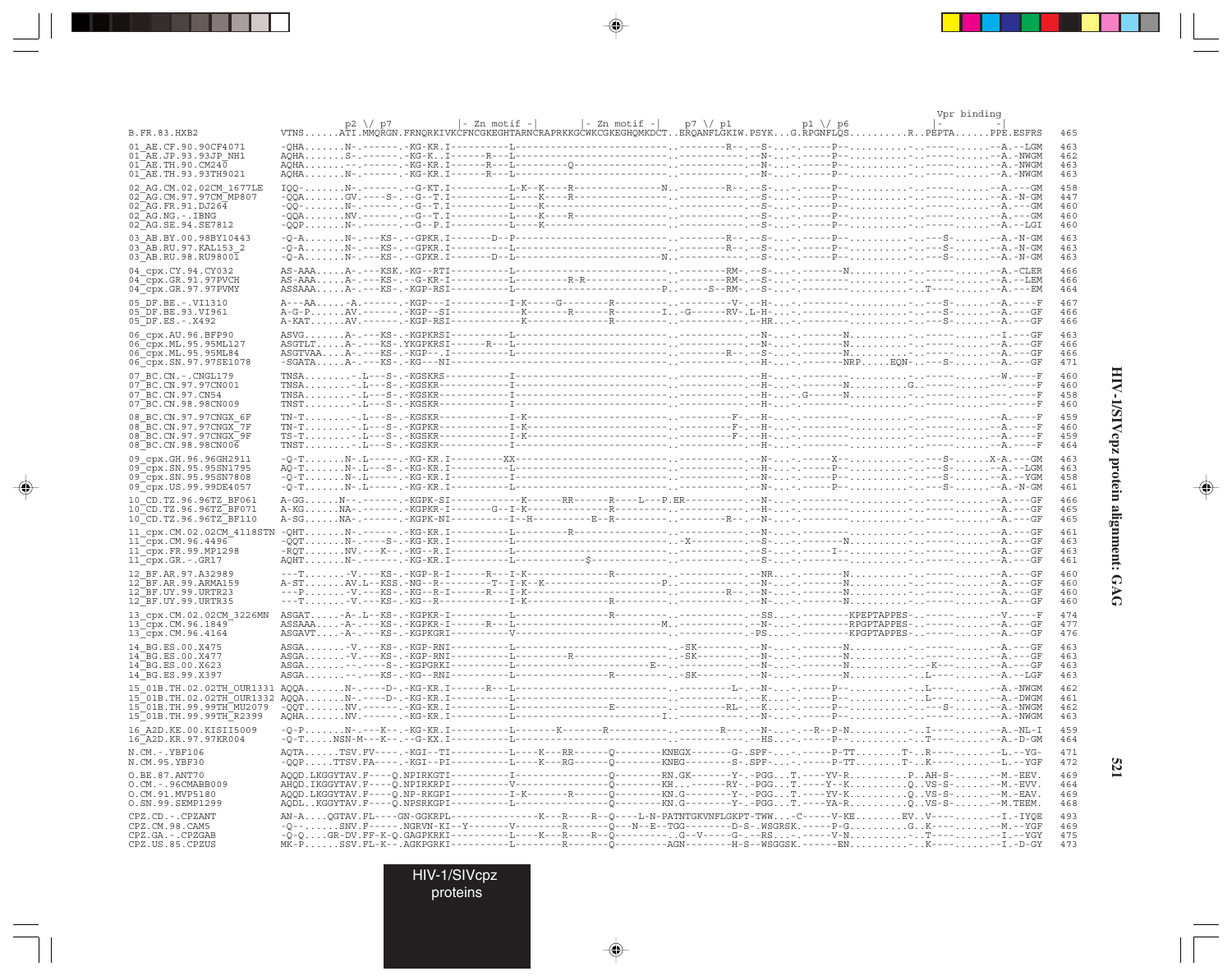

### Vpr binding

 $\spadesuit$ 

 $\Rightarrow$ 

|                       |                                                                                                                                                                                                                                                    | p6  |
|-----------------------|----------------------------------------------------------------------------------------------------------------------------------------------------------------------------------------------------------------------------------------------------|-----|
| <b>B.FR.83.HXB2</b>   | GVETTTPPQKQEPIDKELYPLTSLRSLFGNDPSSQ\$                                                                                                                                                                                                              | 501 |
| A1.KE.00.MSA4069      | $-EGI.AS-.$ ---- $0.$ $R--$ - $0E.A-SI--K---LL---$                                                                                                                                                                                                 | 497 |
| A1.KE.94.023 17       | $-E--.VS-L---QK-R-QA.Q--V--K---LL---$                                                                                                                                                                                                              | 499 |
|                       |                                                                                                                                                                                                                                                    | 499 |
| A1.SE.94.SE7253       | $-E-I.AS-.$ P - - - QK - R - QN.S - SV - - K - - - - - - LL - - -                                                                                                                                                                                  |     |
| A1.TZ.97.97TZ02       | RE-.RAS-P---QK-R-QE.P-SI--K-------L---                                                                                                                                                                                                             | 496 |
| A1.UA.00.98UA0116     | $-E-I. ---  L--QK-R-QH.P-SI--K---L---$                                                                                                                                                                                                             | 498 |
| A1.UG.85.U455         | $-EKM. - S - \ldots A--L K-R -QT -V--K---L---L$                                                                                                                                                                                                    | 494 |
| A1.UG.92.92UG037      | RE-I.VS-P---QN-RDQN.P-SV--K------LL---                                                                                                                                                                                                             | 500 |
|                       |                                                                                                                                                                                                                                                    |     |
| A2.CD.97.97CDKS10     |                                                                                                                                                                                                                                                    |     |
| A2.CD.97.97CDKTB48    | EE-I.-SSL---NR-PS.T-AI--K------LL---                                                                                                                                                                                                               | 498 |
| A2.CY.94.94CY017 41   | $-E-I.-SSL--LETR-P-.N-AI--K---L-L--$                                                                                                                                                                                                               | 497 |
| B.AR.99.ARMA132       |                                                                                                                                                                                                                                                    | 499 |
| B.AU.95.MBCC54        |                                                                                                                                                                                                                                                    | 501 |
|                       |                                                                                                                                                                                                                                                    |     |
| B.BO.99.BOL0122       | $-E---F$ ---QK-RG--.P--D--K-------\$                                                                                                                                                                                                               | 501 |
| B.CN. - . RL42        |                                                                                                                                                                                                                                                    | 506 |
| B.ES.89.S61K15        |                                                                                                                                                                                                                                                    | 504 |
| B.GA.88.OYI           |                                                                                                                                                                                                                                                    | 500 |
| B.GB.83.CAM1          |                                                                                                                                                                                                                                                    | 501 |
| B.NL.86.3202A21       |                                                                                                                                                                                                                                                    | 501 |
| B.TH.90.BK132         |                                                                                                                                                                                                                                                    | 501 |
| <b>B.US.83.RF</b>     |                                                                                                                                                                                                                                                    | 502 |
| B.US.90.WEAU160       |                                                                                                                                                                                                                                                    | 501 |
|                       |                                                                                                                                                                                                                                                    |     |
| C.BR.92.92BR025       | $-{\bf E}\hbox{-}\cdots\hbox{-} {\bf S}\hbox{-}\ldots\ldots\hbox{-}{\bf R}\hbox{-}\cdots\hbox{-}{\bf T}\hbox{-}\ldots\hbox{-}\cdots\hbox{-}\ldots\hbox{-}\cdots\hbox{-}{\bf K}\hbox{-}\cdots\hbox{-}{\bf S}\hbox{-}{\bf L}\hbox{-}{\bf T}\hbox{-}$ | 497 |
| C.BW.00.00BW3891 6    | EE.I.--VP----K-R------K----S--L---<br>EE.-.--AP----K-R-P-RE--A------SG-L---                                                                                                                                                                        | 497 |
| C.BW.96.96BW0502      |                                                                                                                                                                                                                                                    | 503 |
|                       | EE.A. --S. P---L. K-R. - A----K-------HLL--                                                                                                                                                                                                        | 505 |
| C.ET.86.ETH2220       |                                                                                                                                                                                                                                                    |     |
| C.IL.98.98IS002       | EE. - . A-S. P-P-Q. K--. - P-KE--SA-K-------L---                                                                                                                                                                                                   | 497 |
| C.IN.95.95IN21068     |                                                                                                                                                                                                                                                    | 492 |
| C.IN.99.01IN565 10    | EE. - . - - T. P---- K-R. - - ----- K---- S-- L---                                                                                                                                                                                                 | 501 |
| C.KE.00.KER2010       |                                                                                                                                                                                                                                                    | 491 |
| C.MM.99.mIDU101 3     |                                                                                                                                                                                                                                                    | 492 |
| C.TZ.97.97TZ04        |                                                                                                                                                                                                                                                    | 493 |
| C.TZ.98.98TZ017       |                                                                                                                                                                                                                                                    | 503 |
| C.ZA.01.2134MB        |                                                                                                                                                                                                                                                    | 491 |
|                       |                                                                                                                                                                                                                                                    |     |
| C.ZA.97.97ZA003       |                                                                                                                                                                                                                                                    | 490 |
| C.ZM.96.96ZM651       | EE.-.--AP---SK-R-A----K----S--L---                                                                                                                                                                                                                 | 495 |
| D.CD.83.ELI           | $-E-I. -S. --Q. K--. --. -K---K---L---$                                                                                                                                                                                                            | 501 |
| D.CD.83.NDK           | $-E-I. -S. - --Q. K--. - -A - K--------$                                                                                                                                                                                                           | 498 |
|                       |                                                                                                                                                                                                                                                    | 502 |
| D.CD.85.Z2Z6          | $- E - I - - S - \ldots - - - Q - .$                                                                                                                                                                                                               |     |
| D.CM.01.01CM 0009BBY  |                                                                                                                                                                                                                                                    | 497 |
| D.KE.01.01KE NKU3006  |                                                                                                                                                                                                                                                    | 499 |
| D.TD.99.MN012         |                                                                                                                                                                                                                                                    | 503 |
| D.UG.94.94UG114       |                                                                                                                                                                                                                                                    | 503 |
| D. UG. 99.99UGA08483  |                                                                                                                                                                                                                                                    | 499 |
| D. UG. 99.99UGB21875  | $-E-I. -TS. - - -Q. K-DQ. . - - - - A - K - - - - - S$                                                                                                                                                                                             | 496 |
|                       |                                                                                                                                                                                                                                                    |     |
| F1.BE.93.VI850        | $RE-I. -- S. P---0. K-G. -- . P---A---K---S$                                                                                                                                                                                                       | 492 |
| F1.BR.93.93BR020 1    | $-E----SP---QK-EG---P---A--K-----S$                                                                                                                                                                                                                | 493 |
| F1.FI.93.FIN9363      | RE-V.--SPR--QKEEGQ-.P--A--K-------\$                                                                                                                                                                                                               | 494 |
| F1.FR.96.MP411        | $KE-I. -- S. P---Q. K-EGQ. G---. P---A---K---S--$$                                                                                                                                                                                                 | 495 |
|                       |                                                                                                                                                                                                                                                    |     |
| F2.CM.02.02CM 0016BBY | $-E-I. -S. \ldots . P---Q. K---. G---. P---K---K---S$                                                                                                                                                                                              | 491 |
| F2.CM.95.MP255        | - EGI. --S. P---Q. KGE. -QA. P--V--K----S--\$                                                                                                                                                                                                      | 493 |
| F2.CM.95.MP257        | $-E-I.A-S$ $P---\tilde{Q}$ $K---\tilde{Q}V.P---I---K---S-Q\tilde{S}$                                                                                                                                                                               | 497 |
| F2.CM.97.CM53657      | $-E-I. -S. \ldots . P---Q. K---. -M-. P---K---K----S$                                                                                                                                                                                              | 491 |
|                       |                                                                                                                                                                                                                                                    | 491 |
| G.BE.96.DRCBL         | -E-I.A-SP---QKE------S--K------Q\$<br>-E-I.A-SP----RE--------K---S--\$                                                                                                                                                                             |     |
| G.CM.01.01CM 4049HAN  |                                                                                                                                                                                                                                                    | 495 |
| G.FI.93.HH8793 12 1   | $-E-I.A-S$ P-P--KE--IH--A--K----S--\$                                                                                                                                                                                                              | 498 |
| G.NG.92.92NG083       | $-E$ -I.A-SP----KE---------K----S--\$                                                                                                                                                                                                              | 499 |
| G.SE.93.SE6165        | $-E-I.A-S$ P---MKE-------K----S--\$                                                                                                                                                                                                                | 496 |
|                       |                                                                                                                                                                                                                                                    |     |
| H.BE.93.VI991         | $-E-I. - -S. PR-. -L. KEQ. - P--- -----Q$$                                                                                                                                                                                                         | 499 |
| H.BE.93.VI997         |                                                                                                                                                                                                                                                    | 500 |
| H.CF.90.90CF056       |                                                                                                                                                                                                                                                    | 501 |
|                       | -E-I-SP----K----------K----S--L---                                                                                                                                                                                                                 | 498 |
| J.SE.93.SE7887        |                                                                                                                                                                                                                                                    |     |
| J.SE.94.SE7022        | -E-I-SP----K---------------S--L---                                                                                                                                                                                                                 | 498 |
| K.CD.97.EQTB11C       | $-$ EKI. - -SLR - -MK -Q - QG. P - - - - - K - - - - S - -L - - -                                                                                                                                                                                  | 496 |
| K.CM.96.MP535         | $-E-I. -- S. PR--T. K--. -QS. P---K---L---L---$                                                                                                                                                                                                    | 496 |
|                       |                                                                                                                                                                                                                                                    |     |

. . .

 $\Rightarrow$ 

 $\Rightarrow$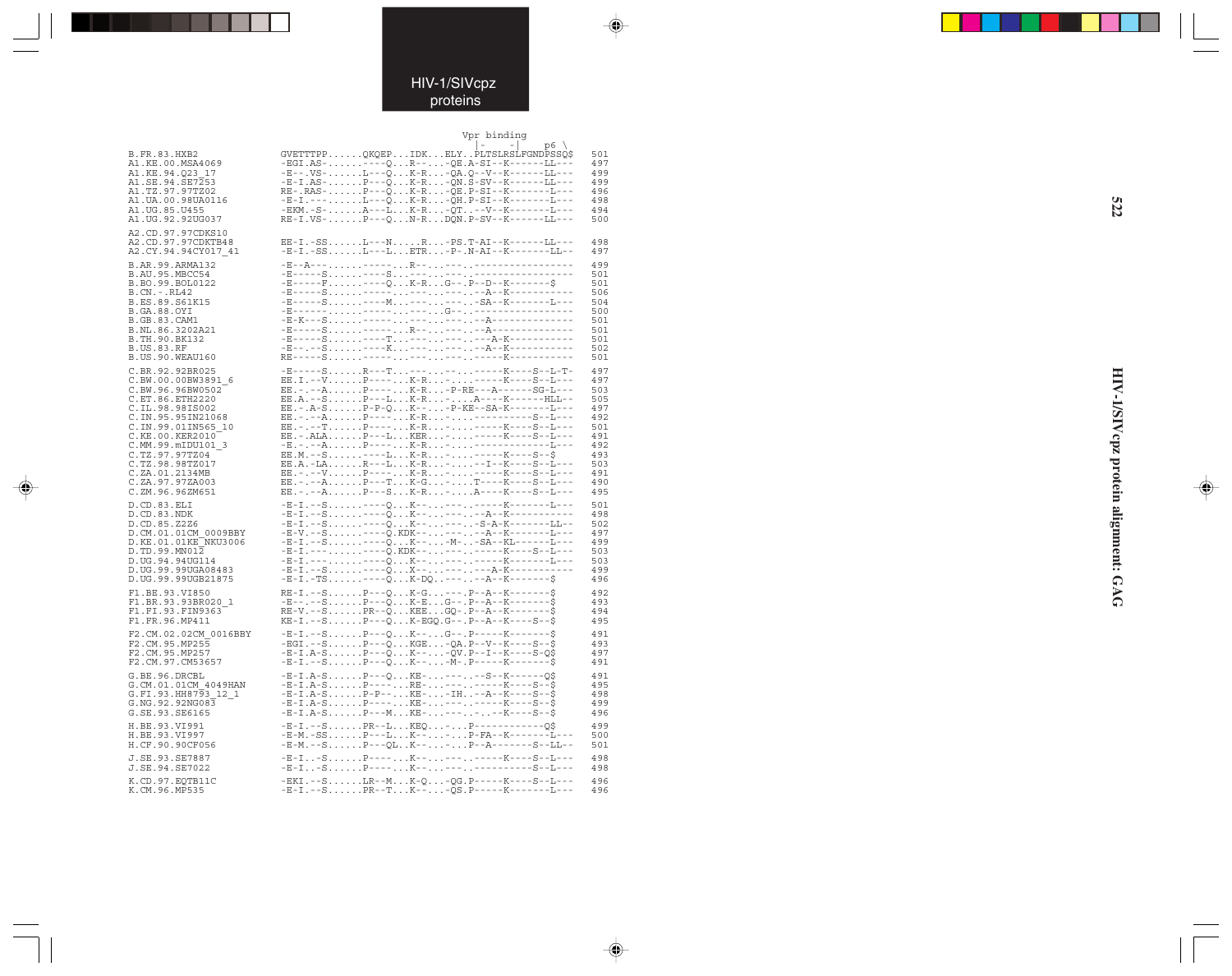|                                                  | Vor binding                                                                       |     |
|--------------------------------------------------|-----------------------------------------------------------------------------------|-----|
| <b>B.FR.83.HXB2</b>                              | $p6 \sqrt{ }$<br>$\overline{\phantom{0}}$<br>GVETTTPPOKOEPIDKELYPLTSLRSLFGNDPSSOS | 501 |
| 01 AE.CF.90.90CF4071                             | $-E-I.-SFSR--0K-R-HP.P--V-K---I--I---$                                            | 499 |
| $01$ <sup><math>-</math></sup> AE.JP.93.93JP NH1 | -E-I.-SLP---OK---H-YP--K-------L---                                               | 496 |
| $01\overline{AE}$ . TH. 90. CM240                | -E-I.-GEEITSL.P---OK---HP.P--V--K-------L---                                      | 504 |
| 01 AE. TH. 93.93TH9021                           | $-E-I.-SSL--0K---YP.P--V--K-----L---$                                             | 499 |
| 02 AG.CM.02.02CM 1677LE                          | $RE-I.-SA$ $P---EPR-- P---K---S$                                                  | 493 |
| $02-AG$ . CM. 97.97CM MP807                      | $-E-I.PSA$ $P-- GE G-$ - $P--A-K----YL-$                                          | 483 |
| $02$ AG. FR. 91. DJ264                           | $-E-I. -S- P----. -R-Q G---P---A--K-----S$                                        | 493 |
| $02$ $AG$ . NG. $-$ . IBNG                       | $-E-I.P-S$ PO---R--G--.P-----K-------\$                                           | 493 |
| 02 AG. SE. 94. SE7812                            | $-E-I. - SS.$ ----- $G--. -G--. -P-+K----S$                                       | 493 |
| 03 AB.BY.00.98BY10443                            | -E-I.--SL---OK-R-OH.P-SI--K-------L---                                            | 499 |
| $0.3$ AB. RU. 97. KAL153 2                       | -E-I.--SL---OK-R-OH.P-SI--K----D--L---                                            | 499 |
| 03 AB.RU.98.RU98001                              | -E-I.--SL---OK-RGOH.P-SI--K-------L---                                            | 499 |
| 04 cpx.CY.94.CY032                               | KE--.-SSL----R----------K----S--T---                                              | 501 |
| $04$ $\sqrt{Cpx}$ . GR. 91.97PVCH                | KE--.-SSP----R----------K-----H-L---                                              | 501 |
| $04$ $\sqrt{Cpx}$ . GR. 97.97 PVMY               | $KE--.-SSP---0R------I---K---S--L-R-$                                             | 499 |
| 05 DF.BE. -. VI1310                              | $-E-I.ASS$ $P---O$ $K-E$ $G---P---K---L---L$                                      | 503 |
| 05 DF.BE.93.VI961                                | -E-I.--SP---OK-EGK-.P--A--K-------L---                                            | 502 |
| $05$ DF.ES. - . X492                             | $-E-I. -- S. P---K. K-E. G--- P---A---K---I---I$                                  | 502 |
| 06 cpx.AU.96.BFP90                               | $-E-I.A-SP--S.KEKEK. G--.--A-K---S--S--S$                                         | 498 |
| 06 CDX. ML. 95.95ML127                           | -E--.A-SPE-K-KE-----------------                                                  | 498 |
| 06 CDX.ML.95.95ML84                              | -E--.A-SL----.KEKE------A--K--------\$                                            | 500 |
| 06 cpx.SN.97.97SE1078                            | $-E-I.A-SP---KE----.--A--K---S--S$                                                | 503 |
| 07 BC.CN. - . CNGL179                            |                                                                                   | 496 |
| 07 BC.CN.97.97CN001                              |                                                                                   | 496 |
| 07 BC.CN.97.CN54                                 |                                                                                   | 494 |
| 07 BC.CN.98.98CN009                              |                                                                                   | 496 |
| 08 BC.CN.97.97CNGX 6F                            |                                                                                   | 491 |
| 08 BC.CN.97.97CNGX 7F                            |                                                                                   | 492 |
| $08$ $R$ C.CN.97.97CNGX $^{-}$ 9F                |                                                                                   | 491 |
| 08 BC.CN.98.98CN006                              | $EE. - A - A. $                                                                   | 496 |
| 09 cpx.GH.96.96GH2911                            | $RE-X.-SSXX-XKDGEXP-.P--X--K-------L---$                                          | 498 |
| 09 cpx. SN. 95. 95 SN1795                        | RE-I.-SSL---KEGGOS.P--V--K-------L---                                             | 498 |

◈

| AE.CF.90.90CF4071<br>01<br>$\mathsf{TAE}.\mathsf{JP}.$ 93.93JP_NH1<br>01<br>$01^{\text{--}}$ AE.TH.90.CM240<br>01 AE. TH. 93. 93 TH 9021                                 | -E-I.-SFSR--QK-R-HP.P--V--K---<br>-E-I.-SLP---QK---H-YP--K-------L---<br>-E-I.-GEEITSL.P---QK---HP.P--V--K-------L---<br>-E-I.-SSL---QK---YP.P--V--K-------L---                                                                                                                                                                                                          | 499<br>496<br>504<br>499        |
|--------------------------------------------------------------------------------------------------------------------------------------------------------------------------|--------------------------------------------------------------------------------------------------------------------------------------------------------------------------------------------------------------------------------------------------------------------------------------------------------------------------------------------------------------------------|---------------------------------|
| 02 AG.CM.02.02CM 1677LE<br>02 AG. CM. 97. 97 CM MP807<br>02 AG.FR.91.DJ264<br>02 AG.NG.-.IBNG<br>02 AG.SE.94.SE7812                                                      | RE-I.-SAP----.EPR-----.P-----K--<br>$-E-I.PSA.$ P ----GE-G--.P -- A -- K -------YL --<br>$-E-I. -S- P--- R-Q G---P---A---K---S$<br>-E-I.P-SPQ---R--G--.P------K--------\$<br>-E-I.-SS-----G--G--.P--A--K--------\$                                                                                                                                                       | 493<br>483<br>493<br>493<br>493 |
| 03 AB.BY.00.98BY10443<br>03 AB.RU.97.KAL153 2<br>03 AB.RU.98.RU98001                                                                                                     | $-E-I. -- S. L---Q. K-R. -QH.P-SI--K------L---$<br>$-E-I. -- S. L---Q. K-R. -QH.P-SI--K---D--L---$<br>-E-I.--SL---QK-RGQH.P-SI--K-------L---                                                                                                                                                                                                                             | 499<br>499<br>499               |
| 04_cpx.CY.94.CY032<br>04 cpx.GR.91.97PVCH<br>04_cpx.GR.97.97PVMY                                                                                                         | KE--.-SSL----R----------K----S--L---                                                                                                                                                                                                                                                                                                                                     | 501<br>501<br>499               |
| $05$ DF.BE. - VI1310<br>05 DF.BE.93.VI9<br>05 DF.ES. - . X492<br>DF.BE.93.VI961                                                                                          | $-E-I. - S. \ldots . P -- -K. K-E. G -- . P -- A -- K--- - -1 --$                                                                                                                                                                                                                                                                                                        | 503<br>502<br>502               |
| 06 cpx.AU.96.BFP90<br>06_cpx.ML.95.95ML127<br>06_cpx.ML.95.95ML84<br>06 cpx.SN.97.97SE1078                                                                               | - E-I.A-S P---- KE- --- --A--K----S--\$                                                                                                                                                                                                                                                                                                                                  | 498<br>498<br>500<br>503        |
| 07 BC.CN. - . CNGL179<br>07 BC.CN.97.97CN001<br>07 BC.CN.97.CN54<br>07 BC.CN.98.98CN009                                                                                  |                                                                                                                                                                                                                                                                                                                                                                          | 496<br>496<br>494<br>496        |
| 08 BC.CN.97.97CNGX_6F<br>08 BC.CN.97.97CNGX 7F<br>08 BC.CN.97.97CNGX 9F<br>08 BC.CN.98.98CN006                                                                           | EE.-.--AP----K-R----------S--L---<br>EE.-.--AP----K-R----------S--L---<br>EE.-.--AP----K-R-----------S--L---                                                                                                                                                                                                                                                             | 491<br>492<br>491<br>496        |
| 09 cpx.GH.96.96GH2911<br>09_cpx.SN.95.95SN1795<br>09_cpx.SN.95.95SN7808<br>09_cpx.US.99.99DE4057                                                                         | RE-X.-SSXX-XKDGEXPP--X--K-------L---<br>RE-I.-SSL---REGGQS.P--V--K-------L---<br>RE-I.-SSP---QK---QP.P--V--K-------L---<br>KE-I.ASSP---NS---V--K-------L---                                                                                                                                                                                                              | 498<br>498<br>494<br>492        |
| 10 CD.TZ.96.96TZ BF061<br>10 CD.TZ.96.96TZ BF071<br>10 CD.TZ.96.96TZ BF110                                                                                               | $\begin{array}{lll} -E-I. \; -S \; . \; . \; . \; . \; . \; . \; -S \; . \; . \; . \; . \; . \; -Q \; . \; . \; . \; K \; - \; . \; . \; . \; -PH \; . \; . \; -A \; -K \; - \; - \; - \; -L \; -S \; . \; . \; -E \; . \; . \; . \; -E \; . \; . \; . \; . \; -K \; -X \; - \; - \; -\; -L \; -S \; . \; . \; . \; -S \; . \; . \; . \; . \; -S \; . \; . \; . \; . \;$ | 501<br>501<br>498               |
| 11 cpx.CM.02.02CM 4118STN<br>$11$ <sup><math>Cpx</math></sup> . CM. 96.4496<br>11_cpx.FR.99.MP1298<br>$11$ <sup><math>-cpx.GR.-.GR17</math></sup>                        | $-E-I.A-S P--- KE-E.KD------K---X---QL$$                                                                                                                                                                                                                                                                                                                                 | 496<br>498<br>498<br>496        |
| 12 BF.AR.97.A32989<br>12 BF.AR.99.ARMA159<br>12 BF.UY.99.URTR23<br>12 BF.UY.99.URTR35                                                                                    | $-E-I. -- S. P---Q. K-E. GQ-. P--A--K-----S$<br>$-E-I.-SSP-R-QK-EGQ-.P-A--K---S$<br>$-E-I. -- S. P-R-Q. K-E. G--. P--A-------Q$$<br>$-E-I. - SQKITPS - E-Q. KGE.G - . P - A - K - - - - - S$                                                                                                                                                                             | 493<br>493<br>493<br>499        |
| 13_cpx.CM.02.02CM_3226MN<br>13 cpx.CM.96.1849<br>13 cpx.CM.96.4164                                                                                                       | $-E--. A-S. P---K. - --. . -A-K---S--S-\xi$<br>-E-I.A-S-----KET---AA-K----S--\$<br>-E-I.A-SP----KE-----A-K----S--\$                                                                                                                                                                                                                                                      | 503<br>507<br>506               |
| 14 BG.ES.00.X475<br>14_BG.ES.00.X477<br>14 BG.ES.00.X623<br>14 BG.ES.99.X397                                                                                             | $-E-I.A-S P-P--. KE-. -M-. -A-. -K---S--S$<br>-E-I.A-SP-P--KE--M---A--K----S--\$<br>-E-I.A-SP----KER-V---A--K----S--\$<br>$-E-I.A-S P---X-E-. K-E- -I-. -A--K---S--S$                                                                                                                                                                                                    | 495<br>495<br>495<br>495        |
| 15 01B.TH.02.02TH OUR1331<br>15 01B. TH. 02.02TH OUR1332<br>$\overline{\phantom{a}}$ 01B.TH.99.99TH $\overline{\phantom{a}}$ MU2079<br>15<br>15 01B. TH. 99. 99 TH R2399 | -E-I.-SS.LKQEQKD--QKH-DHP.P--V--K-------L---<br>$-EGM. NSL.$ $P--Q.$ K-Q $NP. P--A--K---L---$<br>$-E--.-SLL--QK-R-HT.P--V--K-----LL--$<br>$-E--.-SLP---QK-NP.P--V--K------L---$                                                                                                                                                                                          | 503<br>497<br>498<br>497        |
| 16 A2D. KE. 00. KISII5009<br>16 A2D.KR.97.97KR004                                                                                                                        | EEAI.--SPR--QA-AI----------L---<br>-E--.--L---LKNR-QH.T-AI--K-------LL--                                                                                                                                                                                                                                                                                                 | 489<br>500                      |
| N.CM.-.YBF106<br>N.CM.95.YBF30                                                                                                                                           | QE-KS-QGKEM--NQEKTE.TS--.P-----------LX---<br>QE-KS-QGKEM--NQERTE.NS--.P-----------------                                                                                                                                                                                                                                                                                | 512<br>513                      |
| O.BE.87.ANT70<br>O.CM. - . 96CMABB009<br>O.CM.91.MVP5180<br>O.SN.99.SEMP1299                                                                                             | KGQEN--QKGGP.N----FA--K----T-Q\$<br>$KEQ$ $ED-NQ$ $GKDQ.N-- FA--K---T-Q$$<br>$KEQ$ EN-SQKGDQ.E----FA--K----T-Q\$<br>KGQEN--QKEDQ.N----FA-------T-Q\$                                                                                                                                                                                                                     | 499<br>494<br>499<br>498        |
| CPZ.CD. - . CPZANT<br>CPZ.CM.98.CAM5<br>CPZ.GA.-.CPZGAB<br>CPZ.US.85.CPZUS                                                                                               | EHKR.--GLKGEE-.LP.-SY--K----K-Q\$<br>$QET$ -MEKKKEE--PLYPQ----K----S---LE-<br>QE-EKS--KKEG-SSLY-P---K----S------<br>QE--.VTQE--GKE--PFQ----K----S----E-                                                                                                                                                                                                                  | 523<br>503<br>509<br>507        |

. . . .

HIV-1/SIVcpz proteins

◈

HIV-1/SIVepz protein alignment: GAG **HIV-1/SIVcpz protein alignment: GAG**

◈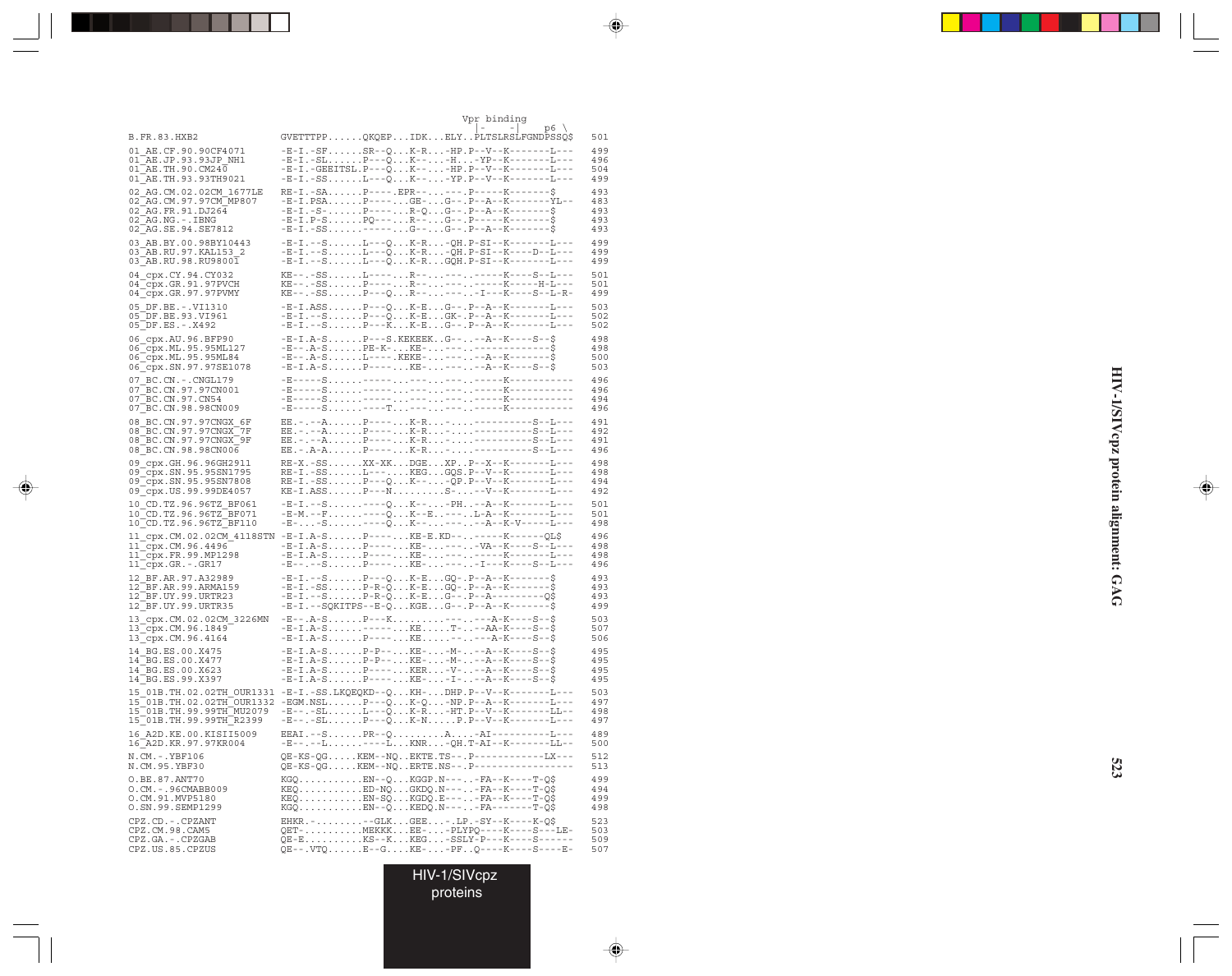٠

 $\Rightarrow$ 

| B.FR.83.HXB2                                 | / Gag-Pol TF start<br>F.FREDL.AFLQG.KAREFSSEQTRANSPTR.RELQVWGRDNNSPSEAGADRQGTVSFNFPQVTLWQRPLVTIKIGGQL                                                                                                                                                                                                                                                                                                                                   |  |  | Gag-Pol TF end \/ Pol protease start<br>75 |
|----------------------------------------------|-----------------------------------------------------------------------------------------------------------------------------------------------------------------------------------------------------------------------------------------------------------------------------------------------------------------------------------------------------------------------------------------------------------------------------------------|--|--|--------------------------------------------|
| A1.KE.00.MSA4069<br>A1.KE.94.023 17          | -.---N-.--O--.E--K----PGT---S.-D-WDG---.SL------E---G.GT-----I-------V--VR-E---                                                                                                                                                                                                                                                                                                                                                         |  |  | 75<br>75                                   |
| A1.SE.94.SE7253<br>A1.TZ.97.97TZ02           |                                                                                                                                                                                                                                                                                                                                                                                                                                         |  |  | 75<br>75                                   |
| A1.UA.00.98UA0116                            |                                                                                                                                                                                                                                                                                                                                                                                                                                         |  |  | 75                                         |
| A1.UG.85.U455                                |                                                                                                                                                                                                                                                                                                                                                                                                                                         |  |  | 74<br>76                                   |
| A1.UG.92.92UG037<br>A2.CD.97.97CDKS10        |                                                                                                                                                                                                                                                                                                                                                                                                                                         |  |  |                                            |
| A2.CD.97.97CDKTB48                           |                                                                                                                                                                                                                                                                                                                                                                                                                                         |  |  | 68                                         |
| A2.CY.94.94CY017 41                          | -----N-.--O-R.E--K----N-----S.---ENG---.-LLP---TGD---I.O-C----I----------V--E---                                                                                                                                                                                                                                                                                                                                                        |  |  | 75                                         |
| B.AR.99.ARMA132<br>B.AU.95.MBCC54            |                                                                                                                                                                                                                                                                                                                                                                                                                                         |  |  | 75<br>75                                   |
| B.BO.99.BOL0122                              |                                                                                                                                                                                                                                                                                                                                                                                                                                         |  |  | 76                                         |
| $B.CN.-.RL42$<br>B.ES.89.S61K15              |                                                                                                                                                                                                                                                                                                                                                                                                                                         |  |  | 75<br>78                                   |
| <b>B.GA.88.OYI</b>                           |                                                                                                                                                                                                                                                                                                                                                                                                                                         |  |  | 75                                         |
| <b>B.GB.83.CAM1</b><br>B.NL.86.3202A21       |                                                                                                                                                                                                                                                                                                                                                                                                                                         |  |  | 75<br>75                                   |
| B.TH.90.BK132                                |                                                                                                                                                                                                                                                                                                                                                                                                                                         |  |  | 75                                         |
| <b>B.US.83.RF</b><br>B.US.90.WEAU160         |                                                                                                                                                                                                                                                                                                                                                                                                                                         |  |  | 74<br>75                                   |
| C.BR.92.92BR025                              |                                                                                                                                                                                                                                                                                                                                                                                                                                         |  |  | 74                                         |
| C.BW.00.00BW3891 6                           | -.---N-.--P--.E----PP-T--S-PNSTNS--S.-----R-.--PR-----EG--LOGTL-C--I--------S--V---I                                                                                                                                                                                                                                                                                                                                                    |  |  | 71                                         |
| C.BW.96.96BW0502<br>C.ET.86.ETH2220          |                                                                                                                                                                                                                                                                                                                                                                                                                                         |  |  | 81<br>82                                   |
| C.IL.98.98IS002                              |                                                                                                                                                                                                                                                                                                                                                                                                                                         |  |  | 75                                         |
| C. IN. 95. 95 IN 21068<br>C.IN.99.01IN565 10 | -.---N-.--P--.-----P-- <sup>1</sup> -----S.----R-.DPH-----E--TL----I----------RV---I                                                                                                                                                                                                                                                                                                                                                    |  |  | 71<br>71                                   |
| C.KE.00.KER2010                              |                                                                                                                                                                                                                                                                                                                                                                                                                                         |  |  | 71                                         |
| C.MM.99.mIDU101 3<br>C.TZ.97.97TZ04          |                                                                                                                                                                                                                                                                                                                                                                                                                                         |  |  | 71<br>77                                   |
| C.TZ.98.98TZ017<br>C.ZA.01.2134MB            | -.---N-.--P--.-------------PTRANS--S.-----R-.G.-PR-----EG-TL----I----------------------                                                                                                                                                                                                                                                                                                                                                 |  |  | 77<br>71                                   |
| C.ZA.97.97ZA003                              |                                                                                                                                                                                                                                                                                                                                                                                                                                         |  |  | 71                                         |
| C.ZM.96.96ZM651                              |                                                                                                                                                                                                                                                                                                                                                                                                                                         |  |  | 71                                         |
| D.CD.83.ELI<br>D.CD.83.NDK                   |                                                                                                                                                                                                                                                                                                                                                                                                                                         |  |  | 74<br>74                                   |
| D.CD.85.Z2Z6                                 |                                                                                                                                                                                                                                                                                                                                                                                                                                         |  |  | 74                                         |
| D.CM.01.01CM 0009BBY<br>D.KE.01.01KE NKU3006 | -.---N-.--P--.--G-LP----.-------S.---R--G-.-TLP-T--E---D---S---I------------V------                                                                                                                                                                                                                                                                                                                                                     |  |  | 76<br>74                                   |
| $D.TD.99.MN01\overline{2}$                   |                                                                                                                                                                                                                                                                                                                                                                                                                                         |  |  | 76                                         |
| D.UG.94.94UG114<br>D.UG.99.99UGA08483        | -.---N-.--P--.----LP--K------S.---R--G-.-TL--T--X---A----C--I-----------V----H-                                                                                                                                                                                                                                                                                                                                                         |  |  | 76<br>74                                   |
| D.UG.99.99UGB21875                           |                                                                                                                                                                                                                                                                                                                                                                                                                                         |  |  | 75                                         |
| F1.BE.93.VI850                               |                                                                                                                                                                                                                                                                                                                                                                                                                                         |  |  | 75                                         |
| F1.BR.93.93BR020 1<br>F1.FI.93.FIN9363       | -.---N-.--O--.E--KLHP-A--V-AS.-----R-G-.-PI------E-R---.P-LS---I------------RV----<br>-.---N-.--Q--.E--K-P--\$-----AS.--PRDQR-G.--L-----E-R----.P-LS---I------------------                                                                                                                                                                                                                                                              |  |  | 75<br>75                                   |
| F1.FR.96.MP411                               |                                                                                                                                                                                                                                                                                                                                                                                                                                         |  |  | 77                                         |
| F2.CM.02.02CM 0016BBY<br>F2.CM.95.MP255      |                                                                                                                                                                                                                                                                                                                                                                                                                                         |  |  | 75<br>75                                   |
| F2.CM.95.MP257                               |                                                                                                                                                                                                                                                                                                                                                                                                                                         |  |  | 75                                         |
| F2.CM.97.CM53657                             |                                                                                                                                                                                                                                                                                                                                                                                                                                         |  |  | 75                                         |
| G.BE.96.DRCBL<br>G.CM.01.01CM 4049HAN        |                                                                                                                                                                                                                                                                                                                                                                                                                                         |  |  | 74<br>74                                   |
| G.FI.93.HH8793 12 1                          |                                                                                                                                                                                                                                                                                                                                                                                                                                         |  |  | 74                                         |
| G. NG. 92. 92NG083<br>G.SE.93.SE6165         |                                                                                                                                                                                                                                                                                                                                                                                                                                         |  |  | 74<br>72                                   |
| H.BE.93.VI991                                | $\hbox{\tt -}\ldots\hbox{\tt -} N\hbox{\tt -}\ldots\hbox{\tt -}\ldots\hbox{\tt -}\ldots\hbox{\tt -}\ldots\hbox{\tt -} N\hbox{\tt -} B\hbox{\tt -}\ldots\hbox{\tt }\hbox{\tt }\hbox{\tt }\hbox{\tt }\hbox{\tt }\hbox{\tt -}\ldots\hbox{\tt -} S\hbox{\tt -}\ldots\hbox{\tt -} R\hbox{\tt -} R\ldots\hbox{\tt }\hbox{\tt .}\hbox{\tt .}\hbox{\tt }\hbox{\tt }\hbox{\tt ---}\hbox{\tt -}\ldots\hbox{\tt -}\ldots\hbox{\tt -}\ldots\hbox{\$ |  |  | 73                                         |
| H.BE.93.VI997                                | -.---N-.--Ö-R.E--K--P-A-----S.---R-R-G-.DLLP----EG--T-LC---I----------V--E---                                                                                                                                                                                                                                                                                                                                                           |  |  | 73                                         |
| H.CF.90.90CF056                              | -.---N-.--Q-R.E--K--P-A-T---S.---R-RRG-.DPL-----AEG-T-LS---I------------V--E---                                                                                                                                                                                                                                                                                                                                                         |  |  | 74                                         |
| J.SE.93.SE7887<br>J.SE.94.SE7022             | -.--0-R.B---L-P---------S.--PRARRG-PLP-T--BG-----S----I----------R-----                                                                                                                                                                                                                                                                                                                                                                 |  |  | 73<br>73                                   |
| K.CD.97.EOTB11C                              |                                                                                                                                                                                                                                                                                                                                                                                                                                         |  |  | 75                                         |
| K.CM.96.MP535                                |                                                                                                                                                                                                                                                                                                                                                                                                                                         |  |  | 75                                         |

 $\begin{picture}(20,5) \put(0,0){\vector(0,1){10}} \put(15,0){\vector(0,1){10}} \put(15,0){\vector(0,1){10}} \put(15,0){\vector(0,1){10}} \put(15,0){\vector(0,1){10}} \put(15,0){\vector(0,1){10}} \put(15,0){\vector(0,1){10}} \put(15,0){\vector(0,1){10}} \put(15,0){\vector(0,1){10}} \put(15,0){\vector(0,1){10}} \put(15,0){\vector(0,1){10}} \put(15,0){\vector(0,$ 

 $\Rightarrow$ 

524

# HIV-1/SIVepz protein alignment: POL

 $\begin{picture}(20,5) \put(0,0){\line(1,0){10}} \put(15,0){\line(1,0){10}} \put(15,0){\line(1,0){10}} \put(15,0){\line(1,0){10}} \put(15,0){\line(1,0){10}} \put(15,0){\line(1,0){10}} \put(15,0){\line(1,0){10}} \put(15,0){\line(1,0){10}} \put(15,0){\line(1,0){10}} \put(15,0){\line(1,0){10}} \put(15,0){\line(1,0){10}} \put(15,0){\line(1,$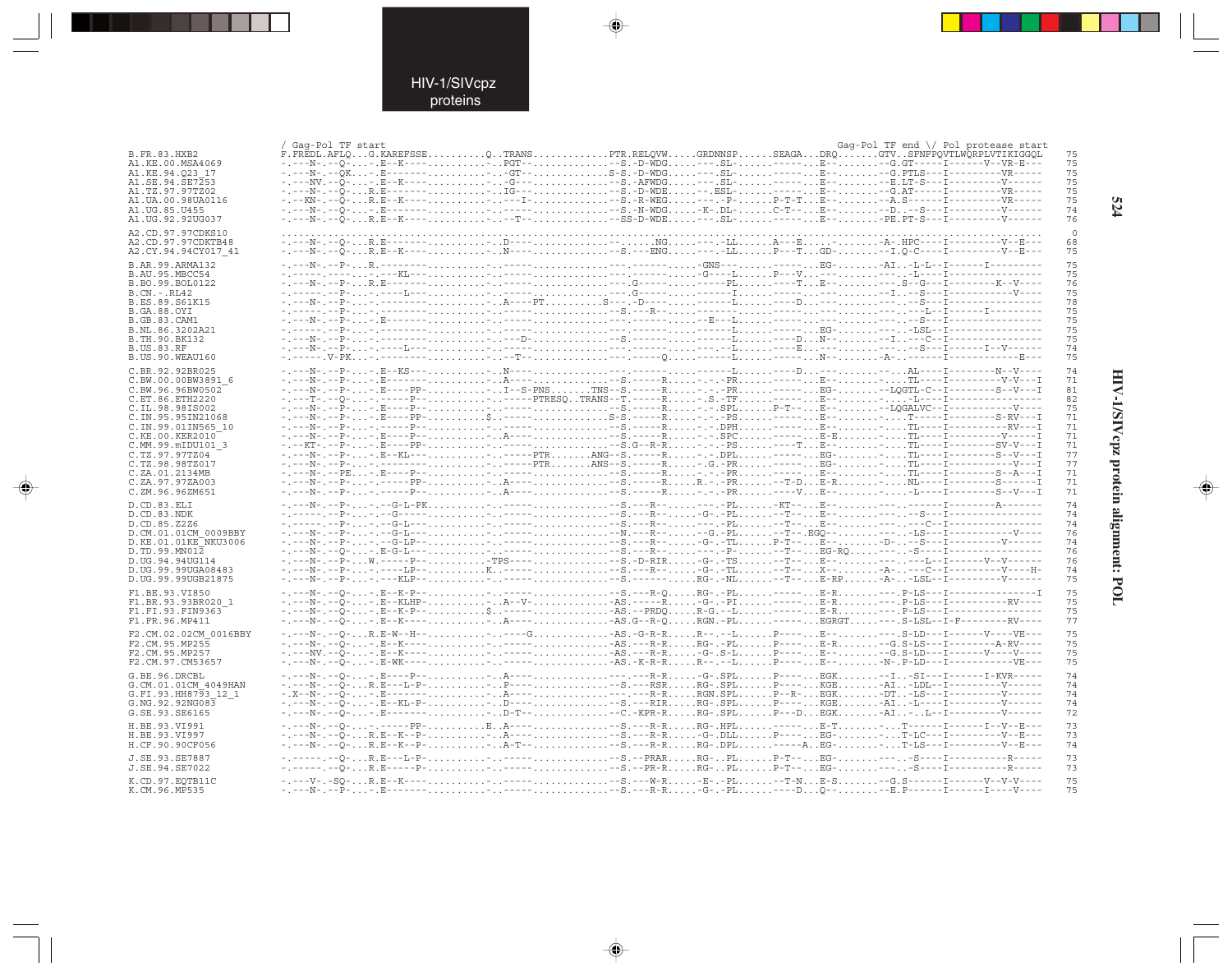|                                                                       | Gag-Pol TF start |  | Gaq-Pol TF end \/ Pol protease start                                                                                                                                                                                                                                                                                                                                                                                                                                              |                                         |
|-----------------------------------------------------------------------|------------------|--|-----------------------------------------------------------------------------------------------------------------------------------------------------------------------------------------------------------------------------------------------------------------------------------------------------------------------------------------------------------------------------------------------------------------------------------------------------------------------------------|-----------------------------------------|
| B.FR.83.HXB2<br>01 AE.CF.90.90CF4071                                  |                  |  | F.FREDL.AFLQG.KAREFSSEQTRANSPTR.RELQVWGRDNNSPSEAGADRQGTVSFNFPQVTLWQRPLVTIKIGGQL                                                                                                                                                                                                                                                                                                                                                                                                   | 75<br>75                                |
| 01 AE.JP.93.93JP NH1<br>$01^{\text{-}}$ AE.TH.90.CM240                |                  |  |                                                                                                                                                                                                                                                                                                                                                                                                                                                                                   | 73<br>80                                |
| 01 AE. TH. 93. 93 TH 9021                                             |                  |  |                                                                                                                                                                                                                                                                                                                                                                                                                                                                                   | 75                                      |
| 02 AG.CM.02.02CM 1677LE<br>02 AG. CM. 97. 97 CM MP807                 |                  |  |                                                                                                                                                                                                                                                                                                                                                                                                                                                                                   | 77<br>75                                |
| $02$ AG. FR. 91. DJ264<br>02 AG.NG.-.IBNG                             |                  |  |                                                                                                                                                                                                                                                                                                                                                                                                                                                                                   | 75<br>75                                |
| 02 AG. SE. 94. SE7812                                                 |                  |  |                                                                                                                                                                                                                                                                                                                                                                                                                                                                                   | 75                                      |
| 03 AB.BY.00.98BY10443<br>03 AB.RU.97.KAL153 2                         |                  |  |                                                                                                                                                                                                                                                                                                                                                                                                                                                                                   | 75<br>75                                |
| 03 AB.RU.98.RU98001                                                   |                  |  |                                                                                                                                                                                                                                                                                                                                                                                                                                                                                   | 75                                      |
| 04 cpx.CY.94.CY032<br>04 cpx.GR.91.97PVCH<br>$04$ $cpx.GR.97.97$ PVMY |                  |  | $\hbox{\tt -}\ldots\hbox{\tt -}\mathrm{W}\ldots\hbox{\tt -} \mathrm{Q}\ldots\hbox{\tt R}\ldots\hbox{\tt R}\ldots\hbox{\tt -}\mathrm{K}\ldots\ldots\ldots\ldots\ldots\hbox{\tt -}\ldots\hbox{\tt A}\ldots\hbox{\tt -}\mathrm{R}\ldots\ldots\hbox{\tt -}\mathrm{R}\ldots\ldots\hbox{\tt R}\mathrm{Q}\ldots\ldots\mathrm{R}\mathrm{Q}\ldots\ldots\mathrm{R}\mathrm{Q}\ldots\ldots\ldots\ldots\ldots\hbox{\tt -}\mathrm{I}\ldots\hbox{\tt -}\mathrm{I}\ldots\ldots\ldots\ldots\ldots$ | 74<br>74<br>74                          |
| 05 DF.BE. -. VI1310                                                   |                  |  |                                                                                                                                                                                                                                                                                                                                                                                                                                                                                   | 75                                      |
| 05 DF.BE.93.VI961<br>$05^-DF.E.S. - .X492$                            |                  |  |                                                                                                                                                                                                                                                                                                                                                                                                                                                                                   | 75<br>75                                |
| 06 cpx.AU.96.BFP90                                                    |                  |  |                                                                                                                                                                                                                                                                                                                                                                                                                                                                                   | 77                                      |
| 06 cpx.ML.95.95ML127<br>06 cpx. ML. 95.95ML84                         |                  |  |                                                                                                                                                                                                                                                                                                                                                                                                                                                                                   | 74<br>76                                |
| 06 cpx.SN.97.97SE1078                                                 |                  |  |                                                                                                                                                                                                                                                                                                                                                                                                                                                                                   | 79                                      |
| 07 BC.CN. - . CNGL179<br>07 BC.CN.97.97CN001                          |                  |  |                                                                                                                                                                                                                                                                                                                                                                                                                                                                                   | 75<br>75                                |
| 07 BC.CN.97.CN54<br>07 BC.CN.98.98CN009                               |                  |  |                                                                                                                                                                                                                                                                                                                                                                                                                                                                                   | 75<br>75                                |
| 08 BC.CN.97.97CNGX 6F                                                 |                  |  |                                                                                                                                                                                                                                                                                                                                                                                                                                                                                   | 71                                      |
| 08 BC.CN.97.97CNGX 7F<br>08 BC.CN.97.97CNGX 9F                        |                  |  |                                                                                                                                                                                                                                                                                                                                                                                                                                                                                   | 71<br>71                                |
| 08 BC.CN.98.98CN006                                                   |                  |  |                                                                                                                                                                                                                                                                                                                                                                                                                                                                                   | 71                                      |
| 09 cpx.GH.96.96GH2911<br>09 cpx.SN.95.95SN1795                        |                  |  | -.---N-.--Q-R.E---L-X----G-IG-XS.---WDE---.XLLXXXXEG-GXAP--X---I------I--V-----                                                                                                                                                                                                                                                                                                                                                                                                   | 74<br>74                                |
| 09 cpx.SN.95.95SN7808<br>09 cpx. US. 99. 99DE4057                     |                  |  | -.---N-.-Q-R.E---L---G-L-SAS.---WDE--N.SLL-KT-EQP-LS---I-------I--V-----                                                                                                                                                                                                                                                                                                                                                                                                          | 75<br>70                                |
| 10 CD.TZ.96.96TZ BF061                                                |                  |  |                                                                                                                                                                                                                                                                                                                                                                                                                                                                                   | 74                                      |
| 10 CD. TZ. 96. 96TZ BF071<br>10 CD. TZ. 96. 96TZ BF110                |                  |  |                                                                                                                                                                                                                                                                                                                                                                                                                                                                                   | 75<br>72                                |
| 11 cpx.CM.02.02CM 4118STN                                             |                  |  |                                                                                                                                                                                                                                                                                                                                                                                                                                                                                   | 76                                      |
| $11$ cpx. CM. 96.4496<br>$11$ cpx. FR. 99. MP1298                     |                  |  |                                                                                                                                                                                                                                                                                                                                                                                                                                                                                   | 74<br>74                                |
| $11$ $Cpx.GR.-.GR17$                                                  |                  |  | -.---N-.--Õ--.E----PT-A-----S.---R-R-G-.-PLP-T--OGE-I-Y---I------V-PV-VA---                                                                                                                                                                                                                                                                                                                                                                                                       | 74<br>75                                |
| 12 BF.AR.97.A32989<br>12 BF.AR.99.ARMA159                             |                  |  |                                                                                                                                                                                                                                                                                                                                                                                                                                                                                   | 75                                      |
| 12 BF.UY.99.URTR23<br>12 BF.UY.99.URTR35                              |                  |  |                                                                                                                                                                                                                                                                                                                                                                                                                                                                                   | 75<br>81                                |
| 13 cpx.CM.02.02CM 3226MN                                              |                  |  | -.--Q-W.E--------A-T--PTRKQTRADS--S.G-----RGN.SPLP---EGVI---C--I----------V---B--<br>-.---N-.--Q-R.E-------QTRTNSPTRE--------S.---R-RRG-.SPLP---TEGDI-LSC--I------I-IV---B--                                                                                                                                                                                                                                                                                                      | 81<br>82                                |
| 13 cpx.CM.96.1849<br>13 cpx.CM.96.4164                                |                  |  | -.---N-.-SQR.E-------QTRANSPTRE-------S.---RLRRG-.SPLP----EGAI--C--I----------VR--E--                                                                                                                                                                                                                                                                                                                                                                                             | 81                                      |
| 14 BG.ES.00.X475<br>14 BG.ES.00.X477                                  |                  |  |                                                                                                                                                                                                                                                                                                                                                                                                                                                                                   | 74<br>74                                |
| 14 BG.ES.00.X623<br>14_BG.ES.99.X397                                  |                  |  | $\begin{array}{l} -, - - - N^-, - - Q^-, \ldots, E^{-----P-}, \ldots, \ldots, \ldots, \ldots, A^{----}-, \ldots, \ldots, \ldots, \ldots, F- R^-, \ldots, E G^-, \ldots, E G^-, \ldots, E G^-, \ldots, E G^-, \ldots, E G^-, \ldots, E G^-, \ldots, E G^-, \ldots, E G^-, \ldots, E G^-, \ldots, E G^-, \ldots, E G^-, \ldots, E G^-, \ldots, E G^-, \ldots, E G^-, \ldots, E G^-, \ldots, E G^-, \ldots, E G^-, \ldots, E G^-, \ldots$                                            | 74<br>74                                |
| 15 01B.TH.02.02TH OUR1331                                             |                  |  |                                                                                                                                                                                                                                                                                                                                                                                                                                                                                   | 80                                      |
| 15 01B. TH. 99. 99TH MU2079                                           |                  |  |                                                                                                                                                                                                                                                                                                                                                                                                                                                                                   | 74<br>74                                |
| 15 01B.TH.99.99TH R2399                                               |                  |  |                                                                                                                                                                                                                                                                                                                                                                                                                                                                                   | 73                                      |
| 16 A2D. KE. 00. KISII5009<br>16 A2D. KR. 97. 97KR004                  |                  |  |                                                                                                                                                                                                                                                                                                                                                                                                                                                                                   | 69<br>75                                |
| N.CM. -. YBF106<br>N.CM.95.YBF30                                      |                  |  | $\hbox{\tt ---KG-.VS--R.ET-KLPPDNNK. E--H---AT.---W-S--GEEHTGK-DAGEPGEDR.DLS-.PTL---I-----VXAV---KEI-$<br>-.---E-.VS--R.ET-KLPPDNNKE--H-AT.---W-S-GEEHTGE-DAGEPGEDR.ELS-.PT-----I------VI-V---KEV                                                                                                                                                                                                                                                                                 | 82<br>82                                |
| O.BE.87.ANT70<br>O.CM. - . 96CMABB009                                 |                  |  |                                                                                                                                                                                                                                                                                                                                                                                                                                                                                   | 71                                      |
| O.CM.91.MVP5180                                                       |                  |  |                                                                                                                                                                                                                                                                                                                                                                                                                                                                                   | $\begin{array}{c} 71 \\ 71 \end{array}$ |
| O.SN.99.SEMP1299<br>CPZ.CD. - . CPZANT                                |                  |  | -.---TD.PHVV-VQT--LCA-GGSSG---S-H.-D-SGGAQE.D-GSQGGG-T-LV--EIP-----MMEVL-Q--K                                                                                                                                                                                                                                                                                                                                                                                                     | 71<br>75                                |
| CPZ.CM.98.CAM5                                                        |                  |  | ----G-VSVEREIK.-T--L-AGREGTH-S-H.G--W-S-NNNGEKEGGEGTPVS-I-L--I------LGV-VE---<br>-----R----P-R.E--QLCA-N-T-G--D.---W-P-GRE-P-EE-GREQSIST.-L--I-------IPV-VE---                                                                                                                                                                                                                                                                                                                    | 76                                      |
| CPZ.GA. - . CPZGAB<br>CPZ.US.85.CPZUS                                 |                  |  | -.---T-VPIVERGIK.ET--LPGKBG-H-S-N.-GFR-SR--.SDTG-T-KGK-AL-A----I-------LR--VA--I                                                                                                                                                                                                                                                                                                                                                                                                  | 73<br>77                                |

 $\Rightarrow$ 

 $\overline{\blacklozenge}$ 

. . .

 $\Rightarrow$ 

 $\frac{1}{\sqrt{2}}$ 

HIV-1/SIVcpz protein alignment: POL

 $\Rightarrow$ 

 $525$ 

HIV-1/SIVcpz<br>proteins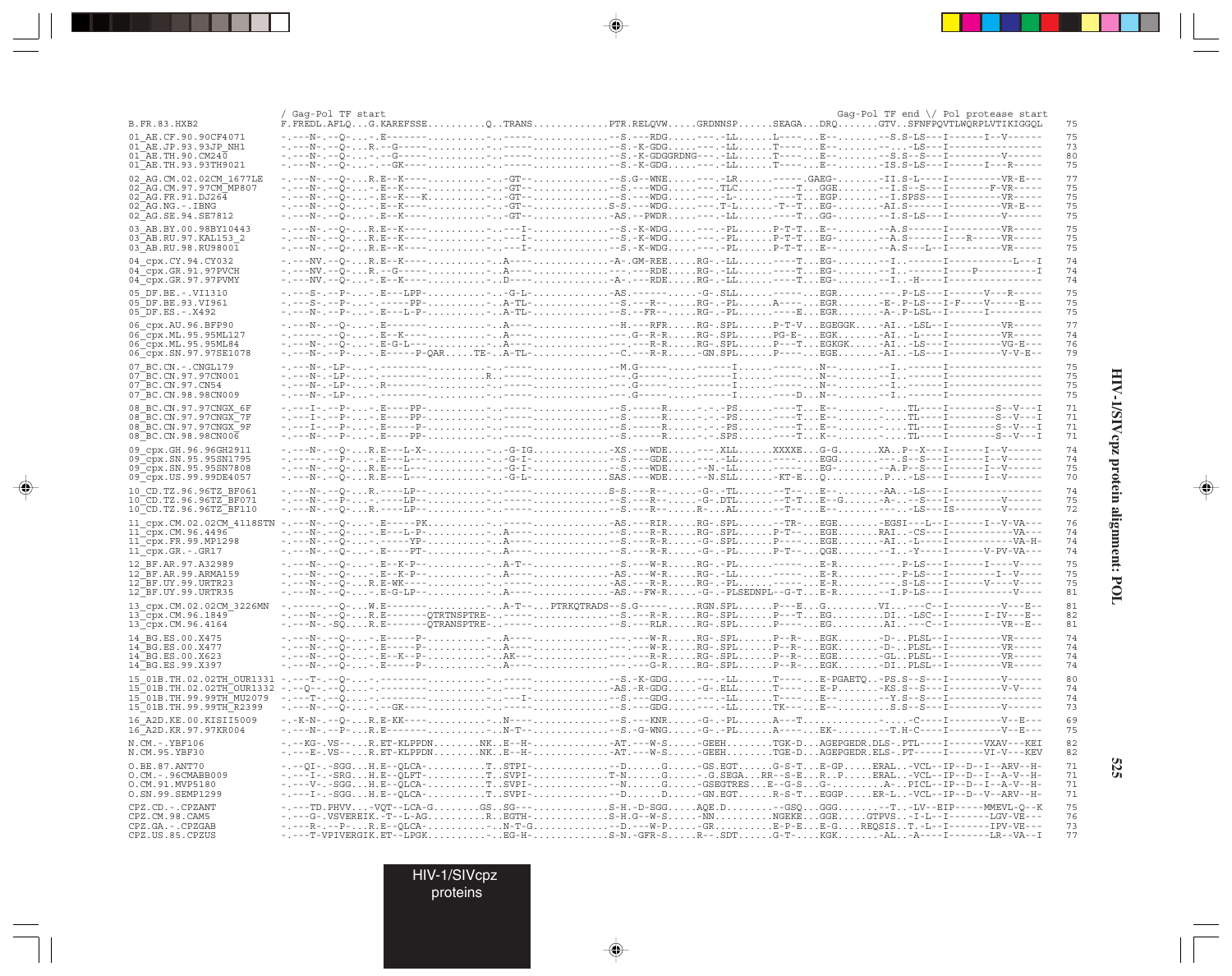$\blacklozenge$ 

 $\mathcal{A}$ 

|                                         |  |                                                                                                                                    | M41L        |
|-----------------------------------------|--|------------------------------------------------------------------------------------------------------------------------------------|-------------|
|                                         |  | Protease $\setminus$ p66, p51 Reverse transcriptase (RT)                                                                           |             |
| B.FR.83.HXB2<br>A1.KE.00.MSA4069        |  | KEALLDTGADDTVLEEMSLPGRWKPKMIGGIGGFIKVRQYDQILIEICGHKAIGTVLVGPTPVNIIGRNLLTQIGCTLNFPISPIETVPVKLKPGMDGPKVKQWPLTEEKIKALVEICTEMEKEGKISKI | 205<br>205  |
| A1.KE.94.023 17                         |  |                                                                                                                                    | 205         |
| A1.SE.94.SE7253                         |  |                                                                                                                                    | 205         |
| A1.TZ.97.97TZ02                         |  |                                                                                                                                    | 205         |
| A1.UA.00.98UA0116                       |  |                                                                                                                                    | 205         |
| A1.UG.85.U455                           |  |                                                                                                                                    | 204         |
| A1.UG.92.92UG037                        |  |                                                                                                                                    | 206         |
| A2.CD.97.97CDKS10                       |  |                                                                                                                                    |             |
| A2.CD.97.97CDKTB48                      |  |                                                                                                                                    | 198         |
| A2.CY.94.94CY017 41                     |  |                                                                                                                                    | 205         |
| B.AR.99.ARMA132                         |  |                                                                                                                                    | 205         |
| B.AU.95.MBCC54                          |  |                                                                                                                                    | 205<br>206  |
| B.BO.99.BOL0122<br>$B.CN.-.RL42$        |  |                                                                                                                                    | 205         |
| B.ES.89.S61K15                          |  |                                                                                                                                    | 208         |
| <b>B.GA.88.OYI</b>                      |  |                                                                                                                                    | 205         |
| B.GB.83.CAM1                            |  |                                                                                                                                    | 205         |
| B.NL.86.3202A21                         |  |                                                                                                                                    | 205         |
| B.TH.90.BK132<br><b>B.US.83.RF</b>      |  |                                                                                                                                    | 205<br>204  |
| B.US.90.WEAU160                         |  |                                                                                                                                    | 205         |
| C.BR.92.92BR025                         |  |                                                                                                                                    | 204         |
| C.BW.00.00BW3891 6                      |  |                                                                                                                                    | 201         |
| C.BW.96.96BW0502                        |  |                                                                                                                                    | 211         |
| C.ET.86.ETH2220                         |  |                                                                                                                                    | 212         |
| C.IL.98.98IS002                         |  |                                                                                                                                    | 205         |
| C.IN.95.95IN21068                       |  |                                                                                                                                    | 201         |
| C.IN.99.01IN565 10                      |  |                                                                                                                                    | 201<br>2.01 |
| C.KE.00.KER2010<br>C.MM.99.mIDU101 3    |  |                                                                                                                                    | 201         |
| C.TZ.97.97TZ04                          |  |                                                                                                                                    | 207         |
| C.TZ.98.98TZ017                         |  |                                                                                                                                    | 207         |
| C.ZA.01.2134MB                          |  |                                                                                                                                    | 201         |
| C.ZA.97.97ZA003                         |  |                                                                                                                                    | 201         |
| C.ZM.96.96ZM651                         |  |                                                                                                                                    | 201         |
| D.CD.83.ELI                             |  |                                                                                                                                    | 204         |
| D.CD.83.NDK                             |  |                                                                                                                                    | 204         |
| D.CD.85.Z2Z6<br>D.CM.01.01CM 0009BBY    |  |                                                                                                                                    | 204<br>206  |
| D.KE.01.01KE NKU3006                    |  |                                                                                                                                    | 204         |
| D.TD.99.MN012                           |  |                                                                                                                                    | 206         |
| D.UG.94.94UG114                         |  |                                                                                                                                    | 206         |
| D. UG. 99.99UGA08483                    |  |                                                                                                                                    | 204         |
| D.UG.99.99UGB21875                      |  |                                                                                                                                    | 205         |
| F1.BE.93.VI850                          |  |                                                                                                                                    | 205         |
| F1.BR.93.93BR020 1                      |  |                                                                                                                                    | 205         |
| F1.FI.93.FIN9363<br>F1.FR.96.MP411      |  |                                                                                                                                    | 205<br>207  |
|                                         |  |                                                                                                                                    |             |
| F2.CM.02.02CM 0016BBY<br>F2.CM.95.MP255 |  |                                                                                                                                    | 205<br>205  |
| F2.CM.95.MP257                          |  |                                                                                                                                    | 205         |
| F2.CM.97.CM53657                        |  |                                                                                                                                    | 205         |
| G.BE.96.DRCBL                           |  |                                                                                                                                    | 204         |
| G.CM.01.01CM 4049HAN                    |  |                                                                                                                                    | 204         |
| G.FI.93.HH8793 12 1                     |  |                                                                                                                                    | 204         |
| G.NG.92.92NG083                         |  |                                                                                                                                    | 204         |
| G.SE.93.SE6165                          |  |                                                                                                                                    | 202         |
| H.BE.93.VI991                           |  |                                                                                                                                    | 203         |
| H.BE.93.VI997                           |  |                                                                                                                                    | 203         |
| H.CF.90.90CF056                         |  |                                                                                                                                    | 204         |
| J.SE.93.SE7887                          |  |                                                                                                                                    | 203         |
| J.SE.94.SE7022                          |  |                                                                                                                                    | 203         |
| K.CD.97.EOTB11C                         |  |                                                                                                                                    | 205         |
| K.CM.96.MP535                           |  |                                                                                                                                    | 205         |

 $\blacklozenge$ 

 $\Rightarrow$ 

526

Ι

# HIV-1/SIVcpz protein alignment: POL

 $\begin{picture}(20,5) \put(0,0){\line(1,0){10}} \put(15,0){\line(1,0){10}} \put(15,0){\line(1,0){10}} \put(15,0){\line(1,0){10}} \put(15,0){\line(1,0){10}} \put(15,0){\line(1,0){10}} \put(15,0){\line(1,0){10}} \put(15,0){\line(1,0){10}} \put(15,0){\line(1,0){10}} \put(15,0){\line(1,0){10}} \put(15,0){\line(1,0){10}} \put(15,0){\line(1,$ 

 $\overline{\phantom{0}}$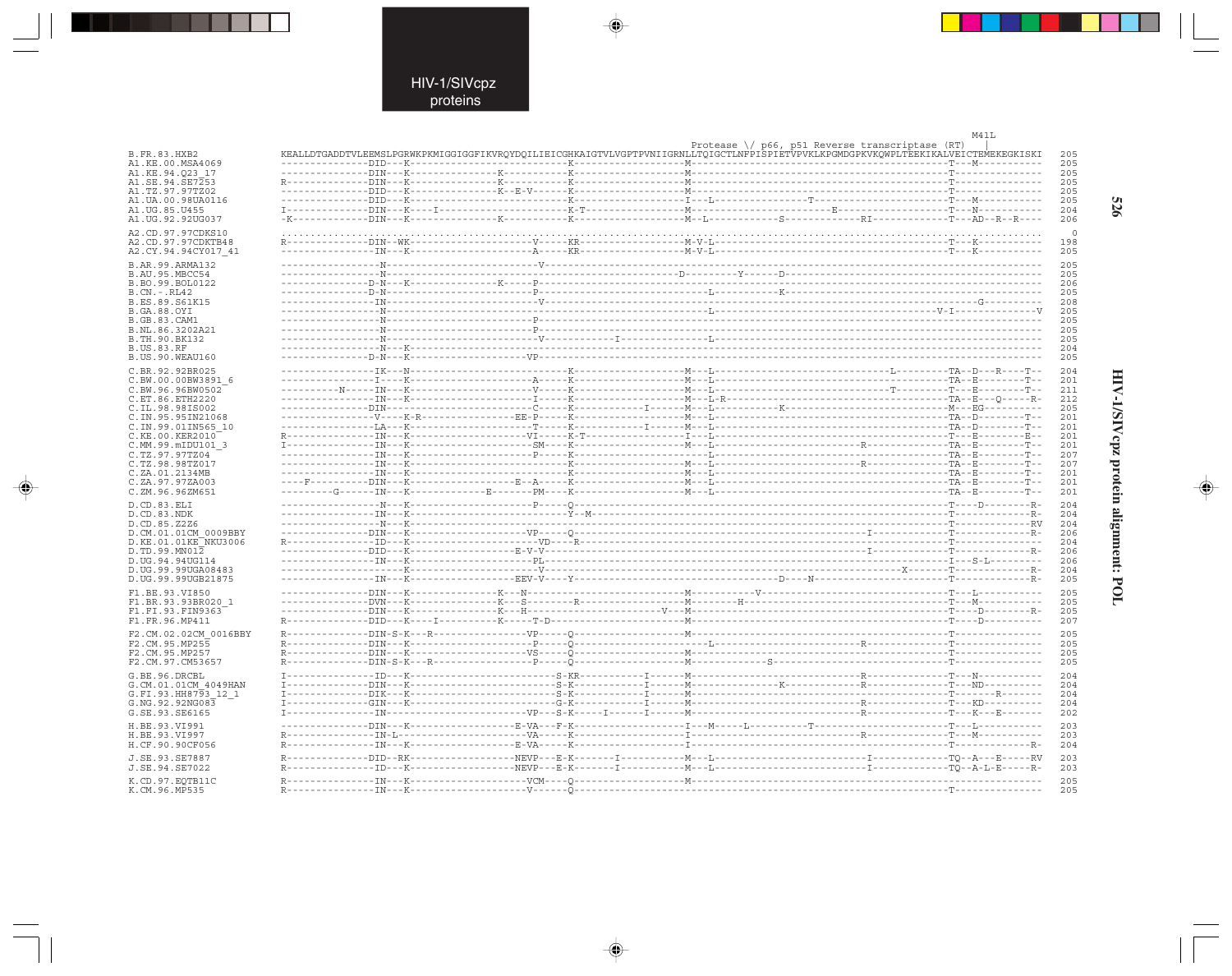527

◈

 $\blacksquare$ 

|                                                                                |                      |                                                                                                                                                                                                                                                                                                                                                                                                                                                                                              | M41L |
|--------------------------------------------------------------------------------|----------------------|----------------------------------------------------------------------------------------------------------------------------------------------------------------------------------------------------------------------------------------------------------------------------------------------------------------------------------------------------------------------------------------------------------------------------------------------------------------------------------------------|------|
| B.FR.83.HXB2                                                                   |                      | Protease $\setminus$ p66, p51 Reverse transcriptase (RT)<br>KEALLDTGADDTVLEEMSLPGRWKPKMIGGIGGFIKVRQYDQILIEICGHKAIGTVLVGPTPVNIIGRNLLTQIGCTLNFPISPIETVPVKLKPGMDGPKVKQWPLTEEKIKALVEICTEMEKEGKISKI                                                                                                                                                                                                                                                                                               |      |
| 01 AE.CF.90.90CF4071                                                           |                      |                                                                                                                                                                                                                                                                                                                                                                                                                                                                                              |      |
| 01 AE.JP.93.93JP NH1                                                           |                      |                                                                                                                                                                                                                                                                                                                                                                                                                                                                                              |      |
| $01\overline{AE}$ . TH. 90. CM240                                              |                      |                                                                                                                                                                                                                                                                                                                                                                                                                                                                                              |      |
| 01 AE.TH.93.93TH9021                                                           |                      |                                                                                                                                                                                                                                                                                                                                                                                                                                                                                              |      |
| 02 AG.CM.02.02CM 1677LE                                                        |                      |                                                                                                                                                                                                                                                                                                                                                                                                                                                                                              |      |
| 02 AG. CM. 97. 97 CM MP807                                                     |                      |                                                                                                                                                                                                                                                                                                                                                                                                                                                                                              |      |
| 02 AG.FR.91.DJ264                                                              |                      |                                                                                                                                                                                                                                                                                                                                                                                                                                                                                              |      |
| $02$ $AG.NG. - . IBNG$                                                         |                      |                                                                                                                                                                                                                                                                                                                                                                                                                                                                                              |      |
| 02 AG. SE. 94. SE7812                                                          |                      |                                                                                                                                                                                                                                                                                                                                                                                                                                                                                              |      |
| 03 AB.BY.00.98BY10443                                                          |                      |                                                                                                                                                                                                                                                                                                                                                                                                                                                                                              |      |
| 03 AB.RU.97. KAL153 2                                                          |                      |                                                                                                                                                                                                                                                                                                                                                                                                                                                                                              |      |
| 03_AB.RU.98.RU98001                                                            |                      |                                                                                                                                                                                                                                                                                                                                                                                                                                                                                              |      |
|                                                                                |                      |                                                                                                                                                                                                                                                                                                                                                                                                                                                                                              |      |
| 04_cpx.CY.94.CY032<br>04_cpx.GR.91.97PVCH                                      |                      |                                                                                                                                                                                                                                                                                                                                                                                                                                                                                              |      |
| 04_cpx.GR.97.97PVMY                                                            |                      |                                                                                                                                                                                                                                                                                                                                                                                                                                                                                              |      |
|                                                                                |                      |                                                                                                                                                                                                                                                                                                                                                                                                                                                                                              |      |
| 05 DF.BE. -. VI1310                                                            |                      |                                                                                                                                                                                                                                                                                                                                                                                                                                                                                              |      |
| 05 DF.BE.93.VI961                                                              |                      |                                                                                                                                                                                                                                                                                                                                                                                                                                                                                              |      |
| $05^{\circ}$ DF.ES. - . X492                                                   |                      |                                                                                                                                                                                                                                                                                                                                                                                                                                                                                              |      |
| 06 cpx.AU.96.BFP90                                                             |                      |                                                                                                                                                                                                                                                                                                                                                                                                                                                                                              |      |
| 06 cpx.ML.95.95ML127                                                           |                      |                                                                                                                                                                                                                                                                                                                                                                                                                                                                                              |      |
| 06 cpx.ML.95.95ML84                                                            |                      |                                                                                                                                                                                                                                                                                                                                                                                                                                                                                              |      |
| 06_cpx.SN.97.97SE1078                                                          |                      |                                                                                                                                                                                                                                                                                                                                                                                                                                                                                              |      |
| 07 BC.CN. - . CNGL179                                                          |                      |                                                                                                                                                                                                                                                                                                                                                                                                                                                                                              |      |
| 07 BC. CN. 97. 97 CN001                                                        |                      |                                                                                                                                                                                                                                                                                                                                                                                                                                                                                              |      |
| 07 BC.CN.97.CN54                                                               |                      |                                                                                                                                                                                                                                                                                                                                                                                                                                                                                              |      |
| 07 BC.CN.98.98CN009                                                            |                      |                                                                                                                                                                                                                                                                                                                                                                                                                                                                                              |      |
| 08 BC.CN.97.97CNGX 6F                                                          |                      |                                                                                                                                                                                                                                                                                                                                                                                                                                                                                              |      |
| 08 BC.CN.97.97CNGX 7F                                                          |                      |                                                                                                                                                                                                                                                                                                                                                                                                                                                                                              |      |
| 08 BC.CN.97.97CNGX 9F                                                          |                      |                                                                                                                                                                                                                                                                                                                                                                                                                                                                                              |      |
| 08 BC.CN.98.98CN006                                                            |                      |                                                                                                                                                                                                                                                                                                                                                                                                                                                                                              |      |
|                                                                                |                      |                                                                                                                                                                                                                                                                                                                                                                                                                                                                                              |      |
| 09_cpx.GH.96.96GH2911                                                          |                      |                                                                                                                                                                                                                                                                                                                                                                                                                                                                                              |      |
| 09 cpx.SN.95.95SN1795                                                          |                      |                                                                                                                                                                                                                                                                                                                                                                                                                                                                                              |      |
| 09 cpx.SN.95.95SN7808                                                          |                      |                                                                                                                                                                                                                                                                                                                                                                                                                                                                                              |      |
| 09_cpx.US.99.99DE4057                                                          |                      |                                                                                                                                                                                                                                                                                                                                                                                                                                                                                              |      |
| 10 CD.TZ.96.96TZ BF061                                                         |                      |                                                                                                                                                                                                                                                                                                                                                                                                                                                                                              |      |
| 10 CD. TZ. 96. 96TZ BF071                                                      |                      |                                                                                                                                                                                                                                                                                                                                                                                                                                                                                              |      |
| 10 CD.TZ.96.96TZ BF110                                                         |                      |                                                                                                                                                                                                                                                                                                                                                                                                                                                                                              |      |
| 11 cpx.CM.02.02CM 4118STN                                                      |                      |                                                                                                                                                                                                                                                                                                                                                                                                                                                                                              |      |
| $11$ <sup><math>Cpx</math></sup> . CM. 96.4496                                 |                      |                                                                                                                                                                                                                                                                                                                                                                                                                                                                                              |      |
| 11 cpx.FR.99.MP1298                                                            |                      |                                                                                                                                                                                                                                                                                                                                                                                                                                                                                              |      |
| $11$ $Cpx.GR.-.GR17$                                                           |                      |                                                                                                                                                                                                                                                                                                                                                                                                                                                                                              |      |
| 12 BF.AR.97.A32989                                                             |                      |                                                                                                                                                                                                                                                                                                                                                                                                                                                                                              |      |
| 12 BF.AR.99.ARMA159                                                            |                      |                                                                                                                                                                                                                                                                                                                                                                                                                                                                                              |      |
| 12 BF.UY.99.URTR23                                                             |                      |                                                                                                                                                                                                                                                                                                                                                                                                                                                                                              |      |
| 12 BF.UY.99.URTR35                                                             |                      |                                                                                                                                                                                                                                                                                                                                                                                                                                                                                              |      |
|                                                                                |                      |                                                                                                                                                                                                                                                                                                                                                                                                                                                                                              |      |
| 13 cpx.CM.02.02CM 3226MN                                                       |                      |                                                                                                                                                                                                                                                                                                                                                                                                                                                                                              |      |
| 13 cpx.CM.96.1849                                                              |                      |                                                                                                                                                                                                                                                                                                                                                                                                                                                                                              |      |
| 13 cpx.CM.96.4164                                                              |                      |                                                                                                                                                                                                                                                                                                                                                                                                                                                                                              |      |
| 14 BG.ES.00.X475                                                               |                      |                                                                                                                                                                                                                                                                                                                                                                                                                                                                                              |      |
| 14 BG.ES.00.X477                                                               |                      |                                                                                                                                                                                                                                                                                                                                                                                                                                                                                              |      |
| 14 BG.ES.00.X623                                                               |                      |                                                                                                                                                                                                                                                                                                                                                                                                                                                                                              |      |
| 14 BG.ES.99.X397                                                               |                      |                                                                                                                                                                                                                                                                                                                                                                                                                                                                                              |      |
|                                                                                |                      |                                                                                                                                                                                                                                                                                                                                                                                                                                                                                              |      |
|                                                                                |                      |                                                                                                                                                                                                                                                                                                                                                                                                                                                                                              |      |
|                                                                                |                      |                                                                                                                                                                                                                                                                                                                                                                                                                                                                                              |      |
| 15 01B. TH. 99. 99TH R2399                                                     |                      |                                                                                                                                                                                                                                                                                                                                                                                                                                                                                              |      |
| 16 A2D. KE. 00. KISII5009                                                      |                      | $-V---EKR---P---R---P--N--M--U--LR------------------I-S-$                                                                                                                                                                                                                                                                                                                                                                                                                                    |      |
| 16 A2D. KR. 97. 97KR004                                                        |                      |                                                                                                                                                                                                                                                                                                                                                                                                                                                                                              |      |
|                                                                                |                      |                                                                                                                                                                                                                                                                                                                                                                                                                                                                                              |      |
| $N.CM. - .YBF106$                                                              |                      |                                                                                                                                                                                                                                                                                                                                                                                                                                                                                              |      |
| N.CM.95.YBF30                                                                  |                      |                                                                                                                                                                                                                                                                                                                                                                                                                                                                                              |      |
| O.BE.87.ANT70                                                                  |                      |                                                                                                                                                                                                                                                                                                                                                                                                                                                                                              |      |
| O.CM. - . 96CMABB009                                                           |                      | $\texttt{C-V}--\texttt{---}-\texttt{NNIQ-E-K}--\texttt{---}-\texttt{---}-\texttt{KE}-\texttt{NVTV}--E-\texttt{REVQ}---\texttt{---}-\texttt{---}-\texttt{--GL}--\texttt{---}-\texttt{AP}-\texttt{---}-\texttt{---}-\texttt{--GL}-\texttt{---}-\texttt{--Q}-\texttt{---}-\texttt{--G-L}-\texttt{--G-L}-\texttt{--G-L}-\texttt{--G-L}-\texttt{--G-L}-\texttt{--G-L}-\texttt{--G-L}-\texttt{--G-L}-\texttt{--G-L}-\texttt{--G-L}-\texttt{--G-L}-\$                                               |      |
|                                                                                |                      | C-------------NNIQ-E---T-----------KE-NNVTV-VQ-KEVQ------------L---I--GL------------AP-----------------SR---E--TA--Q----Q------R-                                                                                                                                                                                                                                                                                                                                                            |      |
| O.CM.91.MVP5180                                                                | ----------TNTO-E-K-T |                                                                                                                                                                                                                                                                                                                                                                                                                                                                                              |      |
|                                                                                |                      |                                                                                                                                                                                                                                                                                                                                                                                                                                                                                              |      |
|                                                                                |                      |                                                                                                                                                                                                                                                                                                                                                                                                                                                                                              |      |
|                                                                                |                      | $\verb CQ-----------V-GIH-Q-N---------S-Q--NNVP-Q-GDRTVLA---N-----N-------V-CLL------KV-----E---R---R---R---SK---S-K---B-K---DKL-A-N---R-$                                                                                                                                                                                                                                                                                                                                                   |      |
| O.SN.99.SEMP1299<br>CPZ.CD. - . CPZANT<br>CPZ.CM.98.CAM5<br>CPZ.GA. - . CPZGAB |                      | $\texttt{I}\texttt{-----} = \texttt{IDNVQ-} \texttt{T-K-R-R} \texttt{---} \texttt{---} \texttt{---} \texttt{---} \texttt{---} \texttt{---} \texttt{---} \texttt{---} \texttt{---} \texttt{---} \texttt{---} \texttt{---} \texttt{---} \texttt{---} \texttt{---} \texttt{---} \texttt{---} \texttt{---} \texttt{---} \texttt{---} \texttt{---} \texttt{---} \texttt{---} \texttt{---} \texttt{---} \texttt{---} \texttt{---} \texttt{---} \texttt{---} \texttt{---} \texttt{---} \texttt{---$ |      |

◈

 $\overline{\blacklozenge}$ 

HIV-1/SIVcpz<br>proteins

 $\bigoplus$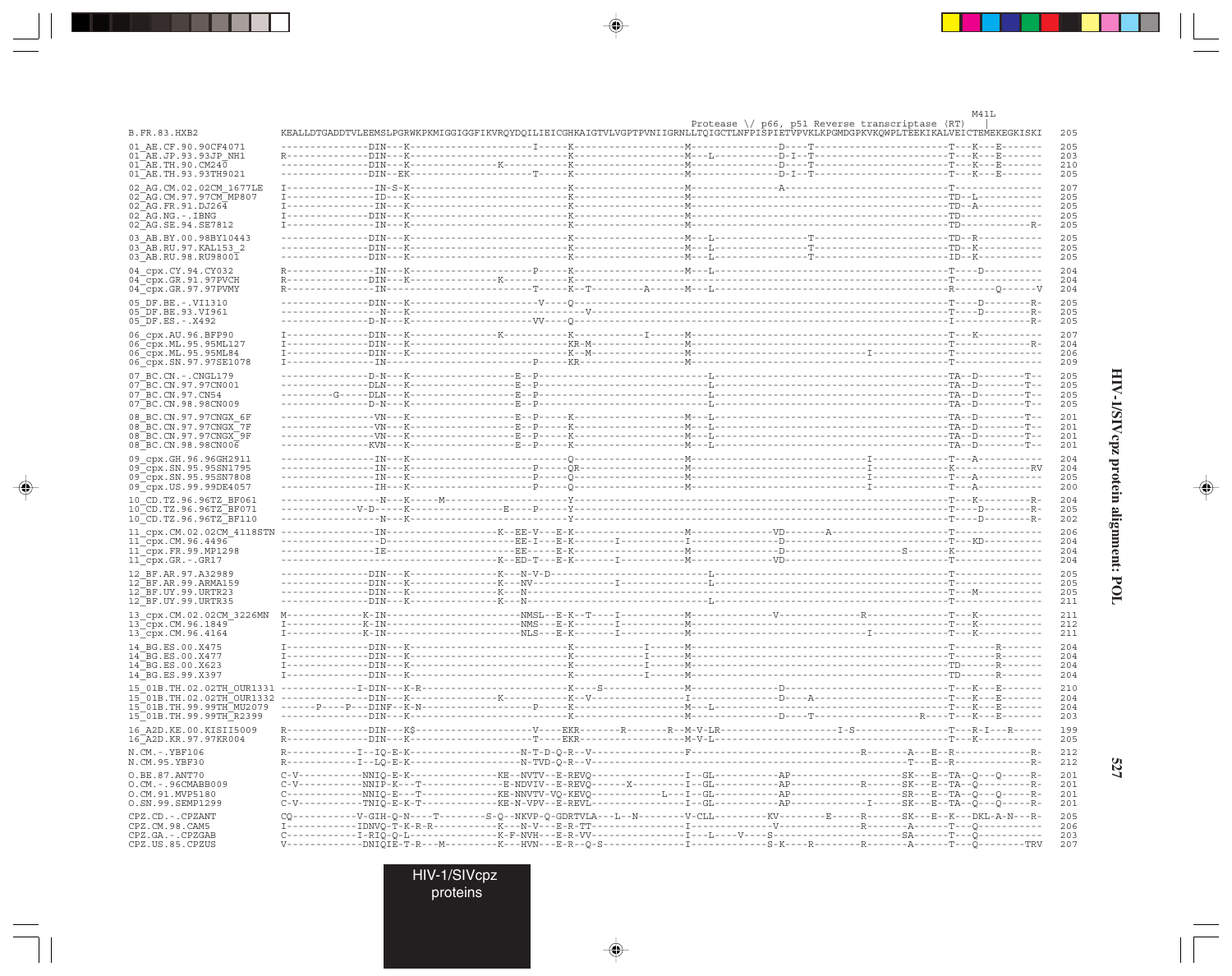$\overline{\blacklozenge}$ 

 $\mathbb{R}^2$ 

|                                         | D67N K70R                                                                                                                          |                            | Asp 110 catalytic site |  |            |
|-----------------------------------------|------------------------------------------------------------------------------------------------------------------------------------|----------------------------|------------------------|--|------------|
| B. FR. 83. HXB2                         | GPENPYNTPVFAIKKKDSTKWRKLVDFRELNKRTQDFWEVQLGIPHPAGLKKKKSVTVLDVGDAYFSVPLDEDFRKYTAFTIPSINNETPGIRYQYNVLPQGWKGSPAIFQSSMTKILEPFRKQNPDIVI |                            |                        |  | 335        |
| A1.KE.00.MSA4069                        |                                                                                                                                    |                            |                        |  | 335        |
| A1.KE.94.023 17                         |                                                                                                                                    |                            |                        |  | 335        |
| A1.SE.94.SE7253                         |                                                                                                                                    |                            |                        |  | 335        |
| A1.TZ.97.97TZ02<br>A1.UA.00.98UA0116    |                                                                                                                                    |                            |                        |  | 335<br>335 |
| A1.UG.85.U455                           |                                                                                                                                    |                            |                        |  | 334        |
| A1.UG.92.92UG037                        |                                                                                                                                    |                            |                        |  | 336        |
| A2.CD.97.97CDKS10                       |                                                                                                                                    |                            |                        |  |            |
| A2.CD.97.97CDKTB48                      |                                                                                                                                    |                            |                        |  | 328        |
| A2.CY.94.94CY017 41                     |                                                                                                                                    |                            |                        |  | 335        |
| B.AR.99.ARMA132                         |                                                                                                                                    |                            |                        |  | 335        |
| B.AU.95.MBCC54                          |                                                                                                                                    |                            |                        |  | 335        |
| B.BO.99.BOL0122                         |                                                                                                                                    |                            |                        |  | 336        |
| $B.CN.-.RL42$<br>B.ES.89.S61K15         |                                                                                                                                    |                            |                        |  | 335<br>338 |
| <b>B.GA.88.OYI</b>                      |                                                                                                                                    |                            |                        |  | 335        |
| <b>B.GB.83.CAM1</b>                     |                                                                                                                                    |                            |                        |  | 335        |
| B.NL.86.3202A21                         |                                                                                                                                    |                            |                        |  | 335        |
| B.TH.90.BK132<br><b>B.US.83.RF</b>      |                                                                                                                                    |                            |                        |  | 335<br>334 |
| B.US.90.WEAU160                         |                                                                                                                                    |                            |                        |  | 335        |
|                                         |                                                                                                                                    |                            |                        |  |            |
| C.BR.92.92BR025<br>C.BW.00.00BW3891 6   |                                                                                                                                    |                            |                        |  | 334<br>331 |
| C.BW.96.96BW0502                        |                                                                                                                                    |                            |                        |  | 341        |
| C.ET.86.ETH2220                         |                                                                                                                                    |                            |                        |  | 342        |
| C.IL.98.98IS002                         |                                                                                                                                    |                            |                        |  | 335        |
| C.IN.95.95IN21068<br>C.IN.99.01IN565 10 |                                                                                                                                    |                            |                        |  | 331<br>331 |
| C.KE.00.KER2010                         |                                                                                                                                    |                            |                        |  | 331        |
| C.MM.99.mIDU101 3                       |                                                                                                                                    |                            |                        |  | 331        |
| C.TZ.97.97TZ04                          |                                                                                                                                    |                            |                        |  | 337        |
| C.TZ.98.98TZ017                         |                                                                                                                                    |                            |                        |  | 337        |
| C.ZA.01.2134MB<br>C.ZA.97.97ZA003       |                                                                                                                                    |                            |                        |  | 331<br>331 |
| C.ZM.96.96ZM651                         |                                                                                                                                    |                            |                        |  | 331        |
| D.CD.83.ELI                             |                                                                                                                                    |                            |                        |  | 334        |
| D.CD.83.NDK                             |                                                                                                                                    |                            |                        |  | 334        |
| D.CD.85.Z2Z6                            |                                                                                                                                    |                            |                        |  | 334        |
| D.CM.01.01CM 0009BBY                    |                                                                                                                                    |                            |                        |  | 336        |
| D.KE.01.01KE NKU3006<br>D.TD.99.MN012   |                                                                                                                                    |                            |                        |  | 334<br>336 |
| D.UG.94.94UG114                         |                                                                                                                                    |                            |                        |  | 336        |
| D. UG. 99.99UGA08483                    |                                                                                                                                    |                            |                        |  | 334        |
| D.UG.99.99UGB21875                      |                                                                                                                                    |                            |                        |  | 335        |
| F1.BE.93.VI850                          |                                                                                                                                    |                            |                        |  | 335        |
| F1.BR.93.93BR020 1                      |                                                                                                                                    |                            |                        |  | 335        |
| F1.FI.93.FIN9363                        |                                                                                                                                    |                            |                        |  | 335<br>337 |
| F1.FR.96.MP411                          |                                                                                                                                    |                            |                        |  |            |
| F2.CM.02.02CM 0016BBY<br>F2.CM.95.MP255 |                                                                                                                                    |                            |                        |  | 335<br>335 |
| F2.CM.95.MP257                          |                                                                                                                                    |                            |                        |  | 335        |
| F2.CM.97.CM53657                        |                                                                                                                                    | -----------------------KR- |                        |  | 335        |
| G.BE.96.DRCBL                           |                                                                                                                                    |                            |                        |  | 332        |
| G.CM.01.01CM 4049HAN                    |                                                                                                                                    |                            |                        |  | 334        |
| G.FI.93.HH8793 12 1                     |                                                                                                                                    |                            |                        |  | 334        |
| G.NG.92.92NG083                         |                                                                                                                                    |                            |                        |  | 334        |
| G.SE.93.SE6165                          |                                                                                                                                    |                            |                        |  | 332        |
| H.BE.93.VI991                           |                                                                                                                                    |                            |                        |  | 333        |
| H.BE.93.VI997<br>H.CF.90.90CF056        |                                                                                                                                    |                            |                        |  | 333<br>334 |
|                                         |                                                                                                                                    |                            |                        |  |            |
| J.SE.93.SE7887<br>J.SE.94.SE7022        |                                                                                                                                    |                            |                        |  | 333<br>333 |
|                                         |                                                                                                                                    |                            |                        |  |            |
| K.CD.97.EOTB11C<br>K.CM.96.MP535        |                                                                                                                                    |                            |                        |  | 335<br>335 |

 $\blacklozenge$ 

 $\Rightarrow$ 

HIV-1/SIVcpz protein alignment: POL

 $\begin{picture}(20,5) \put(0,0){\line(1,0){10}} \put(15,0){\line(1,0){10}} \put(15,0){\line(1,0){10}} \put(15,0){\line(1,0){10}} \put(15,0){\line(1,0){10}} \put(15,0){\line(1,0){10}} \put(15,0){\line(1,0){10}} \put(15,0){\line(1,0){10}} \put(15,0){\line(1,0){10}} \put(15,0){\line(1,0){10}} \put(15,0){\line(1,0){10}} \put(15,0){\line(1,$ 

 $\overline{\phantom{0}}$ 

Ι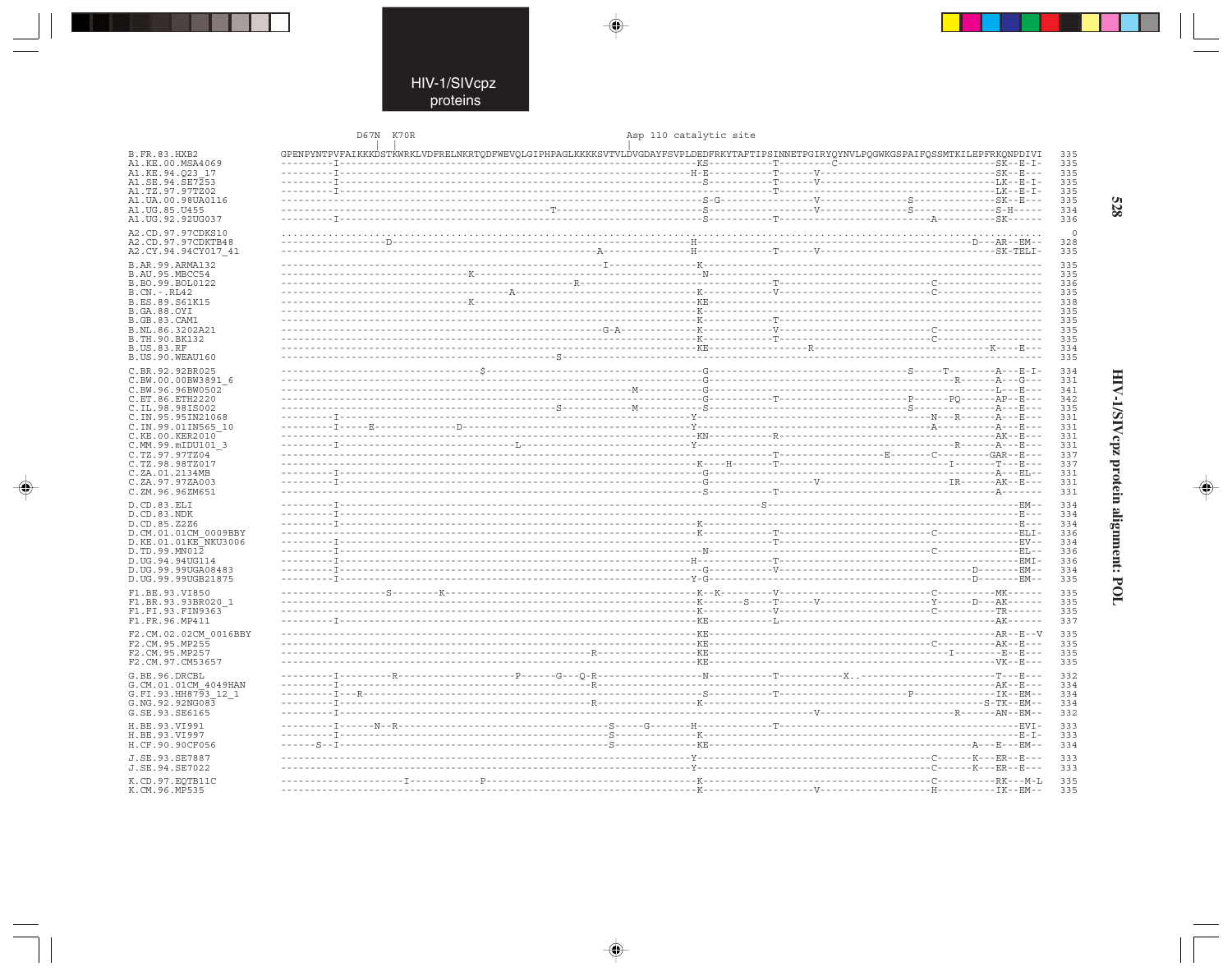|                                                                                                   | D67N K70R                                                                                                                          | Asp 110 catalytic site |                          |
|---------------------------------------------------------------------------------------------------|------------------------------------------------------------------------------------------------------------------------------------|------------------------|--------------------------|
| <b>B.FR.83.HXB2</b>                                                                               | GPENPYNTPVFAIKKKDSTKWRKLVDFRELNKRTQDFWEVQLGIPHPAGLKKKKSVTVLDVGDAYFSVPLDEDFRKYTAFTIPSINNETPGIRYQYNVLPQGWKGSPAIFQSSMTKILEPFRKQNPDIVI |                        | 335                      |
| 01 AE.CF.90.90CF4071<br>01 AE.JP.93.93JP NH1<br>$01^{\text{--}}$ AE.TH.90.CM240                   |                                                                                                                                    |                        | 335<br>333<br>340        |
| 01 AE.TH.93.93TH9021<br>02 AG.CM.02.02CM 1677LE                                                   |                                                                                                                                    |                        | 335<br>337<br>335        |
| 02 AG. CM. 97. 97 CM MP807<br>02 AG.FR.91.DJ264<br>$02$ $AG$ . NG. - . IBNG<br>02 AG.SE.94.SE7812 |                                                                                                                                    |                        | 335<br>335<br>335        |
| 03 AB.BY.00.98BY10443<br>03 AB.RU.97.KAL153 2                                                     |                                                                                                                                    |                        | 335<br>335               |
| 03 AB.RU.98.RU98001<br>04 cpx.CY.94.CY032<br>$04$ $cpx.GR.91.97$ PVCH                             |                                                                                                                                    |                        | 335<br>334<br>334        |
| 04 Cpx.GR.97.97PVMY<br>05 DF.BE. -. VI1310<br>05 DF.BE.93.VI961                                   |                                                                                                                                    |                        | 334<br>335<br>335        |
| $05\overline{DF.ES}$ . - . X492<br>06 cpx.AU.96.BFP90                                             |                                                                                                                                    |                        | 335<br>337               |
| 06 cpx.ML.95.95ML127<br>06 Cpx.ML.95.95ML84<br>06_cpx.SN.97.97SE1078                              |                                                                                                                                    |                        | 334<br>336<br>339        |
| 07 BC.CN. - . CNGL179<br>07 BC. CN. 97. 97 CN001<br>07 BC.CN.97.CN54                              |                                                                                                                                    |                        | 335<br>335<br>335        |
| 07 BC.CN.98.98CN009<br>08 BC.CN.97.97CNGX 6F<br>08 BC.CN.97.97CNGX 7F<br>08 BC.CN.97.97CNGX 9F    |                                                                                                                                    |                        | 335<br>331<br>331<br>331 |
| 08 BC.CN.98.98CN006<br>09 cpx.GH.96.96GH2911                                                      |                                                                                                                                    |                        | 331<br>334               |
| 09 cpx.SN.95.95SN1795<br>09 cpx.SN.95.95SN7808<br>09 cpx. US. 99. 99DE4057                        |                                                                                                                                    |                        | 334<br>335<br>330        |
| 10 CD.TZ.96.96TZ BF061<br>10 CD.TZ.96.96TZ BF071<br>10 CD.TZ.96.96TZ BF110                        |                                                                                                                                    |                        | 334<br>335<br>332        |
| 11_cpx.CM.02.02CM_4118STN<br>11_cpx.CM.96.4496<br>11 cpx.FR.99.MP1298<br>11_cpx.GR.-.GR17         |                                                                                                                                    |                        | 336<br>334<br>334<br>334 |
| 12 BF.AR.97.A32989<br>12 BF.AR.99.ARMA159<br>12_BF.UY.99.URTR23                                   |                                                                                                                                    |                        | 335<br>335<br>335        |
| 12 BF.UY.99.URTR35<br>13 cpx.CM.02.02CM 3226MN                                                    |                                                                                                                                    |                        | 341<br>341               |
| 13 cpx.CM.96.1849<br>13 Cpx.CM.96.4164<br>14 BG.ES.00.X475                                        |                                                                                                                                    |                        | 342<br>341<br>334        |
| 14 BG.ES.00.X477<br>14 BG.ES.00.X623<br>14 BG.ES.99.X397                                          |                                                                                                                                    |                        | 334<br>334<br>334        |
| 15 01B.TH.02.02TH OUR1331<br>15 01B.TH.99.99TH MU2079<br>15 01B. TH. 99. 99TH R2399               |                                                                                                                                    |                        | 340<br>334<br>334<br>333 |
| 16 A2D. KE. 00. KISII5009<br>16 A2D.KR.97.97KR004                                                 |                                                                                                                                    |                        | 329<br>335               |
| N.CM. - . YBF106<br>N.CM.95.YBF30                                                                 |                                                                                                                                    |                        | 342<br>342               |
| O.BE.87.ANT70<br>O.CM. - . 96CMABB009<br>O.CM.91.MVP5180                                          |                                                                                                                                    |                        | 331<br>331<br>331        |
| O.SN.99.SEMP1299<br>CPZ.CD. - . CPZANT<br>CPZ.CM.98.CAM5<br>CPZ.GA.-.CPZGAB                       |                                                                                                                                    |                        | 331<br>335<br>336<br>333 |
| CPZ.US.85.CPZUS                                                                                   |                                                                                                                                    |                        | 337                      |

 $\blacklozenge$ 

 $\begin{picture}(20,5) \put(0,0){\vector(0,1){10}} \put(15,0){\vector(0,1){10}} \put(15,0){\vector(0,1){10}} \put(15,0){\vector(0,1){10}} \put(15,0){\vector(0,1){10}} \put(15,0){\vector(0,1){10}} \put(15,0){\vector(0,1){10}} \put(15,0){\vector(0,1){10}} \put(15,0){\vector(0,1){10}} \put(15,0){\vector(0,1){10}} \put(15,0){\vector(0,1){10}} \put(15,0){\vector(0,$ 

. . . .

 $\overrightarrow{\phantom{a}}$ 

HIV-1/SIVcpz protein alignment: POL

 $\begin{picture}(20,5) \put(0,0){\line(1,0){10}} \put(15,0){\line(1,0){10}} \put(15,0){\line(1,0){10}} \put(15,0){\line(1,0){10}} \put(15,0){\line(1,0){10}} \put(15,0){\line(1,0){10}} \put(15,0){\line(1,0){10}} \put(15,0){\line(1,0){10}} \put(15,0){\line(1,0){10}} \put(15,0){\line(1,0){10}} \put(15,0){\line(1,0){10}} \put(15,0){\line(1,$ 

 $\overline{\phantom{0}}$ 

H

529

HIV-1/SIVcpz<br>proteins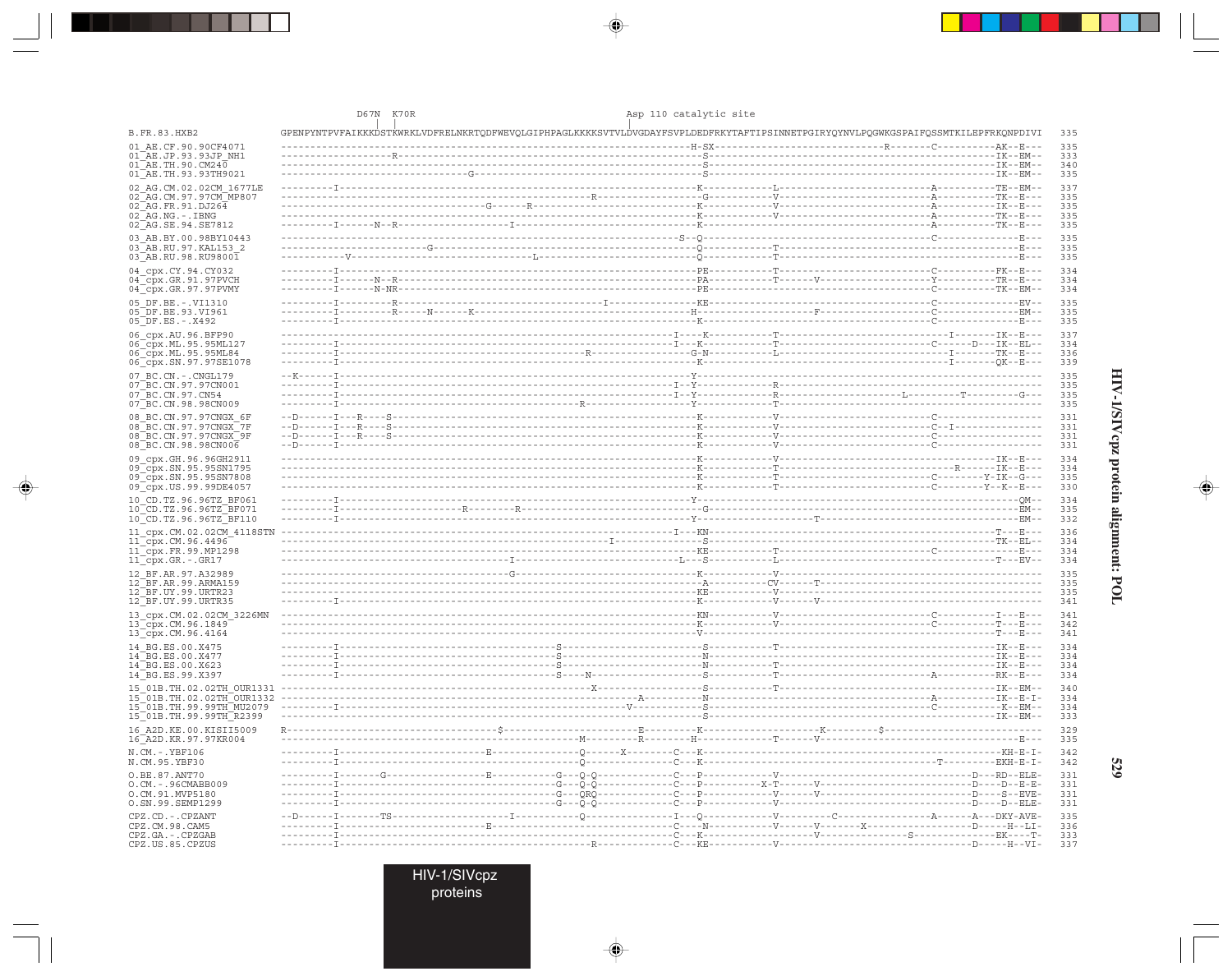$\Rightarrow$ 

|                                         | polymerase motif                                                                                                                   | T215Y<br>K2190 |  |  |            |
|-----------------------------------------|------------------------------------------------------------------------------------------------------------------------------------|----------------|--|--|------------|
| <b>B.FR.83.HXB2</b><br>A1.KE.00.MSA4069 | YÓYMDDLYVGSDLEIGOHRTKIEELROHLLRWGLTTPDKKHOKEPPFLWMGYELHPDKWTVOPIVLPEKDSWTVNDIOKLVGKLNWASOIYPGIKVROLCKLLRGTKALTEVIPLTEEAELELAENREIL |                |  |  | 465<br>465 |
| A1.KE.94.O23 17                         |                                                                                                                                    |                |  |  | 465        |
|                                         |                                                                                                                                    |                |  |  |            |
| A1.SE.94.SE7253                         |                                                                                                                                    |                |  |  | 465        |
| A1.TZ.97.97TZ02                         |                                                                                                                                    |                |  |  | 465        |
| A1.UA.00.98UA0116                       |                                                                                                                                    |                |  |  | 465        |
| A1. UG. 85. U455                        |                                                                                                                                    |                |  |  | 464        |
| A1.UG.92.92UG037                        |                                                                                                                                    |                |  |  | 466        |
| A2.CD.97.97CDKS10                       |                                                                                                                                    |                |  |  | $\circ$    |
|                                         |                                                                                                                                    |                |  |  |            |
| A2.CD.97.97CDKTB48                      |                                                                                                                                    |                |  |  | 458        |
| A2.CY.94.94CY017 41                     |                                                                                                                                    |                |  |  | 465        |
| B.AR.99.ARMA132                         |                                                                                                                                    |                |  |  | 465        |
| B.AU.95.MBCC54                          |                                                                                                                                    |                |  |  | 465        |
| B.BO.99.BOL0122                         |                                                                                                                                    |                |  |  | 466        |
| $B.CN.-.RL42$                           |                                                                                                                                    |                |  |  | 465        |
| B.ES.89.S61K15                          |                                                                                                                                    |                |  |  | 468        |
| <b>B.GA.88.OYT</b>                      |                                                                                                                                    |                |  |  | 465        |
| <b>B.GB.83.CAM1</b>                     |                                                                                                                                    |                |  |  | 465        |
|                                         |                                                                                                                                    |                |  |  | 465        |
| B.NL.86.3202A21                         |                                                                                                                                    |                |  |  |            |
| B.TH.90.BK132                           |                                                                                                                                    |                |  |  | 465        |
| <b>B.US.83.RF</b>                       |                                                                                                                                    |                |  |  | 464        |
| B.US.90.WEAU160                         |                                                                                                                                    |                |  |  | 465        |
| C.BR.92.92BR025                         |                                                                                                                                    |                |  |  | 464        |
| C.BW.00.00BW3891 6                      |                                                                                                                                    |                |  |  | 461        |
| C.BW.96.96BW0502                        |                                                                                                                                    |                |  |  | 471        |
|                                         |                                                                                                                                    |                |  |  | 472        |
| C.ET.86.ETH2220                         |                                                                                                                                    |                |  |  |            |
| C.IL.98.98IS002                         |                                                                                                                                    |                |  |  | 465        |
| C.IN.95.95IN21068                       |                                                                                                                                    |                |  |  | 461        |
| C.IN.99.01IN565 10                      |                                                                                                                                    |                |  |  | 461        |
| C.KE.00.KER2010                         |                                                                                                                                    |                |  |  | 461        |
| C.MM.99.mIDU101 3                       |                                                                                                                                    |                |  |  | 461        |
| C.TZ.97.97TZ04                          |                                                                                                                                    |                |  |  | 467        |
| C.TZ.98.98TZ017                         |                                                                                                                                    |                |  |  | 467        |
| C.ZA.01.2134MB                          |                                                                                                                                    |                |  |  | 461        |
| C.ZA.97.97ZA003                         |                                                                                                                                    |                |  |  | 461        |
| C.ZM.96.96ZM651                         |                                                                                                                                    |                |  |  | 461        |
| D.CD.83.ELI                             |                                                                                                                                    |                |  |  | 464        |
|                                         |                                                                                                                                    |                |  |  |            |
| D.CD.83.NDK                             |                                                                                                                                    |                |  |  | 464        |
| D.CD.85.Z2Z6                            |                                                                                                                                    |                |  |  | 464        |
| D.CM.01.01CM 0009BBY                    |                                                                                                                                    |                |  |  | 466        |
| D.KE.01.01KE NKU3006                    |                                                                                                                                    |                |  |  | 464        |
| D.TD.99.MNO12                           |                                                                                                                                    |                |  |  | 466        |
| D.UG.94.94UG114                         |                                                                                                                                    |                |  |  | 466        |
| D.UG.99.99UGA08483                      |                                                                                                                                    |                |  |  | 464        |
| D.UG.99.99UGB21875                      |                                                                                                                                    |                |  |  | 465        |
| F1.BE.93.VI850                          |                                                                                                                                    |                |  |  | 465        |
|                                         |                                                                                                                                    |                |  |  | 465        |
| F1.BR.93.93BR020 1                      |                                                                                                                                    |                |  |  |            |
| F1.FI.93.FIN9363                        |                                                                                                                                    |                |  |  | 465        |
| F1.FR.96.MP411                          |                                                                                                                                    |                |  |  | 467        |
| F2.CM.02.02CM 0016BBY                   |                                                                                                                                    |                |  |  | 465        |
| F2.CM.95.MP255                          |                                                                                                                                    |                |  |  | 465        |
| F2.CM.95.MP257                          |                                                                                                                                    |                |  |  | 465        |
| F2.CM.97.CM53657                        |                                                                                                                                    |                |  |  | 465        |
|                                         |                                                                                                                                    |                |  |  |            |
| G.BE.96.DRCBL                           |                                                                                                                                    |                |  |  | 462        |
| G.CM.01.01CM 4049HAN                    |                                                                                                                                    |                |  |  | 464        |
| G.FI.93.HH8793 12 1                     |                                                                                                                                    |                |  |  | 464        |
| G.NG.92.92NG083                         |                                                                                                                                    |                |  |  | 464        |
| G.SE.93.SE6165                          |                                                                                                                                    |                |  |  | 462        |
|                                         |                                                                                                                                    |                |  |  |            |
| H.BE.93.VI991                           |                                                                                                                                    |                |  |  | 463        |
| H.BE.93.VI997                           |                                                                                                                                    |                |  |  | 463        |
| H.CF.90.90CF056                         |                                                                                                                                    |                |  |  | 464        |
| J.SE.93.SE7887                          |                                                                                                                                    |                |  |  | 463        |
| J.SE.94.SE7022                          |                                                                                                                                    |                |  |  | 463        |
|                                         |                                                                                                                                    |                |  |  |            |
| K.CD.97.EQTB11C                         |                                                                                                                                    |                |  |  | 465        |
| K.CM.96.MP535                           |                                                                                                                                    |                |  |  | 465        |

 $\begin{picture}(20,5) \put(0,0){\line(1,0){10}} \put(15,0){\line(1,0){10}} \put(15,0){\line(1,0){10}} \put(15,0){\line(1,0){10}} \put(15,0){\line(1,0){10}} \put(15,0){\line(1,0){10}} \put(15,0){\line(1,0){10}} \put(15,0){\line(1,0){10}} \put(15,0){\line(1,0){10}} \put(15,0){\line(1,0){10}} \put(15,0){\line(1,0){10}} \put(15,0){\line(1,$ 

 $\Rightarrow$ 

530

 $\Rightarrow$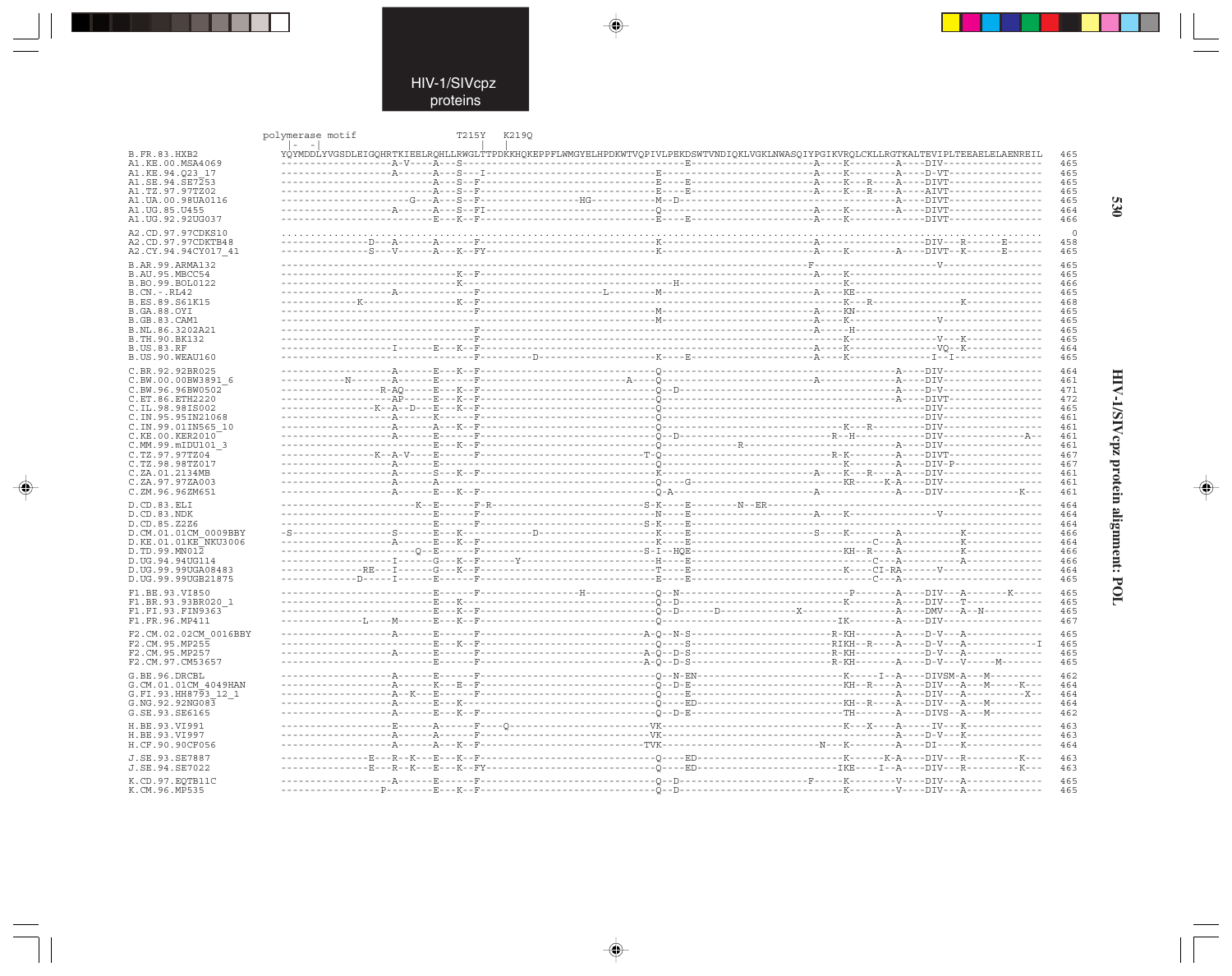|                                                | polymerase motif        | T215Y K2190                                                                                                                        |  |  |
|------------------------------------------------|-------------------------|------------------------------------------------------------------------------------------------------------------------------------|--|--|
| <b>B.FR.83.HXB2</b>                            | $\vert - \vert - \vert$ | YQYMDDLYVGSDLEIGQHRTKIEELRQHLLRWGLTTPDKKHQKEPPFLWMGYELHPDKWTVQPIVLPEKDSWTVNDIQKLVGKLNWASQIYPGIKVRQLCKLLRGTKALTEVIPLTEEAELELAENREIL |  |  |
| 01 AE.CF.90.90CF4071                           |                         |                                                                                                                                    |  |  |
| 01 AE.JP.93.93JP NH1                           |                         |                                                                                                                                    |  |  |
| 01 AE.TH.90.CM240<br>01 AE.TH.93.93TH9021      |                         |                                                                                                                                    |  |  |
| 02 AG.CM.02.02CM 1677LE                        |                         |                                                                                                                                    |  |  |
| 02 AG. CM. 97. 97 CM MP807                     |                         |                                                                                                                                    |  |  |
| 02 AG.FR.91.DJ264                              |                         |                                                                                                                                    |  |  |
| 02 AG.NG.-.IBNG                                |                         |                                                                                                                                    |  |  |
| 02 AG.SE.94.SE7812                             |                         |                                                                                                                                    |  |  |
| 03 AB.BY.00.98BY10443<br>03 AB.RU.97.KAL153 2  |                         |                                                                                                                                    |  |  |
| 03 AB.RU.98.RU98001                            |                         |                                                                                                                                    |  |  |
| 04 cpx.CY.94.CY032                             |                         |                                                                                                                                    |  |  |
| $04$ cpx.GR.91.97PVCH                          |                         |                                                                                                                                    |  |  |
| 04_cpx.GR.97.97PVMY                            |                         |                                                                                                                                    |  |  |
| 05 DF.BE. -. VI1310                            |                         |                                                                                                                                    |  |  |
| 05 DF.BE.93.VI961                              |                         |                                                                                                                                    |  |  |
| 05 DF.ES. - . X492                             |                         |                                                                                                                                    |  |  |
| 06 cpx.AU.96.BFP90                             |                         |                                                                                                                                    |  |  |
| 06 cpx.ML.95.95ML127<br>06 cpx.ML.95.95ML84    |                         |                                                                                                                                    |  |  |
| 06 cpx.SN.97.97SE1078                          |                         |                                                                                                                                    |  |  |
| 07 BC.CN. - . CNGL179                          |                         |                                                                                                                                    |  |  |
| 07 BC.CN.97.97CN001                            |                         |                                                                                                                                    |  |  |
| 07 BC.CN.97.CN54                               |                         |                                                                                                                                    |  |  |
| 07 BC.CN.98.98CN009                            |                         |                                                                                                                                    |  |  |
| 08 BC.CN.97.97CNGX 6F                          |                         |                                                                                                                                    |  |  |
| 08 BC.CN.97.97CNGX 7F                          |                         |                                                                                                                                    |  |  |
| 08 BC.CN.97.97CNGX 9F<br>08 BC.CN.98.98CN006   |                         |                                                                                                                                    |  |  |
|                                                |                         |                                                                                                                                    |  |  |
| 09 cpx.GH.96.96GH2911<br>09 cpx.SN.95.95SN1795 |                         |                                                                                                                                    |  |  |
| 09 cpx.SN.95.95SN7808                          |                         |                                                                                                                                    |  |  |
| 09 cpx.US.99.99DE4057                          |                         |                                                                                                                                    |  |  |
| 10 CD.TZ.96.96TZ BF061                         |                         |                                                                                                                                    |  |  |
| 10 CD.TZ.96.96TZ BF071                         |                         |                                                                                                                                    |  |  |
| 10 CD.TZ.96.96TZ BF110                         |                         |                                                                                                                                    |  |  |
| 11 cpx.CM.02.02CM 4118STN                      |                         |                                                                                                                                    |  |  |
| $11$ cpx. CM. 96.4496                          |                         |                                                                                                                                    |  |  |
| 11 cpx.FR.99.MP1298<br>11 cpx.GR.-.GR17        |                         |                                                                                                                                    |  |  |
| 12 BF.AR.97.A32989                             |                         |                                                                                                                                    |  |  |
| 12 BF.AR.99.ARMA159                            |                         |                                                                                                                                    |  |  |
| 12 BF.UY.99.URTR23                             |                         |                                                                                                                                    |  |  |
| 12 BF.UY.99.URTR35                             |                         |                                                                                                                                    |  |  |
| 13 cpx.CM.02.02CM 3226MN                       |                         |                                                                                                                                    |  |  |
| 13 cpx.CM.96.1849                              |                         |                                                                                                                                    |  |  |
| 13 cpx.CM.96.4164                              |                         |                                                                                                                                    |  |  |
| 14 BG.ES.00.X475<br>14 BG.ES.00.X477           |                         |                                                                                                                                    |  |  |
| 14 BG.ES.00.X623                               |                         |                                                                                                                                    |  |  |
| 14 BG.ES.99.X397                               |                         |                                                                                                                                    |  |  |
|                                                |                         |                                                                                                                                    |  |  |
|                                                |                         |                                                                                                                                    |  |  |
| 15 01B.TH.99.99TH MU2079                       |                         |                                                                                                                                    |  |  |
| 15 01B.TH.99.99TH R2399                        |                         |                                                                                                                                    |  |  |
| 16 A2D. KE. 00. KISII5009                      |                         |                                                                                                                                    |  |  |
| 16 A2D.KR.97.97KR004                           |                         |                                                                                                                                    |  |  |
| $N.CM.-.YBF106$                                |                         |                                                                                                                                    |  |  |
| N.CM.95.YBF30                                  |                         |                                                                                                                                    |  |  |
| O.BE.87.ANT70                                  |                         | $C-\cdots-\cdots-PLTE-FKR--L--E--YO-F-\cdots-\cdots-\cdots-\cdots-$                                                                |  |  |
| O.CM.-.96CMABB009<br>O.CM.91.MVP5180           |                         |                                                                                                                                    |  |  |
| O.SN.99.SEMP1299                               |                         |                                                                                                                                    |  |  |
| CPZ.CD. - . CPZANT                             |                         |                                                                                                                                    |  |  |
| CPZ.CM.98.CAM5                                 |                         |                                                                                                                                    |  |  |
| CPZ.GA.-.CPZGAB                                |                         |                                                                                                                                    |  |  |
| CPZ.US.85.CPZUS                                |                         |                                                                                                                                    |  |  |

 $\begin{picture}(20,5) \put(0,0){\vector(0,1){10}} \put(15,0){\vector(0,1){10}} \put(15,0){\vector(0,1){10}} \put(15,0){\vector(0,1){10}} \put(15,0){\vector(0,1){10}} \put(15,0){\vector(0,1){10}} \put(15,0){\vector(0,1){10}} \put(15,0){\vector(0,1){10}} \put(15,0){\vector(0,1){10}} \put(15,0){\vector(0,1){10}} \put(15,0){\vector(0,1){10}} \put(15,0){\vector(0,$ 

 $\begin{picture}(20,5) \put(0,0){\vector(0,1){10}} \put(15,0){\vector(0,1){10}} \put(15,0){\vector(0,1){10}} \put(15,0){\vector(0,1){10}} \put(15,0){\vector(0,1){10}} \put(15,0){\vector(0,1){10}} \put(15,0){\vector(0,1){10}} \put(15,0){\vector(0,1){10}} \put(15,0){\vector(0,1){10}} \put(15,0){\vector(0,1){10}} \put(15,0){\vector(0,1){10}} \put(15,0){\vector(0,$ 

. . . .

 $\overrightarrow{\phantom{a}}$ 

HIV-1/SIVcpz protein alignment: POL

 $\begin{picture}(20,5) \put(0,0){\line(1,0){10}} \put(15,0){\line(1,0){10}} \put(15,0){\line(1,0){10}} \put(15,0){\line(1,0){10}} \put(15,0){\line(1,0){10}} \put(15,0){\line(1,0){10}} \put(15,0){\line(1,0){10}} \put(15,0){\line(1,0){10}} \put(15,0){\line(1,0){10}} \put(15,0){\line(1,0){10}} \put(15,0){\line(1,0){10}} \put(15,0){\line(1,$ 

 $\frac{1}{\sqrt{1-\frac{1}{2}}}$ 

H

531

HIV-1/SIVcpz<br>proteins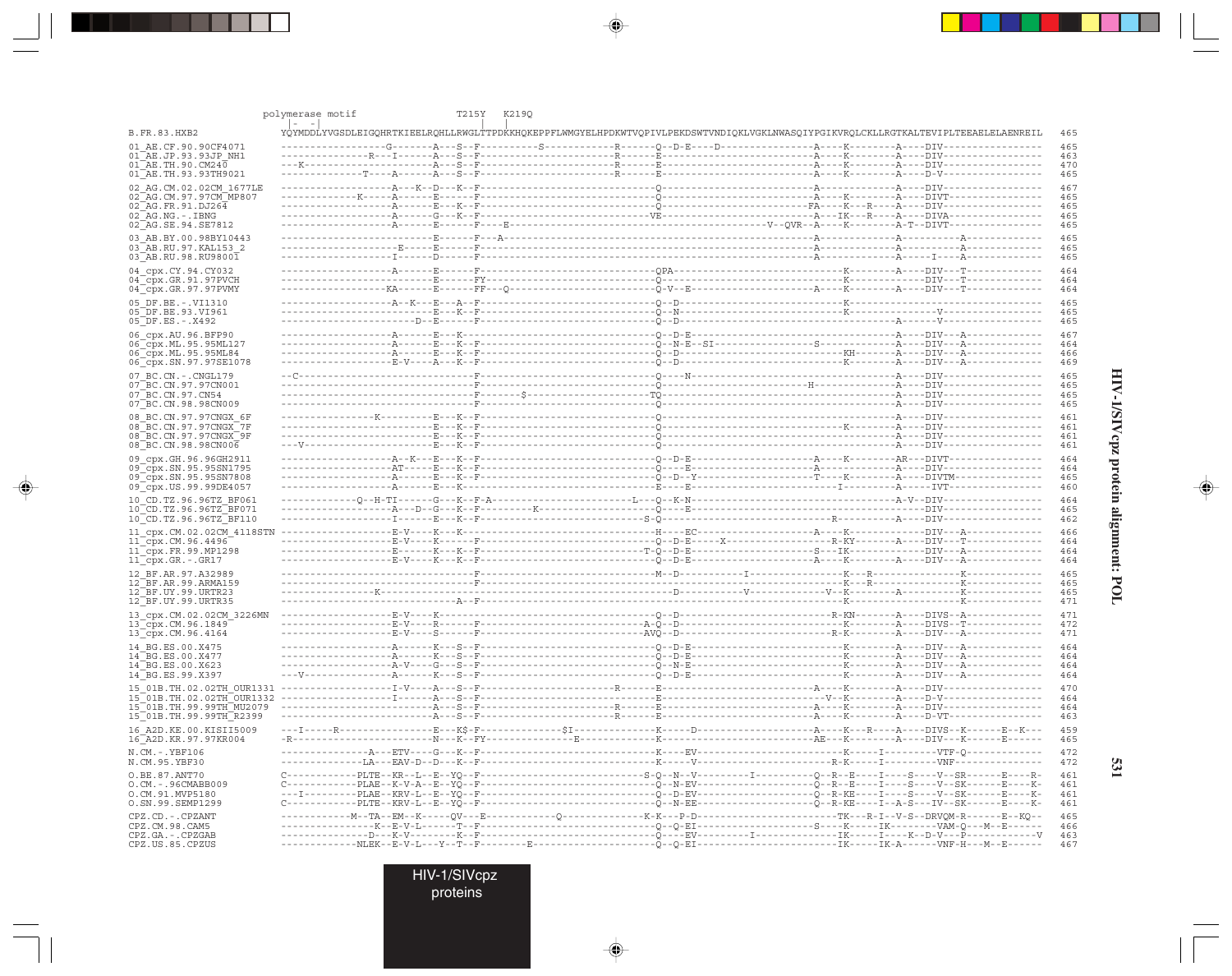$\blacklozenge$ 

| B.FR.83.HXB2<br>A1.KE.00.MSA4069          | KEPVHGVYYDPSKDLIAEIQKQGQGQWTYQIYQEPFKNLKTGKYARMRGAHTNDVKQLTEAVQKITTESIVIWGK.TPKFKLPIQKETWETWWTEYWQATWIPEWEFVNTPPLVKLWYQLEKEPIVGAET                                                                                                                                                                                                                                                                                                                                                          |  | 594<br>594 |
|-------------------------------------------|---------------------------------------------------------------------------------------------------------------------------------------------------------------------------------------------------------------------------------------------------------------------------------------------------------------------------------------------------------------------------------------------------------------------------------------------------------------------------------------------|--|------------|
| A1.KE.94.023 17                           |                                                                                                                                                                                                                                                                                                                                                                                                                                                                                             |  | 594        |
| A1.SE.94.SE7253                           |                                                                                                                                                                                                                                                                                                                                                                                                                                                                                             |  | 594        |
| A1.TZ.97.97TZ02<br>A1.UA.00.98UA0116      |                                                                                                                                                                                                                                                                                                                                                                                                                                                                                             |  | 594<br>594 |
| A1.UG.85.U455                             |                                                                                                                                                                                                                                                                                                                                                                                                                                                                                             |  | 593        |
| A1. UG. 92. 92 UG037                      |                                                                                                                                                                                                                                                                                                                                                                                                                                                                                             |  | 595        |
| A2.CD.97.97CDKS10                         |                                                                                                                                                                                                                                                                                                                                                                                                                                                                                             |  | $\Omega$   |
| A2.CD.97.97CDKTB48                        |                                                                                                                                                                                                                                                                                                                                                                                                                                                                                             |  | 587        |
| A2.CY.94.94CY017 41                       |                                                                                                                                                                                                                                                                                                                                                                                                                                                                                             |  | 594        |
| B.AR.99.ARMA132                           |                                                                                                                                                                                                                                                                                                                                                                                                                                                                                             |  | 594        |
| B.AU.95.MBCC54                            |                                                                                                                                                                                                                                                                                                                                                                                                                                                                                             |  | 594        |
| B.BO.99.BOL0122                           |                                                                                                                                                                                                                                                                                                                                                                                                                                                                                             |  | 595        |
| $B.CN.-.RL42$                             |                                                                                                                                                                                                                                                                                                                                                                                                                                                                                             |  | 594        |
| B.ES.89.S61K15                            |                                                                                                                                                                                                                                                                                                                                                                                                                                                                                             |  | 597        |
| B.GA.88.OYI<br><b>B.GB.83.CAM1</b>        |                                                                                                                                                                                                                                                                                                                                                                                                                                                                                             |  | 594<br>594 |
| B.NL.86.3202A21                           |                                                                                                                                                                                                                                                                                                                                                                                                                                                                                             |  | 594        |
| B.TH.90.BK132                             |                                                                                                                                                                                                                                                                                                                                                                                                                                                                                             |  | 594        |
| B.US.83.RF                                |                                                                                                                                                                                                                                                                                                                                                                                                                                                                                             |  | 593        |
| B.US.90.WEAU160                           |                                                                                                                                                                                                                                                                                                                                                                                                                                                                                             |  | 594        |
| C.BR.92.92BR025                           |                                                                                                                                                                                                                                                                                                                                                                                                                                                                                             |  | 593        |
| C.BW.00.00BW3891 6                        |                                                                                                                                                                                                                                                                                                                                                                                                                                                                                             |  | 590        |
| C.BW.96.96BW0502                          |                                                                                                                                                                                                                                                                                                                                                                                                                                                                                             |  | 600        |
| C.ET.86.ETH2220                           |                                                                                                                                                                                                                                                                                                                                                                                                                                                                                             |  | 601        |
| C.IL.98.98IS002<br>C. IN. 95. 95 IN 21068 |                                                                                                                                                                                                                                                                                                                                                                                                                                                                                             |  | 594<br>590 |
| C.IN.99.01IN565 10                        |                                                                                                                                                                                                                                                                                                                                                                                                                                                                                             |  | 590        |
| C.KE.00.KER2010                           |                                                                                                                                                                                                                                                                                                                                                                                                                                                                                             |  | 590        |
| C.MM.99.mIDU101 3                         |                                                                                                                                                                                                                                                                                                                                                                                                                                                                                             |  | 590        |
| C.TZ.97.97TZ04                            |                                                                                                                                                                                                                                                                                                                                                                                                                                                                                             |  | 596        |
| C.TZ.98.98TZ017                           |                                                                                                                                                                                                                                                                                                                                                                                                                                                                                             |  | 596        |
| C.ZA.01.2134MB<br>C.ZA.97.97ZA003         | $\texttt{G}\texttt{-----} \texttt{-----} \texttt{H} \texttt{D} \texttt{-----} \texttt{---} \texttt{-----} \texttt{K} \texttt{R} \texttt{-}\texttt{T} \texttt{-----} \texttt{A} \texttt{L} \texttt{-----} \texttt{---} \texttt{---} \texttt{R} \texttt{---} \texttt{---} \texttt{---} \texttt{---} \texttt{---} \texttt{---} \texttt{---} \texttt{---} \texttt{---} \texttt{---} \texttt{---} \texttt{---} \texttt{---} \texttt{A} \texttt{-}\texttt{V} \texttt{-} \texttt{---} \texttt{---$ |  | 590<br>590 |
| C.ZM.96.96ZM651                           |                                                                                                                                                                                                                                                                                                                                                                                                                                                                                             |  | 590        |
| D.CD.83.ELI                               |                                                                                                                                                                                                                                                                                                                                                                                                                                                                                             |  | 593        |
| D.CD.83.NDK                               |                                                                                                                                                                                                                                                                                                                                                                                                                                                                                             |  | 593        |
| D.CD.85.Z2Z6                              |                                                                                                                                                                                                                                                                                                                                                                                                                                                                                             |  | 593        |
| D.CM.01.01CM 0009BBY                      |                                                                                                                                                                                                                                                                                                                                                                                                                                                                                             |  | 595        |
| D.KE.01.01KE NKU3006                      |                                                                                                                                                                                                                                                                                                                                                                                                                                                                                             |  | 593        |
| D.TD.99.MN012                             |                                                                                                                                                                                                                                                                                                                                                                                                                                                                                             |  | 595        |
| D.UG.94.94UG114<br>D.UG.99.99UGA08483     |                                                                                                                                                                                                                                                                                                                                                                                                                                                                                             |  | 595<br>593 |
| D.UG.99.99UGB21875                        |                                                                                                                                                                                                                                                                                                                                                                                                                                                                                             |  | 594        |
| F1.BE.93.VI850                            |                                                                                                                                                                                                                                                                                                                                                                                                                                                                                             |  | 595        |
| F1.BR.93.93BR020 1                        |                                                                                                                                                                                                                                                                                                                                                                                                                                                                                             |  | 594        |
| F1.FI.93.FIN9363                          |                                                                                                                                                                                                                                                                                                                                                                                                                                                                                             |  | 594        |
| F1.FR.96.MP411                            |                                                                                                                                                                                                                                                                                                                                                                                                                                                                                             |  | 596        |
| F2.CM.02.02CM 0016BBY                     |                                                                                                                                                                                                                                                                                                                                                                                                                                                                                             |  | 594        |
| F2.CM.95.MP255                            |                                                                                                                                                                                                                                                                                                                                                                                                                                                                                             |  | 594        |
| F2.CM.95.MP257                            |                                                                                                                                                                                                                                                                                                                                                                                                                                                                                             |  | 594        |
| F2.CM.97.CM53657                          |                                                                                                                                                                                                                                                                                                                                                                                                                                                                                             |  | 594        |
| G.BE.96.DRCBL                             |                                                                                                                                                                                                                                                                                                                                                                                                                                                                                             |  | 591        |
| G.CM.01.01CM 4049HAN                      |                                                                                                                                                                                                                                                                                                                                                                                                                                                                                             |  | 593        |
| G.FI.93.HH8793 12 1                       |                                                                                                                                                                                                                                                                                                                                                                                                                                                                                             |  | 593        |
| G.NG.92.92NG083<br>G.SE.93.SE6165         |                                                                                                                                                                                                                                                                                                                                                                                                                                                                                             |  | 593<br>591 |
|                                           |                                                                                                                                                                                                                                                                                                                                                                                                                                                                                             |  |            |
| H.BE.93.VI991                             |                                                                                                                                                                                                                                                                                                                                                                                                                                                                                             |  | 592<br>592 |
| H.BE.93.VI997<br>H.CF.90.90CF056          |                                                                                                                                                                                                                                                                                                                                                                                                                                                                                             |  | 593        |
|                                           |                                                                                                                                                                                                                                                                                                                                                                                                                                                                                             |  |            |
| J.SE.93.SE7887                            |                                                                                                                                                                                                                                                                                                                                                                                                                                                                                             |  | 592        |
| J.SE.94.SE7022                            |                                                                                                                                                                                                                                                                                                                                                                                                                                                                                             |  | 592        |
| K.CD.97.EOTB11C<br>K CM 96 MD535          |                                                                                                                                                                                                                                                                                                                                                                                                                                                                                             |  | 594<br>594 |
|                                           |                                                                                                                                                                                                                                                                                                                                                                                                                                                                                             |  |            |

 $\blacklozenge$ 

 $\Rightarrow$ 

532

# HIV-1/SIVcpz protein alignment: POL

 $\begin{picture}(20,5) \put(0,0){\line(1,0){10}} \put(15,0){\line(1,0){10}} \put(15,0){\line(1,0){10}} \put(15,0){\line(1,0){10}} \put(15,0){\line(1,0){10}} \put(15,0){\line(1,0){10}} \put(15,0){\line(1,0){10}} \put(15,0){\line(1,0){10}} \put(15,0){\line(1,0){10}} \put(15,0){\line(1,0){10}} \put(15,0){\line(1,0){10}} \put(15,0){\line(1,$ 

 $\overline{\phantom{0}}$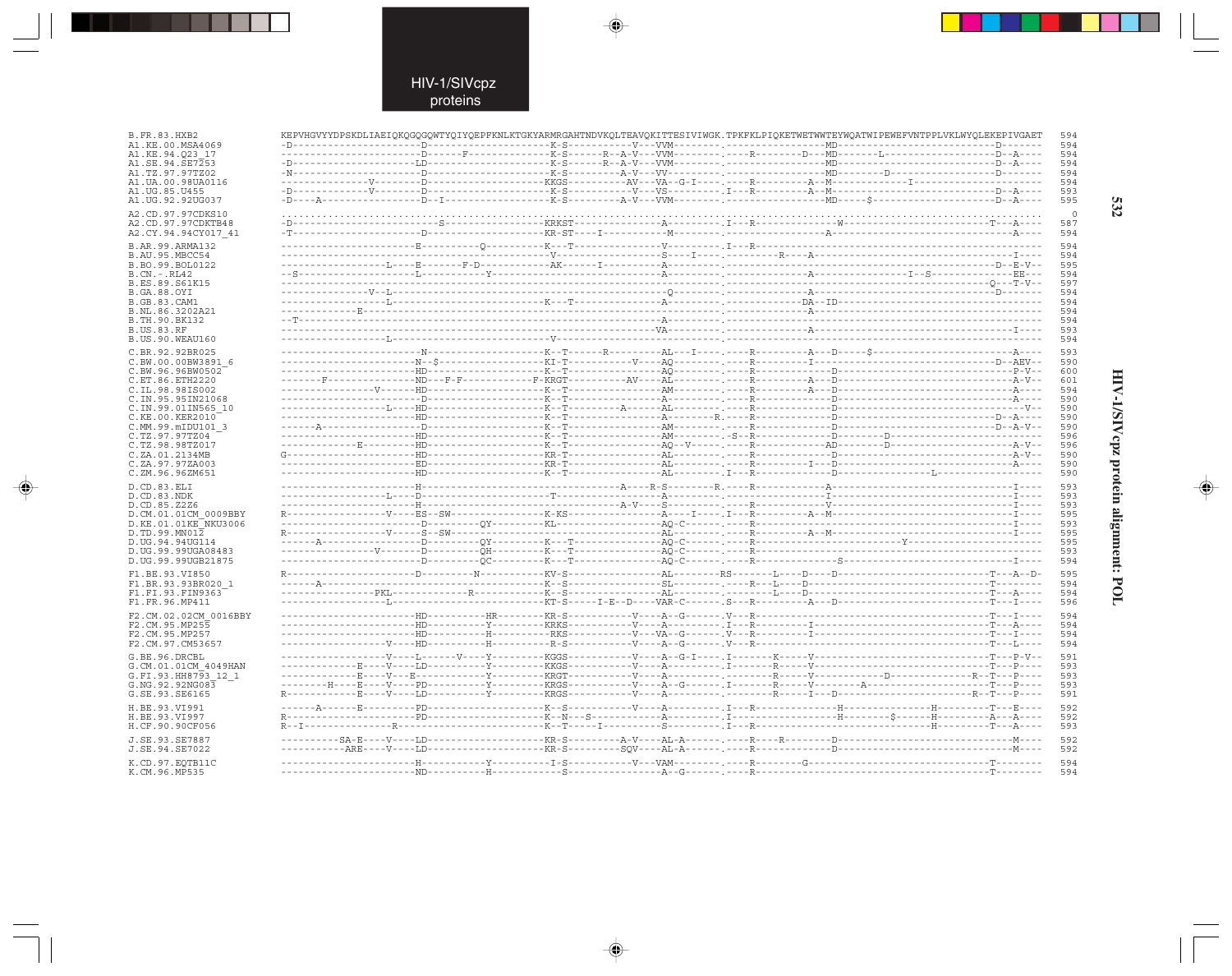| <b>B.FR.83.HXB2</b>                              | KEPVHGVYYDPSKDLIAEIQKQGQGQWTYQIYQEPFKNLKTGKYARMRGAHTNDVKQLTEAVQKITTESIVIWGK.TPKFKLPIQKETWETWWTEYWQATWIPEWEFVNTPPLVKLWYQLEKEPIVGAET                                                                                                                                                                                                                                                             |  |  |  |  | 594        |
|--------------------------------------------------|------------------------------------------------------------------------------------------------------------------------------------------------------------------------------------------------------------------------------------------------------------------------------------------------------------------------------------------------------------------------------------------------|--|--|--|--|------------|
| 01 AE.CF.90.90CF4071                             |                                                                                                                                                                                                                                                                                                                                                                                                |  |  |  |  | 594        |
| 01 AE.JP.93.93JP NH1<br>01 AE.TH.90.CM240        |                                                                                                                                                                                                                                                                                                                                                                                                |  |  |  |  | 592<br>599 |
| 01 AE.TH.93.93TH9021                             |                                                                                                                                                                                                                                                                                                                                                                                                |  |  |  |  | 594        |
| 02 AG.CM.02.02CM 1677LE                          |                                                                                                                                                                                                                                                                                                                                                                                                |  |  |  |  | 596        |
| 02 AG.CM.97.97CM MP807                           |                                                                                                                                                                                                                                                                                                                                                                                                |  |  |  |  | 594        |
| 02 AG. FR. 91. DJ264<br>02 AG.NG.-.IBNG          |                                                                                                                                                                                                                                                                                                                                                                                                |  |  |  |  | 594<br>594 |
| 02 AG.SE.94.SE7812                               |                                                                                                                                                                                                                                                                                                                                                                                                |  |  |  |  | 594        |
| 03 AB.BY.00.98BY10443                            |                                                                                                                                                                                                                                                                                                                                                                                                |  |  |  |  | 594        |
| 03 AB.RU.97.KAL153 2<br>03 AB.RU.98.RU98001      |                                                                                                                                                                                                                                                                                                                                                                                                |  |  |  |  | 594<br>594 |
| 04 cpx.CY.94.CY032                               |                                                                                                                                                                                                                                                                                                                                                                                                |  |  |  |  | 593        |
| 04_cpx.GR.91.97PVCH                              |                                                                                                                                                                                                                                                                                                                                                                                                |  |  |  |  | 593        |
| 04_cpx.GR.97.97PVMY                              |                                                                                                                                                                                                                                                                                                                                                                                                |  |  |  |  | 593        |
| 05 DF.BE. -. VI1310<br>05 DF.BE.93.VI961         |                                                                                                                                                                                                                                                                                                                                                                                                |  |  |  |  | 594<br>594 |
| 05 DF.ES. - . X492                               |                                                                                                                                                                                                                                                                                                                                                                                                |  |  |  |  | 594        |
| 06_cpx.AU.96.BFP90                               |                                                                                                                                                                                                                                                                                                                                                                                                |  |  |  |  | 596        |
| 06_cpx.ML.95.95ML127                             |                                                                                                                                                                                                                                                                                                                                                                                                |  |  |  |  | 593        |
| 06_cpx.ML.95.95ML84<br>06 cpx.SN.97.97SE1078     |                                                                                                                                                                                                                                                                                                                                                                                                |  |  |  |  | 595<br>598 |
| 07 BC.CN. - . CNGL179                            |                                                                                                                                                                                                                                                                                                                                                                                                |  |  |  |  | 594        |
| 07 BC.CN.97.97CN001                              |                                                                                                                                                                                                                                                                                                                                                                                                |  |  |  |  | 594        |
| 07 BC.CN.97.CN54<br>07 BC.CN.98.98CN009          |                                                                                                                                                                                                                                                                                                                                                                                                |  |  |  |  | 594<br>594 |
| 08 BC.CN.97.97CNGX 6F                            |                                                                                                                                                                                                                                                                                                                                                                                                |  |  |  |  | 590        |
| 08 BC.CN.97.97CNGX 7F                            |                                                                                                                                                                                                                                                                                                                                                                                                |  |  |  |  | 590        |
| 08 BC.CN.97.97CNGX 9F<br>08 BC.CN.98.98CN006     |                                                                                                                                                                                                                                                                                                                                                                                                |  |  |  |  | 590<br>590 |
| 09 cpx.GH.96.96GH2911                            |                                                                                                                                                                                                                                                                                                                                                                                                |  |  |  |  | 593        |
| 09 cpx.SN.95.95SN1795                            |                                                                                                                                                                                                                                                                                                                                                                                                |  |  |  |  | 593        |
| 09 cpx.SN.95.95SN7808                            |                                                                                                                                                                                                                                                                                                                                                                                                |  |  |  |  | 594<br>589 |
| 09_cpx.US.99.99DE4057                            |                                                                                                                                                                                                                                                                                                                                                                                                |  |  |  |  | 593        |
| 10 CD.TZ.96.96TZ BF061<br>10 CD.TZ.96.96TZ BF071 |                                                                                                                                                                                                                                                                                                                                                                                                |  |  |  |  | 594        |
| 10 CD.TZ.96.96TZ BF110                           |                                                                                                                                                                                                                                                                                                                                                                                                |  |  |  |  | 591        |
| 11 cpx.CM.02.02CM 4118STN                        |                                                                                                                                                                                                                                                                                                                                                                                                |  |  |  |  | 595        |
| 11 cpx.CM.96.4496<br>$11$ cpx. FR. 99. MP1298    |                                                                                                                                                                                                                                                                                                                                                                                                |  |  |  |  | 593<br>593 |
| $11$ $Cpx.GR.-.GR17$                             |                                                                                                                                                                                                                                                                                                                                                                                                |  |  |  |  | 593        |
| 12 BF.AR.97.A32989                               |                                                                                                                                                                                                                                                                                                                                                                                                |  |  |  |  | 594        |
| 12 BF.AR.99.ARMA159<br>12 BF.UY.99.URTR23        |                                                                                                                                                                                                                                                                                                                                                                                                |  |  |  |  | 594<br>594 |
| 12 BF.UY.99.URTR35                               |                                                                                                                                                                                                                                                                                                                                                                                                |  |  |  |  | 600        |
| 13_cpx.CM.02.02CM_3226MN                         |                                                                                                                                                                                                                                                                                                                                                                                                |  |  |  |  | 600        |
| 13_cpx.CM.96.1849                                |                                                                                                                                                                                                                                                                                                                                                                                                |  |  |  |  | 601<br>600 |
| 13 cpx.CM.96.4164<br>14 BG.ES.00.X475            |                                                                                                                                                                                                                                                                                                                                                                                                |  |  |  |  | 593        |
| 14 BG.ES.00.X477                                 |                                                                                                                                                                                                                                                                                                                                                                                                |  |  |  |  | 593        |
| 14 BG.ES.00.X623                                 |                                                                                                                                                                                                                                                                                                                                                                                                |  |  |  |  | 593        |
| 14 BG.ES.99.X397                                 |                                                                                                                                                                                                                                                                                                                                                                                                |  |  |  |  | 593<br>599 |
|                                                  |                                                                                                                                                                                                                                                                                                                                                                                                |  |  |  |  | 593        |
|                                                  |                                                                                                                                                                                                                                                                                                                                                                                                |  |  |  |  |            |
| 15 01B. TH. 99. 99TH MU2079                      |                                                                                                                                                                                                                                                                                                                                                                                                |  |  |  |  | 593        |
| 15_01B.TH.99.99TH_R2399                          |                                                                                                                                                                                                                                                                                                                                                                                                |  |  |  |  | 592        |
| 16 A2D. KE. 00. KISII5009                        |                                                                                                                                                                                                                                                                                                                                                                                                |  |  |  |  | 588        |
| 16_A2D.KR.97.97KR004<br>$N.CM.-.YBF106$          |                                                                                                                                                                                                                                                                                                                                                                                                |  |  |  |  | 594<br>601 |
| N.CM.95.YBF30                                    | ---L-------G-E-V-----------------LH---------K--S-----I---V-V-R-VA----------.----R--V--A--DH------------------------T---S----                                                                                                                                                                                                                                                                   |  |  |  |  | 601        |
| O.BE.87.ANT70                                    | -0--------0-D---WVN-----GE----------EH--------T-QKAS----IR--A-VI--VSQ---I-----.L------VTR-------AD--------------S---I----R--S---M----                                                                                                                                                                                                                                                          |  |  |  |  | 590        |
| O.CM. - . 96CMABB009<br>O.CM.91.MVP5180          | ---------Q-D---WVN-----E---------DEH----------QKAS----IR--A-----VSQ-A------ ,L------VTR-V-----AD-------------S----I-------A---I-----                                                                                                                                                                                                                                                           |  |  |  |  | 590<br>590 |
| 0.SN.99.SEMP1299                                 | ---------Q-D---WVS---H-E------V--DEH----------QKAS----IR--A-V---VSQ-A------. L---R--VTR-------A-----------S----I--------T--------<br>---------Q-D---WVN-----W---------DEH--------T-QKAS----IR--A-VL-RVSQ-A-I----.L-------TR-------AD-----------S---I-------S---M----                                                                                                                           |  |  |  |  | 590        |
| CPZ.CD. - . CPZANT                               | QQKIE-Y--Q-GLP-K-T-----S---------NEG-L--A-----PT-T---E-R--AGV----GL--------E.V---Q---TR---DA--SD---------------------IR---N-LAD--PE---                                                                                                                                                                                                                                                         |  |  |  |  | 594        |
| CPZ.CM.98.CAM5<br>CPZ.GA. - . CPZGAB             | -D---------E-E----V----NS------F--QH----------Q-S-----IR--A-V----A---------. ----R--V----S--------D----------------P---P----<br>$\texttt{ST---}--\texttt{P-E---}--\texttt{NC---}--\texttt{N--}--\texttt{H---}--\texttt{Q-S---}+\texttt{R---}--\texttt{R---}--\texttt{P---}--\texttt{P--V---}--\texttt{S--A---}--\texttt{A---}--\texttt{I---}--\texttt{S---}--\texttt{S--T---}--\texttt{PTD--}$ |  |  |  |  | 595<br>592 |

 $\color{red}\blacklozenge$ 

 $\Rightarrow$ 

HIV-1/SIVepz protein alignment: POL

 $\Rightarrow$ 

533

HIV-1/SIVcpz<br>proteins

 $\Rightarrow$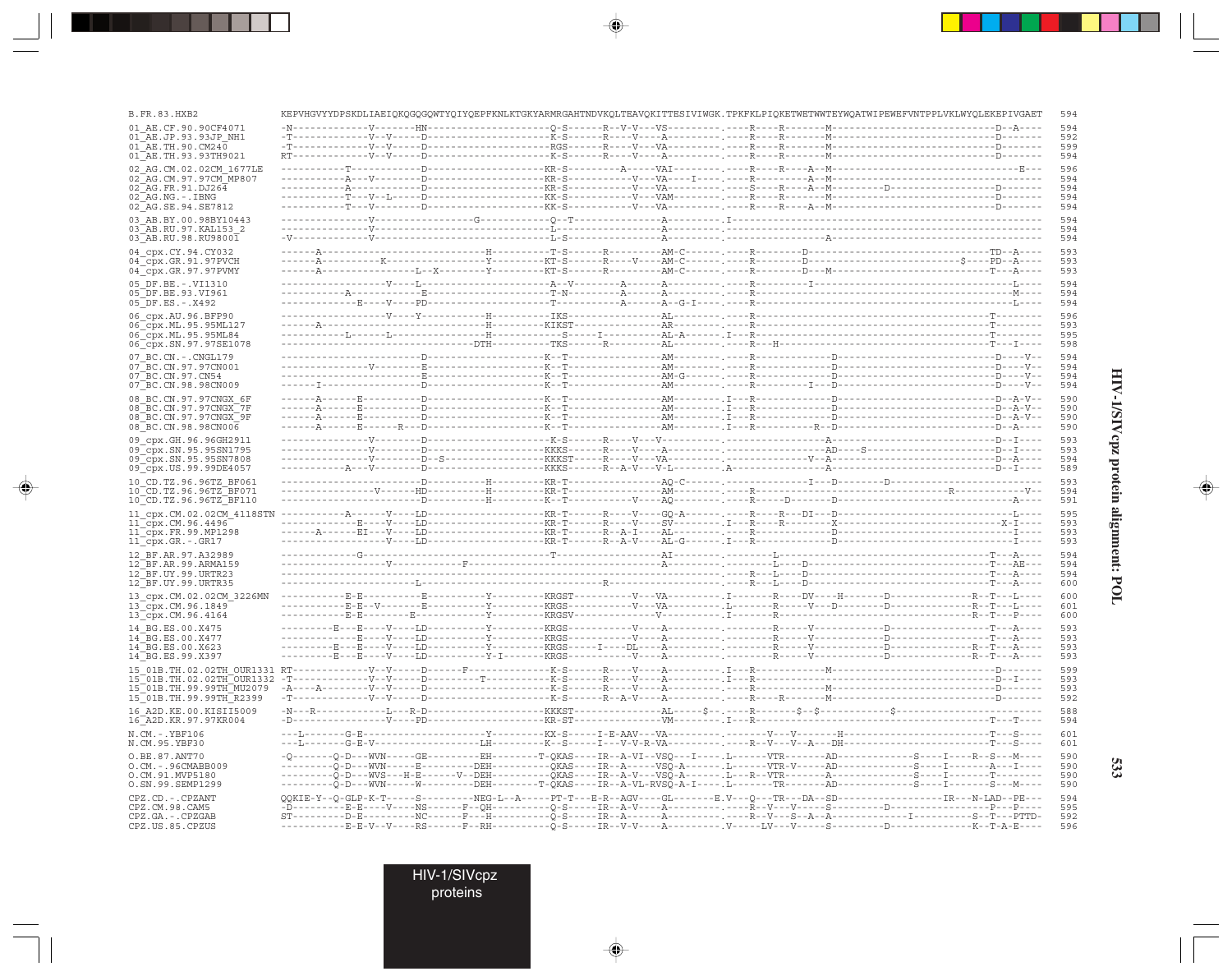. . .

 $\overline{\blacklozenge}$ 

 $\mathbb{R}^2$ 

|                                      | p51 end \/ Rnase H start |                                                                                                                                    | p66 RT and p15 Rnase H end $\setminus$ p31 Integrase start |            |
|--------------------------------------|--------------------------|------------------------------------------------------------------------------------------------------------------------------------|------------------------------------------------------------|------------|
| <b>B.FR.83.HXB2</b>                  |                          | FYVDGAANRETKLGKAGYVTNRGROKVVTLTDTTNOKTELOAIYLALODSGLEVNIVTDSOYALGIIOAOPDOSESELVNOIIEOLIKKEKVYLAWVPAHKGIGGNEOVDKLVSAGIRKVLFLDGIDKAO |                                                            | 724        |
| A1.KE.00.MSA4069                     |                          |                                                                                                                                    |                                                            | 724        |
| A1.KE.94.023 17                      |                          |                                                                                                                                    |                                                            | 724        |
| A1.SE.94.SE7253                      |                          |                                                                                                                                    |                                                            | 724        |
| A1.TZ.97.97TZ02                      |                          |                                                                                                                                    |                                                            | 724        |
| A1.UA.00.98UA0116                    |                          |                                                                                                                                    |                                                            | 724        |
| A1.UG.85.U455                        |                          |                                                                                                                                    |                                                            | 723        |
| A1.UG.92.92UG037                     |                          |                                                                                                                                    |                                                            | 725        |
| A2.CD.97.97CDKS10                    |                          |                                                                                                                                    |                                                            | 125        |
| A2.CD.97.97CDKTB48                   |                          |                                                                                                                                    |                                                            | 717        |
| A2.CY.94.94CY017 41                  |                          |                                                                                                                                    |                                                            | 724        |
|                                      |                          |                                                                                                                                    |                                                            |            |
| B.AR.99.ARMA132                      |                          |                                                                                                                                    |                                                            | 724        |
| B.AU.95.MBCC54                       |                          |                                                                                                                                    |                                                            | 724<br>725 |
| B.BO.99.BOL0122                      |                          |                                                                                                                                    |                                                            |            |
| $B.CN.-.RL42$                        |                          |                                                                                                                                    |                                                            | 724        |
| B.ES.89.S61K15                       |                          |                                                                                                                                    |                                                            | 727<br>724 |
| B.GA.88.OYI                          |                          |                                                                                                                                    |                                                            |            |
| B.GB.83.CAM1                         |                          |                                                                                                                                    |                                                            | 724<br>724 |
| B.NL.86.3202A21<br>B.TH.90.BK132     |                          |                                                                                                                                    |                                                            | 724        |
|                                      |                          |                                                                                                                                    |                                                            | 723        |
| <b>B.US.83.RF</b><br>B.US.90.WEAU160 |                          |                                                                                                                                    |                                                            |            |
|                                      |                          |                                                                                                                                    |                                                            | 724        |
| C.BR.92.92BR025                      |                          |                                                                                                                                    |                                                            | 723        |
| C.BW.00.00BW3891 6                   |                          |                                                                                                                                    |                                                            | 720        |
| C.BW.96.96BW0502                     |                          |                                                                                                                                    |                                                            | 730        |
| C.ET.86.ETH2220                      |                          |                                                                                                                                    |                                                            | 731        |
| C.IL.98.98IS002                      |                          |                                                                                                                                    |                                                            | 724        |
| C. IN. 95.95 IN21068                 |                          |                                                                                                                                    |                                                            | 720        |
| C.IN.99.01IN565 10                   |                          |                                                                                                                                    |                                                            | 720        |
| C.KE.00.KER2010                      |                          |                                                                                                                                    |                                                            | 720        |
| C.MM.99.mIDU101 3                    |                          |                                                                                                                                    |                                                            | 720        |
| C.TZ.97.97TZ04                       |                          |                                                                                                                                    |                                                            | 726        |
| C.TZ.98.98TZ017                      |                          |                                                                                                                                    |                                                            | 726        |
| C.ZA.01.2134MB                       |                          |                                                                                                                                    |                                                            | 720        |
| C.ZA.97.97ZA003                      |                          |                                                                                                                                    |                                                            | 720        |
| C.ZM.96.96ZM651                      |                          |                                                                                                                                    |                                                            | 720        |
|                                      |                          |                                                                                                                                    |                                                            |            |
| D.CD.83.ELI<br>D.CD.83.NDK           |                          |                                                                                                                                    |                                                            | 723<br>723 |
|                                      |                          |                                                                                                                                    |                                                            | 723        |
| D.CD.85.Z2Z6                         |                          |                                                                                                                                    |                                                            | 725        |
| D.CM.01.01CM 0009BBY                 |                          |                                                                                                                                    |                                                            | 723        |
| D.KE.01.01KE NKU3006                 |                          |                                                                                                                                    |                                                            | 725        |
| D.TD.99.MN012<br>D. UG. 94. 94 UG114 |                          |                                                                                                                                    |                                                            | 725        |
| D.UG.99.99UGA08483                   |                          |                                                                                                                                    |                                                            |            |
|                                      |                          |                                                                                                                                    |                                                            | 723<br>724 |
| D. UG. 99.99UGB21875                 |                          |                                                                                                                                    |                                                            |            |
| F1.BE.93.VI850                       |                          |                                                                                                                                    |                                                            | 725        |
| F1.BR.93.93BR020 1                   |                          |                                                                                                                                    |                                                            | 724        |
| F1.FI.93.FIN9363                     |                          |                                                                                                                                    |                                                            | 724        |
| F1.FR.96.MP411                       |                          |                                                                                                                                    |                                                            | 726        |
| F2.CM.02.02CM 0016BBY                |                          |                                                                                                                                    |                                                            | 724        |
| F2.CM.95.MP255                       |                          |                                                                                                                                    |                                                            | 724        |
| F2.CM.95.MP257                       |                          |                                                                                                                                    |                                                            | 724        |
| F2.CM.97.CM53657                     |                          |                                                                                                                                    |                                                            | 724        |
|                                      |                          |                                                                                                                                    |                                                            |            |
| G.BE.96.DRCBL                        |                          |                                                                                                                                    |                                                            | 721        |
| G.CM.01.01CM 4049HAN                 |                          |                                                                                                                                    |                                                            | 723        |
| G.FI.93.HH8793 12 1                  |                          |                                                                                                                                    |                                                            | 723        |
| G.NG.92.92NG083                      |                          |                                                                                                                                    |                                                            | 723        |
| G.SE.93.SE6165                       |                          |                                                                                                                                    |                                                            | 721        |
| H.BE.93.VI991                        |                          |                                                                                                                                    |                                                            | 722        |
|                                      |                          |                                                                                                                                    |                                                            | 722        |
| H.BE.93.VI997<br>H.CF.90.90CF056     |                          |                                                                                                                                    |                                                            | 723        |
|                                      |                          |                                                                                                                                    |                                                            |            |
| J.SE.93.SE7887                       |                          |                                                                                                                                    |                                                            | 722        |
| J.SE.94.SE7022                       |                          |                                                                                                                                    |                                                            | 722        |
| K.CD.97.EOTB11C                      |                          |                                                                                                                                    |                                                            | 724        |
| K.CM.96.MP535                        |                          |                                                                                                                                    |                                                            | 724        |
|                                      |                          |                                                                                                                                    |                                                            |            |

 $\begin{picture}(20,5) \put(0,0){\line(1,0){10}} \put(15,0){\line(1,0){10}} \put(15,0){\line(1,0){10}} \put(15,0){\line(1,0){10}} \put(15,0){\line(1,0){10}} \put(15,0){\line(1,0){10}} \put(15,0){\line(1,0){10}} \put(15,0){\line(1,0){10}} \put(15,0){\line(1,0){10}} \put(15,0){\line(1,0){10}} \put(15,0){\line(1,0){10}} \put(15,0){\line(1,$ 

 $\Rightarrow$ 

534

HIV-1/SIVepz protein alignment: POL

 $\begin{picture}(20,5) \put(0,0){\line(1,0){10}} \put(15,0){\line(1,0){10}} \put(15,0){\line(1,0){10}} \put(15,0){\line(1,0){10}} \put(15,0){\line(1,0){10}} \put(15,0){\line(1,0){10}} \put(15,0){\line(1,0){10}} \put(15,0){\line(1,0){10}} \put(15,0){\line(1,0){10}} \put(15,0){\line(1,0){10}} \put(15,0){\line(1,0){10}} \put(15,0){\line(1,$ 

 $\overline{\phantom{0}}$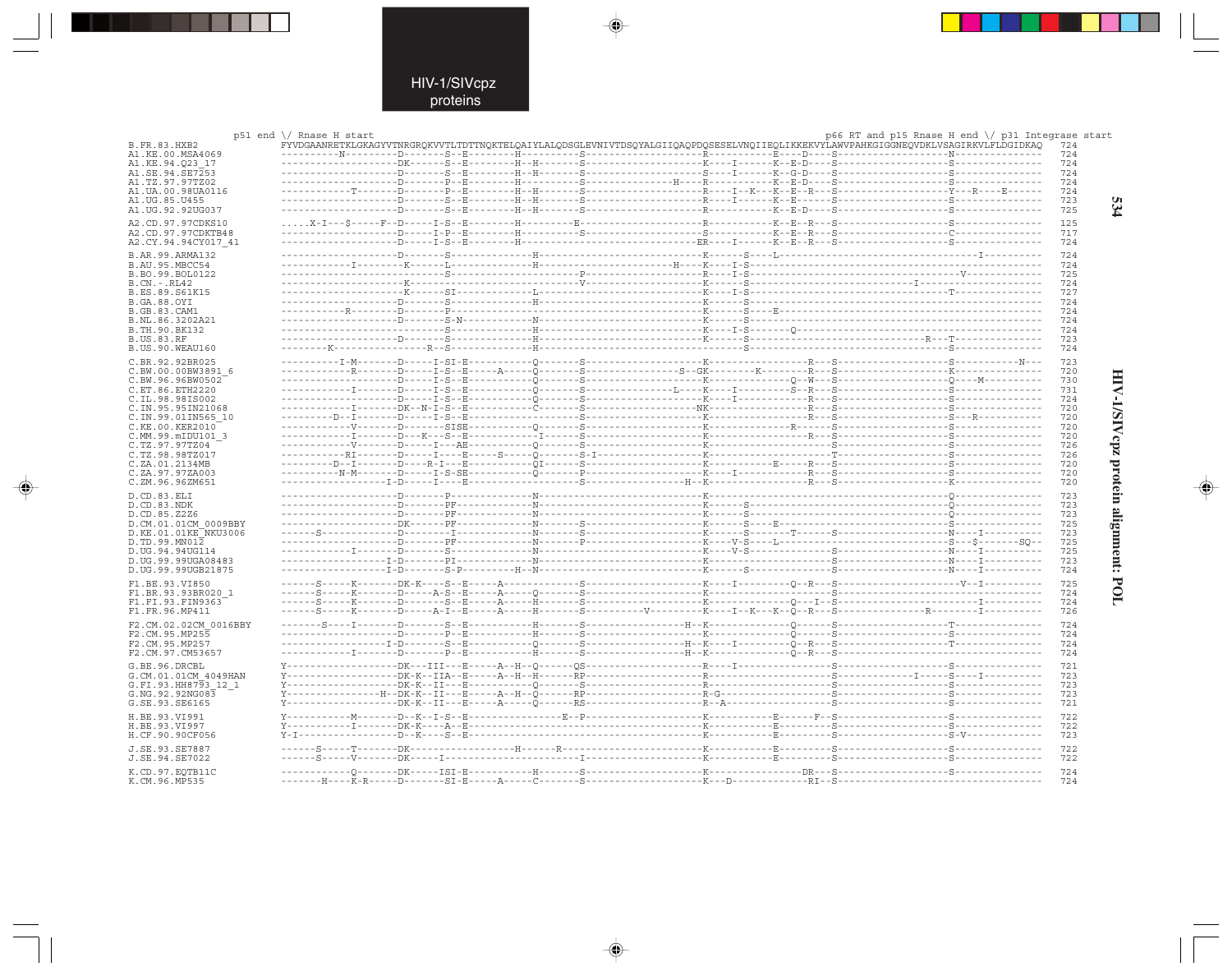|                                                        | $p51$ end $\setminus$ Rnase H start<br>FYVDGAANRETKLGKAGYVTNRGROKVVTLTDTTNOKTELOAIYLALODSGLEVNIVTDSOYALGIIOAOPDOSESELVNOIIEOLIKKEKVYLAWVPAHKGIGGNEOVDKLVSAGIRKVLFLDGIDKAO |                                     |                                                                                      |  | p66 RT and p15 Rnase H end \/ p31 Integrase start                                                                        |            |
|--------------------------------------------------------|---------------------------------------------------------------------------------------------------------------------------------------------------------------------------|-------------------------------------|--------------------------------------------------------------------------------------|--|--------------------------------------------------------------------------------------------------------------------------|------------|
| <b>B.FR.83.HXB2</b><br>01 AE.CF.90.90CF4071            |                                                                                                                                                                           |                                     |                                                                                      |  |                                                                                                                          | 724<br>724 |
| 01 AE.JP.93.93JP NH1                                   |                                                                                                                                                                           |                                     |                                                                                      |  |                                                                                                                          | 722        |
| $01\overline{AB}$ .TH.90.CM240                         |                                                                                                                                                                           |                                     |                                                                                      |  |                                                                                                                          | 729        |
| 01 AE.TH.93.93TH9021                                   |                                                                                                                                                                           |                                     |                                                                                      |  |                                                                                                                          | 724        |
| 02 AG.CM.02.02CM 1677LE<br>02 AG. CM. 97. 97 CM MP807  |                                                                                                                                                                           |                                     |                                                                                      |  |                                                                                                                          | 726<br>724 |
| 02 AG.FR.91.DJ264                                      |                                                                                                                                                                           |                                     |                                                                                      |  |                                                                                                                          | 724        |
| 02 AG.NG.-.IBNG                                        |                                                                                                                                                                           |                                     |                                                                                      |  |                                                                                                                          | 724        |
| 02 AG. SE. 94. SE7812                                  |                                                                                                                                                                           |                                     |                                                                                      |  |                                                                                                                          | 724        |
| 03 AB.BY.00.98BY10443                                  |                                                                                                                                                                           |                                     |                                                                                      |  |                                                                                                                          | 724        |
| 03 AB.RU.97.KAL153 2                                   |                                                                                                                                                                           |                                     |                                                                                      |  |                                                                                                                          | 724        |
| 03 AB.RU.98.RU98001                                    |                                                                                                                                                                           |                                     |                                                                                      |  |                                                                                                                          | 724        |
| 04 cpx.CY.94.CY032                                     |                                                                                                                                                                           | $---D---S-S-R------$                |                                                                                      |  |                                                                                                                          | 723        |
| 04 cpx.GR.91.97PVCH<br>04 cpx.GR.97.97PVMY             |                                                                                                                                                                           |                                     |                                                                                      |  |                                                                                                                          | 723<br>723 |
| 05 DF.BE. -. VI1310                                    |                                                                                                                                                                           |                                     |                                                                                      |  |                                                                                                                          | 724        |
| 05 DF.BE.93.VI961                                      |                                                                                                                                                                           |                                     |                                                                                      |  |                                                                                                                          | 724        |
| $05^{\circ}$ DF.ES. - . X492                           |                                                                                                                                                                           |                                     |                                                                                      |  |                                                                                                                          | 724        |
| 06 cpx.AU.96.BFP90                                     |                                                                                                                                                                           |                                     |                                                                                      |  |                                                                                                                          | 726        |
| 06 cpx.ML.95.95ML127                                   |                                                                                                                                                                           |                                     |                                                                                      |  |                                                                                                                          | 723        |
| 06 cpx.ML.95.95ML84                                    |                                                                                                                                                                           |                                     |                                                                                      |  |                                                                                                                          | 725        |
| 06 cpx.SN.97.97SE1078                                  |                                                                                                                                                                           |                                     |                                                                                      |  |                                                                                                                          | 728        |
| 07 BC.CN. - . CNGL179                                  |                                                                                                                                                                           |                                     |                                                                                      |  |                                                                                                                          | 724        |
| 07 BC. CN. 97. 97 CN001<br>07 BC.CN.97.CN54            |                                                                                                                                                                           |                                     |                                                                                      |  |                                                                                                                          | 724<br>724 |
| 07 BC.CN.98.98CN009                                    |                                                                                                                                                                           |                                     |                                                                                      |  |                                                                                                                          | 724        |
| 08 BC.CN.97.97CNGX 6F                                  |                                                                                                                                                                           |                                     |                                                                                      |  |                                                                                                                          | 720        |
| 08 BC.CN.97.97CNGX 7F                                  |                                                                                                                                                                           |                                     |                                                                                      |  |                                                                                                                          | 720        |
| 08 BC.CN.97.97CNGX 9F                                  |                                                                                                                                                                           |                                     |                                                                                      |  |                                                                                                                          | 720        |
| 08 BC.CN.98.98CN006                                    |                                                                                                                                                                           |                                     |                                                                                      |  |                                                                                                                          | 720        |
| 09 cpx.GH.96.96GH2911                                  |                                                                                                                                                                           |                                     |                                                                                      |  |                                                                                                                          | 723        |
| 09 cpx.SN.95.95SN1795                                  |                                                                                                                                                                           |                                     |                                                                                      |  |                                                                                                                          | 723        |
| 09 cpx. SN. 95. 95 SN 7808<br>09 cpx. US. 99. 99DE4057 |                                                                                                                                                                           |                                     |                                                                                      |  |                                                                                                                          | 724<br>719 |
|                                                        |                                                                                                                                                                           |                                     |                                                                                      |  |                                                                                                                          |            |
| 10 CD.TZ.96.96TZ BF061<br>10 CD. TZ. 96. 96TZ BF071    |                                                                                                                                                                           |                                     |                                                                                      |  |                                                                                                                          | 723<br>724 |
| 10 CD. TZ. 96. 96TZ BF110                              |                                                                                                                                                                           |                                     |                                                                                      |  |                                                                                                                          | 721        |
| 11 cpx.CM.02.02CM 4118STN                              |                                                                                                                                                                           |                                     |                                                                                      |  |                                                                                                                          | 725        |
| $11$ cpx. CM. 96.4496                                  |                                                                                                                                                                           |                                     |                                                                                      |  |                                                                                                                          | 723        |
| $11$ <sup><math>-</math></sup> cpx.FR.99.MP1298        |                                                                                                                                                                           |                                     |                                                                                      |  |                                                                                                                          | 723        |
| 11 cpx.GR.-.GR17                                       |                                                                                                                                                                           |                                     |                                                                                      |  |                                                                                                                          | 723        |
| 12 BF.AR.97.A32989                                     |                                                                                                                                                                           |                                     |                                                                                      |  |                                                                                                                          | 724        |
| $12$ $BF.AR.99.ARMA159$<br>12 BF.UY.99.URTR23          |                                                                                                                                                                           |                                     |                                                                                      |  |                                                                                                                          | 724<br>724 |
| 12 BF.UY.99.URTR35                                     |                                                                                                                                                                           |                                     |                                                                                      |  |                                                                                                                          | 730        |
| 13 cpx.CM.02.02CM 3226MN                               | $Y - - - -$                                                                                                                                                               |                                     |                                                                                      |  |                                                                                                                          | 730        |
| 13 cpx.CM.96.1849                                      |                                                                                                                                                                           |                                     |                                                                                      |  |                                                                                                                          | 731        |
| $13$ cpx. CM. 96.4164                                  |                                                                                                                                                                           |                                     |                                                                                      |  |                                                                                                                          | 730        |
| 14 BG.ES.00.X475                                       |                                                                                                                                                                           |                                     |                                                                                      |  |                                                                                                                          | 723        |
| 14 BG.ES.00.X477                                       |                                                                                                                                                                           |                                     |                                                                                      |  |                                                                                                                          | 723        |
| 14 BG.ES.00.X623                                       |                                                                                                                                                                           |                                     |                                                                                      |  |                                                                                                                          | 723<br>723 |
| 14 BG.ES.99.X397                                       |                                                                                                                                                                           |                                     |                                                                                      |  |                                                                                                                          |            |
| 15 01B.TH.02.02TH OUR1331                              |                                                                                                                                                                           |                                     |                                                                                      |  |                                                                                                                          | 729<br>723 |
| 15 01B. TH. 99. 99TH MU2079                            |                                                                                                                                                                           |                                     |                                                                                      |  |                                                                                                                          | 723        |
| 15 01B.TH.99.99TH R2399                                |                                                                                                                                                                           | -------H--H-<br>$- - - T - S - - R$ | ------S--------------------R-D--V------E-----R---S-                                  |  |                                                                                                                          | 722        |
| 16 A2D. KE. 00. KISII5009                              | $---R---K$                                                                                                                                                                |                                     |                                                                                      |  |                                                                                                                          | 718        |
| 16 A2D. KR. 97. 97KR004                                |                                                                                                                                                                           |                                     |                                                                                      |  |                                                                                                                          | 724        |
| N.CM. -. YBF106<br>N.CM.95.YBF30                       |                                                                                                                                                                           | $---SIENT---A-$                     |                                                                                      |  |                                                                                                                          | 731<br>731 |
| O.BE.87.ANT70                                          |                                                                                                                                                                           |                                     | ---E0-K--IIK-DE-----A--M--L------KET-------------V-SS--T----PI-0----E-T---0---T----- |  |                                                                                                                          | 720        |
| O.CM. - . 96CMABB009                                   | --------D---------BO-K--IIK-DE-----A--I--L------KK------------SS--T--D-PI-O----EMT---R---T--------------KI-----KD--R----E---O--                                           |                                     |                                                                                      |  |                                                                                                                          | 720        |
| O.CM.91.MVP5180                                        |                                                                                                                                                                           |                                     |                                                                                      |  | ---------EQ-K-NIIK-EE-----A--M-VLI-----KEQ---------V----SS--T--D-PI-Q----E-T---R---T-------------KI-----KD--R----E---Q-- | 720        |
| O.SN.99.SEMP1299                                       |                                                                                                                                                                           |                                     |                                                                                      |  |                                                                                                                          | 720        |
| CPZ.CD. - . CPZANT                                     | ----NSQ--------D---SR-KH-QK----QA-----LM--E--TGP-----------VL-GT------P--EE--QK---R-QI--S-----------------------O---C---E-----                                            |                                     |                                                                                      |  |                                                                                                                          | 724        |
| CPZ.CM.98.CAM5                                         |                                                                                                                                                                           |                                     |                                                                                      |  |                                                                                                                          | 725<br>722 |
| CPZ.GA. - . CPZGAB<br>CPZ.US.85.CPZUS                  |                                                                                                                                                                           |                                     |                                                                                      |  |                                                                                                                          | 726        |
|                                                        |                                                                                                                                                                           |                                     |                                                                                      |  |                                                                                                                          |            |

 $\begin{picture}(20,5) \put(0,0){\vector(0,1){10}} \put(15,0){\vector(0,1){10}} \put(15,0){\vector(0,1){10}} \put(15,0){\vector(0,1){10}} \put(15,0){\vector(0,1){10}} \put(15,0){\vector(0,1){10}} \put(15,0){\vector(0,1){10}} \put(15,0){\vector(0,1){10}} \put(15,0){\vector(0,1){10}} \put(15,0){\vector(0,1){10}} \put(15,0){\vector(0,1){10}} \put(15,0){\vector(0,$ 

 $\begin{picture}(20,5) \put(0,0){\vector(0,1){10}} \put(15,0){\vector(0,1){10}} \put(15,0){\vector(0,1){10}} \put(15,0){\vector(0,1){10}} \put(15,0){\vector(0,1){10}} \put(15,0){\vector(0,1){10}} \put(15,0){\vector(0,1){10}} \put(15,0){\vector(0,1){10}} \put(15,0){\vector(0,1){10}} \put(15,0){\vector(0,1){10}} \put(15,0){\vector(0,1){10}} \put(15,0){\vector(0,$ 

--

 $\overline{\blacklozenge}$ 

 $\overline{\mathbb{R}}$ 

E

 $\Rightarrow$ 

 $\frac{1}{\sqrt{2}}$ 

H

HIV-1/SIVcpz<br>proteins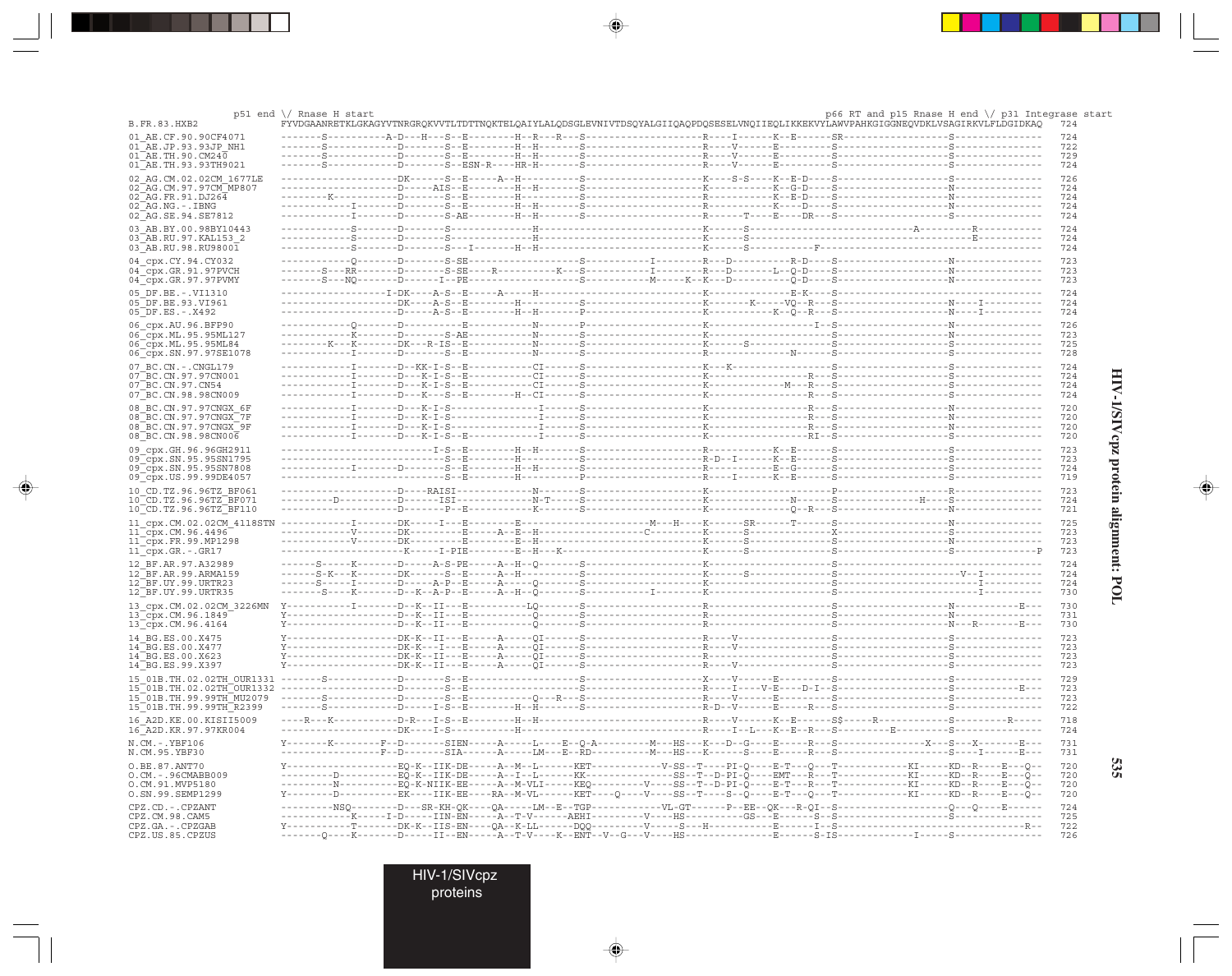$\begin{picture}(20,5) \put(0,0){\line(1,0){10}} \put(15,0){\line(1,0){10}} \put(15,0){\line(1,0){10}} \put(15,0){\line(1,0){10}} \put(15,0){\line(1,0){10}} \put(15,0){\line(1,0){10}} \put(15,0){\line(1,0){10}} \put(15,0){\line(1,0){10}} \put(15,0){\line(1,0){10}} \put(15,0){\line(1,0){10}} \put(15,0){\line(1,0){10}} \put(15,0){\line(1,$ 

 $\mathcal{A}$ 

| B.FR.83.HXB2                             | D. EHEKYHSNWRAMASDFNLPPV.VAKEIVASCDK.CQLKGEAMHGQVDCSPGIWQLDCTHLEGKVILVAVHVASGYIEAEVIPAETGQETAYFLLKLAGRWPVKTIHTDNGSNFTGATVRAACWWAGIK                                                                                                                                                                                                                                                                                                                          |  |  |  |  | 851        |
|------------------------------------------|--------------------------------------------------------------------------------------------------------------------------------------------------------------------------------------------------------------------------------------------------------------------------------------------------------------------------------------------------------------------------------------------------------------------------------------------------------------|--|--|--|--|------------|
| A1.KE.00.MSA4069                         |                                                                                                                                                                                                                                                                                                                                                                                                                                                              |  |  |  |  | 851        |
| A1.KE.94.023 17                          |                                                                                                                                                                                                                                                                                                                                                                                                                                                              |  |  |  |  | 851<br>851 |
| A1.SE.94.SE7253<br>A1.TZ.97.97TZ02       |                                                                                                                                                                                                                                                                                                                                                                                                                                                              |  |  |  |  | 851        |
| A1.UA.00.98UA0116                        |                                                                                                                                                                                                                                                                                                                                                                                                                                                              |  |  |  |  | 851        |
| A1.UG.85.U455                            |                                                                                                                                                                                                                                                                                                                                                                                                                                                              |  |  |  |  | 850        |
| A1.UG.92.92UG037                         |                                                                                                                                                                                                                                                                                                                                                                                                                                                              |  |  |  |  | 852        |
| A2.CD.97.97CDKS10                        |                                                                                                                                                                                                                                                                                                                                                                                                                                                              |  |  |  |  | 252        |
| A2.CD.97.97CDKTB48                       |                                                                                                                                                                                                                                                                                                                                                                                                                                                              |  |  |  |  | 845        |
| A2.CY.94.94CY017 41                      |                                                                                                                                                                                                                                                                                                                                                                                                                                                              |  |  |  |  | 851        |
| B.AR.99.ARMA132                          |                                                                                                                                                                                                                                                                                                                                                                                                                                                              |  |  |  |  | 851        |
| B.AU.95.MBCC54                           |                                                                                                                                                                                                                                                                                                                                                                                                                                                              |  |  |  |  | 851        |
| B.BO.99.BOL0122                          |                                                                                                                                                                                                                                                                                                                                                                                                                                                              |  |  |  |  | 852        |
| $B.CN.-.RL42$                            |                                                                                                                                                                                                                                                                                                                                                                                                                                                              |  |  |  |  | 851        |
| B.ES.89.S61K15<br><b>B.GA.88.OYI</b>     |                                                                                                                                                                                                                                                                                                                                                                                                                                                              |  |  |  |  | 854<br>851 |
| <b>B.GB.83.CAM1</b>                      |                                                                                                                                                                                                                                                                                                                                                                                                                                                              |  |  |  |  | 851        |
| B.NL.86.3202A21                          |                                                                                                                                                                                                                                                                                                                                                                                                                                                              |  |  |  |  | 851        |
| B.TH.90.BK132                            |                                                                                                                                                                                                                                                                                                                                                                                                                                                              |  |  |  |  | 851        |
| <b>B.US.83.RF</b>                        |                                                                                                                                                                                                                                                                                                                                                                                                                                                              |  |  |  |  | 850        |
| B.US.90.WEAU160                          |                                                                                                                                                                                                                                                                                                                                                                                                                                                              |  |  |  |  | 851        |
| C.BR.92.92BR025                          |                                                                                                                                                                                                                                                                                                                                                                                                                                                              |  |  |  |  | 850        |
| C.BW.00.00BW3891 6                       |                                                                                                                                                                                                                                                                                                                                                                                                                                                              |  |  |  |  | 847        |
| C.BW.96.96BW0502                         |                                                                                                                                                                                                                                                                                                                                                                                                                                                              |  |  |  |  | 857        |
| C.ET.86.ETH2220<br>C.IL.98.98IS002       |                                                                                                                                                                                                                                                                                                                                                                                                                                                              |  |  |  |  | 858<br>851 |
| C.IN.95.95IN21068                        |                                                                                                                                                                                                                                                                                                                                                                                                                                                              |  |  |  |  | 847        |
| C.IN.99.01IN565 10                       |                                                                                                                                                                                                                                                                                                                                                                                                                                                              |  |  |  |  | 847        |
| C.KE.00.KER2010                          |                                                                                                                                                                                                                                                                                                                                                                                                                                                              |  |  |  |  | 847        |
| C.MM.99.mIDU101 3                        |                                                                                                                                                                                                                                                                                                                                                                                                                                                              |  |  |  |  | 847        |
| C.TZ.97.97TZ04                           |                                                                                                                                                                                                                                                                                                                                                                                                                                                              |  |  |  |  | 853        |
| C.TZ.98.98TZ017<br>C.ZA.01.2134MB        |                                                                                                                                                                                                                                                                                                                                                                                                                                                              |  |  |  |  | 853<br>847 |
| C.ZA.97.97ZA003                          |                                                                                                                                                                                                                                                                                                                                                                                                                                                              |  |  |  |  | 847        |
| C.ZM.96.96ZM651                          |                                                                                                                                                                                                                                                                                                                                                                                                                                                              |  |  |  |  | 847        |
| D.CD.83.ELI                              |                                                                                                                                                                                                                                                                                                                                                                                                                                                              |  |  |  |  | 850        |
| D.CD.83.NDK                              | $\begin{minipage}{0.5cm} \begin{minipage}{0.5cm} \textbf{E.}\textbf{1} & \textbf{0.}\textbf{0.}\textbf{0.}\textbf{0.}\textbf{0.}\textbf{0.}\textbf{0.}\textbf{0.}\textbf{0.}\textbf{0.}\textbf{0.}\textbf{0.}\textbf{0.}\textbf{0.}\textbf{0.}\textbf{0.}\textbf{0.}\textbf{0.}\textbf{0.}\textbf{0.}\textbf{0.}\textbf{0.}\textbf{0.}\textbf{0.}\textbf{0.}\textbf{0.}\textbf{0.}\textbf{0.}\textbf{0.}\textbf{0.}\textbf$                                  |  |  |  |  | 850        |
| D.CD.85.Z2Z6                             |                                                                                                                                                                                                                                                                                                                                                                                                                                                              |  |  |  |  | 850        |
| D.CM.01.01CM 0009BBY                     |                                                                                                                                                                                                                                                                                                                                                                                                                                                              |  |  |  |  | 852        |
| D.KE.01.01KE NKU3006                     |                                                                                                                                                                                                                                                                                                                                                                                                                                                              |  |  |  |  | 850        |
| D.TD.99.MN012                            |                                                                                                                                                                                                                                                                                                                                                                                                                                                              |  |  |  |  | 852        |
| D.UG.94.94UG114                          |                                                                                                                                                                                                                                                                                                                                                                                                                                                              |  |  |  |  | 852        |
| D.UG.99.99UGA08483<br>D.UG.99.99UGB21875 |                                                                                                                                                                                                                                                                                                                                                                                                                                                              |  |  |  |  | 850<br>851 |
|                                          |                                                                                                                                                                                                                                                                                                                                                                                                                                                              |  |  |  |  |            |
| F1.BE.93.VI850<br>F1.BR.93.93BR020 1     |                                                                                                                                                                                                                                                                                                                                                                                                                                                              |  |  |  |  | 852<br>851 |
| F1.FI.93.FIN9363                         |                                                                                                                                                                                                                                                                                                                                                                                                                                                              |  |  |  |  | 851        |
| F1.FR.96.MP411                           |                                                                                                                                                                                                                                                                                                                                                                                                                                                              |  |  |  |  | 853        |
|                                          |                                                                                                                                                                                                                                                                                                                                                                                                                                                              |  |  |  |  | 851        |
| F2.CM.02.02CM 0016BBY<br>F2.CM.95.MP255  |                                                                                                                                                                                                                                                                                                                                                                                                                                                              |  |  |  |  | 851        |
| F2.CM.95.MP257                           |                                                                                                                                                                                                                                                                                                                                                                                                                                                              |  |  |  |  | 851        |
| F2.CM.97.CM53657                         |                                                                                                                                                                                                                                                                                                                                                                                                                                                              |  |  |  |  | 851        |
| G.BE.96.DRCBL                            |                                                                                                                                                                                                                                                                                                                                                                                                                                                              |  |  |  |  | 848        |
| G.CM.01.01CM 4049HAN                     |                                                                                                                                                                                                                                                                                                                                                                                                                                                              |  |  |  |  | 850        |
| G.FI.93.HH8793 12 1                      |                                                                                                                                                                                                                                                                                                                                                                                                                                                              |  |  |  |  | 850        |
| G.NG.92.92NG083                          |                                                                                                                                                                                                                                                                                                                                                                                                                                                              |  |  |  |  | 850        |
| G.SE.93.SE6165                           |                                                                                                                                                                                                                                                                                                                                                                                                                                                              |  |  |  |  | 848        |
| H.BE.93.VI991                            |                                                                                                                                                                                                                                                                                                                                                                                                                                                              |  |  |  |  | 849        |
| H.BE.93.VI997                            |                                                                                                                                                                                                                                                                                                                                                                                                                                                              |  |  |  |  | 849        |
| H.CF.90.90CF056                          | $\begin{smallmatrix} \texttt{V. Q}\texttt{-----} & \texttt{M--1} \texttt{-----} & \texttt{M--1} \texttt{-----} & \texttt{M--1} \texttt{-----} & \texttt{M--1} \texttt{---} & \texttt{M--1} \texttt{---} & \texttt{M--1} \texttt{---} & \texttt{M--1} \texttt{---} & \texttt{M--1} \texttt{---} & \texttt{M--1} \texttt{---} & \texttt{M--1} \texttt{---} & \texttt{M--1} \texttt{---} & \texttt{M--1} \texttt{---} & \texttt{M--1} \texttt{---} & \texttt{M$ |  |  |  |  | 850        |
| J.SE.93.SE7887                           |                                                                                                                                                                                                                                                                                                                                                                                                                                                              |  |  |  |  | 849        |
| J.SE.94.SE7022                           |                                                                                                                                                                                                                                                                                                                                                                                                                                                              |  |  |  |  | 849        |
| K.CD.97.EQTB11C                          |                                                                                                                                                                                                                                                                                                                                                                                                                                                              |  |  |  |  | 852        |
| K.CM.96.MP535                            |                                                                                                                                                                                                                                                                                                                                                                                                                                                              |  |  |  |  | 851        |
|                                          |                                                                                                                                                                                                                                                                                                                                                                                                                                                              |  |  |  |  |            |

 $\blacklozenge$ 

 $\Rightarrow$ 

926

# HIV-1/SIVcpz protein alignment: POL

 $\begin{picture}(20,5) \put(0,0){\line(1,0){10}} \put(15,0){\line(1,0){10}} \put(15,0){\line(1,0){10}} \put(15,0){\line(1,0){10}} \put(15,0){\line(1,0){10}} \put(15,0){\line(1,0){10}} \put(15,0){\line(1,0){10}} \put(15,0){\line(1,0){10}} \put(15,0){\line(1,0){10}} \put(15,0){\line(1,0){10}} \put(15,0){\line(1,0){10}} \put(15,0){\line(1,$ 

 $\overline{\phantom{0}}$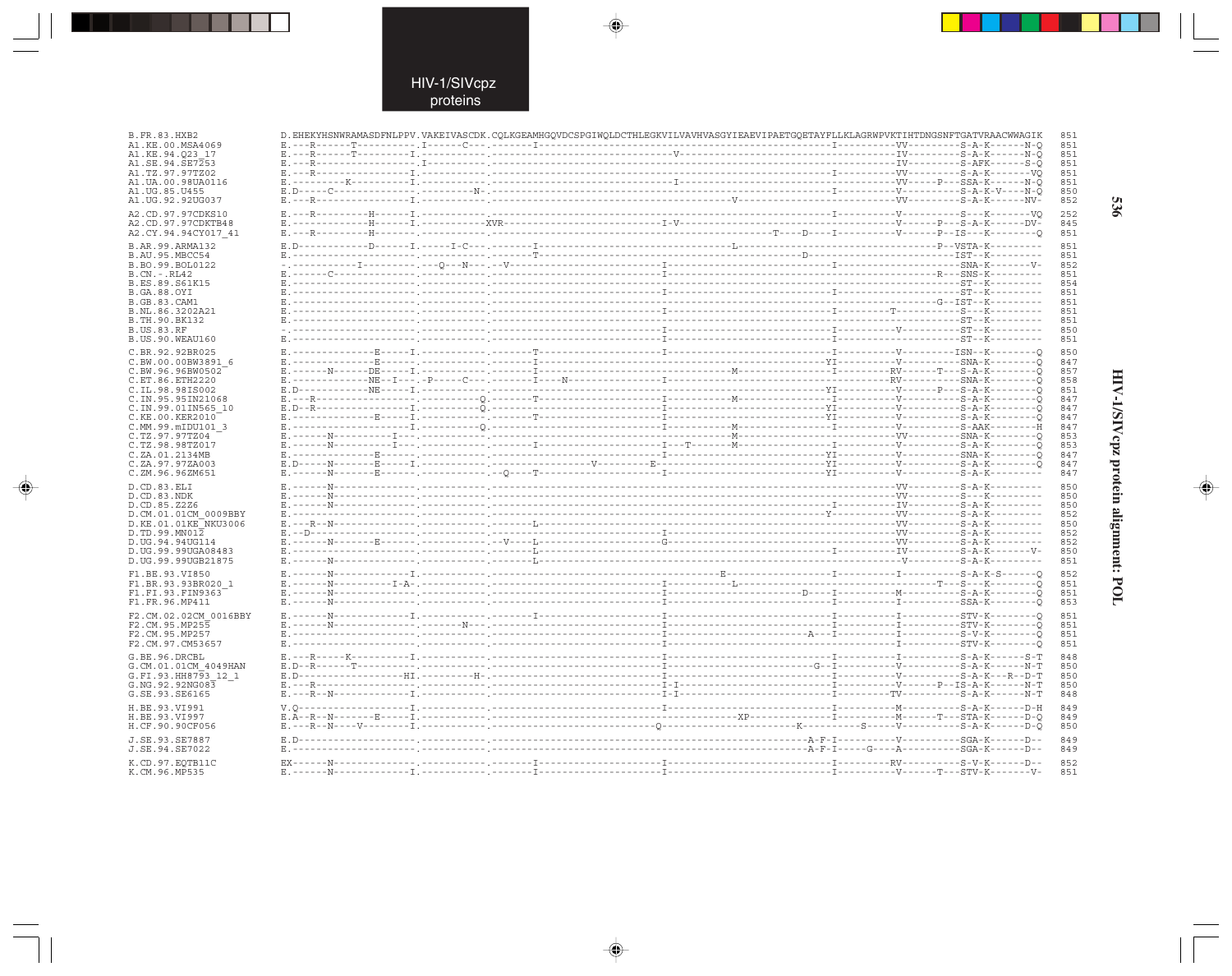| <b>B.FR.83.HXB2</b>                                                   | D.EHEKYHSNWRAMASDFNLPPV.VAKEIVASCDK.CQLKGEAMHGQVDCSPGIWQLDCTHLEGKVILVAVHVASGYIEAEVIPAETGQETAYFLLKLAGRWPVKTIHTDNGSNFTGATVRAACWWAGIK                                                                                                                                                                                                                                                                                                                                                                  |  |  |
|-----------------------------------------------------------------------|-----------------------------------------------------------------------------------------------------------------------------------------------------------------------------------------------------------------------------------------------------------------------------------------------------------------------------------------------------------------------------------------------------------------------------------------------------------------------------------------------------|--|--|
| 01 AE.CF.90.90CF4071                                                  |                                                                                                                                                                                                                                                                                                                                                                                                                                                                                                     |  |  |
| 01 AE.JP.93.93JP NH1                                                  |                                                                                                                                                                                                                                                                                                                                                                                                                                                                                                     |  |  |
| $01$ <sup>AE</sup> .TH.90.CM240<br>01 AE.TH.93.93TH9021               |                                                                                                                                                                                                                                                                                                                                                                                                                                                                                                     |  |  |
|                                                                       |                                                                                                                                                                                                                                                                                                                                                                                                                                                                                                     |  |  |
| 02 AG.CM.02.02CM 1677LE<br>02 AG.CM.97.97CM MP807                     |                                                                                                                                                                                                                                                                                                                                                                                                                                                                                                     |  |  |
| 02 AG. FR. 91. DJ264                                                  |                                                                                                                                                                                                                                                                                                                                                                                                                                                                                                     |  |  |
| 02 AG.NG.-.IBNG                                                       |                                                                                                                                                                                                                                                                                                                                                                                                                                                                                                     |  |  |
| 02 AG.SE.94.SE7812                                                    |                                                                                                                                                                                                                                                                                                                                                                                                                                                                                                     |  |  |
| 03 AB.BY.00.98BY10443                                                 |                                                                                                                                                                                                                                                                                                                                                                                                                                                                                                     |  |  |
| 03 AB.RU.97.KAL153 2                                                  | $\begin{minipage}{0.03\textwidth} \begin{tabular}{@{}l@{}} \texttt{E.A--}{\texttt{----------}} & \texttt{STA-K--}{\texttt{--------}} \\ \texttt{E.----G--}{\texttt{--------}} & \texttt{-----}{\texttt{--------}} \\ \texttt{E.A--}{\texttt{--------}} & \texttt{---------}} & \texttt{-----}{\texttt{------}} \\ \texttt{E.A--}{\texttt{--------}} & \texttt{STA-K--}{\texttt{------}} \\ \texttt{E.A--}{\texttt{------}} & \texttt{STA-K--}{\texttt{------}} \\ \end$                             |  |  |
| 03 AB.RU.98.RU98001                                                   |                                                                                                                                                                                                                                                                                                                                                                                                                                                                                                     |  |  |
| 04_cpx.CY.94.CY032                                                    |                                                                                                                                                                                                                                                                                                                                                                                                                                                                                                     |  |  |
| 04_cpx.GR.91.97PVCH                                                   |                                                                                                                                                                                                                                                                                                                                                                                                                                                                                                     |  |  |
| 04 cpx.GR.97.97PVMY                                                   |                                                                                                                                                                                                                                                                                                                                                                                                                                                                                                     |  |  |
| 05 DF.BE. - . VI1310                                                  |                                                                                                                                                                                                                                                                                                                                                                                                                                                                                                     |  |  |
| 05 DF.BE.93.VI961                                                     |                                                                                                                                                                                                                                                                                                                                                                                                                                                                                                     |  |  |
| $05$ DF.ES. - . X492                                                  |                                                                                                                                                                                                                                                                                                                                                                                                                                                                                                     |  |  |
|                                                                       |                                                                                                                                                                                                                                                                                                                                                                                                                                                                                                     |  |  |
| 06 cpx.AU.96.BFP90                                                    |                                                                                                                                                                                                                                                                                                                                                                                                                                                                                                     |  |  |
| 06_cpx.ML.95.95ML127<br>06 Cpx.ML.95.95ML84                           |                                                                                                                                                                                                                                                                                                                                                                                                                                                                                                     |  |  |
| 06_cpx.SN.97.97SE1078                                                 |                                                                                                                                                                                                                                                                                                                                                                                                                                                                                                     |  |  |
|                                                                       |                                                                                                                                                                                                                                                                                                                                                                                                                                                                                                     |  |  |
| 07 BC.CN. - . CNGL179<br>07 BC.CN.97.97CN001                          | $\begin{minipage}{0.033\textwidth} \begin{tabular}{@{}l@{}} \texttt{E.---R--}{\textbf{1.---}}{\textbf{2.---}}{\textbf{3.---}}{\textbf{1.---}}{\textbf{2.---}}{\textbf{3.---}}{\textbf{4.---}}{\textbf{5.---}}{\textbf{5.---}}{\textbf{6.---}}{\textbf{6.---}}{\textbf{7.---}}{\textbf{7.---}}{\textbf{8.---}}{\textbf{1.---}}{\textbf{1.---}}{\textbf{1.---}}{\textbf{1.---}}{\textbf{1.---}}{\textbf{1.---}}{\textbf{1.---}}{\textbf{1.---}}{\textbf{1$                                            |  |  |
| 07 BC.CN.97.CN54                                                      |                                                                                                                                                                                                                                                                                                                                                                                                                                                                                                     |  |  |
| 07 BC.CN.98.98CN009                                                   |                                                                                                                                                                                                                                                                                                                                                                                                                                                                                                     |  |  |
|                                                                       |                                                                                                                                                                                                                                                                                                                                                                                                                                                                                                     |  |  |
| 08 BC.CN.97.97CNGX 6F                                                 | $\begin{minipage}{0.033\textwidth} \begin{tabular}{@{}l@{}} \texttt{E.}\texttt{-----}\end{tabular} \begin{tabular}{@{}l@{}} \texttt{E.}\texttt{-----}\end{tabular} \begin{tabular}{@{}l@{}} \texttt{E.}\texttt{-----}\end{tabular} \begin{tabular}{@{}l@{}} \texttt{E.}\texttt{-----}\end{tabular} \begin{tabular}{@{}l@{}} \texttt{E.}\texttt{-----}\end{tabular} \begin{tabular}{@{}l@{}} \texttt{-----}\end{tabular} \begin{tabular}{@{}l@{}} \texttt{E.}\end{tabular} \begin{tabular}{@{}l@{}}$ |  |  |
| 08 BC.CN.97.97CNGX 7F<br>08 BC.CN.97.97CNGX 9F<br>08 BC.CN.98.98CN006 |                                                                                                                                                                                                                                                                                                                                                                                                                                                                                                     |  |  |
|                                                                       |                                                                                                                                                                                                                                                                                                                                                                                                                                                                                                     |  |  |
|                                                                       |                                                                                                                                                                                                                                                                                                                                                                                                                                                                                                     |  |  |
| 09 cpx.GH.96.96GH2911                                                 |                                                                                                                                                                                                                                                                                                                                                                                                                                                                                                     |  |  |
| 09 cpx.SN.95.95SN1795<br>09_cpx.SN.95.95SN7808                        |                                                                                                                                                                                                                                                                                                                                                                                                                                                                                                     |  |  |
| 09_cpx.US.99.99DE4057                                                 |                                                                                                                                                                                                                                                                                                                                                                                                                                                                                                     |  |  |
|                                                                       |                                                                                                                                                                                                                                                                                                                                                                                                                                                                                                     |  |  |
| 10 CD.TZ.96.96TZ BF061                                                |                                                                                                                                                                                                                                                                                                                                                                                                                                                                                                     |  |  |
| 10 CD. TZ. 96. 96TZ BF071                                             |                                                                                                                                                                                                                                                                                                                                                                                                                                                                                                     |  |  |
| 10 CD.TZ.96.96TZ BF110                                                |                                                                                                                                                                                                                                                                                                                                                                                                                                                                                                     |  |  |
|                                                                       |                                                                                                                                                                                                                                                                                                                                                                                                                                                                                                     |  |  |
|                                                                       |                                                                                                                                                                                                                                                                                                                                                                                                                                                                                                     |  |  |
|                                                                       |                                                                                                                                                                                                                                                                                                                                                                                                                                                                                                     |  |  |
|                                                                       |                                                                                                                                                                                                                                                                                                                                                                                                                                                                                                     |  |  |
| 12 BF.AR.97.A32989                                                    |                                                                                                                                                                                                                                                                                                                                                                                                                                                                                                     |  |  |
| 12 BF.AR.99.ARMA159                                                   |                                                                                                                                                                                                                                                                                                                                                                                                                                                                                                     |  |  |
| 12 BF.UY.99.URTR23                                                    |                                                                                                                                                                                                                                                                                                                                                                                                                                                                                                     |  |  |
| 12 BF.UY.99.URTR35                                                    |                                                                                                                                                                                                                                                                                                                                                                                                                                                                                                     |  |  |
| 13 cpx.CM.02.02CM 3226MN                                              |                                                                                                                                                                                                                                                                                                                                                                                                                                                                                                     |  |  |
| 13_cpx.CM.96.1849                                                     |                                                                                                                                                                                                                                                                                                                                                                                                                                                                                                     |  |  |
| 13_cpx.CM.96.4164                                                     |                                                                                                                                                                                                                                                                                                                                                                                                                                                                                                     |  |  |
| 14 BG.ES.00.X475                                                      |                                                                                                                                                                                                                                                                                                                                                                                                                                                                                                     |  |  |
| 14 BG.ES.00.X477                                                      |                                                                                                                                                                                                                                                                                                                                                                                                                                                                                                     |  |  |
| 14 BG.ES.00.X623                                                      |                                                                                                                                                                                                                                                                                                                                                                                                                                                                                                     |  |  |
| 14 BG.ES.99.X397                                                      |                                                                                                                                                                                                                                                                                                                                                                                                                                                                                                     |  |  |
|                                                                       |                                                                                                                                                                                                                                                                                                                                                                                                                                                                                                     |  |  |
|                                                                       |                                                                                                                                                                                                                                                                                                                                                                                                                                                                                                     |  |  |
|                                                                       |                                                                                                                                                                                                                                                                                                                                                                                                                                                                                                     |  |  |
|                                                                       |                                                                                                                                                                                                                                                                                                                                                                                                                                                                                                     |  |  |
| 16 A2D. KE. 00. KISII5009                                             |                                                                                                                                                                                                                                                                                                                                                                                                                                                                                                     |  |  |
| 16 A2D. KR. 97. 97KR004                                               |                                                                                                                                                                                                                                                                                                                                                                                                                                                                                                     |  |  |
| $N.CM. - .YBF106$<br>N.CM.95.YBF30                                    | $\underbrace{\texttt{E.---R------}-\texttt{X-------1}}_{\texttt{2.}-\texttt{2.}-\texttt{2.}-\texttt{3.}-\texttt{2.}-\texttt{3.}-\texttt{4.}-\texttt{2.}-\texttt{2.}-\texttt{2.}-\texttt{2.}-\texttt{2.}-\texttt{2.}-\texttt{2.}-\texttt{2.}-\texttt{2.}-\texttt{2.}-\texttt{2.}-\texttt{2.}-\texttt{2.}-\texttt{2.}-\texttt{2.}-\texttt{2.}-\texttt{2.}-\texttt{2.}-\texttt{2.}-\texttt{2.}-\texttt{2$                                                                                              |  |  |
|                                                                       |                                                                                                                                                                                                                                                                                                                                                                                                                                                                                                     |  |  |
| O.BE.87.ANT70                                                         |                                                                                                                                                                                                                                                                                                                                                                                                                                                                                                     |  |  |
| $0.CM. - .96CMABB009$                                                 |                                                                                                                                                                                                                                                                                                                                                                                                                                                                                                     |  |  |
| O.CM.91.MVP5180<br>O.SN.99.SEMP1299                                   |                                                                                                                                                                                                                                                                                                                                                                                                                                                                                                     |  |  |
|                                                                       |                                                                                                                                                                                                                                                                                                                                                                                                                                                                                                     |  |  |
| CPZ.CD. - . CPZANT                                                    | $E.D-D-\cdots--\text{SL-DEY---I}\xspace, \xrightarrow{p} \text{CEY--I}\xspace, \xrightarrow{p} \text{ICY--I}-\text{LW--I}-\text{R--I}-\text{LW--I}-\text{LW--I}-\text{LW--I}-\text{LW--I}-\text{LW--I}-\text{MAD--KS---I}-\text{LW--I}-\text{LW--I}-\text{LW--I}-\text{LW--I}-\text{LW--I}-\text{LW--I}-\text{LW--I}-\text{LW--I}-\text{LW--I}-\text{LW--I}-\text{LW--I}-\text{LW--I}-\text{LW--I$                                                                                                  |  |  |
|                                                                       |                                                                                                                                                                                                                                                                                                                                                                                                                                                                                                     |  |  |
|                                                                       |                                                                                                                                                                                                                                                                                                                                                                                                                                                                                                     |  |  |
| CPZ.CM.98.CAM5<br>CPZ.GA. - . CPZGAB<br>CPZ.US.85.CPZUS               |                                                                                                                                                                                                                                                                                                                                                                                                                                                                                                     |  |  |

 $\begin{picture}(20,5) \put(0,0){\vector(0,1){10}} \put(15,0){\vector(0,1){10}} \put(15,0){\vector(0,1){10}} \put(15,0){\vector(0,1){10}} \put(15,0){\vector(0,1){10}} \put(15,0){\vector(0,1){10}} \put(15,0){\vector(0,1){10}} \put(15,0){\vector(0,1){10}} \put(15,0){\vector(0,1){10}} \put(15,0){\vector(0,1){10}} \put(15,0){\vector(0,1){10}} \put(15,0){\vector(0,$ 

 $\begin{picture}(20,5) \put(0,0){\vector(0,1){10}} \put(15,0){\vector(0,1){10}} \put(15,0){\vector(0,1){10}} \put(15,0){\vector(0,1){10}} \put(15,0){\vector(0,1){10}} \put(15,0){\vector(0,1){10}} \put(15,0){\vector(0,1){10}} \put(15,0){\vector(0,1){10}} \put(15,0){\vector(0,1){10}} \put(15,0){\vector(0,1){10}} \put(15,0){\vector(0,1){10}} \put(15,0){\vector(0,$ 

---

 $\overrightarrow{\phantom{a}}$ 

HIV-1/SIVepz protein alignment: POL

 $\begin{picture}(20,5) \put(0,0){\line(1,0){10}} \put(15,0){\line(1,0){10}} \put(15,0){\line(1,0){10}} \put(15,0){\line(1,0){10}} \put(15,0){\line(1,0){10}} \put(15,0){\line(1,0){10}} \put(15,0){\line(1,0){10}} \put(15,0){\line(1,0){10}} \put(15,0){\line(1,0){10}} \put(15,0){\line(1,0){10}} \put(15,0){\line(1,0){10}} \put(15,0){\line(1,$ 

 $\overline{\phantom{0}}$ 

537

HIV-1/SIVcpz<br>proteins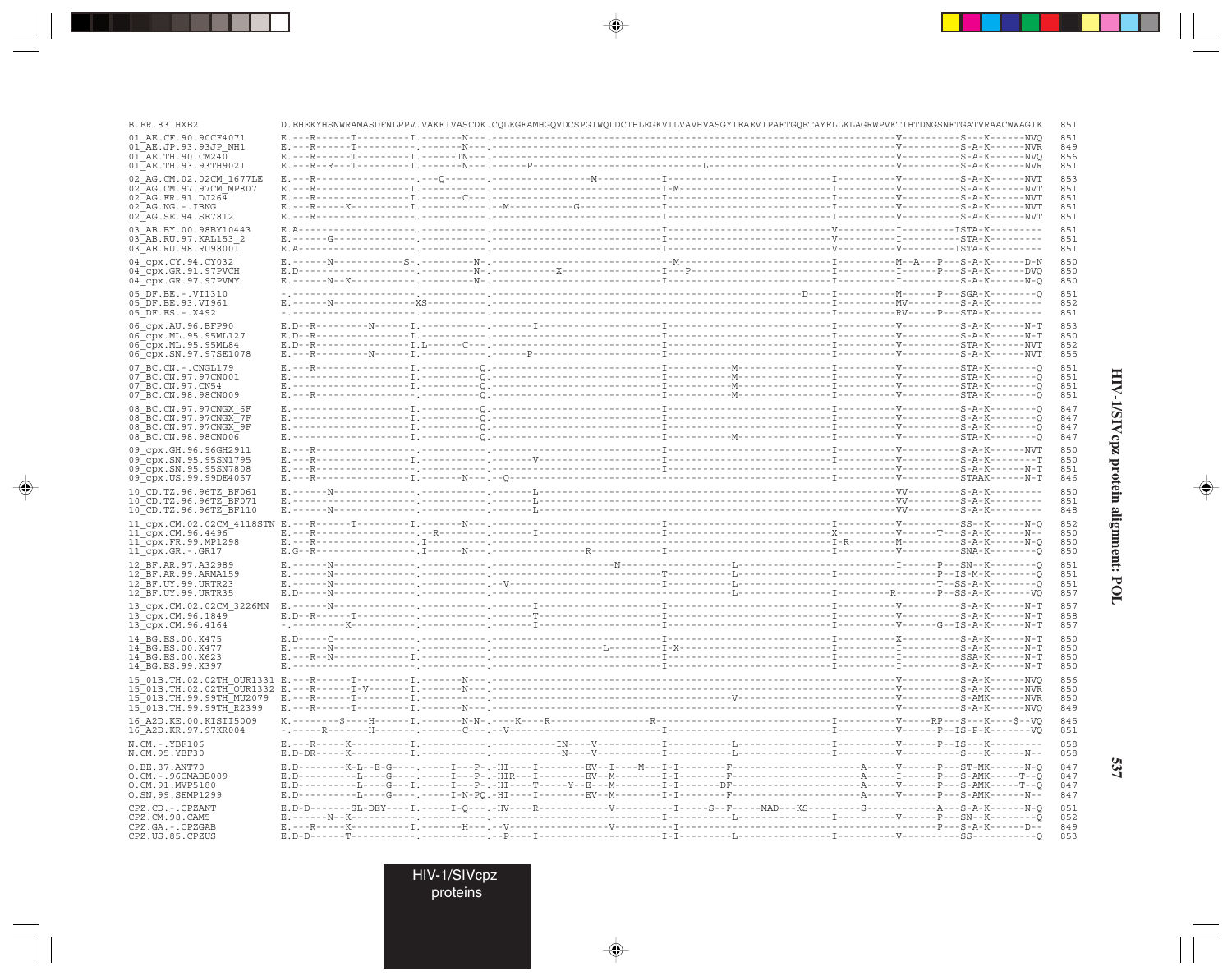$\begin{picture}(20,5) \put(0,0){\line(1,0){10}} \put(15,0){\line(1,0){10}} \put(15,0){\line(1,0){10}} \put(15,0){\line(1,0){10}} \put(15,0){\line(1,0){10}} \put(15,0){\line(1,0){10}} \put(15,0){\line(1,0){10}} \put(15,0){\line(1,0){10}} \put(15,0){\line(1,0){10}} \put(15,0){\line(1,0){10}} \put(15,0){\line(1,0){10}} \put(15,0){\line(1,$ 

 $\mathbb{R}^2$ 

| B.FR.83.HXB2                          | QEFGIPYNPQSQGVVESMNKELKKIIGQVRDQAEHLKTAVQMAVFIHNFKRKGGIGGYSAGERIVDIIATDIQTKELQKQITK.IQNFRVYYRDSRNPLWKGPAKLLWKGEGAVVIQDNSDIKVVPRRKA |  |                         | 980        |
|---------------------------------------|------------------------------------------------------------------------------------------------------------------------------------|--|-------------------------|------------|
| A1.KE.00.MSA4069<br>A1.KE.94.O23 17   |                                                                                                                                    |  |                         | 980<br>980 |
| A1.SE.94.SE7253                       |                                                                                                                                    |  |                         | 980        |
| A1.TZ.97.97TZ02                       |                                                                                                                                    |  |                         | 980        |
| A1.UA.00.98UA0116                     |                                                                                                                                    |  |                         | 980        |
| A1.UG.85.U455                         |                                                                                                                                    |  |                         | 979        |
| A1.UG.92.92UG037                      |                                                                                                                                    |  |                         | 981        |
| A2.CD.97.97CDKS10                     |                                                                                                                                    |  |                         | 381        |
| A2.CD.97.97CDKTB48                    |                                                                                                                                    |  |                         | 974        |
| A2.CY.94.94CY017 41                   |                                                                                                                                    |  |                         | 980        |
| B.AR. 99. ARMA132                     |                                                                                                                                    |  |                         | 980        |
| B.AU.95.MBCC54                        |                                                                                                                                    |  |                         | 980        |
| B.BO.99.BOL0122                       |                                                                                                                                    |  |                         | 981        |
| $B.CN.-.RL42$<br>B.ES.89.S61K15       |                                                                                                                                    |  |                         | 980<br>983 |
| <b>B.GA.88.OYI</b>                    |                                                                                                                                    |  |                         | 980        |
| <b>B.GB.83.CAM1</b>                   |                                                                                                                                    |  |                         | 980        |
| B.NL.86.3202A21                       |                                                                                                                                    |  |                         | 980        |
| B.TH.90.BK132                         |                                                                                                                                    |  |                         | 980        |
| <b>B.US.83.RF</b>                     |                                                                                                                                    |  |                         | 979        |
| B.US.90.WEAU160                       |                                                                                                                                    |  |                         | 980        |
| C.BR.92.92BR025                       |                                                                                                                                    |  |                         | 979        |
| C.BW.00.00BW3891 6                    |                                                                                                                                    |  |                         | 976        |
| C.BW.96.96BW0502                      |                                                                                                                                    |  |                         | 986        |
| C.ET.86.ETH2220                       |                                                                                                                                    |  |                         | 987        |
| C.IL.98.98IS002                       |                                                                                                                                    |  |                         | 980        |
| C. IN. 95.95IN21068                   |                                                                                                                                    |  |                         | 976        |
| C.IN.99.01IN565 10<br>C.KE.00.KER2010 |                                                                                                                                    |  |                         | 976<br>976 |
| C.MM.99.mIDU101 3                     |                                                                                                                                    |  |                         | 976        |
| C.TZ.97.97TZ04                        |                                                                                                                                    |  |                         | 982        |
| C.TZ.98.98TZ017                       |                                                                                                                                    |  |                         | 982        |
| C.ZA.01.2134MB                        |                                                                                                                                    |  |                         | 976        |
| C.ZA.97.97ZA003                       |                                                                                                                                    |  |                         | 976        |
| C.ZM.96.96ZM651                       |                                                                                                                                    |  |                         | 976        |
| D.CD.83.ELI                           |                                                                                                                                    |  |                         | 979        |
| D.CD.83.NDK                           |                                                                                                                                    |  |                         | 979        |
| D.CD.85.Z2Z6                          |                                                                                                                                    |  |                         | 979        |
| D.CM.01.01CM 0009BBY                  |                                                                                                                                    |  |                         | 981        |
| D.KE.01.01KE NKU3006                  |                                                                                                                                    |  |                         | 979        |
| D.TD.99.MN012<br>D.UG.94.94UG114      |                                                                                                                                    |  |                         | 981<br>981 |
| D. UG. 99. 99UGA08483                 |                                                                                                                                    |  |                         | 979        |
| D.UG.99.99UGB21875                    |                                                                                                                                    |  |                         | 980        |
| F1.BE.93.VI850                        |                                                                                                                                    |  |                         | 981        |
| F1.BR.93.93BR020 1                    |                                                                                                                                    |  |                         | 980        |
| F1.FI.93.FIN9363                      |                                                                                                                                    |  |                         | 980        |
| F1.FR.96.MP411                        |                                                                                                                                    |  |                         | 982        |
| F2.CM.02.02CM 0016BBY                 |                                                                                                                                    |  |                         | 980        |
| F2.CM.95.MP255                        |                                                                                                                                    |  |                         | 980        |
| F2.CM.95.MP257                        |                                                                                                                                    |  |                         | 980        |
| F2.CM.97.CM53657                      |                                                                                                                                    |  |                         | 980        |
| G.BE.96.DRCBL                         |                                                                                                                                    |  |                         | 977        |
| G.CM.01.01CM 4049HAN                  |                                                                                                                                    |  |                         | 979        |
| G.FI.93.HH8793 12 1                   |                                                                                                                                    |  |                         | 979        |
| G.NG.92.92NG083                       |                                                                                                                                    |  |                         | 979        |
| G.SE.93.SE6165                        |                                                                                                                                    |  |                         | 977        |
| H.BE.93.VI991                         |                                                                                                                                    |  |                         | 978        |
| H.BE.93.VI997                         |                                                                                                                                    |  |                         | 978        |
| H.CF.90.90CF056                       |                                                                                                                                    |  | $- - E - - - - - - E -$ | 979        |
| J.SE.93.SE7887                        |                                                                                                                                    |  |                         | 978        |
| J.SE.94.SE7022                        |                                                                                                                                    |  |                         | 978        |
|                                       |                                                                                                                                    |  |                         |            |
| K.CD.97.EOTB11C<br>K.CM.96.MP535      |                                                                                                                                    |  |                         | 980<br>980 |
|                                       |                                                                                                                                    |  |                         |            |

 $\begin{picture}(20,5) \put(0,0){\line(1,0){10}} \put(15,0){\line(1,0){10}} \put(15,0){\line(1,0){10}} \put(15,0){\line(1,0){10}} \put(15,0){\line(1,0){10}} \put(15,0){\line(1,0){10}} \put(15,0){\line(1,0){10}} \put(15,0){\line(1,0){10}} \put(15,0){\line(1,0){10}} \put(15,0){\line(1,0){10}} \put(15,0){\line(1,0){10}} \put(15,0){\line(1,$ 

 $\Rightarrow$ 

538

# HIV-1/SIVcpz protein alignment: POL

 $\begin{picture}(20,5) \put(0,0){\line(1,0){10}} \put(15,0){\line(1,0){10}} \put(15,0){\line(1,0){10}} \put(15,0){\line(1,0){10}} \put(15,0){\line(1,0){10}} \put(15,0){\line(1,0){10}} \put(15,0){\line(1,0){10}} \put(15,0){\line(1,0){10}} \put(15,0){\line(1,0){10}} \put(15,0){\line(1,0){10}} \put(15,0){\line(1,0){10}} \put(15,0){\line(1,$ 

 $\overline{\phantom{0}}$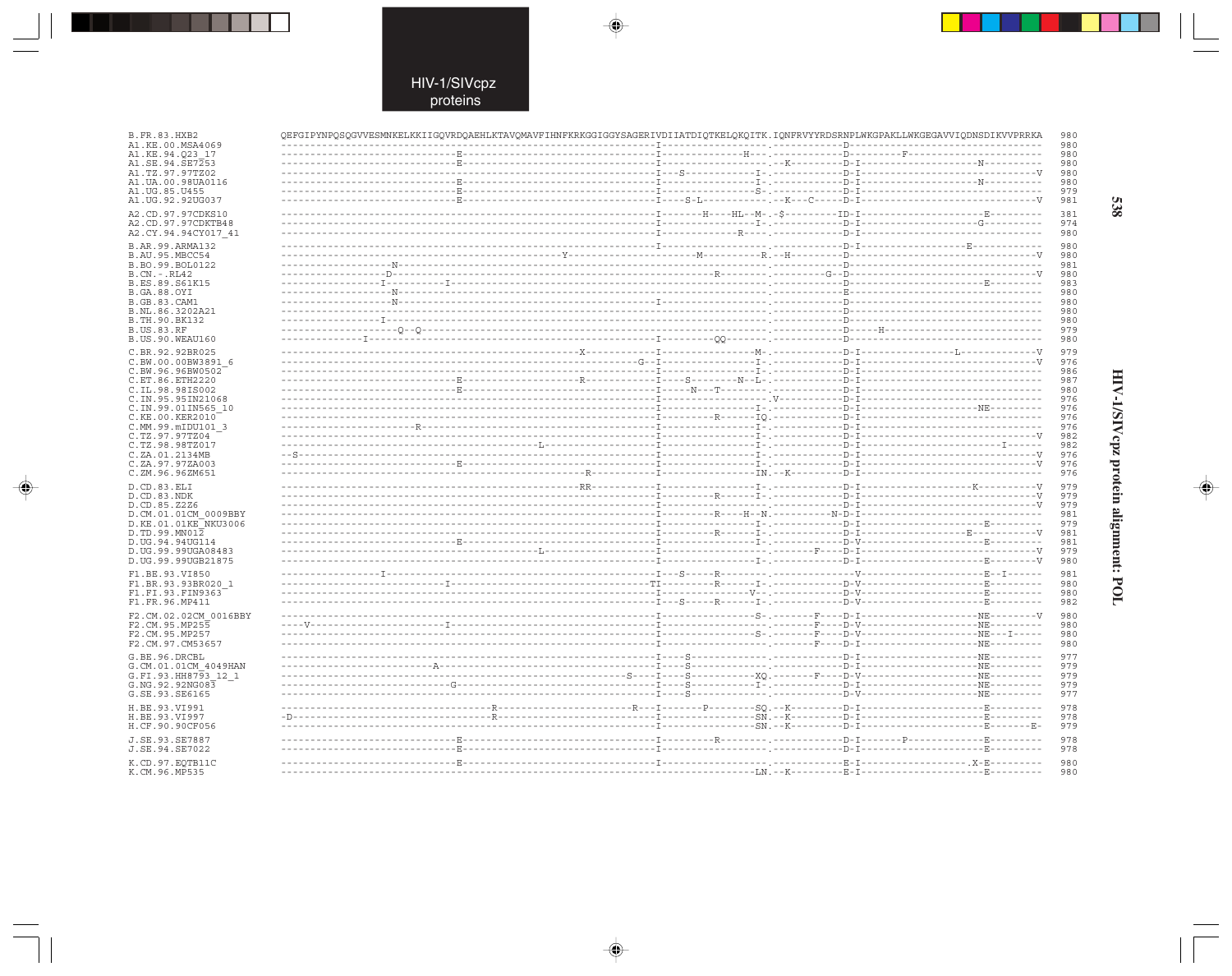| <b>B.FR.83.HXB2</b>                                   | QEFGIPYNPQSQGVVESMNKELKKIIGQVRDQAEHLKTAVQMAVFIHNFKRKGGIGGYSAGERIVDIIATDIQTKELQKQITK.IQNFRVYYRDSRNPLWKGPAKLLWKGEGAVVIQDNSDIKVVPRRKA |  | 980        |
|-------------------------------------------------------|------------------------------------------------------------------------------------------------------------------------------------|--|------------|
| 01 AE.CF.90.90CF4071                                  |                                                                                                                                    |  | 980        |
| 01 AE.JP.93.93JP NH1<br>01 AE.TH.90.CM240             |                                                                                                                                    |  | 978<br>985 |
| 01 AE.TH.93.93TH9021                                  |                                                                                                                                    |  | 980        |
| 02 AG.CM.02.02CM 1677LE                               |                                                                                                                                    |  | 982        |
| 02 AG.CM.97.97CM MP807<br>02 AG.FR.91.DJ264           |                                                                                                                                    |  | 980<br>980 |
| 02 AG.NG.-.IBNG                                       |                                                                                                                                    |  | 980        |
| 02 AG.SE.94.SE7812                                    |                                                                                                                                    |  | 980        |
| 03 AB.BY.00.98BY10443<br>03 AB.RU.97.KAL153 2         |                                                                                                                                    |  | 980<br>980 |
| 03 AB.RU.98.RU98001                                   |                                                                                                                                    |  | 980        |
| 04 cpx.CY.94.CY032                                    |                                                                                                                                    |  | 979        |
| $04$ $cpx$ . GR. 91.97PVCH<br>04 cpx.GR.97.97PVMY     |                                                                                                                                    |  | 979<br>979 |
| 05 DF.BE. -. VI1310                                   |                                                                                                                                    |  | 980        |
| 05 DF.BE.93.VI961                                     |                                                                                                                                    |  | 982        |
| 05 DF.ES. - . X492                                    |                                                                                                                                    |  | 980        |
| 06 cpx.AU.96.BFP90<br>06_cpx.ML.95.95ML127            |                                                                                                                                    |  | 982<br>979 |
| 06 cpx.ML.95.95ML84                                   |                                                                                                                                    |  | 981        |
| 06 cpx.SN.97.97SE1078                                 |                                                                                                                                    |  | 984        |
| 07 BC.CN. - . CNGL179                                 |                                                                                                                                    |  | 980        |
| 07 BC.CN.97.97CN001<br>07 BC. CN. 97. CN54            |                                                                                                                                    |  | 980<br>980 |
| 07 BC.CN.98.98CN009                                   |                                                                                                                                    |  | 980        |
| 08 BC.CN.97.97CNGX 6F                                 |                                                                                                                                    |  | 976        |
| 08 BC.CN.97.97CNGX 7F<br>08 BC.CN.97.97CNGX 9F        |                                                                                                                                    |  | 976<br>976 |
| 08 BC.CN.98.98CN006                                   |                                                                                                                                    |  | 976        |
| 09 cpx.GH.96.96GH2911                                 |                                                                                                                                    |  | 979        |
| 09_cpx.SN.95.95SN1795<br>09 cpx.SN.95.95SN7808        |                                                                                                                                    |  | 979<br>980 |
| 09 cpx.US.99.99DE4057                                 |                                                                                                                                    |  | 975        |
| 10 CD.TZ.96.96TZ BF061                                |                                                                                                                                    |  | 979        |
| 10 CD.TZ.96.96TZ BF071<br>10 CD.TZ.96.96TZ BF110      |                                                                                                                                    |  | 980<br>977 |
| 11_cpx.CM.02.02CM_4118STN                             |                                                                                                                                    |  | 981        |
| 11 cpx.CM.96.4496                                     |                                                                                                                                    |  | 979        |
| 11 cpx.FR.99.MP1298<br>$11$ _cpx.GR.-.GR17            |                                                                                                                                    |  | 979<br>979 |
|                                                       |                                                                                                                                    |  | 980        |
| 12 BF.AR.97.A32989<br>12 BF.AR.99.ARMA159             |                                                                                                                                    |  | 980        |
| 12 BF.UY.99.URTR23                                    |                                                                                                                                    |  | 980        |
| 12 BF.UY.99.URTR35                                    |                                                                                                                                    |  | 986        |
| 13 cpx.CM.02.02CM 3226MN<br>13 cpx.CM.96.1849         |                                                                                                                                    |  | 986<br>987 |
| 13 cpx.CM.96.4164                                     |                                                                                                                                    |  | 986        |
| 14 BG.ES.00.X475                                      |                                                                                                                                    |  | 979        |
| 14 BG.ES.00.X477<br>14 BG.ES.00.X623                  |                                                                                                                                    |  | 979<br>979 |
| 14 BG.ES.99.X397                                      |                                                                                                                                    |  | 979        |
| 15 01B.TH.02.02TH OUR1331                             |                                                                                                                                    |  | 985        |
| 15 01B.TH.02.02TH OUR1332<br>15 01B.TH.99.99TH MU2079 |                                                                                                                                    |  | 979<br>978 |
| 15 01B.TH.99.99TH R2399                               |                                                                                                                                    |  | 978        |
| 16 A2D. KE. 00. KISII5009                             |                                                                                                                                    |  | 974        |
| 16_A2D.KR.97.97KR004                                  |                                                                                                                                    |  | 980        |
| N.CM.-.YBF106<br>N.CM.95.YBF30                        |                                                                                                                                    |  | 987<br>987 |
| O.BE.87.ANT70                                         |                                                                                                                                    |  | 976        |
| O.CM. - . 96CMABB009<br>O.CM.91.MVP5180               |                                                                                                                                    |  | 976<br>976 |
| 0.SN.99.SEMP1299                                      |                                                                                                                                    |  | 976        |
| CPZ.CD. - . CPZANT                                    |                                                                                                                                    |  | 980        |
| CPZ.CM.98.CAM5                                        |                                                                                                                                    |  | 981<br>978 |
| CPZ.GA.-.CPZGAB<br>CPZ.US.85.CPZUS                    | -------I----------------------------T----I---SEL--DL-----L-.V----------D-I----------------KE-EEV--------                           |  | 982        |

 $\color{red} \blacklozenge$ 

 $\Rightarrow$ 

. . .

 $\Rightarrow$ 

# HIV-1/SIVepz protein alignment: POL

 $\Rightarrow$ 

**539** 

HIV-1/SIVcpz<br>proteins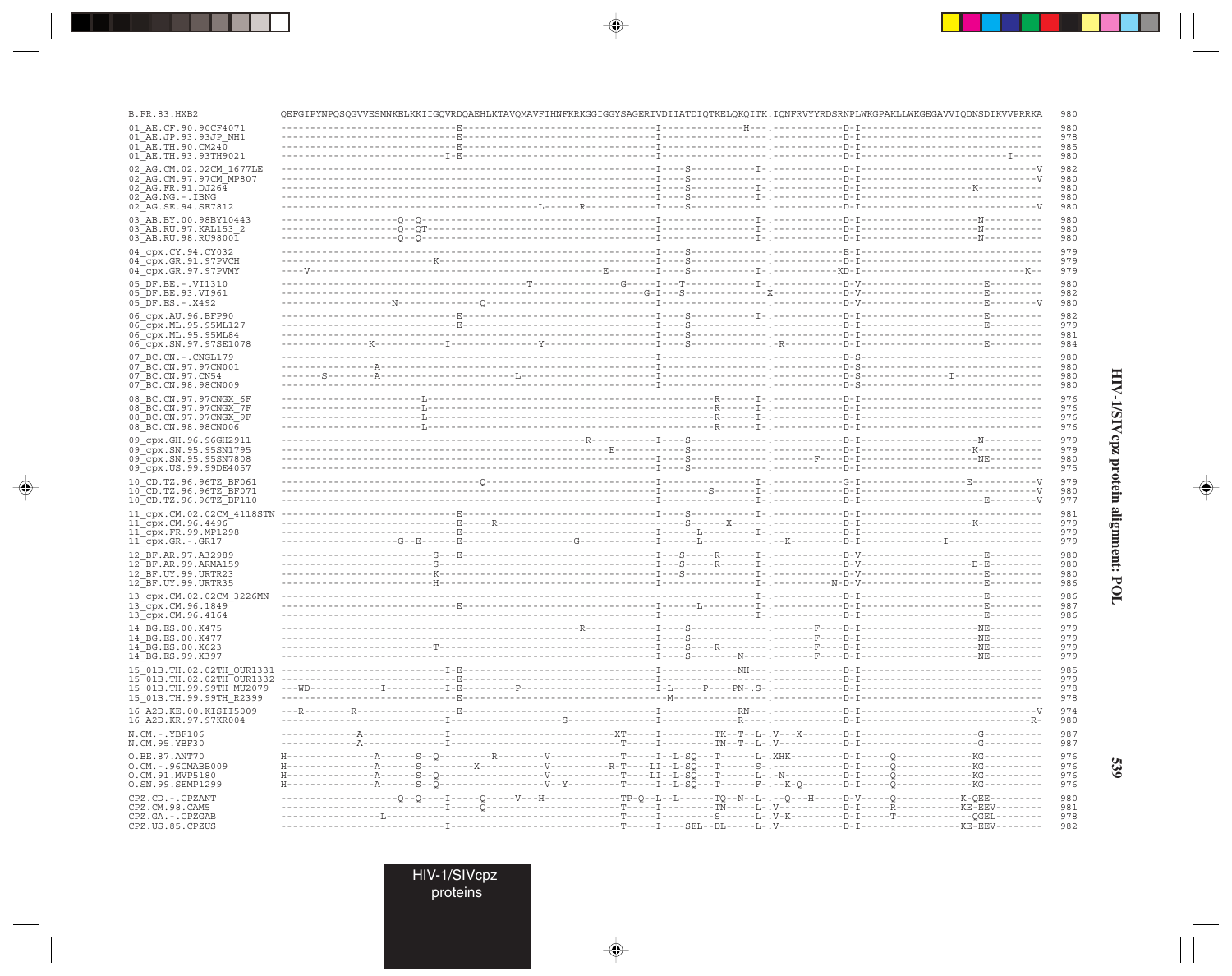### HIV-1/SIVcpz proteins

 $\Rightarrow$ 

 $\begin{picture}(20,5) \put(0,0){\vector(0,1){10}} \put(15,0){\vector(0,1){10}} \put(15,0){\vector(0,1){10}} \put(15,0){\vector(0,1){10}} \put(15,0){\vector(0,1){10}} \put(15,0){\vector(0,1){10}} \put(15,0){\vector(0,1){10}} \put(15,0){\vector(0,1){10}} \put(15,0){\vector(0,1){10}} \put(15,0){\vector(0,1){10}} \put(15,0){\vector(0,1){10}} \put(15,0){\vector(0,$ 

| B.FR.83.HXB2<br>A1.KE.00.MSA4069<br>A1.KE.94.Q23 17<br>A1.SE.94.SE7253<br>A1.TZ.97.97TZ02<br>A1.UA.00.98UA0116<br>A1. UG. 85. U455<br>A1.UG.92.92UG037                                                                                                                              | KIIRDYGKQMAGDDCVASRQDED\$<br>----E------------G------<br>-----------------G------<br>--L--------------G------<br>-----------------------<br>---K-------------G------<br>-----------------G------                                                                                                                             | 1004<br>1004<br>1004<br>1004<br>1004<br>1004<br>1003<br>1005<br>405                                          |
|-------------------------------------------------------------------------------------------------------------------------------------------------------------------------------------------------------------------------------------------------------------------------------------|------------------------------------------------------------------------------------------------------------------------------------------------------------------------------------------------------------------------------------------------------------------------------------------------------------------------------|--------------------------------------------------------------------------------------------------------------|
| A2.CD.97.97CDKS10<br>A2.CD.97.97CDKTB48<br>A2.CY.94.94CY017 41                                                                                                                                                                                                                      | -----------------G------<br>-----------------G------                                                                                                                                                                                                                                                                         | 998<br>1004                                                                                                  |
| B.AR.99.ARMA132                                                                                                                                                                                                                                                                     | -----------------G------                                                                                                                                                                                                                                                                                                     | 1004                                                                                                         |
| B.AU.95.MBCC54                                                                                                                                                                                                                                                                      | ------------------------                                                                                                                                                                                                                                                                                                     | 1004                                                                                                         |
| B.BO.99.BOL0122                                                                                                                                                                                                                                                                     | ------------------------                                                                                                                                                                                                                                                                                                     | 1005                                                                                                         |
| B.CN.-.RL42                                                                                                                                                                                                                                                                         | -------------------------                                                                                                                                                                                                                                                                                                    | 1004                                                                                                         |
| B.ES.89.S61K15                                                                                                                                                                                                                                                                      | ------------------------                                                                                                                                                                                                                                                                                                     | 1007                                                                                                         |
| B.GA.88.OYI                                                                                                                                                                                                                                                                         | -------------------------                                                                                                                                                                                                                                                                                                    | 1004                                                                                                         |
| B.GB.83.CAM1                                                                                                                                                                                                                                                                        | -------------------------                                                                                                                                                                                                                                                                                                    | 1004                                                                                                         |
| B.NL.86.3202A21                                                                                                                                                                                                                                                                     | --------------------------                                                                                                                                                                                                                                                                                                   | 1004                                                                                                         |
| B.TH.90.BK132                                                                                                                                                                                                                                                                       | ------------------------                                                                                                                                                                                                                                                                                                     | 1004                                                                                                         |
| B.US.83.RF                                                                                                                                                                                                                                                                          | ------------------------                                                                                                                                                                                                                                                                                                     | 1003                                                                                                         |
| B.US.90.WEAU160                                                                                                                                                                                                                                                                     | ------------------------                                                                                                                                                                                                                                                                                                     | 1004                                                                                                         |
| C.BR.92.92BR025<br>C.BW.00.00BW3891<br>-6<br>C.BW.96.96BW0502<br>C.ET.86.ETH2220<br>C.IL.98.98IS002<br>C.IN.95.95IN21068<br>C.IN.99.01IN565_10<br>C.KE.00.KER2010<br>C.MM.99.mIDU101 3<br>C.TZ.97.97TZ04<br>C.TZ.98.98TZ017<br>C.ZA.01.2134MB<br>C.ZA.97.97ZA003<br>C.ZM.96.96ZM651 | ---K--------A--M-------<br>-----------------G------<br>$---K------A---GG---N-$<br>$- - - {\rm K} - - - - - - - - - {\rm A} - - - - {\rm G} - - - - - - -$<br>---K--------A----G------<br>---K--------A----G------<br>---K--------A----G------<br>---K--------A----G------<br>$---K------A---G---$<br>------------A----G----- | 1003<br>1000<br>1010<br>1011<br>1004<br>1000<br>1000<br>1000<br>1000<br>1006<br>1006<br>1000<br>1000<br>1000 |
| D.CD.83.ELI                                                                                                                                                                                                                                                                         | ------------------------                                                                                                                                                                                                                                                                                                     | 1003                                                                                                         |
| D.CD.83.NDK                                                                                                                                                                                                                                                                         | -------------------------                                                                                                                                                                                                                                                                                                    | 1003                                                                                                         |
| D.CD.85.Z2Z6                                                                                                                                                                                                                                                                        | -------------------------                                                                                                                                                                                                                                                                                                    | 1003                                                                                                         |
| D.CM.01.01CM_0009BBY                                                                                                                                                                                                                                                                | -------------------------                                                                                                                                                                                                                                                                                                    | 1005                                                                                                         |
| D.KE.01.01KE_NKU3006                                                                                                                                                                                                                                                                | -----------------------0                                                                                                                                                                                                                                                                                                     | 1003                                                                                                         |
| D.TD.99.MN012                                                                                                                                                                                                                                                                       | ---K---------G----------                                                                                                                                                                                                                                                                                                     | 1005                                                                                                         |
| D.UG.94.94UG114                                                                                                                                                                                                                                                                     |                                                                                                                                                                                                                                                                                                                              | 1005                                                                                                         |
| D.UG.99.99UGA08483                                                                                                                                                                                                                                                                  | ------------------------                                                                                                                                                                                                                                                                                                     | 1003                                                                                                         |
| D.UG.99.99UGB21875                                                                                                                                                                                                                                                                  | ------------------------                                                                                                                                                                                                                                                                                                     | 1004                                                                                                         |
| F1.BE.93.VI850<br>F1.BR.93.93BR020<br>F1.FI.93.FIN9363<br>$\mathbf{1}$<br>F1.FR.96.MP411                                                                                                                                                                                            | -----------V-----G------                                                                                                                                                                                                                                                                                                     | 1005<br>1004<br>1004<br>1006                                                                                 |
| F2.CM.02.02CM 0016BBY                                                                                                                                                                                                                                                               | -----------------G------                                                                                                                                                                                                                                                                                                     | 1004                                                                                                         |
| F2.CM.95.MP255                                                                                                                                                                                                                                                                      | -----------------G------                                                                                                                                                                                                                                                                                                     | 1004                                                                                                         |
| F2.CM.95.MP257                                                                                                                                                                                                                                                                      | -----------------G------                                                                                                                                                                                                                                                                                                     | 1004                                                                                                         |
| F2.CM.97.CM53657                                                                                                                                                                                                                                                                    | -----------------G------                                                                                                                                                                                                                                                                                                     | 1004                                                                                                         |
| G.BE.96.DRCBL<br>G.CM.01.01CM_4049HAN<br>G.FI.93.HH8793<br>12 1<br>G.NG.92.92NG083<br>G.SE.93.SE6165                                                                                                                                                                                | -----------------G------<br>-----------------G------<br>--LK--------G----G------<br>-----------------G------                                                                                                                                                                                                                 | 1001<br>1003<br>1003<br>1003<br>1001                                                                         |
| H.BE.93.VI991                                                                                                                                                                                                                                                                       | -----------------G------                                                                                                                                                                                                                                                                                                     | 1002                                                                                                         |
| H.BE.93.VI997                                                                                                                                                                                                                                                                       | ----------------G------                                                                                                                                                                                                                                                                                                      | 1002                                                                                                         |
| H.CF.90.90CF056                                                                                                                                                                                                                                                                     |                                                                                                                                                                                                                                                                                                                              | 1003                                                                                                         |
| J.SE.93.SE7887                                                                                                                                                                                                                                                                      | ----------------G-----                                                                                                                                                                                                                                                                                                       | 1002                                                                                                         |
| J.SE.94.SE7022                                                                                                                                                                                                                                                                      | -----------------G------                                                                                                                                                                                                                                                                                                     | 1002                                                                                                         |
| K.CD.97.EQTB11C                                                                                                                                                                                                                                                                     | -----------------G------                                                                                                                                                                                                                                                                                                     | 1004                                                                                                         |
| K.CM.96.MP535                                                                                                                                                                                                                                                                       | -----------------G------                                                                                                                                                                                                                                                                                                     | 1004                                                                                                         |

 $\Rightarrow$ 

**HIV-1/SIVcpz protein alignment: POL 540** HIV-1/SIVcpz protein alignment: POL

 $\begin{picture}(20,5) \put(0,0){\line(1,0){10}} \put(15,0){\line(1,0){10}} \put(15,0){\line(1,0){10}} \put(15,0){\line(1,0){10}} \put(15,0){\line(1,0){10}} \put(15,0){\line(1,0){10}} \put(15,0){\line(1,0){10}} \put(15,0){\line(1,0){10}} \put(15,0){\line(1,0){10}} \put(15,0){\line(1,0){10}} \put(15,0){\line(1,0){10}} \put(15,0){\line(1,$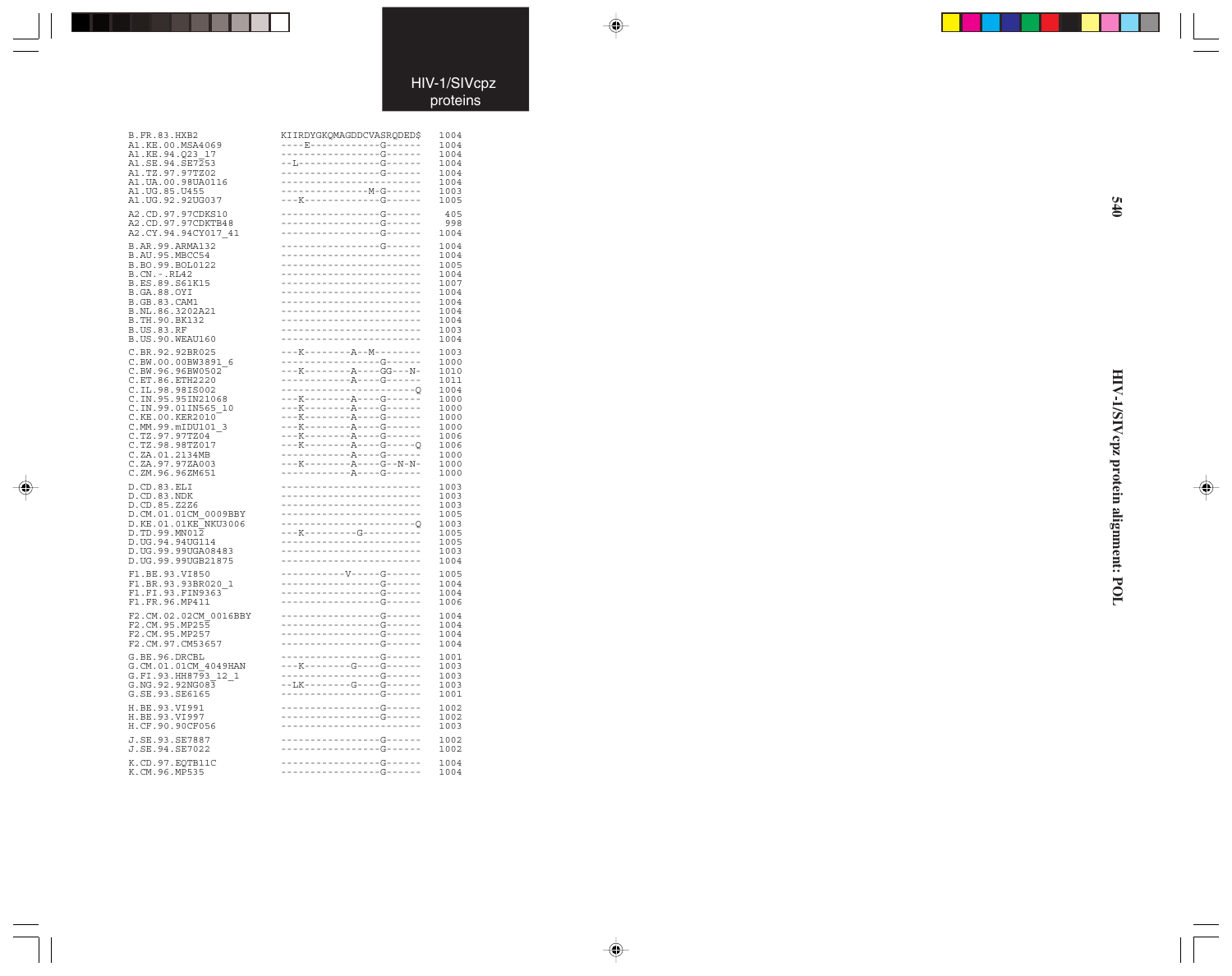| B.FR.83.HXB2                                                                                                                                    | KIIRDYGKQMAGDDCVASRQDED\$                                                                                   | 1004                                 |
|-------------------------------------------------------------------------------------------------------------------------------------------------|-------------------------------------------------------------------------------------------------------------|--------------------------------------|
| AE.CF.90.90CF4071<br>01<br>$AR.JP.93.93JP_MH1$<br>01<br>$01^{\overline{A}}E$ .TH.90.CM240<br>01 AE. TH. 93.93TH9021                             | -----------------------<br>- - - - - - - - - - - - - - - - G- - - - - -                                     | 1004<br>1002<br>1009<br>1004         |
| 02 AG.CM.02.02CM 1677LE<br>02 AG. CM. 97. 97 CM MP807<br>$02$ <sup>-</sup> AG.FR.91.DJ264<br>02_AG.NG.-.IBNG<br>02_AG.SE.94.SE7812              |                                                                                                             | 1006<br>1004<br>1004<br>1004<br>1004 |
| 03_AB.BY.00.98BY10443<br>03 AB.RU.97.KAL153_2<br>$03$ AB.RU.98.RU9800 $\overline{1}$                                                            | ------------------------<br>------------------------<br>------------------------                            | 1004<br>1004<br>1004                 |
| $04$ cpx. $CY.94. CY032$<br>04_cpx.GR.91.97PVCH<br>04_cpx.GR.97.97PVMY                                                                          | ------------N----G------                                                                                    | 1003<br>1003<br>1003                 |
| 05_DF.BE.-.VI1310<br>05_DF.BE.93.VI961<br>05_DF.ES.-.X492                                                                                       | -----------------G------                                                                                    | 1004<br>1006<br>1004                 |
| 06_cpx.AU.96.BFP90<br>06_cpx.ML.95.95ML127<br>06_cpx.ML.95.95ML84<br>06 cpx.SN.97.97SE1078                                                      | -----------------G------                                                                                    | 1006<br>1003<br>1005<br>1008         |
| 07_BC.CN.-.CNGL179<br>07_BC.CN.97.97CN001<br>07 BC. CN. 97. CN54<br>07 BC.CN.98.98CN009                                                         | ---K--------A----G------<br>---K--------A----G------<br>---K--------A----G------<br>---K--------A----G----- | 1004<br>1004<br>1004<br>1004         |
| 08 BC.CN.97.97CNGX 6F<br>08 BC.CN.97.97CNGX 7F<br>08 BC.CN.97.97CNGX<br>9F<br>08 BC.CN.98.98CN006                                               |                                                                                                             | 1000<br>1000<br>1000<br>1000         |
| 09_cpx.GH.96.96GH2911<br>09_cpx.SN.95 050***<br>09_cpx.SN.95.95SN1795<br>09_cpx.SN.95.95SN7808<br>09_cpx.US.99.99DE4057                         | ----H------------G----G-                                                                                    | 1003<br>1003<br>1004<br>999          |
| 10 CD.TZ.96.96TZ_BF061<br>$10$ $\boxed{\text{CD}.\text{TZ}.96.\text{96TZ} \boxed{\text{B} \text{F} 071}}$<br>$10$ CD. TZ. 96. 96TZ BF110        |                                                                                                             | 1003<br>1004<br>1001                 |
| 11_cpx.CM.02.02CM_4118STN<br>11_cpx.CM.96.4496<br>11_cpx.FR.99.MP1298<br>11_cpx.GR.-.GR17                                                       |                                                                                                             | 1005<br>1003<br>1003<br>1003         |
| 12 BF.AR.97.A32989<br>12_BF.AR.99.ARMA159<br>12_BF.UY.99.URTR23<br>$12$ BF.UY.99.URTR35                                                         | ----------------G------                                                                                     | 1004<br>1004<br>1004<br>1010         |
| 13_cpx.CM.02.02CM_3226MN<br>13_cpx.CM.96.1849<br>13_cpx.CM.96.4164                                                                              |                                                                                                             | 1010<br>1011<br>1010                 |
| 14 BG.ES.00.X475<br>14<br>$\overline{\phantom{a}}$ BG.ES.00.X477<br>14 BG.ES.00.X623<br>14 BG.ES.99.X397                                        | -----------------G------<br>----------------G------                                                         | 1003<br>1003<br>1003<br>1003         |
| _01B.TH.02.02TH_OUR1331<br>_01B.TH.02.02TH_OUR1332<br>15<br>15<br>15_01B.m.02.02m_000155<br>15_01B.TH.99.99TH_MU2079<br>15_01B.TH.99.99TH_R2399 |                                                                                                             | 1009<br>1003<br>1002<br>1002         |
| 16 A2D.KE.00.KISII5009<br>16 A2D.KR.97.97KR004                                                                                                  | ------R----------G------<br>-----------------G------                                                        | 998<br>1004                          |
| N.CM.-.YBF106<br>N.CM.95.YBF30                                                                                                                  | ------------G----G---NQ                                                                                     | 1011<br>1011                         |
| 0.BE.87.ANT70<br>O.CM. - . 96CMABB009<br>O.CM.91.MVP5180<br>O.SN.99.SEMP1299                                                                    | ----E-------T-SM--G-T-SE<br>-----------T--M--G-T-SE<br>----H-------T-SM--G-T-SE                             | 1000<br>1000<br>1000<br>1000         |
| CPZ.CD. - . CPZANT<br>CPZ.CM.98.CAM5<br>CPZ.GA.-.CPZGAB<br>CPZ.US.85.CPZUS                                                                      | ---KE-R-KIEDR-DL-G--N---                                                                                    | 1004<br>1005<br>1002<br>1006         |
|                                                                                                                                                 |                                                                                                             |                                      |

 $\Rightarrow$ 

HIV-1/SIVcpz proteins

 $\color{red}\blacklozenge$ 

 $\color{red} \blacklozenge$ 

HIV-1/SIVcpz protein alignment: POL **HIV-1/SIVcpz protein alignment: POL**

 $\color{red}\blacklozenge$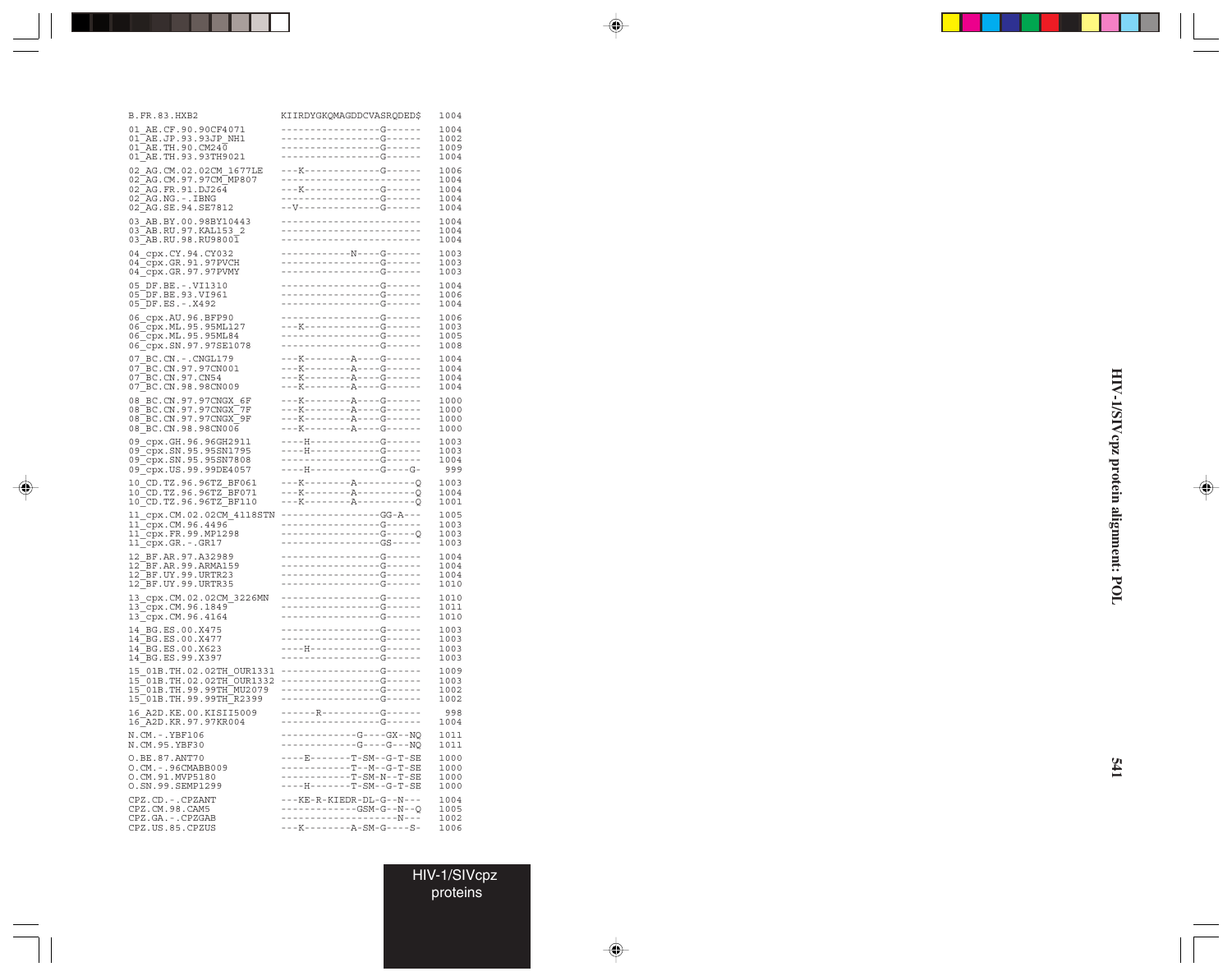$\blacklozenge$ 

| B.FR.83.HXB2                        | MENRWQVMIVWQVDRMRIR.TWKSLVKHHMYVSGKARGWFYRHHYESPHPRISSEVHIPLGDARLVITTYWGLHTGERDWHLGQGVSIEWRKKRYSTQVDPELADQLIHLYYFDCFSDSAIRKALLGH        |  |  |  |  |
|-------------------------------------|-----------------------------------------------------------------------------------------------------------------------------------------|--|--|--|--|
| A1.KE.00.MSA4069<br>A1.KE.94.023 17 | --------------------.-R--------K--SK-W-------R--KA-------V-E-----R----N---KA-Q--H-------LRK-------DQ--------------E------I--Q           |  |  |  |  |
| A1.SE.94.SE7253                     |                                                                                                                                         |  |  |  |  |
| A1.TZ.97.97TZ02                     |                                                                                                                                         |  |  |  |  |
| A1.UA.00.98UA0116                   |                                                                                                                                         |  |  |  |  |
| A1.UG.85.U455                       |                                                                                                                                         |  |  |  |  |
| A1.UG.92.92UG037                    | -------------------,--N--------I-RR-K----------R--KV-------I----I-VR----Q---K-----H-------I--D--------H--N----------I--Q                |  |  |  |  |
| A2.CD.97.97CDKS10                   | -----------------------T-K--KK--------R---V--------.E-T-IVR-----P--KE-Q--H------Q------I--D---H----------E------I--E                    |  |  |  |  |
| A2.CD.97.97CDKTB48                  |                                                                                                                                         |  |  |  |  |
| A2.CY.94.94CY017 41                 | ------------------------T-R--K--V-K-----RN------------.E--IIVR------I--K-----H-------QN--H--I--D---H---------E------II-E                |  |  |  |  |
| B.AR.99.ARMA132                     |                                                                                                                                         |  |  |  |  |
| B.AU.95.MBCC54                      |                                                                                                                                         |  |  |  |  |
| B.BO.99.BOL0122                     |                                                                                                                                         |  |  |  |  |
| B.CN. - .RL42                       |                                                                                                                                         |  |  |  |  |
| B.ES.89.S61K15                      |                                                                                                                                         |  |  |  |  |
| B.GA.88.OYI                         |                                                                                                                                         |  |  |  |  |
| B.GB.83.CAM1                        |                                                                                                                                         |  |  |  |  |
| B.NL.86.3202A21                     |                                                                                                                                         |  |  |  |  |
| B.TH.90.BK132                       |                                                                                                                                         |  |  |  |  |
| <b>B.US.83.RF</b>                   |                                                                                                                                         |  |  |  |  |
| B.US.90.WEAU160                     |                                                                                                                                         |  |  |  |  |
| C.BR.92.92BR025                     |                                                                                                                                         |  |  |  |  |
| C.BW.00.00BW3891 6                  |                                                                                                                                         |  |  |  |  |
| C.BW.96.96BW0502                    | -------L--------K--.--N-------HI-KR-K----------R--KV----------E-----K-----Q---------H-------LRK-----B-G-------MH-----A--------I--E      |  |  |  |  |
| C.ET.86.ETH2220                     | -------L--------K--.--N-------HI-RR-N--V-----D-R--KV---------E---I-K-----Q---------H-------LRS-N-----G---H---MH-----AE------I--Y        |  |  |  |  |
| C.IL.98.98IS002                     |                                                                                                                                         |  |  |  |  |
| C.IN.95.95IN21068                   | -------L--------K--.--N----------RR-N----------R--KV---------E----------Q----------H-------LRK-----E-G--------MH-----A-------I---       |  |  |  |  |
| C.IN.99.01IN565 10                  | -------L--------K--.--N---------I-RR-K--------D-G--KV---------. . ------K-----Q---------H--------ERS-----E-G--------MH-----A--------I-- |  |  |  |  |
| C.KE.00.KER2010                     | --------L-----------------HI-RR-S-------F--RV----------.E-----K-----Q---------H------KL---R-----G--------MH-----A-------I---            |  |  |  |  |
| C.MM.99.mIDU101 3<br>C.TZ.97.97TZ04 | -------L--------K--.--N---------I-RR-K--------D-R--KV----------E---I-K-----Q----E----H-------LR-------E-G---------------A-------I---    |  |  |  |  |
| C.TZ.98.98TZ017                     | -------L--------K--.--N---------I-R--K----------RN--V-----------------K---------E----H-------LR--------------MH-----A--------I---       |  |  |  |  |
| C.ZA.01.2134MB                      |                                                                                                                                         |  |  |  |  |
| C.ZA.97.97ZA003                     | ------AL--------K--.A-N----------RR-S---------R--KV-------I-E-----K----Q----E----H-------LRG--------G-------M-------A-------I--Q        |  |  |  |  |
| C.ZM.96.96ZM651                     |                                                                                                                                         |  |  |  |  |
|                                     |                                                                                                                                         |  |  |  |  |
| D.CD.83.ELI                         |                                                                                                                                         |  |  |  |  |
| D.CD.83.NDK<br>D.CD.85.Z2Z6         |                                                                                                                                         |  |  |  |  |
| D.CM.01.01CM 0009BBY                |                                                                                                                                         |  |  |  |  |
| D.KE.01.01KE NKU3006                |                                                                                                                                         |  |  |  |  |
| D.TD.99.MN012                       |                                                                                                                                         |  |  |  |  |
| D.UG.94.94UG114                     |                                                                                                                                         |  |  |  |  |
| D.UG.99.99UGA08483                  |                                                                                                                                         |  |  |  |  |
| D.UG.99.99UGB21875                  | ------------------------R---------RQ----L----DCL--K----------E---IVK---------E-----------GK-------G-------VH-----AE------I---           |  |  |  |  |
| F1.BE.93.VI850                      | ------L-----------N.-------Y-----K--K--S----FQ-R---V--------EEVK----------P---E----------QGK-R--I--G------I-------E------I---           |  |  |  |  |
| F1.BR.93.93BR020 1                  | ------------------N.------Y--HI-K--K-------F--R--K---------ET-E---------LP---E----------QG--R--I--G------I--------E------I---           |  |  |  |  |
| F1.FI.93.FIN9363                    |                                                                                                                                         |  |  |  |  |
| F1.FR.96.MP411                      |                                                                                                                                         |  |  |  |  |
|                                     |                                                                                                                                         |  |  |  |  |
| F2.CM.02.02CM 0016BBY               |                                                                                                                                         |  |  |  |  |
| F2.CM.95.MP255<br>F2.CM.95.MP257    |                                                                                                                                         |  |  |  |  |
| F2.CM.97.CM53657                    |                                                                                                                                         |  |  |  |  |
|                                     |                                                                                                                                         |  |  |  |  |
| G.BE.96.DRCBL                       |                                                                                                                                         |  |  |  |  |
| G.CM.01.01CM 4049HAN                | -------V------------.-N------KHI-K-T-H---------R--K------------M-IVR----------K-----H------QR----I--D---H------------E------I--E        |  |  |  |  |
| G.FI.93.HH8793 12 1                 |                                                                                                                                         |  |  |  |  |
| G.NG.92.92NG083                     |                                                                                                                                         |  |  |  |  |
| G.SE.93.SE6165                      |                                                                                                                                         |  |  |  |  |
| H.BE.93.VI991                       | -----------------K.--N----------K--KK-V-------TN-KT-------V---------------------H-------QE----I--D--------H------------I---             |  |  |  |  |
| H.BE.93.VI997                       |                                                                                                                                         |  |  |  |  |
| H.CF.90.90CF056                     |                                                                                                                                         |  |  |  |  |
| J.SE.93.SE7887                      |                                                                                                                                         |  |  |  |  |
| J.SE.94.SE7022                      |                                                                                                                                         |  |  |  |  |
|                                     |                                                                                                                                         |  |  |  |  |
|                                     |                                                                                                                                         |  |  |  |  |
| K.CD.97.EQTB11C<br>K.CM.96.MP535    | ------------------N.------Y--HI-K--NR-Y-------R--K----------E--V------L--------------L---R---E-D--------E--V---I---                     |  |  |  |  |

 $\blacklozenge$ 

 $\Rightarrow$ 

 $542$ 

# HIV-1/SIVcpz protein alignment: VIF

 $\begin{picture}(20,5) \put(0,0){\line(1,0){10}} \put(15,0){\line(1,0){10}} \put(15,0){\line(1,0){10}} \put(15,0){\line(1,0){10}} \put(15,0){\line(1,0){10}} \put(15,0){\line(1,0){10}} \put(15,0){\line(1,0){10}} \put(15,0){\line(1,0){10}} \put(15,0){\line(1,0){10}} \put(15,0){\line(1,0){10}} \put(15,0){\line(1,0){10}} \put(15,0){\line(1,$ 

 $\overline{\phantom{0}}$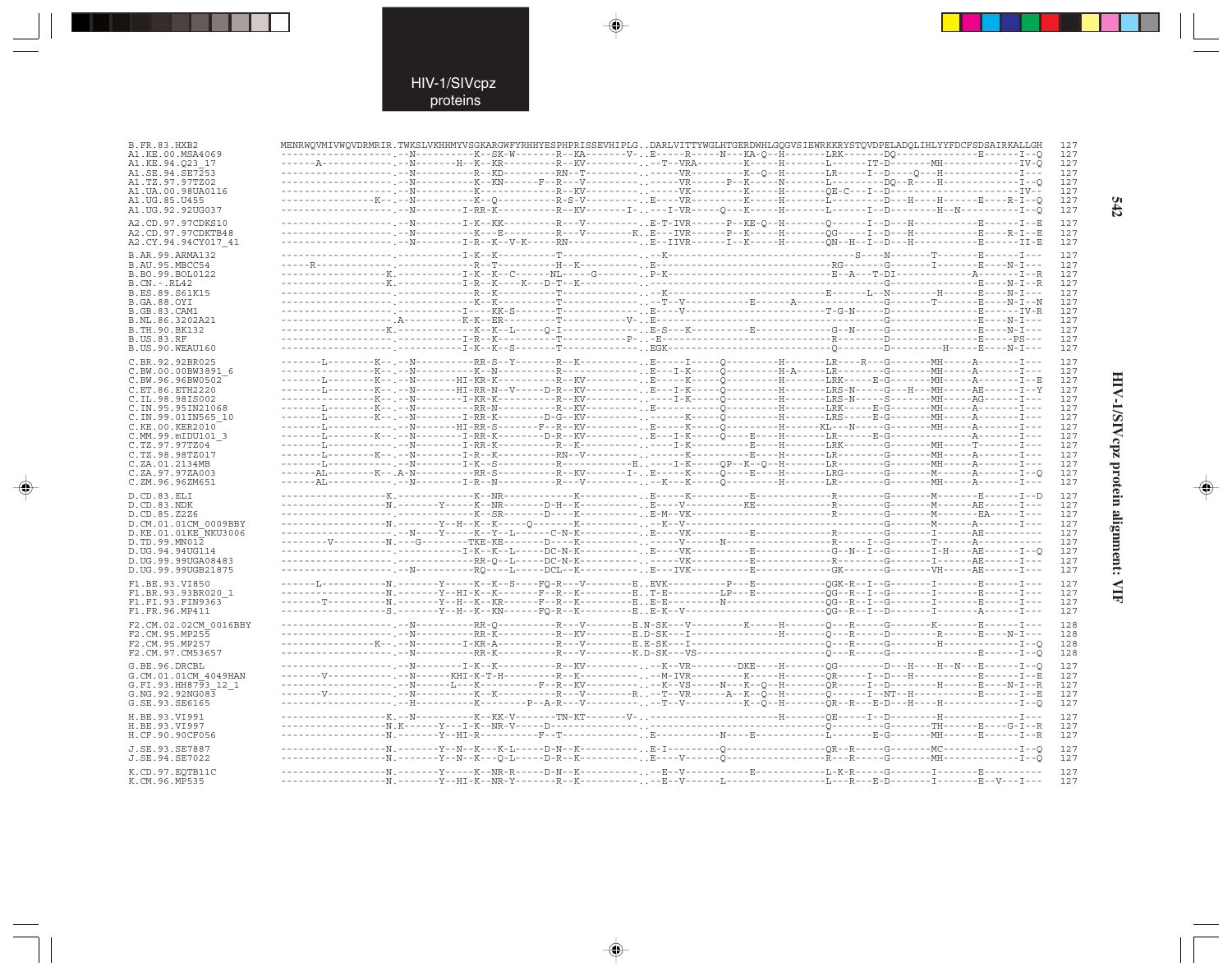| B.FR.83.HXB2                                                                                                                                                                                                                                                                                                                                                                                               |  |  |  | MENRWQVMIVWQVDRMRIR.TWKSLVKHHMYVSGKARGWFYRHHYESPHPRISSEVHIPLGDARLVITTYWGLHTGERDWHLGQGVSIEWRKKRYSTQVDPELADQLIHLYYFDCFSDSAIRKALLGH                                                                                                                                     |  |            |
|------------------------------------------------------------------------------------------------------------------------------------------------------------------------------------------------------------------------------------------------------------------------------------------------------------------------------------------------------------------------------------------------------------|--|--|--|----------------------------------------------------------------------------------------------------------------------------------------------------------------------------------------------------------------------------------------------------------------------|--|------------|
| 01 AE.CF.90.90CF4071                                                                                                                                                                                                                                                                                                                                                                                       |  |  |  | --N---------I-K--KK-V-------Q--KV---------. . E-----R-----------K-----H-------QEK----I--D---R----                                                                                                                                                                    |  |            |
| 01 AE.JP.93.93JP NH1<br>01 AE.TH.90.CM240                                                                                                                                                                                                                                                                                                                                                                  |  |  |  | - . --N-------I-I-K--KR----------Q--KV---------E-KI--R-----Q---K--Q--H--------QRK----IE-D--------Q-------                                                                                                                                                            |  | ----R-I--Q |
| 01 AE.TH.93.93TH9021                                                                                                                                                                                                                                                                                                                                                                                       |  |  |  |                                                                                                                                                                                                                                                                      |  |            |
| 02 AG.CM.02.02CM 1677LE                                                                                                                                                                                                                                                                                                                                                                                    |  |  |  |                                                                                                                                                                                                                                                                      |  |            |
| 02 AG.CM.97.97CM MP807                                                                                                                                                                                                                                                                                                                                                                                     |  |  |  |                                                                                                                                                                                                                                                                      |  |            |
| 02 AG. FR. 91. DJ264<br>$02$ <sup><math>-</math></sup> AG.NG. $-$ .IBNG                                                                                                                                                                                                                                                                                                                                    |  |  |  |                                                                                                                                                                                                                                                                      |  |            |
| 02 AG.SE.94.SE7812                                                                                                                                                                                                                                                                                                                                                                                         |  |  |  | --------------------,--N----------K--K-------F--R--KVC--------, .-----VR---------------H-------XQ------I--D----------N----------I---E                                                                                                                                |  |            |
| 03 AB.BY.00.98BY10443                                                                                                                                                                                                                                                                                                                                                                                      |  |  |  |                                                                                                                                                                                                                                                                      |  |            |
| 03 AB.RU.97.KAL153 2                                                                                                                                                                                                                                                                                                                                                                                       |  |  |  |                                                                                                                                                                                                                                                                      |  |            |
| 03 AB.RU.98.RU98001                                                                                                                                                                                                                                                                                                                                                                                        |  |  |  |                                                                                                                                                                                                                                                                      |  |            |
| 04 cpx.CY.94.CY032                                                                                                                                                                                                                                                                                                                                                                                         |  |  |  | -A-------------K--.--N---------K--K-\$-------R--KV---------E---VR-----QP--Q-----H-------LR-------D-------MH------E------I---                                                                                                                                         |  |            |
| 04_cpx.GR.91.97PVCH                                                                                                                                                                                                                                                                                                                                                                                        |  |  |  |                                                                                                                                                                                                                                                                      |  |            |
| 04_cpx.GR.97.97PVMY                                                                                                                                                                                                                                                                                                                                                                                        |  |  |  | --------T-------K--.--N-------HI-K--K--V-K-----RN--A---------E-K--VR-----QP-KK-----H---X--LRS------D--------VH------E------I---                                                                                                                                      |  |            |
| 05 DF.BE. -. VI1310<br>05 DF.BE.93.VI961                                                                                                                                                                                                                                                                                                                                                                   |  |  |  |                                                                                                                                                                                                                                                                      |  |            |
| 05 DF.ES. - . X492                                                                                                                                                                                                                                                                                                                                                                                         |  |  |  |                                                                                                                                                                                                                                                                      |  |            |
| 06 cpx.AU.96.BFP90                                                                                                                                                                                                                                                                                                                                                                                         |  |  |  |                                                                                                                                                                                                                                                                      |  |            |
| 06 cpx.ML.95.95ML127                                                                                                                                                                                                                                                                                                                                                                                       |  |  |  | ------------------N.-------Y--HI-K--KR-T-----D-N--KV---------. . C-E---------N---K---------LR--R-----G-------MH------E------I--Q                                                                                                                                     |  |            |
| 06 cpx.ML.95.95ML84                                                                                                                                                                                                                                                                                                                                                                                        |  |  |  |                                                                                                                                                                                                                                                                      |  |            |
| 06 cpx.SN.97.97SE1078                                                                                                                                                                                                                                                                                                                                                                                      |  |  |  |                                                                                                                                                                                                                                                                      |  |            |
| 07 BC.CN. - . CNGL179                                                                                                                                                                                                                                                                                                                                                                                      |  |  |  | -------L--------K--.--N----------RR-N--------D-R--KV----------E-K---K-----Q----------H-------LR--T--IE-G---------------A-------I---                                                                                                                                  |  |            |
| 07 BC.CN.97.97CN001<br>07 BC.CN.97.CN54                                                                                                                                                                                                                                                                                                                                                                    |  |  |  |                                                                                                                                                                                                                                                                      |  |            |
| 07 BC.CN.98.98CN009                                                                                                                                                                                                                                                                                                                                                                                        |  |  |  |                                                                                                                                                                                                                                                                      |  |            |
| 08 BC.CN.97.97CNGX 6F                                                                                                                                                                                                                                                                                                                                                                                      |  |  |  |                                                                                                                                                                                                                                                                      |  |            |
| 08 BC.CN.97.97CNGX 7F                                                                                                                                                                                                                                                                                                                                                                                      |  |  |  | -------L--------K--.--N-----------RR-N--------D-R--KV----------E-----K-----Q---------H-A-----LRS-N--IE-G-------M------A-------I---<br>-------L---------K--.--N-----------RR-N--------D-R--KV----------E-----K-----Q---------H                                        |  |            |
| 08 BC.CN.97.97CNGX 9F                                                                                                                                                                                                                                                                                                                                                                                      |  |  |  | -------L--------K--.--N-----------RR-N--------D-R--KV----------. .E-----K-----Q---------H-A-----LRS-N--IE-G-------M-------A-------I---                                                                                                                               |  |            |
| 08 BC.CN.98.98CN006                                                                                                                                                                                                                                                                                                                                                                                        |  |  |  | -------L--------K--.--N----------RR-K--------D-R--KV---------. .E-----K-----Q----------H-------LRS-N--IE-G-------M------A-------I---                                                                                                                                 |  |            |
| 09 cpx.GH.96.96GH2911                                                                                                                                                                                                                                                                                                                                                                                      |  |  |  |                                                                                                                                                                                                                                                                      |  |            |
| 09 cpx.SN.95.95SN1795<br>09 cpx.SN.95.95SN7808                                                                                                                                                                                                                                                                                                                                                             |  |  |  |                                                                                                                                                                                                                                                                      |  |            |
| 09 cpx.US.99.99DE4057                                                                                                                                                                                                                                                                                                                                                                                      |  |  |  |                                                                                                                                                                                                                                                                      |  |            |
| 10 CD.TZ.96.96TZ BF061                                                                                                                                                                                                                                                                                                                                                                                     |  |  |  |                                                                                                                                                                                                                                                                      |  |            |
| 10 CD.TZ.96.96TZ BF071                                                                                                                                                                                                                                                                                                                                                                                     |  |  |  |                                                                                                                                                                                                                                                                      |  |            |
| 10 CD.TZ.96.96TZ BF110                                                                                                                                                                                                                                                                                                                                                                                     |  |  |  |                                                                                                                                                                                                                                                                      |  |            |
| $11\_cpx.CM. 02.02CM\_4118STM  \mbox{---} \mbox{---} \mbox{---} \mbox{---} \mbox{---} \mbox{---} \mbox{---} \mbox{---} \mbox{---} \mbox{---} \mbox{---} \mbox{---} \mbox{---} \mbox{---} \mbox{---} \mbox{---} \mbox{---} \mbox{---} \mbox{---} \mbox{---} \mbox{---} \mbox{---} \mbox{---} \mbox{---} \mbox{---} \mbox{---} \mbox{---} \mbox{---} \mbox{---} \mbox{---} \mbox{---} \mbox{---} \mbox{---}$ |  |  |  |                                                                                                                                                                                                                                                                      |  |            |
| 11_cpx.CM.96.4496<br>11_cpx.FR.99.MP1298                                                                                                                                                                                                                                                                                                                                                                   |  |  |  |                                                                                                                                                                                                                                                                      |  |            |
| 11 cpx.GR.-.GR17                                                                                                                                                                                                                                                                                                                                                                                           |  |  |  |                                                                                                                                                                                                                                                                      |  |            |
| 12 BF.AR.97.A32989                                                                                                                                                                                                                                                                                                                                                                                         |  |  |  | -------Y--H--K--KR------F--R------------EAGE----------L----E-------------QG--R--I--G-------I-------E------I---                                                                                                                                                       |  |            |
| 12 BF.AR.99.ARMA159                                                                                                                                                                                                                                                                                                                                                                                        |  |  |  |                                                                                                                                                                                                                                                                      |  |            |
| 12 BF.UY.99.URTR23                                                                                                                                                                                                                                                                                                                                                                                         |  |  |  |                                                                                                                                                                                                                                                                      |  |            |
| 12 BF.UY.99.URTR35                                                                                                                                                                                                                                                                                                                                                                                         |  |  |  |                                                                                                                                                                                                                                                                      |  |            |
| 13_cpx.CM.02.02CM_3226MN<br>13_cpx.CM.96.1849                                                                                                                                                                                                                                                                                                                                                              |  |  |  |                                                                                                                                                                                                                                                                      |  |            |
| 13_cpx.CM.96.4164                                                                                                                                                                                                                                                                                                                                                                                          |  |  |  |                                                                                                                                                                                                                                                                      |  |            |
| 14 BG.ES.00.X475                                                                                                                                                                                                                                                                                                                                                                                           |  |  |  | --------------------.--N---------I-K--KD-I----F--G--KV-----------K--VR---------K----H-------QR---S-I--D--------H--------------------K                                                                                                                                |  |            |
| 14 BG.ES.00.X477                                                                                                                                                                                                                                                                                                                                                                                           |  |  |  |                                                                                                                                                                                                                                                                      |  |            |
| 14 BG.ES.00.X623                                                                                                                                                                                                                                                                                                                                                                                           |  |  |  |                                                                                                                                                                                                                                                                      |  |            |
| 14 BG.ES.99.X397                                                                                                                                                                                                                                                                                                                                                                                           |  |  |  | -------------------.--N--------I-K--K--I----F--G--KV-----------K--VR---------K----H-------QR---S-I--D--------H---------------------E                                                                                                                                 |  |            |
| 15 01B.TH.02.02TH OUR1331 -----------------------T-K--ER-C-------Q--KV--------EE-KI--R-----Q---K-----H-------QGN----I--D---------Q-------------R-I--Q                                                                                                                                                                                                                                                      |  |  |  |                                                                                                                                                                                                                                                                      |  |            |
| 15 01B.TH.99.99TH MU2079                                                                                                                                                                                                                                                                                                                                                                                   |  |  |  |                                                                                                                                                                                                                                                                      |  |            |
| 15 01B. TH. 99. 99TH R2399                                                                                                                                                                                                                                                                                                                                                                                 |  |  |  |                                                                                                                                                                                                                                                                      |  |            |
| 16 A2D. KE. 00. KISII5009                                                                                                                                                                                                                                                                                                                                                                                  |  |  |  |                                                                                                                                                                                                                                                                      |  |            |
| 16 A2D.KR.97.97KR004                                                                                                                                                                                                                                                                                                                                                                                       |  |  |  | -------------------------------K--KD-C-------IN--V---------G-KIIVK------P--K------------QE-----I--D--GH----H-------------I--K                                                                                                                                        |  |            |
| N.CM. - . YBF106                                                                                                                                                                                                                                                                                                                                                                                           |  |  |  | --------V-----X-K--.--N----------K--K--Y-------TK--KT---X---V-X-X---V----T---QP----HX------QGK-K------M--K--C---N--TA----Q-V--R                                                                                                                                      |  |            |
| N.CM.95.YBF30                                                                                                                                                                                                                                                                                                                                                                                              |  |  |  | --------V-------K--.K-N---------K--K--Y------TH--K-------V-Q----TV-----T---QS----H-------LRK-K------M--K----H-----TA----Q-V--R                                                                                                                                       |  |            |
| O.BE.87.ANT70                                                                                                                                                                                                                                                                                                                                                                                              |  |  |  | ------------------QKVK.A-N----Y-K-R-R-TEN-W--------RN--V--S-Y--V-V-HV-V-------MP----E---H--------Y-K-K--I---T--RM---H--T--TA--V---I--Q                                                                                                                               |  |            |
| O.CM. - . 96CMABB009                                                                                                                                                                                                                                                                                                                                                                                       |  |  |  | -------L-------QKVK.V-N----Y-K-R-R-TKD-Y------HRN--X--G-Y--V-L-TI-V------MP----E---H------QY---K--I--GT--RM--Q---T--TG-----XI--Q                                                                                                                                     |  |            |
| O.CM.91.MVP5180<br>O.SN.99.SEMP1299                                                                                                                                                                                                                                                                                                                                                                        |  |  |  | -------L----I--QKVK.A-N----Y-K-M-K--AN-R------RN-KV--A-Y--VAE-DI-V------MP---EE---H------QY-E-K--I---T--RM---H--T--TE------I--Q<br>-------I-------Q-VK.--N----Y-K-R---T-D-Y----F--RN--V--G-Y--V-GPWI-V------MP----E---H--------Y-K-K--I---T--RM--I---A--TE------I--Q |  |            |
| CPZ.CD. - . CPZANT                                                                                                                                                                                                                                                                                                                                                                                         |  |  |  | I-K-\$KIEMI--------N.I--------IWETKVLKP-K------ND--KKGE------PTL-KK--V-VF---QC---P----H------CGK-I------T---M--Q---P----Q-V-Q-I--E                                                                                                                                   |  |            |
| CPZ.CM.98.CAM5                                                                                                                                                                                                                                                                                                                                                                                             |  |  |  | --------V---------K.--N----T---RTK--KK---------DN-KV--------DT-K--V------T--QHA----H------CGS-K------T--R----H-----AA------V--K                                                                                                                                      |  |            |
| CPZ.GA. - . CPZGAB                                                                                                                                                                                                                                                                                                                                                                                         |  |  |  | -----------------K.--N----Y-I-R-K----------DH-N-KVA--I---FR.DYSK-IV----A-SP---A----H----Q--LGS-V-----FT--R---SQ-----AET---R-I--Q                                                                                                                                     |  |            |
| CPZ.US.85.CPZUS                                                                                                                                                                                                                                                                                                                                                                                            |  |  |  | ------Ti----------WK .A-N----Y---R-K--K---------TN--VN------TDK-KT--T-----K---QA----H------OGT-K--T---M--K---------TA------V--R                                                                                                                                      |  |            |

 $\begin{picture}(20,5) \put(0,0){\vector(0,1){10}} \put(15,0){\vector(0,1){10}} \put(15,0){\vector(0,1){10}} \put(15,0){\vector(0,1){10}} \put(15,0){\vector(0,1){10}} \put(15,0){\vector(0,1){10}} \put(15,0){\vector(0,1){10}} \put(15,0){\vector(0,1){10}} \put(15,0){\vector(0,1){10}} \put(15,0){\vector(0,1){10}} \put(15,0){\vector(0,1){10}} \put(15,0){\vector(0,$ 

 $\begin{picture}(20,5) \put(0,0){\vector(0,1){10}} \put(15,0){\vector(0,1){10}} \put(15,0){\vector(0,1){10}} \put(15,0){\vector(0,1){10}} \put(15,0){\vector(0,1){10}} \put(15,0){\vector(0,1){10}} \put(15,0){\vector(0,1){10}} \put(15,0){\vector(0,1){10}} \put(15,0){\vector(0,1){10}} \put(15,0){\vector(0,1){10}} \put(15,0){\vector(0,1){10}} \put(15,0){\vector(0,$ 

---

 $\overline{\blacklozenge}$ 

HIV-1/SIVcpz protein alignment: VIF

 $\begin{picture}(20,5) \put(0,0){\line(1,0){10}} \put(15,0){\line(1,0){10}} \put(15,0){\line(1,0){10}} \put(15,0){\line(1,0){10}} \put(15,0){\line(1,0){10}} \put(15,0){\line(1,0){10}} \put(15,0){\line(1,0){10}} \put(15,0){\line(1,0){10}} \put(15,0){\line(1,0){10}} \put(15,0){\line(1,0){10}} \put(15,0){\line(1,0){10}} \put(15,0){\line(1,$ 

 $\overline{\phantom{0}}$ 

١

**STEP** 

 $543$ 

HIV-1/SIVcpz<br>proteins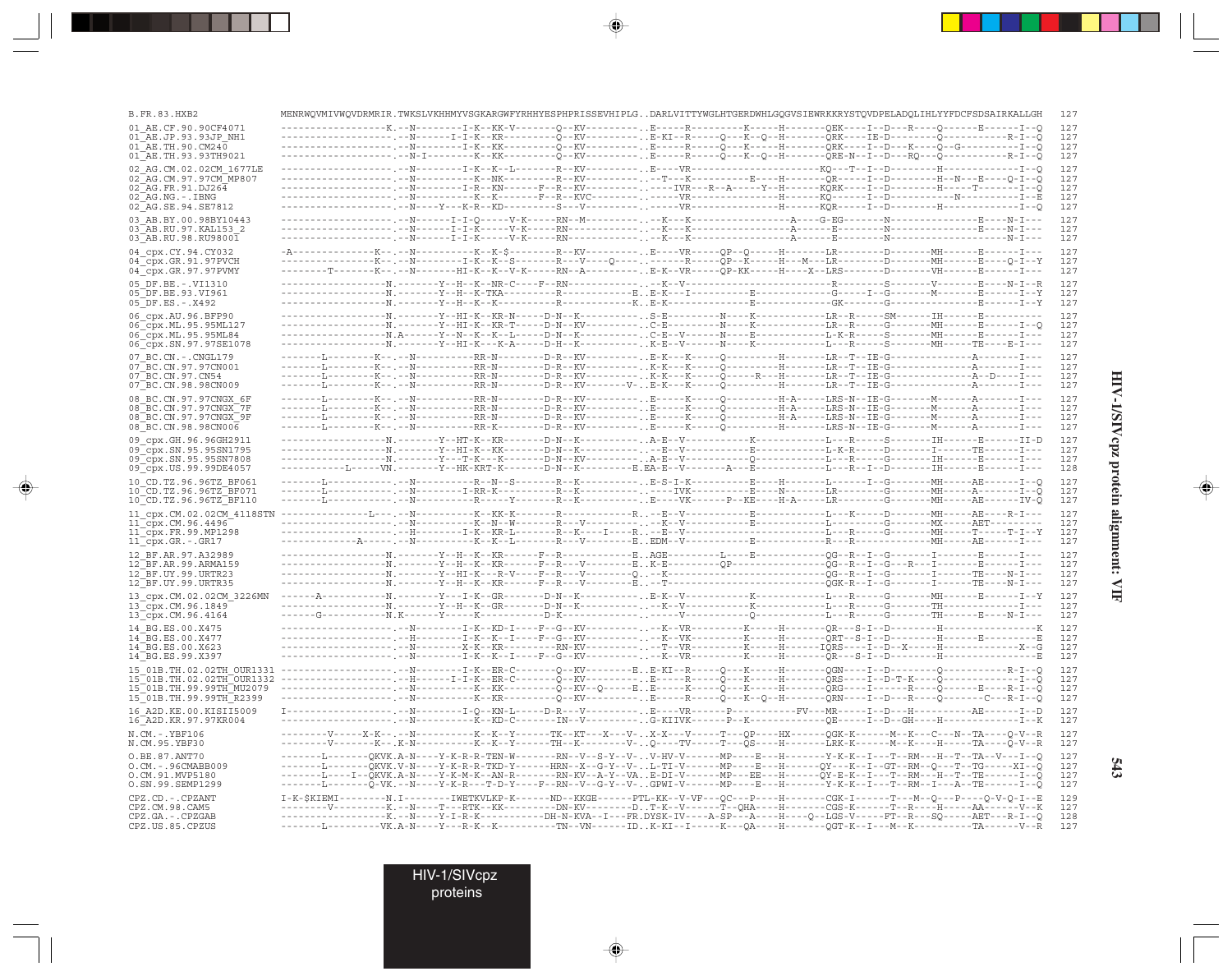$\color{red}\blacklozenge$ 

 $\overrightarrow{\phantom{a}}$ 

| <b>B.FR.83.HXB2</b>                | IVSPRCEYOAGHN.KVGSLOYLALAALIT.PKKIKPPLPSVTKLTEDRWNKPOKTKGHRGSHTMNGH\$                                                                        |  |                                                         |
|------------------------------------|----------------------------------------------------------------------------------------------------------------------------------------------|--|---------------------------------------------------------|
| A1.KE.00.MSA4069                   | V-----D--T---.----------K--V-.---T--------RI--------------------C-<br>V---K-----------------K--V-.---T--------RI---------------R-L-E------C- |  |                                                         |
| A1.KE.94.Q23 17<br>A1.SE.94.SE7253 | V---I---HT---.----------K--V-.-TRT-------R--A----S-----R---------C-                                                                          |  |                                                         |
| A1.TZ.97.97TZ02                    | V--------T---.----------K--V-.-T-T--------RI-A--------------P-E------C-                                                                      |  |                                                         |
| A1.UA.00.98UA0116                  | ------N-P----.----------K--V-.-TRER------R----E-----------R-R-N-----C-                                                                       |  |                                                         |
| A1. UG. 85. U455                   |                                                                                                                                              |  |                                                         |
| A1.UG.92.92UG037                   | V-----D--T---.----------K--V-.-SRM--------K--A------------R-R-E------C-                                                                      |  |                                                         |
| A2.CD.97.97CDKS10                  |                                                                                                                                              |  | ----.---------K--VV.-N-AR------R--V------R--R--------C- |
| A2.CD.97.97CDKTB48                 |                                                                                                                                              |  |                                                         |
| A2.CY.94.94CY017 41                | ------------. ---------. -K-VVA . STRT-------R--V--------------------C-                                                                      |  |                                                         |
| B.AR.99.ARMA132                    |                                                                                                                                              |  |                                                         |
| B.AU.95.MBCC54                     |                                                                                                                                              |  |                                                         |
| B.BO.99.BOL0122                    | ----S-DFR----.-------------V-.---T------LOI------------------E--------                                                                       |  |                                                         |
| B.CN. - . RL42<br>B.ES.89.S61K15   |                                                                                                                                              |  |                                                         |
| <b>B.GA.88.OYI</b>                 |                                                                                                                                              |  |                                                         |
| <b>B.GB.83.CAM1</b>                |                                                                                                                                              |  |                                                         |
| B.NL.86.3202A21                    |                                                                                                                                              |  |                                                         |
| B.TH.90.BK132                      |                                                                                                                                              |  |                                                         |
| <b>B.US.83.RF</b>                  |                                                                                                                                              |  |                                                         |
| B.US.90.WEAU160                    |                                                                                                                                              |  |                                                         |
| C.BR.92.92BR025                    |                                                                                                                                              |  |                                                         |
| C.BW.00.00BW3891 6                 |                                                                                                                                              |  |                                                         |
| C.BW.96.96BW0502                   |                                                                                                                                              |  |                                                         |
| C.ET.86.ETH2220                    | R-----D------. <sup>2</sup> ---------T---K.---A-------S--V--K-------R-R--N-------                                                            |  |                                                         |
| C.IL.98.98IS002                    |                                                                                                                                              |  |                                                         |
| C.IN.95.95IN21068                  |                                                                                                                                              |  |                                                         |
| C.IN.99.01IN565 10                 |                                                                                                                                              |  |                                                         |
| C.KE.00.KER2010                    |                                                                                                                                              |  |                                                         |
| C.MM.99.mIDU101 3                  |                                                                                                                                              |  |                                                         |
| C.TZ.97.97TZ04<br>C.TZ.98.98TZ017  | --I----------,---------T---K.---A-------R--V-------------R-R--N-------                                                                       |  |                                                         |
| C.ZA.01.2134MB                     |                                                                                                                                              |  |                                                         |
| C.ZA.97.97ZA003                    |                                                                                                                                              |  |                                                         |
| C.ZM.96.96ZM651                    | --I---D------. ----------. -T---K. ---R-------R--V-----NS-----R--N--VS---                                                                    |  |                                                         |
|                                    |                                                                                                                                              |  |                                                         |
| D.CD.83.ELI<br>D.CD.83.NDK         |                                                                                                                                              |  |                                                         |
| D.CD.85.Z2Z6                       |                                                                                                                                              |  |                                                         |
| D.CM.01.01CM 0009BBY               |                                                                                                                                              |  |                                                         |
| D.KE.01.01KE NKU3006               |                                                                                                                                              |  |                                                         |
| D.TD.99.MN012                      |                                                                                                                                              |  |                                                         |
| D.UG.94.94UG114                    |                                                                                                                                              |  |                                                         |
| D.UG.99.99UGA08483                 |                                                                                                                                              |  |                                                         |
| D.UG.99.99UGB21875                 |                                                                                                                                              |  |                                                         |
| F1.BE.93.VI850                     | RI----N------.----------T---A.-E-T--------0--V---------E-R-------------                                                                      |  |                                                         |
| F1.BR.93.93BR020 1                 |                                                                                                                                              |  |                                                         |
| F1.FI.93.FIN9363                   |                                                                                                                                              |  |                                                         |
| F1.FR.96.MP411                     | RI----N------.----------T---A.---T-------K--V-------E-R------------                                                                          |  |                                                         |
| F2.CM.02.02CM 0016BBY              | R-----N------ . --------- -T--V- . ---V-------K--V--K--N----------------                                                                     |  |                                                         |
| F2.CM.95.MP255                     |                                                                                                                                              |  |                                                         |
| F2.CM.95.MP257                     |                                                                                                                                              |  |                                                         |
| F2.CM.97.CM53657                   |                                                                                                                                              |  |                                                         |
| G.BE.96.DRCBL                      | T-R-S---P---- . --------- -KV-VA . -TRRR-------R--------E----R---ENP------                                                                   |  |                                                         |
| G.CM.01.01CM 4049HAN               | ------------------K--VP.-TRKR------S--------S---R---ENP------                                                                                |  |                                                         |
| G.FI.93.HH8793 12 1                | --R----------,--------,,,,-K--V-,-T-TR------R--------S---R---E-P------                                                                       |  |                                                         |
| G.NG.92.92NG083                    | ---------P----.---------SK--V-.-TRKR------G--A------------RD--ENP------                                                                      |  |                                                         |
| G.SE.93.SE6165                     |                                                                                                                                              |  |                                                         |
| H.BE.93.VI991                      | R---I-D-----R. ----------T---S. --RT--------R--V------------R---------                                                                       |  |                                                         |
| H.BE.93.VI997                      | V------------.0---------T--VA.---T-------K--V--G-------R----------R--                                                                        |  |                                                         |
| H.CF.90.90CF056                    | $V-R--N-P---K.\tilde{O}---T---A.---T--VA.---P---R--V---R---R---R---R---C$                                                                    |  |                                                         |
| J.SE.93.SE7887                     |                                                                                                                                              |  |                                                         |
| J.SE.94.SE7022                     |                                                                                                                                              |  |                                                         |
| K.CD.97.EOTB11C                    |                                                                                                                                              |  |                                                         |
| K.CM.96.MP535                      |                                                                                                                                              |  |                                                         |
|                                    |                                                                                                                                              |  |                                                         |

 $\color{red} \blacklozenge$ 

193<br>193 193<br>193

HIV-1/SIVcpz protein alignment: VIF

♦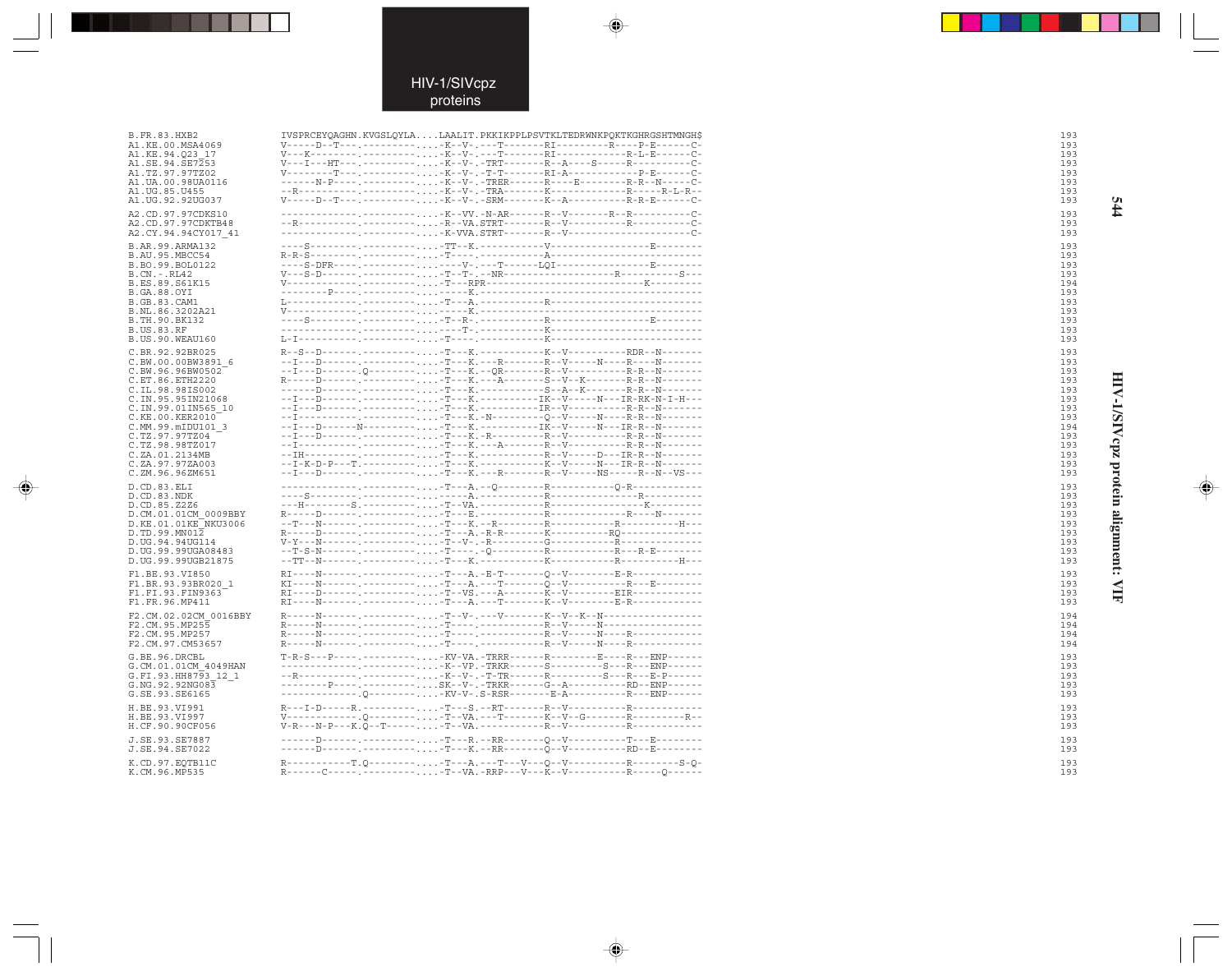| <b>B.FR.83.HXB2</b>                                 | IVSPRCEYOAGHN.KVGSLOYLALAALIT.PKKIKPPLPSVTKLTEDRWNKPOKTKGHRGSHTMNGHS                                                                                    | 193        |
|-----------------------------------------------------|---------------------------------------------------------------------------------------------------------------------------------------------------------|------------|
| 01 AE.CF.90.90CF4071<br>01 AE.JP.93.93JP NH1        |                                                                                                                                                         | 193<br>193 |
| 01 AE.TH.90.CM240                                   | V-RR----PS---.----------K--T-.--R-R------EI.-----------.R---ENP------                                                                                   | 191        |
| 01 AE. TH. 93. 93 TH 9021                           |                                                                                                                                                         | 193        |
| 02 AG.CM.02.02CM 1677LE<br>02 AG.CM.97.97CM MP807   | V-R-----P---- .--------- -K--V- . -TRK--------R--A-----E-----R-R----NRST----<br>V-R----------,--------,-K--VI.-TRTR------K-------------------K--RS----W | 193<br>193 |
| 02 AG.FR.91.DJ264                                   | V------------.Q---------K--V-.-V-T-------K--A------------------R----Q-                                                                                  | 193        |
| $02$ $AG.NG. - . IBNG$<br>02_AG.SE.94.SE7812        | --R----------.---------N--VA.-T-T-------R--A----KE----R-----RP-----<br>--R---------T.----------K--V-.-TRT-------K--A-----E----R-----RS-----             | 193<br>193 |
| 03 AB.BY.00.98BY10443                               |                                                                                                                                                         | 193        |
| 03 AB.RU.97.KAL153 2<br>03 AB.RU.98.RU98001         |                                                                                                                                                         | 193<br>193 |
| 04 cpx.CY.94.CY032                                  |                                                                                                                                                         | 193        |
| 04 cpx.GR.91.97PVCH                                 | R------------ E-------- ----- S . --- T-------- K--V----------- R-R-ENOI-----                                                                           | 193        |
| 04 cpx.GR.97.97PVMY                                 | R------------P------------S.---T-------K--V------S-----R-E--I-----                                                                                      | 193        |
| 05 DF.BE. -. VI1310<br>05 DF.BE.93.VI961            |                                                                                                                                                         | 193<br>193 |
| 05 DF.ES. - . X492                                  |                                                                                                                                                         | 193        |
| 06 cpx.AU.96.BFP90<br>06 cpx. ML. 95.95ML127        | R-----D---------------T---K.-E-R-------O--V------------R---E--------                                                                                    | 193<br>193 |
| 06 CDX.ML.95.95ML84                                 | V---K-D-------.-----------T---K.-R-R-------Q--V------------RD--EC-------                                                                                | 193        |
| 06 cpx.SN.97.97SE1078                               | ------DFE----.---------K--VK.T-RR-------0--V----------D--E--I-D---                                                                                      | 193        |
| 07 BC.CN. - . CNGL179<br>07 BC.CN.97.97CN001        | --I---D------N---------T---K.----------IK--V-----N--EIR-R--N-------                                                                                     | 194<br>194 |
| 07 BC.CN.97.CN54                                    |                                                                                                                                                         | 194        |
| 07 BC.CN.98.98CN009<br>08 BC.CN.97.97CNGX 6F        | --I---D------N----------T---K.----------IK--V----N---IR-R--N-------<br>V-I---D-------N----------T---K.--R-------IK--V-----N---IR-R--N-------            | 194<br>194 |
| 08 BC.CN.97.97CNGX 7F                               | V-I---D-------N----------T---K.--R-------IK--V-----N---IR-R--N-------                                                                                   | 194        |
| 08 BC.CN.97.97CNGX 9F<br>08 BC.CN.98.98CN006        | V-I---D-------N--------- -T---K. --R--------IK--V-----N---IR-R--N-------<br>V-I---D----L-.----------T---K.--R--------IK--V------N---IR-R--N------R-     | 194<br>193 |
| 09 cpx.GH.96.96GH2911                               | R------------,--------,-T---N.-R-T-------K--V----------R-R---ENO------                                                                                  | 193        |
| 09 cpx.SN.95.95SN1795                               |                                                                                                                                                         | 193        |
| 09 cpx.SN.95.95SN7808<br>09 cpx. US. 99. 99DE4057   | R-------R----.---------T---N.---T-------K--V---------R-----EN0------                                                                                    | 193<br>194 |
| 10 CD.TZ.96.96TZ BF061                              |                                                                                                                                                         | 193        |
| 10 CD.TZ.96.96TZ BF071<br>10 CD. TZ. 96. 96TZ BF110 |                                                                                                                                                         | 193<br>193 |
|                                                     | 11_cpx.CM.02.02CM_4118STN R--------T---.Q---------K--VA.-ERQ-------R----------------------N--V--C-                                                      | 193        |
| 11 cpx.CM.96.4496                                   |                                                                                                                                                         | 193        |
| 11 cpx.FR.99.MP1298<br>11 cpx.GR.-.GR17             |                                                                                                                                                         | 193<br>193 |
| 12 BF.AR.97.A32989                                  |                                                                                                                                                         | 193        |
| 12 BF.AR.99.ARMA159                                 |                                                                                                                                                         | 193<br>193 |
| 12 BF.UY.99.URTR23<br>12 BF.UY.99.URTR35            |                                                                                                                                                         | 193        |
| 13 cpx.CM.02.02CM 3226MN                            | $R-R$ ---------S, --------,,,, -T--VN, ---T---------------------RD--ENO-------                                                                          | 193        |
| 13 cpx.CM.96.1849<br>13 cpx.CM.96.4164              |                                                                                                                                                         | 193<br>194 |
| 14 BG.ES.00.X475                                    | -----------T.---------K--V-.-T-A-------R------------R-R-----NP------                                                                                    | 193        |
| 14 BG.ES.00.X477                                    | ------------T.---------K--V-.-T-X--------R-------------------NP------                                                                                   | 193        |
| 14 BG.ES.00.X623<br>14 BG.ES.99.X397                |                                                                                                                                                         | 193<br>193 |
|                                                     | 15 01B.TH.02.02TH OUR1331 V-RR----PS---.---------K--T-.--R-R-X----K----------------EYP-T----                                                            | 193        |
|                                                     | 15 01B.111.02.02111 00x1332 v.v.<br>15 01B.TH.99.99TH_MU2079 V-RYS-D-PS---.-----------K--T-.--R-R-----R-K-------D----IR----EMP--D---                    | 193<br>193 |
| 15 01B.TH.99.99TH R2399                             |                                                                                                                                                         | 193        |
| 16 A2D. KE. 00. KISII5009                           |                                                                                                                                                         | 193        |
| 16 A2D. KR. 97. 97KR004<br>N.CM. -. YBF106          | P-L---X-P---X.O--T-----XT-XVG.V--RR-------------------RR---O----NPI---P-                                                                                | 193<br>193 |
| N.CM.95.YBF30                                       | P-L-----P---K.O--T------T-WVG.A--R------------------EH--MO----NPI-----                                                                                  | 193        |
| O.BE.87.ANT70                                       | $\verb R-LTK---PT--S.Q--T--L--. - R-VVK.ARSR----Q------HLRIRDQLK-PS----P.$                                                                              | 193        |
| $O.CM. - .96CMABB009$<br>O.CM.91.MVP5180            | R-LT----A---S.Q--T--L---RVIVK.GN-N-------Q--------RHL--RDQP-G-P-K---<br>R-LTK---L---S.Q--T--F---K-VVK.V-RN-------QR---------W-IRDQL---S-----            | 193<br>193 |
| 0.SN.99.SEMP1299                                    | R-LT----P---S.Q--T--L---RVVVK.E-RN-------Q-------SRHLRIRDQLE--S-----                                                                                    | 193        |
| CPZ.CD. - . CPZANT<br>CPZ.CM.98.CAM5                | RILTY-H-KK--S.Q--T-----FCKI-EFRGY.--GPRRQF--LSI---------RRMR---ENQ\$-S-C-<br>Q-Y-K---PT--Q.QX--------R-WVG.VQ-KT-----IX--A------Y---R--QEN----X--       | 199<br>193 |
| CPZ.GA. - . CPZGAB                                  | L-A-----KE--R.Q-----F---K---S.ERRHR------A-------H-R--V-QENL-R----                                                                                      | 194        |
| CPZ.US.85.CPZUS                                     | P-I-K---PT---.------F---K--VG.QS-RR---------------C----QPEN---S---                                                                                      | 193        |

. . .

 $\Rightarrow$ 

 $\overline{\mathbb{F}}$ 

 $\overline{\blacklozenge}$ 

HIV-1/SIVcpz

 $\Rightarrow$ 

proteins

HIV-1/SIVcpz protein alignment: VIF **HIV-1/SIVcpz protein alignment: VIF**

 $\Rightarrow$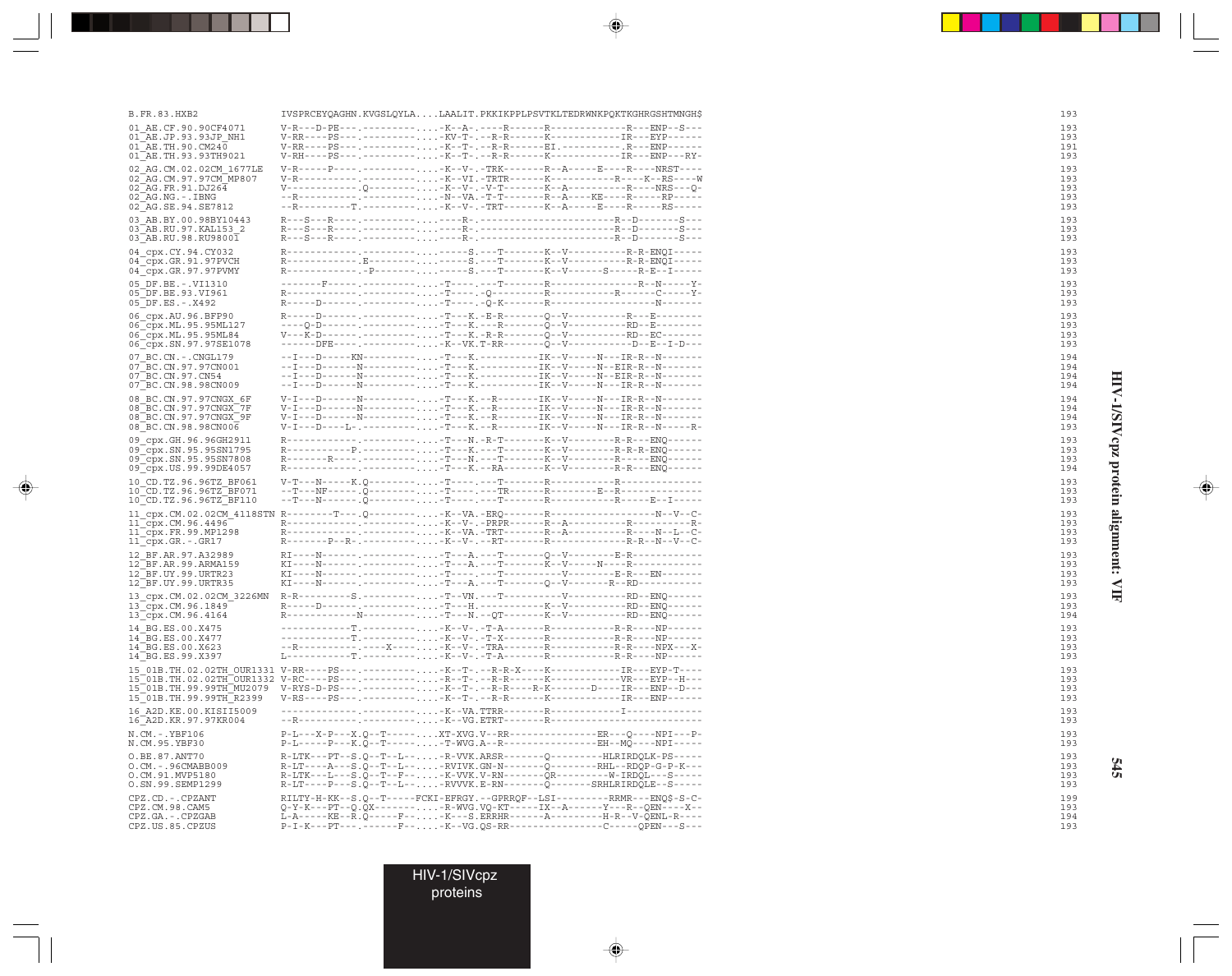◈

|                                          | amphipathic alpha helix |  | exon $1 \sqrt{}$ exon 2<br>frameshift in HXB2                         |                       |  |                                                                                                       |  |
|------------------------------------------|-------------------------|--|-----------------------------------------------------------------------|-----------------------|--|-------------------------------------------------------------------------------------------------------|--|
|                                          |                         |  |                                                                       | $H(S/F)$ RIG motifs   |  |                                                                                                       |  |
| <b>B.FR.83.HXB2</b>                      | oligomerization         |  |                                                                       | $  - - -   -   - -  $ |  | MEQAPEDQGPQREPHNEWTLELLEELKNEAVRHFPRIWLHGLGOHIYETYGDTWAGVEAIIRILQOLLFIHXFRIGCRHSRIGVTRQRRARNGASRS\$   |  |
| A1.KE.00.MSA4069                         |                         |  |                                                                       |                       |  |                                                                                                       |  |
| A1.KE.94.023 17                          |                         |  |                                                                       |                       |  |                                                                                                       |  |
| A1.SE.94.SE7253<br>A1.TZ.97.97TZ02       |                         |  |                                                                       |                       |  |                                                                                                       |  |
| A1. UA. 00. 98 UA0116                    |                         |  |                                                                       |                       |  |                                                                                                       |  |
| A1.UG.85.U455                            |                         |  |                                                                       |                       |  |                                                                                                       |  |
| A1.UG.92.92UG037                         |                         |  |                                                                       |                       |  | $-V-$ . ----- $Q$ -----INI- $G--V-$ D-SG---                                                           |  |
| A2.CD.97.97CDKS10                        |                         |  |                                                                       |                       |  |                                                                                                       |  |
| A2. CD. 97. 97 CDKTB48                   |                         |  |                                                                       |                       |  | ----Y---M---------Õ---------H-------Y---N-------B---V---Y-------V-.-----Õ-----II-R--V-D---P-          |  |
| A2.CY.94.94CY017 41                      |                         |  |                                                                       |                       |  |                                                                                                       |  |
| B.AR.99.ARMA132<br>B.AU.95.MBCC54        |                         |  |                                                                       |                       |  |                                                                                                       |  |
| B.BO.99.BOL0122                          |                         |  |                                                                       |                       |  | . - Y - K--- -                                                                                        |  |
| $B.CN.-.RL42$                            |                         |  |                                                                       |                       |  |                                                                                                       |  |
| B.ES.89.S61K15                           |                         |  |                                                                       |                       |  |                                                                                                       |  |
| <b>B.GA.88.OYI</b><br>B.GB.83.CAM1       |                         |  |                                                                       |                       |  |                                                                                                       |  |
| B.NL.86.3202A21                          |                         |  |                                                                       |                       |  |                                                                                                       |  |
| B.TH.90.BK132                            |                         |  |                                                                       |                       |  |                                                                                                       |  |
| <b>B.US.83.RF</b>                        |                         |  |                                                                       |                       |  |                                                                                                       |  |
| B.US.90.WEAU160                          |                         |  |                                                                       |                       |  |                                                                                                       |  |
| C.BR.92.92BR025<br>C.BW.00.00BW3891 6    |                         |  | $-T$ -----------R---V-.-----0-----IL                                  |                       |  | ----Y------V------0---------P---S---YV---------T----L--M----------. -K---Q-----IL-R-----              |  |
| C.BW.96.96BW0502                         |                         |  |                                                                       |                       |  |                                                                                                       |  |
| C.ET.86.ETH2220                          |                         |  |                                                                       |                       |  | ---------Y---A---------Õ---------P---Y---------S----I--T----M---.-----Õ-----II------------            |  |
| C.IL.98.98IS002                          |                         |  |                                                                       |                       |  |                                                                                                       |  |
| C.IN.95.95IN21068<br>C.IN.99.01IN565 10  |                         |  |                                                                       |                       |  | an sala                                                                                               |  |
| C.KE.00.KER2010                          |                         |  |                                                                       |                       |  |                                                                                                       |  |
| C.MM.99.mIDU101 3                        |                         |  |                                                                       |                       |  |                                                                                                       |  |
| C.TZ.97.97TZ04                           |                         |  |                                                                       |                       |  |                                                                                                       |  |
| C.TZ.98.98TZ017<br>C.ZA.01.2134MB        |                         |  |                                                                       |                       |  | --RP----------Y---A--I------Õ---------V---S---Y--A------------L--M------V-.-----O-----ILO----------N  |  |
| C.ZA.97.97ZA003                          |                         |  |                                                                       |                       |  |                                                                                                       |  |
| C.ZM.96.96ZM651                          |                         |  |                                                                       |                       |  |                                                                                                       |  |
| D.CD.83.ELI                              |                         |  |                                                                       |                       |  |                                                                                                       |  |
| D.CD.83.NDK                              |                         |  |                                                                       |                       |  |                                                                                                       |  |
| D.CD.85.Z2Z6<br>D.CM.01.01CM 0009BBY     |                         |  |                                                                       |                       |  |                                                                                                       |  |
| D.KE.01.01KE NKU3006                     |                         |  |                                                                       |                       |  |                                                                                                       |  |
| D.TD.99.MN012                            |                         |  |                                                                       |                       |  |                                                                                                       |  |
| D.UG.94.94UG114                          |                         |  |                                                                       |                       |  |                                                                                                       |  |
| D.UG.99.99UGA08483<br>D.UG.99.99UGB21875 |                         |  |                                                                       |                       |  |                                                                                                       |  |
| F1.BE.93.VI850                           |                         |  |                                                                       |                       |  |                                                                                                       |  |
| F1.BR.93.93BR020<br>$\overline{1}$       |                         |  |                                                                       |                       |  |                                                                                                       |  |
| F1.FI.93.FIN9363                         |                         |  |                                                                       |                       |  | -----G--------Y---A-----------------PF---I--Y--N------B------K--------------H-----II----V-----        |  |
| F1.FR.96.MP411                           |                         |  |                                                                       |                       |  |                                                                                                       |  |
| F2.CM.02.02CM 0016BBY                    |                         |  |                                                                       |                       |  |                                                                                                       |  |
| F2.CM.95.MP255<br>F2.CM.95.MP257         |                         |  |                                                                       |                       |  | ---P----------Y--------------------EY------Y--N------R---TM-----------------H-----II---B---S----      |  |
| F2.CM.97.CM53657                         |                         |  |                                                                       |                       |  |                                                                                                       |  |
| G.BE.96.DRCBL                            |                         |  |                                                                       |                       |  |                                                                                                       |  |
| G.CM.01.01CM 4049HAN                     |                         |  |                                                                       |                       |  |                                                                                                       |  |
| G.FI.93.HH8793 12 1                      |                         |  |                                                                       |                       |  |                                                                                                       |  |
| G.NG.92.92NG083                          |                         |  |                                                                       |                       |  |                                                                                                       |  |
| G.SE.93.SE6165                           |                         |  |                                                                       |                       |  | -PR--V-D-PG---                                                                                        |  |
| H.BE.93.VI991<br>H.BE.93.VI997           |                         |  | ---S------Y--P---D--------N------E---------T-------A-.------O-----I-- |                       |  | ----------------\$---------\$--------D---0-----N-----G----L--T--------,----------T------II----V---P-- |  |
| H.CF.90.90CF056                          |                         |  |                                                                       |                       |  |                                                                                                       |  |
| J.SE.93.SE7887                           |                         |  |                                                                       |                       |  | ----R---------------------H-----IIP---G---                                                            |  |
| J.SE.94.SE7022                           |                         |  |                                                                       |                       |  | -----YV-S------R----V-----------.-----H-----IIP---G--                                                 |  |
| K.CD.97.EOTB11C                          |                         |  |                                                                       |                       |  |                                                                                                       |  |
| K.CM.96.MP535                            |                         |  |                                                                       |                       |  |                                                                                                       |  |

◈

⊕

 $\frac{97}{97}$ 

 $\begin{array}{c} 97 \\ 97 \end{array}$ 

HIV-1/SIVcpz protein alignment: VPR

♠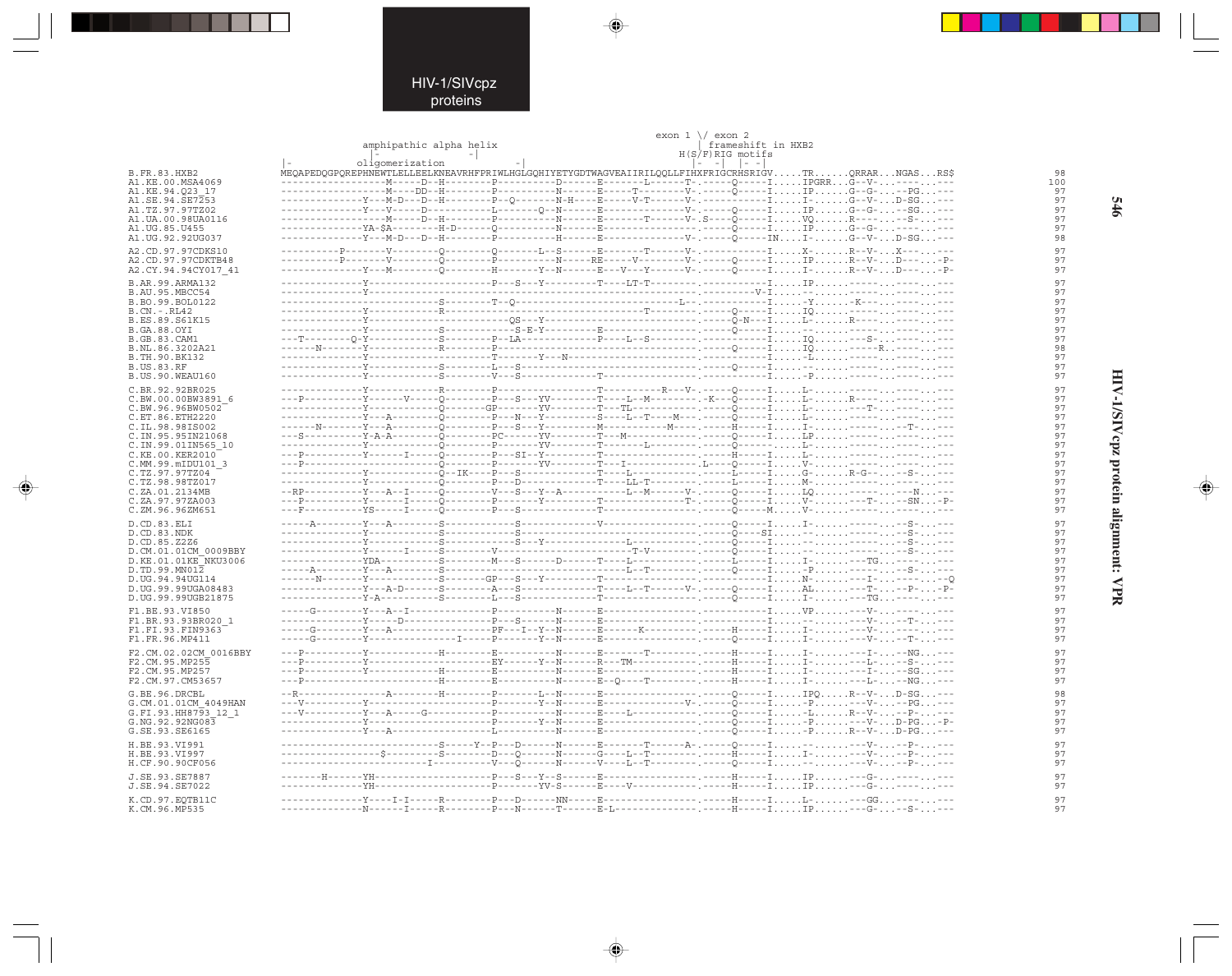|                                                                           | amphipathic alpha helix                     |                                       |  |  |  |                                                                                                     |  | $exon 1 \ \sqrt{}$ exon 2<br>frameshift in HXB2<br>$H(S/F)$ RIG motifs |  |              |                                                    |       |
|---------------------------------------------------------------------------|---------------------------------------------|---------------------------------------|--|--|--|-----------------------------------------------------------------------------------------------------|--|------------------------------------------------------------------------|--|--------------|----------------------------------------------------|-------|
| B.FR.83.HXB2                                                              |                                             | oligomerization                       |  |  |  | MEQAPEDQGPQREPHNEWTLELLEELKNEAVRHFPRIWLHGLGQHIYETYGDTWAGVEAIIRILQQLLFIHXFRIGCRHSRIGVTRQRRARNGASRS\$ |  | $\vert - \vert$                                                        |  |              |                                                    |       |
| 01 AE.CF.90.90CF4071                                                      |                                             |                                       |  |  |  | P--Y-------N------E--------------V-                                                                 |  |                                                                        |  |              | . - - - - - 0 - - - - - I I - XEKS - - - - G - - - |       |
| 01 AE.JP.93.93JP NH1<br>$01$ AE. TH. 90. CM240                            |                                             |                                       |  |  |  |                                                                                                     |  |                                                                        |  |              |                                                    |       |
| 01 AE. TH. 93. 93 TH 9021                                                 |                                             |                                       |  |  |  | --T---D-------NN-----E--A--T---------V-.-----Q-----IIPG--G----G---                                  |  |                                                                        |  |              |                                                    |       |
| 02 AG.CM.02.02CM 1677LE                                                   |                                             |                                       |  |  |  |                                                                                                     |  |                                                                        |  |              |                                                    |       |
| 02 AG. CM. 97. 97 CM MP807                                                |                                             |                                       |  |  |  |                                                                                                     |  |                                                                        |  |              |                                                    |       |
| $02$ AG. FR. 91. DJ264<br>$02$ <sup><math>-</math></sup> AG. NG. - . IBNG |                                             |                                       |  |  |  |                                                                                                     |  |                                                                        |  |              |                                                    |       |
| 02 AG. SE. 94. SE7812                                                     | $-$ - R - - - - -                           |                                       |  |  |  | ---------------F--G-----------V-.------O-                                                           |  |                                                                        |  |              | - I I - G--G- ---G ---                             |       |
| 03 AB.BY.00.98BY10443<br>03 AB.RU.97.KAL153 2<br>03 AB.RU.98.RU98001      |                                             |                                       |  |  |  |                                                                                                     |  |                                                                        |  |              |                                                    |       |
| 04 cpx.CY.94.CY032                                                        |                                             |                                       |  |  |  | ------N------E--------------------Q-----I-PQR--G-XD---.                                             |  |                                                                        |  |              |                                                    |       |
| 04 <sup>-</sup> cpx.GR.91.97PVCH                                          |                                             |                                       |  |  |  |                                                                                                     |  |                                                                        |  |              |                                                    |       |
| 04 cpx.GR.97.97PVMY                                                       |                                             |                                       |  |  |  |                                                                                                     |  |                                                                        |  |              |                                                    |       |
| 05 DF.BE. -. VI1310<br>05 DF.BE.93.VI961                                  |                                             |                                       |  |  |  |                                                                                                     |  |                                                                        |  |              | .----IL----I---S                                   |       |
| $05$ DF.ES. - . X492                                                      |                                             |                                       |  |  |  |                                                                                                     |  |                                                                        |  |              |                                                    |       |
| 06 cpx.AU.96.BFP90                                                        |                                             |                                       |  |  |  | --------S--------P---NI--Y--S------E----LL-T--L---V-.-----H-----IIP---G-                            |  |                                                                        |  |              |                                                    |       |
| 06 cpx.ML.95.95ML127                                                      |                                             |                                       |  |  |  | --------------Y-----------S--------P--LN---Y--D-----E----------------------H---V-II----G----        |  |                                                                        |  |              |                                                    |       |
| 06_cpx.ML.95.95ML84<br>06 cpx.SN.97.97SE1078                              |                                             |                                       |  |  |  |                                                                                                     |  |                                                                        |  |              |                                                    |       |
| 07 BC.CN. - . CNGL179                                                     |                                             |                                       |  |  |  |                                                                                                     |  |                                                                        |  |              |                                                    |       |
| 07 BC.CN.97.97CN001                                                       |                                             |                                       |  |  |  |                                                                                                     |  |                                                                        |  |              |                                                    |       |
| 07 BC.CN.97.CN54                                                          | $---S-G-$                                   |                                       |  |  |  |                                                                                                     |  |                                                                        |  |              |                                                    |       |
| 07 BC.CN.98.98CN009                                                       |                                             |                                       |  |  |  | ---Q---------P-------YV---------T---T-L----------.-----Q-----IV------                               |  |                                                                        |  |              |                                                    |       |
| 08 BC.CN.97.97CNGX 6F<br>08 BC.CN.97.97CNGX 7F                            |                                             |                                       |  |  |  |                                                                                                     |  |                                                                        |  |              |                                                    |       |
| 08 BC. CN. 97. 97 CNGX 9F                                                 |                                             |                                       |  |  |  |                                                                                                     |  |                                                                        |  |              |                                                    |       |
| 08 BC.CN.98.98CN006                                                       |                                             |                                       |  |  |  |                                                                                                     |  |                                                                        |  | ----IV------ |                                                    |       |
| 09 cpx.GH.96.96GH2911<br>09 cpx. SN. 95. 95 SN1795                        |                                             |                                       |  |  |  |                                                                                                     |  |                                                                        |  |              |                                                    |       |
| 09 cpx.SN.95.95SN7808                                                     |                                             |                                       |  |  |  |                                                                                                     |  |                                                                        |  |              |                                                    |       |
| 09_cpx.US.99.99DE4057                                                     |                                             |                                       |  |  |  |                                                                                                     |  |                                                                        |  |              |                                                    |       |
| 10 CD.TZ.96.96TZ BF061<br>10 CD. TZ. 96. 96TZ BF071                       |                                             |                                       |  |  |  |                                                                                                     |  |                                                                        |  |              |                                                    |       |
| 10 CD.TZ.96.96TZ BF110                                                    |                                             |                                       |  |  |  |                                                                                                     |  |                                                                        |  |              |                                                    |       |
| 11 cpx.CM.02.02CM 4118STN ---                                             |                                             |                                       |  |  |  | ------N------E---------------V-.------0-----I-PG--G                                                 |  |                                                                        |  |              |                                                    |       |
| $11$ cpx. CM. 96.4496                                                     |                                             |                                       |  |  |  |                                                                                                     |  |                                                                        |  |              |                                                    | $ P-$ |
| $11$ cpx. FR. 99. MP1298<br>11_cpx.GR.-.GR17                              |                                             |                                       |  |  |  |                                                                                                     |  |                                                                        |  |              |                                                    |       |
| 12 BF.AR.97.A32989                                                        |                                             |                                       |  |  |  | -----G---------Y---A------------------P---S------N------E---------H-----. -----H-----IV----V----    |  |                                                                        |  |              |                                                    |       |
| 12 BF.AR.99.ARMA159                                                       |                                             |                                       |  |  |  |                                                                                                     |  |                                                                        |  |              |                                                    |       |
| 12 BF.UY.99.URTR23<br>12 BF.UY.99.URTR35                                  |                                             |                                       |  |  |  |                                                                                                     |  |                                                                        |  |              |                                                    |       |
| 13 cpx.CM.02.02CM 3226MN                                                  |                                             |                                       |  |  |  | H---K----P-----------N------E------K---------.------O------V----G--                                 |  |                                                                        |  |              |                                                    |       |
| 13 cpx.CM.96.1849                                                         | -------------N-                             |                                       |  |  |  |                                                                                                     |  |                                                                        |  |              |                                                    |       |
| 13 cpx.CM.96.4164                                                         |                                             |                                       |  |  |  |                                                                                                     |  |                                                                        |  |              | -----V----G---S----                                |       |
| 14 BG.ES.00.X475<br>14 BG.ES.00.X477                                      |                                             |                                       |  |  |  |                                                                                                     |  |                                                                        |  |              |                                                    |       |
| 14 BG.ES.00.X623                                                          |                                             |                                       |  |  |  |                                                                                                     |  |                                                                        |  |              |                                                    |       |
| 14 BG.ES.99.X397                                                          |                                             |                                       |  |  |  |                                                                                                     |  |                                                                        |  |              | . - - - I I P R - - V - D - PG - - -               |       |
| 15 01B.TH.02.02TH OUR1331                                                 |                                             |                                       |  |  |  |                                                                                                     |  |                                                                        |  |              | . - - - I LP G- - G- - - - G - - -                 |       |
| 15 01B. TH. 02.02 TH OUR1332<br>15 01B.TH.99.99TH MU2079                  |                                             |                                       |  |  |  |                                                                                                     |  |                                                                        |  |              |                                                    |       |
| 15 01B. TH. 99. 99TH R2399                                                |                                             |                                       |  |  |  |                                                                                                     |  |                                                                        |  |              |                                                    |       |
| 16 A2D. KE. 00. KISII5009<br>16 A2D.KR.97.97KR004                         |                                             |                                       |  |  |  |                                                                                                     |  |                                                                        |  |              | $---IP$ MP-G----S----                              |       |
| $N.CM. - .YBF106$<br>N.CM.95.YBF30                                        | $-$ - R - - - - A - - - - - - Y - - - A - - |                                       |  |  |  |                                                                                                     |  |                                                                        |  |              |                                                    |       |
| O.BE.87.ANT70                                                             |                                             |                                       |  |  |  |                                                                                                     |  |                                                                        |  |              |                                                    |       |
| O.CM. - . 96CMABB009<br>O.CM.91.MVP5180                                   |                                             |                                       |  |  |  |                                                                                                     |  |                                                                        |  |              |                                                    |       |
| O.SN.99.SEMP1299                                                          |                                             | $-$ - A - - - F - - - S - - - - - - - |  |  |  | -A--------P--QA---Y--D-------V--M-------------A-.-----Q-----I-PSNTRG-GR---S----                     |  |                                                                        |  |              |                                                    |       |
| CPZ.CD. - . CPZANT                                                        |                                             |                                       |  |  |  | -----Q-E-------M---L--T---I----------QPT-QH--NWV-AN---S-R--QVL-IL--KA--T-.Y-H--A-----H-PR-R-        |  |                                                                        |  |              |                                                    |       |
| CPZ.CM.98.CAM5                                                            |                                             |                                       |  |  |  | ---I------P---Y---X--I-----T--L-----P---R---Y---------I---------H---V-.--L--Q-----ILXE.-R---T--X-   |  |                                                                        |  |              |                                                    |       |

 $\Rightarrow$ 

 $\Rightarrow$ 

. . .

 $\Rightarrow$ 

HIV-1/SIVcpz<br>proteins

HIV-1/SIVcpz protein alignment: VPR

 $\Rightarrow$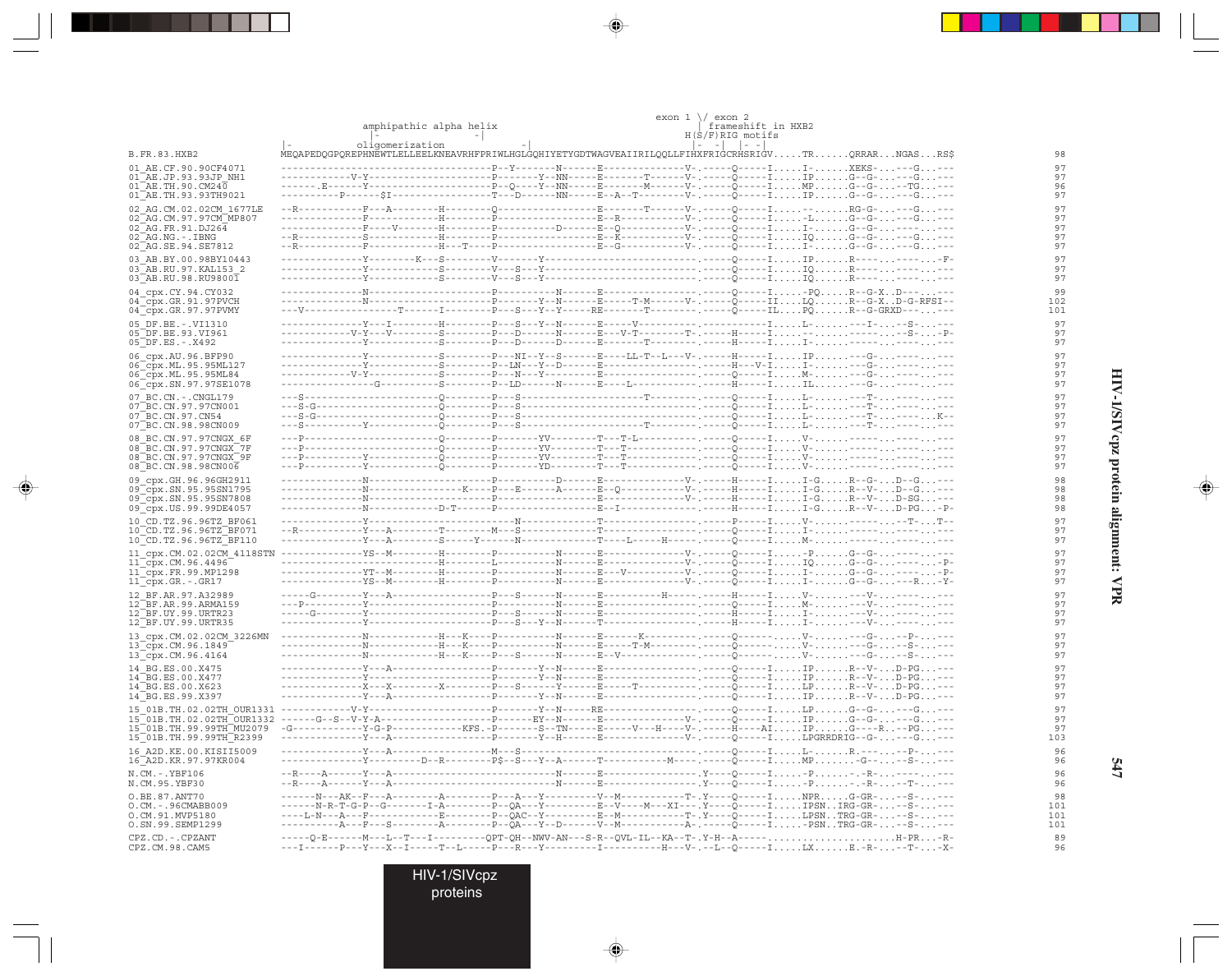## HIV-1/SIVcpz proteins

. . .

 $\Rightarrow$ 

### intramolecular<br>disulfide bonding

 $\overline{\blacklozenge}$ 

 $\Rightarrow$ 

|                                             | THET GILLECATGT<br>disulfide bonding nuclear localization signal                                                                                                                                                                                                                                                                                                                             |          |
|---------------------------------------------|----------------------------------------------------------------------------------------------------------------------------------------------------------------------------------------------------------------------------------------------------------------------------------------------------------------------------------------------------------------------------------------------|----------|
|                                             | $\sim$ $-1$<br>$\sim$<br>$exon 1 \ \sqrt{}$ exon 2                                                                                                                                                                                                                                                                                                                                           |          |
| B.FR.83.HXB2                                | MEPVDPRLEPWKHPGSQPKTACTNCYCKKCCFHCQVCFITKALGISYGRKKRRQRRRAHQ.NSQTHQASLSKQPTSQP.RGD.PTGPKE\$                                                                                                                                                                                                                                                                                                  | 87       |
| A1.KE.00.MSA4069                            | ------D----N------T-P-SK----------S--LN-G--------------GTL-.S-KD--NPVP---IP-T.Q-N.S-----S                                                                                                                                                                                                                                                                                                    | 87       |
| A1.KE.94.O23 17                             | -D----N----N------T---NK--------Y------LN-G--------------G-P-.S-KD--N-IO---IP-T.O-V.S-----S                                                                                                                                                                                                                                                                                                  | 87       |
| A1.SE.94.SE7253                             |                                                                                                                                                                                                                                                                                                                                                                                              | 87       |
| A1.TZ.97.97TZ02                             | $-D-\ldots. \ -N--N----N------TP-SK------Y--P--LN-G---------. \ -GTP-. G-KN--NPIQQ--IP-T.Q-V.S---E-Q$                                                                                                                                                                                                                                                                                        | 87       |
| A1.UA.00.98UA0116                           | -D----N----N----------S--------LY--I--LK-G----------H--GTPH.S-KD--IPI----LPRT.QR-.Q---E-S                                                                                                                                                                                                                                                                                                    | 87       |
| A1.UG.85.U455<br>A1.UG.92.92UG037           | $-\cdot\cdot\cdot\cdot\cdot\cdot\cdot\cdot--N-\cdot\cdot\cdot--\cdot--T-\cdot\cdot-S-\cdot--V-\cdot-W--L--LK-G---K--K--K--G-G-G-KD--TLLP--L-P-S.QRV.SA-QE-S$<br>-D----S----N--------P-NK----V--Y---C--LN-G-----------KP--GTP-.SNKD--NPIP---IPRT.Q--.S---E-S                                                                                                                                  | 87<br>87 |
|                                             |                                                                                                                                                                                                                                                                                                                                                                                              |          |
| A2.CD.97.97CDKS10                           |                                                                                                                                                                                                                                                                                                                                                                                              | 87       |
| A2.CD.97.97CDKTB48                          | ------K----N----------K----R--Y---L---N-G----------P--KPSP.SNKD--NPIP--SLP-A.QRV.----E-P                                                                                                                                                                                                                                                                                                     | 87       |
| A2.CY.94.94CY017 41                         |                                                                                                                                                                                                                                                                                                                                                                                              | 87       |
| B.AR.99.ARMA132                             | ---------------------R-P--T-------L-------M--G---------------PP-.D-KN--V------A--L.---.------S                                                                                                                                                                                                                                                                                               | 87       |
| <b>B.US.83.RF</b>                           |                                                                                                                                                                                                                                                                                                                                                                                              | 87       |
| B.AU.95.MBCC54                              |                                                                                                                                                                                                                                                                                                                                                                                              | 87<br>87 |
| B.BO.99.BOL0122<br>B.CN.-.RL42              |                                                                                                                                                                                                                                                                                                                                                                                              | 87       |
| B.ES.89.S61K15                              |                                                                                                                                                                                                                                                                                                                                                                                              | 87       |
| B.GA.88.OYI                                 | ----,,,--------------SN-----R--L------TK-G---------,,-----P-,D-K---V------A---,---,-----S                                                                                                                                                                                                                                                                                                    | 87       |
| B.GB.83.CAM1                                |                                                                                                                                                                                                                                                                                                                                                                                              | 87       |
| B.NL.86.3202A21                             |                                                                                                                                                                                                                                                                                                                                                                                              | 87       |
| B.TH.90.BK132                               |                                                                                                                                                                                                                                                                                                                                                                                              | 87       |
| B.US.90.WEAU160                             |                                                                                                                                                                                                                                                                                                                                                                                              | 87       |
| C.BR.92.92BR025                             |                                                                                                                                                                                                                                                                                                                                                                                              | 87       |
| C.BW.00.00BW3891 6                          | ------N----N------N----NK----O-SY--L---OK-G-------------S-PP.S-ED--NPI----L--T.---.S--SE-S                                                                                                                                                                                                                                                                                                   | 87       |
| C.BW.96.96BW0502                            |                                                                                                                                                                                                                                                                                                                                                                                              | 87       |
| C.ET.86.ETH2220                             | ------N----N----------N0------SY--L---LX-G---------------P-.S-KD--NLI----L-HT.---.---SE-S                                                                                                                                                                                                                                                                                                    | 87<br>87 |
| C.IL.98.98IS002<br>C.IN.95.95IN21068        | ------N----N-----------N-------SY--L---QK-G-------------S-P-.S-ED--NPI----LPRT.P--.---SE-S                                                                                                                                                                                                                                                                                                   | 87       |
| C.IN.99.01IN565 10                          | ------N----N-----------N-----N-SY--L---OK-G-------------S-PP.S-ED--NLI----LPRT.P--.---SE-S                                                                                                                                                                                                                                                                                                   | 87       |
| C.KE.00.KER2010                             |                                                                                                                                                                                                                                                                                                                                                                                              | 87       |
| C.MM.99.mIDU101 3                           | ------N----N-----E---N-----R-SY--L---OK-G-------------S-P-.S-ED--NPI----LPRT.OR-.---SE-S                                                                                                                                                                                                                                                                                                     | 87       |
| C.TZ.97.97TZ04                              |                                                                                                                                                                                                                                                                                                                                                                                              | 87       |
| C.TZ.98.98TZ017                             | ------S----N------O-P-NT------SY--L---O--G-----------K-----PP.S-ED--NPV----LP-T.---.----SE-S                                                                                                                                                                                                                                                                                                 | 87       |
| C.ZA.01.2134MB                              | -D-I--N----N------E-P-NK----H-SY------L--G----N---------STPP.S-EG--NP-----L-HT.---.---SE-S                                                                                                                                                                                                                                                                                                   | 87<br>87 |
| C.ZA.97.97ZA003<br>C.ZM.96.96ZM651          |                                                                                                                                                                                                                                                                                                                                                                                              | 87       |
|                                             | $-D----N---N----R-P-NK-H---Y-P---LN-G---------GPP-.GG-A--VPIP---S---------S---$                                                                                                                                                                                                                                                                                                              |          |
| D.CD.83.ELI<br>D.CD.83.NDK                  | $-D-1$ -N--S-N------R---NK-H-----Y---------G-------------KPP-.GD-A--VPIPE--S--S.---.-----K-                                                                                                                                                                                                                                                                                                  | 87<br>87 |
| D.CD.85.Z2Z6                                | $-D----N1---N-----NR-H---Y---Y-----G---------PS-.GG----DPIP---S---.---$                                                                                                                                                                                                                                                                                                                      | 87       |
| D.CM.01.01CM 0009BBY                        |                                                                                                                                                                                                                                                                                                                                                                                              | 87       |
| D.KE.01.01KE NKU3006                        | ------N----R-------R-P-NK-------Y--Y------G--------------SP-.GD-A--DPIP---S---.---.-------                                                                                                                                                                                                                                                                                                   | 87       |
| D.TD.99.MN012                               |                                                                                                                                                                                                                                                                                                                                                                                              | 87       |
| D.UG.94.94UG114                             |                                                                                                                                                                                                                                                                                                                                                                                              | 87       |
| D.UG.99.99UGA08483                          | $-D--\ldots --N---N---N---R-P-NK---Y---N--V--G-----C----G.---PP-.SG-A--DPIP---S---.H--.-S----$                                                                                                                                                                                                                                                                                               | 87       |
| D.UG.99.99UGB21875                          | ------N-----------R-P-NK-------Y---H-----G-------------SP-.G-KA--DPVP---S------.-----                                                                                                                                                                                                                                                                                                        | 87       |
| F1.BE.93.VI850                              | ------S-D--N-------T-P--K----R------W--T--G------------H-TP-.S--V--N--P---L--A.---.------S                                                                                                                                                                                                                                                                                                   | 87       |
| F1.BR.93.93BR020 1                          | $-$ -L--N-D--N------T-P--R----W-----YW--T--G------------P-TP-.S--I--DFVP---I--A.--N.------S                                                                                                                                                                                                                                                                                                  | 87       |
| F1.FI.93.FIN9363<br>F1.FR.96.MP411          | --L---N-D--N------P-P-NK----R-----YW--A--G------------H-TP-.S--I--DPVP---L---.-RN.------S<br>--L---N-D--NQ-----T-P--K----------YC--A--G---------------TP-.S--S-KNPIPE--L--A.---.------S                                                                                                                                                                                                      | 87<br>87 |
|                                             |                                                                                                                                                                                                                                                                                                                                                                                              |          |
| F2.CM.02.02CM 0016BBY                       | --M---K-D--N--------NP-NK----R------L--TS-G-------------S-SH.S-KD--DPV----L--A.---.-----E-S                                                                                                                                                                                                                                                                                                  | 87       |
| F2.CM.95.MP255<br>F2.CM.95.MP257            | --V---KID--N------E-P-N------------PL--MK-G---------------TP-.G-KI--DPVP---L--T.-------E-S<br>--V---N-D---------E-P-NK-----------L--TR-G---------------TP-.SGEV--DPV----L--T.---.-K--E-S                                                                                                                                                                                                     | 87<br>87 |
| F2.CM.97.CM53657                            | --M---K----N------E-P-NK----------L--TR-G--------------S-.S-EI--NPVP---LP-A.G-N.-N--E-S                                                                                                                                                                                                                                                                                                      | 87       |
|                                             |                                                                                                                                                                                                                                                                                                                                                                                              |          |
| G.BE.96.DRCBL                               | -D----K--------------P-N-----SVAAL.----LN-G----------KH--GTPH.S-KD--TPVP---F-TT.--N.----Q-S<br>$-D-\ldots--N-\ldots-N-\ldots--1-P-N-\ldots--N-\ldots-N-\ldots-1\\ N-G-\ldots--S\ldots H--TSP\ldots-1PVP--NPVP--LPT\ldots-N.\ldots-DE-S\ldots-1$                                                                                                                                              | 86       |
| G.CM.01.01CM 4049HAN<br>G.FI.93.HH8793 12 1 | -D----N----N-----------NK----I--W------LN-G----------KH---PP-.DNKD--NPVP---LPTT.--N.------S                                                                                                                                                                                                                                                                                                  | 87<br>87 |
| G.NG.92.92NG083                             | $-D----K---N-----T-P-NK---V-W---M--L-N-G------P$ . $P-GTP-.G-KD--NPVP---LPTT.S-N----SEKP$                                                                                                                                                                                                                                                                                                    | 87       |
| G.SE.93.SE6165                              | -D----N----N--------P-NK-F--V--W------LN-G----------KH--GTP-.S-KG--DPVP---LPTT.--N.------S                                                                                                                                                                                                                                                                                                   | 87       |
| H.BE.93.VI991                               | -D----N0---N-------R---N--------Y---LK-G---Y--------GTPK.SL-D--TLIP---L-RT.S--.----EK-                                                                                                                                                                                                                                                                                                       | 87       |
| H.BE.93.VI997                               | $-D----NO---N---N---P-N---D-S---L---LK-G------SR--ATPA.SV-D--NHIP---L-RT.------N---N$                                                                                                                                                                                                                                                                                                        | 87       |
| H.CF.90.90CF056                             | $-D-\cdot \ldots \ -{\bf K}^--{\bf N}--{\bf N}--\cdot \ldots \ -Q--{\bf N}--{\bf N}--{\bf N}--{\bf N}--{\bf M}-{\bf L}{\bf K}-{\bf G}-\cdot \ldots \ -\cdot \cdot \cdot \ -{\bf S} \ .\ -\cdot \cdot \cdot \cdot \ -{\bf H}-{\bf T}{\bf P}{\bf A}\ .\ {\bf SL}-{\bf D}-{\bf N}-{\bf I}---\cdot \ldots \ -{\bf L}-{\bf RT}\ .{\bf H}-\cdot \cdot \cdot \cdot \ -\cdot \cdot \cdot \ -{\bf Q}$ | 87       |
|                                             |                                                                                                                                                                                                                                                                                                                                                                                              | 87       |
| J.SE.93.SE7887<br>J.SE.94.SE7022            |                                                                                                                                                                                                                                                                                                                                                                                              | 87       |
|                                             |                                                                                                                                                                                                                                                                                                                                                                                              |          |
| K.CD.97.EQTB11C                             | -----NI---NQ----------NQ--------Y---L--LQ-G---C---B-----TTTPY.A-KN-KDPIP---LP-A.---.------S                                                                                                                                                                                                                                                                                                  | 87       |
| K.CM.96.MP535                               | -D----NI---NQ---------NQ----R--Y---I--LK-G----N------P--TTPY.--EN--DP-R---L---.--E.Q-D---S                                                                                                                                                                                                                                                                                                   | 87       |

HIV-1/SIVcpz protein alignment: TAT

 $\overline{\blacklozenge}$ 

**S48 HIV-1/SIVcpz protein alignment: TAT 548**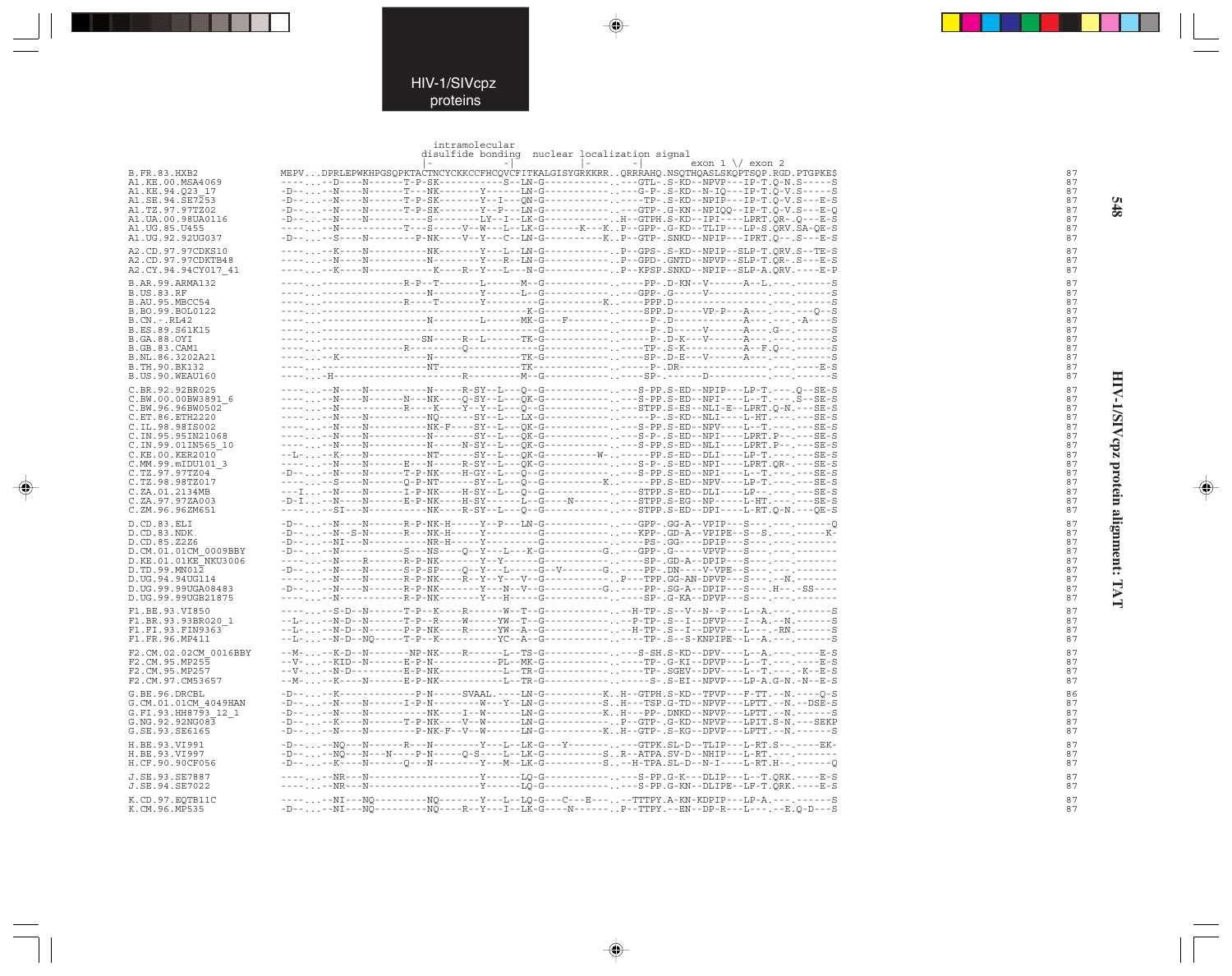| FOT.   |
|--------|
| ľ      |
| $\sim$ |
| Ì      |
|        |
| Š      |
|        |
|        |
| C      |
|        |
|        |
|        |
|        |
| Ē<br>ŗ |
|        |

 $\color{red} \blacklozenge$ 

 $\Xi$ 

**549**

|                                                                                                     | ---------<br><u>womanna</u><br>$1100 + 1001$<br>- - - - - - - - - - -<br>exon $1 \sqrt{}$ exon 2<br>$\vert - \vert$<br>$-1$                                                                                                                                                                                                                                                                                                                                                                                            |
|-----------------------------------------------------------------------------------------------------|------------------------------------------------------------------------------------------------------------------------------------------------------------------------------------------------------------------------------------------------------------------------------------------------------------------------------------------------------------------------------------------------------------------------------------------------------------------------------------------------------------------------|
| <b>B.FR.83.HXB2</b>                                                                                 | MEPVDPRLEPWKHPGSQPKTACTNCYCKKCCFHCQVCFITKALGISYGRKKRRQRRRAHQ.NSQTHQASLSKQPTSQP.RGD.PTGPKE\$                                                                                                                                                                                                                                                                                                                                                                                                                            |
| 01 AE.CF.90.90CF4071                                                                                | --L---K----N-------T---NK----I--W---L--LK-G----------KH--GTP-.G-KG--DPI----LPII.--N.-------S                                                                                                                                                                                                                                                                                                                                                                                                                           |
| 01 AE.JP.93.93JP NH1                                                                                |                                                                                                                                                                                                                                                                                                                                                                                                                                                                                                                        |
| 01 AE.TH.90.CM24 $\overline{0}$<br>01 AE.TH.93.93TH9021                                             | --L---N----N------T---SK-------W---L--LK-G-----------KH--GTP-.S-KD--NPIP---LPII.-RN.--D---S<br>--L---N----N-X----T---SK----I--W---L--LK-G-----------KH--GTP-.S-KD--YPIPE--L-II.--N.-------S                                                                                                                                                                                                                                                                                                                            |
| 02 AG.CM.02.02CM 1677LE                                                                             | --L---S----N------T---SK----I--W---L--LM-G----------R--GTP-.SH-D--NPVP---LPTA.--N.-------S                                                                                                                                                                                                                                                                                                                                                                                                                             |
| 02 AG.CM.97.97CM MP807                                                                              | ------S----N------T---SK----M---W---LN-G---------L--GTP-.SR-D--N-V----LPTT.--N.----E-S                                                                                                                                                                                                                                                                                                                                                                                                                                 |
| $02$ AG. FR. 91. DJ264                                                                              | ------S----N------T---S-----I--W---L--LN-G----------XR--GTP-.SR-DR-NPV----LPTT.--N.------S                                                                                                                                                                                                                                                                                                                                                                                                                             |
| $02^-AG$ . NG. $-$ . IBNG<br>02 AG.SE.94.SE7812                                                     | $- - \text{L} - \text{L} - \text{S} - \text{S} - \text{L} - \text{N} - \text{S} - \text{S} - \text{S} - \text{S} - \text{S} - \text{S} - \text{S} - \text{S} - \text{S} - \text{S} - \text{S} - \text{S} - \text{S} - \text{S} - \text{S} - \text{S} - \text{S} - \text{S} - \text{S} - \text{S} - \text{S} - \text{S} - \text{S} - \text{S} - \text{S} - \text{S} - \text{S} - \text{S} - \text{S} - \text{S} - \text$<br>--L---S----N------T---SK----I--W---L--LN-G-----------KR--GTP-.SR-DN-DPVP---LPTT.--N.-A----S |
| 03 AB.BY.00.98BY10443                                                                               |                                                                                                                                                                                                                                                                                                                                                                                                                                                                                                                        |
| 03 AB.RU.97.KAL153 2                                                                                |                                                                                                                                                                                                                                                                                                                                                                                                                                                                                                                        |
| 03 AB.RU.98.RU98001                                                                                 |                                                                                                                                                                                                                                                                                                                                                                                                                                                                                                                        |
| 04 cpx.CY.94.CY032<br>$04$ cpx.GR.91.97PVCH                                                         | ------D----N------T-D-NK-F-----W------LK-G-------------KH--GSL-.G-KG--NLIP---L--OPN--.S---E-O<br>--A-DLVY-N----N------T---NK-F-----W---A--LK-G----------KXO--SPRXF-RDR-NPIP---L---.N-N.-E----O                                                                                                                                                                                                                                                                                                                         |
| 04 cpx.GR.97.97PVMY                                                                                 | ------N----N------T----K-F--V--Y------LR-G----------KH---PP-.G-RDR-NPIP---L--QHS--.------Q                                                                                                                                                                                                                                                                                                                                                                                                                             |
| 05 DF.BE.93.VI961                                                                                   | $-D--\ldots -N---N---N---R---N0-H---Y---S---G-----\ldots S---PP-.GG-A--IPVPE--S--A---A---O--O-0$                                                                                                                                                                                                                                                                                                                                                                                                                       |
| 05 DF.BE. - . VI1310                                                                                |                                                                                                                                                                                                                                                                                                                                                                                                                                                                                                                        |
| 05 DF.ES. -. X492                                                                                   | ------KI---NO---R-------K-------Y--P---LM-G-------------O-PP.G-KN--DPV----L--T.ORE.O---EKS                                                                                                                                                                                                                                                                                                                                                                                                                             |
| 06 cpx.AU.96.BFP90<br>06 cpx.ML.95.95ML127                                                          | ------NI---NQ---R-------P------SY---L--LN-G-------------T-PP.G-KN--DPVP---L--T.QRG.----EKS                                                                                                                                                                                                                                                                                                                                                                                                                             |
| 06 cpx.ML.95.95ML84                                                                                 | ------KI---NQ---R------S----R--Y--PL--LN-G-------------T-PP.G-KN--DPVP---L--T.QRK.S---E-S                                                                                                                                                                                                                                                                                                                                                                                                                              |
| 06_cpx.SN.97.97SE1078                                                                               | ------NI---NO---R------S----O--Y--P---LN-G-------------T-PL.G-KS--DPVP---L--T.ORE.S---EKS                                                                                                                                                                                                                                                                                                                                                                                                                              |
| 07 BC.CN. - . CNGL179<br>07 BC.CN.97.97CN001                                                        | ------K--S-----------------------S--TK-G---F----------S-P-.S-ED--NLI----LPRT.Q--.---SE-S<br>-----HK---------------NS--------------TK-G---F----------S---.SGED--NPI----LPRT.O--.---SE-S                                                                                                                                                                                                                                                                                                                                 |
| 07 BC.CN.97.CN54                                                                                    | ----NHK----E----------NS--------------TK-G---F----------S--R.S-ED--NPI----LPRT.Q--.---SE-S                                                                                                                                                                                                                                                                                                                                                                                                                             |
| 07 BC.CN.98.98CN009                                                                                 |                                                                                                                                                                                                                                                                                                                                                                                                                                                                                                                        |
| 08 BC.CN.97.97CNGX 6F<br>08 BC.CN.97.97CNGX 7F                                                      | ------N----N-----E---N-----R-SY--L---OK-G-------------S-P-.S-ED--NLI---SLPRT.O--.OA-SE-S<br>------N-------E---N------R-SY--L---QK-G-------------S-P-.S-ED--NLI----LPRT.Q--.QA-SE-S                                                                                                                                                                                                                                                                                                                                     |
| 08 BC.CN.97.97CNGX 9F                                                                               | -------N-------E---N------R-SY--L---QK-G-------------S-P-.S-ED--NLI---SLPRT.Q--.QA-S--S                                                                                                                                                                                                                                                                                                                                                                                                                                |
| 08 BC.CN.98.98CN006                                                                                 | ------N----N--------------R-SY--L---QK-G-------------S-P-.S-ED--NLI---SLP-T.Q--.QA-SE-S                                                                                                                                                                                                                                                                                                                                                                                                                                |
| 09 cpx.GH.96.96GH2911                                                                               | --L---N----N------A---NK----R--Y---H--LN-G-------------A-SC.G-KSN-DPIP---LP-T.--N.------S                                                                                                                                                                                                                                                                                                                                                                                                                              |
| 09 cpx.SN.95.95SN1795<br>09 cpx.SN.95.95SN7808                                                      | ------N----N----R-A---NS-------Y---K--LN-G-------------A-SG.G-KSN-DLIP---L--T.---.------S<br>$-D-\ldots. \ -N--N----N-----A--N--------Y--D--LN-G---------. \ -A-SG. G-KSN-DTIP--L--T. \ -\ldots. \ -\ldots.$                                                                                                                                                                                                                                                                                                           |
| 09 cpx.US.99.99DE4057                                                                               | $-D-1$ -N----N------AAP-N--------Y---K--L--G----------- ---A-SG.DNTSN-DHIP---L--T.---.--------P                                                                                                                                                                                                                                                                                                                                                                                                                        |
| 10 CD.TZ.96.96TZ BF061                                                                              | ----H-N----N-----------NK-H--A-SY--L---O--S--------------S-PP.S-ED--NLI----S---.---.-------                                                                                                                                                                                                                                                                                                                                                                                                                            |
| 10 CD.TZ.96.96TZ BF071<br>$10$ CD.TZ.96.96TZ BF110                                                  | ------N----N--------P-NK-F--A-SY--L---Q--G-------------S-PP.S-ED--NLI----S---.---.-------<br>------K----N--------P--E----H-SY--L---QK-G-------------S-PP.S-ED--DLI----S---.---.------                                                                                                                                                                                                                                                                                                                                  |
|                                                                                                     | 11 cpx.CM.02.02CM 4118STN ------NI---NQ--------NQ-------Y---I--LK-G-------------A-SH.S-KN--DLV----ST-A.SRN.----E-S                                                                                                                                                                                                                                                                                                                                                                                                     |
| 11 cpx.CM.96.4496                                                                                   | ------NI---NO---R-----SQ-------X--XY--LK-G-------------A-SR.S-KN--DPIPE--LP-T.TRK.----E-S                                                                                                                                                                                                                                                                                                                                                                                                                              |
| $11$ cpx. FR. 99. MP1298                                                                            | ------KI---N----------NO-F--R--Y---I--LK-G-------------T-YH.D-KN--DP-PE--LP-T.-RK.----E-S                                                                                                                                                                                                                                                                                                                                                                                                                              |
| 11_cpx.GR.-.GR17                                                                                    | ---G-INID--NO---------NO----R--Y---H--LK-G---------W----T-SR.S-KN--DPIPE--LP-A.SRN.----E-P                                                                                                                                                                                                                                                                                                                                                                                                                             |
| 12 BF.AR.97.A32989<br>12 BF.AR.99.ARMA159                                                           | --L---N----N----K-S-P--K----R-----YW--V--G----------------P-.G---N-------I--A.--N.------S                                                                                                                                                                                                                                                                                                                                                                                                                              |
| $12$ $\overline{\phantom{a}}$ BF.UY.99.URTR23                                                       | --L---N-D--N-------T-P--R-----R-----YR--V--G-----------K. .----PP- .G--NN-V------I--A. --N. -A---KS                                                                                                                                                                                                                                                                                                                                                                                                                    |
| 12 BF.UY.99.URTR35                                                                                  | ------N-D--N-------T-P--K-----R-----YL--MA-G---------G----PP-.DN-NN-D------I--A.---.-A-S-KP                                                                                                                                                                                                                                                                                                                                                                                                                            |
| 13 cpx.CM.02.02CM 3226MN<br>$13$ <sup><math>-</math></sup> cpx.CM.96.4164 <sup><math>-</math></sup> | $-D----KL---N------NT---R----------G--------------SR.S--S--DLVP-S$                                                                                                                                                                                                                                                                                                                                                                                                                                                     |
| 13_cpx.CM.96.1849                                                                                   | $-D-$ -KI---NQ-------P--K---------------G-------------S-SH.---N--DLIP---LPI-.--N.Q-----S                                                                                                                                                                                                                                                                                                                                                                                                                               |
| 14 BG.ES.00.X475                                                                                    |                                                                                                                                                                                                                                                                                                                                                                                                                                                                                                                        |
| 14 BG.ES.00.X477                                                                                    |                                                                                                                                                                                                                                                                                                                                                                                                                                                                                                                        |
| 14 BG.ES.00.X623<br>14 BG.ES.99.X397                                                                | $-D-\ldots. \ -N--N----N-------------V--N-----LM-G------K \ . \ +\textit{--GTPH} . S-KD--NPVP--LPTT. -- N. --- E-S-2D--N-FQ--LPTT. -- N. ----E-S-2D--N-FQ--LPT. -- N. ----E-S-2D--N-FQ--LPT. -- N. ----E-S-2D--N-FQ--LPT. -- N. ----E-S-2D--N-FQ--LPT. ---K-S-2D--N-FQ--LPT. ---K-S-2D--N-FQ--LPT. ---K-S-2D--N-FQ--LPT. ---K-S-2D--N-FQ--LPT. ---K-S-2D--N-FQ--L$<br>$-D-\ldots. \ -N--N----N--------K---I--W-----LN-G------K. \ . H--GPP-. \ S-KD--NPVP---LPT. \ -N. \ ---E-S$                                       |
|                                                                                                     | 15 01B.TH.02.02TH OUR1331 --L---N----N-----T---SK-------W---L--LK-G----------KH---TP-.S-KD--NPIPE--LPIS.--N.--D---S                                                                                                                                                                                                                                                                                                                                                                                                    |
|                                                                                                     |                                                                                                                                                                                                                                                                                                                                                                                                                                                                                                                        |
| 15 01B.TH.99.99TH MU2079                                                                            | -D---LN----N----R-T---N------I--W---I--LK-G----------KH--GTP-.S-KD--NPAP---L-IS.--K.--D--KS                                                                                                                                                                                                                                                                                                                                                                                                                            |
| 15_01B.TH.99.99TH_R2399                                                                             | ------N----N------T-E-SK-------W---L--LK-G-----------KH--GTP-.S-KD--NPVP---L-IS.--N.--D---S                                                                                                                                                                                                                                                                                                                                                                                                                            |
| 16 A2D.KE.00.KISII5009<br>16 A2D.KR.97.97KR004                                                      | $-D--\ldots--N---N---S-P-NK---S-P-NK---S---S---LN-G---S---S-P-GPPP.S-AD--NPV---SLP-T_QR I.S---E-S$<br>-D----N-----R------R----NK----R--Y--P---LN-G----------P---PP-.GGTG--NPIPE-SLPR-.QRI.---TE-S                                                                                                                                                                                                                                                                                                                      |
| 0.BE.87.ANT70                                                                                       | -D----EVP--H------QIP-N-----R--Y--Y---VR-G---------G-P.-AA.SHPD-KDPVP--SPTIT.KRK.QERQE-Q                                                                                                                                                                                                                                                                                                                                                                                                                               |
| O.CM.-.96CMABB009                                                                                   | -D----E-P--H----K-Q-P-N-----S--Y--YL--ER-G-----------PAVAA.GVPNNTNPVP--SLPNA.SWK.QEQQ--Q                                                                                                                                                                                                                                                                                                                                                                                                                               |
| O.CM.91.MVP5180<br>O.SN.99.SEMP1299                                                                 | $-D--\ldots--EMP--H-----K-Q-P-N---R--Y--Y--TK-G---H---\ldots-PA-AA\\ SPDNKDPVPE-SL-HT,GRK,QKRQE-Q$<br>$-D--\ldots--EMP--H---O-P-NK---A--Y--Y--AS-G------\ldots.-PA-AA.RHPDN-DIVPE-L-YIT.NRK.QKRQE-Q$                                                                                                                                                                                                                                                                                                                   |
| N.CM.-.YBF106                                                                                       | -----------N---------NK-------Y--MC--TK-G---------S----PPK.S-KD--DPIPE--L-RQQP--.Q--Q-KQ                                                                                                                                                                                                                                                                                                                                                                                                                               |
| N.CM.95.YBF30                                                                                       | -----------N---------N-----R--Y--LY--TK-G---------S---TP-.S-KS--DLIPE--L--Q.Q--.Q--Q-KQ                                                                                                                                                                                                                                                                                                                                                                                                                                |
| CPZ.CM.98.CAM5                                                                                      | -----XN----L-----------N-----C-----M---EK-G------------GR-HSLAS.S-THN-D-IRO--L-RO.O-N.O--EE-O                                                                                                                                                                                                                                                                                                                                                                                                                          |
| CPZ.CD. - . CPZANT                                                                                  | $-D--$ - $AETP--L--PAT-A-P-N---C--Y--PL--TK-G-----R-A.RRN--TTAES-END-DFV--S$                                                                                                                                                                                                                                                                                                                                                                                                                                           |
|                                                                                                     |                                                                                                                                                                                                                                                                                                                                                                                                                                                                                                                        |

. . .

 $\bigoplus$ 

HIV-1/SIVcpz proteins

◈

intramolecular disulfide bonding nuclear localization signal

 $\color{red}\blacklozenge$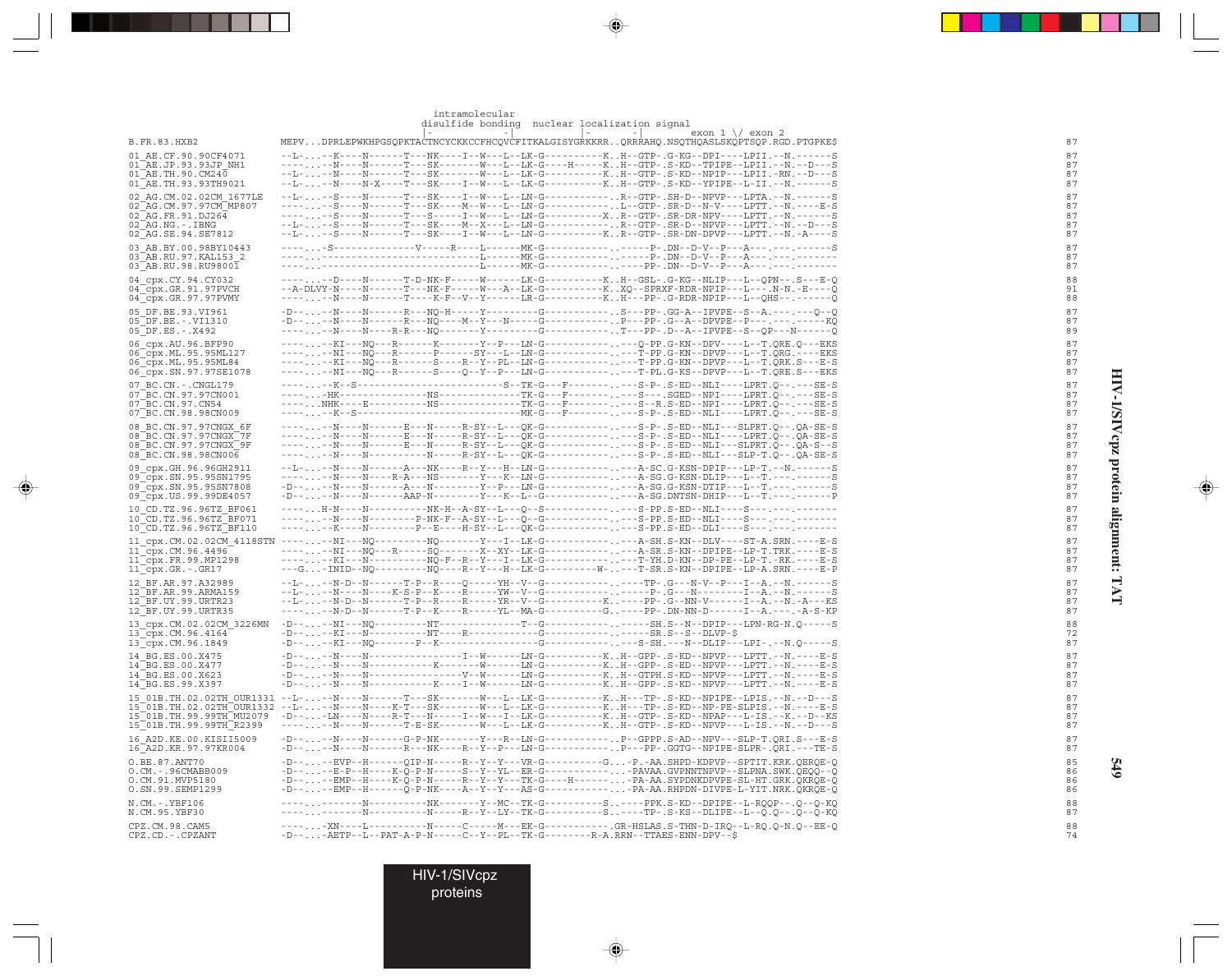### HIV-1/SIVcpz proteins

. . .

 $\Rightarrow$ 

exon  $1 \sqrt{}$  exon  $2$ 

|                                        |                                                                                                                      | high affinity binding site |             | Leu-rich effector domain |                                                                                                                                                                                                                                                      |            |
|----------------------------------------|----------------------------------------------------------------------------------------------------------------------|----------------------------|-------------|--------------------------|------------------------------------------------------------------------------------------------------------------------------------------------------------------------------------------------------------------------------------------------------|------------|
|                                        |                                                                                                                      | $\vert - \vert$<br>nls     | $\sim$ $-1$ | $\sim$<br>$-1$           |                                                                                                                                                                                                                                                      |            |
| B.FR.83.HXB2<br>A1.KE.00.MSA4069       |                                                                                                                      |                            |             |                          | MAGRSGDSDEELIR.TVRLIKLLYOSNPPPN.PEG.TROARRNRRRRWREROROIHSISERILGTYLGRSAEPVPLOLPPLERLTLDCNEDCGTSGTOGVGSPOILVESPTVLESGTKES<br>------------FK.A--I--I------Y-K.-K-.-----K------A----D------S-C---P----------I---HK-------00S--AETG--G--VSG---DI-G----N- | 117<br>124 |
| A1.KE.94.023 17                        |                                                                                                                      |                            |             |                          |                                                                                                                                                                                                                                                      | 124        |
| A1.SE.94.SE7253                        |                                                                                                                      |                            |             |                          |                                                                                                                                                                                                                                                      | 124        |
| A1.TZ.97.97TZ02                        |                                                                                                                      |                            |             |                          |                                                                                                                                                                                                                                                      | 124        |
| A1.UA.00.98UA0116                      |                                                                                                                      |                            |             |                          | -----, --T-A--LT.A--I--F------Y-A.-R-.-----K-0----A-----D------S-C--------------I---H---S-------00S--TETG--G---SG--SGISG------                                                                                                                       | 124        |
| A1.UG.85.U455                          |                                                                                                                      |                            |             |                          |                                                                                                                                                                                                                                                      | 124        |
| A1. UG. 92. 92 UG037                   |                                                                                                                      |                            |             |                          | ----- . -NP----L-.AI-I--I------Y-E.-K-.-----K------A-----DTL---V-S-C---P---------I---H---S--------OOS--VETG--RT-VSG---V--G---N-                                                                                                                      | 124        |
| A2.CD.97.97CDKS10                      |                                                                                                                      |                            |             |                          | -----,,--P--D-L-,A-KI--I------Y-K,-R-,S----K-------A--N--D--------C---PT---------I---H---S--------00S--TETG--G---FG-PS---G--IEK-                                                                                                                     | 124        |
| A2.CD.97.97CDKTB48                     |                                                                                                                      |                            |             |                          | -------P--D--- .AI-I--I-------Y-K.-R-. -----K--------A-----D-------S-C---PT-------------H---S-----C--OOS--AETG--R--TS---SGI-G--IED                                                                                                                   | 124        |
| A2.CY.94.94CY017 41                    |                                                                                                                      |                            |             |                          | T----D-P--S-LO.AI-T--I------Y-K.-R-.S---O--------A-----D-----V-R-C---PT------------HI--S--------LOS--TETG--RS-ES---SVI-G---E-                                                                                                                        | 124        |
| B.AR.99.ARMA132                        |                                                                                                                      |                            |             |                          |                                                                                                                                                                                                                                                      | 117        |
| B.AU.95.MBCC54                         |                                                                                                                      |                            |             |                          |                                                                                                                                                                                                                                                      | 117        |
| B.BO.99.BOL0122                        |                                                                                                                      |                            |             |                          |                                                                                                                                                                                                                                                      | 117        |
| $B.CN.-.RL42$                          |                                                                                                                      |                            |             |                          |                                                                                                                                                                                                                                                      | 117        |
| B.ES.89.S61K15                         |                                                                                                                      |                            |             |                          |                                                                                                                                                                                                                                                      | 117        |
| B.GA.88.OYI                            |                                                                                                                      |                            |             |                          |                                                                                                                                                                                                                                                      | 117        |
| <b>B.GB.83.CAM1</b>                    |                                                                                                                      |                            |             |                          |                                                                                                                                                                                                                                                      | 117        |
| B.NL.86.3202A21                        |                                                                                                                      |                            |             |                          |                                                                                                                                                                                                                                                      | 117        |
| B.TH.90.BK132<br><b>B.US.83.RF</b>     |                                                                                                                      |                            |             |                          |                                                                                                                                                                                                                                                      | 117<br>117 |
| B.US.90.WEAU160                        |                                                                                                                      |                            |             |                          | -----, .-----D-LK.------I--------S.---, ------------------RK--GW--N-----PT-----P-----D------K--------,--,--S---L---A---P-----                                                                                                                        | 117        |
|                                        |                                                                                                                      |                            |             |                          |                                                                                                                                                                                                                                                      |            |
| C.BR.92.92BR025                        |                                                                                                                      |                            |             |                          |                                                                                                                                                                                                                                                      | 108<br>108 |
| C.BW.00.00BW3891 6<br>C.BW.96.96BW0502 |                                                                                                                      |                            |             |                          |                                                                                                                                                                                                                                                      | 101        |
| C.ET.86.ETH2220                        |                                                                                                                      |                            |             |                          |                                                                                                                                                                                                                                                      | 108        |
| C.IL.98.98IS002                        |                                                                                                                      |                            |             |                          |                                                                                                                                                                                                                                                      | 108        |
| C.IN.95.95IN21068                      | ---------A-LK.A--I--I------Y-E.-R-.-----K-------A----------S-F---P---------I---HISGS-SA-----POS--TTEG----\$          |                            |             |                          |                                                                                                                                                                                                                                                      | 108        |
| C.IN.99.01IN565 10                     | ----- . -----A-LO.A--I--I-------Y-E.-O-.----O--------A-----C-------S-C---P-----F----I---HISDS-RS-----OPS--TTEG--N-\$ |                            |             |                          |                                                                                                                                                                                                                                                      | 108        |
| C.KE.00.KER2010                        | -------N-D--L-.V--I--I------Y-K.---.-----K--------A---R---------SAC---P-----F----HI--S-GG-----OOS--TTEG----\$        |                            |             |                          |                                                                                                                                                                                                                                                      | 108        |
| C.MM.99.mIDU101 3                      | -----,,----A-L-,A-I--I------Y-E,-R-,----OK-------A--K--------V-S-C---P-----L---ID--HISDS-SG-A---ÕÕS--TTGG----Š       |                            |             |                          |                                                                                                                                                                                                                                                      | 108        |
| C.TZ.97.97TZ04                         | ------N-----LO.A--T--I------Y-K.---.----K------A------T------S-C--------P----I---HIGDS-SS-----OOS--TTEG--N-\$        |                            |             |                          |                                                                                                                                                                                                                                                      | 113        |
| C.TZ.98.98TZ017<br>C.ZA.01.2134MB      |                                                                                                                      |                            |             |                          |                                                                                                                                                                                                                                                      | 108<br>108 |
| C.ZA.97.97ZA003                        |                                                                                                                      |                            |             |                          |                                                                                                                                                                                                                                                      | 108        |
| C.ZM.96.96ZM651                        | -----,,----AA-LL,AA-T--I------Y-E,-K-,-----K-------A---E-RA------S-C---PT---------I---HIGDS-SG-A-E-OOS--TTEG----\$   |                            |             |                          |                                                                                                                                                                                                                                                      | 108        |
|                                        |                                                                                                                      |                            |             |                          |                                                                                                                                                                                                                                                      | 117        |
| D.CD.83.ELI<br>D.CD.83.NDK             |                                                                                                                      |                            |             |                          |                                                                                                                                                                                                                                                      | 117        |
| D.CD.85.Z2Z6                           |                                                                                                                      |                            |             |                          |                                                                                                                                                                                                                                                      | 117        |
| D.CM.01.01CM 0009BBY                   |                                                                                                                      |                            |             |                          |                                                                                                                                                                                                                                                      | 117        |
| D.KE.01.01KE NKU3006                   |                                                                                                                      |                            |             |                          |                                                                                                                                                                                                                                                      | 117        |
| D.TD.99.MN012                          |                                                                                                                      |                            |             |                          |                                                                                                                                                                                                                                                      | 117        |
| D.UG.94.94UG114                        |                                                                                                                      |                            |             |                          |                                                                                                                                                                                                                                                      | 117        |
| D. UG. 99.99UGA08483                   |                                                                                                                      |                            |             |                          |                                                                                                                                                                                                                                                      | 117        |
| D.UG.99.99UGB21875                     |                                                                                                                      |                            |             |                          |                                                                                                                                                                                                                                                      | 117        |
| F1.BE.93.VI850                         |                                                                                                                      |                            |             |                          | --------T--LK.A-KC--I------Y-K.---.-------------------RAL-D---SSC----E-----------HIN-S-----PEEG---S--SG--HA---------                                                                                                                                 | 117        |
| F1.BR.93.93BR020 1                     |                                                                                                                      |                            |             |                          | --------0--LK.A--Y--I------Y-K.---.----------------RE--D---SSC---P-------------HIN-S-----ABEG---S--SG--H---G-----                                                                                                                                    | 117        |
| F1.FI.93.FIN9363                       |                                                                                                                      |                            |             |                          |                                                                                                                                                                                                                                                      | 117        |
| F1.FR.96.MP411                         |                                                                                                                      |                            |             |                          |                                                                                                                                                                                                                                                      | 117        |
| F2.CM.02.02CM 0016BBY                  |                                                                                                                      |                            |             |                          |                                                                                                                                                                                                                                                      | 117        |
| F2.CM.95.MP255                         |                                                                                                                      |                            |             |                          |                                                                                                                                                                                                                                                      | 117        |
| F2.CM.95.MP257                         |                                                                                                                      |                            |             |                          | -------R----LK.A--Y--I------Y-K.L--.--K----------A------Q------S-C---LQ---R----L--K-HIN-S-----TEKG------S---RA--G------<br>------------LK.A--Y--I------Y-K.---.--T----------A--N--RO------S-C---PT-------------HIN-S---E--TNKG--N---SG--RA--GP-N---  | 117        |
| F2.CM.97.CM53657                       |                                                                                                                      |                            |             |                          |                                                                                                                                                                                                                                                      | 117        |
| G.BE.96.DRCBL                          |                                                                                                                      |                            |             |                          | ----- . -ST----LT.A--I---------S-P.--- .------------A-----------S-C---PE-------------H---S--G-----OOS--TEIG------F---SV--G-----                                                                                                                      | 124        |
| G.CM.01.01CM 4049HAN                   |                                                                                                                      |                            |             |                          | ------AT-G--LO.A-OI--I------Y-P.---.---T-K-------A--K---T------S-C---PT----F---I--C---S--S-----OOP--TETG--R--V-W---AA-G------                                                                                                                        | 124        |
| G.FI.93.HH8793 12 1                    |                                                                                                                      |                            |             |                          | ------P----L-.A--I--T-------Y-S.-A-.-----K-------A---------------SAC---P-----F------G-S---SK-G-----OOP--TETG--R--V---P-V--G------                                                                                                                    | 124        |
| G.NG.92.92NG083<br>G.SE.93.SE6165      |                                                                                                                      |                            |             |                          |                                                                                                                                                                                                                                                      | 124<br>108 |
|                                        |                                                                                                                      |                            |             |                          |                                                                                                                                                                                                                                                      |            |
| H.BE.93.VI991                          |                                                                                                                      |                            |             |                          | -------N--G-L-.AC-I-R-------Y-E.-A-.----Q--------A-------G--V-A-C--GP-------------------------EK------TSG---A--GT-A---<br>------AG--0-PO.VCKI--II-----Y-E.-A-.------------------RA------TDC---PP-------------------------EK-K-G---P---S---GT-----    | 117        |
| H.BE.93.VI997<br>H.CF.90.90CF056       |                                                                                                                      |                            |             |                          |                                                                                                                                                                                                                                                      | 117<br>117 |
|                                        |                                                                                                                      |                            |             |                          |                                                                                                                                                                                                                                                      |            |
| J.SE.93.SE7887                         |                                                                                                                      |                            |             |                          | --------D0-LL.A-----I------Y-K.-N-.S------------A--N--D------PSSC---P----------I---R--S----N-------D---SG-PCM--GA-----                                                                                                                               | 117        |
| J.SE.94.SE7022                         |                                                                                                                      |                            |             |                          | -------N-DO-LL.A--I--I------YSK.-N-.S-----------A--N--D-------SSC---P---------I---R---S----N-----D---SG-PCM--GA-----                                                                                                                                 | 117        |
| K.CD.97.EOTB11C                        |                                                                                                                      |                            |             |                          | ----R---EOO-LT.P--I--I------Y-K.---.-----------------RE--O-V-SSC----T-------------S-N-D--S---TEGEL-----P--PD---G--D---                                                                                                                               | 117        |
| K.CM.96.MP535                          |                                                                                                                      |                            |             |                          | ----R--P--Q-LT.---T--I--E---Y--.L--.S--T---------A--K--S-----L-SAC--------------I-K-N-N-D--P-K-TEGGL-----S--PC----------                                                                                                                             | 117        |

 $\Rightarrow$ 

 $\Rightarrow$ 

**950** 

 $\Rightarrow$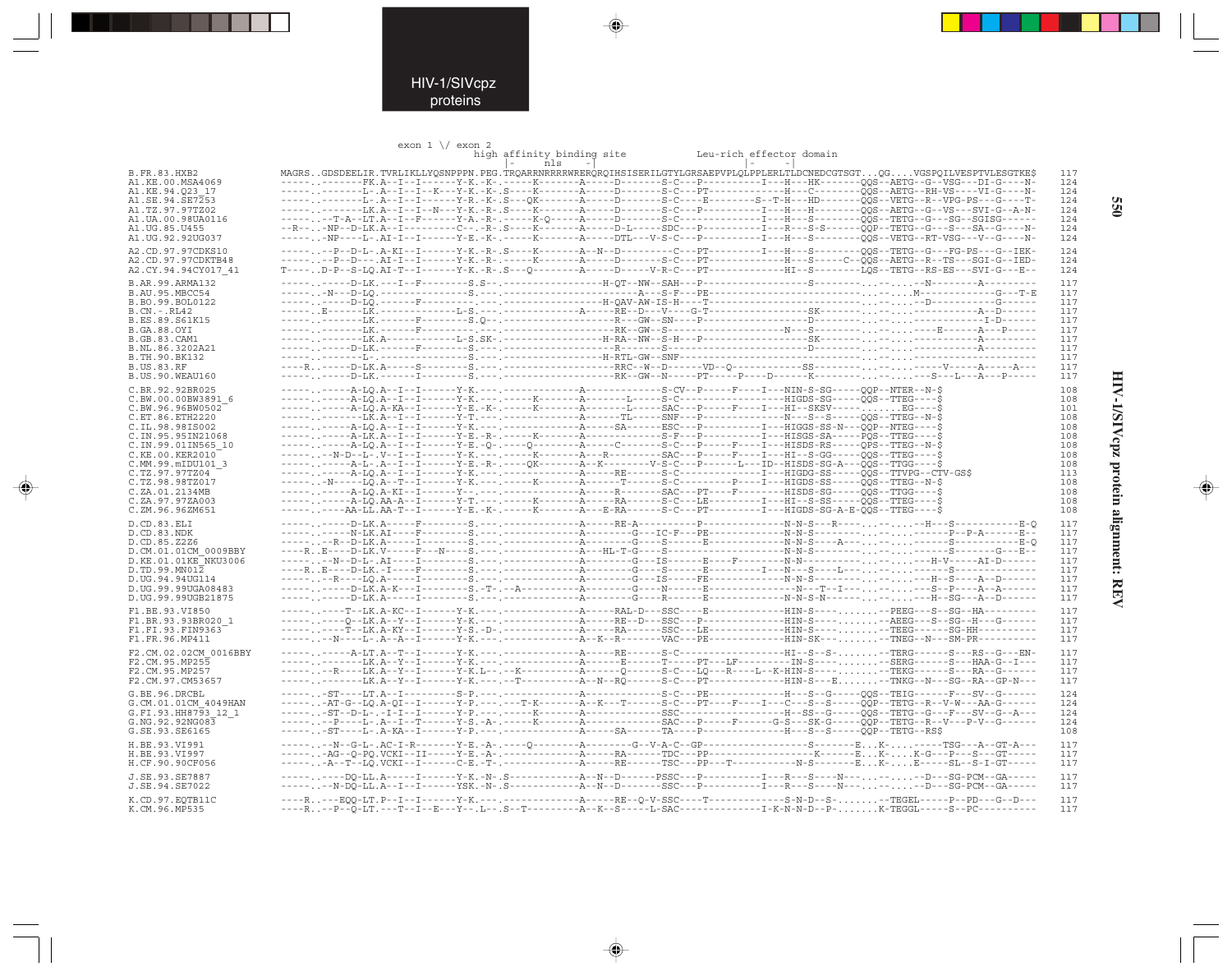|                                                      | exon $1 \sqrt{}$ exon 2                                                                                                                                                                                                                          |                                            |                                                                                                                             |            |
|------------------------------------------------------|--------------------------------------------------------------------------------------------------------------------------------------------------------------------------------------------------------------------------------------------------|--------------------------------------------|-----------------------------------------------------------------------------------------------------------------------------|------------|
|                                                      | high affinity binding site<br>$\mathbf{I}$<br>nls -                                                                                                                                                                                              | Leu-rich effector domain<br>$\overline{a}$ |                                                                                                                             |            |
| <b>B.FR.83.HXB2</b>                                  | MAGRSGDSDEELIR.TVRLIKLLYQSNPPPN.PEG.TRQARRNRRRRWRERQRQIHSISERILGTYLGRSAEPVPLQLPPLERLTLDCNEDCGTSGTQGVGSPQILVESPTVLESGTKE\$                                                                                                                        |                                            |                                                                                                                             | 117        |
| 01 AE.CF.90.90CF4071<br>01 AE.JP.93.93JP NH1         | ST----L-.A--I---------F-S.S--.---T-K-------A-----RA--D---S-C----T-------------H---S--------QQS--TEPG--R---SG-PSVI--P---N-                                                                                                                        |                                            |                                                                                                                             | 124<br>124 |
| $01^{\text{-}}$ AE.TH.90.CM240                       |                                                                                                                                                                                                                                                  |                                            |                                                                                                                             | 124        |
| 01 AE.TH.93.93TH9021                                 |                                                                                                                                                                                                                                                  |                                            |                                                                                                                             | 124        |
| 02 AG.CM.02.02CM 1677LE                              | ---------A--L-.A--I--I-------Y-P.---.------K------A-----RE------S-C---PT----------I---C---C-G------QQS--TETG------SG--SII-GP-----                                                                                                                |                                            | -A-A--L- .AI-I--I-------Y-P. --- .--------K---A-----SA--G---SAC-------------I---H------S----AQQS--TETG------S---SSI-GA-A--- | 124<br>124 |
| 02 AG. CM. 97. 97 CM MP807<br>$02$ AG. FR. 91. DJ264 | -----X-A----L-.V--IV-I------Y-P.---.-----K---G---A-----RA--Q---S-C---------------C---S-G------QQS--TETGL-----SG--SDI-GA-----                                                                                                                     |                                            |                                                                                                                             | 124        |
| 02 AG.NG. -. IBNG                                    |                                                                                                                                                                                                                                                  |                                            |                                                                                                                             | 124        |
| 02 AG.SE.94.SE7812                                   |                                                                                                                                                                                                                                                  |                                            |                                                                                                                             | 117        |
| 03 AB.BY.00.98BY10443                                |                                                                                                                                                                                                                                                  |                                            |                                                                                                                             | 117        |
| 03 AB.RU.97.KAL153 2<br>03_AB.RU.98.RU98001          |                                                                                                                                                                                                                                                  |                                            |                                                                                                                             | 117<br>117 |
| 04 cpx.CY.94.CY032                                   |                                                                                                                                                                                                                                                  |                                            |                                                                                                                             | 118        |
| 04 cpx.GR.91.97PVCH                                  |                                                                                                                                                                                                                                                  |                                            |                                                                                                                             | 118        |
| 04 cpx.GR.97.97PVMY                                  | ------ST--D-LK.A-GIV-I------Y--NTA-.--------------A--NR-----------AAC---P-----------I-K-------DK---N--VP--P-A--GT-D---                                                                                                                           |                                            |                                                                                                                             | 118        |
| 05 DF.BE. -. VI1310                                  | .--R--D-LK.A-----I------L-S.---.-----------------A-----N--G--L-S-------E---------------N-N-S----------------S--P-AI--------                                                                                                                      |                                            |                                                                                                                             | 117        |
| 05 DF.BE.93.VI961<br>$05$ DF.ES. - . X492            |                                                                                                                                                                                                                                                  |                                            |                                                                                                                             | 117<br>119 |
| 06 cpx.AU.96.BFP90                                   |                                                                                                                                                                                                                                                  |                                            | -DR-LL.A--I--I------Y-K.-N-.S-----------A--N--D-----V-S-C--------------I---R---S----N------N---SG-PDML-GT--T--              | 117        |
| 06 cpx.ML.95.95ML127                                 | --N--Q-LL.A--I--I---N--Y-K.-N-.G------------A--N--D-------S-C---PT----F---I---R---S----N-----D---PG-PGV--GT----                                                                                                                                  |                                            |                                                                                                                             | 117        |
| 06 cpx.ML.95.95ML84                                  | -N--Q-LL.A--T--I------Y-K.-S-.S------------A--K--D-------S-C-------------I---R---S-----N------D---P--PGVL-GT----<br>- - - - - Q-LW.A--V--I-------Y-K.LS-.S------------A--N--D-------SSC----B----------I---R---T----N--- - - -D---PG-PGVL-GT----- |                                            |                                                                                                                             | 117        |
| 06 cpx.SN.97.97SE1078                                |                                                                                                                                                                                                                                                  |                                            |                                                                                                                             | 117        |
| 07 BC.CN. - . CNGL179<br>07 BC.CN.97.97CN001         | . E----A--K.A--I--I------Y-E. -R-. -----K-------A-------------SAC---P-----------I-G-HISGS-SG-----QQS--TTER----\$                                                                                                                                 |                                            |                                                                                                                             | 108<br>108 |
| 07 BC.CN.97.CN54                                     | . E----A--E .A--I--I------Y-E . -R- . -----K------KA--G-----------SAC---P-----------I-G-HISGS-GG-----Q\$S--TTER----\$                                                                                                                            |                                            |                                                                                                                             | 108        |
| 07 BC.CN.98.98CN009                                  |                                                                                                                                                                                                                                                  |                                            |                                                                                                                             | 108        |
| 08 BC.CN.97.97CNGX 6F                                | ---A-L-.A--I--I------Y-E.-R-.-----K-------A--N-L--------SAC---PT------------HITDS-RG-----OOP--TTEG----\$                                                                                                                                         |                                            |                                                                                                                             | 108        |
| 08 BC.CN.97.97CNGX 7F<br>08 BC.CN.97.97CNGX 9F       | ---A-L-.A--I--I------Y-E.-R-.-----K------A--N----------SDC---PT-----------HITDS-RG-----OOP--TTEG----\$<br>----A-L-.A--I--------Y-E.-R-.-----K-------A--N---------RNC---PT-----------HITDS-RG-----QQP--TTEG----\$                                 |                                            |                                                                                                                             | 108<br>108 |
| 08 BC.CN.98.98CN006                                  | -------N--A-L-.A--I--I------Y-K.-R-.-----K------A--K----L-----S-C---P-------------HITDS-RG-----QQP--TTEG----\$                                                                                                                                   |                                            |                                                                                                                             | 108        |
| 09 cpx.GH.96.96GH2911                                | --N--Q-LA.A--V--I------Y-K.---.--------------A--S--N--------RAC---PE------------H-N-S----N-------AD---SG--CAI-G-----                                                                                                                             |                                            |                                                                                                                             | 117        |
| 09 cpx.SN.95.95SN1795                                |                                                                                                                                                                                                                                                  |                                            |                                                                                                                             | 117        |
| 09 cpx.SN.95.95SN7808<br>09 cpx.US.99.99DE4057       | ----------Q-LA.A-KV--I------Y-K.---.--------------------R------S-C---LE--------------H---S----N--------AD---SG--CAI-G------                                                                                                                      |                                            |                                                                                                                             | 117<br>117 |
| 10 CD.TZ.96.96TZ BF061                               |                                                                                                                                                                                                                                                  |                                            |                                                                                                                             | 117        |
| 10 CD. TZ. 96. 96TZ BF071                            |                                                                                                                                                                                                                                                  |                                            |                                                                                                                             | 117        |
| 10 CD.TZ.96.96TZ BF110                               |                                                                                                                                                                                                                                                  |                                            |                                                                                                                             | 117        |
| 11 cpx.CM.02.02CM 4118STN ---                        |                                                                                                                                                                                                                                                  |                                            | Q-LT.A--I--I------Q-K.-A-.-------------A--H--D-L-Q---SDC----E---------I---H---S----N----------------------GP--DKE           | 117        |
| 11 cpx.CM.96.4496<br>11 cpx.FR.99.MP1298             |                                                                                                                                                                                                                                                  |                                            |                                                                                                                             | 117<br>117 |
| $11$ $Cpx.GR.-.GR17$                                 | ---------AQ-LA.AA-I--I----S-Y-K.-A-.-------Q-----A--N-L----Q---S-C---E----P---I---H---S----N--------ES--PG--S---GPR-E--                                                                                                                          |                                            |                                                                                                                             | 117        |
| 12 BF.AR.97.A32989                                   |                                                                                                                                                                                                                                                  |                                            |                                                                                                                             | 117        |
| 12 BF.AR.99.ARMA159                                  |                                                                                                                                                                                                                                                  |                                            |                                                                                                                             | 117        |
| 12 BF.UY.99.URTR23<br>12 BF.UY.99.URTR35             |                                                                                                                                                                                                                                                  |                                            |                                                                                                                             | 117<br>117 |
| 13 cpx.CM.02.02CM 3226MN                             |                                                                                                                                                                                                                                                  |                                            |                                                                                                                             | 109        |
| 13 cpx.CM.96.1849                                    | ----------V-LT.---I--I---N--Y-S.Q--.-----K------A-------GQ---S-C------------------H------------QQS--TETG--G---P---GI-G----N-                                                                                                                     |                                            |                                                                                                                             | 124        |
| 13 cpx.CM.96.4164                                    | ------G-----LA.A-KV--I------Y-H.---.---------------------Q---SDC---P------F--------H-------------EQS--TATG--G---S----VI-G----N-                                                                                                                  |                                            |                                                                                                                             | 124        |
| 14 BG.ES.00.X475                                     | ------ST--D-L-.A--I--I------Y-P.---.--K------A----------SACV--PT------------H-N-S--S-L--00S--TETG--G---S---SVI-G-----                                                                                                                            |                                            |                                                                                                                             | 124        |
| 14 BG.ES.00.X477<br>14 BG.ES.00.X623                 |                                                                                                                                                                                                                                                  |                                            |                                                                                                                             | 124<br>124 |
| 14 BG.ES.99.X397                                     |                                                                                                                                                                                                                                                  |                                            |                                                                                                                             | 124        |
|                                                      |                                                                                                                                                                                                                                                  |                                            |                                                                                                                             | 124        |
| 15 01B. TH. 99. 99 TH MU2079                         |                                                                                                                                                                                                                                                  |                                            |                                                                                                                             | 124<br>124 |
| 15 01B.TH.99.99TH R2399                              | ----- . -ST----L- .A--I--I------Y-S.A-- .---T----------A-----RAL-D---CSC----T--------------H---S----DP--00S--TETG---S--PG-PSAI-G----N-                                                                                                           |                                            |                                                                                                                             | 124        |
| 16 A2D.KE.00.KISII5009                               | --P--D-L-.A-QT--I------Y-K.-S-.S---QK-----\$-A-----D-L-AQ--S-C-------------------                                                                                                                                                                |                                            | -H-N-R-----CR-OOS-RTETR--R---S----VI-R--SEK-                                                                                | 124        |
| 16 A2D. KR. 97. 97KR004                              | ---P--D-L-.A--A-RI------S-D.-R-.S----K--------A-----RA------SAC---PT-------------H---S-------QQP--TETG--R---S--PSV--G---E--                                                                                                                      |                                            |                                                                                                                             | 124        |
| N.CM.-.YBF106                                        | -VN--D-LK.A-KI--I------Y-DSSQ-.----------------RA-------A---GPQ---D-P----G----HK--S-DP--ESQ--TATTE\$                                                                                                                                             |                                            |                                                                                                                             | 106        |
| N.CM.95.YBF30                                        | ------VN----L-.A--V--I-------Y--.SK-.------------------RA------SSC--GPP---D-P----D-----TE--S--P--ESO--TATTE\$                                                                                                                                    |                                            |                                                                                                                             | 105        |
| O.BE.87.ANT70                                        | -----E.D-Q.-LQ.AIQI--I------Q-S.-R-.S-N--K-------R--A-VDTLAA-V-A-VVHGPQNNNIVD-----Q-SIRDP-GDQL-EAWTVDPRAEDN\$                                                                                                                                    |                                            |                                                                                                                             | 103        |
| $O.CM. - .96CMABB009$<br>O.CM.91.MVP5180             | -----D.E-QQ-LQ.AC-I-QI------Y-T.-V-.S-NS-K-------K----VEHLAA-V-A-VVHGQQDNHLVD-----Q-NIRDP-AEQ-T--LSMDSGAKDN\$<br>-E.E-QQ-LQ.AIQI--I------C-T.-A-.S-N--K-------R--A-VD-LAT---A-VVHG-QDNNLVD-----Q-NIRDP-ADRLP--GTVDPGTKDN\$                       |                                            |                                                                                                                             | 104<br>104 |
| 0.SN.99.SEMP1299                                     | -----D.G-QP-L-.AIQI--I----SHTS.-T-.S-S---------T-HAHVDTLAA---A-VVHGPQDNNLVE----Q-SIRDPDGDQP---WTVDSGTEDN\$                                                                                                                                       |                                            |                                                                                                                             | 104        |
| CPZ.CD. - . CPZANT                                   | ----EELEGT--Q-LK.A-KI--I------Y-K.-A-.S-A----K----KK--D-VEGLAA-V-R-LV-GPD-HN-VD--D-QN-S-EPLGSPP-PLQNYF-TVQPSGEQS-HPLDNNQN\$                                                                                                                      |                                            |                                                                                                                             | 119        |
| CPZ.CM.98.CAM5                                       | -----.E--TR-LQ.A--I--I--D---Y-D.NK-.------------------E-GQ-V-SSC----S--PD-L---ID----NPV--SAN---EHQ--TATVE-L\$                                                                                                                                    |                                            |                                                                                                                             | 108        |

 $\Rightarrow$ 

 $\Rightarrow$ 

. . .

 $\Rightarrow$ 

HIV-1/SIVcpz protein alignment: REV **HIV-1/SIVcpz protein alignment: REV**

 $\Rightarrow$ 

**551**

HIV-1/SIVcpz

proteins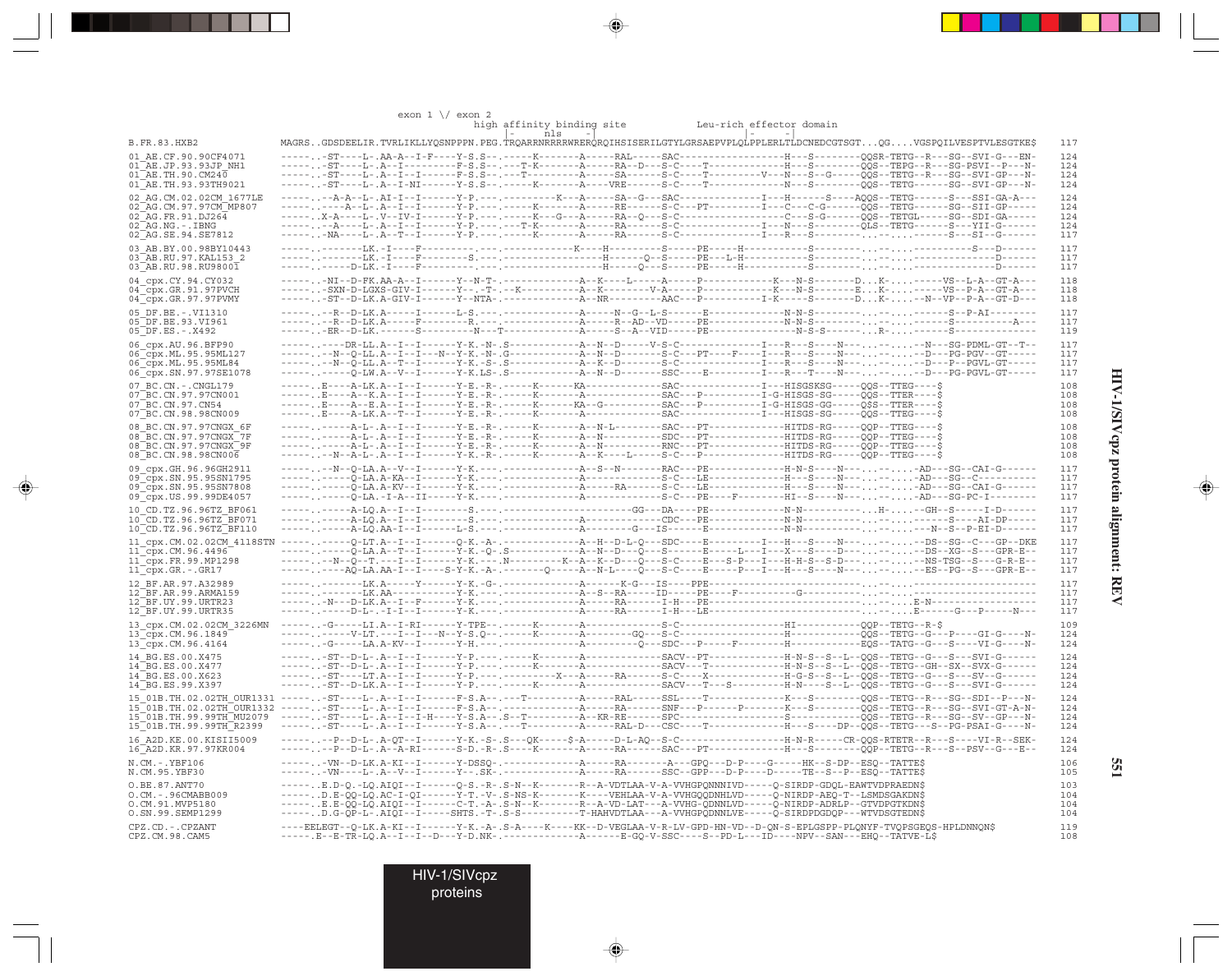## HIV-1/SIVcpz proteins

 $\Rightarrow$ 

|                                                                                                                                                                                                                                                                                 | $\vert$ - | transmembrane domain | $-11-$ |                                                                                                                                                                                                                                                                                                                                                                                                                                                                                                                                                                                                                                                                                                                                                                                                                                                                                                                                                                                                                                                       | cytoplasmic domain<br>phos | phos           |                                                                                  |
|---------------------------------------------------------------------------------------------------------------------------------------------------------------------------------------------------------------------------------------------------------------------------------|-----------|----------------------|--------|-------------------------------------------------------------------------------------------------------------------------------------------------------------------------------------------------------------------------------------------------------------------------------------------------------------------------------------------------------------------------------------------------------------------------------------------------------------------------------------------------------------------------------------------------------------------------------------------------------------------------------------------------------------------------------------------------------------------------------------------------------------------------------------------------------------------------------------------------------------------------------------------------------------------------------------------------------------------------------------------------------------------------------------------------------|----------------------------|----------------|----------------------------------------------------------------------------------|
| B.FR.83.HXB2<br>A1.KE.00.MSA4069<br>A1.KE.94.O23 17<br>A1.SE.94.SE7253<br>A1.TZ.97.97TZ02<br>A1.UA.00.98UA0116<br>A1.UG.85.U455<br>A1.UG.92.92UG037                                                                                                                             |           |                      |        | $\vert - \vert$ alpha helix $\vert - \vert$<br>T.OPIPIVAIV.AL.VVA.IIIAIVVWSI.VIIE.YR.KILRORKIDRLIDRLIERAEDS.GNESEGEISALV.EMG.VEMGHH.APWDVD.DL\$<br>MWTALO-C-V-.G-.I--.L-------T-.-G--.-K.RL-K--------E-IR-------D-DTEE-STL.I-L-DY.GLG-DN.N--<br>M.S-LE-S---.G-.I--.L-L--A--T-.-G--.-K.--RK---------E-IR--------D-DTEE-STL.ID--DY.DLG-NN.I--                                                                                                                                                                                                                                                                                                                                                                                                                                                                                                                                                                                                                                                                                                           |                            | -alpha helix - | 83<br>83<br>82<br>83<br>83<br>82<br>83<br>82                                     |
| A2.CD.97.97CDKS10<br>A2.CD.97.97CDKTB48<br>A2.CY.94.94CY017 41                                                                                                                                                                                                                  |           |                      |        | M.LS. LE-A--- . G- . --- . L-A-----T- . - F-- . -- . - - RE- --- W--Q-IS------ -D-DTDE-S. . AL. ----NL. NFG-AN. N--<br>M.S-LA-LS--.G-.---.S-L-----TV.-F--.----KK----W-LE-IS------.---D-DTEE-SKM.-G--NL.GF--DN.-V-<br>M.L-LV-L---.G-.I--.L-L-----T-.-F--.-K.--KK----W--K-IS------.----D-DTEE-SAL.--R--L.DFG--N.NV-                                                                                                                                                                                                                                                                                                                                                                                                                                                                                                                                                                                                                                                                                                                                     |                            |                | 82<br>82<br>82                                                                   |
| B.AR.99.ARMA132<br>B.AU.95.MBCC54<br>B.BO.99.BOL0122<br>B.CN.-.RL42<br>B.ES.89.S61K15<br>B.GA.88.OYI<br>B.GB.83.CAM1<br>B.NL.86.3202A21<br>B.TH.90.BK132<br><b>B.US.83.RF</b><br>B.US.90.WEAU160                                                                                |           |                      |        |                                                                                                                                                                                                                                                                                                                                                                                                                                                                                                                                                                                                                                                                                                                                                                                                                                                                                                                                                                                                                                                       |                            |                | 82<br>82<br>83<br>82<br>82<br>82<br>82<br>82<br>82<br>83<br>82                   |
| C.BR.92.92BR025<br>C.BW.00.00BW3891 6<br>C.BW.96.96BW0502<br>C.ET.86.ETH2220<br>C.IL.98.98IS002<br>C.IN.95.95IN21068<br>C.IN.99.01IN565 10<br>C.KE.00.KER2010<br>C.MM.99.mIDU101 3<br>C.TZ.97.97TZ04<br>C.TZ.98.98TZ017<br>C.ZA.01.2134MB<br>C.ZA.97.97ZA003<br>C.ZM.96.96ZM651 |           |                      |        | M.LELIGRIDYRLGVG.--.I--.L--V-I--T-.AY--.--.-LV---R-V-VK-IK------.---G-DTEE-ETM.-D---L.RLL-GN.---<br>$\verb M.LD\ldots\rule{0.15cm}{0.15cm}\hspace{-0.15cm}\verb M.LD\ldots\rule{0.15cm}{0.15cm}\hspace{-0.15cm}\verb M.LD\ldots\rule{0.15cm}{0.15cm}\hspace{-0.15cm}\verb M.LD\ldots\rule{0.15cm}{0.15cm}\hspace{-0.15cm}\verb M.LD\ldots\rule{0.15cm}{0.15cm}\hspace{-0.15cm}\verb M.LD\ldots\rule{0.15cm}{0.15cm}\hspace{-0.15cm}\verb M.LD\ldots\rule{0.15cm}{0.15cm}\hspace{-0$<br>M. IN. FLAKVDYRLGVG.--.I--.F-------I-.AY--.--.-L---------RKIR-------D-D-EE-SAM.-DV--L.RLL--N.N\$-<br>M.VDLLDLLEKVDYRL-VI.--.I-V.A--T----T-.-Y--.--.-L----------E-IR--------PAEE-STM.----NL.RLL--A.---                                                                                                                                                                                                                                                                                                                                                          |                            |                | 87<br>87<br>87<br>87<br>90<br>83<br>84<br>87<br>83<br>87<br>87<br>87<br>87<br>87 |
| D.CD.83.ELI<br>D.CD.83.NDK<br>D.CD.85.Z2Z6<br>D.CM.01.01CM 0009BBY<br>D.KE.01.01KE NKU3006<br>$D.TD.99.MN01\overline{2}$<br>D.UG.94.94UG114<br>D.UG.99.99UGA08483<br>D.UG.99.99UGB21875<br>F1.BE.93.VI850<br>F1.BR.93.93BR020 1<br>F1.FI.93.FIN9363<br>F1.FR.96.MP411           |           |                      |        | M. --LG-I--A. --. ---. --L-----T-. -F--. --. R-KK- -R- -C-L--IT------. ----. ---DREK-SKL. ------. -----I-. ---<br>M. --LV-I--A. --. ---. --------T-.-Y--. --. R-K-----C----IR------. -----REE-SKL.------. ------------<br>M. --SO-I--A. --. ---. A-------T-. -F--. --. R-K-----CI---IR------. -----DREE-SKL.------. -----I-.---<br>M. -SLA-L----.G-.I--L-L-V---T-----.CK.RVO--K-------------R-------D-DREE-SAL.-------.----------------------<br>M.KSLV-L---.--.-T.L-L--I--T-.-Y--.--.R-KK----Y-----IR---------DREE-STL.M----P.-----AD---<br>M.T-LV-L--I.--.---.L-L-----T-.-F--C-.RLR-----W----IA--------DEEE-SAL.-----D.----IN.-M-<br>M.SYLLAIG-A.--.I--.L-------T-.-Y--.-K.-LV-----NK-YK-IR------.-----DAEE-AAL.G---PF.I-G-IN.N--<br>M.SNLLAIG-A.--.I--.L--T---T-.AY--.-K.-LV-----N--YK-IS------.----DAEE-AAL.G-V-PF.I-G-IN.N--<br>M.SD. LLAIT-- . -F. I-- .L--V----T- . -F-- . -K. -LV-- --- N--YI-IR------ --- . DAEE-A. . AL. GK--PF. I-G--N. N--<br>M.SNLYVLS--.-F.II-.L-------T-.-F--.-K.-L------N--YE-IR------.----DAEE-AAL.G---SF.ISG-IN.N-- |                            |                | 82<br>82<br>82<br>83<br>82<br>83<br>82<br>83<br>82<br>82<br>82<br>82<br>82       |
| F2.CM.02.02CM 0016BBY<br>F2.CM.95.MP255<br>F2.CM.95.MP257<br>F2.CM.97.CM53657                                                                                                                                                                                                   |           |                      |        | M.SYL-IL-IVAF.I--.L-A--I--T-.-Y--.-K.-O---KR-N--YE-IR------.----DAEE-AAL.G-V-LF.I-GNIN.N--<br>M.PSLLA-G-S.--.I--.L--T-I--T-.-YL-.-K.-L---KR-N--YE-IR---------DAEE-AAL.G-V-PF.I-G-IN.N--                                                                                                                                                                                                                                                                                                                                                                                                                                                                                                                                                                                                                                                                                                                                                                                                                                                               |                            |                | 82<br>82<br>82<br>82                                                             |
| G.BE.96.DRCBL<br>G.CM.01.01CM 4049HAN<br>G.FI.93.HH8793 12 1<br>G.NG.92.92NG083<br>G.SE.93.SE6165                                                                                                                                                                               |           |                      |        | M.--LE-S---.G-.I--.S-A-----T-.-F--.----RK-KR-EK-L--IR------.---DTEE-ATL.M-L-DF.D--VG-.N--<br>M. -SLV-L---.G-.I--. F-A-----T-.-F--.--.E-RK-KR-GK-L--IR------.----.-D-DTEE--TL.----DF.D--VG-.N--                                                                                                                                                                                                                                                                                                                                                                                                                                                                                                                                                                                                                                                                                                                                                                                                                                                        |                            |                | 82<br>82<br>82<br>79<br>82                                                       |
| H.BE.93.VI991<br>H.BE.93.VI997<br>H.CF.90.90CF056<br>J.SE.93.SE7887                                                                                                                                                                                                             |           |                      |        | M.N-LGIG-G.--.---.F-------T-.AY--.--.-LXK--------E-IR-------D-DTEE-SKL.-----L.NLGY-A.---<br>M.I-LO-A---.-F.I--.-FL--GM-T-.-Y--.-K.-L------K----IR-------D-DTEE-ADL.--R-P-.DL-N-N.---                                                                                                                                                                                                                                                                                                                                                                                                                                                                                                                                                                                                                                                                                                                                                                                                                                                                  |                            |                | 81<br>78<br>81<br>82                                                             |
| J.SE.94.SE7022<br>K.CD.97.EQTB11C<br>K.CM.96.MP535                                                                                                                                                                                                                              |           |                      |        | M.VSLO-----.--.I--.FFL--C--T-.-X.-L--------K--N-IR-------D-DTDE-AEL.----P-.DL-N-N.---<br>M.V-LT-G-I.--.-A-.L-L--I--T-.AYL-.--.-VV--KR-NW-F--IR------.----DTEE-AAL.G-T--L.ILG-IN.N--<br>$\verb M.VS , \verb   \verb LA-S-- -- --L-L-L-L-L-L-T-- ---Y-- --LVK- , \verb   \verb XX-- , \verb NN-- --R-- --- --- --DABE-A , \verb DI.G-L--L.L.GNI-N-- ++ , \verb   \verb 0 , \verb 0 , \verb 1 , \verb 1 , \verb 1 , \verb 1 , \verb 1 , \verb 1 , \verb 1 , \verb 1 , \verb 1 , \verb 1 , \verb 1 , \verb 1 , \verb 1 , \verb 1 , \verb 1 , \verb 1 , \verb 1 , \verb 1 , \verb $                                                                                                                                                                                                                                                                                                                                                                                                                                                                        |                            |                | 82<br>81<br>81                                                                   |

 $\Rightarrow$ 

 $\Rightarrow$ 

HIV-1/SIVcpz protein alignment: VPU

 $\Rightarrow$ 

**552 HIV-1/SIVcpz protein alignment: VPU 552**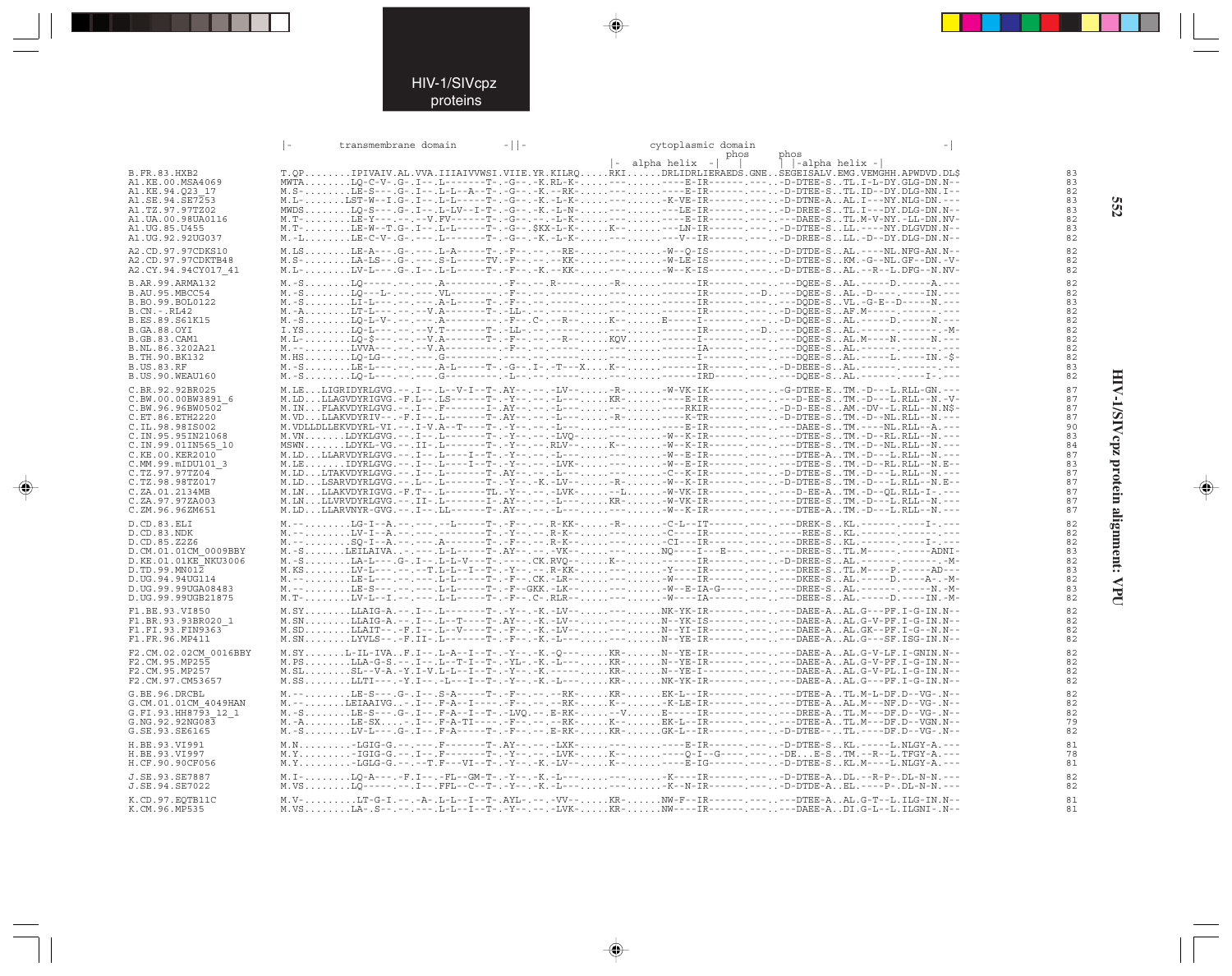|                                                      | transmembrane domain                                                                                                                                                                                                                                                                                                                                                                                              | $-11-$ | cytoplasmic domain<br>phos                  | phos           |          |
|------------------------------------------------------|-------------------------------------------------------------------------------------------------------------------------------------------------------------------------------------------------------------------------------------------------------------------------------------------------------------------------------------------------------------------------------------------------------------------|--------|---------------------------------------------|----------------|----------|
| <b>B.FR.83.HXB2</b>                                  | T.QPIPIVAIV.AL.VVA.IIIAIVVWSI.VIIE.YR.KILRQRKIDRLIDRLIERAEDS.GNESEGEISALV.EMG.VEMGHH.APWDVD.DL\$                                                                                                                                                                                                                                                                                                                  |        | $\vert - \vert$ alpha helix $\vert - \vert$ | -alpha helix - | 83       |
| 01 AE.CF.90.90CF4071                                 | M.L-LQ-S---.R-.I--.L-L-----TL.-A--.-K.X---------------E-IR----------DTDE-AKL.----DF.D--VG-.NV-                                                                                                                                                                                                                                                                                                                    |        |                                             |                | 82       |
| 01 AE.JP.93.93JP NH1<br>$01$ AE. TH. 90. CM240       |                                                                                                                                                                                                                                                                                                                                                                                                                   |        |                                             |                | 82<br>82 |
| 01 AE. TH. 93. 93 TH 9021                            |                                                                                                                                                                                                                                                                                                                                                                                                                   |        |                                             |                | 82       |
| 02 AG.CM.02.02CM 1677LE<br>02 AG. CM. 97. 97CM MP807 | M.KSLE-A---.G-.---.F-A--------F--.----RK-K---K-L--IR------.---D-DTEE-STL.M-R-YD.-IL-N-.---                                                                                                                                                                                                                                                                                                                        |        |                                             |                | 82<br>85 |
| $02^{\text{T}}$ AG.FR.91.DJ264                       |                                                                                                                                                                                                                                                                                                                                                                                                                   |        |                                             |                | 82       |
| $02^-AG$ . NG. -. IBNG<br>02 AG.SE.94.SE7812         |                                                                                                                                                                                                                                                                                                                                                                                                                   |        |                                             |                | 82<br>82 |
| 03 AB.BY.00.98BY10443                                |                                                                                                                                                                                                                                                                                                                                                                                                                   |        |                                             |                | 79       |
| 03 AB.RU.97.KAL153 2<br>03 AB.RU.98.RU98001          |                                                                                                                                                                                                                                                                                                                                                                                                                   |        |                                             |                | 79<br>79 |
| 04 cpx.CY.94.CY032                                   | M.LFNE-W---.G-.---.L--V----TL.-F--.-K.-LR---R--S-YN-IR--------D-DAEE-STL.-G--NF.D--VG-.N--                                                                                                                                                                                                                                                                                                                        |        |                                             |                | 82       |
| 04 cpx.GR.91.97PVCH<br>04 cpx.GR.97.97PVMY           |                                                                                                                                                                                                                                                                                                                                                                                                                   |        |                                             |                | 85<br>85 |
| 05 DF.BE. -. VI1310                                  |                                                                                                                                                                                                                                                                                                                                                                                                                   |        |                                             |                | 82       |
| 05 DF.BE.93.VI961<br>$05$ DF.ES. - . X492            | M.SD. LLA-TVA. -F. I-- . L-------T-. -Y--. -K. -LV-- --- NK-FK-IR------ D-. . ---DAEE-A. . AL. G---PF. I-G--N. N--                                                                                                                                                                                                                                                                                                |        |                                             |                | 82<br>81 |
| 06 cpx.AU.96.BFP90                                   | M. -A. LE-A--- . G- . --- . FLA-----T- . -F-Q. -- . E-RK- K-- EK-L--IR----- . --- --- DTDE-A. . TL.M---DF.D--VG-.N--                                                                                                                                                                                                                                                                                              |        |                                             |                | 82       |
| 06 cpx.ML.95.95ML127<br>06 cpx.ML.95.95ML84          |                                                                                                                                                                                                                                                                                                                                                                                                                   |        |                                             |                | 82<br>82 |
| 06_cpx.SN.97.97SE1078                                |                                                                                                                                                                                                                                                                                                                                                                                                                   |        |                                             |                | 82       |
| 07 BC.CN. - . CNGL179                                | M.-ALT-L---.--.T-------I-.-F--.--.--K--TR-----------D-DREE-SAR.I-----.---------                                                                                                                                                                                                                                                                                                                                   |        |                                             |                | 82       |
| 07 BC.CN.97.97CN001<br>$07^-$ BC.CN.97.CN54          |                                                                                                                                                                                                                                                                                                                                                                                                                   |        |                                             |                | 82<br>82 |
| 07 BC.CN.98.98CN009                                  |                                                                                                                                                                                                                                                                                                                                                                                                                   |        |                                             |                | 82       |
| 08 BC.CN.97.97CNGX 6F<br>08 BC. CN. 97. 97 CNGX 7F   |                                                                                                                                                                                                                                                                                                                                                                                                                   |        |                                             |                | 81<br>81 |
| 08 BC.CN.97.97CNGX 9F                                | $\begin{array}{l} \texttt{M.LD.\ldots, L.E.L-VG.--.1--.1--.1----?--.}-\texttt{?}-\texttt{?}-\texttt{?}-\texttt{?}-\texttt{?}-\texttt{?}-\texttt{?}-\texttt{?}-\texttt{?}-\texttt{?}-\texttt{?}-\texttt{?}-\texttt{?}-\texttt{?}-\texttt{?}-\texttt{?}-\texttt{?}-\texttt{?}-\texttt{?}-\texttt{?}-\texttt{?}-\texttt{?}-\texttt{?}-\texttt{?}-\texttt{?}-\texttt{?}-\texttt{?}-\texttt{?}-\texttt{?}-\texttt{?}-$ |        |                                             |                | 81<br>81 |
| 08 BC.CN.98.98CN006<br>09 cpx.GH.96.96GH2911         | M. -SLO-AS--.GI.I--.F-A--IA-T-.-F--.V-.--RK-KR-------IRD--------DTEE-AKL.----P-.DS-N--.---                                                                                                                                                                                                                                                                                                                        |        |                                             |                | 82       |
| 09 cpx. SN. 95. 95 SN1795                            | M. -SLY-AS--.G-.I--.F-A--I--T-.-F--.V-.--R--KR------IRD-----.------DAEE-AEL.----P-.DL-N-A.---                                                                                                                                                                                                                                                                                                                     |        |                                             |                | 82       |
| 09 cpx.SN.95.95SN7808<br>09 cpx. US. 99. 99DE4057    | M. --LQ-AS--.G-.I--.F-A--F--A-.-L---.V-.--RK-K---K----IRD-------D-DTEE-AKL.----S-.DL-N--.---                                                                                                                                                                                                                                                                                                                      |        |                                             |                | 82<br>82 |
| 10 CD.TZ.96.96TZ BF061                               | M.LSLLARVYYKLRVG.--.I--.L-------IR.-Y-Q.--.-LVEPT---W--K-IR-----R.-HD-D-DTEE-STM.-D--NL.RLL--N.---                                                                                                                                                                                                                                                                                                                |        |                                             |                | 87       |
| 10 CD.TZ.96.96TZ BF071<br>10 CD. TZ. 96. 96TZ BF110  |                                                                                                                                                                                                                                                                                                                                                                                                                   |        |                                             |                | 87<br>87 |
|                                                      | 11 cpx.CM.02.02CM 4118STN M.I-LQIVSIVA-.II-.F--V----TL.-F--.--.-K---K---Q----IR---------.DTDE-AQL.----T-.GL-NI-.--                                                                                                                                                                                                                                                                                                |        |                                             |                | 82       |
| 11 cpx.CM.96.4496<br>$11$ cpx. FR. 99. MP1298        |                                                                                                                                                                                                                                                                                                                                                                                                                   |        |                                             |                | 82<br>82 |
| 11_cpx.GR.-.GR17                                     |                                                                                                                                                                                                                                                                                                                                                                                                                   |        |                                             |                | 82       |
| 12 BF.AR.97.A32989<br>12 BF.AR.99.ARMA159            |                                                                                                                                                                                                                                                                                                                                                                                                                   |        |                                             |                | 82<br>82 |
| 12 BF.UY.99.URTR23                                   |                                                                                                                                                                                                                                                                                                                                                                                                                   |        |                                             |                | 81       |
| 12 BF.UY.99.URTR35                                   |                                                                                                                                                                                                                                                                                                                                                                                                                   |        |                                             |                | 82<br>82 |
| 13 cpx.CM.02.02CM 3226MN<br>13 cpx.CM.96.1849        | M.NALSIAGIVA-.I--.F---V---T-.-Y--.---LVK----EK-L--IS---------DTEE-AKL.----SF.D--VG-.A--<br>--M.NAL--IS--.--.I--.F-L-V---T-.AY--.----LVH-K--EK-L--IR----------DTDD-AKL.----NF.D--                                                                                                                                                                                                                                  |        |                                             |                | 82       |
| 13_cpx.CM.96.4164                                    |                                                                                                                                                                                                                                                                                                                                                                                                                   |        |                                             |                | 82       |
| 14 BG.ES.00.X475<br>14 BG.ES.00.X477                 | M.-SLE-S---.G-.I--.G-A--I--I-.-F-O.-K.E-RK-K--O-IL--IR------.----ODTEE-AIL.----NF.D--VG-.N--<br>M. --LE-S---.G-.I--.G-A--I--I-.-F-L.-K.E-RK-K--Q-IL--IK----------DTEE-AIL.----DF.D--VG-.NV-                                                                                                                                                                                                                       |        |                                             |                | 82<br>82 |
| 14 BG.ES.00.X623<br>14 BG.ES.99.X397                 |                                                                                                                                                                                                                                                                                                                                                                                                                   |        |                                             |                | 82<br>82 |
|                                                      |                                                                                                                                                                                                                                                                                                                                                                                                                   |        |                                             |                | 82       |
|                                                      |                                                                                                                                                                                                                                                                                                                                                                                                                   |        |                                             |                | 82       |
|                                                      |                                                                                                                                                                                                                                                                                                                                                                                                                   |        |                                             |                | 82<br>82 |
| 16 A2D. KE. 00. KISII5009<br>16 A2D. KR. 97. 97KR004 | M.SSLQ--S--.G-.I--.F-L-----T-.-Y--.---QK-K---W--K-IS------.----DTEE-SKL.----NL.RFL-AN.---<br>$\verb M.NS , \verb L@-LS---G-.F--F-L-V---T-.-F-.-K.--\tilde{K}K- \ldots, \verb N---W--K-IS----------------DTEE-STL.M---NL.DFG-AN.-$-$                                                                                                                                                                               |        |                                             |                | 82<br>82 |
| N.CM. -. YBF106<br>N.CM.95.YBF30                     | Y.MLWLGFI.--.G--.---AII-VL.LYK-.-K.--KL-E--EQIRQKIRD-T--R.-K--D-DAEWLAI.LL.S-DKL-.NW<br>Y.MLSLGFI.--.GA-.VS--VI--AL.LYR-.-K.--KL-E--KHIRO-IR--E---.----D-DAEWLDG.DE.EWL.-T.L-S                                                                                                                                                                                                                                    |        |                                             |                | 74<br>74 |
| O.BE.87.ANT70                                        | M.HHRDLL--I.II.SAL.LF-NVIL-GF.ILRK.-L.EQKE-DRKEREILERLR-IR-IRD--.DY--N-.EEEQEV.MDL.VL.SHGFDN.PMF                                                                                                                                                                                                                                                                                                                  |        |                                             |                | 83       |
| O.CM. - . 96CMABB009<br>O.CM.91.MVP5180              | M.YKDQ-IL-I.IF.C-V.FL--ACI-LF.ILKT.-X.EQKK-DRREKELL-RLQ-I--IRD--.DY--N-.EEEQEV.MDL.V-.EHGF-N.PMF<br>M.HQENLL-LI.--.SAL.CL-NVLI-LF.NLRI.-L.VQRK-DRREQEILERLR-IK-IRD--.DY--NE.EEQQEV.M-L.I-.SHGFAN.PMF                                                                                                                                                                                                              |        |                                             |                | 83<br>83 |
| O.SN.99.SEMP1299                                     | M.HHRDLL-LI.TT.SAL.LLTNV-L-TF.ILRQ.-L.-QKK-D-RBREILERLR-IRQIED--.DY--D-.TEËQEV.RDL.V-.SYGFDN.PMF                                                                                                                                                                                                                                                                                                                  |        |                                             |                | 83       |
| CPZ.CD. - . CPZANT<br>CPZ.CM.98.CAM5                 | M.TNIFEY-FLAFS--L-I-CIP-L.-K.LYKIYKQQQIDNKRNQRIIEV-SRRL-IDSAIEEDE.EADTYYL.GSGFAN.PVY<br>M.LINEOIGLIALGIEL--V----G-AYK.KW.REIKEERNRTOR-YNLAERI-I-O---.----N-.EEEAOLDNLL-.-NGFDN.PMF                                                                                                                                                                                                                                |        |                                             |                | 78<br>83 |

 $\Rightarrow$ 

\_\_

 $\overline{\blacklozenge}$ 

 $\overline{\overline{\phantom{m}}\phantom{m}}$ 

HIV-1/SIVcpz protein alignment: VPU **HIV-1/SIVcpz protein alignment: VPU**

 $\Rightarrow$ 

**553**

HIV-1/SIVcpz

proteins

 $\Rightarrow$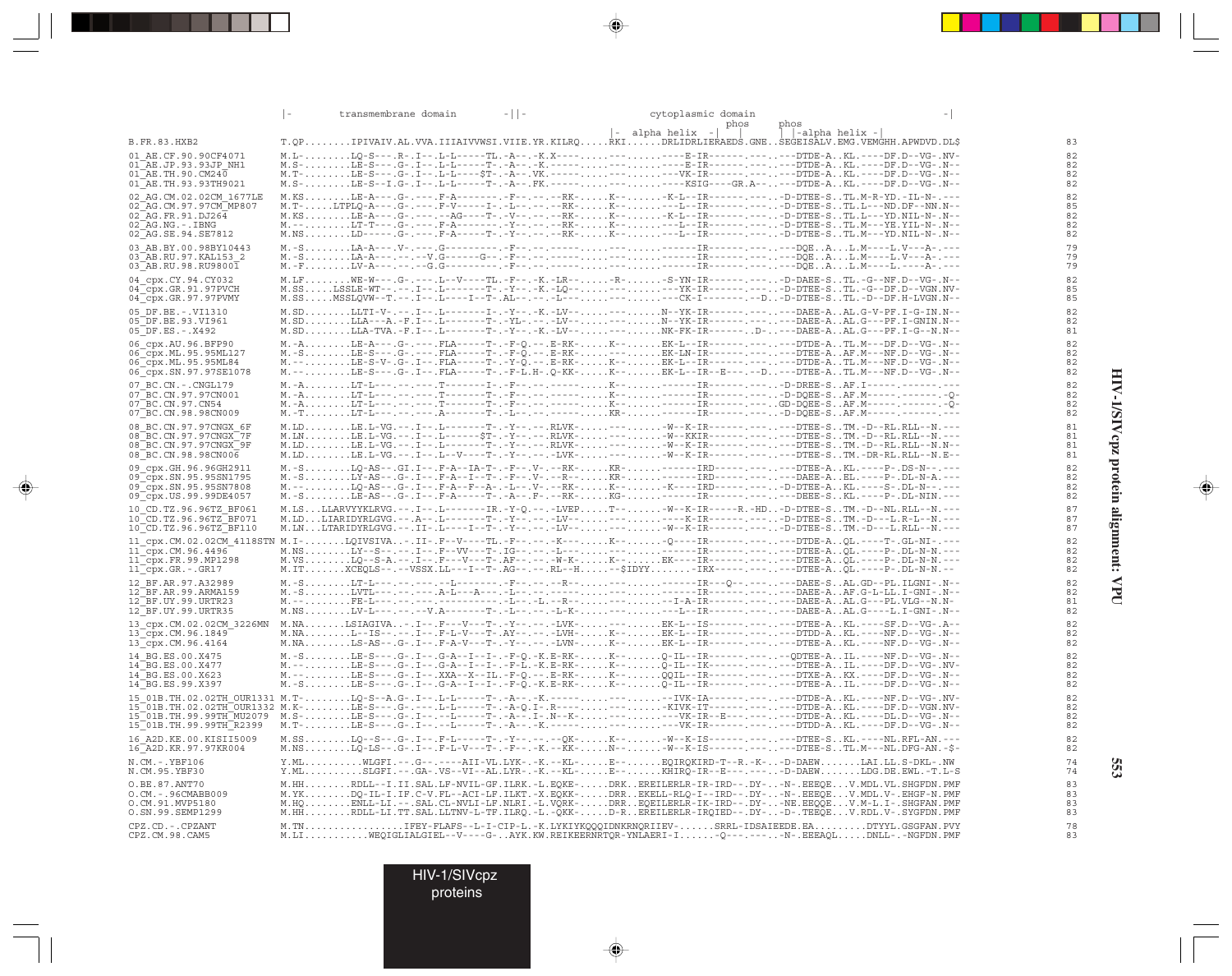### signal peptide  $\setminus$  gp120

 $\Rightarrow$ 

|                                           | signal peptide $\setminus$ gp120                                                                                                                                                                                                                                                                                                                         |  |  |            |
|-------------------------------------------|----------------------------------------------------------------------------------------------------------------------------------------------------------------------------------------------------------------------------------------------------------------------------------------------------------------------------------------------------------|--|--|------------|
| <b>B.FR.83.HXB2</b>                       | MRVKEKYOHLWRWGWRWGTM.LLGMLM.ICSA.TEKL.WVTVYYGVPVWKEATTTLFCASDAKAYDTEVHNVWATHACVPTDPNPOEVVLVNVTENFNMWKNDMVEOMHEDIISLWDOSLK                                                                                                                                                                                                                                |  |  | 117        |
| A1.KE.00.MSA4069                          |                                                                                                                                                                                                                                                                                                                                                          |  |  | 116        |
| A1.KE.94.023 17                           |                                                                                                                                                                                                                                                                                                                                                          |  |  | 116        |
| A1.SE.94.SE7253                           |                                                                                                                                                                                                                                                                                                                                                          |  |  | 116        |
| A1.TZ.97.97TZ02                           |                                                                                                                                                                                                                                                                                                                                                          |  |  | 116        |
| A1.UA.00.98UA0116<br>A1. UG. 85. U455     |                                                                                                                                                                                                                                                                                                                                                          |  |  | 116<br>115 |
| A1.UG.92.92UG037                          |                                                                                                                                                                                                                                                                                                                                                          |  |  | 116        |
|                                           |                                                                                                                                                                                                                                                                                                                                                          |  |  |            |
| A2.CD.97.97CDKS10                         |                                                                                                                                                                                                                                                                                                                                                          |  |  | 115<br>115 |
| A2.CD.97.97CDKTB48<br>A2.CY.94.94CY017 41 |                                                                                                                                                                                                                                                                                                                                                          |  |  | 115        |
|                                           |                                                                                                                                                                                                                                                                                                                                                          |  |  |            |
| B.AR.99.ARMA132                           |                                                                                                                                                                                                                                                                                                                                                          |  |  | 116        |
| B.AU.95.MBCC54<br>B.BO.99.BOL0122         |                                                                                                                                                                                                                                                                                                                                                          |  |  | 116<br>117 |
| $B.CN.-.RL42$                             |                                                                                                                                                                                                                                                                                                                                                          |  |  | 116        |
| B.ES.89.S61K15                            |                                                                                                                                                                                                                                                                                                                                                          |  |  | 116        |
| <b>B.GA.88.OYI</b>                        |                                                                                                                                                                                                                                                                                                                                                          |  |  | 116        |
| <b>B.GB.83.CAM1</b>                       |                                                                                                                                                                                                                                                                                                                                                          |  |  | 116        |
| B.NL.86.3202A21                           |                                                                                                                                                                                                                                                                                                                                                          |  |  | 116        |
| B.TH.90.BK132                             |                                                                                                                                                                                                                                                                                                                                                          |  |  | 116<br>116 |
| <b>B.US.83.RF</b><br>B.US.90.WEAU160      |                                                                                                                                                                                                                                                                                                                                                          |  |  | 116        |
|                                           |                                                                                                                                                                                                                                                                                                                                                          |  |  |            |
| C.BR.92.92BR025                           |                                                                                                                                                                                                                                                                                                                                                          |  |  | 116        |
| C.BW.00.00BW3891 6<br>C.BW.96.96BW0502    |                                                                                                                                                                                                                                                                                                                                                          |  |  | 116<br>116 |
| C.ET.86.ETH2220                           |                                                                                                                                                                                                                                                                                                                                                          |  |  | 116        |
| C.IL.98.98IS002                           |                                                                                                                                                                                                                                                                                                                                                          |  |  | 116        |
| C.IN.95.95IN21068                         |                                                                                                                                                                                                                                                                                                                                                          |  |  | 116        |
| C.IN.99.01IN565 10                        |                                                                                                                                                                                                                                                                                                                                                          |  |  | 116        |
| C.KE.00.KER2010                           |                                                                                                                                                                                                                                                                                                                                                          |  |  | 116        |
| C.MM.99.mIDU101 3                         |                                                                                                                                                                                                                                                                                                                                                          |  |  | 116<br>116 |
| C.TZ.97.97TZ04<br>C.TZ.98.98TZ017         |                                                                                                                                                                                                                                                                                                                                                          |  |  | 116        |
| C.ZA.01.2134MB                            |                                                                                                                                                                                                                                                                                                                                                          |  |  | 117        |
| C.ZA.97.97ZA003                           |                                                                                                                                                                                                                                                                                                                                                          |  |  | 117        |
| C.ZM.96.96ZM651                           |                                                                                                                                                                                                                                                                                                                                                          |  |  | 116        |
| D.CD.83.ELI                               |                                                                                                                                                                                                                                                                                                                                                          |  |  | 116        |
| D.CD.83.NDK                               |                                                                                                                                                                                                                                                                                                                                                          |  |  | 116        |
| D.CD.85.Z2Z6                              |                                                                                                                                                                                                                                                                                                                                                          |  |  | 116        |
| D.CM.01.01CM 0009BBY                      |                                                                                                                                                                                                                                                                                                                                                          |  |  | 117        |
| D.KE.01.01KE NKU3006                      |                                                                                                                                                                                                                                                                                                                                                          |  |  | 116        |
| D.TD.99.MNO12<br>D.UG.94.94UG114          |                                                                                                                                                                                                                                                                                                                                                          |  |  | 117<br>116 |
| D. UG. 99.99UGA08483                      |                                                                                                                                                                                                                                                                                                                                                          |  |  | 120        |
| D.UG.99.99UGB21875                        |                                                                                                                                                                                                                                                                                                                                                          |  |  | 116        |
| F1.BE.93.VI850                            |                                                                                                                                                                                                                                                                                                                                                          |  |  | 116        |
| F1.BR.93.93BR020 1                        |                                                                                                                                                                                                                                                                                                                                                          |  |  | 116        |
| F1.FI.93.FIN9363                          |                                                                                                                                                                                                                                                                                                                                                          |  |  | 115        |
| F1.FR.96.MP411                            |                                                                                                                                                                                                                                                                                                                                                          |  |  | 116        |
| F2.CM.02.02CM 0016BBY                     |                                                                                                                                                                                                                                                                                                                                                          |  |  | 116        |
| F2.CM.95.MP255                            |                                                                                                                                                                                                                                                                                                                                                          |  |  | 118        |
| F2.CM.95.MP257                            |                                                                                                                                                                                                                                                                                                                                                          |  |  | 116        |
| F2.CM.97.CM53657                          |                                                                                                                                                                                                                                                                                                                                                          |  |  | 116        |
| G.BE.96.DRCBL                             | ---GIQRNWQHL.-N--IL.I--LVI.---A---.----------BD-NAP---------HS--S--I-------------S---INMR----------N---------------E---                                                                                                                                                                                                                                  |  |  | 115        |
| G.CM.01.01CM 4049HAN                      |                                                                                                                                                                                                                                                                                                                                                          |  |  | 116        |
| G.FI.93.HH8793 12 1                       |                                                                                                                                                                                                                                                                                                                                                          |  |  | 116        |
| G.NG.92.92NG083                           |                                                                                                                                                                                                                                                                                                                                                          |  |  | 116        |
| G.SE.93.SE6165                            |                                                                                                                                                                                                                                                                                                                                                          |  |  | 116        |
| H.BE.93.VI991                             |                                                                                                                                                                                                                                                                                                                                                          |  |  | 116        |
| H.BE.93.VI997                             |                                                                                                                                                                                                                                                                                                                                                          |  |  | 113        |
| H.CF.90.90CF056                           |                                                                                                                                                                                                                                                                                                                                                          |  |  | 116        |
| J.SE.93.SE7887                            | $T-M-TOKNWOTL. -G-L-. IF---, --K. K-D-. --- --- --- --- -D-K------S-K-----S--K-----S---MN-P--------D--O----V-E---S---S-K--S---S-K--S---S-K--S---S-K--S---S-K--S---S-K--S---S-K--S---S-K--S---S-K--S---S-K--S---S-K--S---S-K--S---S-K--S---S-K--S---S-K--S---S-K--S---S-K--S---S-K--S---S-K--S---S-K--S---S-K--S---S-K--S---S-K--S---S-K--S---S-K--S---S$ |  |  | 116        |
| J.SE.94.SE7022                            |                                                                                                                                                                                                                                                                                                                                                          |  |  | 116        |
| K.CD.97.EOTB11C                           |                                                                                                                                                                                                                                                                                                                                                          |  |  | 116        |
| K.CM.96.MP535                             |                                                                                                                                                                                                                                                                                                                                                          |  |  | 116        |

 $\overline{\blacklozenge}$ 

 $\Rightarrow$ 

## 554

# HIV-1/SIVcpz protein alignment: ENV

 $\begin{picture}(20,5) \put(0,0){\line(1,0){10}} \put(15,0){\line(1,0){10}} \put(15,0){\line(1,0){10}} \put(15,0){\line(1,0){10}} \put(15,0){\line(1,0){10}} \put(15,0){\line(1,0){10}} \put(15,0){\line(1,0){10}} \put(15,0){\line(1,0){10}} \put(15,0){\line(1,0){10}} \put(15,0){\line(1,0){10}} \put(15,0){\line(1,0){10}} \put(15,0){\line(1,$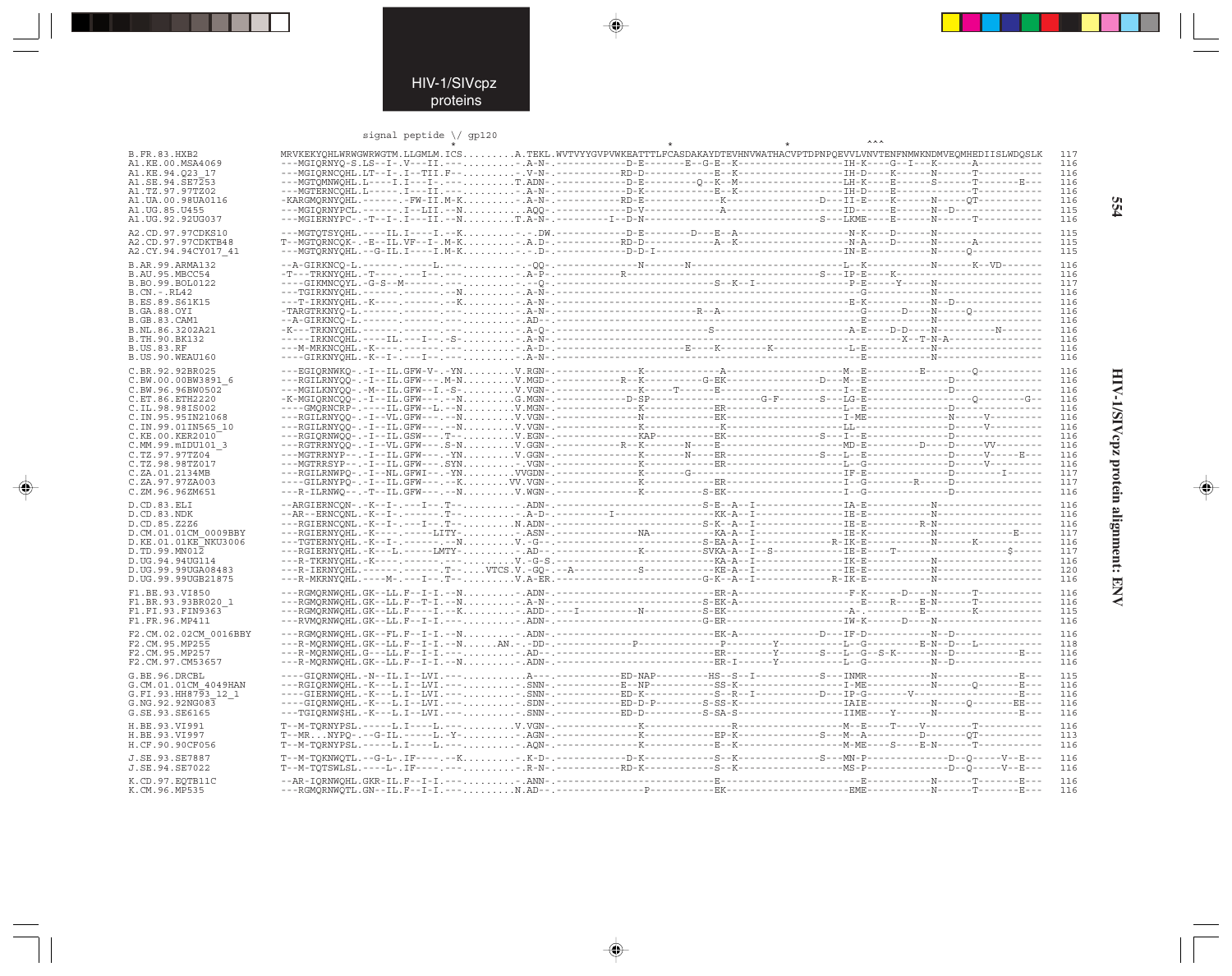|                                                           | signal peptide $\bigvee$ gp120                                                                                                                                                                                   |  |  |  |
|-----------------------------------------------------------|------------------------------------------------------------------------------------------------------------------------------------------------------------------------------------------------------------------|--|--|--|
| B.FR.83.HXB2                                              | MRVKEKYQHLWRWGWRWGTM.LLGMLM.ICSA.TEKL.WVTVYYGVPVWKEATTTLFCASDAKAYDTEVHNVWATHACVPTDPNPQEVVLVNVTENFNMWKNDMVEQMHEDIISLWDQSLK                                                                                        |  |  |  |
| 01 AE.CF.90.90CF4071                                      |                                                                                                                                                                                                                  |  |  |  |
| 01 AE.JP.93.93JP NH1<br>$01\overline{AE}$ . TH. 90. CM240 |                                                                                                                                                                                                                  |  |  |  |
| 01 AE.TH.93.93TH9021                                      |                                                                                                                                                                                                                  |  |  |  |
| 02 AG.CM.02.02CM 1677LE                                   |                                                                                                                                                                                                                  |  |  |  |
| 02 AG. CM. 97. 97 CM MP807                                |                                                                                                                                                                                                                  |  |  |  |
| 02 AG.FR.91.DJ264<br>$02$ $AG.NG. - . IBNG$               |                                                                                                                                                                                                                  |  |  |  |
| 02_AG.SE.94.SE7812                                        |                                                                                                                                                                                                                  |  |  |  |
| 03 AB.BY.00.98BY10443                                     |                                                                                                                                                                                                                  |  |  |  |
| 03 AB.RU.97.KAL153 2                                      |                                                                                                                                                                                                                  |  |  |  |
| 03 AB.RU.98.RU98001                                       |                                                                                                                                                                                                                  |  |  |  |
| 04 cpx.CY.94.CY032                                        |                                                                                                                                                                                                                  |  |  |  |
| 04_cpx.GR.91.97PVCH<br>04_cpx.GR.97.97PVMY                |                                                                                                                                                                                                                  |  |  |  |
| 05 DF.BE. -. VI1310                                       |                                                                                                                                                                                                                  |  |  |  |
| 05 DF.BE.93.VI961                                         |                                                                                                                                                                                                                  |  |  |  |
| 05 DF.ES. - . X492                                        |                                                                                                                                                                                                                  |  |  |  |
| 06 cpx.AU.96.BFP90                                        |                                                                                                                                                                                                                  |  |  |  |
| 06 cpx.ML.95.95ML127                                      |                                                                                                                                                                                                                  |  |  |  |
| 06 cpx.ML.95.95ML84<br>06 cpx.SN.97.97SE1078              |                                                                                                                                                                                                                  |  |  |  |
|                                                           |                                                                                                                                                                                                                  |  |  |  |
| 07 BC.CN. - . CNGL179<br>07 BC.CN.97.97CN001              |                                                                                                                                                                                                                  |  |  |  |
| 07 BC.CN.97.CN54                                          |                                                                                                                                                                                                                  |  |  |  |
| 07 BC.CN.98.98CN009                                       |                                                                                                                                                                                                                  |  |  |  |
| 08 BC.CN.97.97CNGX 6F                                     |                                                                                                                                                                                                                  |  |  |  |
| 08 BC.CN.97.97CNGX 7F                                     |                                                                                                                                                                                                                  |  |  |  |
| 08 BC.CN.97.97CNGX 9F<br>08 BC.CN.98.98CN006              |                                                                                                                                                                                                                  |  |  |  |
|                                                           |                                                                                                                                                                                                                  |  |  |  |
| 09 cpx.GH.96.96GH2911<br>09_cpx.SN.95.95SN1795            |                                                                                                                                                                                                                  |  |  |  |
| 09 cpx.SN.95.95SN7808                                     |                                                                                                                                                                                                                  |  |  |  |
| 09 cpx.US.99.99DE4057                                     |                                                                                                                                                                                                                  |  |  |  |
| 10 CD.TZ.96.96TZ BF061                                    |                                                                                                                                                                                                                  |  |  |  |
| 10 CD.TZ.96.96TZ BF071                                    |                                                                                                                                                                                                                  |  |  |  |
| 10 CD.TZ.96.96TZ BF110                                    |                                                                                                                                                                                                                  |  |  |  |
| 11 cpx.CM.02.02CM 4118STN<br>11 cpx.CM.96.4496            |                                                                                                                                                                                                                  |  |  |  |
| 11 cpx.FR.99.MP1298                                       |                                                                                                                                                                                                                  |  |  |  |
| $11$ $cpx.GR.-.GR17$                                      |                                                                                                                                                                                                                  |  |  |  |
| 12 BF.AR.97.A32989                                        |                                                                                                                                                                                                                  |  |  |  |
| 12 BF.AR.99.ARMA159                                       |                                                                                                                                                                                                                  |  |  |  |
| 12 BF. UY. 99. URTR23<br>12 BF.UY.99.URTR35               |                                                                                                                                                                                                                  |  |  |  |
|                                                           |                                                                                                                                                                                                                  |  |  |  |
| 13 cpx.CM.02.02CM 3226MN<br>13_cpx.CM.96.1849             |                                                                                                                                                                                                                  |  |  |  |
| 13_cpx.CM.96.4164                                         |                                                                                                                                                                                                                  |  |  |  |
| 14 BG.ES.00.X475                                          |                                                                                                                                                                                                                  |  |  |  |
| 14 BG.ES.00.X477                                          |                                                                                                                                                                                                                  |  |  |  |
| 14 BG.ES.00.X623                                          |                                                                                                                                                                                                                  |  |  |  |
| 14 BG.ES.99.X397                                          |                                                                                                                                                                                                                  |  |  |  |
| 15 01B.TH.02.02TH OUR1331<br>15 01B. TH. 02.02TH OUR1332  |                                                                                                                                                                                                                  |  |  |  |
| 15 01B.TH.99.99TH MU2079                                  |                                                                                                                                                                                                                  |  |  |  |
| 15 01B. TH. 99. 99TH R2399                                |                                                                                                                                                                                                                  |  |  |  |
| 16 A2D. KE. 00. KISII5009                                 |                                                                                                                                                                                                                  |  |  |  |
| 16 A2D.KR.97.97KR004                                      |                                                                                                                                                                                                                  |  |  |  |
| N.CM. -. YBF106<br>N.CM.95.YBF30                          | -K-MGMQSG-MG.MK.SGW.-L.FYLLVSLIKVI.G.S-QH.----------R--E----------HS--A--I---Q-------------L-P----K----B-K-AD--Q--------E----                                                                                    |  |  |  |
| O.BE.87.ANT70                                             |                                                                                                                                                                                                                  |  |  |  |
| O.CM. - . 96CMABB009                                      |                                                                                                                                                                                                                  |  |  |  |
| O.CM.91.MVP5180                                           | -KAM-.KRNKK.L.-TL.YL.AMALIT.P-LS.LRQ-.YA---A-----BD--PV------NLTS--K--I--SQ-------T-Y-YP-H---DD--I---Y-----Q-------------<br>-KAMG.KRNKR.S.-I-.Y-.SMAL-I.P-LS.CKQ-.YAAX-S------ED-KPV------WLTS--Q--I--SQ------- |  |  |  |
| 0.SN.99.SEMP1299                                          |                                                                                                                                                                                                                  |  |  |  |
| CPZ.CD. - . CPZANT                                        | VQ\$-KMRKPIHIIW.G-AL-I.QFIEK.GTNEDY---F------RN--P-----TN-SMTS--------TS---I--D-IV-R.L-TSVW--AY--Y---S-T--MXQ-FQ--H-                                                                                             |  |  |  |
| CPZ.CM.98.CAM5<br>CPZ.GA. - . CPZGAB                      | -KAM-.RKK-N.-IICY-.-M-LIT.P-LT.GHEW.-A-----------E-------E-S-LNK-A--I--SQ----V-------YMP--S-S-------N-A---Q---S-------                                                                                           |  |  |  |
| CPZ.US.85.CPZUS                                           |                                                                                                                                                                                                                  |  |  |  |
|                                                           |                                                                                                                                                                                                                  |  |  |  |

 $\begin{picture}(20,5) \put(0,0){\vector(0,1){10}} \put(15,0){\vector(0,1){10}} \put(15,0){\vector(0,1){10}} \put(15,0){\vector(0,1){10}} \put(15,0){\vector(0,1){10}} \put(15,0){\vector(0,1){10}} \put(15,0){\vector(0,1){10}} \put(15,0){\vector(0,1){10}} \put(15,0){\vector(0,1){10}} \put(15,0){\vector(0,1){10}} \put(15,0){\vector(0,1){10}} \put(15,0){\vector(0,$ 

 $\begin{picture}(20,5) \put(0,0){\vector(0,1){10}} \put(15,0){\vector(0,1){10}} \put(15,0){\vector(0,1){10}} \put(15,0){\vector(0,1){10}} \put(15,0){\vector(0,1){10}} \put(15,0){\vector(0,1){10}} \put(15,0){\vector(0,1){10}} \put(15,0){\vector(0,1){10}} \put(15,0){\vector(0,1){10}} \put(15,0){\vector(0,1){10}} \put(15,0){\vector(0,1){10}} \put(15,0){\vector(0,$ 

--

 $\overline{\blacklozenge}$ 

HIV-1/SIVcpz protein alignment: ENV **HIV-1/SIVcpz protein alignment: ENV**

 $\begin{picture}(20,5) \put(0,0){\line(1,0){10}} \put(15,0){\line(1,0){10}} \put(15,0){\line(1,0){10}} \put(15,0){\line(1,0){10}} \put(15,0){\line(1,0){10}} \put(15,0){\line(1,0){10}} \put(15,0){\line(1,0){10}} \put(15,0){\line(1,0){10}} \put(15,0){\line(1,0){10}} \put(15,0){\line(1,0){10}} \put(15,0){\line(1,0){10}} \put(15,0){\line(1,$ 

▋

**555**

HIV-1/SIVcpz

proteins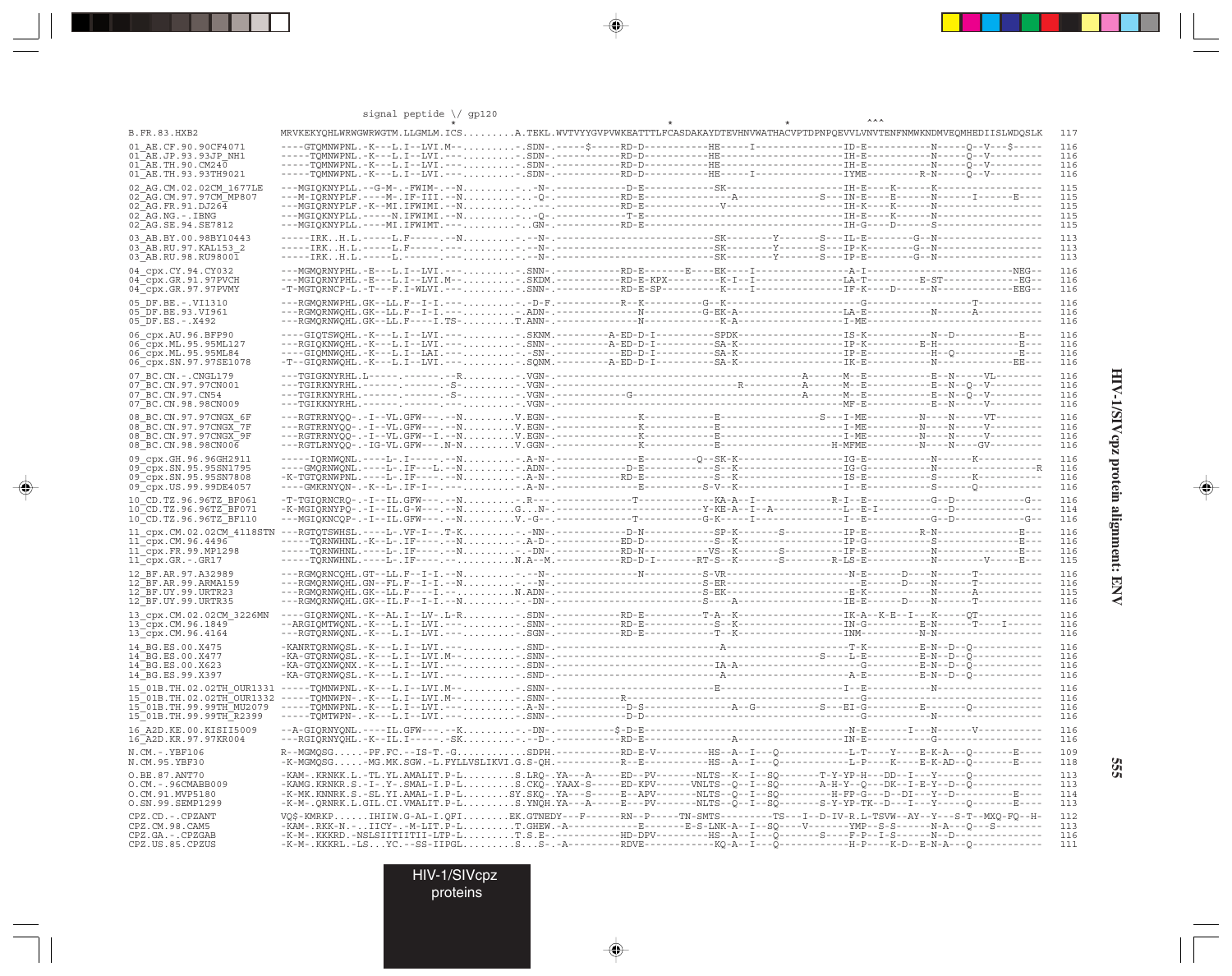### HIV-1/SIVcpz proteins

--

 $\begin{picture}(20,5) \put(0,0){\line(1,0){10}} \put(15,0){\line(1,0){10}} \put(15,0){\line(1,0){10}} \put(15,0){\line(1,0){10}} \put(15,0){\line(1,0){10}} \put(15,0){\line(1,0){10}} \put(15,0){\line(1,0){10}} \put(15,0){\line(1,0){10}} \put(15,0){\line(1,0){10}} \put(15,0){\line(1,0){10}} \put(15,0){\line(1,0){10}} \put(15,0){\line(1,$ 

|                                         |  | V1 | $\lambda$ |  | V <sub>2</sub> |                                                                                                                                                                                                                                                                                                                                                                                                                                                                                                                                  |  |            |
|-----------------------------------------|--|----|-----------|--|----------------|----------------------------------------------------------------------------------------------------------------------------------------------------------------------------------------------------------------------------------------------------------------------------------------------------------------------------------------------------------------------------------------------------------------------------------------------------------------------------------------------------------------------------------|--|------------|
| B.FR.83.HXB2                            |  |    |           |  |                | PCVKLTPLCVSLKCTDLKNDTNTNSSSGRMIMEKGEIKNCSFNISTSIRGKVQKEYAFFYKLDIIPIDNDTTSYKLTSCNTSVITQACPKVSFE.PIPIH                                                                                                                                                                                                                                                                                                                                                                                                                             |  | 216        |
| A1.KE.00.MSA4069                        |  |    |           |  |                | ----------T-D-VTYNGTNA-GRVDNSTMRE-V---T--VT-E--D-RK--HSL--RV-LVQ--EMQGNNSDSK-R-IN----A-----------------                                                                                                                                                                                                                                                                                                                                                                                                                          |  | 218        |
| A1.KE.94.023 17                         |  |    |           |  |                | ----------T-H--NVTSVNT-GDREGL-----MT-EL-D-R--V-SL--R---V--NENQGSE-R-IN----A-------------------                                                                                                                                                                                                                                                                                                                                                                                                                                   |  | 208        |
| A1.SE.94.SE7253                         |  |    |           |  |                | ----------T-N--NANGTQ-VNITNVGMR-----MT-EL-D-K--G-SL------VQ-NDNGNNSNNSSE-R-IN----A------------------                                                                                                                                                                                                                                                                                                                                                                                                                             |  | 214        |
| A1.TZ.97.97TZ02                         |  |    |           |  |                | $\verb -----T-H-N-VVNS , \verb ----- , \verb -----C-DK-MTI-TY-VT-E--D-KEQV-SL--R--VV\Q-NE, \verb  , \verb .sgGSSSNNK-R-IN---AM----- , \verb -----C-DK-SU-TY-TS-SU-2V\Q-NE, \verb  , \verb .sgGSSSNNK-R-IN---AM----- , \verb -----C-DK-MTI-TY-VT-E--D-KEQV-SL--R--VV\Q-NE, \verb  , \verb .sgGSSSNNK-R-IN---AM----- , \verb  , \verb  , \verb  , \verb  , \verb  , \verb  , \verb  , \verb$                                                                                                                                       |  | 211        |
| A1.UA.00.98UA0116                       |  |    |           |  |                | ----------T-N-AGPSSNNSNVN-NSNDNWSE-M------MT-EL-D-RKTVHSL-----VŠTGSN-SRQ-R-IN----AM-------T--.-----                                                                                                                                                                                                                                                                                                                                                                                                                              |  | 215        |
| A1.UG.85.U455                           |  |    |           |  |                | ----------T-D-HNITINNTNNNTNITDGVRE-M------MT-EL-D-K--V-SL--R---VQ-NKT-NN--R-IN----T-----------------                                                                                                                                                                                                                                                                                                                                                                                                                             |  | 214        |
| A1.UG.92.92UG037                        |  |    |           |  |                | ---0------T-D-SYNITNNI----ITNSSVNMRE--------MT-EL-D-NR-V-SL-----VVO-N-GNNSSNL-R-IN----AL---R---T--.----                                                                                                                                                                                                                                                                                                                                                                                                                          |  | 218        |
| A2.CD.97.97CDKS10                       |  |    |           |  |                |                                                                                                                                                                                                                                                                                                                                                                                                                                                                                                                                  |  | 219        |
| A2.CD.97.97CDKTB48                      |  |    |           |  |                |                                                                                                                                                                                                                                                                                                                                                                                                                                                                                                                                  |  | 209        |
| A2.CY.94.94CY017 41                     |  |    |           |  |                | ---------I-N-SNANTS-HSN--STOSPINE------Y-TT-IL-D-T--V-SL--R--VVOL-ESENKNTSGSN-L-R-IN----T---------T--.----                                                                                                                                                                                                                                                                                                                                                                                                                       |  | 221        |
| B.AR.99.ARMA132                         |  |    |           |  |                |                                                                                                                                                                                                                                                                                                                                                                                                                                                                                                                                  |  | 218        |
| B.AU.95.MBCC54                          |  |    |           |  |                |                                                                                                                                                                                                                                                                                                                                                                                                                                                                                                                                  |  | 222        |
| B.BO.99.BOL0122                         |  |    |           |  |                |                                                                                                                                                                                                                                                                                                                                                                                                                                                                                                                                  |  | 208        |
| $B.CN.-.RL42$                           |  |    |           |  |                |                                                                                                                                                                                                                                                                                                                                                                                                                                                                                                                                  |  | 209<br>222 |
| B.ES.89.S61K15<br>B.GA.88.OYI           |  |    |           |  |                | $\begin{minipage}{0.5\textwidth} \begin{tabular}{@{}l@{}} \multicolumn{2}{c}{\textbf{0.5}\textwidth} \end{tabular} \end{minipage} \begin{minipage}{0.5\textwidth} \begin{tabular}{@{}l@{}} \multicolumn{2}{c}{\textbf{0.5}\textwidth} \end{tabular} \end{minipage} \begin{minipage}{0.5\textwidth} \begin{tabular}{@{}l@{}} \multicolumn{2}{c}{\textbf{0.5}\textwidth} \end{tabular} \end{minipage} \begin{minipage}{0.5\textwidth} \begin{tabular}{@{}l@{}} \multicolumn{2}{c}{\textbf{0.5}\$                                   |  | 221        |
| <b>B.GB.83.CAM1</b>                     |  |    |           |  |                |                                                                                                                                                                                                                                                                                                                                                                                                                                                                                                                                  |  | 217        |
| B.NL.86.3202A21                         |  |    |           |  |                |                                                                                                                                                                                                                                                                                                                                                                                                                                                                                                                                  |  | 219        |
| B.TH.90.BK132                           |  |    |           |  |                |                                                                                                                                                                                                                                                                                                                                                                                                                                                                                                                                  |  | 214        |
| <b>B.US.83.RF</b>                       |  |    |           |  |                |                                                                                                                                                                                                                                                                                                                                                                                                                                                                                                                                  |  | 229        |
| B.US.90.WEAU160                         |  |    |           |  |                |                                                                                                                                                                                                                                                                                                                                                                                                                                                                                                                                  |  | 220        |
| C.BR.92.92BR025                         |  |    |           |  |                |                                                                                                                                                                                                                                                                                                                                                                                                                                                                                                                                  |  | 214        |
| C.BW.00.00BW3891 6                      |  |    |           |  |                |                                                                                                                                                                                                                                                                                                                                                                                                                                                                                                                                  |  | 216        |
| C.BW.96.96BW0502                        |  |    |           |  |                | ----------T---RNVNATN-IN-MIDNSN---M------VT-EL-DRK-EVH-L--R--VV-LQGNNSNE-R-IN----A---------D.-----                                                                                                                                                                                                                                                                                                                                                                                                                               |  | 214        |
| C.ET.86.ETH2220                         |  |    |           |  |                |                                                                                                                                                                                                                                                                                                                                                                                                                                                                                                                                  |  | 213        |
| C.IL.98.98IS002                         |  |    |           |  |                | ----------T-E-RNVNSTG-GTH-KTYNESMK-------AT-V-KD-K-TV--L------V-L--EEQENDSNSSGY-R-IN----AL-------T-D.-----                                                                                                                                                                                                                                                                                                                                                                                                                       |  | 209        |
| C.IN.95.95IN21068<br>C.IN.99.01IN565 10 |  |    |           |  |                | ------T---T-E-RNVTLVNVSNSDNNTR---R--T--MT-ELKD-KKQVS-L--R---V-L-GKNESSNPNTSSE-R-IN----A----------D.-----                                                                                                                                                                                                                                                                                                                                                                                                                         |  | 222<br>220 |
| C.KE.00.KER2010                         |  |    |           |  |                | $\begin{minipage}[c]{0.05\textwidth} \begin{itemize} {\color{blue} \textbf{1.05\textwidth} \begin{itemize} {\color{blue} \textbf{2.05\textwidth} \begin{itemize} {\color{blue} \textbf{2.05\textwidth} \begin{itemize} {\color{blue} \textbf{2.05\textwidth} \begin{itemize} {\color{blue} \textbf{2.05\textwidth} \begin{itemize} {\color{blue} \textbf{2.05\textwidth} \begin{itemize} {\color{blue} \textbf{2.05\textwidth} \begin{itemize} {\color{blue} \textbf{2.05\textwidth} \begin{itemize} {\color{blue} \textbf{2.05$ |  | 222        |
| C.MM.99.mIDU101 3                       |  |    |           |  |                | ----------T-E-KNV-IVNS-GRNVSSSSG-N-TY-GNYT-------TT-VLKDRK-SV--L--R---V-LNEKKSSENSSEY-R-INW---A--------T-D.-----                                                                                                                                                                                                                                                                                                                                                                                                                 |  | 228        |
| C.TZ.97.97TZ04                          |  |    |           |  |                |                                                                                                                                                                                                                                                                                                                                                                                                                                                                                                                                  |  | 210        |
| C.TZ.98.98TZ017                         |  |    |           |  |                | -----A----T-H-SNAN-A-S-VNNSISEDMR-----VT-EL-D-K--V--L-----VVQLNSSSNPSE-R-IN----T---------D.-----                                                                                                                                                                                                                                                                                                                                                                                                                                 |  | 212        |
| C.ZA.01.2134MB                          |  |    |           |  |                | ----------T-N---VTLNCTDVTLNCTDAQVNATKNNTLPNDRE-GM------TT-E--D-K--A--L---P-VVŠLN-NSNE-I-IN----T---------T-D.----                                                                                                                                                                                                                                                                                                                                                                                                                 |  | 228        |
| C.ZA.97.97ZA003                         |  |    |           |  |                | $\verb -----T-GEVR-N-YN , \verb -----T , \verb NTITDNNNNMR---T-EVD-K-T---L-R---V-L-G. \verb  , \verb NDNSSK-R-IN--S-TV-----D-----D. \verb ---C , \verb ---C , \verb ---C , \verb ---C , \verb ---C , \verb ---C , \verb ---C , \verb ---C , \verb ---C , \verb ---C , \verb ---C , \verb ---C , \verb ---C , \verb ---C , \verb ---C , \verb ---C , \verb ---C , \verb ---C , \verb ---C , \verb ---C , \verb ---C $                                                                                                             |  | 215        |
| C.ZM.96.96ZM651                         |  |    |           |  |                | ----------T-N--EVNVTR-VNNSVV-NTTNVNNSMN-DM-------T-ELKD-KKNV--L------VSLNETDDSETGNSSKY-R-IN----AL--------D.-----                                                                                                                                                                                                                                                                                                                                                                                                                 |  | 228        |
| D.CD.83.ELI                             |  |    |           |  |                | ----------T-N-S-ELRNNG-MGNNVTT-EKGM------VT-VLKD-K-OV--L--R---V----DSSTNS-N-R-IN----A-----------------                                                                                                                                                                                                                                                                                                                                                                                                                           |  | 217        |
| D.CD.83.NDK                             |  |    |           |  |                |                                                                                                                                                                                                                                                                                                                                                                                                                                                                                                                                  |  | 211        |
| D.CD.85.Z2Z6                            |  |    |           |  |                |                                                                                                                                                                                                                                                                                                                                                                                                                                                                                                                                  |  | 217        |
| D.CM.01.01CM 0009BBY                    |  |    |           |  |                | ----------T-N---V--E-IFKTFNETMKNETMKNEMMKNLNDTIKNLNETMT----RVT-EL-D-EKOVH-L--R--VVKT-GGNN--R-IN-----------IT--.-----                                                                                                                                                                                                                                                                                                                                                                                                             |  | 221        |
| D.KE.01.01KE NKU3006<br>D.TD.99.MN012   |  |    |           |  |                | ----------T-N--NVN-NATVS\$GTTDM-------T-VV-D-KKOA--L------VA---EENSTNDT-R-IN----A-------------------                                                                                                                                                                                                                                                                                                                                                                                                                             |  | 232<br>213 |
| D.UG.94.94UG114                         |  |    |           |  |                |                                                                                                                                                                                                                                                                                                                                                                                                                                                                                                                                  |  | 208        |
| D. UG. 99.99UGA08483                    |  |    |           |  |                | ----------T-N-AEW-ETNV-NTTTANTTATKTNTTGWNVGM------VT-EV-D-KKQV--L--N--VVQMNDNNN--R-IH----A--------T--.----                                                                                                                                                                                                                                                                                                                                                                                                                       |  | 226        |
| D.UG.99.99UGB21875                      |  |    |           |  |                | ----------T-N--EW--NATNNATNN-DIAMR-----VT-EV-D-KKÕMH-L-----V--M-DNSN-S---R-IN----A--------T--.-----                                                                                                                                                                                                                                                                                                                                                                                                                              |  | 214        |
| F1.BE.93.VI850                          |  |    |           |  |                | ----------T-N--NAT-NSQEKP-AMQ-----MT-EV-D-KL-LS-L--R---V--G-NNSSE-R-IN----T---------WD.----                                                                                                                                                                                                                                                                                                                                                                                                                                      |  | 207        |
| F1.BR.93.93BR020 1                      |  |    |           |  |                | ----------T-D-RNIATNGTNDTIAINDTLKEDPEA-O-----TT-E--D-OL-VH-L------VO-NKD-NRT-R-IN-DA-T--------WD.-----                                                                                                                                                                                                                                                                                                                                                                                                                           |  | 218        |
| F1.FI.93.FIN9363                        |  |    |           |  |                |                                                                                                                                                                                                                                                                                                                                                                                                                                                                                                                                  |  | 217        |
| F1.FR.96.MP411                          |  |    |           |  |                |                                                                                                                                                                                                                                                                                                                                                                                                                                                                                                                                  |  | 217        |
| F2.CM.02.02CM 0016BBY                   |  |    |           |  |                | ----I-----TH-S-VNITA-NT-OPNNITLE-0---------T-E-KD-RKN-F-T---H--V--EKN----R-------TV--------D.----Y                                                                                                                                                                                                                                                                                                                                                                                                                               |  | 216        |
| F2.CM.95.MP255                          |  |    |           |  |                |                                                                                                                                                                                                                                                                                                                                                                                                                                                                                                                                  |  | 216        |
| F2.CM.95.MP257                          |  |    |           |  |                |                                                                                                                                                                                                                                                                                                                                                                                                                                                                                                                                  |  | 217        |
| F2.CM.97.CM53657                        |  |    |           |  |                | ---0I-----T-N---VPVNITNGNSTLDNITLE-0---------T-E-NDIKK--S-I--R--VV--N-S-SE-R-L-----TV--------D.-----                                                                                                                                                                                                                                                                                                                                                                                                                             |  | 217        |
| G.BE.96.DRCBL                           |  |    |           |  |                | ----------T-N--EIN-NSTRN-T-EYRMT-----MT-EL-D-KKA---L--RT-VV--NEMNNENNGTNS-W-R--N--V-T-K------T--.-----                                                                                                                                                                                                                                                                                                                                                                                                                           |  | 216        |
| G.CM.01.01CM 4049HAN                    |  |    |           |  |                | ----------T-N--NVTTT--GTIDN-NNITVDG-E--T------T-E--D-IRO---L-----VV--N-NR--M-IN--V-S-K------D--.-----                                                                                                                                                                                                                                                                                                                                                                                                                            |  | 217        |
| G.FI.93.HH8793 12 1                     |  |    |           |  |                | ---------T-N---ANVT-VANESVSAO--------T-E--DRKR----L--R--V---NDDSSNSTGNYSN-R-IN--V-T-K------D-D.-----                                                                                                                                                                                                                                                                                                                                                                                                                             |  | 217        |
| G.NG.92.92NG083                         |  |    |           |  |                |                                                                                                                                                                                                                                                                                                                                                                                                                                                                                                                                  |  | 214        |
| G.SE.93.SE6165                          |  |    |           |  |                | ----------T-N---VT-KG-KRNNSTDNSTETNNSTVDNP---------VT-E--D-KK-------R--VV--N-A-N-R--H--V-T-K------T-D.-----                                                                                                                                                                                                                                                                                                                                                                                                                      |  | 222        |
| H.BE.93.VI991                           |  |    |           |  |                | ----------T-D-SSVNATNV-KS-N-TDIN-G-IQ-QR-----VT-A--D-N--VH-L--RA--VQ--EGERNKSDNH-R-IN------K-----------------                                                                                                                                                                                                                                                                                                                                                                                                                    |  | 222        |
| H.BE.93.VI997                           |  |    |           |  |                | ----------T-D-SNITRNDTNSSSTVNATSSPSAN-LT-----VT-V--D-O-RVH-L--R--VV--ETSNNNNSNS-K-R-IN--------------D.-----                                                                                                                                                                                                                                                                                                                                                                                                                      |  | 221        |
| H.CF.90.90CF056                         |  |    |           |  |                |                                                                                                                                                                                                                                                                                                                                                                                                                                                                                                                                  |  | 212        |
| J.SE.93.SE7887                          |  |    |           |  |                | ----I-----T-N-SNITSNS--T-NSSVSSPDIMT-----T-E--N-RKQ---L--RQ-VV---SNNKN-I-IN------K-------Q.-----<br>----I-----T-N-S-VNSNNS-D-N-SASNNSPEIM------VT-E--N-RKQ---L--RQ-VV--NS                                                                                                                                                                                                                                                                                                                                                        |  | 213        |
| J.SE.94.SE7022                          |  |    |           |  |                |                                                                                                                                                                                                                                                                                                                                                                                                                                                                                                                                  |  | 215        |
| K.CD.97.EQTB11C                         |  |    |           |  |                | ----------T-T--NVT-NRTNANKNDTNINATVTSTD--------T-ELKD-KKRVS-L------VQ-KQSEINQSESEDR-IN----TV-----------------                                                                                                                                                                                                                                                                                                                                                                                                                    |  | 224        |
| K.CM.96.MP535                           |  |    |           |  |                | ---E------T-N---Y-GTNS-NNATSTVVSPA---------T-E-KD-KK--S-L--R--VL-LNGEGNNSS-E-R-IN----T---T---T-------                                                                                                                                                                                                                                                                                                                                                                                                                            |  | 218        |

 $\blacklozenge$ 

 $\begin{picture}(20,5) \put(0,0){\vector(0,1){10}} \put(15,0){\vector(0,1){10}} \put(15,0){\vector(0,1){10}} \put(15,0){\vector(0,1){10}} \put(15,0){\vector(0,1){10}} \put(15,0){\vector(0,1){10}} \put(15,0){\vector(0,1){10}} \put(15,0){\vector(0,1){10}} \put(15,0){\vector(0,1){10}} \put(15,0){\vector(0,1){10}} \put(15,0){\vector(0,1){10}} \put(15,0){\vector(0,$ 

**HIV-1/SIVcpz protein alignment: ENV 556** HIV-1/SIVcpz protein alignment: ENV

 $\begin{picture}(20,5) \put(0,0){\line(1,0){10}} \put(15,0){\line(1,0){10}} \put(15,0){\line(1,0){10}} \put(15,0){\line(1,0){10}} \put(15,0){\line(1,0){10}} \put(15,0){\line(1,0){10}} \put(15,0){\line(1,0){10}} \put(15,0){\line(1,0){10}} \put(15,0){\line(1,0){10}} \put(15,0){\line(1,0){10}} \put(15,0){\line(1,0){10}} \put(15,0){\line(1,$ 

 $\equiv$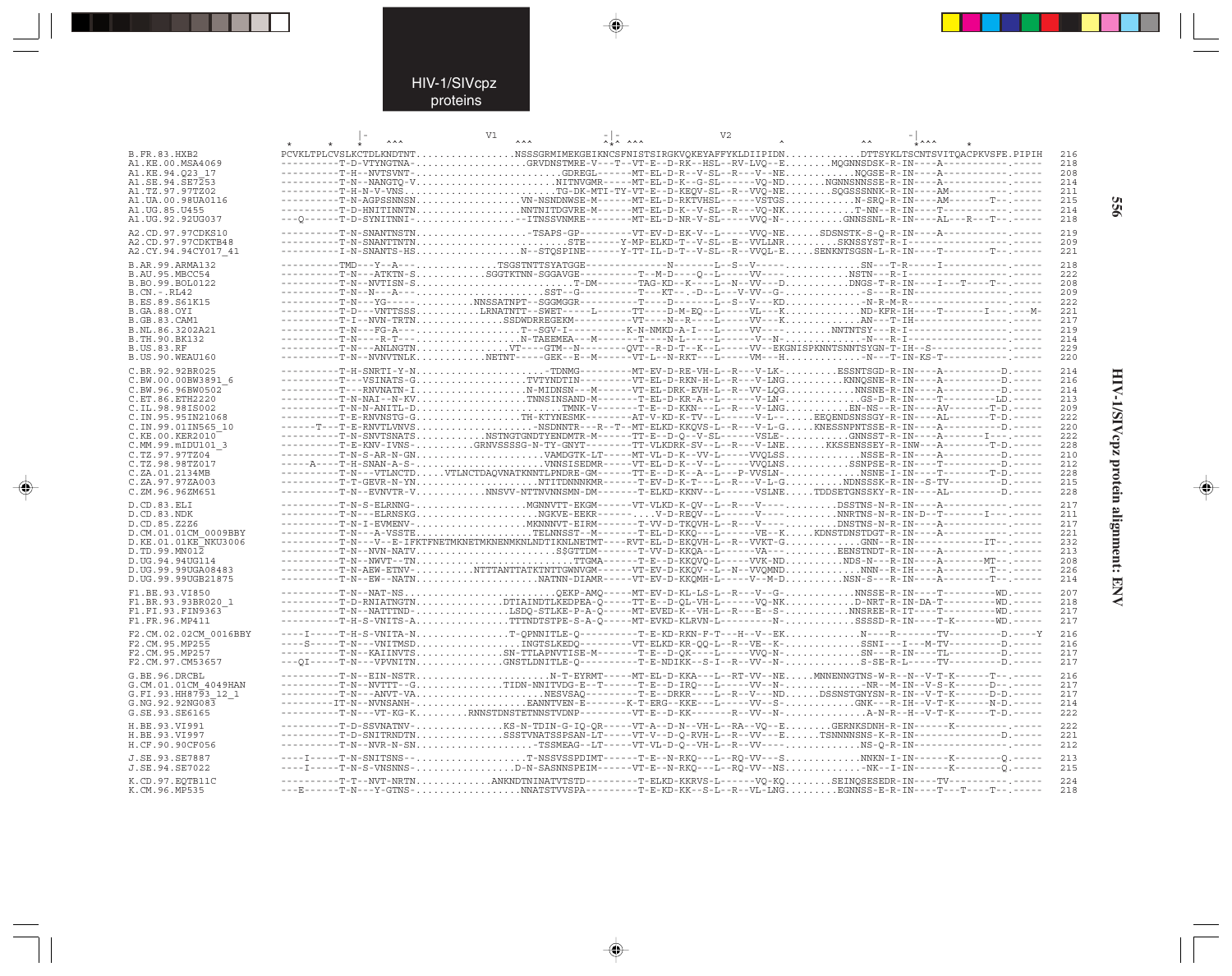|                                                                                                                                             | V1 | V <sub>2</sub> |                                                                                                                                                                                                                                                                                                                                                                                                                                                                                                                                    |                                 |
|---------------------------------------------------------------------------------------------------------------------------------------------|----|----------------|------------------------------------------------------------------------------------------------------------------------------------------------------------------------------------------------------------------------------------------------------------------------------------------------------------------------------------------------------------------------------------------------------------------------------------------------------------------------------------------------------------------------------------|---------------------------------|
| <b>B.FR.83.HXB2</b>                                                                                                                         |    |                | PCVKLTPLCVSLKCTDLKNDTNTNSSSGRMIMEKGEIKNCSFNISTSIRGKVOKEYAFFYKLDIIPIDNDTTSYKLTSCNTSVITOACPKVSFE.PIPIH                                                                                                                                                                                                                                                                                                                                                                                                                               | 216                             |
| 01 AE.CF.90.90CF4071<br>01 AE.JP.93.93JP NH1<br>01 AE.TH.90.CM240<br>01 AE.TH.93.93TH9021                                                   |    |                | T-D--KADFY-TKFNTTEKPEIEISEMQK-VS--P---T-EL-D-E-EV--L--RS-LV--ERNSGENNGS--R-IH------K-------D.-----                                                                                                                                                                                                                                                                                                                                                                                                                                 | 224<br>218<br>219<br>217        |
| 02 AG.CM.02.02CM 1677LE<br>02 AG. CM. 97. 97 CM MP807<br>$02 \overline{AG.FR}.91. DJ264$<br>$02$ $AG.NG. - . IBNG$<br>02 AG. SE. 94. SE7812 |    |                | ----T-D-H-YNSTSHNYSSISNNMTEEMEM---------MT-EL-D-K-TV-SL-----VVQL--KNNSQ-R-IN----A------------                                                                                                                                                                                                                                                                                                                                                                                                                                      | 213<br>219<br>214<br>213<br>211 |
| 03 AB.BY.00.98BY10443<br>03 AB.RU.97. KAL153 2<br>03 AB.RU.98.RU98001                                                                       |    |                |                                                                                                                                                                                                                                                                                                                                                                                                                                                                                                                                    | 207<br>207<br>205               |
| 04 cpx.CY.94.CY032<br>$04$ <sup><math>-cpx.GR.91.97</math> PVCH</sup><br>04_cpx.GR.97.97PVMY                                                |    |                | ----------A-N-G-ATIKSTNTPNVTTTN-M-------T-E--D-KK-A--L--R---V--NDNNSTNSRRSSN-SD-M-IN--V-S-------IK--.----                                                                                                                                                                                                                                                                                                                                                                                                                          | 221<br>233<br>222               |
| 05 DF.BE. - . VI1310<br>05 DF.BE.93.VI961<br>05 DF.ES. - . X492                                                                             |    |                | $\verb -----T-N---F-ANSTA , \ldots, \ldots, \ldots, \text{NSTTN-TTLKE-T-AVQ---MT-EWND-KL-VH-L--R--V--SS}, \ldots, \text{DDSSNS--R-IN---T-K---D-EVN}$<br>$\verb -------N-N--MPIPNS-S. , \verb  , \verb  , \verb TXATSNPDERXIK-QQ---MT-VVND-PREVH-L--R--V--N-. , \verb  , \verb GSDNK-R-IN---T-K---WD-----WD , \verb -----T-S. , \verb  , \verb  , \verb  , \verb  , \verb  , \verb  , \verb  , \verb  , \verb  , \verb  , \verb  , \verb  , \verb  , \verb  , \verb  , \verb  , \verb  , \verb  , \verb  , \verb  , \verb  , \verb$ | 220<br>224<br>216               |
| 06 cpx.AU.96.BFP90<br>06 cpx.ML.95.95ML127<br>06 cpx.ML.95.95ML84                                                                           |    |                | $\verb -----T-T--NATLGNK- \ldots LGNNSTNSTNSTLGNN-TIVDDISK-----T-E--D-TK---L--RP--V-GD DSNNSD-R-IN--V-T-K------ \ldots . - \ldots .$<br>---------T-N--NVNATKYSNETVGKSLTVKDRE--------T-EV-DOKKT---L--RP-VMOV-GKNSST-R-IN--A-T-K---------.----                                                                                                                                                                                                                                                                                       | 227<br>216<br>214               |
| 06_cpx.SN.97.97SE1078<br>07 BC.CN. - . CNGL179<br>07 BC. CN. 97. 97 CN001<br>07 BC.CN.97.CN54                                               |    |                | ----------T-E-RNVSSNS-DTYHETYHESMK-M------AT-VV-DRK-TV--L--R---V-LTKKNYSENSSEY-R-IN----A---------T-D.-----                                                                                                                                                                                                                                                                                                                                                                                                                         | 218<br>220<br>220<br>220        |
| 07 BC.CN.98.98CN009<br>08 BC.CN.97.97CNGX 6F<br>08 BC.CN.97.97CNGX 7F                                                                       |    |                | ----------T-E-RNVSSNG-GTYNETYNESVK-------AT-LL-DRKKTV--L--R---V-LNDENSGENSSEY-R-IN----A--------T-D.-----<br>$\verb -----T-E-KNVSSTG-G. \ldots, \ldots, \ldots, \ldots, \texttt{TNNETYNESVK}--\verb ---AT-LL-DRKKTV--L--R--V-LND \ldots, \ldots, \texttt{ENSGKNSSEY-R-IN---A-------T-D.----}$                                                                                                                                                                                                                                       | 220<br>220<br>220               |
| 08 BC.CN.97.97CNGX 9F<br>08 BC.CN.98.98CN006                                                                                                |    |                | $\verb -----T-E-KNFR-VSSN  (1,2,2,3,4) \label{thm:main}$ $\verb ------T-E-KNFR-VSSN  (1,2,2,3,4) \label{thm:main}$                                                                                                                                                                                                                                                                                                                                                                                                                 | 220<br>220                      |
| 09 cpx.GH.96.96GH2911<br>09 cpx.SN.95.95SN1795<br>09 cpx. SN. 95. 95 SN 7808<br>09 cpx.US.99.99DE4057                                       |    |                | ----------T-D-HRVN-SKPNTTSDGSEVRM0-----T-EL-D-H--V-SL--RS--VS-NASNNE-R-IN----A--------T--.-----<br>---M------T---SNISRK--NGTIETEIQN--------MT-EL-D-H--VH-L--R---V--NDNETNLNNSE-R-IN----A-K------T--.-V---                                                                                                                                                                                                                                                                                                                          | 211<br>221<br>212<br>218        |
| 10 CD.TZ.96.96TZ BF061<br>10 CD. TZ. 96. 96TZ BF071<br>10 CD.TZ.96.96TZ BF110                                                               |    |                |                                                                                                                                                                                                                                                                                                                                                                                                                                                                                                                                    | 207<br>212<br>214               |
| 11 cpx.CM.02.02CM 4118STN<br>11_cpx.CM.96.4496<br>11_cpx.FR.99.MP1298<br>11 cpx.GR.-.GR17                                                   |    |                | $\texttt{--}{\texttt{---A-N--A}}\texttt{}{\texttt{---A}}\texttt{}{\texttt{---}}\texttt{}{\texttt{---}}\texttt{}{\texttt{---}}\texttt{}{\texttt{---}}\texttt{}{\texttt{---}}\texttt{}{\texttt{---}}\texttt{}{\texttt{---}}\texttt{}{\texttt{---}}\texttt{}{\texttt{---}}\texttt{}{\texttt{---}}\texttt{}{\texttt{---}}\texttt{}{\texttt{---}}\texttt{}{\texttt{---}}\texttt{}{\texttt{---}}\texttt{}{\texttt{---}}\texttt{}{\texttt{---$                                                                                            | 210<br>215<br>217<br>204        |
| 12 BF.AR.97.A32989<br>12 BF.AR.99.ARMA159<br>12 BF.UY.99.URTR23<br>12 BF.UY.99.URTR35                                                       |    |                |                                                                                                                                                                                                                                                                                                                                                                                                                                                                                                                                    | 226<br>219<br>219<br>228        |
| 13 cpx.CM.02.02CM 3226MN<br>13 cpx.CM.96.1849<br>13 Cpx.CM.96.4164                                                                          |    |                | $\cdots\\ \textrm{-s}\xrightarrow{\hspace*{0.5cm}}\xrightarrow{\hspace*{0.5cm}}\xrightarrow{\hspace*{0.5cm}}\xrightarrow{\hspace*{0.5cm}}\xrightarrow{\hspace*{0.5cm}}\xrightarrow{\hspace*{0.5cm}}\xrightarrow{\hspace*{0.5cm}}\xrightarrow{\hspace*{0.5cm}}\xrightarrow{\hspace*{0.5cm}}\xrightarrow{\hspace*{0.5cm}}\xrightarrow{\hspace*{0.5cm}}\xrightarrow{\hspace*{0.5cm}}\xrightarrow{\hspace*{0.5cm}}\xrightarrow{\hspace*{0.5cm}}\xrightarrow{\hspace*{0.5cm}}\xrightarrow{\hspace*{0.5cm}}x\$                           | 219<br>219<br>214               |
| 14 BG.ES.00.X475<br>14 BG.ES.00.X477<br>14 BG.ES.00.X623<br>14 BG.ES.99.X397                                                                |    |                | ---E-------T-N---FNXX---TN-SLEM--------------T--L-D-MK----L--N---VQ---S--R--------I-K-----------------                                                                                                                                                                                                                                                                                                                                                                                                                             | 212<br>212<br>214<br>218        |
|                                                                                                                                             |    |                |                                                                                                                                                                                                                                                                                                                                                                                                                                                                                                                                    | 206<br>219<br>207<br>224        |
| 16 A2D. KE. 00. KISII5009<br>16 A2D.KR.97.97KR004                                                                                           |    |                | ---------T-D-SNANYSY-GTTNAPE------Y----EL-DRY-RV-SQ-----VVQ-SDSSSSNSTQSN-R-IN------------<br>----------T-N-SRV--TISSTQSPDSNNTM----ETT-EL-D-K--VQ-L--E---VQLNSSDSNDTLNRQ-R-IH-D--T--------------                                                                                                                                                                                                                                                                                                                                    | 215<br>216                      |
| N.CM. -. YBF106<br>N.CM.95.YBF30                                                                                                            |    |                | ----------TML-NNSNGNSAGNSTTNRTEDL-DRQM-------T-E--DRKKQV-SL--VE-VV--KDGT-NNT-R-IN---TAV------TT--.-----<br>----------TML-N-SYGEERNNT-MTTREPDIGYKQM------AT-ELTD-KKQV-SL--VE-VV--NA                                                                                                                                                                                                                                                                                                                                                 | 211<br>219                      |
| O.BE.87.ANT70<br>$0.CM. - .96CMABB009$<br>O.CM.91.MVP5180<br>0.SN.99.SEMP1299                                                               |    |                | ----M-F---QMN---VT-NKA-NSSE-ETLV-K-D--VT-VVKD-HE-KQ-L--VS-L-KLN-ATNE-L-T-IN--STT-K------------------<br>--E-M-F---QMN-V--QTNKTGLLNETIN-MR-----VT-VLTD-KEQKQ-L--VS-LSKVND<br>---QM-F---QMN--NYVQGNY-NNS-INNDTSSPENLV-Q-E--VT-VVKD-KE-KQ-L--VS-LMK-NEANDTKDM-T-IN--STT-K---------------                                                                                                                                                                                                                                              | 208<br>209<br>212<br>217        |
| CPZ.CD. - . CPZANT<br>CPZ.CM.98.CAM5<br>CPZ.GA. - . CPZGAB<br>CPZ.US.85.CPZUS                                                               |    |                | -------M-IKMN--GYNGTPT-PSTTTSTVTPKTTTP-VDGMKLQE-N--Q--GFKD-K--MK-I---G-LMKCQDNNE-NC-Y-WH---TT---S-E-ST--.----<br>--I-------TMT-LNPDSNSSAVNTTDIMR------T-EL-D-KKQV-SL--VD-LAH-N-NT-R-IN---TA------T---.-----                                                                                                                                                                                                                                                                                                                        | 221<br>214<br>214<br>201        |

 $\begin{picture}(20,5) \put(0,0){\vector(0,1){10}} \put(15,0){\vector(0,1){10}} \put(15,0){\vector(0,1){10}} \put(15,0){\vector(0,1){10}} \put(15,0){\vector(0,1){10}} \put(15,0){\vector(0,1){10}} \put(15,0){\vector(0,1){10}} \put(15,0){\vector(0,1){10}} \put(15,0){\vector(0,1){10}} \put(15,0){\vector(0,1){10}} \put(15,0){\vector(0,1){10}} \put(15,0){\vector(0,$ 

 $\begin{picture}(20,5) \put(0,0){\vector(0,1){10}} \put(15,0){\vector(0,1){10}} \put(15,0){\vector(0,1){10}} \put(15,0){\vector(0,1){10}} \put(15,0){\vector(0,1){10}} \put(15,0){\vector(0,1){10}} \put(15,0){\vector(0,1){10}} \put(15,0){\vector(0,1){10}} \put(15,0){\vector(0,1){10}} \put(15,0){\vector(0,1){10}} \put(15,0){\vector(0,1){10}} \put(15,0){\vector(0,$ 

---

 $\overline{\blacklozenge}$ 

HIV-1/SIVcpz protein alignment: ENV **HIV-1/SIVcpz protein alignment: ENV**

 $\begin{picture}(20,5) \put(0,0){\line(1,0){10}} \put(15,0){\line(1,0){10}} \put(15,0){\line(1,0){10}} \put(15,0){\line(1,0){10}} \put(15,0){\line(1,0){10}} \put(15,0){\line(1,0){10}} \put(15,0){\line(1,0){10}} \put(15,0){\line(1,0){10}} \put(15,0){\line(1,0){10}} \put(15,0){\line(1,0){10}} \put(15,0){\line(1,0){10}} \put(15,0){\line(1,$ 

 $\overline{\phantom{0}}$ 

١

.

**557**

HIV-1/SIVcpz

proteins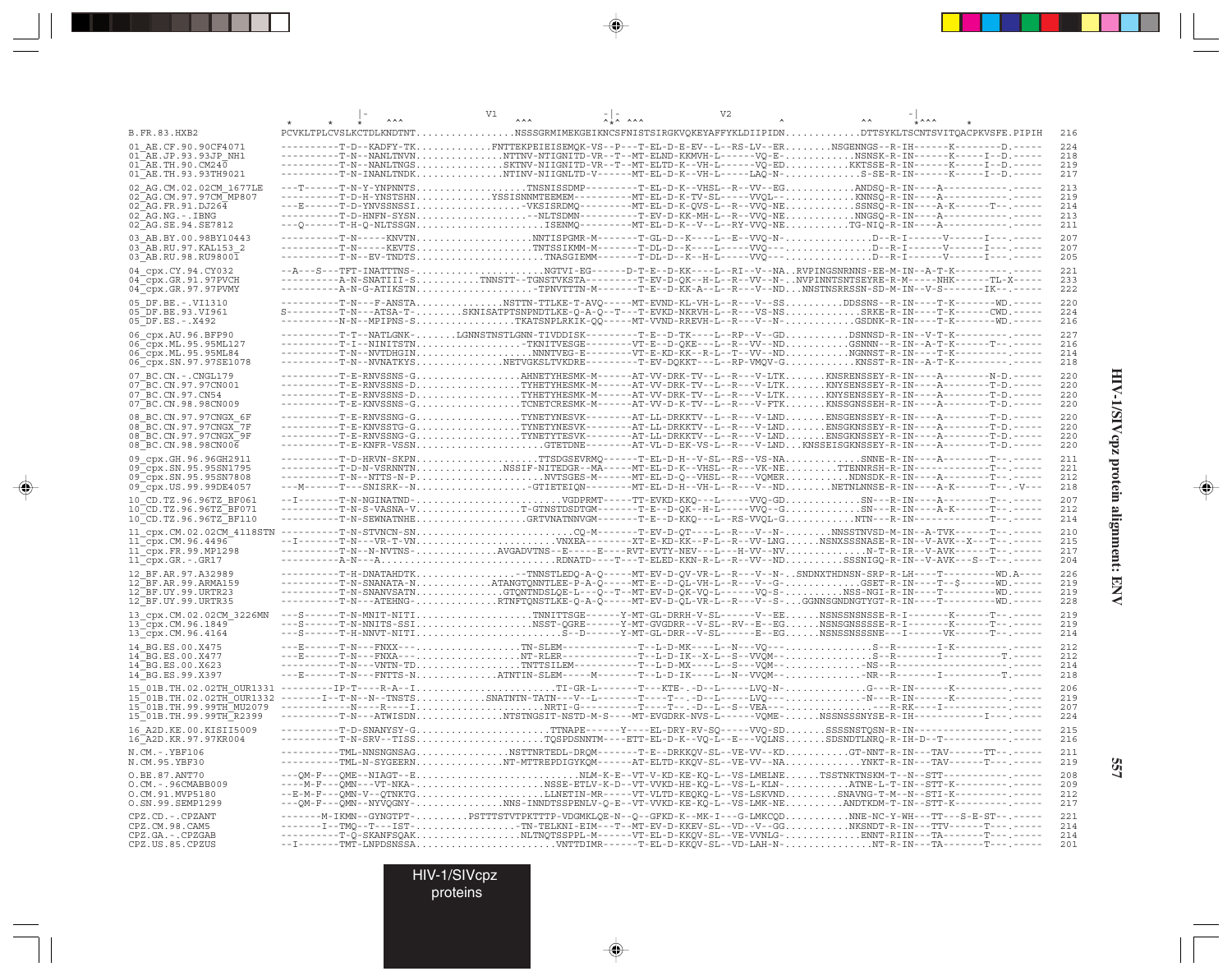### HIV-1/SIVcpz proteins

. . .

 $\Rightarrow$ 

|                                          | $*$ ^^^ |                                                                                                                                  |  | V3 loop |            |
|------------------------------------------|---------|----------------------------------------------------------------------------------------------------------------------------------|--|---------|------------|
| <b>B.FR.83.HXB2</b>                      |         | YCAPAGFAILKCNNKTFNGTGPCTNVSTVOCTHGIRPVVSTOLLLNGSLAEEE.VVIRSVNFTDNAKTIIVOLNTSVEINCTRPNNNTRKRIRI.ORGPGRAFVTIGK.IG.N.MROAHCNIS      |  |         | 334        |
| A1.KE.00.MSA4069                         |         | ---------DMNYK-0---0----------K----------------0-.IA---E-I-----------VNP-R-----------RD-GI---OT-YAA-AI.--.D.I---Y--V             |  |         | 335        |
| A1.KE.94.023 17                          |         |                                                                                                                                  |  |         | 325        |
| A1.SE.94.SE7253                          |         | -------------RD-E-------N-----------K----------------K.IM---E-IS----------TEP-T-----S----TS--I---Q--YAT-DI.T-.D.I------V         |  |         | 331        |
| A1.TZ.97.97TZ02                          |         |                                                                                                                                  |  |         | 328<br>332 |
| A1.UA.00.98UA0116<br>A1.UG.85.U455       |         | -----------KDPE---K---R----------K----------------R-.IR---E---N----------VNP-K---S--Y.----N--RYSI-S-Q--YVT-KI.--.D.I------V      |  |         | 333        |
| A1.UG.92.92UG037                         |         |                                                                                                                                  |  |         | 335        |
| A2.CD.97.97CDKS10                        |         | -----------EDPR-------N---S--------M--A-----------K-.-M---B-I-N---N----F-E--P-T-I-------G-PI---OV-YTSDI.--.D.I---Y-S-N           |  |         | 335        |
| A2.CD.97.97CDKTB48                       |         | ------Y-----KD-E---K-S-S---S---A------A----------GK.-M---E-I----- .N----F-KP-P-----------S--. F---Q--Y-NNNI.--.D.I--------       |  |         | 326        |
| A2.CY.94.94CY017 41                      |         | -----------KDPR-----S-K---S--------K--A----------GGKIM---E-I-N---N----FTKP-L-T-I--------S--F---Q--Y. TNE I . -- . D . I--------N |  |         | 338        |
| B.AR.99.ARMA132                          |         |                                                                                                                                  |  |         | 335        |
| B.AU.95.MBCC54                           |         |                                                                                                                                  |  |         | 339        |
| B.BO.99.BOL0122                          |         |                                                                                                                                  |  |         | 325        |
| $B.CN.-.RL42$<br>B.ES.89.S61K15          |         |                                                                                                                                  |  |         | 326<br>341 |
| <b>B.GA.88.OYI</b>                       |         |                                                                                                                                  |  |         | 338        |
| B.GB.83.CAM1                             |         |                                                                                                                                  |  |         | 334        |
| B.NL.86.3202A21                          |         |                                                                                                                                  |  |         | 336        |
| B.TH.90.BK132<br><b>B.US.83.RF</b>       |         |                                                                                                                                  |  |         | 331<br>346 |
| B.US.90.WEAU160                          |         |                                                                                                                                  |  |         | 337        |
| C.BR.92.92BR025                          |         | ----I-----TK----------------. II---K-L---V-----H--E-------------S--I---0--YAT-EI.--.D.I--------                                  |  |         | 331        |
| C.BW.00.00BW3891 6                       |         |                                                                                                                                  |  |         | 333        |
| C.BW.96.96BW0502                         |         | --T---Y--------0--------N---S---A---K-----------V-KG-.II---E-L-N--- I------KP-K-V-V---------SV-I---OT-YAT-EI.--.D.I---Y-I-N      |  |         | 331        |
| C.ET.86.ETH2220                          |         |                                                                                                                                  |  |         | 330        |
| C.IL.98.98IS002<br>C.IN.95.95IN21068     |         |                                                                                                                                  |  |         | 326<br>339 |
| C.IN.99.01IN565 10                       |         |                                                                                                                                  |  |         | 337        |
| C.KE.00.KER2010                          |         |                                                                                                                                  |  |         | 339        |
| C.MM.99.mIDU101 3                        |         | ------Y---------------RN-----------K----S---------G-.II---E-L-N-V-----H--Ë--G------------ES--I---ÔT-YAT-DI.--.D.I------V-        |  |         | 345        |
| C.TZ.97.97TZ04<br>C.TZ.98.98TZ017        |         |                                                                                                                                  |  |         | 327<br>329 |
| C.ZA.01.2134MB                           |         |                                                                                                                                  |  |         | 344        |
| C.ZA.97.97ZA003                          |         |                                                                                                                                  |  |         | 332        |
| C.ZM.96.96ZM651                          |         |                                                                                                                                  |  |         | 345        |
| D.CD.83.ELI                              |         |                                                                                                                                  |  |         | 333        |
| D.CD.83.NDK                              |         |                                                                                                                                  |  |         | 331        |
| D.CD.85.Z2Z6<br>D.CM.01.01CM 0009BBY     |         |                                                                                                                                  |  |         | 333<br>337 |
| D.KE.01.01KE NKU3006                     |         |                                                                                                                                  |  |         | 348        |
| D.TD.99.MNO12                            |         |                                                                                                                                  |  |         | 329        |
| D.UG.94.94UG114                          |         | ------------D-K---M---N----I------K--------------D.II---E-L-N---I------E---------Y---IOSVOM-----WY-S-IT.I.--.D.I-------          |  |         | 324<br>344 |
| D.UG.99.99UGA08483<br>D.UG.99.99UGB21875 |         |                                                                                                                                  |  |         | 330        |
| F1.BE.93.VI850                           |         |                                                                                                                                  |  |         | 324        |
| F1.BR.93.93BR020 1                       |         | ------Y------E-N-T---S-K-----------K---------------G-.I----O-IS--------H--B--O--------------S.L-----V-Y-T-EI .-- .D . I-K----V-  |  |         | 335        |
| F1.FI.93.FIN9363                         |         |                                                                                                                                  |  |         | 334        |
| F1.FR.96.MP411                           |         |                                                                                                                                  |  |         | 334        |
| F2.CM.02.02CM 0016BBY                    |         |                                                                                                                                  |  |         | 333        |
| F2.CM.95.MP255                           |         |                                                                                                                                  |  |         | 333        |
| F2.CM.95.MP257<br>F2.CM.97.CM53657       |         | -----D-E-----L-R----------K--------------GD.I----B-IS---------F-R--A------T-I--RSM-I----V-YAT-TV.L-.D.I-K-Y-T-N                  |  |         | 334<br>334 |
| G.BE.96.DRCBL                            |         | ------------VD-K-----T-N-----------K--------------KD.II-S-E-IS----V---H--R--------------RSVAI---O--Y-T-EV.--.D.I-K----V-         |  |         | 333        |
| G.CM.01.01CM 4049HAN                     |         | ------------RD-N-----S-R------------K----------------K.IR---E-----T-I------ETI--D-I--------S-TF---Q--YAT-DI.--.G.I------V        |  |         | 334        |
| G.FI.93.HH8793 12 1                      |         |                                                                                                                                  |  |         | 334        |
| G.NG.92.92NG083                          |         | ------------RD-EY------K----------K--------------D.IR---E-----T-V------N-I----I-------S-PI---Q--YAT-DI.--.D.I------V             |  |         | 331        |
| G.SE.93.SE6165                           |         |                                                                                                                                  |  |         | 341        |
| H.BE.93.VI991                            |         |                                                                                                                                  |  |         | 340        |
| H.BE.93.VI997<br>H.CF.90.90CF056         |         |                                                                                                                                  |  |         | 338<br>329 |
|                                          |         |                                                                                                                                  |  |         |            |
| J.SE.93.SE7887<br>J.SE.94.SE7022         |         |                                                                                                                                  |  |         | 330<br>332 |
|                                          |         |                                                                                                                                  |  |         |            |
| K.CD.97.EOTB11C<br>K.CM.96.MP535         |         |                                                                                                                                  |  |         | 341<br>335 |
|                                          |         |                                                                                                                                  |  |         |            |

 $\begin{picture}(20,5) \put(0,0){\vector(0,1){10}} \put(15,0){\vector(0,1){10}} \put(15,0){\vector(0,1){10}} \put(15,0){\vector(0,1){10}} \put(15,0){\vector(0,1){10}} \put(15,0){\vector(0,1){10}} \put(15,0){\vector(0,1){10}} \put(15,0){\vector(0,1){10}} \put(15,0){\vector(0,1){10}} \put(15,0){\vector(0,1){10}} \put(15,0){\vector(0,1){10}} \put(15,0){\vector(0,$ 

 $\begin{picture}(20,5) \put(0,0){\vector(0,1){10}} \put(15,0){\vector(0,1){10}} \put(15,0){\vector(0,1){10}} \put(15,0){\vector(0,1){10}} \put(15,0){\vector(0,1){10}} \put(15,0){\vector(0,1){10}} \put(15,0){\vector(0,1){10}} \put(15,0){\vector(0,1){10}} \put(15,0){\vector(0,1){10}} \put(15,0){\vector(0,1){10}} \put(15,0){\vector(0,1){10}} \put(15,0){\vector(0,$ 

**SSS** 

**HIV-1/SIVcpz protein alignment: ENV 558** HIV-1/SIVcpz protein alignment: ENV

 $\spadesuit$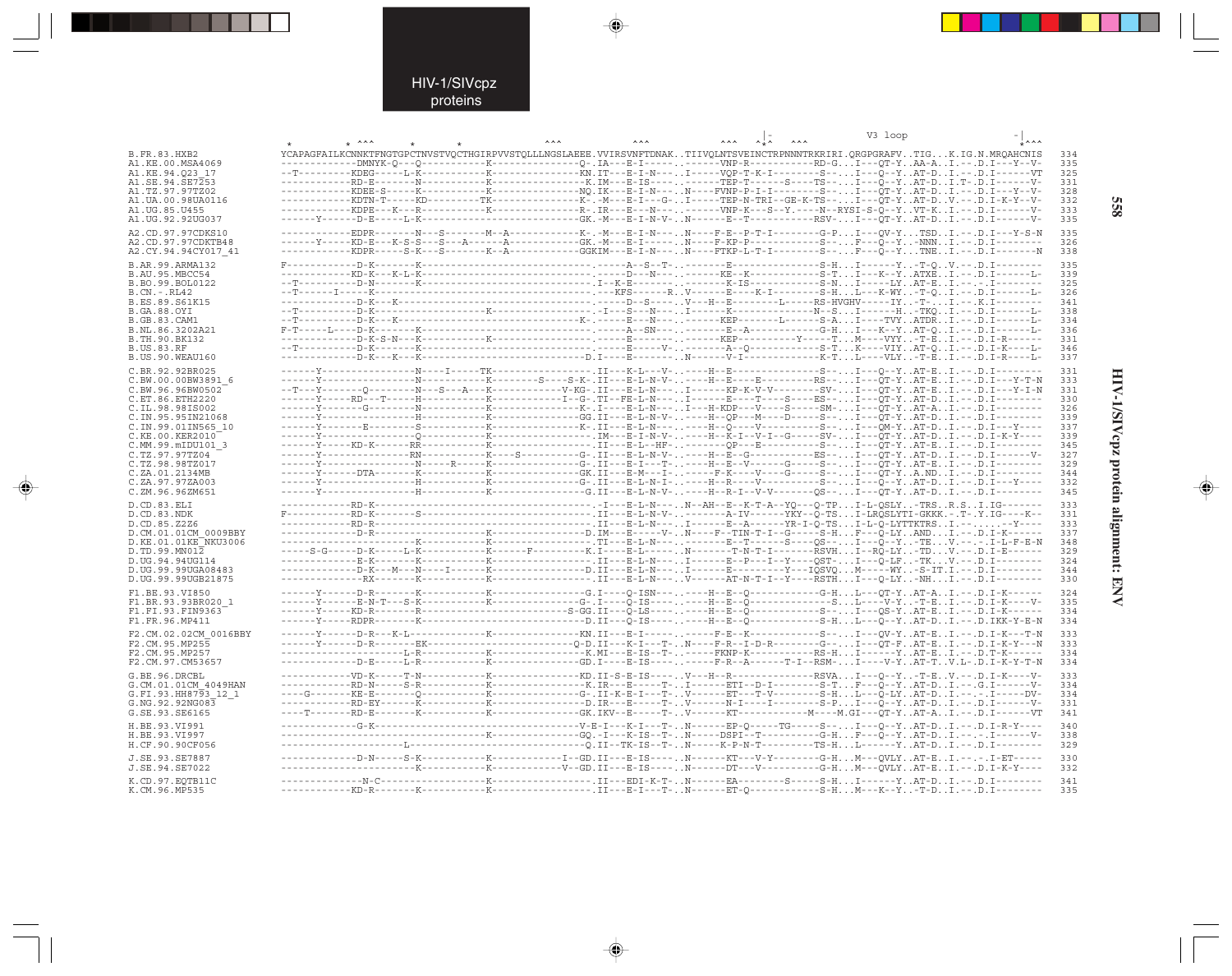|                                                                                                                                                   |                                                                                                                                                                                                                                                                                                                                                                                                                                                                                                                     |  |  |                                                                                                  |  | V3 loop |                                                                                                                                                                                                                                                    |                                 |
|---------------------------------------------------------------------------------------------------------------------------------------------------|---------------------------------------------------------------------------------------------------------------------------------------------------------------------------------------------------------------------------------------------------------------------------------------------------------------------------------------------------------------------------------------------------------------------------------------------------------------------------------------------------------------------|--|--|--------------------------------------------------------------------------------------------------|--|---------|----------------------------------------------------------------------------------------------------------------------------------------------------------------------------------------------------------------------------------------------------|---------------------------------|
| <b>B.FR.83.HXB2</b>                                                                                                                               | YCAPAGFAILKCNNKTFNGTGPCTNVSTVQCTHGIRPVVSTQLLLNGSLAEEE.VVIRSVNFTDNAKTIIVQLNTSVEINCTRPNNNTRKRIRI.QRGPGRAFVTIGK.IG.N.MRQAHCNIS                                                                                                                                                                                                                                                                                                                                                                                         |  |  |                                                                                                  |  |         |                                                                                                                                                                                                                                                    | 334                             |
| 01 AE.CF.90.90CF4071<br>01 AE.JP.93.93JP NH1<br>01 AE.TH.90.CM240<br>01 AE.TH.93.93TH9021                                                         |                                                                                                                                                                                                                                                                                                                                                                                                                                                                                                                     |  |  |                                                                                                  |  |         | --.II---E-L-N-------H--K---------FKKM-TSV-I----V-YKT-SI.T-.D.I-K-Y-E-N                                                                                                                                                                             | 341<br>335<br>336<br>334        |
| 02 AG.CM.02.02CM 1677LE<br>02_AG.CM.97.97CM_MP807<br>02 AG.FR.91.DJ264<br>02 AG.NG.-.IBNG<br>02 AG.SE.94.SE7812                                   |                                                                                                                                                                                                                                                                                                                                                                                                                                                                                                                     |  |  |                                                                                                  |  |         |                                                                                                                                                                                                                                                    | 330<br>336<br>331<br>330<br>328 |
| 03 AB.BY.00.98BY10443<br>03 AB.RU.97.KAL153 2<br>03 AB.RU.98.RU98001                                                                              | $--- - - - - - - - K -$                                                                                                                                                                                                                                                                                                                                                                                                                                                                                             |  |  |                                                                                                  |  |         |                                                                                                                                                                                                                                                    | 324<br>324<br>322               |
| 04 cpx.CY.94.CY032<br>$04$ <sup><math>-</math></sup> cpx.GR.91.97PVCH<br>04 cpx.GR.97.97PVMY                                                      | --------X--D-NSP-L-S-----P-------K-----------TGG.-----K-----P-N-----DKA-K----GL----GGSE--.GI---HTWYAT-NI.V-.D.I--------                                                                                                                                                                                                                                                                                                                                                                                             |  |  | -----K---------------T--.-----K-I---T-N-----AKA-K------G-----SVHI---LTWYAT-EI.--.D.I---          |  |         |                                                                                                                                                                                                                                                    | 338<br>352<br>339               |
| 05 DF.BE. -. VI1310<br>05 DF.BE.93.VI961<br>$05$ DF.ES. - . X492                                                                                  |                                                                                                                                                                                                                                                                                                                                                                                                                                                                                                                     |  |  |                                                                                                  |  |         |                                                                                                                                                                                                                                                    | 337<br>341<br>333               |
| 06 cpx.AU.96.BFP90<br>06 cpx.ML.95.95ML127<br>06_cpx.ML.95.95ML84<br>06 cpx.SN.97.97SE1078                                                        |                                                                                                                                                                                                                                                                                                                                                                                                                                                                                                                     |  |  |                                                                                                  |  |         |                                                                                                                                                                                                                                                    | 344<br>333<br>331<br>335        |
| 07 BC.CN. - . CNGL179<br>07 BC.CN.97.97CN001<br>07 BC.CN.97.CN54                                                                                  | --T---Y------D-I--------H-----------K--------V-----G-.II---E-L-N-V-----H--Q----V----G----S--I---QT-YAT-DI.--.D.I-------                                                                                                                                                                                                                                                                                                                                                                                             |  |  |                                                                                                  |  |         |                                                                                                                                                                                                                                                    | 337<br>337<br>337               |
| 07 BC.CN.98.98CN009<br>08 BC.CN.97.97CNGX 6F<br>08 BC.CN.97.97CNGX 7F<br>08 BC.CN.97.97CNGX 9F<br>08 BC.CN.98.98CN006                             | --T---Y------D-I-----Q-H------------K----------------R-.II---E-L-N-V-----H--Q----V-----------S--I---QT-YAT-DI.--.D.I--------                                                                                                                                                                                                                                                                                                                                                                                        |  |  |                                                                                                  |  |         |                                                                                                                                                                                                                                                    | 337<br>337<br>337<br>337<br>337 |
| 09 cpx.GH.96.96GH2911<br>09 cpx. SN. 95. 95 SN1795<br>09 cpx.SN.95.95SN7808<br>09_cpx.US.99.99DE4057                                              | -----------RD-E-----I-K---S---------------------D.II---E-I-N-V-V-----ADP-T-D-V-TG----TSV-I---QT-YAT-DI.--.D.I-KV--Q-N<br>-----------RD-K-----T-N---S-------K--------------D.II--FE-I-S---V-----DKP-K------------GVH.I---Q--Y. .ATDD. . I.V-.D.I-K-F-EVN                                                                                                                                                                                                                                                             |  |  |                                                                                                  |  |         |                                                                                                                                                                                                                                                    | 328<br>338<br>328<br>335        |
| 10 CD.TZ.96.96TZ BF061<br>10 CD. TZ. 96. 96TZ BF071<br>10 CD.TZ.96.96TZ BF110                                                                     |                                                                                                                                                                                                                                                                                                                                                                                                                                                                                                                     |  |  |                                                                                                  |  |         | ----------------. II---E-L---------H--E--T------------S--I---OT-YAT-N I . -- I---Y-E-N                                                                                                                                                             | 323<br>329<br>331               |
| 11 cpx.CM.02.02CM 4118STN<br>$11$ <sup><math>^-</math></sup> cpx.CM.96.4496 <sup><math>^-</math></sup><br>11_cpx.FR.99.MP1298<br>11 cpx.GR.-.GR17 | $\texttt{------RD-E-G-L-Q-E----------K----GK.}\texttt{IM---A-LS-S-1} \texttt{.---F-ST-R--S--G----G-H.}\texttt{.} \texttt{.}-\texttt{.}-\texttt{.} \texttt{.}-\texttt{.} \texttt{.}-\texttt{.} \texttt{.}-\texttt{.}$                                                                                                                                                                                                                                                                                                |  |  |                                                                                                  |  |         | ------RDEK-------Q----------K-------------GG.-R--E--N---------DSPXR-----------S-HI---Q--YAT-DI.--.D.I------V-<br>-------DEE----E--K-----------K-I------I-----KG-.-K---E--------------S--M----------G-QI----TVYAT-AI.--.D.I-K------                 | 327<br>332<br>334<br>321        |
| 12 BF.AR.97.A32989<br>12 BF.AR.99.ARMA159<br>12 BF.UY.99.URTR23<br>12 BF.UY.99.URTR35                                                             |                                                                                                                                                                                                                                                                                                                                                                                                                                                                                                                     |  |  |                                                                                                  |  |         |                                                                                                                                                                                                                                                    | 343<br>336<br>336<br>345        |
| 13 cpx.CM.02.02CM 3226MN<br>$13$ cpx. CM. 96. 1849<br>13 Cpx.CM.96.4164                                                                           | ------------DEE-------R---S-------K--------------G-.IK--AK--S--VGN-----A-P-R-----------S--I---Q--YAT-DI.--.D.I--------                                                                                                                                                                                                                                                                                                                                                                                              |  |  |                                                                                                  |  |         |                                                                                                                                                                                                                                                    | 336<br>336<br>331               |
| 14 BG.ES.00.X475<br>14 BG.ES.00.X477<br>14 BG.ES.00.X623<br>14 BG.ES.99.X397                                                                      |                                                                                                                                                                                                                                                                                                                                                                                                                                                                                                                     |  |  |                                                                                                  |  |         |                                                                                                                                                                                                                                                    | 329<br>329<br>331<br>335        |
| 15 01B.TH.02.02TH OUR1331 --T---<br>15 01B.TH.99.99TH MU2079<br>15_01B.TH.99.99TH_R2399                                                           | $-\texttt{-T--}\dots-\texttt{-S--}\dots-\texttt{-S--}\dots-\texttt{-S--}\dots-\texttt{-S--}\dots-\texttt{-S--}\dots-\texttt{-S--}\dots-\texttt{-S--}\dots-\texttt{-S--}\dots-\texttt{-S--}\dots-\texttt{-G-H}\dots\texttt{M}\dots-\texttt{-TRQ}\dots\texttt{I}\dots-\texttt{-D}\dots\texttt{I}-\texttt{R--}\dots\texttt{D}$                                                                                                                                                                                         |  |  | -D-K---------------------------G-----.S-------.V------E--V-D-I--------S-HL-O-STWYAH-DI.--.D.I--- |  |         |                                                                                                                                                                                                                                                    | 323<br>336<br>324<br>341        |
| 16 A2D.KE.00.KISII5009<br>16 A2D.KR.97.97KR004                                                                                                    |                                                                                                                                                                                                                                                                                                                                                                                                                                                                                                                     |  |  |                                                                                                  |  |         | ---KD-D-------K---S-----R----A-----------GRKIM---E-I-----N----F-E--Q------G-----S--I---Q--YTNN I . -- .D . I -------<br>------ KDPE-------K---S-----------A----------GNKTI---A-I---T-. .N----FTKP-Q------DVGQ-RSV-I------YTRQTYTRQA.K-.D.I---Q---- | 332<br>338                      |
| N.CM. -. YBF106<br>N.CM.95.YBF30                                                                                                                  | $---P---M---EGN-S-N-S---$<br>----P----M---EGN-S-N-S------------K--I----IT----NTDG.I---NDSHSNLL--W-ET-P------G---GGQVQI--AMT-YN-EKI.V-.D.I---Y--V-                                                                                                                                                                                                                                                                                                                                                                   |  |  |                                                                                                  |  |         | -----K--I-----DTDD.I---HHGGNLL--W-ET-S------G---GGQVQI--AMT-YN-EKI.V-.D.V---Y--V-                                                                                                                                                                  | 323<br>332                      |
| O.BE.87.ANT70<br>O.CM. - . 96CMABB009<br>O.CM.91.MVP5180<br>O.SN.99.SEMP1299                                                                      | ------Y--F---STE-----T-R-ITV-T-------T----I---T-SKGK.IRMMAKDILEGG-N---T--STLNMT-E--QID.IQEM-I--.M-WYSMG--GT.A-.-SS-A-Y-KYN<br>------Y--F---D-K-----S-N-I-V-T-----K-TX----I---T-S-DK.IR-MGKDIK--T-N-L-T--STIN-T-E--G-QKVQK-KT--.L-WYSMG-EEG-KS-I-Y--Y-<br>----T-Y--F---DTD-----L-H-I-V-T-----K-T-----I---T-SR-K.IR-MGK-I-ES--N---T---PINMT-I-EGIAEVQD-YT--.MRWRSM-LKRSNNTSPRS-V-Y-TYN<br>------Y--F---STE-------N-ITA-T-----K-T-----I---T-S-GN.IR-MGK-IS--M-N---T--STINMT-V-QG-QSVQE-QI--.M-WYSMSLAQEGKP.-NS-I-Y-KYN |  |  |                                                                                                  |  |         |                                                                                                                                                                                                                                                    | 326<br>326<br>333<br>337        |
| CPZ.CD. - . CPZANT<br>CPZ.CM.98.CAM5<br>CPZ.GA. - . CPZGAB<br>CPZ.US.85.CPZUS                                                                     | ------Y---R-EDED-T-V-M-K---V-H-----S-M-A-W-----TYOTNTS--MNGRKNESVLVRFGKEFENL.T-T-I--G-R-VRNLOI---MT-YNVEIA.T-.D.T-K-F-TVN<br>----P----M---DQK---------I-------------T--VI--------GPA-A--EDLRHKI--I-FKEGIN-I-M--G--S-GQLQI---VS-YN-ENI.V-.D.P------V-<br>------------D-D-S-K-K-------H-----K---T----I-----GN.ITV-VE-KSK-TDVW----VEA-SL--H--G----GEVQI---MT-YN-ENV.V-.D.T-S-Y-K-N<br>----P--------E-D-K-K-E-K-----------K---T---II-----TKN.-TV--K--A-I-L--FSEG-NMT-I--G---VGNVQL---MT-YN-PKI.V-.D.V-E-----            |  |  |                                                                                                  |  |         |                                                                                                                                                                                                                                                    | 338<br>330<br>331<br>315        |

 $\Rightarrow$ 

 $\Rightarrow$ 

. .

 $\Rightarrow$ 

HIV-1/SIVepz protein alignment: ENV **HIV-1/SIVcpz protein alignment: ENV**

 $\Rightarrow$ 

**559**

HIV-1/SIVcpz

proteins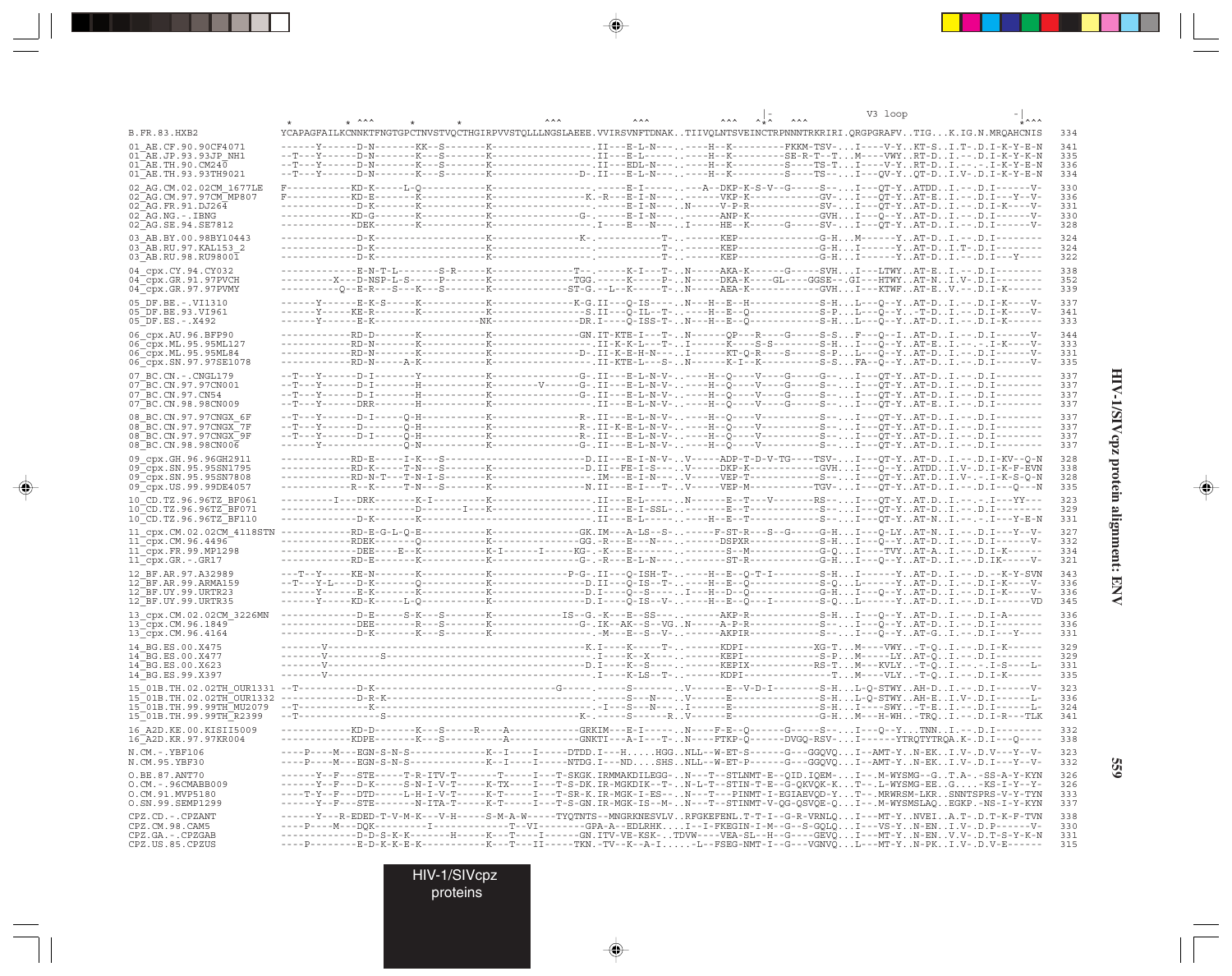### HIV-1/SIVcpz proteins

--

 $\begin{picture}(20,5) \put(0,0){\line(1,0){10}} \put(15,0){\line(1,0){10}} \put(15,0){\line(1,0){10}} \put(15,0){\line(1,0){10}} \put(15,0){\line(1,0){10}} \put(15,0){\line(1,0){10}} \put(15,0){\line(1,0){10}} \put(15,0){\line(1,0){10}} \put(15,0){\line(1,0){10}} \put(15,0){\line(1,0){10}} \put(15,0){\line(1,0){10}} \put(15,0){\line(1,$ 

|                                         | <b>AAA</b> |  | CD4 CD4 |  | V4 loop                                                                                                                                                                                                                                |  | CD4 CD4 binding |            |
|-----------------------------------------|------------|--|---------|--|----------------------------------------------------------------------------------------------------------------------------------------------------------------------------------------------------------------------------------------|--|-----------------|------------|
| <b>B.FR.83.HXB2</b><br>A1.KE.00.MSA4069 |            |  |         |  | RAKWNNTLKQIASKLREQFGNNKTIIFKQS.SGGDPEIVTHSFNCGGEFFYCNSTQLFNSTWFNSTWSTEGSNNTEGSDTIT.LPCRIKQIIN.MWQKVGKAMYAPPISGQIRC<br>--A--K--OEV-KO--OE-N----R-ANH.----L--T-------------TSG-----YNGTDIAE-S--SN---V.-----------R.---R--O--------P-I--- |  |                 | 445<br>442 |
| A1.KE.94.023 17                         |            |  |         |  |                                                                                                                                                                                                                                        |  |                 | 435        |
| A1.SE.94.SE7253                         |            |  |         |  | -SS--K--QD-VTQ--VYW.-R----NS-.----L--T-------------TSG-------QND-GV--S--SN---I.------------------------P-I----                                                                                                                         |  |                 | 438        |
| A1.TZ.97.97TZ02<br>A1.UA.00.98UA0116    |            |  |         |  |                                                                                                                                                                                                                                        |  |                 | 437<br>439 |
| A1.UG.85.U455                           |            |  |         |  |                                                                                                                                                                                                                                        |  |                 | 438        |
| A1.UG.92.92UG037                        |            |  |         |  |                                                                                                                                                                                                                                        |  |                 | 439        |
| A2.CD.97.97CDKS10                       |            |  |         |  |                                                                                                                                                                                                                                        |  |                 | 443        |
| A2.CD.97.97CDKTB48                      |            |  |         |  |                                                                                                                                                                                                                                        |  |                 | 433        |
| A2.CY.94.94CY017 41                     |            |  |         |  |                                                                                                                                                                                                                                        |  |                 | 448        |
| B.AR.99.ARMA132                         |            |  |         |  | -E------NL-V------VK----A---A.---------M-T---------DT-K------TEGLN-TEGNSTKI--.-----R---- <sub>-</sub> ---B---------------N-                                                                                                            |  |                 | 442        |
| B.AU.95.MBCC54<br>B.BO.99.BOL0122       |            |  |         |  |                                                                                                                                                                                                                                        |  |                 | 445<br>438 |
| $B.CN.-.RL42$                           |            |  |         |  |                                                                                                                                                                                                                                        |  |                 | 432        |
| B.ES.89.S61K15                          |            |  |         |  |                                                                                                                                                                                                                                        |  |                 | 449        |
| B.GA.88.OYI                             |            |  |         |  |                                                                                                                                                                                                                                        |  |                 | 442        |
| <b>B.GB.83.CAM1</b><br>B.NL.86.3202A21  |            |  |         |  |                                                                                                                                                                                                                                        |  |                 | 444<br>443 |
| B.TH.90.BK132                           |            |  |         |  |                                                                                                                                                                                                                                        |  |                 | 436        |
| <b>B.US.83.RF</b>                       |            |  |         |  |                                                                                                                                                                                                                                        |  |                 | 452        |
| B.US.90.WEAU160                         |            |  |         |  |                                                                                                                                                                                                                                        |  |                 | 446        |
| C.BR.92.92BR025                         |            |  |         |  | -TA--K--OEVGK--A-H-P--A-K-AKH.----L--T------R-------TSS-----YPNSTENITGTENSI--.I---------C--R---------E-ILT-                                                                                                                            |  |                 | 438        |
| C.BW.00.00BW3891 6                      |            |  |         |  |                                                                                                                                                                                                                                        |  |                 | 441        |
| C.BW.96.96BW0502<br>C.ET.86.ETH2220     |            |  |         |  | EE---K--OKVKE--OKH-P----E--P-.----L--T-----------TSN-----KLELF-SSTNLN--.-O----------C--R-------E-I-M-                                                                                                                                  |  |                 | 437<br>433 |
| C.IL.98.98IS002                         |            |  |         |  |                                                                                                                                                                                                                                        |  |                 | 432        |
| C. IN. 95. 95 IN 21068                  |            |  |         |  |                                                                                                                                                                                                                                        |  |                 | 447        |
| C.IN.99.01IN565 10                      |            |  |         |  |                                                                                                                                                                                                                                        |  |                 | 443        |
| C.KE.00.KER2010                         |            |  |         |  |                                                                                                                                                                                                                                        |  |                 | 444        |
| C.MM.99.mIDU101 3<br>C.TZ.97.97TZ04     |            |  |         |  | -EE--K--QR-RE--K-H-HD-N-S-AP-.----L--T-----R-----DTSR---ESLNERLFNESS-SN----.-0---------------0-I-----K-N-S-                                                                                                                            |  |                 | 451<br>433 |
| C.TZ.98.98TZ017                         |            |  |         |  | -EO--K--ÕRVKER-K-H-PDAAN-T-AP-.----L--T-----R--L----TSG---ESLVKSNNSNG--E.-Õ----------E--Ř-I-----R-N-T-                                                                                                                                 |  |                 | 431        |
| C.ZA.01.2134MB                          |            |  |         |  | KT---E--TKVKEE-GKH-P----T-AP-.----L-VT------R-------TSK-----SD-OSNT---.------------I--R---------A-N-T-                                                                                                                                 |  |                 | 444        |
| C.ZA.97.97ZA003                         |            |  |         |  | E-D--R--OEVGK--G-H-P----O-NA-.----LG-T------R-------TSK-----YMPN--YMH-A--SNAN--.I--------------------V-N-M-<br>-TN-TK--REVRN----H-P--N-T--P-.----L--T-----R------TSG--SINYTE-NTDGTP--.----R----.---B--R-------E-N-A-                   |  |                 | 440        |
| C.ZM.96.96ZM651                         |            |  |         |  |                                                                                                                                                                                                                                        |  |                 | 446        |
| D.CD.83.ELI<br>D.CD.83.NDK              |            |  |         |  | --0-SK--0-V-R--GTLLNKTI-K--P-.-------T------------TSG------NI-A-NNITES-NSTNTN--.-Q----------KXW--.A-X-I-----ERN-L-<br>--E--KA-Q-V-T--GNLLNKT--T--P-.-------TS-ML----D-----TSR------NQTNSTGFNNG-V-.--------V-.L--R------------E-L-K-    |  |                 | 443<br>435 |
| D.CD.85.Z2Z6                            |            |  |         |  | KNE--K--Q-V-I--GNLLNKT-----P-.------T------------TSG------DISK-EŴANSTESDDKP--.-Q--------.--G---------E---N-                                                                                                                            |  |                 | 442        |
| D.CM.01.01CM 0009BBY                    |            |  |         |  |                                                                                                                                                                                                                                        |  |                 | 448        |
| D.KE.01.01KE NKU3006                    |            |  |         |  |                                                                                                                                                                                                                                        |  |                 | 458        |
| D.TD.99.MN012<br>D.UG.94.94UG114        |            |  |         |  |                                                                                                                                                                                                                                        |  |                 | 437<br>432 |
| D.UG.99.99UGA08483                      |            |  |         |  |                                                                                                                                                                                                                                        |  |                 | 451        |
| D.UG.99.99UGB21875                      |            |  |         |  |                                                                                                                                                                                                                                        |  |                 | 440        |
| F1.BE.93.VI850                          |            |  |         |  |                                                                                                                                                                                                                                        |  |                 | 422        |
| F1.BR.93.93BR020 1                      |            |  |         |  |                                                                                                                                                                                                                                        |  |                 | 436        |
| F1.FI.93.FIN9363                        |            |  |         |  |                                                                                                                                                                                                                                        |  |                 | 430        |
| F1.FR.96.MP411                          |            |  |         |  |                                                                                                                                                                                                                                        |  |                 | 430        |
| F2.CM.02.02CM 0016BBY                   |            |  |         |  | GTL--A--NRV-AEVKNLTNI--K-EP-.----L-VT----S--------DT-A---T-LLNTTMDNNG--I.I-------V-.V--R--R-------A-K-O-<br>-TL--E---NVSGEFKKH-.-FSVA-NS-.----V--T-----R-----Y-TSG---E-EVANNTNEN--.-----R-FV-.---RI-R--------E-E-Q-                    |  |                 | 434        |
| F2.CM.95.MP255<br>F2.CM.95.MP257        |            |  |         |  | EKO-YD--IK--TEFKD-Y.---VG-OP-.A---L--T------R-------T-I---H-RVNDILSN-H-REN----.------V-.---R--O-------A-K-Õ-                                                                                                                           |  |                 | 432<br>440 |
| F2.CM.97.CM53657                        |            |  |         |  |                                                                                                                                                                                                                                        |  |                 | 436        |
| G.BE.96.DRCBL                           |            |  |         |  | WT---E--RDVQA--Q-Y-I--S-E-NS-.----L--T------------TSG---NSILK--IS-NN----.N-K----VR.---R--Q--------A-N-T-                                                                                                                               |  |                 | 436        |
| G.CM.01.01CM 4049HAN                    |            |  |         |  |                                                                                                                                                                                                                                        |  |                 | 437        |
| G.FI.93.HH8793 12 1                     |            |  |         |  |                                                                                                                                                                                                                                        |  |                 | 430        |
| G.NG.92.92NG083<br>G.SE.93.SE6165       |            |  |         |  |                                                                                                                                                                                                                                        |  |                 | 430<br>445 |
|                                         |            |  |         |  | GKO--E--HKVIT--GSY-D-----LOPP.A---I--I-------------T-K------TNSSYTNDTYNSNSTEDITGN--.-O-K---V-.---R--O-------R-N-T-                                                                                                                     |  |                 |            |
| H.BE.93.VI991<br>H.BE.93.VI997          |            |  |         |  |                                                                                                                                                                                                                                        |  |                 | 453<br>444 |
| H.CF.90.90CF056                         |            |  |         |  | оку — последний состоитель — последний состоитель — последний состоительной последний состоительной и последний с<br>ЕВ---К--Q---TQ-SKY-V-R-L---PH.----L-VT------R-------TSG----S-TGDNINMPNDTGKN--.--------V                           |  |                 | 437        |
| J.SE.93.SE7887                          |            |  |         |  | ERD-S---RRV-T----H-.----N-TSP.----I-------------------S-DKNSIEAT-DTSXA---.I--K----VR.---RT-Q-I-----A-N-T-                                                                                                                              |  |                 | 436        |
| J.SE.94.SE7022                          |            |  |         |  |                                                                                                                                                                                                                                        |  |                 | 439        |
| K.CD.97.EOTB11C                         |            |  |         |  | GGQ--K-VN-VKKE-GKH-.------QP-.-----QVTR-I---R---S--DT-DTVDD-EE-EDT---.I-----------Q-I----TA-N-T-                                                                                                                                       |  |                 | 438        |
| K.CM.96.MP535                           |            |  |         |  |                                                                                                                                                                                                                                        |  |                 | 432        |

 $\blacklozenge$ 

 $\Rightarrow$ 

560

**HIV-1/SIVcpz protein alignment: ENV 560** HIV-1/SIVcpz protein alignment: ENV

 $\begin{picture}(20,5) \put(0,0){\line(1,0){10}} \put(15,0){\line(1,0){10}} \put(15,0){\line(1,0){10}} \put(15,0){\line(1,0){10}} \put(15,0){\line(1,0){10}} \put(15,0){\line(1,0){10}} \put(15,0){\line(1,0){10}} \put(15,0){\line(1,0){10}} \put(15,0){\line(1,0){10}} \put(15,0){\line(1,0){10}} \put(15,0){\line(1,0){10}} \put(15,0){\line(1,$ 

 $\equiv$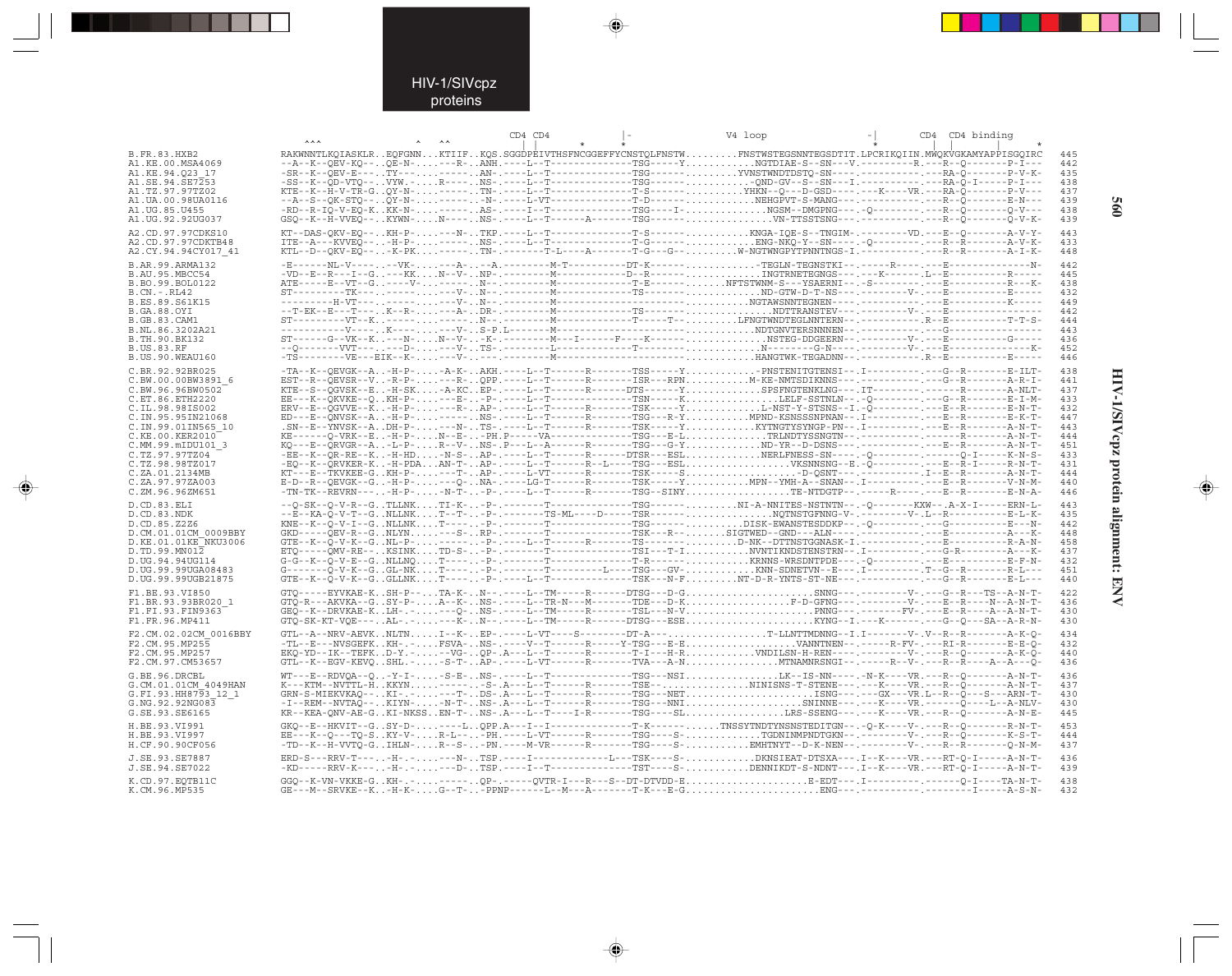|                                                                                                                                                                                                                                                               |  | CD4 CD4 | V4 loop                                                                                                                                                                                                                                                                                                                                                                                                                                                                                                                                                                         | CD4 CD4 binding                 |
|---------------------------------------------------------------------------------------------------------------------------------------------------------------------------------------------------------------------------------------------------------------|--|---------|---------------------------------------------------------------------------------------------------------------------------------------------------------------------------------------------------------------------------------------------------------------------------------------------------------------------------------------------------------------------------------------------------------------------------------------------------------------------------------------------------------------------------------------------------------------------------------|---------------------------------|
| <b>B.FR.83.HXB2</b>                                                                                                                                                                                                                                           |  |         | RAKWNNTLKQIASKLREQFGNNKTIIFKQS.SGGDPEIVTHSFNCGGEFFYCNSTQLFNSTWFNSTWSTEGSNNTEGSDTIT.LPCRIKQIIN.MWQKVGKAMYAPPISGQIRC                                                                                                                                                                                                                                                                                                                                                                                                                                                              | 445                             |
| 01 AE.CF.90.90CF4071<br>01 AE.JP.93.93JP_NH1<br>$01$ AE. TH. 90. CM240<br>01 AE.TH.93.93TH9021                                                                                                                                                                |  |         | GT---E--Q--IR--E-H-N----Q--PPY----L--TM-H---R-------T-R---ISTGTTNG---.------V-K.---E--Q-------DEA-N-<br>$\underbrace{\texttt{GT--KV--VTE--K-H-N-}\dots\texttt{--P-}\dots\texttt{--QPP}}_{\texttt{GT--KV--K.}-\texttt{PP}}\underbrace{\texttt{--P-}\dots\texttt{--P-}\dots\texttt{--P-}\dots\texttt{--C}\dots\texttt{.}}_{\texttt{T-N--KV--N}}\\ \texttt{RNETMEGCN}\dots\dots\dots\dots\texttt{G--}\dots\texttt{--G--}\dots\texttt{--G-A-}\texttt{--}\dots\texttt{-G-A-}\texttt{--}\dots\texttt{-K-N-}\dots\\ \texttt{GTP--}\dots\texttt{--G-A-}\texttt{--}\dots\texttt{-G-A-}\$ | 441<br>439<br>439<br>438        |
| 02 AG.CM.02.02CM 1677LE<br>02 AG. CM. 97. 97 CM MP807<br>02 AG.FR.91.DJ264<br>$02^-AG$ . NG. $-$ . IBNG<br>02 AG. SE. 94. SE7812                                                                                                                              |  |         |                                                                                                                                                                                                                                                                                                                                                                                                                                                                                                                                                                                 | 437<br>448<br>437<br>437<br>447 |
| 03 AB.BY.00.98BY10443<br>03 AB.RU.97.KAL153 2<br>03 AB.RU.98.RU98001                                                                                                                                                                                          |  |         |                                                                                                                                                                                                                                                                                                                                                                                                                                                                                                                                                                                 | 429<br>429<br>427               |
| 04 cpx.CY.94.CY032<br>04_cpx.GR.91.97PVCH<br>04_cpx.GR.97.97PVMY                                                                                                                                                                                              |  |         | GND--D---V-SEE-KRL-P----K-APP.V---L--T------K------T-P-----HMQNG-NITSTDSTNS---.-Q--L--FVR.---E--Q----S--A-S-N-<br>GSD--EA-QKVVV----H-P------N--.----L--T--------------TSG-----YMFNSTNRTNTTNGT                                                                                                                                                                                                                                                                                                                                                                                   | 446<br>461<br>448               |
| 05 DF.BE. - . VI1310<br>05 DF.BE.93.VI961<br>05 DF.ES. - . X492                                                                                                                                                                                               |  |         | -EQ--K--I-V-KE-QSH-P----K-NS-.----L--TM-----R-----DTSK---A-V-D-VFNATMF-NDSDKN-I.---K----VR.---G--Q----A--A-N-A-                                                                                                                                                                                                                                                                                                                                                                                                                                                                 | 447<br>441<br>429               |
| 06 cpx.AU.96.BFP90<br>06 cpx.ML.95.95ML127<br>06 cpx.ML.95.95ML84<br>06 cpx.SN.97.97SE1078                                                                                                                                                                    |  |         | --N-TDI-GEVKV--E-V-N-TH-T--S-.A---L--T------------TSN---TSDLFNT-RGNDTNT---.---K----VR.---R--Q-------A-N-T-                                                                                                                                                                                                                                                                                                                                                                                                                                                                      | 449<br>433<br>430<br>437        |
| 07 BC.CN. - . CNGL179<br>07 BC. CN. 97. 97 CN001<br>07 BC.CN.97.CN54<br>07 BC.CN.98.98CN009                                                                                                                                                                   |  |         | ED---K--QRVSK--A-H-Q----K-AS-.---L--T------R------TSG---G-YMPNGTKSNS-SI--.I-----------E--R-------E-N-T-                                                                                                                                                                                                                                                                                                                                                                                                                                                                         | 441<br>441<br>441<br>441        |
| 08 BC.CN.97.97CNGX 6F<br>08 BC.CN.97.97CNGX 7F<br>08 BC.CN.97.97CNGX 9F<br>08 BC.CN.98.98CN006                                                                                                                                                                |  |         | KDA-YE--ORVSK--A-H-P----K-AS-.---L--T------R------TSG---G-YNGTYMLNGTRDNS-SI--.I-----------E--R-------E-N-T-                                                                                                                                                                                                                                                                                                                                                                                                                                                                     | 445<br>441<br>43S<br>446        |
| 09 cpx.GH.96.96GH2911<br>09 cpx.SN.95.95SN1795<br>09 cpx.SN.95.95SN7808<br>09 cpx.US.99.99DE4057                                                                                                                                                              |  |         | GT---EI-GKV-E--KGH-N-------RP-.----V--T-----------DTSG---N--NGTWE--NNSIENY-.IH------VR.---R--Q-------P-E---                                                                                                                                                                                                                                                                                                                                                                                                                                                                     | 433<br>441<br>436<br>443        |
| 10 CD.TZ.96.96TZ BF061<br>10 CD. TZ. 96. 96TZ BF071<br>10 CD.TZ.96.96TZ BF110                                                                                                                                                                                 |  |         |                                                                                                                                                                                                                                                                                                                                                                                                                                                                                                                                                                                 | 428<br>438<br>435               |
| 11_cpx.CM.02.02CM_4118STN KTE---------TQ-T-E-K------.ESSP.P---I--I------R------TSG------NWIDGSMESNGTKSNE-----,-------------------P-EL--<br>$11$ <sup><math>-</math></sup> cpx.CM.96.4496 <sup><math>-</math></sup><br>11_cpx.FR.99.MP1298<br>11 cpx.GR.-.GR17 |  |         |                                                                                                                                                                                                                                                                                                                                                                                                                                                                                                                                                                                 | 439<br>438<br>442<br>429        |
| 12 BF.AR.97.A32989<br>12 BF.AR.99.ARMA159<br>12 BF.UY.99.URTR23<br>12 BF.UY.99.URTR35                                                                                                                                                                         |  |         | GTQ--K--ERVRE---SYLP-T--K-NS-.-------T-----R------TSK---D-GSNE--I.-----R-VV-.---E--R-----A-N-N-                                                                                                                                                                                                                                                                                                                                                                                                                                                                                 | 439<br>431<br>434<br>441        |
| 13 cpx.CM.02.02CM 3226MN<br>13 cpx.CM.96.1849<br>13 Cpx.CM.96.4164                                                                                                                                                                                            |  |         | EGE--S--Q-V-D---QNL--GT----AKH.----L-VT----T--------TSA----A-RND-NSTQVSGSN-N--.-------FVK.L--R--Q-------Q-V---<br>-Q------Q-V-AQ--KYLKD-T----ANP.----L-VT--------------TSA------E-D-V--Q---                                                                                                                                                                                                                                                                                                                                                                                     | 444<br>447<br>439               |
| 14 BG.ES.00.X475<br>14 BG.ES.00.X477<br>14 BG.ES.00.X623<br>14 BG.ES.99.X397                                                                                                                                                                                  |  |         |                                                                                                                                                                                                                                                                                                                                                                                                                                                                                                                                                                                 | 436<br>437<br>437<br>444        |
|                                                                                                                                                                                                                                                               |  |         |                                                                                                                                                                                                                                                                                                                                                                                                                                                                                                                                                                                 | 427<br>441<br>432<br>447        |
| 16 A2D. KE. 00. KISII5009<br>16 A2D.KR.97.97KR004                                                                                                                                                                                                             |  |         | -TD\$-EA-QKVVEQ-NNS-P------TN-.A---L--T------R-----DTSG----\$EKGNMTG---GSN-P--.----------V-.---R--R--------A-V-E-<br>SRQ--D--QKV-EQ--KY-S------TN-.----I--T---V--------DTSG------PANASRE-E-KDRNV-.--------V-.---R--R-------N-T-K-                                                                                                                                                                                                                                                                                                                                               | 439<br>444                      |
| N.CM. - . YBF106<br>N.CM.95.YBF30                                                                                                                                                                                                                             |  |         | E.E-GSMWNKTKK-IKRLL-NNTT-KAQDK.N---L-VTHLM---X------TSR---ESENKTNK--I.--------VX.L-TR-X-GI-----R-NLS-<br>KEL-EPMWNRTREEIKKIL-KNN-T-RARER.NE--L-VTHLM---R-------TSK---EELLM-TGEP--.-----R-V-.L-TR---GI-----R-VLN-                                                                                                                                                                                                                                                                                                                                                                | 421<br>433                      |
| O.BE.87.ANT70<br>O.CM. - . 96CMABB009<br>O.CM.91.MVP5180<br>O.SN.99.SEMP1299                                                                                                                                                                                  |  |         | ATD-GKI---T-ERYL-LVN-TG.SINMT-NH-.----L-VTHLH---H-------TAKM--Y-FSCN.GTTCSVS-VSQGNNG-.---KLR-VVR.S-IRGQSGL-----K-NLT-<br>-TN-ERA-Q-T-ERYL-LVNHTG.PSN-T-AT-.----I--R-LH-S-H-------TS---KY-LDCN.NSKCNLSS<br>ISD-EKA---T-ERYLDLRN-TN.TVN-T-ER-.I---S-VTHLH---H------TSKM--Y-FSCI.GTNCT--QNSSNSND-RIY-----VVR.S-IQG-SGL----RK-NLT-                                                                                                                                                                                                                                                  | 438<br>438<br>448<br>450        |
| CPZ.CD. - . CPZANT<br>CPZ.CM.98.CAM5<br>CPZ.GA. - . CPZGAB<br>CPZ.US.85.CPZUS                                                                                                                                                                                 |  |         | KTL-EQARNKTEHV-A-HWKKVDN.--NAKTIWTF.QD----VKV-W---Q------DI-PW--A-YTG-LITNGALI.AH------V-.H-GI-S-GI-LA-RR-NVS-<br>KLT-BKQR-YTLEIIKKEANLTKVELIPN.A-----V-NMML---------TIP---M-YNTDNT---.-K---R--V-.Q-MR---GIF----K-VLS-                                                                                                                                                                                                                                                                                                                                                          | 444<br>446<br>429<br>414        |

 $\begin{picture}(20,5) \put(0,0){\vector(0,1){10}} \put(15,0){\vector(0,1){10}} \put(15,0){\vector(0,1){10}} \put(15,0){\vector(0,1){10}} \put(15,0){\vector(0,1){10}} \put(15,0){\vector(0,1){10}} \put(15,0){\vector(0,1){10}} \put(15,0){\vector(0,1){10}} \put(15,0){\vector(0,1){10}} \put(15,0){\vector(0,1){10}} \put(15,0){\vector(0,1){10}} \put(15,0){\vector(0,$ 

 $\begin{picture}(20,5) \put(0,0){\vector(0,1){10}} \put(15,0){\vector(0,1){10}} \put(15,0){\vector(0,1){10}} \put(15,0){\vector(0,1){10}} \put(15,0){\vector(0,1){10}} \put(15,0){\vector(0,1){10}} \put(15,0){\vector(0,1){10}} \put(15,0){\vector(0,1){10}} \put(15,0){\vector(0,1){10}} \put(15,0){\vector(0,1){10}} \put(15,0){\vector(0,1){10}} \put(15,0){\vector(0,$ 

. . . .

 $\overrightarrow{\phantom{a}}$ 

HIV-1/SIVcpz protein alignment: ENV **HIV-1/SIVcpz protein alignment: ENV**

 $\begin{picture}(20,5) \put(0,0){\line(1,0){10}} \put(15,0){\line(1,0){10}} \put(15,0){\line(1,0){10}} \put(15,0){\line(1,0){10}} \put(15,0){\line(1,0){10}} \put(15,0){\line(1,0){10}} \put(15,0){\line(1,0){10}} \put(15,0){\line(1,0){10}} \put(15,0){\line(1,0){10}} \put(15,0){\line(1,0){10}} \put(15,0){\line(1,0){10}} \put(15,0){\line(1,$ 

 $\overline{\phantom{0}}$ 

H

**561**

HIV-1/SIVcpz

proteins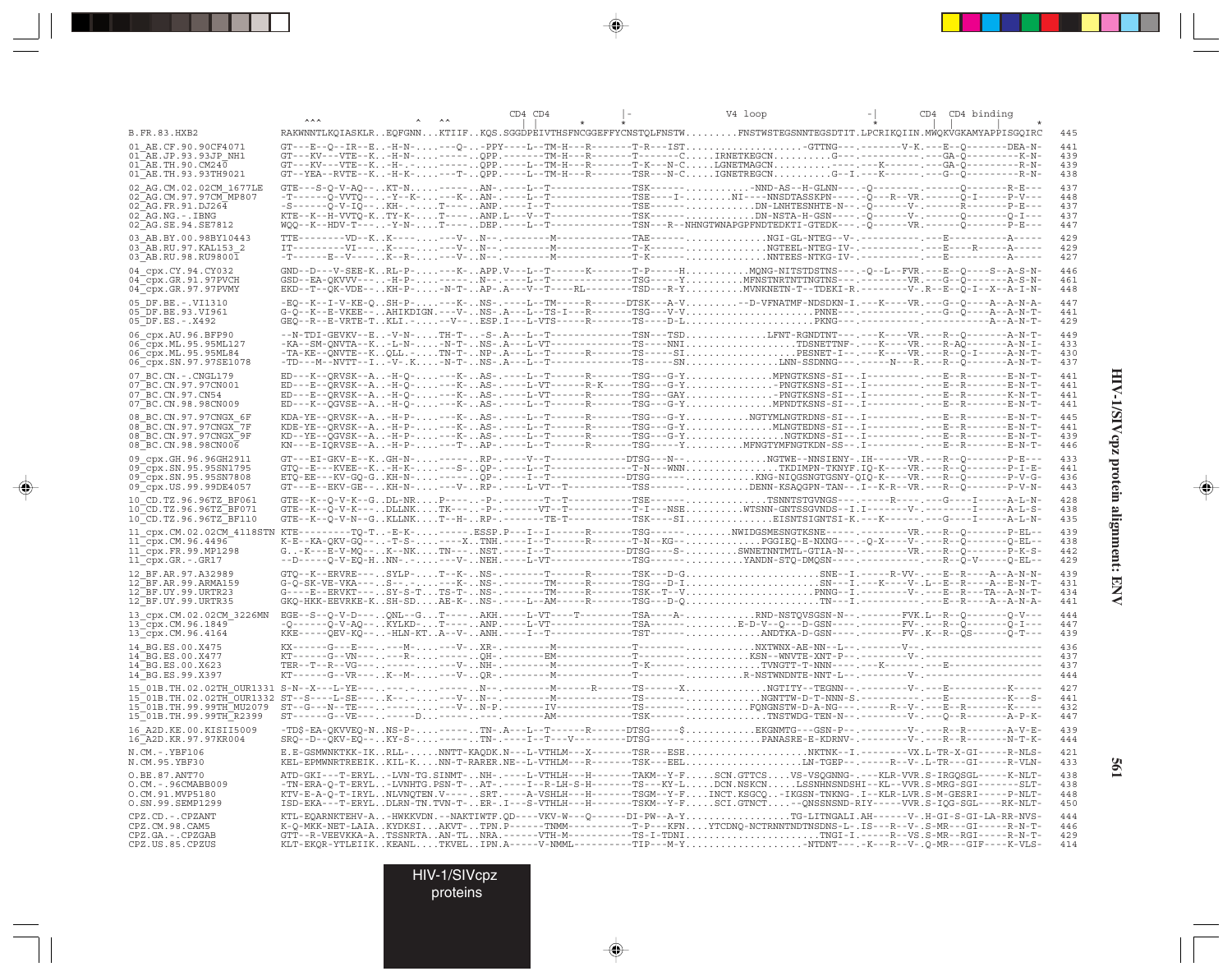. . .

 $\begin{picture}(20,5) \put(0,0){\line(1,0){10}} \put(15,0){\line(1,0){10}} \put(15,0){\line(1,0){10}} \put(15,0){\line(1,0){10}} \put(15,0){\line(1,0){10}} \put(15,0){\line(1,0){10}} \put(15,0){\line(1,0){10}} \put(15,0){\line(1,0){10}} \put(15,0){\line(1,0){10}} \put(15,0){\line(1,0){10}} \put(15,0){\line(1,0){10}} \put(15,0){\line(1,$ 

|                                         | $\vert - \rangle$                                                                                                       |  | $gp120 \ \lor gp41$ | - fusion peptide - |  |            |
|-----------------------------------------|-------------------------------------------------------------------------------------------------------------------------|--|---------------------|--------------------|--|------------|
| <b>B.FR.83.HXB2</b>                     | SS.NITGLLLTRDGGNSNNESEIFRPGGGDMRDNWRSELYKYKVVKIEPLGVAPTKAKRRVVOREKRAV.G.IGALFL.GFLGAAGSTMGAASMTLTVOAROLLSGIVOOONNLLRAIE |  |                     |                    |  | 560        |
| A1.KE.00.MSA4069                        |                                                                                                                         |  |                     |                    |  | 556        |
| A1.KE.94.023 17<br>A1.SE.94.SE7253      |                                                                                                                         |  |                     |                    |  | 550<br>553 |
| A1.TZ.97.97TZ02                         |                                                                                                                         |  |                     |                    |  | 552        |
| A1.UA.00.98UA0116                       |                                                                                                                         |  |                     |                    |  | 555        |
| A1.UG.85.U455<br>A1. UG. 92. 92 UG037   |                                                                                                                         |  |                     |                    |  | 553<br>554 |
|                                         |                                                                                                                         |  |                     |                    |  | 558        |
| A2.CD.97.97CDKS10<br>A2.CD.97.97CDKTB48 |                                                                                                                         |  |                     |                    |  | 547        |
| A2.CY.94.94CY017 41                     |                                                                                                                         |  |                     |                    |  | 562        |
| B.AR.99.ARMA132                         |                                                                                                                         |  |                     |                    |  | 559        |
| B.AU.95.MBCC54                          |                                                                                                                         |  |                     |                    |  | 560        |
| B.BO.99.BOL0122<br>$B.CN.-.RL42$        |                                                                                                                         |  |                     |                    |  | 554<br>549 |
| B.ES.89.S61K15                          |                                                                                                                         |  |                     |                    |  | 566        |
| B.GA.88.OYI                             |                                                                                                                         |  |                     |                    |  | 559        |
| B.GB.83.CAM1                            |                                                                                                                         |  |                     |                    |  | 560<br>560 |
| B.NL.86.3202A21<br>B.TH.90.BK132        |                                                                                                                         |  |                     |                    |  | 553        |
| <b>B.US.83.RF</b>                       |                                                                                                                         |  |                     |                    |  | 569        |
| B.US.90.WEAU160                         |                                                                                                                         |  |                     |                    |  | 563        |
| C.BR.92.92BR025                         |                                                                                                                         |  |                     |                    |  | 553        |
| C.BW.00.00BW3891 6                      |                                                                                                                         |  |                     |                    |  | 558<br>553 |
| C.BW.96.96BW0502<br>C.ET.86.ETH2220     |                                                                                                                         |  |                     |                    |  | 548        |
| C.IL.98.98IS002                         |                                                                                                                         |  |                     |                    |  | 548        |
| C. IN. 95. 95 IN 21068                  |                                                                                                                         |  |                     |                    |  | 567        |
| C.IN.99.01IN565 10<br>C.KE.00.KER2010   |                                                                                                                         |  |                     |                    |  | 558<br>559 |
| C.MM.99.mIDU101 3                       |                                                                                                                         |  |                     |                    |  | 562        |
| C.TZ.97.97TZ04                          |                                                                                                                         |  |                     |                    |  | 554        |
| C.TZ.98.98TZ017<br>C.ZA.01.2134MB       |                                                                                                                         |  |                     |                    |  | 547<br>559 |
| C.ZA.97.97ZA003                         |                                                                                                                         |  |                     |                    |  | 554        |
| C.ZM.96.96ZM651                         |                                                                                                                         |  |                     |                    |  | 565        |
| D.CD.83.ELI                             |                                                                                                                         |  |                     |                    |  | 558        |
| D.CD.83.NDK                             |                                                                                                                         |  |                     |                    |  | 550<br>557 |
| D.CD.85.Z2Z6<br>D.CM.01.01CM 0009BBY    |                                                                                                                         |  |                     |                    |  | 569        |
| D.KE.01.01KE NKU3006                    |                                                                                                                         |  |                     |                    |  | 573        |
| D.TD.99.MN012                           |                                                                                                                         |  |                     |                    |  | 556        |
| D.UG.94.94UG114<br>D.UG.99.99UGA08483   |                                                                                                                         |  |                     |                    |  | 548<br>567 |
| D.UG.99.99UGB21875                      |                                                                                                                         |  |                     |                    |  | 557        |
| F1.BE.93.VI850                          |                                                                                                                         |  |                     |                    |  | 537        |
| F1.BR.93.93BR020 1                      |                                                                                                                         |  |                     |                    |  | 550        |
| F1.FI.93.FIN9363<br>F1.FR.96.MP411      |                                                                                                                         |  |                     |                    |  | 546<br>547 |
|                                         |                                                                                                                         |  |                     |                    |  |            |
| F2.CM.02.02CM 0016BBY<br>F2.CM.95.MP255 |                                                                                                                         |  |                     |                    |  | 549<br>547 |
| F2.CM.95.MP257                          |                                                                                                                         |  |                     |                    |  | 554        |
| F2.CM.97.CM53657                        |                                                                                                                         |  |                     |                    |  | 553        |
| G.BE.96.DRCBL                           |                                                                                                                         |  |                     |                    |  | 551        |
| G.CM.01.01CM 4049HAN                    |                                                                                                                         |  |                     |                    |  | 553<br>547 |
| G.FI.93.HH8793 12 1<br>G.NG.92.92NG083  |                                                                                                                         |  |                     |                    |  | 546        |
| G.SE.93.SE6165                          |                                                                                                                         |  |                     |                    |  | 564        |
| H.BE.93.VI991                           |                                                                                                                         |  |                     |                    |  | 566        |
| H.BE.93.VI997                           |                                                                                                                         |  |                     |                    |  | 559        |
| H.CF.90.90CF056                         |                                                                                                                         |  |                     |                    |  | 552        |
| J.SE.93.SE7887<br>J.SE.94.SE7022        |                                                                                                                         |  |                     |                    |  | 555<br>557 |
|                                         |                                                                                                                         |  |                     |                    |  |            |
| K.CD.97.EOTB11C<br>K.CM.96.MP535        |                                                                                                                         |  |                     |                    |  | 555<br>546 |
|                                         |                                                                                                                         |  |                     |                    |  |            |

 $\blacklozenge$ 

 $\begin{picture}(20,5) \put(0,0){\vector(0,1){10}} \put(15,0){\vector(0,1){10}} \put(15,0){\vector(0,1){10}} \put(15,0){\vector(0,1){10}} \put(15,0){\vector(0,1){10}} \put(15,0){\vector(0,1){10}} \put(15,0){\vector(0,1){10}} \put(15,0){\vector(0,1){10}} \put(15,0){\vector(0,1){10}} \put(15,0){\vector(0,1){10}} \put(15,0){\vector(0,1){10}} \put(15,0){\vector(0,$ 

562

HIV-1/SIVcpz protein alignment: ENV

 $\begin{picture}(20,5) \put(0,0){\line(1,0){10}} \put(15,0){\line(1,0){10}} \put(15,0){\line(1,0){10}} \put(15,0){\line(1,0){10}} \put(15,0){\line(1,0){10}} \put(15,0){\line(1,0){10}} \put(15,0){\line(1,0){10}} \put(15,0){\line(1,0){10}} \put(15,0){\line(1,0){10}} \put(15,0){\line(1,0){10}} \put(15,0){\line(1,0){10}} \put(15,0){\line(1,$ 

 $\overline{\phantom{0}}$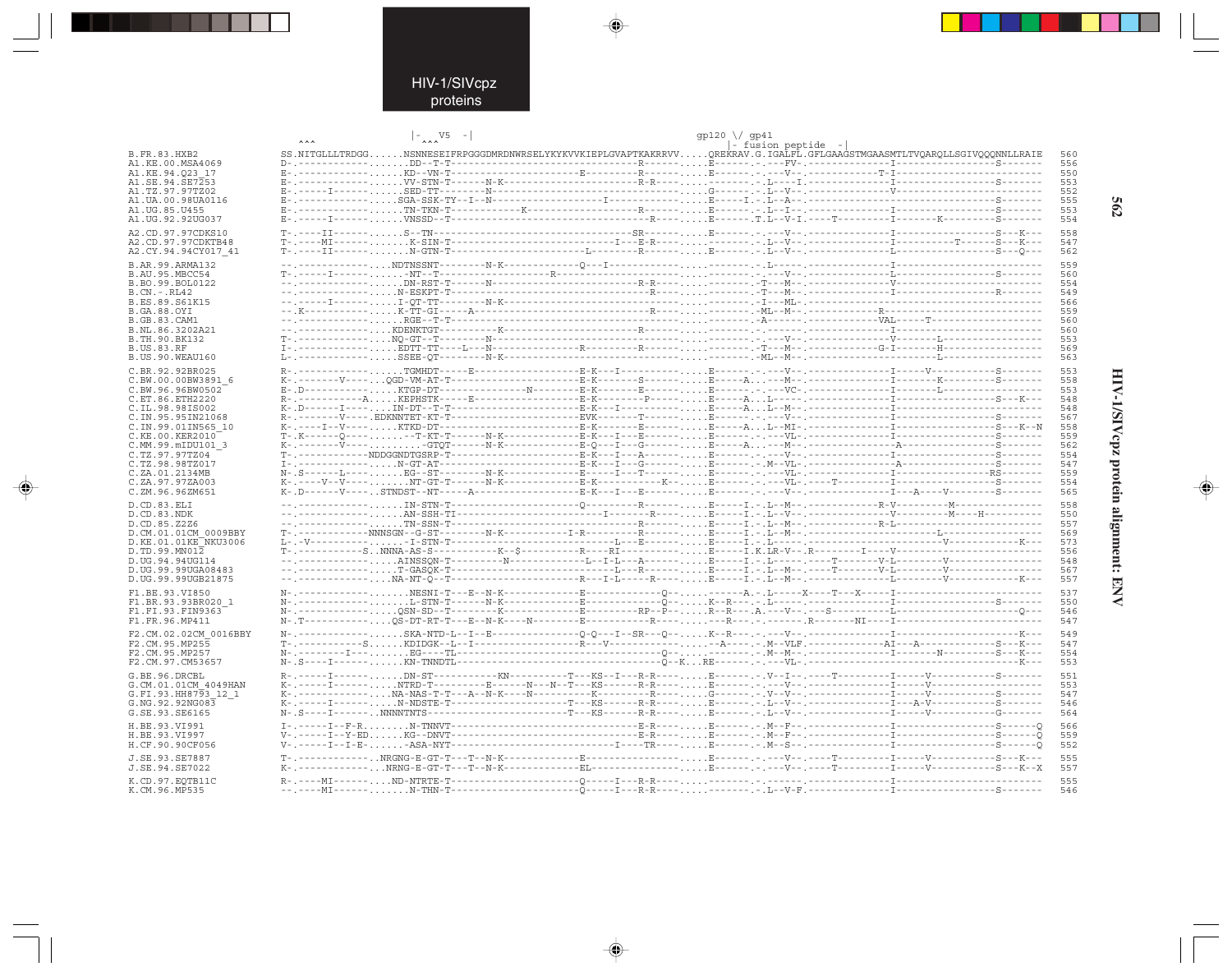|                                                                             |                                                                                                                                                                                                                                                                 | $\vert - \rangle$ |                                                                                                                          |  | gp120 \/ gp41 |                    |  |            |
|-----------------------------------------------------------------------------|-----------------------------------------------------------------------------------------------------------------------------------------------------------------------------------------------------------------------------------------------------------------|-------------------|--------------------------------------------------------------------------------------------------------------------------|--|---------------|--------------------|--|------------|
| B.FR.83.HXB2                                                                | SS.NITGLLLTRDGGNSNNESEIFRPGGGDMRDNWRSELYKYKVVKIEPLGVAPTKAKRRVVOREKRAV.G.IGALFL.GFLGAAGSTMGAASMTLTVOAROLLSGIVOOONNLLRAIE                                                                                                                                         |                   |                                                                                                                          |  |               | - fusion peptide - |  | 560        |
| 01 AE.CF.90.90CF4071<br>$01$ <sup><math>-</math></sup> AE.JP.93.93JP NH1    |                                                                                                                                                                                                                                                                 |                   |                                                                                                                          |  |               |                    |  | 557<br>554 |
| $01\overline{AE}$ . TH. 90. CM240                                           |                                                                                                                                                                                                                                                                 |                   |                                                                                                                          |  |               |                    |  | 554        |
| 01 AE.TH.93.93TH9021                                                        |                                                                                                                                                                                                                                                                 |                   |                                                                                                                          |  |               |                    |  | 553<br>553 |
| 02 AG.CM.02.02CM 1677LE<br>02_AG.CM.97.97CM_MP807                           |                                                                                                                                                                                                                                                                 |                   |                                                                                                                          |  |               |                    |  | 562        |
| $02$ AG. FR. 91. DJ264<br>$02$ <sup><math>-</math></sup> AG. NG. $-$ . IBNG |                                                                                                                                                                                                                                                                 |                   |                                                                                                                          |  |               |                    |  | 552<br>551 |
| 02 AG.SE.94.SE7812                                                          |                                                                                                                                                                                                                                                                 |                   |                                                                                                                          |  |               |                    |  | 563        |
| 03 AB.BY.00.98BY10443                                                       |                                                                                                                                                                                                                                                                 |                   |                                                                                                                          |  |               |                    |  | 544        |
| 03 AB.RU.97.KAL153 2<br>03 AB.RU.98.RU98001                                 |                                                                                                                                                                                                                                                                 |                   |                                                                                                                          |  |               |                    |  | 544<br>542 |
| 04 cpx.CY.94.CY032                                                          |                                                                                                                                                                                                                                                                 |                   |                                                                                                                          |  |               |                    |  | 559        |
| $04$ <sup><math>-cpx.GR.91.97</math></sup> PVCH<br>04 cpx.GR.97.97PVMY      |                                                                                                                                                                                                                                                                 |                   |                                                                                                                          |  |               |                    |  | 580<br>566 |
| 05 DF.BE. -. VI1310                                                         |                                                                                                                                                                                                                                                                 |                   |                                                                                                                          |  |               |                    |  | 565        |
| 05 DF.BE.93.VI961                                                           |                                                                                                                                                                                                                                                                 |                   |                                                                                                                          |  |               |                    |  | 557        |
| 05 DF.ES. - . X492                                                          |                                                                                                                                                                                                                                                                 |                   |                                                                                                                          |  |               |                    |  | 545        |
| 06 cpx.AU.96.BFP90<br>06 cpx.ML.95.95ML127                                  |                                                                                                                                                                                                                                                                 |                   |                                                                                                                          |  |               |                    |  | 563<br>549 |
| 06 cpx. ML. 95.95ML84                                                       | T-.-----------HDT--------N-K----------------K---I-----R----G------V-.L--V-.----T----------------H--S--------                                                                                                                                                    |                   |                                                                                                                          |  |               |                    |  | 544<br>550 |
| 06 cpx.SN.97.97SE1078<br>07 BC.CN. - . CNGL179                              |                                                                                                                                                                                                                                                                 |                   |                                                                                                                          |  |               |                    |  | 556        |
| 07 BC.CN.97.97CN001                                                         |                                                                                                                                                                                                                                                                 |                   |                                                                                                                          |  |               |                    |  | 556        |
| 07 BC.CN.97.CN54<br>07 BC.CN.98.98CN009                                     |                                                                                                                                                                                                                                                                 |                   |                                                                                                                          |  |               |                    |  | 556<br>556 |
| 08 BC.CN.97.97CNGX 6F                                                       |                                                                                                                                                                                                                                                                 |                   |                                                                                                                          |  |               |                    |  | 561        |
| 08 BC.CN.97.97CNGX 7F                                                       |                                                                                                                                                                                                                                                                 |                   |                                                                                                                          |  |               |                    |  | 557        |
| 08 BC.CN.97.97CNGX 9F<br>08 BC.CN.98.98CN006                                |                                                                                                                                                                                                                                                                 |                   |                                                                                                                          |  |               |                    |  | 555<br>563 |
| 09 cpx.GH.96.96GH2911                                                       |                                                                                                                                                                                                                                                                 |                   |                                                                                                                          |  |               |                    |  | 546        |
| 09 cpx.SN.95.95SN1795<br>09 cpx.SN.95.95SN7808                              |                                                                                                                                                                                                                                                                 |                   |                                                                                                                          |  |               |                    |  | 555<br>551 |
| 09 cpx.US.99.99DE4057                                                       |                                                                                                                                                                                                                                                                 |                   |                                                                                                                          |  |               |                    |  | 558        |
| 10 CD.TZ.96.96TZ BF061<br>10 CD. TZ. 96. 96TZ BF071                         |                                                                                                                                                                                                                                                                 |                   |                                                                                                                          |  |               |                    |  | 544<br>556 |
| 10 CD.TZ.96.96TZ BF110                                                      |                                                                                                                                                                                                                                                                 |                   |                                                                                                                          |  |               |                    |  | 552        |
|                                                                             |                                                                                                                                                                                                                                                                 |                   |                                                                                                                          |  |               |                    |  | 557        |
| $11$ cpx. CM. 96.4496<br>11 cpx.FR.99.MP1298                                |                                                                                                                                                                                                                                                                 |                   |                                                                                                                          |  |               |                    |  | 553<br>558 |
| $11$ <sup><math>-</math></sup> cpx.GR. $-$ .GR17                            |                                                                                                                                                                                                                                                                 |                   |                                                                                                                          |  |               |                    |  | 546        |
| 12 BF.AR.97.A32989<br>12 BF.AR.99.ARMA159                                   |                                                                                                                                                                                                                                                                 |                   |                                                                                                                          |  |               |                    |  | 560<br>547 |
| 12 BF.UY.99.URTR23                                                          |                                                                                                                                                                                                                                                                 |                   |                                                                                                                          |  |               |                    |  | 551        |
| 12 BF.UY.99.URTR35                                                          |                                                                                                                                                                                                                                                                 |                   |                                                                                                                          |  |               |                    |  | 561        |
| 13 cpx.CM.02.02CM 3226MN<br>$13$ cpx. CM. 96. 1849                          |                                                                                                                                                                                                                                                                 |                   |                                                                                                                          |  |               |                    |  | 559<br>564 |
| 13 cpx.CM.96.4164                                                           |                                                                                                                                                                                                                                                                 |                   |                                                                                                                          |  |               |                    |  | 553        |
| 14 BG.ES.00.X475<br>14 BG.ES.00.X477                                        |                                                                                                                                                                                                                                                                 |                   |                                                                                                                          |  |               |                    |  | 550<br>551 |
| 14 BG.ES.00.X623                                                            |                                                                                                                                                                                                                                                                 |                   |                                                                                                                          |  |               |                    |  | 551        |
| 14 BG.ES.99.X397                                                            |                                                                                                                                                                                                                                                                 |                   |                                                                                                                          |  |               |                    |  | 562        |
|                                                                             |                                                                                                                                                                                                                                                                 |                   |                                                                                                                          |  |               |                    |  | 546<br>558 |
|                                                                             |                                                                                                                                                                                                                                                                 |                   |                                                                                                                          |  |               |                    |  | 551        |
| 16_A2D.KE.00.KISII5009                                                      |                                                                                                                                                                                                                                                                 |                   |                                                                                                                          |  |               |                    |  | 567<br>555 |
| 16 A2D. KR. 97. 97KR004                                                     |                                                                                                                                                                                                                                                                 |                   |                                                                                                                          |  |               |                    |  | 559        |
| N.CM.-.YBF106<br>N.CM.95.YBF30                                              |                                                                                                                                                                                                                                                                 |                   |                                                                                                                          |  |               |                    |  | 534<br>548 |
| O.BE.87.ANT70                                                               | M-.----MI-QM-NTW--S-NNVT---I----K-I--T--FN----RVK-FS----RIA-P-IST.RTH------.-L-M---.-V-S--------AT--A--THT--K------D------Q                                                                                                                                     |                   |                                                                                                                          |  |               |                    |  | 558        |
| O.CM. - . 96CMABB009<br>O.CM.91.MVP5180                                     | R-.-----I-QI-KSW--STPDVT---I----K-I--TK--X---I--K-FS------T-P-IGT.GAH-----A.-.L-M--F.-I-S------------ATA------N--K------D------Q<br>H-.----MI-QL-QPWNSTGENTL--V----K-I--TK--N---Q-K-FS-----MS-PIINIHTPH------.-.L-M---.-V-S--------ATA---RTHSV-K------D-------Q |                   |                                                                                                                          |  |               |                    |  | 558<br>568 |
| O.SN.99.SEMP1299                                                            |                                                                                                                                                                                                                                                                 |                   | --MI-QL-MPWNST--SNAT---T----K-I--T--F------VK-FS-----IA-P-IGT.GT-------.-.I-M---.-V-S--------ATA-A--TQS-MK------D------Q |  |               |                    |  | 571        |
| CPZ.CD. - . CPZANT<br>CPZ.CM.98.CAM5                                        |                                                                                                                                                                                                                                                                 |                   |                                                                                                                          |  |               |                    |  | 558<br>561 |
| CPZ.GA. - . CPZGAB                                                          |                                                                                                                                                                                                                                                                 |                   |                                                                                                                          |  |               |                    |  | 550        |
| CPZ.US.85.CPZUS                                                             |                                                                                                                                                                                                                                                                 |                   |                                                                                                                          |  |               |                    |  | 532        |

 $\begin{picture}(20,5) \put(0,0){\vector(0,1){10}} \put(15,0){\vector(0,1){10}} \put(15,0){\vector(0,1){10}} \put(15,0){\vector(0,1){10}} \put(15,0){\vector(0,1){10}} \put(15,0){\vector(0,1){10}} \put(15,0){\vector(0,1){10}} \put(15,0){\vector(0,1){10}} \put(15,0){\vector(0,1){10}} \put(15,0){\vector(0,1){10}} \put(15,0){\vector(0,1){10}} \put(15,0){\vector(0,$ 

 $\begin{picture}(20,5) \put(0,0){\vector(0,1){10}} \put(15,0){\vector(0,1){10}} \put(15,0){\vector(0,1){10}} \put(15,0){\vector(0,1){10}} \put(15,0){\vector(0,1){10}} \put(15,0){\vector(0,1){10}} \put(15,0){\vector(0,1){10}} \put(15,0){\vector(0,1){10}} \put(15,0){\vector(0,1){10}} \put(15,0){\vector(0,1){10}} \put(15,0){\vector(0,1){10}} \put(15,0){\vector(0,$ 

. . . .

 $\overrightarrow{\phantom{a}}$ 

HIV-1/SIVcpz protein alignment: ENV

 $\begin{picture}(20,5) \put(0,0){\line(1,0){10}} \put(15,0){\line(1,0){10}} \put(15,0){\line(1,0){10}} \put(15,0){\line(1,0){10}} \put(15,0){\line(1,0){10}} \put(15,0){\line(1,0){10}} \put(15,0){\line(1,0){10}} \put(15,0){\line(1,0){10}} \put(15,0){\line(1,0){10}} \put(15,0){\line(1,0){10}} \put(15,0){\line(1,0){10}} \put(15,0){\line(1,$ 

 $\overline{\phantom{0}}$ 

H

563

HIV-1/SIVcpz<br>proteins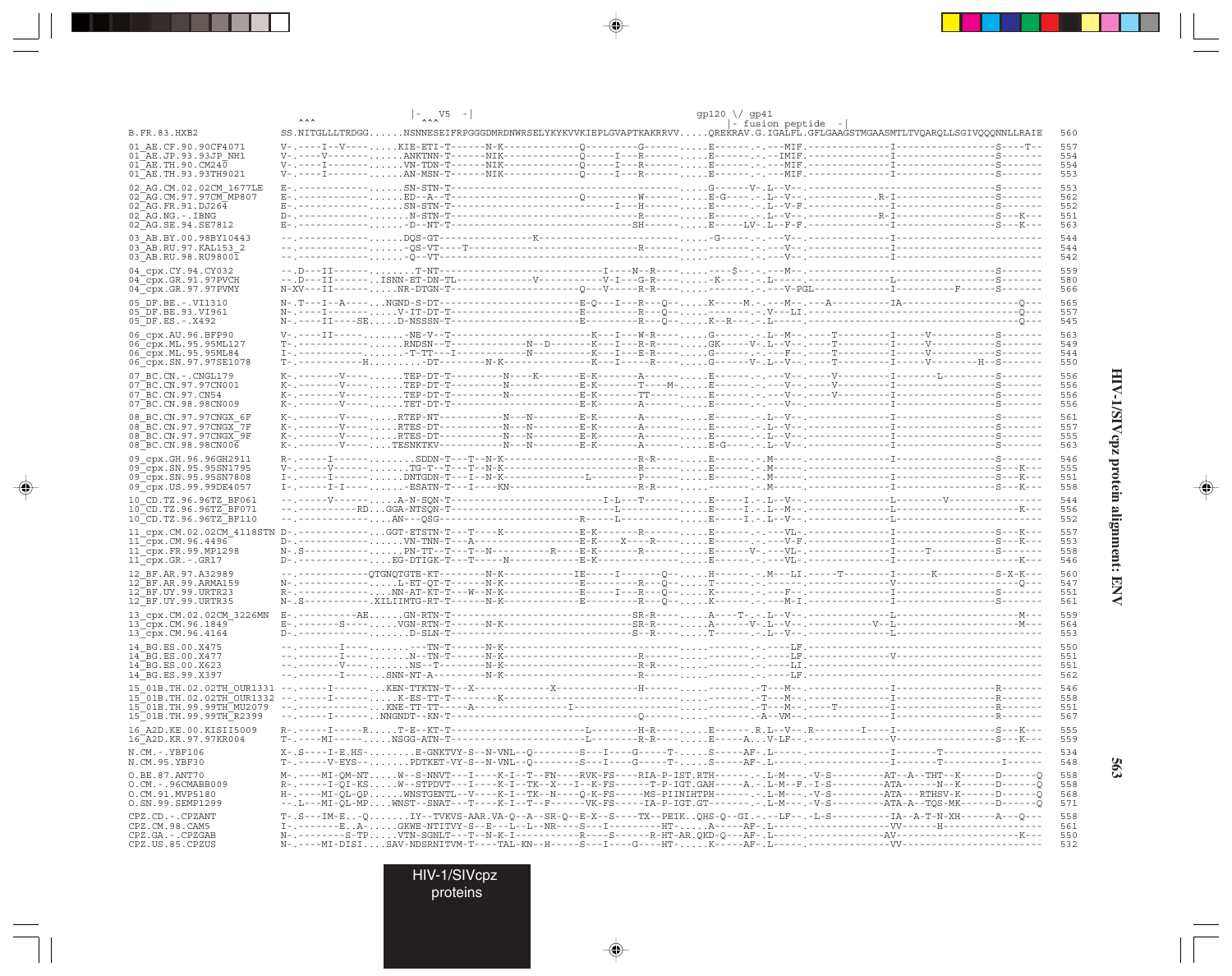--

 $\begin{picture}(20,5) \put(0,0){\line(1,0){10}} \put(15,0){\line(1,0){10}} \put(15,0){\line(1,0){10}} \put(15,0){\line(1,0){10}} \put(15,0){\line(1,0){10}} \put(15,0){\line(1,0){10}} \put(15,0){\line(1,0){10}} \put(15,0){\line(1,0){10}} \put(15,0){\line(1,0){10}} \put(15,0){\line(1,0){10}} \put(15,0){\line(1,0){10}} \put(15,0){\line(1,$ 

|                                         |  | immunodominant region<br>$\star$ | <b>AAA</b> | $AA$ $A$<br>$\begin{array}{ccc}\n\lambda & \lambda & \lambda\n\end{array}$ |                                                                                                                                             | <b>AAA</b> |            |
|-----------------------------------------|--|----------------------------------|------------|----------------------------------------------------------------------------|---------------------------------------------------------------------------------------------------------------------------------------------|------------|------------|
| <b>B.FR.83.HXB2</b>                     |  |                                  |            |                                                                            | AQQHLLQLTVWGIKQLQARILAVERYLKDQQLLGIWGCSGKLICTTAVPWNASWS.NK.SLEQIWNHTTWMEWDREINNYTSLIHSLIEESQNQQEKNEQELLELDKWASLWNWFNIT                      |            | 676        |
| A1.KE.00.MSA4069                        |  |                                  |            |                                                                            |                                                                                                                                             |            | 672        |
| A1.KE.94.023 17                         |  |                                  |            |                                                                            |                                                                                                                                             |            | 666        |
| A1.SE.94.SE7253                         |  |                                  |            |                                                                            |                                                                                                                                             |            | 669        |
| A1. TZ. 97. 97TZ02                      |  |                                  |            |                                                                            | -----K-----------V------R-------------P-N---S-- , , , , , , , , , -, -- , -OSE--DN . M--LO-----S---EM-YK-----------------D--A-----N-----D-S |            | 668        |
| A1. UA. 00. 98 UA0116                   |  |                                  |            |                                                                            |                                                                                                                                             |            | 671<br>669 |
| A1.UG.85.U455<br>A1.UG.92.92UG037       |  |                                  |            |                                                                            | ---------V-------R------------------P-N----S-- - . --DB--ENM--LQ--K--S---IK-YE------I---R--KD------------D-S                                |            | 670        |
|                                         |  |                                  |            |                                                                            |                                                                                                                                             |            |            |
| A2.CD.97.97CDKS10<br>A2.CD.97.97CDKTB48 |  |                                  |            |                                                                            |                                                                                                                                             |            | 674<br>663 |
| A2.CY.94.94CY017 41                     |  |                                  |            |                                                                            |                                                                                                                                             |            | 678        |
|                                         |  |                                  |            |                                                                            |                                                                                                                                             |            | 675        |
| B.AR. 99. ARMA132<br>B.AU.95.MBCC54     |  |                                  |            |                                                                            |                                                                                                                                             |            | 676        |
| B.BO.99.BOL0122                         |  |                                  |            |                                                                            |                                                                                                                                             |            | 670        |
| $B.CN.-.RL42$                           |  |                                  |            |                                                                            |                                                                                                                                             |            | 665        |
| B.ES.89.S61K15                          |  |                                  |            |                                                                            |                                                                                                                                             |            | 682        |
| <b>B.GA.88.OYI</b>                      |  |                                  |            |                                                                            |                                                                                                                                             |            | 675        |
| B.GB.83.CAM1                            |  |                                  |            |                                                                            |                                                                                                                                             |            | 676        |
| B.NL.86.3202A21<br>B.TH.90.BK132        |  |                                  |            |                                                                            |                                                                                                                                             |            | 676<br>669 |
| <b>B.US.83.RF</b>                       |  |                                  |            |                                                                            |                                                                                                                                             |            | 685        |
| B.US.90.WEAU160                         |  |                                  |            |                                                                            |                                                                                                                                             |            | 679        |
| C.BR.92.92BR025                         |  |                                  |            |                                                                            |                                                                                                                                             |            | 669        |
| C.BW.00.00BW3891 6                      |  |                                  |            |                                                                            |                                                                                                                                             |            | 674        |
| C.BW.96.96BW0502                        |  |                                  |            |                                                                            |                                                                                                                                             |            | 669        |
| C.ET.86.ETH2220                         |  |                                  |            |                                                                            |                                                                                                                                             |            | 664        |
| C.IL.98.98IS002                         |  |                                  |            |                                                                            |                                                                                                                                             |            | 664        |
| C. IN. 95. 95 IN 21068                  |  |                                  |            |                                                                            |                                                                                                                                             |            | 683        |
| C.IN.99.01IN565 10<br>C.KE.00.KER2010   |  |                                  |            |                                                                            |                                                                                                                                             |            | 674<br>675 |
| C.MM.99.mIDU101 3                       |  |                                  |            |                                                                            |                                                                                                                                             |            | 678        |
| C.TZ.97.97TZ04                          |  |                                  |            |                                                                            |                                                                                                                                             |            | 670        |
| C.TZ.98.98TZ017                         |  |                                  |            |                                                                            |                                                                                                                                             |            | 663        |
| C.ZA.01.2134MB                          |  |                                  |            |                                                                            |                                                                                                                                             |            | 675        |
| C.ZA.97.97ZA003                         |  |                                  |            |                                                                            | ---I-- - . -- . - KTD--DN M---O-----S---NT-YR-L-D--S---O--KD--A--S-NN-----D--                                                               |            | 670        |
| C.ZM.96.96ZM651                         |  |                                  |            |                                                                            |                                                                                                                                             |            | 681        |
| D.CD.83.ELI                             |  |                                  |            |                                                                            |                                                                                                                                             |            | 674        |
| D.CD.83.NDK<br>D.CD.85.Z2Z6             |  |                                  |            |                                                                            |                                                                                                                                             |            | 666<br>673 |
| D.CM.01.01CM 0009BBY                    |  |                                  |            |                                                                            |                                                                                                                                             |            | 685        |
| D.KE.01.01KE NKU3006                    |  |                                  |            |                                                                            |                                                                                                                                             |            | 689        |
| D.TD.99.MN012                           |  |                                  |            |                                                                            |                                                                                                                                             |            | 672        |
| D.UG.94.94UG114                         |  |                                  |            |                                                                            |                                                                                                                                             |            | 664        |
| D.UG.99.99UGA08483                      |  |                                  |            |                                                                            |                                                                                                                                             |            | 683        |
| D.UG.99.99UGB21875                      |  |                                  |            |                                                                            |                                                                                                                                             |            | 673        |
| F1.BE.93.VI850                          |  |                                  |            |                                                                            |                                                                                                                                             |            | 653        |
| F1.BR.93.93BR020 1<br>F1.FI.93.FIN9363  |  |                                  |            |                                                                            |                                                                                                                                             |            | 666<br>662 |
| F1.FR.96.MP411                          |  |                                  |            |                                                                            |                                                                                                                                             |            | 663        |
|                                         |  |                                  |            |                                                                            |                                                                                                                                             |            |            |
| F2.CM.02.02CM 0016BBY<br>F2.CM.95.MP255 |  |                                  |            |                                                                            |                                                                                                                                             |            | 665<br>663 |
| F2.CM.95.MP257                          |  |                                  |            |                                                                            |                                                                                                                                             |            | 670        |
| F2.CM.97.CM53657                        |  |                                  |            |                                                                            |                                                                                                                                             |            | 669        |
| G.BE.96.DRCBL                           |  |                                  |            |                                                                            |                                                                                                                                             |            | 667        |
| G.CM.01.01CM 4049HAN                    |  |                                  |            |                                                                            |                                                                                                                                             |            | 669        |
| G.FI.93.HH8793 12 1                     |  |                                  |            |                                                                            |                                                                                                                                             |            | 663        |
| G.NG.92.92NG083                         |  |                                  |            |                                                                            |                                                                                                                                             |            | 662        |
| G.SE.93.SE6165                          |  |                                  |            |                                                                            |                                                                                                                                             |            | 680        |
| H.BE.93.VI991                           |  |                                  |            |                                                                            |                                                                                                                                             |            | 682        |
| H.BE.93.VI997                           |  |                                  |            |                                                                            |                                                                                                                                             |            | 675        |
| H.CF.90.90CF056                         |  |                                  |            |                                                                            |                                                                                                                                             |            | 668        |
| J.SE.93.SE7887                          |  |                                  |            |                                                                            |                                                                                                                                             |            | 671        |
| J.SE.94.SE7022                          |  |                                  |            |                                                                            |                                                                                                                                             |            | 673        |
| K.CD.97.EOTB11C                         |  |                                  |            |                                                                            |                                                                                                                                             |            | 671        |
| K.CM.96.MP535                           |  |                                  |            |                                                                            |                                                                                                                                             |            | 662        |

 $\blacklozenge$ 

 $\Rightarrow$ 

564

HIV-1/SIVcpz protein alignment: ENV

 $\begin{picture}(20,5) \put(0,0){\line(1,0){10}} \put(15,0){\line(1,0){10}} \put(15,0){\line(1,0){10}} \put(15,0){\line(1,0){10}} \put(15,0){\line(1,0){10}} \put(15,0){\line(1,0){10}} \put(15,0){\line(1,0){10}} \put(15,0){\line(1,0){10}} \put(15,0){\line(1,0){10}} \put(15,0){\line(1,0){10}} \put(15,0){\line(1,0){10}} \put(15,0){\line(1,$ 

 $\equiv$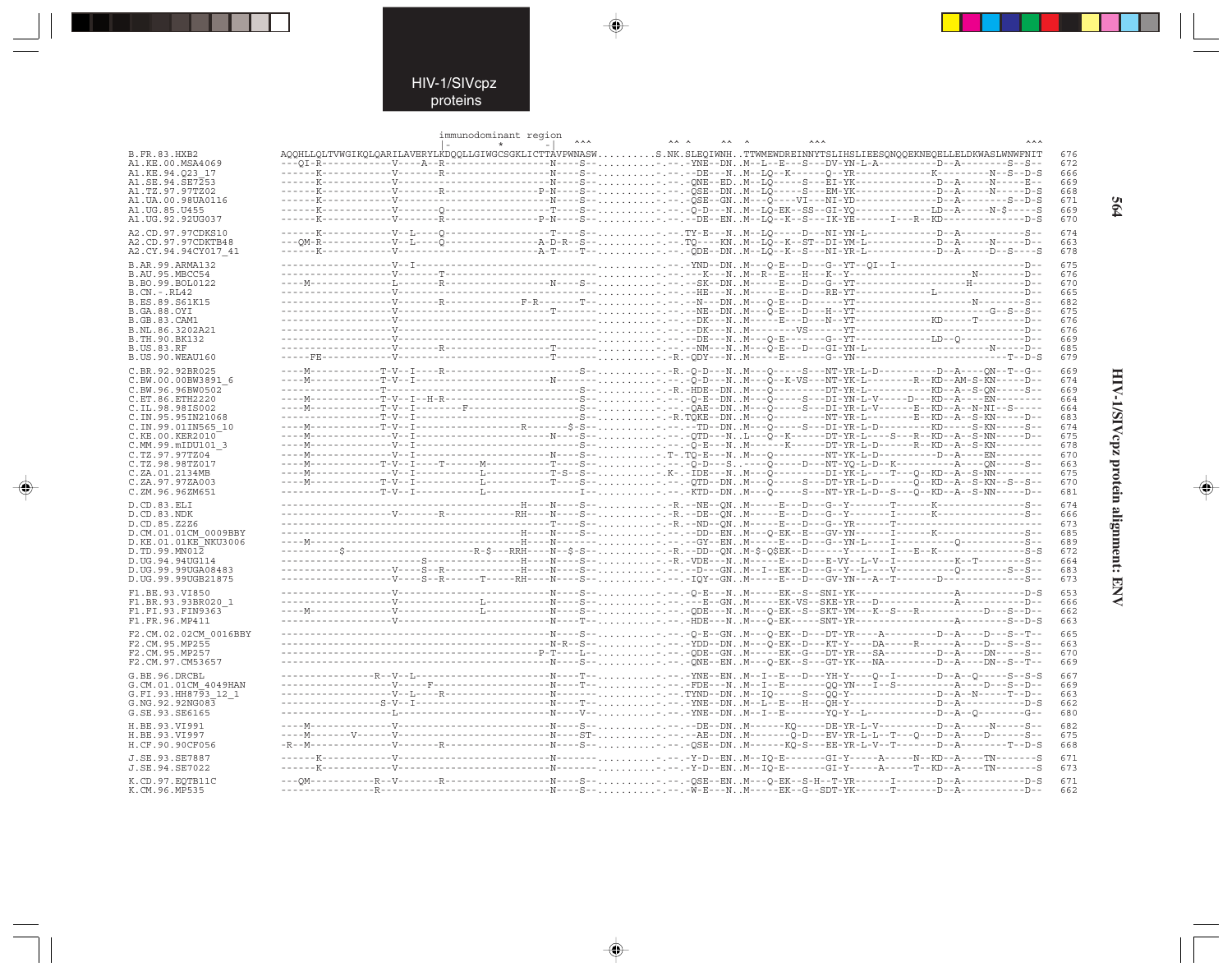|                                                                   | immunodominant region                                                                                                                                                                                                                                                                                                                                                             |            |
|-------------------------------------------------------------------|-----------------------------------------------------------------------------------------------------------------------------------------------------------------------------------------------------------------------------------------------------------------------------------------------------------------------------------------------------------------------------------|------------|
| <b>B.FR.83.HXB2</b>                                               | AQQHLLQLTVWGIKQLQARILAVERYLKDQQLLGIWGCSGKLICTTAVPWNASWS.NK.SLEQIWNHTTWMEWDREINNYTSLIHSLIEESQNQQEKNEQELLELDKWASLWNWFNIT                                                                                                                                                                                                                                                            | 676        |
| 01 AE.CF.90.90CF4071<br>01 AE.JP.93.93JP NH1                      | --V------------F--L------I----S----S-- - . - YNE---NM--I----------NQ-YE-LTK--D---R--KD--------T-----D--<br>-----------V---------MF--L------I--------ST--.---F-E---NM--I--E---S---N--YGILT------DR--K-------------D-                                                                                                                                                               | 673<br>670 |
| $01^{\text{-}}$ AE.TH.90.CM240                                    |                                                                                                                                                                                                                                                                                                                                                                                   | 670        |
| 01 AE.TH.93.93TH9021<br>02 AG.CM.02.02CM 1677LE                   | -HE--------------V--------KF--L------I--------ST--.----Y-E--YNM--I--E--S---YO-YEILT---D--DR--KD------------D--                                                                                                                                                                                                                                                                    | 669<br>669 |
| 02 AG. CM. 97. 97 CM MP807                                        |                                                                                                                                                                                                                                                                                                                                                                                   | 678        |
| 02 AG.FR.91.DJ264<br>02 AG.NG.-.IBNG                              |                                                                                                                                                                                                                                                                                                                                                                                   | 668<br>667 |
| 02 AG. SE. 94. SE7812                                             |                                                                                                                                                                                                                                                                                                                                                                                   | 679        |
| 03 AB.BY.00.98BY10443<br>03 AB.RU.97.KAL153 2                     |                                                                                                                                                                                                                                                                                                                                                                                   | 660<br>660 |
| 03 AB.RU.98.RU98001                                               |                                                                                                                                                                                                                                                                                                                                                                                   | 658<br>675 |
| 04 cpx.CY.94.CY032<br>04 cpx.GR.91.97PVCH                         | -K------------V--L-S-------------F-------N----S--N.--.-YND--GNM--LQ--K------QI-YE-L----I-------D--AF----N------S                                                                                                                                                                                                                                                                  | 696        |
| 04 cpx.GR.97.97PVMY                                               | ---Q--R-----V------V--L-S--R------------R----S---.---Y-K--DNM--LQ--K------BI-YD-LG-A--------D--A-----N--S--D-S<br>------L--S---H--S-S----S-- EGE--DNM-----EK--S--S-T-YR---Q--I---------S--Q--------D--                                                                                                                                                                            | 682        |
| 05 DF.BE. -. VI1310<br>05 DF.BE.93.VI961                          |                                                                                                                                                                                                                                                                                                                                                                                   | 681<br>673 |
| 05 DF.ES. - . X492<br>06 cpx.AU.96.BFP90                          |                                                                                                                                                                                                                                                                                                                                                                                   | 661<br>679 |
| 06 cpx. ML. 95.95ML127                                            |                                                                                                                                                                                                                                                                                                                                                                                   | 665        |
| 06_cpx.ML.95.95ML84<br>06 cpx.SN.97.97SE1078                      | $\hskip-10.3cm \ldots\hskip-10.3cm \ldots\hskip-10.3cm \ldots\hskip-10.3cm \ldots\hskip-10.3cm \ldots\hskip-10.3cm \ldots\hskip-10.3cm \ldots\hskip-10.3cm \ldots\hskip-10.3cm \ldots\hskip-10.3cm \ldots\hskip-10.3cm \ldots\hskip-10.3cm \ldots\hskip-10.3cm \ldots\hskip-10.3cm \ldots\hskip-10.3cm \ldots\hskip-10.3cm \ldots\hskip-10.3cm \ldots\hskip-10.3cm \ldots\hskip-$ | 660<br>666 |
| 07 BC.CN. - . CNGL179                                             |                                                                                                                                                                                                                                                                                                                                                                                   | 672        |
| 07 BC.CN.97.97CN001<br>07 BC.CN.97.CN54                           |                                                                                                                                                                                                                                                                                                                                                                                   | 672<br>672 |
| 07 BC.CN.98.98CN009                                               |                                                                                                                                                                                                                                                                                                                                                                                   | 672        |
| 08 BC.CN.97.97CNGX 6F<br>08 BC.CN.97.97CNGX 7F                    |                                                                                                                                                                                                                                                                                                                                                                                   | 677<br>673 |
| 08 BC.CN.97.97CNGX 9F<br>08 BC.CN.98.98CN006                      |                                                                                                                                                                                                                                                                                                                                                                                   | 671<br>679 |
| 09 cpx.GH.96.96GH2911                                             |                                                                                                                                                                                                                                                                                                                                                                                   | 662        |
| 09 cpx.SN.95.95SN1795<br>09 cpx.SN.95.95SN7808                    |                                                                                                                                                                                                                                                                                                                                                                                   | 671<br>667 |
| 09 cpx.US.99.99DE4057                                             |                                                                                                                                                                                                                                                                                                                                                                                   | 674        |
| 10 CD.TZ.96.96TZ BF061<br>10 CD. TZ. 96. 96TZ BF071               | ------------------V----S-------------RH----N----S---.---GE--DNM-----E---D---G--YN------I----------------S--S--                                                                                                                                                                                                                                                                    | 660<br>671 |
| 10 CD.TZ.96.96TZ BF110                                            |                                                                                                                                                                                                                                                                                                                                                                                   | 668        |
| 11 cpx.CM.02.02CM 4118STN<br>11 cpx.CM.96.4496                    |                                                                                                                                                                                                                                                                                                                                                                                   | 673<br>669 |
| 11_cpx.FR.99.MP1298<br>$11$ <sup><math>Cpx.GR.-.GR17</math></sup> |                                                                                                                                                                                                                                                                                                                                                                                   | 675<br>664 |
| 12 BF.AR.97.A32989                                                |                                                                                                                                                                                                                                                                                                                                                                                   | 676        |
| 12 BF.AR.99.ARMA159<br>12 BF.UY.99.URTR23                         |                                                                                                                                                                                                                                                                                                                                                                                   | 663<br>667 |
| 12 BF.UY.99.URTR35                                                |                                                                                                                                                                                                                                                                                                                                                                                   | 677        |
| 13 cpx.CM.02.02CM 3226MN<br>$13$ cpx. CM. 96. 1849                |                                                                                                                                                                                                                                                                                                                                                                                   | 675<br>680 |
| 13_cpx.CM.96.4164                                                 |                                                                                                                                                                                                                                                                                                                                                                                   | 669        |
| 14 BG.ES.00.X475<br>14 BG.ES.00.X477                              |                                                                                                                                                                                                                                                                                                                                                                                   | 666<br>667 |
| 14 BG.ES.00.X623                                                  |                                                                                                                                                                                                                                                                                                                                                                                   | 667        |
| 14 BG.ES.99.X397<br>15 01B.TH.02.02TH OUR1331                     |                                                                                                                                                                                                                                                                                                                                                                                   | 678<br>662 |
|                                                                   |                                                                                                                                                                                                                                                                                                                                                                                   | 674        |
| 15 01B.TH.99.99TH MU2079<br>15 01B. TH. 99. 99TH R2399            |                                                                                                                                                                                                                                                                                                                                                                                   | 667<br>683 |
| 16 A2D. KE. 00. KISII5009                                         | -F----S-\$-----QDE----M--LQ\$-K--S---GT-YR-L---------<br>$---A---S-N---S---$                                                                                                                                                                                                                                                                                                      | 671        |
| 16 A2D.KR.97.97KR004<br>N.CM. -. YBF106                           | ---SI------R-KV--I----R---I-SL------T--Y-T----DX-S-.T.-YDT--XNL--QQ---KVR--SGV-FD---QA-E--NT--KA-----Q--------D--                                                                                                                                                                                                                                                                 | 675<br>651 |
| N.CM.95.YBF30                                                     | --------SI--------KV--I----R---I-SL------T--Y-T----ET-SN.-T.-YDT---NL--QQ--EKVR--SGV-FG---QA-E--NT--KS-----Q-D---S--G--                                                                                                                                                                                                                                                           | 665        |
| O.BE.87.ANT70<br>$0.CM. - .96CMABB009$                            | ---Q--R-SX---R--R--L--L-TL-QN----SL---K---V-Y-S-K--RT-IGN-S--DTL--Q----Q-S-IS-T-YEE-QKA-V---Q--KK-----E---ID--<br>-R-S----R--R--LQ-L-TFMQN----NL---R-RQ--Y-S-K--T--GG.-DS--XDL--Q---QQ-S-IS-I-YDQ-Q-A-E---R-VKS-----E---I-S-LD--                                                                                                                                                  | 672<br>672 |
| O.CM.91.MVP5180<br>0.SN.99.SEMP1299                               | ------R-S----R--R--LQ-L-TLIQN--R-NL---K-----Y-S-K--T--SGR.YNDDS--DNL--QQ--QH---VS-I-YDE-QAA-D-----VKA-----E-------D--<br>---R--R--L--L-TLIQN----NL---K-----Y-S-K--TT-TNCTNT.---DD--DKL--QQ--QQ-S-VS-I-YEE-RNA-V---Q--KK-----E---ID--                                                                                                                                              | 685<br>691 |
| CPZ.CD. - . CPZANT                                                | --V-------M----K--R-----SL---AD-VT-H-T----N--VNFTQTCAKN-.SDIQC--ENM--Q----LVQ-S-GQ-YNILQIAHE---R-KK--Y-----S------D--                                                                                                                                                                                                                                                             | 683        |
| CPZ.CM.98.CAM5<br>CPZ.GA. - . CPZGAB                              | --------S----------V-----------I-SL------A--Y-T-----T--A-T.-YDE---NL--QD--KKVK--SGV-F----QA-E--NT--KD-----Q-S---S-----                                                                                                                                                                                                                                                            | 678<br>667 |
| CPZ.US.85.CPZUS                                                   |                                                                                                                                                                                                                                                                                                                                                                                   | 649        |

 $\begin{picture}(20,5) \put(0,0){\vector(0,1){10}} \put(15,0){\vector(0,1){10}} \put(15,0){\vector(0,1){10}} \put(15,0){\vector(0,1){10}} \put(15,0){\vector(0,1){10}} \put(15,0){\vector(0,1){10}} \put(15,0){\vector(0,1){10}} \put(15,0){\vector(0,1){10}} \put(15,0){\vector(0,1){10}} \put(15,0){\vector(0,1){10}} \put(15,0){\vector(0,1){10}} \put(15,0){\vector(0,$ 

 $\begin{picture}(20,5) \put(0,0){\vector(0,1){10}} \put(15,0){\vector(0,1){10}} \put(15,0){\vector(0,1){10}} \put(15,0){\vector(0,1){10}} \put(15,0){\vector(0,1){10}} \put(15,0){\vector(0,1){10}} \put(15,0){\vector(0,1){10}} \put(15,0){\vector(0,1){10}} \put(15,0){\vector(0,1){10}} \put(15,0){\vector(0,1){10}} \put(15,0){\vector(0,1){10}} \put(15,0){\vector(0,$ 

. . . .

 $\overrightarrow{\phantom{a}}$ 

HIV-1/SIVcpz protein alignment: ENV

 $\begin{picture}(20,5) \put(0,0){\line(1,0){10}} \put(15,0){\line(1,0){10}} \put(15,0){\line(1,0){10}} \put(15,0){\line(1,0){10}} \put(15,0){\line(1,0){10}} \put(15,0){\line(1,0){10}} \put(15,0){\line(1,0){10}} \put(15,0){\line(1,0){10}} \put(15,0){\line(1,0){10}} \put(15,0){\line(1,0){10}} \put(15,0){\line(1,0){10}} \put(15,0){\line(1,$ 

 $\equiv$ 

H

 $505$ 

HIV-1/SIVcpz<br>proteins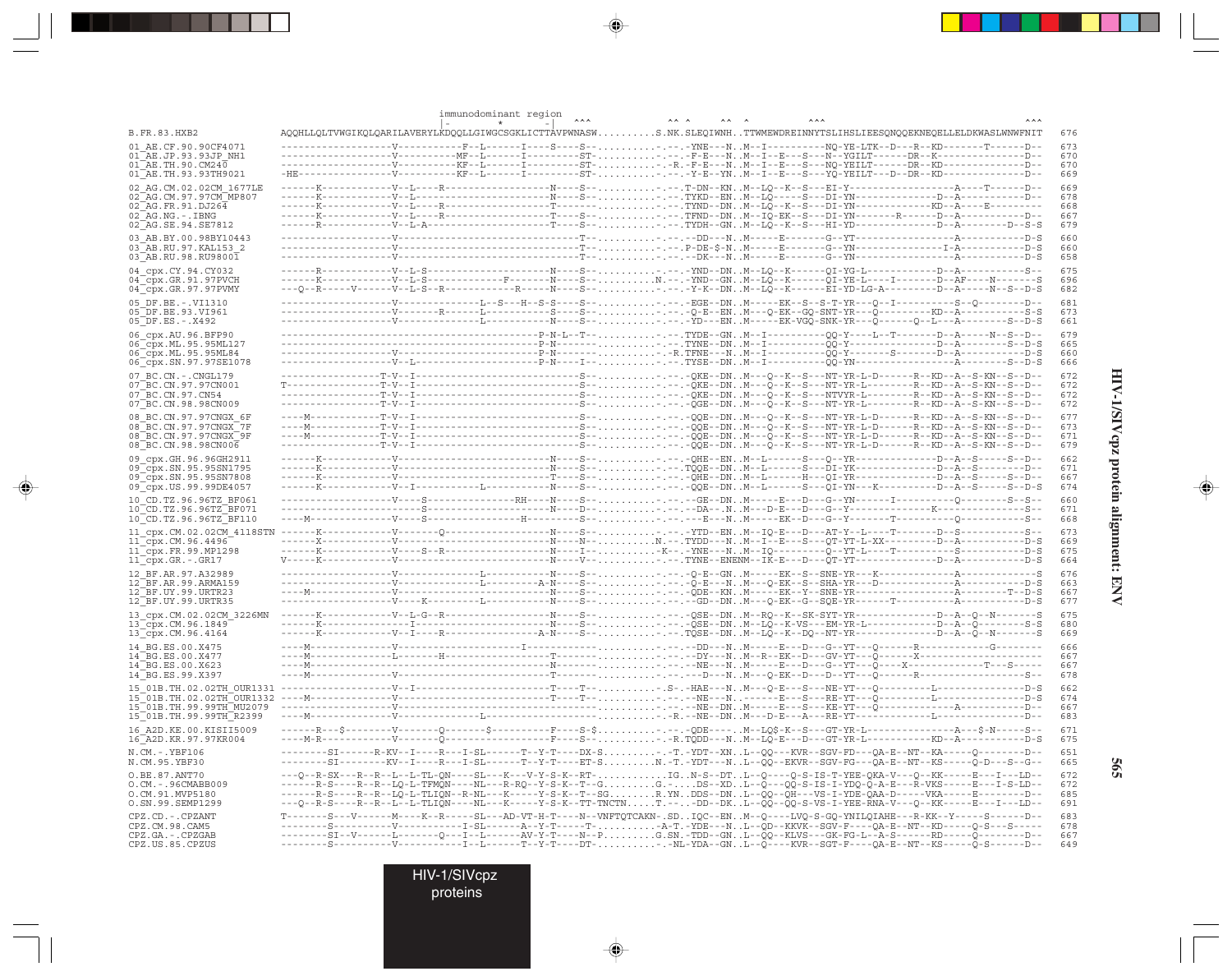. . .

 $\Rightarrow$ 

| <b>B.FR.83.HXB2</b>                         |  |  |  |  | NWLWYIKLFIMIVGGLVGLRIVFAVLSIVNRVRQGYSPLSFQTHLPT.PRG.PDRPEGIEEEGGERDRDRSIRLVNGSLALIWDDLRSLCLFSYHRLRDLLLIVTRIVELLGRRGWEALKYWW                                                                                                                                                                                                                                                                                                                                                  | 797        |
|---------------------------------------------|--|--|--|--|------------------------------------------------------------------------------------------------------------------------------------------------------------------------------------------------------------------------------------------------------------------------------------------------------------------------------------------------------------------------------------------------------------------------------------------------------------------------------|------------|
| A1.KE.00.MSA4069                            |  |  |  |  |                                                                                                                                                                                                                                                                                                                                                                                                                                                                              | 800        |
| A1.KE.94.023 17                             |  |  |  |  |                                                                                                                                                                                                                                                                                                                                                                                                                                                                              | 794        |
| A1.SE.94.SE7253                             |  |  |  |  |                                                                                                                                                                                                                                                                                                                                                                                                                                                                              | 797        |
| A1.TZ.97.97TZ02<br>A1.UA.00.98UA0116        |  |  |  |  | -------I--I-----I----------I--AG-------L--LT-H.-E-.----GR-K-----Q---------S-F---A---------------FIS-AA-T------SSLKGLRL---G---LG                                                                                                                                                                                                                                                                                                                                              | 796<br>799 |
| A1.UG.85.U455                               |  |  |  |  |                                                                                                                                                                                                                                                                                                                                                                                                                                                                              | 797        |
| A1.UG.92.92UG037                            |  |  |  |  |                                                                                                                                                                                                                                                                                                                                                                                                                                                                              | 798        |
| A2.CD.97.97CDKS10                           |  |  |  |  |                                                                                                                                                                                                                                                                                                                                                                                                                                                                              | 802        |
| A2.CD.97.97CDKTB48                          |  |  |  |  |                                                                                                                                                                                                                                                                                                                                                                                                                                                                              | 791        |
| A2.CY.94.94CY017 41                         |  |  |  |  | H-----RI--------I-------IITV----------V---IPT-S.-E-.----R-T--G---QG---------FF--A--------------CI--AA-T-----HCSLKGLRL---G--NL-                                                                                                                                                                                                                                                                                                                                               | 806        |
| B.AR.99.ARMA132                             |  |  |  |  |                                                                                                                                                                                                                                                                                                                                                                                                                                                                              | 796        |
| B.AU.95.MBCC54                              |  |  |  |  |                                                                                                                                                                                                                                                                                                                                                                                                                                                                              | 797        |
| B.BO.99.BOL0122                             |  |  |  |  |                                                                                                                                                                                                                                                                                                                                                                                                                                                                              | 791        |
| $B.CN.-.RL42$<br>B.ES.89.S61K15             |  |  |  |  |                                                                                                                                                                                                                                                                                                                                                                                                                                                                              | 786<br>803 |
| B.GA.88.OYI                                 |  |  |  |  |                                                                                                                                                                                                                                                                                                                                                                                                                                                                              | 796        |
| <b>B.GB.83.CAM1</b>                         |  |  |  |  |                                                                                                                                                                                                                                                                                                                                                                                                                                                                              | 797        |
| B.NL.86.3202A21                             |  |  |  |  |                                                                                                                                                                                                                                                                                                                                                                                                                                                                              | 797        |
| B.TH.90.BK132                               |  |  |  |  |                                                                                                                                                                                                                                                                                                                                                                                                                                                                              | 790        |
| <b>B.US.83.RF</b><br>B.US.90.WEAU160        |  |  |  |  |                                                                                                                                                                                                                                                                                                                                                                                                                                                                              | 806<br>800 |
|                                             |  |  |  |  |                                                                                                                                                                                                                                                                                                                                                                                                                                                                              | 797        |
| C.BR.92.92BR025<br>C.BW.00.00BW3891 6       |  |  |  |  |                                                                                                                                                                                                                                                                                                                                                                                                                                                                              | 802        |
| C.BW.96.96BW0502                            |  |  |  |  |                                                                                                                                                                                                                                                                                                                                                                                                                                                                              | 790        |
| C.ET.86.ETH2220                             |  |  |  |  |                                                                                                                                                                                                                                                                                                                                                                                                                                                                              | 792        |
| C.IL.98.98IS002                             |  |  |  |  |                                                                                                                                                                                                                                                                                                                                                                                                                                                                              | 792        |
| C.IN.95.95IN21068                           |  |  |  |  |                                                                                                                                                                                                                                                                                                                                                                                                                                                                              | 811        |
| C.IN.99.01IN565 10<br>C.KE.00.KER2010       |  |  |  |  |                                                                                                                                                                                                                                                                                                                                                                                                                                                                              | 802<br>803 |
| C.MM.99.mIDU101 3                           |  |  |  |  |                                                                                                                                                                                                                                                                                                                                                                                                                                                                              | 806        |
| C.TZ.97.97TZ04                              |  |  |  |  |                                                                                                                                                                                                                                                                                                                                                                                                                                                                              | 791        |
| C.TZ.98.98TZ017                             |  |  |  |  |                                                                                                                                                                                                                                                                                                                                                                                                                                                                              | 791        |
| C.ZA.01.2134MB                              |  |  |  |  |                                                                                                                                                                                                                                                                                                                                                                                                                                                                              | 803        |
| C.ZA.97.97ZA003<br>C.ZM.96.96ZM651          |  |  |  |  |                                                                                                                                                                                                                                                                                                                                                                                                                                                                              | 798<br>809 |
|                                             |  |  |  |  |                                                                                                                                                                                                                                                                                                                                                                                                                                                                              |            |
| D.CD.83.ELI<br>D.CD.83.NDK                  |  |  |  |  |                                                                                                                                                                                                                                                                                                                                                                                                                                                                              | 795<br>787 |
| D.CD.85.Z2Z6                                |  |  |  |  |                                                                                                                                                                                                                                                                                                                                                                                                                                                                              | 794        |
| D.CM.01.01CM 0009BBY                        |  |  |  |  | $\begin{minipage}{0.03\textwidth} \begin{tabular}{@{}l@{}} \multicolumn{3}{c}{\textbf{0.03\textwidth} \begin{tabular}{@{}l@{}} \multicolumn{3}{c}{\textbf{0.03\textwidth} \begin{tabular}{@{}l@{}} \multicolumn{3}{c}{\textbf{0.03\textwidth} \begin{tabular}{@{}l@{}} \multicolumn{3}{c}{\textbf{0.03\textwidth} \begin{tabular}{@{}l@{}} \multicolumn{3}{c}{\textbf{0.03\textwidth} \begin{tabular}{@{}l@{}} \multicolumn{3}{c}{\textbf{0.03\textwidth} \begin{tabular}{@$ | 806        |
| D.KE.01.01KE NKU3006                        |  |  |  |  |                                                                                                                                                                                                                                                                                                                                                                                                                                                                              | 810        |
| D.TD.99.MN012                               |  |  |  |  | $\texttt{Q}\texttt{-----} \texttt{I} \texttt{-----} \texttt{-----} \texttt{1} \texttt{---} \texttt{A} \texttt{---} \texttt{B} \texttt{---} \texttt{---} \texttt{---} \texttt{--} \texttt{G} \texttt{---} \texttt{---} \texttt{N} \texttt{---} \texttt{---} \texttt{--} \texttt{I} \texttt{---} \texttt{--} \texttt{--} \texttt{--} \texttt{--} \texttt{--} \texttt{--} \texttt{--} \texttt{--} \texttt{--} \texttt{--} \texttt{--} \texttt{--} \texttt{--} \texttt{--$       | 793        |
| D.UG.94.94UG114<br>D.UG.99.99UGA08483       |  |  |  |  |                                                                                                                                                                                                                                                                                                                                                                                                                                                                              | 785<br>804 |
| D.UG.99.99UGB21875                          |  |  |  |  |                                                                                                                                                                                                                                                                                                                                                                                                                                                                              | 794        |
| F1.BE.93.VI850                              |  |  |  |  | -------I---------I----------------K-----L--LI-S.---.--------G---QGK---V---T-F---A-------RH---FI--AA---DRGLR--------LG                                                                                                                                                                                                                                                                                                                                                        | 774        |
| F1.BR.93.93BR020 1                          |  |  |  |  |                                                                                                                                                                                                                                                                                                                                                                                                                                                                              | 787        |
| F1.FI.93.FIN9363                            |  |  |  |  | -------I--------I----------------K-----Li-Li-A.-TE.--------G---QGK---V-----F---V-------RH---FI--AA---DRGLR--------LG                                                                                                                                                                                                                                                                                                                                                         | 783        |
| F1.FR.96.MP411                              |  |  |  |  | -------I--------MI---------------K------L--LI-S.---.--------G---O--N--V-----F-S-V-----N-------RH---FI--AA-T-DRGLT----T---L-                                                                                                                                                                                                                                                                                                                                                  | 784        |
| F2.CM.02.02CM 0016BBY                       |  |  |  |  |                                                                                                                                                                                                                                                                                                                                                                                                                                                                              | 786        |
| F2.CM.95.MP255                              |  |  |  |  |                                                                                                                                                                                                                                                                                                                                                                                                                                                                              | 784        |
| F2.CM.95.MP257<br>F2.CM.97.CM53657          |  |  |  |  | R-----EI----I-S-I------T----I----------LI-N.S--.-E--G--------Q-K-------S-F---A---F----V----C--NFI--AA-T-DKGLK----V---L-<br>------I---------AVI-----------L--LT-S.R-E.-B--G--------Q-KT--V---S-F---A------------RH---FI--AA-T-NKGLI----I---LG                                                                                                                                                                                                                                 | 791<br>790 |
|                                             |  |  |  |  |                                                                                                                                                                                                                                                                                                                                                                                                                                                                              |            |
| G.BE.96.DRCBL                               |  |  |  |  |                                                                                                                                                                                                                                                                                                                                                                                                                                                                              | 795<br>797 |
| G.CM.01.01CM 4049HAN<br>G.FI.93.HH8793 12 1 |  |  |  |  |                                                                                                                                                                                                                                                                                                                                                                                                                                                                              | 791        |
| G.NG.92.92NG083                             |  |  |  |  |                                                                                                                                                                                                                                                                                                                                                                                                                                                                              | 790        |
| G.SE.93.SE6165                              |  |  |  |  |                                                                                                                                                                                                                                                                                                                                                                                                                                                                              | 808        |
| H.BE.93.VI991                               |  |  |  |  |                                                                                                                                                                                                                                                                                                                                                                                                                                                                              | 803        |
| H.BE.93.VI997                               |  |  |  |  |                                                                                                                                                                                                                                                                                                                                                                                                                                                                              | 796        |
| H.CF.90.90CF056                             |  |  |  |  |                                                                                                                                                                                                                                                                                                                                                                                                                                                                              | 789        |
| J.SE.93.SE7887                              |  |  |  |  |                                                                                                                                                                                                                                                                                                                                                                                                                                                                              | 792        |
| J.SE.94.SE7022                              |  |  |  |  |                                                                                                                                                                                                                                                                                                                                                                                                                                                                              | 794        |
| K.CD.97.EOTB11C                             |  |  |  |  | -----I------T---V--------------LT-S.---.-------G---Q-K---V---S-F---A-----N------RH----V--A---LDRGLKGS------L-                                                                                                                                                                                                                                                                                                                                                                | 792        |
| K.CM.96.MP535                               |  |  |  |  |                                                                                                                                                                                                                                                                                                                                                                                                                                                                              | 783        |

 $\begin{picture}(20,5) \put(0,0){\vector(0,1){10}} \put(15,0){\vector(0,1){10}} \put(15,0){\vector(0,1){10}} \put(15,0){\vector(0,1){10}} \put(15,0){\vector(0,1){10}} \put(15,0){\vector(0,1){10}} \put(15,0){\vector(0,1){10}} \put(15,0){\vector(0,1){10}} \put(15,0){\vector(0,1){10}} \put(15,0){\vector(0,1){10}} \put(15,0){\vector(0,1){10}} \put(15,0){\vector(0,$ 

 $\begin{picture}(20,5) \put(0,0){\vector(0,1){10}} \put(15,0){\vector(0,1){10}} \put(15,0){\vector(0,1){10}} \put(15,0){\vector(0,1){10}} \put(15,0){\vector(0,1){10}} \put(15,0){\vector(0,1){10}} \put(15,0){\vector(0,1){10}} \put(15,0){\vector(0,1){10}} \put(15,0){\vector(0,1){10}} \put(15,0){\vector(0,1){10}} \put(15,0){\vector(0,1){10}} \put(15,0){\vector(0,$ 

995

# HIV-1/SIVcpz protein alignment: ENV

 $\Rightarrow$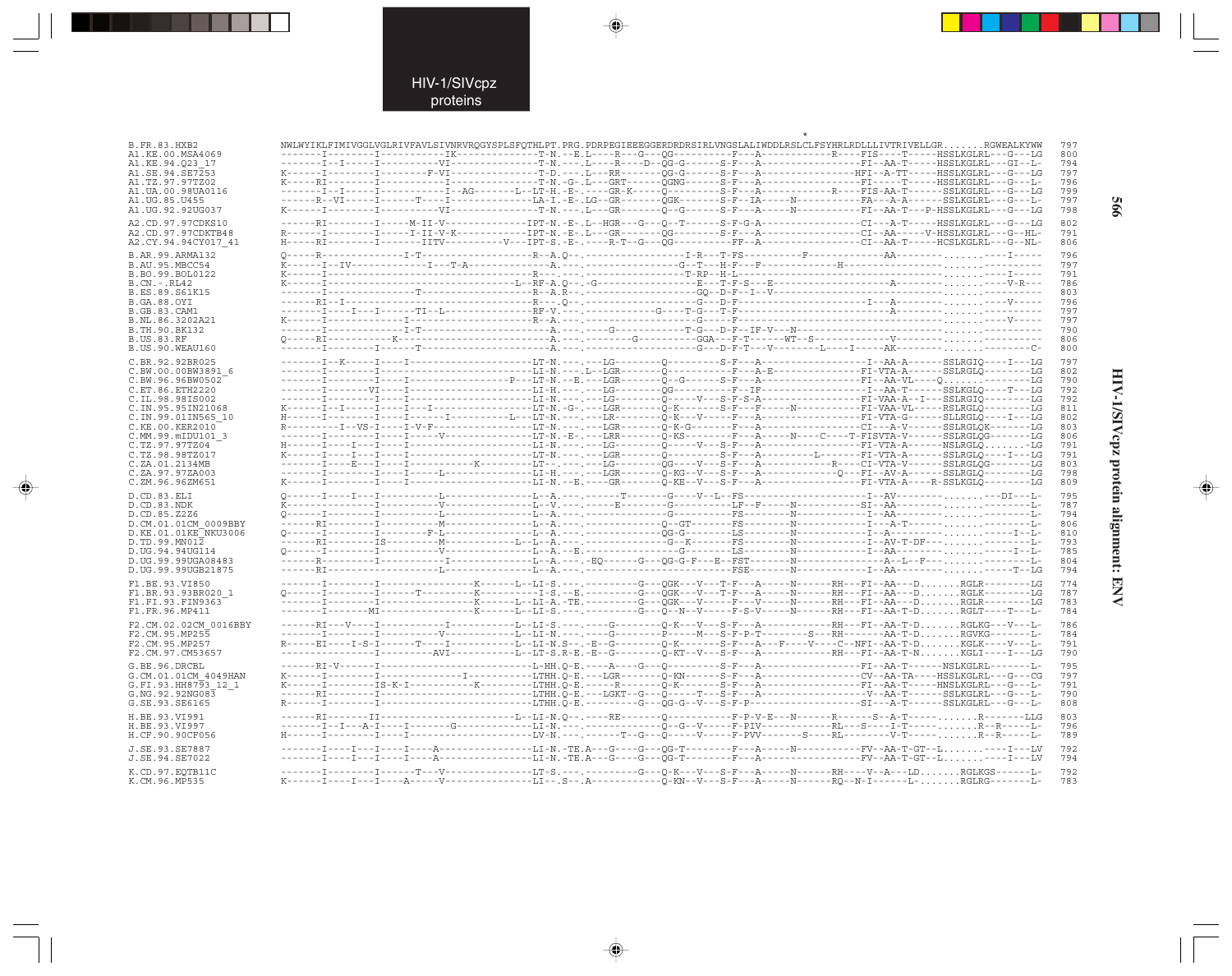| י<br>ג                         |
|--------------------------------|
| I                              |
| ĕ<br>ı                         |
| $\ddot{\phantom{0}}$<br>C<br>j |
|                                |

 $\overline{\blacklozenge}$ 

**567**

|                                                                                       |  |                                                                                                                                     |  | NWLWYIKLFIMIVGGLVGLRIVFAVLSIVNRVRQGYSPLSFQTHLPT.PRG.PDRPEGIEEEGGERDRDRSIRLVNGSLALIWDDLRSLCLFSYHRLRDLLLIVTRIVELLGRRGWEALKYWW                                                                                                                                                                                                                                                                                                                                           |
|---------------------------------------------------------------------------------------|--|-------------------------------------------------------------------------------------------------------------------------------------|--|-----------------------------------------------------------------------------------------------------------------------------------------------------------------------------------------------------------------------------------------------------------------------------------------------------------------------------------------------------------------------------------------------------------------------------------------------------------------------|
| 01 AE.CF.90.90CF4071<br>01 AE.JP.93.93JP NH1                                          |  |                                                                                                                                     |  |                                                                                                                                                                                                                                                                                                                                                                                                                                                                       |
| 01 AE.TH.90.CM240                                                                     |  |                                                                                                                                     |  |                                                                                                                                                                                                                                                                                                                                                                                                                                                                       |
| 01 AE.TH.93.93TH9021                                                                  |  |                                                                                                                                     |  |                                                                                                                                                                                                                                                                                                                                                                                                                                                                       |
| 02 AG.CM.02.02CM 1677LE                                                               |  |                                                                                                                                     |  |                                                                                                                                                                                                                                                                                                                                                                                                                                                                       |
| 02 AG.CM.97.97CM MP807<br>$02$ <sup><math>-</math></sup> AG.FR.91.DJ26 $\overline{4}$ |  |                                                                                                                                     |  | K------I-------I-----L---TVIK-----------LTHH.Q-E.-----R---G---Q-K---V---S-F---A-------------H---FV--AV-A-----HSSLKGLRL-------LG                                                                                                                                                                                                                                                                                                                                       |
| 02 AG.NG.-.IBNG                                                                       |  |                                                                                                                                     |  |                                                                                                                                                                                                                                                                                                                                                                                                                                                                       |
| 02 AG. SE. 94. SE7812                                                                 |  |                                                                                                                                     |  |                                                                                                                                                                                                                                                                                                                                                                                                                                                                       |
| 03 AB.BY.00.98BY10443                                                                 |  |                                                                                                                                     |  |                                                                                                                                                                                                                                                                                                                                                                                                                                                                       |
| 03 AB.RU.97.KAL153 2                                                                  |  |                                                                                                                                     |  |                                                                                                                                                                                                                                                                                                                                                                                                                                                                       |
| $03$ AB.RU.98.RU9800 $\overline{1}$                                                   |  |                                                                                                                                     |  |                                                                                                                                                                                                                                                                                                                                                                                                                                                                       |
| 04 cpx.CY.94.CY032                                                                    |  |                                                                                                                                     |  | $K{\hbox{-}\cdots{\hbox{-}}1{\hbox{-}\cdots{\hbox{-}}1{\hbox{-}\cdots{\hbox{-}}1{\hbox{-}\cdots{\hbox{-}}1{\hbox{-}\cdots{\hbox{-}}1{\hbox{-}\cdots{\hbox{-}}1{\hbox{-}\cdots{\hbox{-}}1}}}}\cdot{\hbox{-}\cdots{\hbox{-}\cdots{\hbox{-}}1{\hbox{-}\cdots{\hbox{-}\cdots{\hbox{-}}1}}{\hbox{-}\cdots{\hbox{-}\cdots{\hbox{-}\cdots{\hbox{-}}1}}{\hbox{-}\cdots{\hbox{-}\cdots{\hbox{-}\cdots{\hbox{-}\cdots{\hbox{-}\cdots{\hbox{-}\cdots{\hbox{-}\cdots{\hbox{-}\cd$ |
| 04 cpx.GR.91.97PVCH<br>04 cpx.GR.97.97PVMY                                            |  |                                                                                                                                     |  | H------I--------I-----------K--------S--LI--TO--.------T-GG---O--IE-------F-P-V-----N------RO--N-----AKT-----I---GT---L-                                                                                                                                                                                                                                                                                                                                              |
| 05 DF.BE. -. VI1310                                                                   |  |                                                                                                                                     |  |                                                                                                                                                                                                                                                                                                                                                                                                                                                                       |
| 05 DF.BE.93.VI961                                                                     |  |                                                                                                                                     |  |                                                                                                                                                                                                                                                                                                                                                                                                                                                                       |
| 05 DF.ES.-.X492                                                                       |  |                                                                                                                                     |  |                                                                                                                                                                                                                                                                                                                                                                                                                                                                       |
| 06 cpx.AU.96.BFP90                                                                    |  |                                                                                                                                     |  |                                                                                                                                                                                                                                                                                                                                                                                                                                                                       |
| 06 Cpx.ML.95.95ML127                                                                  |  |                                                                                                                                     |  | ------RI-VI-----L--------F------------LI--LI-N.-T-.A---GE--------QG-T--------F--A------------------FV--AA-T-GT--H----I---LG                                                                                                                                                                                                                                                                                                                                           |
| 06 cpx.ML.95.95ML84                                                                   |  |                                                                                                                                     |  |                                                                                                                                                                                                                                                                                                                                                                                                                                                                       |
| 06 cpx.SN.97.97SE1078                                                                 |  |                                                                                                                                     |  |                                                                                                                                                                                                                                                                                                                                                                                                                                                                       |
| 07 BC.CN. - . CNGL179                                                                 |  |                                                                                                                                     |  |                                                                                                                                                                                                                                                                                                                                                                                                                                                                       |
| 07 BC.CN.97.97CN001<br>$07^-$ BC.CN.97.CN54                                           |  |                                                                                                                                     |  |                                                                                                                                                                                                                                                                                                                                                                                                                                                                       |
| 07 BC.CN.98.98CN009                                                                   |  |                                                                                                                                     |  |                                                                                                                                                                                                                                                                                                                                                                                                                                                                       |
| 08 BC.CN.97.97CNGX 6F                                                                 |  |                                                                                                                                     |  |                                                                                                                                                                                                                                                                                                                                                                                                                                                                       |
| $08^-$ BC.CN.97.97CNGX $77$ F                                                         |  |                                                                                                                                     |  |                                                                                                                                                                                                                                                                                                                                                                                                                                                                       |
| 08 BC.CN.97.97CNGX 9F                                                                 |  |                                                                                                                                     |  |                                                                                                                                                                                                                                                                                                                                                                                                                                                                       |
| 08 BC.CN.98.98CN006                                                                   |  |                                                                                                                                     |  |                                                                                                                                                                                                                                                                                                                                                                                                                                                                       |
| 09 cpx.GH.96.96GH2911                                                                 |  |                                                                                                                                     |  | ------R----------I----V---------------LT-N.--E.--------G---O-KV------S-FF--A------N----------FI--AA-T--I---H-V-OI---LG                                                                                                                                                                                                                                                                                                                                                |
| 09 cpx.SN.95.95SN1795                                                                 |  |                                                                                                                                     |  | R------I--------I-----V-------------LI-N.---.------G---Q-K---V-----F---A-----N-----------FI--AA-T--I-H-V-QI---LG                                                                                                                                                                                                                                                                                                                                                      |
| 09 cpx.SN.95.95SN7808<br>09 cpx.US.99.99DE4057                                        |  |                                                                                                                                     |  |                                                                                                                                                                                                                                                                                                                                                                                                                                                                       |
| 10 CD.TZ.96.96TZ BF061                                                                |  |                                                                                                                                     |  |                                                                                                                                                                                                                                                                                                                                                                                                                                                                       |
| 10 CD.TZ.96.96TZ BF071                                                                |  |                                                                                                                                     |  |                                                                                                                                                                                                                                                                                                                                                                                                                                                                       |
| $10$ $CD.TZ.96.96TZ$ $BF110$                                                          |  |                                                                                                                                     |  |                                                                                                                                                                                                                                                                                                                                                                                                                                                                       |
|                                                                                       |  |                                                                                                                                     |  |                                                                                                                                                                                                                                                                                                                                                                                                                                                                       |
| 11 cpx.CM.96.4496                                                                     |  |                                                                                                                                     |  |                                                                                                                                                                                                                                                                                                                                                                                                                                                                       |
| 11 cpx.FR.99.MP1298                                                                   |  |                                                                                                                                     |  |                                                                                                                                                                                                                                                                                                                                                                                                                                                                       |
| 11_cpx.GR.-.GR17                                                                      |  |                                                                                                                                     |  | ------RI--------I----I--------C--------ALT-S.QQE.----G-TK-G---QG-TS-----S-F--A-----N----L--Q---FI---A----T-------S---LG                                                                                                                                                                                                                                                                                                                                               |
| 12 BF.AR.97.A32989                                                                    |  |                                                                                                                                     |  | -------I--------I----------------K----V-L---I-S.-GE.--------G---QGK---------LS-----H--N-------H---------G----. -----V----                                                                                                                                                                                                                                                                                                                                             |
| 12 BF.AR.99.ARMA159<br>12 BF.UY.99.URTR23                                             |  |                                                                                                                                     |  |                                                                                                                                                                                                                                                                                                                                                                                                                                                                       |
| 12 BF.UY.99.URTR35                                                                    |  |                                                                                                                                     |  |                                                                                                                                                                                                                                                                                                                                                                                                                                                                       |
| 13 cpx.CM.02.02CM 3226MN                                                              |  |                                                                                                                                     |  |                                                                                                                                                                                                                                                                                                                                                                                                                                                                       |
| 13 cpx.CM.96.1849                                                                     |  |                                                                                                                                     |  |                                                                                                                                                                                                                                                                                                                                                                                                                                                                       |
| 13 cpx.CM.96.4164                                                                     |  |                                                                                                                                     |  |                                                                                                                                                                                                                                                                                                                                                                                                                                                                       |
| 14 BG.ES.00.X475                                                                      |  |                                                                                                                                     |  |                                                                                                                                                                                                                                                                                                                                                                                                                                                                       |
| 14 BG.ES.00.X477                                                                      |  |                                                                                                                                     |  |                                                                                                                                                                                                                                                                                                                                                                                                                                                                       |
| 14 BG.ES.00.X623<br>14 BG.ES.99.X397                                                  |  |                                                                                                                                     |  |                                                                                                                                                                                                                                                                                                                                                                                                                                                                       |
|                                                                                       |  |                                                                                                                                     |  |                                                                                                                                                                                                                                                                                                                                                                                                                                                                       |
|                                                                                       |  |                                                                                                                                     |  |                                                                                                                                                                                                                                                                                                                                                                                                                                                                       |
|                                                                                       |  |                                                                                                                                     |  |                                                                                                                                                                                                                                                                                                                                                                                                                                                                       |
| 15 01B.TH.99.99TH R2399                                                               |  |                                                                                                                                     |  |                                                                                                                                                                                                                                                                                                                                                                                                                                                                       |
| 16 A2D.KE.00.KISII5009                                                                |  |                                                                                                                                     |  | K------I----IR----M-II-V----------V---IPT-N.-AD.L---RR---G-R-OG--------RRF---A\$--------------CI---A-T---V-HSSLKGLRL-\$-G---L\$                                                                                                                                                                                                                                                                                                                                       |
| 16 A2D.KR.97.97KR004<br>N.CM.-.YBF106                                                 |  |                                                                                                                                     |  | K------IA--V-A-II-I--IS-IIT-IA----------LI--LI--AA--.-----ET--GV-GO--G--V---S-F-----E---N-LI-L-----A-S---IR-TL-I--OSLSRGLOLLN-LRIRL-                                                                                                                                                                                                                                                                                                                                  |
| N.CM.95.YBF30                                                                         |  |                                                                                                                                     |  | K------IA----A-I--I--ISI-IT-IA----------L--LI--.A--.-----ET-GGV--Q--G--V---S-FS--V-E---N-LI-L----T-S---LR-TL----QSLSRGLQLLN-LRTHL-                                                                                                                                                                                                                                                                                                                                    |
| O.BE.87.ANT70                                                                         |  |                                                                                                                                     |  | K------IA-I---A---V-VIMI--N--KNI----Q---L-IPNHH.QEE.AGT-GRTGGG---EG-P-W-PSPQ-F-P-LYT---TII-WT--L-SN-ASGIQKVISY-RLGLWILGQKIINVCRICA                                                                                                                                                                                                                                                                                                                                    |
| O.CM.-.96CMABB009                                                                     |  |                                                                                                                                     |  | K------IA-I---A-I-I--IMV--NL-KNI----O---L-IPTOR.OLE.AGTA-RTG--------G-WSI-OP-F-O-LYT-S-TII-WI--L-SN-ISGIOKLSR---LCLWTLGO-IT-T-SL-K                                                                                                                                                                                                                                                                                                                                    |
| O.CM.91.MVP5180                                                                       |  |                                                                                                                                     |  | K------IA-I---A-I-I-VIMII-NL-KNI----Q---L-IPV-H.RQE.AET-GRTG----G--PKWTA-PP-F-QQLYT---TII-WT--L-SN-ISGIR-LIDY--LGLWILGQKTI--CRLCG                                                                                                                                                                                                                                                                                                                                     |
| O.SN.99.SEMP1299                                                                      |  |                                                                                                                                     |  | K------IA-I---A-I-V---MI--NL-KNI----Q----K--IHH.QPE.AEA-G-TG-G----GMPTL-PWPQ-F-P-LYT---TII-W---L-SN-ASGIQTVISH--LGLWTLGQKIIS-CRLCI                                                                                                                                                                                                                                                                                                                                    |
| CPZ.CD.-.CPZANT                                                                       |  |                                                                                                                                     |  | Q------I------AI-----LLVLV-CLRK-----H-----IPTQN.QQD.-EQ--E-R----RK--I-WRA-QH-FF--L-V--T-IIQWI-QIC-TC--NLWAVLQH-C-ITFRLCNHLENN-ST.                                                                                                                                                                                                                                                                                                                                     |
|                                                                                       |  |                                                                                                                                     |  |                                                                                                                                                                                                                                                                                                                                                                                                                                                                       |
| CPZ.CM.98.CAM5<br>CPZ.GA.-.CPZGAB                                                     |  | Q------I-LIV-A--I-F-LIGI-M-VIAK---------LI--LI--.T-E.---RG-T--D---PG-G--T---S-F---V-E---N-LI-F----I---S-LW-T-QI--QSINKGLQQLKDFST-LK |  | K------I-L-A---II----IMT-F-V-R----------LI-V.Q-E.QG-LGE-D-G---Q--S--V---E-C-P--------N-GIW--QS-TS-ACN-W-QLKT--HLILHSLRLLR-R-CLLG                                                                                                                                                                                                                                                                                                                                      |

 $\color{red}\bigoplus$ 

 $\color{red} \bigoplus$ 

HIV-1/SIVcpz

 $\Rightarrow$ 

proteins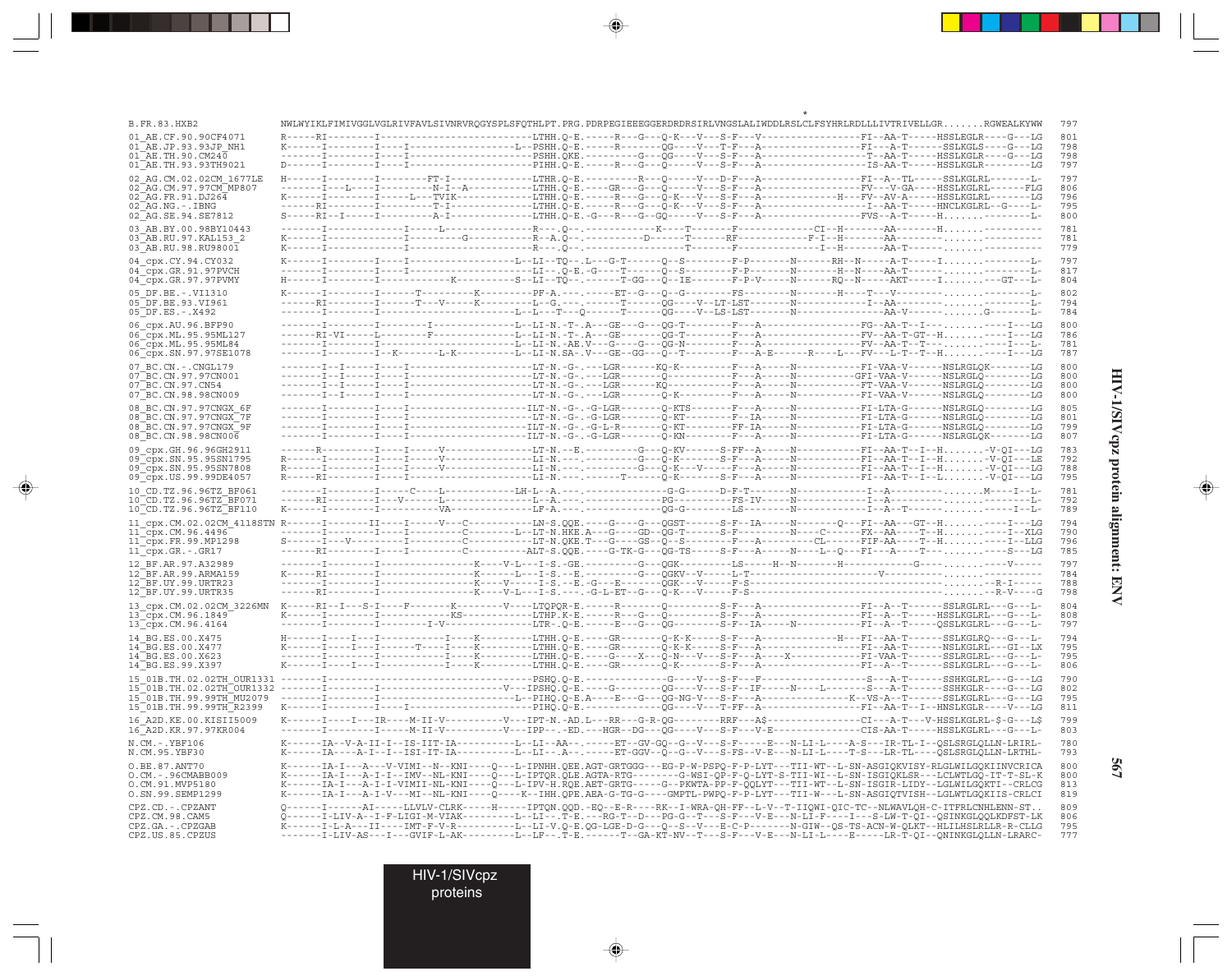### HIV-1/SIVcpz proteins

 $\bigoplus$ 

 $\Rightarrow$ 

 $\color{red}\bigoplus$ 

| B.FR.83.HXB2                                            | NLLOYWSOELKNSAVSLLNATAIAVAEGTDRVIEVVOGACRAIRHIPRRIROGLERILL\$                                                                                                                                                                                                                                                                                                                                                                           |
|---------------------------------------------------------|-----------------------------------------------------------------------------------------------------------------------------------------------------------------------------------------------------------------------------------------------------------------------------------------------------------------------------------------------------------------------------------------------------------------------------------------|
| A1.KE.00.MSA4069                                        | ---I--VR---I--IN-VDTI--V--GW------IG-RIG---L-------F--A---                                                                                                                                                                                                                                                                                                                                                                              |
| A1.KE.94.O23 17                                         | ---S--GR---I--IN-VDTI-----GW------IA-RIG---L---V--------A---                                                                                                                                                                                                                                                                                                                                                                            |
| $\texttt{AI}.\texttt{SE}.94.\texttt{SE}7\overline{2}53$ | ---L--G----L--I--FDTP-----GW---G--LI-RIG---LN--------F-EA---                                                                                                                                                                                                                                                                                                                                                                            |
| A1.TZ.97.97TZ02                                         |                                                                                                                                                                                                                                                                                                                                                                                                                                         |
| A1.UA.00.98UA0116                                       | ---G-RG----S--IN-IDTI-----GW------IG-RF-----N-------A--A-Q-                                                                                                                                                                                                                                                                                                                                                                             |
| A1.UG.85.U455                                           |                                                                                                                                                                                                                                                                                                                                                                                                                                         |
| A1.UG.92.92UG037                                        | ---L--GR---I--IN--DTI-----GW------T--RLG---LN-------F--A---                                                                                                                                                                                                                                                                                                                                                                             |
|                                                         |                                                                                                                                                                                                                                                                                                                                                                                                                                         |
| A2.CD.97.97CDKS10                                       | ---L--GR------I----S--------W------IG-R-----LN--------F--A---                                                                                                                                                                                                                                                                                                                                                                           |
| A2.CD.97.97CDKTB48                                      |                                                                                                                                                                                                                                                                                                                                                                                                                                         |
| A2.CY.94.94CY017 41                                     | ---L--GR-------I--FDTI-V----W------IG-R-F---LN------------A---                                                                                                                                                                                                                                                                                                                                                                          |
| B.AR.99.ARMA132                                         | -------L---------F-TI------------G--RL----L---------------A---                                                                                                                                                                                                                                                                                                                                                                          |
| B.AU.95.MBCC54                                          |                                                                                                                                                                                                                                                                                                                                                                                                                                         |
| B.BO.99.BOL0122                                         | ------G-----------------T------I--I--R-Y---L---T----------A---                                                                                                                                                                                                                                                                                                                                                                          |
| B.CN.-.RL42                                             |                                                                                                                                                                                                                                                                                                                                                                                                                                         |
| B.ES.89.S61K15                                          |                                                                                                                                                                                                                                                                                                                                                                                                                                         |
| B.GA.88.OYI                                             |                                                                                                                                                                                                                                                                                                                                                                                                                                         |
| B.GB.83.CAM1                                            |                                                                                                                                                                                                                                                                                                                                                                                                                                         |
| B.NL.86.3202A21                                         |                                                                                                                                                                                                                                                                                                                                                                                                                                         |
| B.TH.90.BK132                                           |                                                                                                                                                                                                                                                                                                                                                                                                                                         |
| B.US.83.RF                                              |                                                                                                                                                                                                                                                                                                                                                                                                                                         |
| B.US.90.WEAU160                                         |                                                                                                                                                                                                                                                                                                                                                                                                                                         |
|                                                         |                                                                                                                                                                                                                                                                                                                                                                                                                                         |
| C.BR.92.92BR025                                         | G-V----L---K--I--FDTI----------I---IW---CN-------F-AA-O-                                                                                                                                                                                                                                                                                                                                                                                |
| C.BW.00.00BW3891 6                                      | $S-V--GL---K--I---DTI--V---I--L-L-L-----NV-T---F-AA-O-$                                                                                                                                                                                                                                                                                                                                                                                 |
| C.BW.96.96BW0502                                        | S-V---GL---K--I---DTI-----------FI-RI-----N-------F-AA-O-                                                                                                                                                                                                                                                                                                                                                                               |
| C.ET.86.ETH2220                                         | $S-V--GL---K--IN---T---V-G---F--LI-RIW--FCN------AA-Q-$                                                                                                                                                                                                                                                                                                                                                                                 |
| C.IL.98.98IS002                                         | $S-V--GL--K--I--FDTI------I-QL--NIW-T-CN-----F-AA-Q-$                                                                                                                                                                                                                                                                                                                                                                                   |
| C.IN.95.95IN21068                                       | S-V---GL---K--IN--DRI----------IL-L--RI-----N--------F-AA-O-                                                                                                                                                                                                                                                                                                                                                                            |
| C.IN.99.01IN565 10                                      | $S-V---GL---K---FDTI------I-L--RI---RI---YN----P-AA---$                                                                                                                                                                                                                                                                                                                                                                                 |
| C.KE.00.KER2010                                         |                                                                                                                                                                                                                                                                                                                                                                                                                                         |
| C.MM.99.mIDU101 3                                       | G-V---GL---K--I---DSI--T-------I-A--HRI-----N-------F-AA-Q-                                                                                                                                                                                                                                                                                                                                                                             |
| C.TZ.97.97TZ04                                          | G-V---GL---K--IN--DTI---I-------I--LIR-I-----N-------F-TA-V-                                                                                                                                                                                                                                                                                                                                                                            |
| C.TZ.98.98TZ017                                         |                                                                                                                                                                                                                                                                                                                                                                                                                                         |
| C.ZA.01.2134MB                                          |                                                                                                                                                                                                                                                                                                                                                                                                                                         |
| C.ZA.97.97ZA003                                         |                                                                                                                                                                                                                                                                                                                                                                                                                                         |
|                                                         | --V---GL---GR-I---DTI--------GI---I-RI----CNM-------F-AA-Q-                                                                                                                                                                                                                                                                                                                                                                             |
| C.ZM.96.96ZM651                                         | $S-V--GL--K--I---DTI-----I--LI--LI--I---NV-----F-Th---$                                                                                                                                                                                                                                                                                                                                                                                 |
| D.CD.83.ELI                                             | ----------R---S--FD-I-------------II-R----VLN------------S---                                                                                                                                                                                                                                                                                                                                                                           |
| D.CD.83.NDK                                             | -----------R---S---DTI-------R---------R------LNV-----------L---                                                                                                                                                                                                                                                                                                                                                                        |
| D.CD.85.Z2Z6                                            | -------R------S---DTI-------------I-RR----VL---T---------L---                                                                                                                                                                                                                                                                                                                                                                           |
| D.CM.01.01CM 0009BBY                                    |                                                                                                                                                                                                                                                                                                                                                                                                                                         |
| D.KE.01.01KE <sup>-</sup> NKU3006                       | ------I-------I---D----T--G----A--I--RVV---LN--T---------A---                                                                                                                                                                                                                                                                                                                                                                           |
| D.TD.99.MN012                                           | -------R------I----------------I--IA-R-G--VLN--------F--A---                                                                                                                                                                                                                                                                                                                                                                            |
| D.UG.94.94UG114                                         |                                                                                                                                                                                                                                                                                                                                                                                                                                         |
| D.UG.99.99UGA08483                                      | ------L-------I---DT---T--------I---R-T---LN--T--------A---                                                                                                                                                                                                                                                                                                                                                                             |
| D.UG.99.99UGB21875                                      | ---L--I---R---I--YDT-----------I--II-R-G---L-------------A---                                                                                                                                                                                                                                                                                                                                                                           |
|                                                         |                                                                                                                                                                                                                                                                                                                                                                                                                                         |
| F1.BE.93.VI850                                          | --TR----------I--F-T---V-------I---L-R-G--VLN--------A--A---                                                                                                                                                                                                                                                                                                                                                                            |
| F1.BR.93.93BR020 1                                      |                                                                                                                                                                                                                                                                                                                                                                                                                                         |
| F1.FI.93.FIN9363                                        | $-{\hbox{\tt II}}-{\hbox{\tt --}}-{\hbox{\tt --}}-{\hbox{\tt --}}-{\hbox{\tt --}}-{\hbox{\tt .}}-{\hbox{\tt .}}-{\hbox{\tt .}}-{\hbox{\tt .}}-{\hbox{\tt .}}-{\hbox{\tt --}}-{\hbox{\tt --}}-{\hbox{\tt --}}-{\hbox{\tt --}}-{\hbox{\tt .}}-{\hbox{\tt .}}-{\hbox{\tt .}}-{\hbox{\tt .}}-{\hbox{\tt .}}-{\hbox{\tt .}}-{\hbox{\tt .}}-{\hbox{\tt .}}-{\hbox{\tt .}}-{\hbox{\tt .}}-{\hbox{\tt .}}-{\hbox{\tt .}}-{\hbox{\tt .}}-{\hbox$ |
| F1.FR.96.MP411                                          |                                                                                                                                                                                                                                                                                                                                                                                                                                         |
| F2.CM.02.02CM 0016BBY                                   |                                                                                                                                                                                                                                                                                                                                                                                                                                         |
|                                                         |                                                                                                                                                                                                                                                                                                                                                                                                                                         |
| F2.CM.95.MP255                                          | --T-H-GR------I--FDTI---------I---L-R-G--VL-----------A--F---                                                                                                                                                                                                                                                                                                                                                                           |
| F2.CM.95.MP257                                          | --A---G-------I---DR-----------I--IL-R-G--VLN------------A---                                                                                                                                                                                                                                                                                                                                                                           |
| F2.CM.97.CM53657                                        | --A---GR-I----ID---T---V-------I---L-R-G---L-------------A--A---                                                                                                                                                                                                                                                                                                                                                                        |
| G.BE.96.DRCBL                                           | ---L--AR------IN--DTI-----NW-------A-R-G--VLN---------A---                                                                                                                                                                                                                                                                                                                                                                              |
| G.CM.01.01CM 4049HAN                                    |                                                                                                                                                                                                                                                                                                                                                                                                                                         |
| G.FI.93.HH8793 12 1                                     | ---L--GR------IN--DTI-----NW------I--R-F--FLN--T-------A---                                                                                                                                                                                                                                                                                                                                                                             |
| G.NG.92.92NG083                                         | ---L--GR------IN--DTI---T-N--------A-R-Y---LNV-T--------A---                                                                                                                                                                                                                                                                                                                                                                            |
| G.SE.93.SE6165                                          | ---L--GR--------DTV-----NW--------A-R------LN--T--------A---                                                                                                                                                                                                                                                                                                                                                                            |
|                                                         |                                                                                                                                                                                                                                                                                                                                                                                                                                         |
| H.BE.93.VI991                                           | ---L--G-------I----T-----------I--L--R-W---L----------F--A---                                                                                                                                                                                                                                                                                                                                                                           |
| H.BE.93.VI997                                           | ------G-------IN---T---V-------I--I--R-W--VL---------------                                                                                                                                                                                                                                                                                                                                                                             |
| H.CF.90.90CF056                                         | ------G-------ID---T----------GI-VI--R-W---L----------F--S---                                                                                                                                                                                                                                                                                                                                                                           |
|                                                         |                                                                                                                                                                                                                                                                                                                                                                                                                                         |
| J.SE.93.SE7887                                          |                                                                                                                                                                                                                                                                                                                                                                                                                                         |
| J.SE.94.SE7022                                          |                                                                                                                                                                                                                                                                                                                                                                                                                                         |
| K.CD.97.EOTB11C                                         | --IL--G--I----IN---T-----------I--YR-F--LL--------F--L---                                                                                                                                                                                                                                                                                                                                                                               |
| K.CM.96.MP535                                           |                                                                                                                                                                                                                                                                                                                                                                                                                                         |
|                                                         |                                                                                                                                                                                                                                                                                                                                                                                                                                         |

**HIV-1/SIVcpz protein alignment: ENV 568** HIV-1/SIVcpz protein alignment: ENV

 $\Rightarrow$ 

**S68**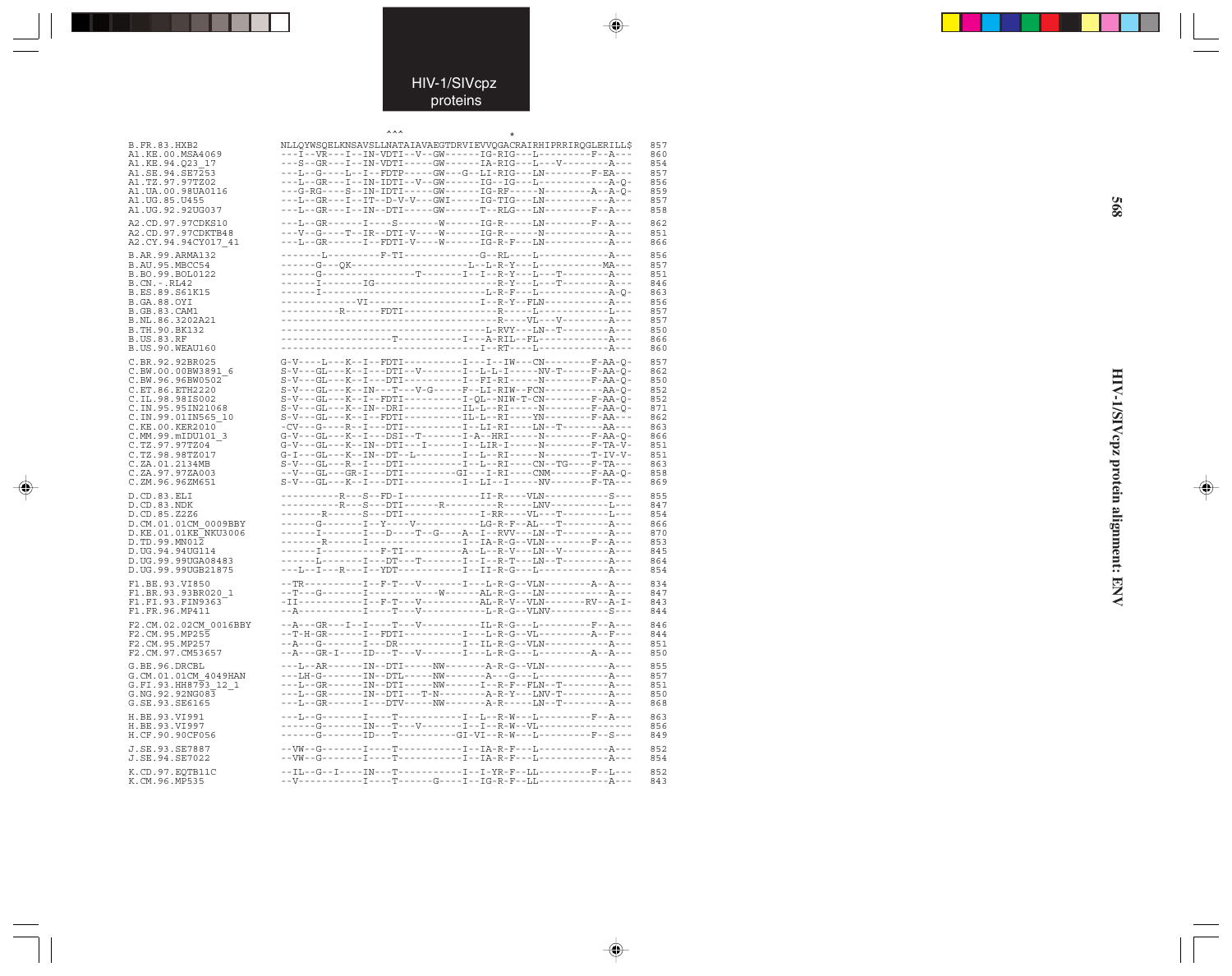\* ^^ \*\*\*<br>B.FR.83.HXB2 NLLQYWSQELKNSAVSLLNATAIAVAEGTDRVIEVVQGACRAIRHIPRRIRQGLERILL\$ 857 01\_AE.CF.90.90CF4071 S--S--G----T--IT--D----T--GW---A--IA-R-----L------------A--- 861 01\_AE.JP.93.93JP\_NH1 ---L------RI--I---D-------GW-------A---W---L------------A-V- 858  $01^-\text{AE}.TH.90. \text{CM}24\overline{0}\qquad \qquad---L--G---I--I--D----A-GW----A--W---N---I---------T----~~858$   $01^-\text{AE}.TH.93.93^+\text{TH}9021 \qquad \qquad---L--G---I-VI--FD---V--GW----A---W---N---W---I------------~~858$  $-\, -\, -\, L -\, -\, G -\, -\, -\, I - V\, I -\, -\, FD -\, -\, -\, V -\, -\, GW -\, -\, -\, -\, -\, A -\, -\, W -\, -\, L -\, -\, -\, -\, -\, -\, -\, F -\, -\, A -\, -\, -\, F$ 02\_AG.CM.02.02CM\_1677LE ---A--G----S--IN---TI--V--NC---A--IG-RLG----N----T-----S--- 857<br>02\_AG.CM.97.97CM\_MP807 ---S--GR------IN--DTV-----NM------IG-R-G---IN--T-----F--A-- 866 02\_AG.CM.97.97CM\_MP807 ---S--GR------IN--DTV-----NW------IG-R-G---LN--T-----F--A--- 866 02\_AG.FR.91.DJ264 ---T--G-------IN--DTI-----NW------IG-RVG----N--V--------A--- 856 02\_AG.NG.-.IBNG --IS--V-------IN---TI--V--NW---A--IG-RVG----N--------F--A--- 855<br>02\_AG.SE.94.SE7812 ---S--G------I---DTI--V--NW------L--R-G---LN--------F--A-- 860 ---S--G-------I---DTI--V--NW------L--R-G---LN--------F--A---03\_AB.BY.00.98BY10443 ------I----S--IN-I-TI-----GW------IG-RF-----N--------A-KA-Q- 841 03\_AB.RU.97.KAL153\_2 -----I----S--IN-IGTI-----GW------IG-RF---M-N--------A-KA-Q- 841<br>03\_AB.RU.98.RU9800I -----I----S--IN-I-TI-----GW------IG-RF-----N--------A-KA-Q- 839 04\_cpx.CY.94.CY032 -F-L--G-------IN-F-T-----------I--A--R-----CN------------A--- 857<br>04\_cpx.GR.91.97PVCH ---L--G---R---IN--DT-----------IL-A--R------N--------F-KA--- 877 04<sup>-</sup>cpx.GR.91.97PVCH ---L--G---R---IN--DT-----------IL-A--R------N---------F-KA--- 877<br>04<sup>-</sup>cpx.GR.97.97PVMY ---L--G--IRS--I---DT--V--------I--A--RI----LM------------A-- 864 ---L--G--IRS--I---DT--V--------I--A--RI----LN-------------A---05\_DF.BE.-.VI1310 S-P----R------I----T--VV----------AL-R-G---LN-----------A--- 862 05\_DF.BE.93.VI961 S-------------I----T--VV-------IL-AL-R-G--VLN-----------A--- 854 05\_DF.ES.-.X492 S-------------I----T---V--------L-AL-RVG---LN-----------A--- 844 06\_cpx.AU.96.BFP90 --IC--G---Q---I--FD-A-----NW----A----RIF--FLNV-------F--A--- 860<br>06\_cpx.ML.95.95ML127 S-VW--G-------IN--DT------N------I--R-F--VLN--T-----F--A--- 846 06\_cpx.ML.95.95ML127 S-VW--G-------IN--DT------N-------I--R-F--VLN--T-----F--A--- 846<br>06\_cpx.ML.95.95ML84 --VC--G------I--IDT------NW----------R-F--VLN---------A--A-I- 841 06\_cpx.ML.95.95ML84 --VC--G-------I--IDT------NW---------R-F--VLN---------A--A-I- 841<br>06\_cpx.SN.97.97SE1078 --VC--G-------I---DT------NW------I--RVF--FLNV-------F--A--- 847 06\_cpx.SN.97.97SE1078 --VC--G-------I---DT------NW------I--RVF--FLNV-------F--A--- 847 07\_BC.CN.-.CNGL179 S-V---G----K-TI--VDTI----------I--L---F----YN--------F-AA-Q- 860 07\_BC.CN.97.97CN001 S-V---G----K-TI--VDTI----------I--L---L----YN--------F-AA-Q- 860 07\_BC.CN.97.CN54 <br>07\_BC.CN.98.98CN009 <br>07\_BC.CN.98.98CN009 <br>8-V---G----K-TI--VDTI----------I--L----L--------F-AA-Q- 860 07\_BC.CN.98.98CN009 S-V---G----K-TI--VDTI----------I--L---L----YN--------F-AA-Q- 860 08\_BC.CN.97.97CNGX\_6F S-V---GL---K-TI--VD-I----------I-NR---I----HNV-------F-AA-Q- 865 08\_BC.CN.97.97CNGX\_7F S-V---GL---K-TI--VDTI----------I-NI---I----HNV-------F-AA-Q- 861 08\_BC.CN.97.97CNGX\_9F S-V---GL---K-TI--VDTI----------I-NI---I----HN--------F-AA-Q- 859  $S-V--GL--K--I-FDTL-----T-IVNI---I---N---N---N---F-AA-Õ-$ 09\_cpx.GH.96.96GH2911 --A---G-------I----T---V-----------L-R-G---L---------F--A--- 843 09\_cpx.SN.95.95SN1795 --A-----------I----T---V-------I---L-R-G---L------------A--- 852 09\_cpx.SN.95.95SN7808 --A---G------------T---V-----------L-R-G--VL---------F--A--- 848 09<sup>-</sup>cpx.US.99.99DE4057 --V---------I---T---V-------I--AL-R-G--L-V-------------A--- 855 10 CD.TZ.96.96TZ\_BF061 ------I-------I---DTI--E--GW------I--R-V---LN--T--------A--- 841<br>10<sup>-</sup>CD.TZ.96.96TZ<sup>-</sup>BF071 ------I------I---DT--V--------A--I--R-V-TVIN--------A--AF-- 852  $\begin{array}{cccc} 10^- \text{CD}. \text{TZ}. 96.96 \text{TZ}^- \text{BFO71} & ----\text{I}---\text{I}---\text{I}--\text{DT}-\text{V}---\text{I}-\text{A}-\text{I}-\text{R}-\text{V}-\text{T} \text{VIN}---\text{A}-\text{A}\text{F}-& 852 \\ 10^- \text{CD}. \text{TZ}. 96.96 \text{TZ}^- \text{BFI10} & ---\text{K}-\text{I}---\text{I}---\text{I}---\text{I}--\text{T}-\text{V}---\text{A}-\text{A}-\text{I}-$ 10\_CD.TZ.96.96TZ\_BF110 ---K--I-------I----T---V-------A--I--R-V--VLN--T--------A--- 849 11\_cpx.CM.02.02CM\_4118STN S-A---G---TK------D-I-----A-------LALRIL-G-L---------------- 854 11\_cpx.CM.96.4496 --A---G-------I----V-----------I---A-RVL---I---------F-IA--- 850 11\_cpx.FR.99.MP1298 ---L--G-------I--F-------------I--IAHR-L--FL------------A--- 856 11\_cpx.GR.-.GR17 --A---G----S--I-----------------I---AHR-L---LN---------F--A--- 845 12\_BF.AR.97.A32989 --------------IT---TI--V-----N----AL-R-GK--LN-----------A--- 857 12\_BF.AR.99.ARMA159 -------R------I----T---V--G----IL-AL-RIG--VLNA---V------A--- 844 12\_BF.UY.99.URTR23 -------------------T---V----------AL-RVG--VLNA----------A--- 848 12\_BF.UY.99.URTR35 ---------I-S--I----T---V-------I--AL-R-G---LN-----------A--- 858 13\_cpx.CM.02.02CM\_3226MN ---V--G----I--IT--DS--VT---W---I--TG-RIG-G-L---------F--A-Q- 864 13\_cpx.CM.96.1849 ---V--GR---I--IT--DS--------W---I--TG-RIG-G-L----------F--A-Q-<br>13\_cpx.CM.96.4164 ---L--GR---I-VI--FDTI-V----W---I--IG-RIG-G-L----------F--A-Q- 857 13\_cpx.CM.96.4164 ---L--GR---I-VI--FDTI-V----W---I--IG-RIG-G-L---------F--A-Q- 857 14\_BG.ES.00.X475 ----L--GR------IN--DTV-----NW---X-----LRVG--VLN--V---------A--- 854<br>14\_BG.ES.00.X477 ----X--GR------IN--DTV---T-NW---A-----RIG---I---V---------A--- 855 14\_BG.ES.00.X477 ---X--GR------IN--DTV---T-NW---A-----RIG---I---V--------A--- 855 14\_BG.ES.00.X623 ---L--GR------IN--DTI-----NW---A----HRVG--FLN-----------A--- 855 14\_BG.ES.99.X397 ---L--G-------IN--DTV--I--NW---A-----RVG---LN--V-----F--A--- 866 15\_01B.TH.02.02TH\_OUR1331 ---I-------T--I---D-------GW------IT-R-W---L------------F--- 850 15<sup>-</sup>01B.TH.02.02TH<sup>-</sup>OUR1332 ---L--G----T--I---DT------GW-------A-R-W---L--------------A--- 862<br>15<sup>-</sup>01B.TH.99.99TH<sup>-</sup>MU2079 ---L--G----I--I---DT------GW-------A-R-W---LR--------F--A--- 855 15<sup>\_</sup>01B.TH.99.99TH\_MU2079 ---L--G----I--I---DT------GW-------A-R-W---LR--------F--A--- 855<br>15\_01B.TH.99.99TH\_R2399 ---L--G----I--I--F-----T--GW-------A-R-W--FL-------------------- 871  $\hskip177pt\hskip177pt\bullet\hskip177pt\hskip177pt\bullet\hskip177pt\hskip177pt G\hskip177pt\to\hskip177pt\hskip177pt\bullet\hskip177pt I\hskip177pt\to\hskip177pt\hskip177pt F\hskip177pt\to\hskip177pt\hskip177pt\to\hskip177pt G\hskip177pt\to\hskip177pt\hskip177pt\to\hskip177pt G\hskip177pt\to\hskip177pt\hskip177pt\to\hskip177pt\hskip177pt\to\hskip177pt\h$ 16\_A2D.KE.00.KISII5009 ---L-\$G--V----I--V-TI-----KR------LI-RIG----NV-T--------A--- 859 16\_A2D.KR.97.97KR004 ---L--GR------I--F---------W------I--R-----IN-----------A--- 863 N.CM.-.YBF106 GIIA--GK---D--I----T---V-------F--LA-RIG-G-L------------A--- 840 N.CM.95.YBF30 GI-A--GK--RD--I----T---V-------I--LA-RIG-G-L------------A-I- 853 O.BE.87.ANT70 AVT---L---Q---T---DTL-V---NW--GI-AGI-RIGTG--N-----------S--- 860 O.CM.-.96CMABB009 AVI---L---R---TN--DXI-V-T-NW--SI-LGA-RIG-G-CN-----------S--- 860 O.CM.91.MVP5180 AVM---L-------TN--DTI-VS--NW--GI-LGL-RIGQGFL---------A----V- 873 O.SN.99.SEMP1299 AVI---L---Q---T---DTI-V---NW-VTI-LGI-RIG-G-LN-----------S--- 879  $CPZ.CD. - .CPZANT$   $... L-T. IIRTEIIKNIDRL--W-G-K--SILLAL-TIV-I--EV-----I-A-N- 864$ <br> $CPZ.CM.98.CAM5$   $GV-T--GR-IOL--T--DT----N---I-F--IVG-G-L------S--- 866$ CPZ.CM.98.CAM5 GV-T--GR-IQI--T---DT------N----I--F--IVG-G-L------------S--- 866 CPZ.GA.-.CPZGAB GII---GK---I--I---D------------I--AF-VTL-I--N-----------A--- 855  $GVIA--AR---V--T---DT----------I--LTRRLFLG-I--------------S--$ 

HIV-1/SIVcpz

proteins

HIV-1/SIVcpz protein alignment: **HIV-1/SIVcpz protein alignment: ENV ENV** 

◈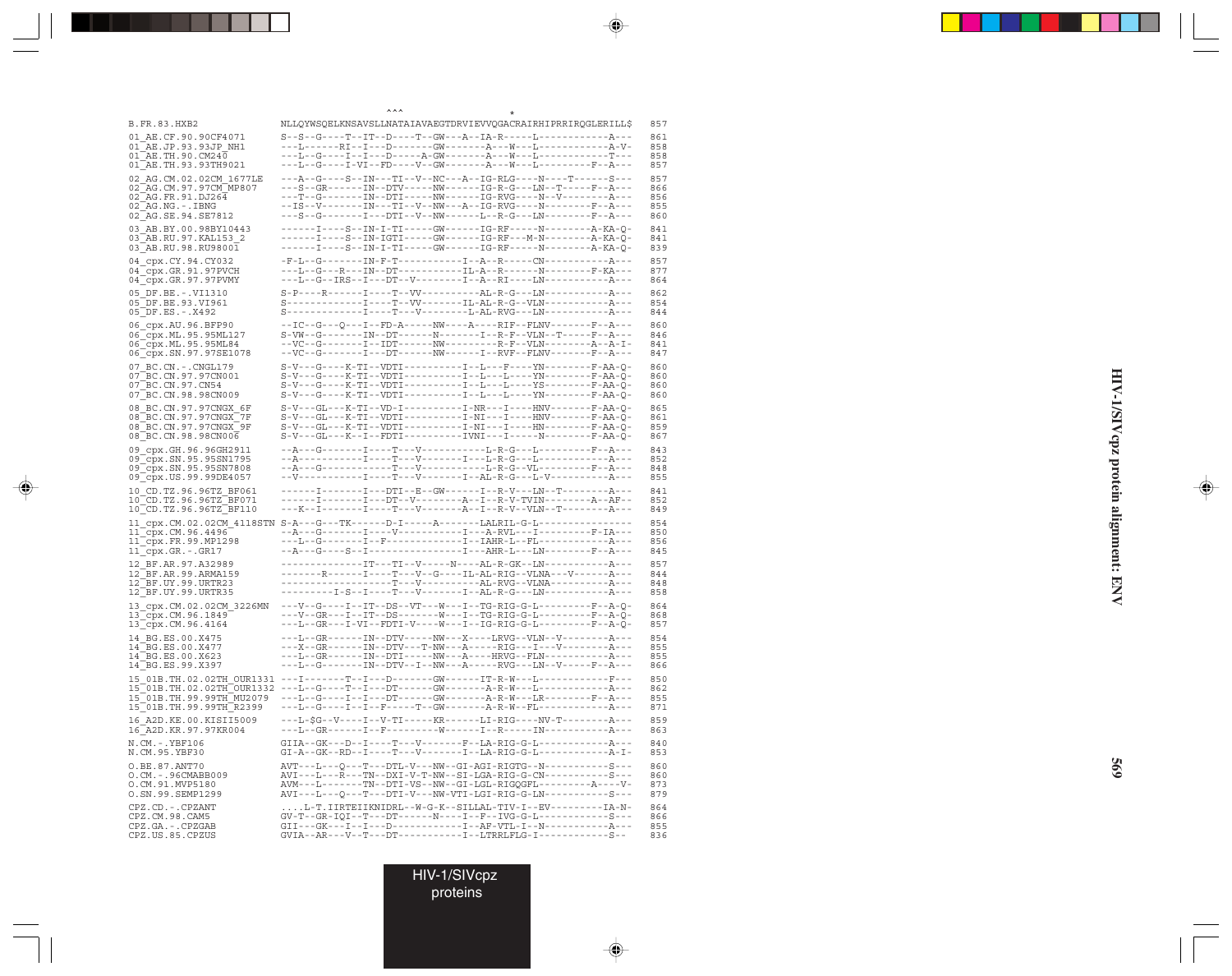$\begin{picture}(20,5) \put(0,0){\line(1,0){10}} \put(15,0){\line(1,0){10}} \put(15,0){\line(1,0){10}} \put(15,0){\line(1,0){10}} \put(15,0){\line(1,0){10}} \put(15,0){\line(1,0){10}} \put(15,0){\line(1,0){10}} \put(15,0){\line(1,0){10}} \put(15,0){\line(1,0){10}} \put(15,0){\line(1,0){10}} \put(15,0){\line(1,0){10}} \put(15,0){\line(1,$ 

|                                           |                                           | - alpha 1 helix- variable duplication<br>MCH-I downregulation +                     | anchor domain |                   | protease      | heart of CD4 binding site<br>acidic | core domain<br>alpha 3 helix                                                                                                                                                                                            | R105 essential for dimerization<br>beta 1<br>sheet |
|-------------------------------------------|-------------------------------------------|-------------------------------------------------------------------------------------|---------------|-------------------|---------------|-------------------------------------|-------------------------------------------------------------------------------------------------------------------------------------------------------------------------------------------------------------------------|----------------------------------------------------|
|                                           | myristoylation<br>$\vert - \vert - \vert$ | protein kinase recruitment                                                          |               | alpha 2 <br>helix | cleavage site | cluster                             | SH3 binding                                                                                                                                                                                                             |                                                    |
| <b>B.FR.83.HXB2</b><br>A1.KE.00.MSA4069   |                                           |                                                                                     |               |                   |               |                                     | MGGKWSKSSVIGWPTVRERMR.RAEPAADRVGAASRDLEKHGAITSSNTAATNAA.CAWLEAOEE.EEVGFPVTPOVPL.RPMTYKAAVDLSHF.LKEKGGLEGLIHSOR                                                                                                          | 105<br>103                                         |
| A1.KE.94.023 17                           |                                           |                                                                                     |               |                   |               |                                     | ---------IV---BI-----.--P---PG---V-O--D----V--K-INHPS.Y-------D.-D----R-----.C-----G-------.--K----D--VY-RK<br>--S------IV--RE----L-.QTLA--RG---V-Q----Y--V----VNHPS.---------------R-H---.------G-L------D---Y-R-      | 103                                                |
| A1.SE.94.SE7253<br>A1.TZ.97.97TZ02        |                                           |                                                                                     |               |                   |               |                                     | --S------IV---E------.--RAPS--PG---V-O--D---------VNHPS.-V------D.-G-----R-----.-----P-O-L------,-------D---Y-R-                                                                                                        | 103<br>105                                         |
| A1.UA.00.98UA0116<br>A1.UG.85.U455        |                                           |                                                                                     |               |                   |               |                                     |                                                                                                                                                                                                                         | 106<br>105                                         |
| A1.UG.92.92UG037                          |                                           |                                                                                     |               |                   |               |                                     | ---I-.QTPTAARERTRQAPT--KG---V-Q--D----V----VNHPS.-V-------.-------R-----.-------F--GF-.------D---Y-KK                                                                                                                   | 114                                                |
| A2.CD.97.97CDKS10                         |                                           |                                                                                     |               |                   |               |                                     | --N-----TIV---AI---I-.-TPPAAERVGATRQTP---EG---V----TT---V-IG----Y-PD.S--V------.E------K----V.----F-G-F---<br>--RTIV---EI-----.-TPPAAEGVRPTP---EG---V-Q--AR---V--------N-PD.---------.--.R-----R-----.-A----G-------.-- | 119<br>115                                         |
| A2.CD.97.97CDKTB48<br>A2.CY.94.94CY017 41 |                                           |                                                                                     |               |                   |               |                                     |                                                                                                                                                                                                                         | 116                                                |
| B.AR.99.ARMA132                           |                                           |                                                                                     |               |                   |               |                                     | IR--SA-----E.------EG---V------Y--V---------T.-------------K-----.G-L------R---------------K                                                                                                                            | 103                                                |
| B.AU.95.MBCC54<br>B.BO.99.BOL0122         |                                           |                                                                                     |               |                   |               |                                     |                                                                                                                                                                                                                         | 62<br>103                                          |
| $B.CN.-.RL42$                             |                                           |                                                                                     |               |                   |               |                                     |                                                                                                                                                                                                                         | 105                                                |
| B.ES.89.S61K15<br><b>B.GA.88.OYI</b>      |                                           |                                                                                     |               |                   |               |                                     |                                                                                                                                                                                                                         | 72<br>110                                          |
| <b>B.GB.83.CAM1</b><br>B.NL.86.3202A21    |                                           |                                                                                     |               |                   |               |                                     |                                                                                                                                                                                                                         | 109<br>105                                         |
| B. TH. 90. BK132                          |                                           |                                                                                     |               |                   |               |                                     |                                                                                                                                                                                                                         | 107                                                |
| <b>B.US.83.RF</b><br>B.US.90.WEAU160      |                                           |                                                                                     |               |                   |               |                                     |                                                                                                                                                                                                                         | 107<br>103                                         |
| C.BR.92.92BR025                           |                                           |                                                                                     |               |                   |               |                                     | . - - - - -BG--P--O-SD-Y--L---S-P-N--D. ------ -O-. - . E------R-------V-----F-. -E----------Y-KK                                                                                                                       | 105                                                |
| C.BW.00.00BW3891 6                        |                                           |                                                                                     |               |                   |               |                                     | ---------IV----------.-T0---EG-----Õ--D-Y--L------D---D.----0-----.G-----R------G-----F-X\$----------Y-KK                                                                                                               | 107                                                |
| C.BW.96.96BW0502<br>C.ET.86.ETH2220       |                                           |                                                                                     |               |                   |               |                                     | -------C----A------.-TRPAVBGRT-S--EG-----O--D-Y--L-----STN--D.------OD----R-----.---G-F--GF-.---------VY-KK                                                                                                             | 112<br>106                                         |
| C.IL.98.98IS002                           |                                           |                                                                                     |               |                   |               |                                     | --ST---C-PV---A----I-.Q-R---EG-----Q---E-R-L----A-----D.--R--E---B------R-----.C-P---F-.---------------Y-KK<br>-------C-IV---DI-------T-----EG-----Q--DRY--L-----DT--T--.-.EG-----R--------F-G-L---F-.------------Y-KK  | 106                                                |
| C.IN.95.95IN21068<br>C.IN.99.01IN565 10   |                                           |                                                                                     |               |                   |               |                                     | -------R----AI-----.--EPAA-----E------Q--D-------DTA---.---PRE.QD--.-.BG-----R-----.----G-F---F-.------D---Y-KK                                                                                                         | 98<br>106                                          |
| C.KE.00.KER2010<br>C.MM.99.mIDU101 3      |                                           |                                                                                     |               |                   |               |                                     | ------R-IV---AI-----.-T----EG-----O--D-Y--L-----DTS--D.----R----.IR-----.C---F-G-F---F-.----------Y-KK                                                                                                                  | 106<br>106                                         |
| C.TZ.97.97TZ04                            |                                           |                                                                                     |               |                   |               |                                     | --------IV---A----I-.-TEPAAERTRRT----EG-----Q--D----L-----P-N--D.---------.--R-----R--------G-FN--F-.------D---Y-KK                                                                                                     | 116                                                |
| C.TZ.98.98TZ017<br>C.ZA.01.2134MB         |                                           | -------AKIV--SA----I-.-TEG-----O--A----L-------N--D.---------.D.E------K---------S- |               |                   |               |                                     | ---------IV---K-I----.-T-----EGA----O--D------------HN---.----O----E-----R-----.C-F----G-F---F-.---------------W--K                                                                                                     | 106<br>106                                         |
| C.ZA.97.97ZA003                           |                                           |                                                                                     |               |                   |               |                                     |                                                                                                                                                                                                                         | 106                                                |
| C.ZM.96.96ZM651                           |                                           |                                                                                     |               |                   |               |                                     |                                                                                                                                                                                                                         | 105                                                |
| D.CD.83.ELI<br>D.CD.83.NDK                |                                           |                                                                                     |               |                   |               |                                     |                                                                                                                                                                                                                         | 106<br>106                                         |
| D.CD.85.Z2Z6<br>D.CM.01.01CM 0009BBY      |                                           |                                                                                     |               |                   |               |                                     |                                                                                                                                                                                                                         | 97<br>107                                          |
| D.KE.01.01KE NKU3006                      |                                           |                                                                                     |               |                   |               |                                     |                                                                                                                                                                                                                         | 106                                                |
| D.TD.99.MN012<br>D.UG.94.94UG114          |                                           |                                                                                     |               |                   |               |                                     |                                                                                                                                                                                                                         | 105<br>105                                         |
| D.UG.99.99UGA08483                        |                                           |                                                                                     |               |                   |               |                                     |                                                                                                                                                                                                                         | 106                                                |
| D.UG.99.99UGB21875                        |                                           |                                                                                     |               |                   |               |                                     |                                                                                                                                                                                                                         | 106                                                |
| F1.BE.93.VI850<br>F1.BR.93.93BR020 1      |                                           |                                                                                     |               |                   |               |                                     |                                                                                                                                                                                                                         | 105<br>108                                         |
| F1.FI.93.FIN9363<br>F1.FR.96.MP411        |                                           |                                                                                     |               |                   |               |                                     | ---------IV---AI-------PPPA-----EG---V-Q---RR--------G---PD.L--------D.--------R-------G--F---O-.XX---------XY-KK                                                                                                       | 106<br>105                                         |
| F2.CM.02.02CM 0016BBY                     |                                           |                                                                                     |               |                   |               |                                     | ---------IV---K------.QTPV--EG--KV-Q--D---------G---ND.I-------D.-------R-----.F-G--------D-----D----P-----D-----                                                                                                       | 105                                                |
| F2.CM.95.MP255                            |                                           |                                                                                     |               |                   |               |                                     |                                                                                                                                                                                                                         | 100                                                |
| F2.CM.95.MP257<br>F2.CM.97.CM53657        |                                           |                                                                                     |               |                   |               |                                     |                                                                                                                                                                                                                         | 100<br>105                                         |
| G.BE.96.DRCBL                             |                                           |                                                                                     |               |                   |               |                                     | --N----RK-A---E----L-.QHPA--EG---V-Q--DR------R---G--PD.---------.D.S------R-----,------------------------D--VY-KK                                                                                                      | 106                                                |
| G.CM.01.01CM 4049HAN                      |                                           |                                                                                     |               |                   |               |                                     | -------R---A----I-.QTPIRQTP---EG---V-Q--AR----------TN-PD.------D.S------R----V.-----------F--F-.------D---Y-KK                                                                                                         | 94<br>108                                          |
| G.FI.93.HH8793 12 1<br>G.NG.92.92NG083    |                                           |                                                                                     |               |                   |               |                                     |                                                                                                                                                                                                                         | 106                                                |
| G.SE.93.SE6165                            |                                           |                                                                                     |               |                   |               |                                     |                                                                                                                                                                                                                         | 106                                                |
| H.BE.93.VI991<br>H.BE.93.VI997            |                                           |                                                                                     |               |                   |               |                                     | ---------IV---A----I-.--Q----G---V----DRR--V-IN------PD.V--------.A.E------R-----.F-------L-------D----D---Y-KK                                                                                                         | 106<br>106                                         |
| H.CF.90.90CF056                           |                                           |                                                                                     |               |                   |               |                                     | --------RMG--S-I-----.-----V-EG---V----DRR--V-IN---S--RD.A-------D.G.E------R----- <sub>-</sub> ------G-F----- <sub>-</sub> -------D---Y-KO                                                                             | 106                                                |
| J.SE.93.SE7887<br>J.SE.94.SE7022          |                                           |                                                                                     |               |                   |               |                                     | -Q------.--PA----G---V-Q--A---------------D.--------T-.------K--I--.-------G-----F-<br>----Õ--D---.--APA---G---V-Õ--A------------DD.-------T-.------R--X--.-----G-F---F-.-------D---Y-KK                                | 102<br>103                                         |
| K.CD.97.EOTB11C                           |                                           |                                                                                     |               |                   |               |                                     | ---------IV--S-------.KTP----G---V-Q--D----V------FN-PD.--------D.-D-----R---------F-G-F--GF-.-------D---Y-K-                                                                                                           | 105                                                |
| K.CM.96.MP535                             |                                           |                                                                                     |               |                   |               |                                     | --------IV---AI-----.--RPAADRVGTQ----G---V-Q--AR---V-----SHN-PD.-------------R-----R-----F--GF-.------D---Y-KK                                                                                                          | 114                                                |

 $\blacklozenge$ 

 $\Rightarrow$ 

570

HIV-1/SIVcpz protein alignment: NEF

 $\begin{picture}(20,5) \put(0,0){\line(1,0){10}} \put(15,0){\line(1,0){10}} \put(15,0){\line(1,0){10}} \put(15,0){\line(1,0){10}} \put(15,0){\line(1,0){10}} \put(15,0){\line(1,0){10}} \put(15,0){\line(1,0){10}} \put(15,0){\line(1,0){10}} \put(15,0){\line(1,0){10}} \put(15,0){\line(1,0){10}} \put(15,0){\line(1,0){10}} \put(15,0){\line(1,$ 

 $\overline{\phantom{0}}$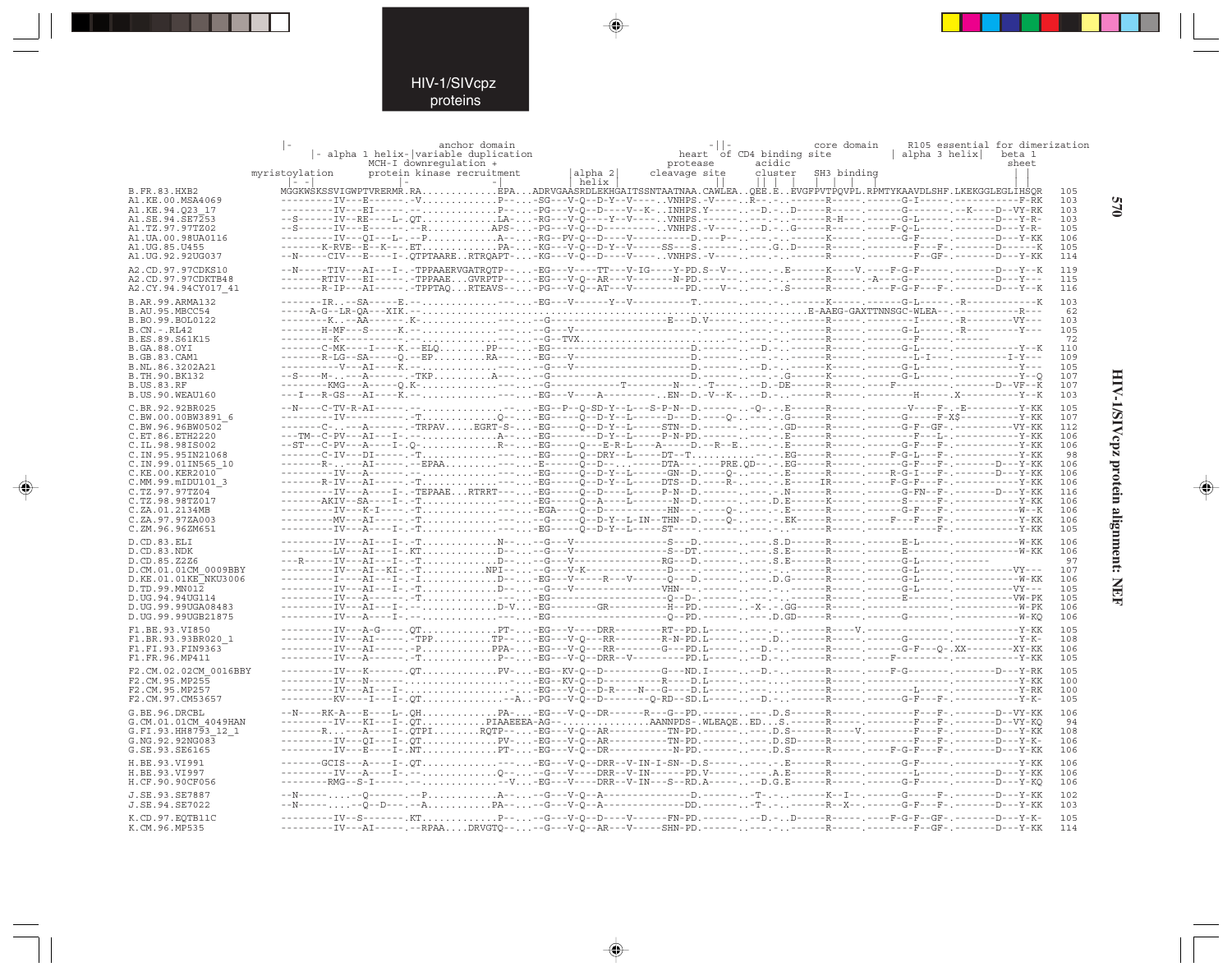|                                                                                                                                                                                                                                                                          |                | anchor domain<br>- alpha 1 helix- variable duplication<br>MCH-I downregulation +                                                                                                                                                                                                                                                                                                                                                                                         |                   | heart of CD4 binding site<br>protease | core domain<br>acidic  | alpha 3 helix    beta 1            | R105 essential for dimerization<br>sheet.        |
|--------------------------------------------------------------------------------------------------------------------------------------------------------------------------------------------------------------------------------------------------------------------------|----------------|--------------------------------------------------------------------------------------------------------------------------------------------------------------------------------------------------------------------------------------------------------------------------------------------------------------------------------------------------------------------------------------------------------------------------------------------------------------------------|-------------------|---------------------------------------|------------------------|------------------------------------|--------------------------------------------------|
|                                                                                                                                                                                                                                                                          | myristoylation | protein kinase recruitment                                                                                                                                                                                                                                                                                                                                                                                                                                               | alpha 2 <br>helix | cleavage site                         | cluster<br>SH3 binding |                                    |                                                  |
| <b>B.FR.83.HXB2</b>                                                                                                                                                                                                                                                      |                | MĠGKWŚKSSVIGWPTVRERMŔ.RAÈPAADRVGAÁSRDLEKHĠAITSSNTAATNAA.CAŴĹEAOĖĖ.ĖĖVGFPVTPOVPL.RPMTYKAAVDLSHF.LKEKGGLEGLÍHSOR                                                                                                                                                                                                                                                                                                                                                           |                   |                                       |                        |                                    | 105                                              |
| 01 AE.CF.90.90CF4071<br>01 AE.JP.93.93JP NH1<br>$01\overline{AE}$ . TH. 90. CM240<br>01 AE. TH. 93. 93 TH 9021                                                                                                                                                           |                | .--QI---I-.QTPV-TEG---V-Q--D----V----MNS--.SV------D.-------R----T.------G-F--GF-.------D---Y-KK<br>---------IV---Q---KIK.QTP---BG---V-Q--D----V----MN--D.-V------D.------R-----.---F-G-F---F-.------D---Y-KK                                                                                                                                                                                                                                                            |                   |                                       |                        |                                    | 99<br>103<br>103<br>106                          |
| 02 AG.CM.02.02CM 1677LE<br>02 AG. CM. 97. 97 CM MP807<br>$02^-AG.FR.91.DJ264$<br>$02-AG.NG. - .IBNG$                                                                                                                                                                     |                |                                                                                                                                                                                                                                                                                                                                                                                                                                                                          |                   |                                       |                        |                                    | 105<br>105<br>105<br>105                         |
| 02 AG. SE. 94. SE7812<br>03 AB.BY.00.98BY10443<br>03 AB.RU.97.KAL153 2                                                                                                                                                                                                   |                | ---I-.--P. A--. -RG--PV-0--D-Y--V----------D. ------ -K-.- -------R----V. -----                                                                                                                                                                                                                                                                                                                                                                                          |                   |                                       |                        |                                    | 105<br>106<br>106                                |
| 03 AB.RU.98.RU98001<br>04 cpx.CY.94.CY032<br>04_cpx.GR.91.97PVCH                                                                                                                                                                                                         |                | --------IV---EI-----.--RAEPER.MRRAQA----AG---V-Q--D------IN------PD.KT-------.E-----R-----F-G-L-----.----D---Y-KK<br>---------LV---AI-----.--RAEPAAÕA----AG---V----D--------------PD.K--------.D.E-----R-----.----F---L-----.-------D---Y-KO                                                                                                                                                                                                                             |                   |                                       |                        |                                    | 106<br>118<br>114                                |
| $04$ <sup><math>-cpx.GR.97.97</math> PVMY</sup><br>05 DF.BE. -. VI1310<br>05 DF.BE.93.VI961                                                                                                                                                                              |                | --N--------A------.--RAEPARA----VG---V-Q--D-Y----T-------PD.K--------- <del>.</del> .E------R-----. <sup>------------------</sup><br>-------NRIV---AI-----.-TPPAAGA--EG--SV-Q---RR-----N-------D.L--V------.-----R-----.----F-G-L-----.-----D---W-RK                                                                                                                                                                                                                     |                   |                                       |                        |                                    | 109<br>- - - - - - - Y - KK<br>106<br>109<br>106 |
| $05^{\circ}$ DF.ES. - .X492<br>06 cpx.AU.96.BFP90<br>06 cpx. ML. 95.95ML127<br>06 cpx.ML.95.95ML84<br>06 cpx. SN. 97. 97SE1078                                                                                                                                           |                | ---------LV---Q----I-.QTPPT-G--EG---V-Q--DT---------VT----------T-.D------R-----.----F-G-F---F-.-------D---Y-KK<br>---------IV---K------.QTPPAAERQTP---EG-----Q--A--------------D.-------S-DN.E------R-----.---------F--GF-.-------D---Y-KK                                                                                                                                                                                                                              |                   |                                       |                        |                                    | 104<br>108<br>108<br>115                         |
| 07 BC.CN. - . CNGL179<br>07 BC. CN. 97. 97 CN001<br>07 BC. CN. 97. CN54<br>07 BC. CN. 98. 98 CN009                                                                                                                                                                       |                |                                                                                                                                                                                                                                                                                                                                                                                                                                                                          |                   |                                       |                        |                                    | 104<br>105<br>105<br>105                         |
| 08 BC.CN.97.97CNGX 6F<br>08 BC.CN.97.97CNGX 7F<br>08 BC.CN.97.97CNGX 9F<br>08 BC.CN.98.98CN006                                                                                                                                                                           |                |                                                                                                                                                                                                                                                                                                                                                                                                                                                                          |                   |                                       |                        | ----.---F-G-L---F-.----------Y-KK  | 105<br>105<br>105<br>105                         |
| 09 cpx.GH.96.96GH2911<br>09 cpx. SN. 95. 95 SN1795<br>09 cpx.SN.95.95SN7808<br>09 cpx. US. 99. 99DE4057                                                                                                                                                                  |                | --------XIV---BI---I-.-TSXS--EG-----O--GX---L------S--HD.--------D.-D-----R------.G------F-.-------D---Y-KK<br>------GKIV---EI---I-.-SP---EG---V-Q--A----------S--PD.-------D.-D----R------F-G-F---F-.-------------Y-RK<br>-------NKMA---EI--KI-.QSPA---EG----Q--SRR---------QN-PD.---------.-EG-----K-----.----F-G-F---F-.------D---Y-KK                                                                                                                                |                   |                                       |                        |                                    | 106<br>105<br>105<br>107                         |
| 10 CD.TZ.96.96TZ BF061<br>10 CD.TZ.96.96TZ BF071<br>10 CD. TZ. 96. 96TZ BF110                                                                                                                                                                                            |                | IV---Q------.-TS---EG-----Q--A-F--L-----PGN--D.--------A.-.E------R---------F-G-F--GF-.------D---Y--K                                                                                                                                                                                                                                                                                                                                                                    |                   |                                       |                        |                                    | 106<br>111<br>106                                |
| 11_cpx.CM.02.02CM_4118STN -------R-IV---EI---I-.-TPPTA--EG--T--K----F---------VQN---.-------.-D.D------R-------R-------G-F--GF-.------D---Y-KK<br>$11$ <sup><math>-</math></sup> cpx.CM.96.4496 <sup><math>-</math></sup><br>11 cpx.FR.99.MP1298<br>$11$ $cpx.GR.-.GR17$ |                | ---N-----IV---EI---L-.-TPPTA--EG-----K---R--------SÕN---.--------D.-G-----R------.G------G-F---F-.-------D---Y-KK                                                                                                                                                                                                                                                                                                                                                        |                   |                                       |                        |                                    | 107<br>107<br>106<br>107                         |
| 12 BF.AR.97.A32989<br>12 BF.AR.99.ARMA159<br>12 BF.UY.99.URTR23<br>$12$ $\overline{\phantom{a}}$ BF.UY.99.URTR35                                                                                                                                                         |                | IV---BI-----.--P---EG---V-Q---NR--------R-A-PD.L--------------R-----G-I---F-.------D-----KK                                                                                                                                                                                                                                                                                                                                                                              |                   |                                       |                        |                                    | - – Y – KK<br>105<br>105<br>109<br>105           |
| 13_cpx.CM.02.02CM 3226MN<br>$13$ cpx. CM. 96. 1849<br>$13$ cpx. CM. 96.4164                                                                                                                                                                                              |                | -------R-IV---EI---I-.KTPPAP--TIG---V-O--D----V-V---VGNKD.---------D-----K-<br>---------IV---AI---I-.-TPPTTPP---TG--VV-Q--D----V--N-M--ES.-T------D.-D-----R-----.-----G-F--GF-.------D-----KK                                                                                                                                                                                                                                                                           |                   |                                       |                        |                                    | 106<br>98<br>108                                 |
| 14 BG.ES.00.X475<br>14 BG.ES.00.X477<br>14 BG.ES.00.X623<br>14 BG.ES.99.X397                                                                                                                                                                                             |                | --N------AE----I-.-TP---VG-----Q--S----V--------N-PD.---------D.S------R-------D-F---F-.-------D---Y-KP<br>--S----C.IA---E----I-.-TPPT--AG---V-Q--A----V--------N-PD.---------D.S------R-----.----F---GF-.-------D---W-KQ<br>--------AE------.-TPPVAP---VG---V-Q--A-------------N-PD.---------.D.S------R------F-G-F---F-(------D-----D---Y-KO                                                                                                                           |                   |                                       |                        |                                    | 102<br>106<br>111<br>106                         |
|                                                                                                                                                                                                                                                                          |                |                                                                                                                                                                                                                                                                                                                                                                                                                                                                          |                   |                                       |                        |                                    | 103<br>103<br>99<br>103                          |
| 16 A2D. KE. 00. KISII5009<br>16 A2D. KR. 97. 97 KR004                                                                                                                                                                                                                    |                | ------T-CIV---E--------TPAAEEAQ--EG---V-Q--AAR--V-----TT--S-.----K-----S.G------R----------------F--GF-.-------D---W--K<br>-------R-LP---AI-----.-TPPAAERTPPAA--EG---V-Q--ATR--V-IN-------D.S--------E------R-                                                                                                                                                                                                                                                           |                   |                                       |                        | ----.------G-F-----.-R-----D-----K | 111<br>115                                       |
| N.CM. - . YBF106<br>N.CM.95.YBF30                                                                                                                                                                                                                                        |                | $-+K\texttt{I---L} \\ V--E\texttt{I----}.\\ \texttt{-QPE---} \\ \texttt{-QPE---} \\ \texttt{CQR} \\ \texttt{.} \\ \texttt{} \\ \texttt{PAV---} \\ \texttt{PAV---} \\ \texttt{QA---} \\ \texttt{-Q-P---} \\ \texttt{PAV---} \\ \texttt{PAV---} \\ \texttt{PAV---} \\ \texttt{PAV---} \\ \texttt{PAV---} \\ \texttt{PAV---} \\ \texttt{PAV---} \\ \texttt{PAV---} \\ \texttt{PAV---} \\ \texttt{PAV---} \\ \texttt{PAV---} \\ \texttt{PAV---} \\ \texttt{PAV---} \\ \text$ |                   |                                       |                        |                                    | 106<br>111                                       |
| O.BE.87.ANT70<br>O.CM. - . 96CMABB009<br>O.CM.91.MVP5180<br>O.SN.99.SEMP1299                                                                                                                                                                                             |                | --NALR-GKFE--AA--------TRTFPES--C-PG--QI--E-AAR-G-P--H-PQN---.L-F--SHQ-.-------A-----.------G-F---F-.-<br>--NILT--KYS---A-LN---.XTSPTXDPQP-PG--QL--E-AAR-G-P--Y-PQN---.L-F--SHQ-.D------R----------G-F---F-.-------D---Y-HK<br>--NA----KFA--SE--D-----SSSDPQQ-C-PG---V--E-ATR-G-S--H-PQN---.L-F-DSHKD.-D-----R-----)----F---F-----------D---Y-HK<br>--NVLG-DIFK--SA------.GTSPDP--C-PG--QI--E-AAR-G-P--Y-PQN---.L-F--SHQD.-------R-----.G-F---F-.------D---Y-HK          |                   |                                       |                        |                                    | 111<br>110<br>110<br>109                         |
| CPZ.CD. - . CPZANT<br>CPZ.CM.98.CAM5<br>CPZ.GA. - . CPZGAB<br>CPZ.US.85.CPZUS                                                                                                                                                                                            |                | --SA---IK-VGA-QAI-.KIHETNP-DI-PCGNE-ASR--L---TIGTEKDV.ITYS-DHT-.-GT----R----M.----E-L-----X-.-------DX--XXLK<br>--N------LV--AA--Q-I-.QTP---SG--PV-Q---AR----TR-.HTKYQT.L----E.MENH.-.E-----R------Q--F---------------------VY-TK<br>--N------IV---E--N-L-.QTQTTA--EG--PV-Q--AE-----TR--PQN-QT.L---DEMTNH-.S------R-----.-----Q-F--GF-.-----------VY-R-                                                                                                                  |                   |                                       |                        |                                    | 103<br>106<br>105<br>109                         |

 $\begin{picture}(20,5) \put(0,0){\vector(0,1){10}} \put(15,0){\vector(0,1){10}} \put(15,0){\vector(0,1){10}} \put(15,0){\vector(0,1){10}} \put(15,0){\vector(0,1){10}} \put(15,0){\vector(0,1){10}} \put(15,0){\vector(0,1){10}} \put(15,0){\vector(0,1){10}} \put(15,0){\vector(0,1){10}} \put(15,0){\vector(0,1){10}} \put(15,0){\vector(0,1){10}} \put(15,0){\vector(0,$ 

 $\begin{picture}(20,5) \put(0,0){\vector(0,1){10}} \put(15,0){\vector(0,1){10}} \put(15,0){\vector(0,1){10}} \put(15,0){\vector(0,1){10}} \put(15,0){\vector(0,1){10}} \put(15,0){\vector(0,1){10}} \put(15,0){\vector(0,1){10}} \put(15,0){\vector(0,1){10}} \put(15,0){\vector(0,1){10}} \put(15,0){\vector(0,1){10}} \put(15,0){\vector(0,1){10}} \put(15,0){\vector(0,$ 

---

 $\overline{\blacklozenge}$ 

HIV-1/SIVcpz

proteins

HIV-1/SIVcpz protein alignment: NEF **HIV-1/SIVcpz protein alignment: NEF**

 $\begin{picture}(20,5) \put(0,0){\line(1,0){10}} \put(15,0){\line(1,0){10}} \put(15,0){\line(1,0){10}} \put(15,0){\line(1,0){10}} \put(15,0){\line(1,0){10}} \put(15,0){\line(1,0){10}} \put(15,0){\line(1,0){10}} \put(15,0){\line(1,0){10}} \put(15,0){\line(1,0){10}} \put(15,0){\line(1,0){10}} \put(15,0){\line(1,0){10}} \put(15,0){\line(1,$ 

 $\overline{\phantom{0}}$ 

▋

.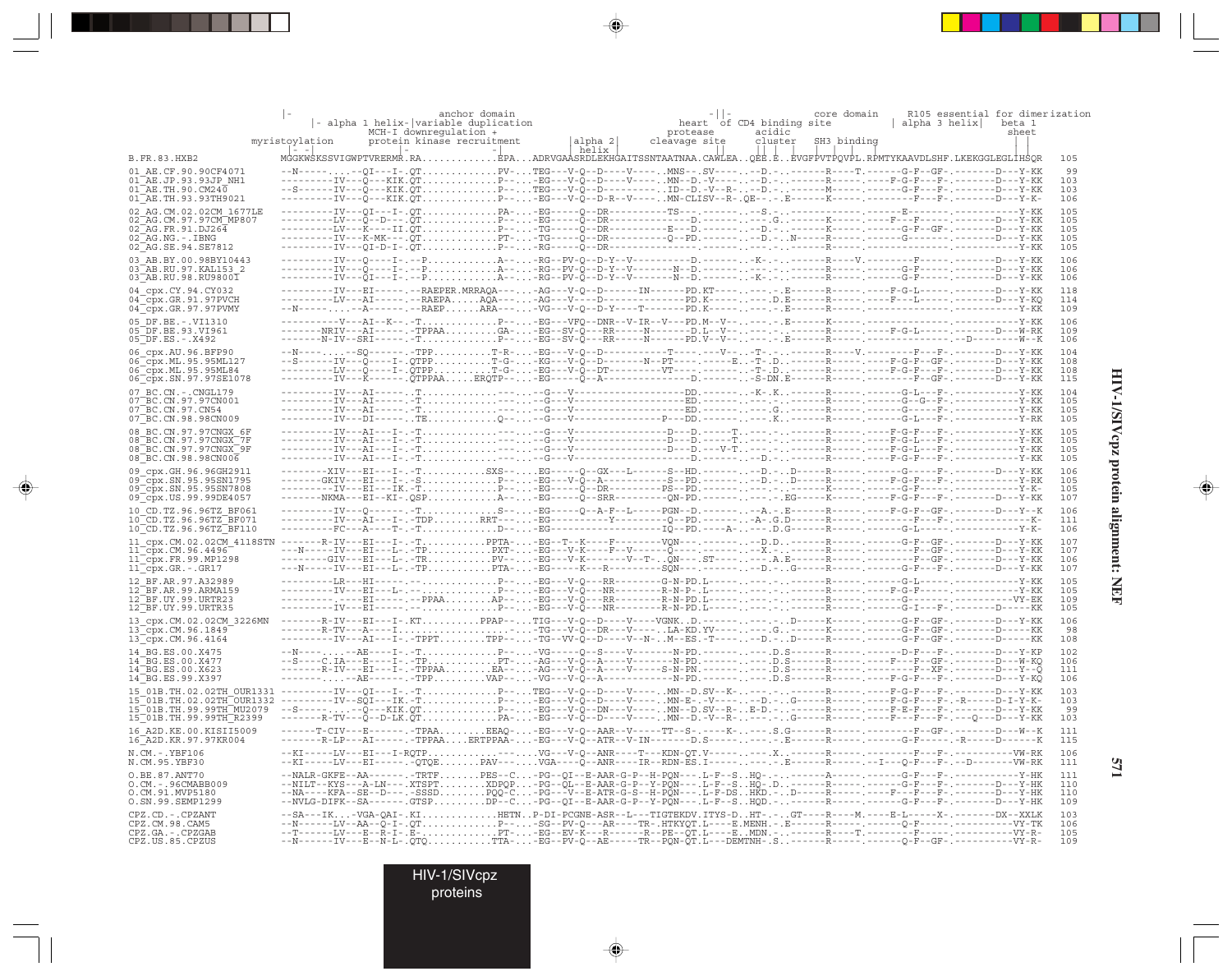### HIV-1/SIVcpz proteins

. . .

 $\Rightarrow$ 

|                                              |                       |                                                      |               | C-terminal flexible loop                                                                                                                                                                                                                                                                                                                                                                                                                                                                | $- beta 5 -- $ $ -$            |                    |            |
|----------------------------------------------|-----------------------|------------------------------------------------------|---------------|-----------------------------------------------------------------------------------------------------------------------------------------------------------------------------------------------------------------------------------------------------------------------------------------------------------------------------------------------------------------------------------------------------------------------------------------------------------------------------------------|--------------------------------|--------------------|------------|
| Pak 1/2 recruitment                          |                       | D123 essential                                       |               | endocytic signal<br>beta-COP recruitment ?                                                                                                                                                                                                                                                                                                                                                                                                                                              | alpha 5 alpha 6<br>helix helix |                    |            |
|                                              |                       | lfor dimerization                                    |               | di-leucine based AP recruitment                                                                                                                                                                                                                                                                                                                                                                                                                                                         |                                |                    |            |
|                                              | $-alpha 4 -$<br>helix | beta 2<br>$  - -   -   -   - -  $<br>$\vert - \vert$ | beta 3 beta 4 |                                                                                                                                                                                                                                                                                                                                                                                                                                                                                         | V-ATPase and Raf-1 recruitment | end nef $\sqrt{ }$ |            |
| B.FR.83.HXB2                                 |                       |                                                      |               | RODILDLWIYHTOGYF.PD\$ONYTPGPG.VRYPLTFGWCYKLVPVEPDKIEE.ANKGEN.TSLLHPVSLHGMDDPEREVLEWRFDSRLAFHHVARELHPEYFKNC\$                                                                                                                                                                                                                                                                                                                                                                            |                                |                    | 207        |
| A1.KE.00.MSA4069                             |                       |                                                      |               |                                                                                                                                                                                                                                                                                                                                                                                                                                                                                         |                                |                    | 205        |
| A1.KE.94.O23 17                              |                       |                                                      |               | --E-----V-------. --W-------- .T-F-------F----D--EV-K.-TE--- .N-----ICO----E-----K-K-------LK-R-------WY-D--                                                                                                                                                                                                                                                                                                                                                                            |                                |                    | 205        |
| A1.SE.94.SE7253<br>A1.TZ.97.97TZ02           |                       |                                                      |               | --E-----V-N-----.--W---------.-----------F----D--EV-O.--E---.N-----MCO-----E-K-T-R--------LR-R-O-M---FY-D--                                                                                                                                                                                                                                                                                                                                                                             |                                |                    | 205<br>207 |
| A1.UA.00.98UA0116                            |                       |                                                      |               |                                                                                                                                                                                                                                                                                                                                                                                                                                                                                         |                                |                    | 208        |
| A1.UG.85.U455                                |                       |                                                      |               | --E-----V-----F-.--W---------.I--------------D-AEV--.-TG---.N-----ICQ--V--E-K---M-K---T--LK-R-Y------FYKDX-D--                                                                                                                                                                                                                                                                                                                                                                          |                                |                    | 210        |
| A1.UG.92.92UG037                             |                       |                                                      |               | --E-----V----------FW----------F-------F----DE-EV--.-TG---.N-----ICQ-----E-K-T-R-K---S--RV-K-------FY-D--                                                                                                                                                                                                                                                                                                                                                                               |                                |                    | 216        |
| A2.CD.97.97CDKS10                            |                       |                                                      |               |                                                                                                                                                                                                                                                                                                                                                                                                                                                                                         |                                |                    | 130        |
| A2.CD.97.97CDKTB48<br>A2.CY.94.94CY017 41    |                       |                                                      |               | --------V-N-----.--W---------.A-F-------F----D-SEV--.-TE---.N-----ICO--AE------K-K-------LR-L---O---FY-D--                                                                                                                                                                                                                                                                                                                                                                              |                                |                    | 217<br>218 |
|                                              |                       |                                                      |               |                                                                                                                                                                                                                                                                                                                                                                                                                                                                                         |                                |                    | 205        |
| B.AR.99.ARMA132<br>B.AU.95.MBCC54            |                       |                                                      |               |                                                                                                                                                                                                                                                                                                                                                                                                                                                                                         |                                |                    | 136        |
| B.BO.99.BOL0122                              |                       |                                                      |               |                                                                                                                                                                                                                                                                                                                                                                                                                                                                                         |                                |                    | 214        |
| B.CN.-.RL42                                  |                       |                                                      |               | --------V-------. --W-------- .T-F--------F-----D-BŌV--.--E--- .NC----M-Ō-A---------M-K-----I--M----M----H. -D--                                                                                                                                                                                                                                                                                                                                                                        |                                |                    | 207        |
| B.ES.89.S61K15                               |                       |                                                      |               | --------V-------.--W---------.I----C----F---MD--OV--.--E---.N-----I--------K---V-K-------R-M---V----Y-D--                                                                                                                                                                                                                                                                                                                                                                               |                                |                    | 212        |
| B.GA.88.OYI<br>B.GB.83.CAM1                  |                       |                                                      |               |                                                                                                                                                                                                                                                                                                                                                                                                                                                                                         |                                |                    | 211        |
| B.NL.86.3202A21                              |                       |                                                      |               |                                                                                                                                                                                                                                                                                                                                                                                                                                                                                         |                                |                    | 207        |
| B.TH.90.BK132                                |                       |                                                      |               |                                                                                                                                                                                                                                                                                                                                                                                                                                                                                         |                                |                    | 209        |
| B.US.83.RF<br>B.US.90.WEAU160                |                       |                                                      |               |                                                                                                                                                                                                                                                                                                                                                                                                                                                                                         |                                |                    | 209<br>205 |
|                                              |                       |                                                      |               |                                                                                                                                                                                                                                                                                                                                                                                                                                                                                         |                                |                    |            |
| C.BR.92.92BR025<br>C.BW.00.00BW3891 6        |                       |                                                      |               | --------V-N------.--W---------.--F-------F----D-REV--.--T---.N-----B-----B--SH----Q-K---L--RR-M--------YD--                                                                                                                                                                                                                                                                                                                                                                             |                                |                    | 207<br>209 |
| C.BW.96.96BW0502                             |                       |                                                      |               | --E-----V-----F-.--W---------.-K--------F-----D-GEV--.-----D.NC----M-Q---E-EHG---K-K---Q--RR-M----Y---YD--                                                                                                                                                                                                                                                                                                                                                                              |                                |                    | 214        |
| C.ET.86.ETH2220                              |                       |                                                      |               | $-\texttt{-E}\texttt{---} \texttt{--V-N} \texttt{---} \texttt{-}-\texttt{-W}\texttt{---} \texttt{-1} \texttt{-1} \texttt{-1} \texttt{-1} \texttt{-1} \texttt{-1} \texttt{-1} \texttt{-1} \texttt{-1} \texttt{-1} \texttt{-1} \texttt{-1} \texttt{-1} \texttt{-1} \texttt{-1} \texttt{-1} \texttt{-1} \texttt{-1} \texttt{-1} \texttt{-1} \texttt{-1} \texttt{-1} \texttt{-1} \texttt{-1} \texttt{-1} \texttt{-1} \texttt{-1} \texttt{-1} \texttt{-1} \texttt{-1$                        |                                |                    | 208        |
| C.IL.98.98IS002                              |                       |                                                      |               |                                                                                                                                                                                                                                                                                                                                                                                                                                                                                         |                                |                    | 208        |
| C.IN.95.95IN21068<br>C.IN.99.01IN565 10      |                       |                                                      |               | --E-----VH----FL.--W--------.-----------F-----D-REV--.--E---.NR----MCQ--IE-GD----M-K---H--RK-M-------FYKDC\$GLT-D--                                                                                                                                                                                                                                                                                                                                                                     |                                |                    | 201<br>215 |
| C.KE.00.KER2010                              |                       |                                                      |               |                                                                                                                                                                                                                                                                                                                                                                                                                                                                                         |                                |                    | 208        |
| C.MM.99.mIDU101 3                            |                       |                                                      |               |                                                                                                                                                                                                                                                                                                                                                                                                                                                                                         |                                |                    | 208        |
| C.TZ.97.97TZ04                               |                       |                                                      |               |                                                                                                                                                                                                                                                                                                                                                                                                                                                                                         |                                |                    | 218        |
| C.TZ.98.98TZ017<br>C.ZA.01.2134MB            |                       |                                                      |               |                                                                                                                                                                                                                                                                                                                                                                                                                                                                                         |                                |                    | 207<br>208 |
| C.ZA.97.97ZA003                              |                       |                                                      |               | --E-----V-----F-.--W--------.----------F-----D-REV--.-------. NC----M-Õ--LE-D-----K-O--TS--RR-M--------WY-D--                                                                                                                                                                                                                                                                                                                                                                           |                                |                    | 208        |
| C.ZM.96.96ZM651                              |                       |                                                      |               | --E-----V-----F-.--W--------. ----------F----D-GEV--.--E---.NC----M-OO----DH----K-K---H--HK-M--------Y-D--                                                                                                                                                                                                                                                                                                                                                                              |                                |                    | 207        |
| D.CD.83.ELI                                  |                       |                                                      |               | --E-----V-N---I-.--W---------.I-----------E----D-QEV--.DTE--T.N-----ICQ---E----Q--K---N-----E-K---M---FY--\$-                                                                                                                                                                                                                                                                                                                                                                           |                                |                    | 208        |
| D.CD.83.NDK                                  |                       |                                                      |               | --E-----V-N---I-.--W---------.I------------PQ----D-QEV--.-TER-D.NC----MCQQ--E----Q--M----N----LE-K--------FY-D--                                                                                                                                                                                                                                                                                                                                                                        |                                |                    | 208        |
| D.CD.85.Z2Z6                                 |                       |                                                      |               |                                                                                                                                                                                                                                                                                                                                                                                                                                                                                         |                                |                    |            |
| D.CM.01.01CM 0009BBY<br>D.KE.01.01KE NKU3006 |                       |                                                      |               |                                                                                                                                                                                                                                                                                                                                                                                                                                                                                         |                                |                    | 133<br>208 |
| D.TD.99.MN01 $\overline{2}$                  |                       |                                                      |               |                                                                                                                                                                                                                                                                                                                                                                                                                                                                                         |                                |                    | 214        |
| D.UG.94.94UG114                              |                       |                                                      |               | --E------V-----F-.--W---------.I---------FE---M--KEV--.NTE--D.NC----INQ---E--------V---N-----E-K-KMK----Y-D--                                                                                                                                                                                                                                                                                                                                                                           |                                |                    | 207        |
| D.UG.99.99UGA08483                           |                       |                                                      |               | --E-----V-----F-1--W--------- <sup>1</sup> ----------FE-----TKEV----.NC-----CQ--IE-S-----M---N---X-E-X--I--X--YD--<br>--------V-N-----.--W---------.I---------F-------EEV--.-TE----.NC----MNO---E--------R-K-------E-K-KIK---FY-D--                                                                                                                                                                                                                                                     |                                |                    | 2.04       |
| D.UG.99.99UGB21875                           |                       |                                                      |               |                                                                                                                                                                                                                                                                                                                                                                                                                                                                                         |                                |                    | 208        |
| F1.BE.93.VI850<br>F1.BR.93.93BR020 1         |                       |                                                      |               | -G-T----V-------.--M--------.I-----L---F----D-EEV-K.--E---.NC----M-Q---E-ED----R-K---S--LR-I---R----FYQD\$D--<br>--E------V--------.--W---------. I------M---F-----D-EEV-K.--E---. NC----M-Q---E-EDK---K-E------LR-I---R-I---YQD\$D--                                                                                                                                                                                                                                                   |                                |                    | 209<br>212 |
| F1.FI.93.FIN9363                             |                       |                                                      |               | --E-----L--------X--W---------X---------F------EEV-K.--E---.NC----M-Q---E-ED----K-K-------LK-I---R---FYRD\$D--                                                                                                                                                                                                                                                                                                                                                                          |                                |                    | 212        |
| F1.FR.96.MP411                               |                       |                                                      |               | --E-----V-----F-.--W--------. I-F-------F-----D--EV-K.--E---. NC----M-O-----ED----R-E-------R-I---K---FY0-                                                                                                                                                                                                                                                                                                                                                                              |                                |                    | 205        |
| F2.CM.02.02CM 0016BBY                        |                       |                                                      |               |                                                                                                                                                                                                                                                                                                                                                                                                                                                                                         |                                |                    | 131        |
| F2.CM.95.MP255                               |                       |                                                      |               |                                                                                                                                                                                                                                                                                                                                                                                                                                                                                         |                                |                    | 200        |
| F2.CM.95.MP257                               |                       |                                                      |               | --E-----V-------.--W--------.P-F-------F----D-EEV-K.--E---.NC----M-----E-DDK---K-O------LR-I---R----YD                                                                                                                                                                                                                                                                                                                                                                                  |                                |                    | 200        |
| F2.CM.97.CM53657                             |                       |                                                      |               | --E-----V------- --W-------- T---------F-------EEV-K.--E---- NC----M-Q---E-ED----K-K---S--RR-R---M----YKDXR---                                                                                                                                                                                                                                                                                                                                                                          |                                |                    | 210        |
| G.BE.96.DRCBL                                |                       |                                                      |               | --E------V-----F-.--W---------.T-V-------F----M--SEV--.-------.N-----ICQ---E-EDG---V-----S--RR-L---------Y-D--                                                                                                                                                                                                                                                                                                                                                                          |                                |                    | 208        |
| G.CM.01.01CM 4049HAN<br>G.FI.93.HH8793 12 1  |                       |                                                      |               | --------V-N---F-.--W--------.T-L-------L-----D-AVV--.-TTE--.N-----IWQ---E-ED----I-----S--RR-L--------FY----                                                                                                                                                                                                                                                                                                                                                                             |                                |                    | 120<br>210 |
| G.NG.92.92NG083                              |                       |                                                      |               | --------V-N---F-.--W---------.T-L-------F----MD-AE---.-------.I-----ICQ---E-ED----V----N-S--RR-L--------Y-D--                                                                                                                                                                                                                                                                                                                                                                           |                                |                    | 208        |
| G.SE.93.SE6165                               |                       |                                                      |               |                                                                                                                                                                                                                                                                                                                                                                                                                                                                                         |                                |                    | 208        |
| H.BE.93.VI991                                |                       |                                                      |               | $-\texttt{-E}\texttt{-----} \texttt{V-N} \texttt{-----} \texttt{-WH} \texttt{-----} \texttt{.} \texttt{E}\texttt{-----} \texttt{---} \texttt{---} \texttt{D} \texttt{-QDV-K} \texttt{.} \texttt{--E} \texttt{---} \texttt{N} \texttt{---} \texttt{-MOQ} \texttt{-IE} \texttt{---} \texttt{-M-K} \texttt{----} \texttt{-LR-R-K} \texttt{----} \texttt{FY} \texttt{.} \texttt{.} \texttt{.} \texttt{.} \texttt{.} \texttt{.} \texttt{.} \texttt{.} \texttt{--} \$                         |                                |                    | 208        |
| H.BE.93.VI997                                |                       |                                                      |               | $-\texttt{-E}\texttt{---}\texttt{v}\texttt{-N}\texttt{---}\texttt{-N}--\texttt{-W}\texttt{-1---}\texttt{-E}\texttt{G}\texttt{---}\texttt{-F}\texttt{-1}-\texttt{D}\texttt{-}\bar{\texttt{Q}}\texttt{EV}\texttt{-R}\texttt{-E}\texttt{-E}\texttt{-1}-\texttt{NC}\texttt{-Y}\texttt{-I}\texttt{C}\bar{\texttt{Q}}\texttt{-1}-\texttt{E}\texttt{-E}\texttt{-G}\texttt{-1}-\texttt{M}\texttt{-K}\texttt{-1---}\texttt{-T}\texttt{-1}-\texttt{-K}\texttt{-F}\texttt{Y}\texttt{-1}\texttt{-1$ |                                |                    | 208        |
| H.CF.90.90CF056                              |                       |                                                      |               | --------V-N-----.--W--------.E-F-------F-----N-QEV-Q.--E---.N------B-DG----M-K-----LT-L--VK---.Y-D--                                                                                                                                                                                                                                                                                                                                                                                    |                                |                    | 207        |
| J.SE.93.SE7887                               |                       |                                                      |               | --E-----VHN-----.--W---------.I--------------D-SEV--.--E---.NC----ICO--IE-E-----O-K---S--RR-I-------FY-D--                                                                                                                                                                                                                                                                                                                                                                              |                                |                    | 204        |
| J.SE.94.SE7022                               |                       |                                                      |               | --E-----VHN-----.--W---------- TX--------F-----D-SEV--.--E---.NC----ACQ--IE-E-----K-K---S--RR-I--------FY-D--                                                                                                                                                                                                                                                                                                                                                                           |                                |                    | 205        |
| K.CD.97.EOTB11C                              |                       |                                                      |               | --E-----V-----F-.--W--------.I-------------D-REV--.-TE---.NC-----NQ---E-EH----K-K---S--RK-----M----YD<br>--E-----V-----F-.--W--------.I-------------D-AEV--.TTE--D.NC----INQ---E-EH--I-M-K---S--RR--------D-YD                                                                                                                                                                                                                                                                          |                                |                    | 205        |
| K.CM.96.MP535                                |                       |                                                      |               |                                                                                                                                                                                                                                                                                                                                                                                                                                                                                         |                                |                    | 214        |

 $\Rightarrow$ 

 $\Rightarrow$ 

**HIV-1/SIVcpz protein alignment: NEF 572** HIV-1/SIVcpz protein alignment: NEF

 $\begin{picture}(20,5) \put(0,0){\line(1,0){10}} \put(15,0){\line(1,0){10}} \put(15,0){\line(1,0){10}} \put(15,0){\line(1,0){10}} \put(15,0){\line(1,0){10}} \put(15,0){\line(1,0){10}} \put(15,0){\line(1,0){10}} \put(15,0){\line(1,0){10}} \put(15,0){\line(1,0){10}} \put(15,0){\line(1,0){10}} \put(15,0){\line(1,0){10}} \put(15,0){\line(1,$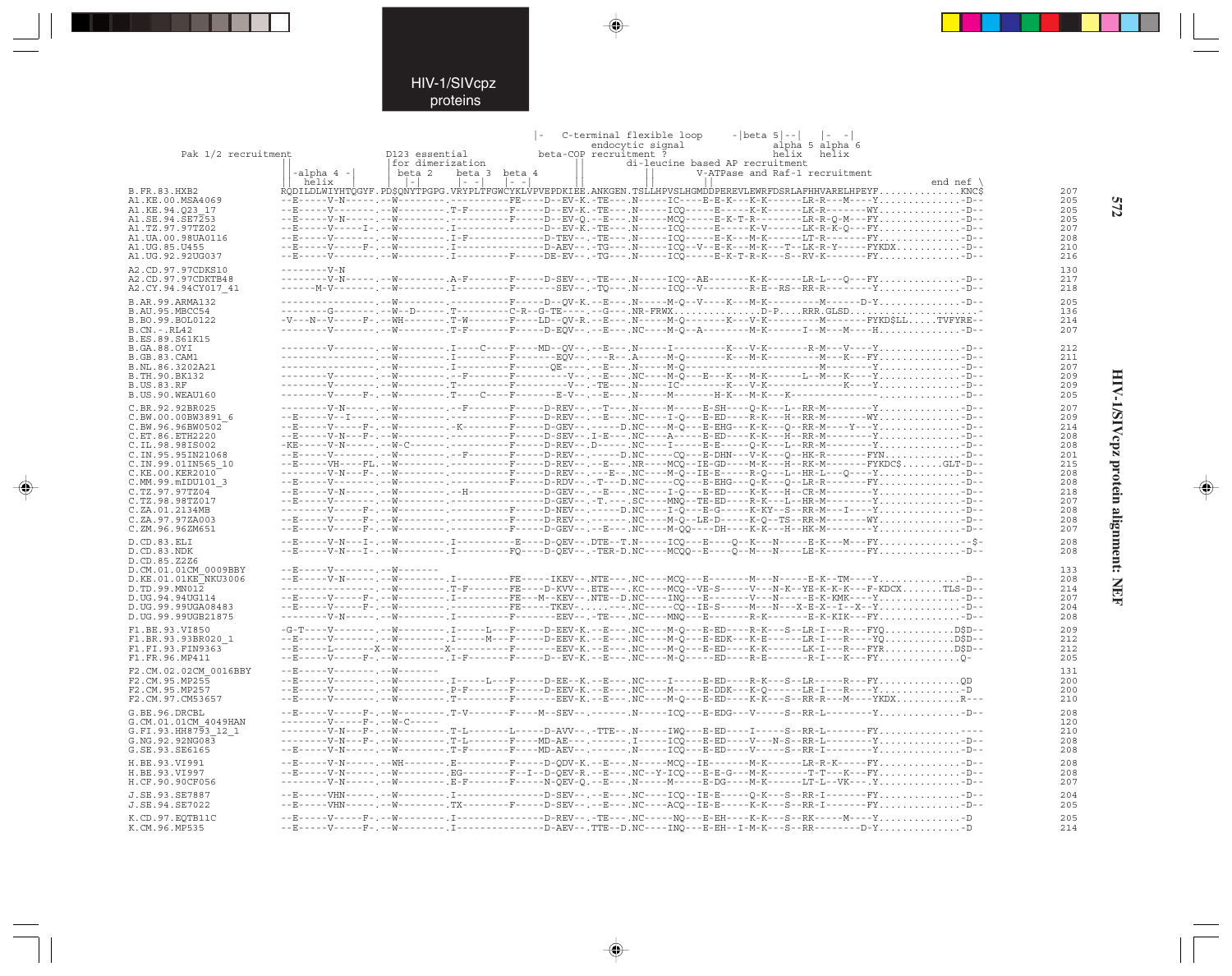| Pak 1/2 recruitment                                                                                                                                                                                                                                                                                                                                   |                                                                 | D123 essential<br> for dimerization                                                                                                                                                                                                                                                                                                                                                                                                                  |                           | beta-COP recruitment ? | C-terminal flexible loop<br>endocytic signal<br>di-leucine based AP recruitment | $- beta 5 -- $ | $\vert - \vert -$<br>alpha 5 alpha 6<br>helix helix                                                                                  |                   |                   |
|-------------------------------------------------------------------------------------------------------------------------------------------------------------------------------------------------------------------------------------------------------------------------------------------------------------------------------------------------------|-----------------------------------------------------------------|------------------------------------------------------------------------------------------------------------------------------------------------------------------------------------------------------------------------------------------------------------------------------------------------------------------------------------------------------------------------------------------------------------------------------------------------------|---------------------------|------------------------|---------------------------------------------------------------------------------|----------------|--------------------------------------------------------------------------------------------------------------------------------------|-------------------|-------------------|
|                                                                                                                                                                                                                                                                                                                                                       | -alpha 4 -<br>helix                                             | beta 2<br>beta 3<br>$\vert - \vert - \vert$<br>$\sim$<br>RODILDLWIYHTOGYF.PD\$ONYTPGPG.VRYPLTFGWCYKLVPVEPDKIEE.ANKGEN.TSLLHPVSLHGMDDPEREVLEWRFDSRLAFHHVARELHPEYFKNC\$                                                                                                                                                                                                                                                                                | beta 4<br>$\vert - \vert$ |                        |                                                                                 |                | V-ATPase and Raf-1 recruitment                                                                                                       | end nef $\langle$ | 207               |
| B.FR.83.HXB2<br>01 AE.CF.90.90CF4071                                                                                                                                                                                                                                                                                                                  |                                                                 | --E-----V-N---F-.--W---------.T----C---------D-REV--.D-----.NC----M-O--IE-E-----M-K---S--RR-I---------Y-D--                                                                                                                                                                                                                                                                                                                                          |                           |                        |                                                                                 |                |                                                                                                                                      |                   | 201               |
| $01$ <sup><math>-</math></sup> AE.JP.93.93JP NH1<br>$01\overline{AB}$ . TH. 90. CM240<br>01 AE. TH. 93. 93 TH 9021                                                                                                                                                                                                                                    |                                                                 | --E-----V-N---F-.--W---------.T-F--C----F----D-KEV--.D--R--.NC----M-Q-----E-----M-K---A--RK-I---M---FYD--<br>--E-----V-N---F-.--W---------. I-F--C----F-----DQREV--.D------ .NC----M-Q--IE-E-----M-K---A--RK-----Q----Y-D--<br>--E-----V-N---F-.--W---------.I----C----F-----DOGEV--.D--E--.NC----M-O--IE-ED----M-K---S--RK-I----R---YRD--                                                                                                           |                           |                        |                                                                                 |                |                                                                                                                                      |                   | 205<br>205<br>208 |
| 02 AG.CM.02.02CM 1677LE                                                                                                                                                                                                                                                                                                                               | $-$ - $E$ - - - - - $V$ - - - - - T - . - - $W$ - - - - - - -   |                                                                                                                                                                                                                                                                                                                                                                                                                                                      |                           |                        |                                                                                 |                |                                                                                                                                      |                   | 131               |
| 02 AG.CM.97.97CM MP807<br>$02$ AG. FR. 91. DJ264<br>$02^-AG$ . NG. $-$ . IBNG                                                                                                                                                                                                                                                                         |                                                                 | --E-----V-----F-.--W---------.T---------------MD-QEV--.---E--.NC----ICQ---E-ED----V------H--LK-R---I---FY-D--<br>--E-----V-----F-.--W--------.T---------F--E-MD-AEV--.-------.N-----ICQ---E-ED----V----S--RR-I---R---FY-D--<br>--E-----V-N---F-.--W--------.T-F-------F----MD-AEV--.--E---.N-----ICO---E-DD----I-----------R-T--------Y-D--<br>--F-.--W--------.T-F-------F----MD-AD--K.DTE---.N-----ICO---E-ED----V--------T-K---M---FYKDC\$HFY-D-- |                           |                        |                                                                                 |                |                                                                                                                                      |                   | 207<br>207<br>207 |
| 02 AG.SE.94.SE7812<br>03 AB.BY.00.98BY10443<br>03 AB.RU.97.KAL153 2                                                                                                                                                                                                                                                                                   |                                                                 | --E-----V-------. --W---. I-F-----------D-AEV--.-TE---.N-----ICQ----E-K---M-K------LT-R-------FY-D--                                                                                                                                                                                                                                                                                                                                                 |                           |                        |                                                                                 |                | . I - F - - - - - - - - - - - - D - EEV - - . - TE - - - . N - - - - - ICO - - K - - E - K - - - - - - LT - R - - - - - - FY - D - - |                   | 214<br>208<br>203 |
| 03 AB.RU.98.RU9800 I                                                                                                                                                                                                                                                                                                                                  |                                                                 | --E-----V-------,--W---------,I-F------------D--EV--,-TE---,N-----ICO-----E-K---M-K------LT-R-------FY,,,,,,,,,,,,,,-D--                                                                                                                                                                                                                                                                                                                             |                           |                        |                                                                                 |                |                                                                                                                                      |                   | 208               |
| 04 cpx.CY.94.CY032<br>$04$ cpx.GR.91.97PVCH<br>04 cpx.GR.97.97PVMY                                                                                                                                                                                                                                                                                    |                                                                 | --------V-N-----.--W---------.E-F--C----F----D-QEV--.--E---.NC----I-Q---E-E-----K-K--------K-I--------FY-D--                                                                                                                                                                                                                                                                                                                                         |                           |                        |                                                                                 |                |                                                                                                                                      |                   | 220<br>216<br>211 |
| 05 DF.BE. -. VI1310<br>05 DF.BE.93.VI961<br>$05$ DF.ES. - . $X492$                                                                                                                                                                                                                                                                                    |                                                                 | --------V-N----S.--W--------. I-----L---F------N-EEV-K.--E--D.NC----M-----E-DD----O-K---S--LR-I---R---FYOD\$D--<br>--K-----V-N-----.--W----------T--------F----D-EEV-K.--E---.KC----MHO-----EDG---R-K---S--LK-I---RR--FYOD\$D-<br>--------V-------.-A--------.I---------F----D-EE--K.-.N--DXGC---X-O--I--ADK---K----K--LK-L---O---FYODD--                                                                                                            |                           |                        |                                                                                 |                |                                                                                                                                      |                   | 210<br>213<br>209 |
| 06 cpx.AU.96.BFP90                                                                                                                                                                                                                                                                                                                                    |                                                                 | --E-----V-N---F-.--W--------- T-F------------D-EEV-- .LT---- .NC----ICO--AE-E------K-K---S--RR-I---K---FY-D--                                                                                                                                                                                                                                                                                                                                        |                           |                        |                                                                                 |                |                                                                                                                                      |                   | 206               |
| 06 cpx. ML. 95.95ML127<br>06 cpx.ML.95.95ML84<br>06 cpx.SN.97.97SE1078                                                                                                                                                                                                                                                                                |                                                                 | --------V----F-.--W--------.I-------------D-REV--.DT----.NC----M-Q---E-E-----M-K---S--RR-T---M---FY-D--<br>--E-----V-----F-.--W---------.I----------F-----D-KEV--.ET----.X----MCQ--V----X---M-K---S--RR-I-X-X---FXKDC\$QPH-D--                                                                                                                                                                                                                       |                           |                        |                                                                                 |                |                                                                                                                                      |                   | 210<br>210<br>224 |
| 07 BC.CN. - . CNGL179<br>07 BC.CN.97.97CN001                                                                                                                                                                                                                                                                                                          |                                                                 | --E-----V--------.--W---------.--F-------F----D-REV--.--E--D.NC-----CO---E-EH----K-K---O--HR-W--------Y-D--<br>--E-----V------- --WH------- --F-------F-----D-REV-K.--E--D.NC-----CQ---E-DH----KRK---Q--HR-R-------FYD--                                                                                                                                                                                                                             |                           |                        |                                                                                 |                |                                                                                                                                      |                   | 206<br>207        |
| 07 BC.CN.97.CN54                                                                                                                                                                                                                                                                                                                                      |                                                                 | --E-----V-------. --WH-------. --F-------F-----D-REV-- .--E--D.NC-----CQ---E-DH----K-K---Q--HR-R-------FY-D--                                                                                                                                                                                                                                                                                                                                        |                           |                        |                                                                                 |                |                                                                                                                                      |                   | 207               |
| 07 BC.CN.98.98CN009<br>08 BC.CN.97.97CNGX 6F                                                                                                                                                                                                                                                                                                          |                                                                 | --E-----V--------.--WH--------.--F-------F----D-REV--.--E---.NC-----CQ---E-EH----K-K---Q--HR-R--------FY-D--<br>--V-------.--WH-------.--F-------F-----D-REV--.--B--D.NC-----CQ---B-EH----K-K---Q--HR-R--------FY-D--                                                                                                                                                                                                                                |                           |                        |                                                                                 |                |                                                                                                                                      |                   | 207<br>207        |
| 08 BC.CN.97.97CNGX 7F                                                                                                                                                                                                                                                                                                                                 |                                                                 | --E-----V-------.--WH--------.--F------F----D-REV--.--E--D.NC-----CQ---E-EH----K-K---Q--HR-R--------FY-D--                                                                                                                                                                                                                                                                                                                                           |                           |                        |                                                                                 |                |                                                                                                                                      |                   | 207               |
| 08 BC.CN.97.97CNGX 9F<br>08 BC.CN.98.98CN006                                                                                                                                                                                                                                                                                                          |                                                                 | --E-----V--------.--MH--------.--F-------F----D-REV--.--E--D.NC-----CQ-----EH----K-K---Q--HR-R--------FY-D--                                                                                                                                                                                                                                                                                                                                         |                           |                        |                                                                                 |                |                                                                                                                                      |                   | 207<br>207        |
| 09 cpx.GH.96.96GH2911<br>09 cpx.SN.95.95SN1795<br>09 cpx. SN. 95. 95 SN 7808                                                                                                                                                                                                                                                                          |                                                                 | --E-----V-------.--W--------.--F-------F----D-KEV--.-TG----N-----MCQ--V-S.GG---M-----T--LKXI---K---FY-D--<br>--E-----V-------- --W--------- T-F-------F-----D-KEV-- .-TG--- .NC----ICQ--IE-S-----M-K---T--LK-I---Q---FY-D--                                                                                                                                                                                                                          |                           |                        |                                                                                 |                |                                                                                                                                      |                   | 207<br>207<br>207 |
| 09 cpx. US. 99. 99DE4057                                                                                                                                                                                                                                                                                                                              | $- -$ F - - - - - V - N - - - - - . - - W - - - - - - -         |                                                                                                                                                                                                                                                                                                                                                                                                                                                      |                           |                        |                                                                                 |                |                                                                                                                                      |                   | 133               |
| 10 CD.TZ.96.96TZ BF061<br>10 CD. TZ. 96. 96TZ BF071<br>10 CD.TZ.96.96TZ BF110                                                                                                                                                                                                                                                                         |                                                                 | -K------V-N---F-.--W--------- T---------F-----D-REV--.------ .NC----M-----E-KHG---V-K---T--HK-I---------Y-D--<br>--------V-N---F-.--W--------.I-------------D-KEV--.--E---.N---D-M-----E-AHG---I-O--IK--HT-M--------Y--<br>--------V-N---F-,--W--------, I-------------D-REV--,--E---, N-----M-----E-D----K-K---O---K-M--------Y,,,,,,,,,,,,,,,,D-                                                                                                   |                           |                        |                                                                                 |                |                                                                                                                                      |                   | 208<br>213<br>208 |
| 11 cpx.CM.02.02CM 4118STN --E-----V-------.--W-------                                                                                                                                                                                                                                                                                                 |                                                                 |                                                                                                                                                                                                                                                                                                                                                                                                                                                      |                           |                        |                                                                                 |                |                                                                                                                                      |                   | 133               |
| 11 cpx.CM.96.4496<br>$11$ <sup><math>-</math></sup> cpx.FR.99.MP1298                                                                                                                                                                                                                                                                                  |                                                                 | --E-I---V-N-----.--W--------- T----C----F----D-OEV--.-TE---.NR----ICO--IE-E------R-K---S--RR-I---X--DFYKD\$D--<br>--E-----V-----F-.--W--------.T---C----F----D-REV--.--E---.N-----ICO-----E-G---M-K---S--RK-I------DFY-D--                                                                                                                                                                                                                           |                           |                        |                                                                                 |                |                                                                                                                                      |                   | 211<br>208        |
| 11 cpx.GR.-.GR17                                                                                                                                                                                                                                                                                                                                      |                                                                 | --E-----VHN---F-.--W--------. I----C---------D-REV--.--E---.NC----M-O--IE-ED----R-K---S--RR-I------DFYKD\$D--<br>--E------V-N-----.--W---------.I----------F-----D-EEV-K.D-E---.NC----M-Q-----ED----R-K---L---R-F---K----YQG\$D--                                                                                                                                                                                                                    |                           |                        |                                                                                 |                |                                                                                                                                      |                   | 211               |
| 12 BF.AR.97.A32989<br>12 BF.AR.99.ARMA159                                                                                                                                                                                                                                                                                                             |                                                                 |                                                                                                                                                                                                                                                                                                                                                                                                                                                      |                           |                        |                                                                                 |                |                                                                                                                                      |                   | 209<br>209        |
| $12$ $BF.$ UY. 99. URTR23<br>12 BF.UY.99.URTR35                                                                                                                                                                                                                                                                                                       |                                                                 | -KE-----V-----F-.--WH-------.-----L---F----D-EEV-K.--E---.NC----M-O--IE-GDK---V--------LR-I---R----YOD\$DCYTESADC\$HRE                                                                                                                                                                                                                                                                                                                               |                           |                        |                                                                                 |                |                                                                                                                                      |                   | 225<br>209        |
| 13 cpx.CM.02.02CM 3226MN<br>13 cpx.CM.96.1849                                                                                                                                                                                                                                                                                                         | $-$ - $E$ - - - - - $V$ - - - - - $F$ - . - - $W$ - - - - - - - | --------V-------.--M--------.----C-E--F----ID-KEV--.--E---.NC----M-Q--IE-A-----M-K---S--RK-I--------FY-D--                                                                                                                                                                                                                                                                                                                                           |                           |                        |                                                                                 |                |                                                                                                                                      |                   | 132<br>200        |
| $13$ cpx. CM. 96.4164<br>14 BG.ES.00.X475                                                                                                                                                                                                                                                                                                             |                                                                 | --E-----V-------. --W--------- . I----C----F-----D-REV-- . --E--- .NC----M-QY----E-K---M-K---S--RR-----M----Y. D--<br>--------V-N---F-.--W--------. P---------F--E-MD-AEV--.-T----.N-----ICO--LE-AD----I-----S--RR-I------DFY----                                                                                                                                                                                                                    |                           |                        |                                                                                 |                |                                                                                                                                      |                   | 210<br>204        |
| 14 BG.ES.00.X477                                                                                                                                                                                                                                                                                                                                      |                                                                 | --------V-N---F-.--W--------.T-F-------F--E-MD-AEV--.------.N-----ICQ---E-ADN---V-----S--RR-I--------FY-D--                                                                                                                                                                                                                                                                                                                                          |                           |                        |                                                                                 |                |                                                                                                                                      |                   | 208               |
| 14 BG.ES.00.X623<br>14 BG.ES.99.X397                                                                                                                                                                                                                                                                                                                  |                                                                 | --------V-N---F-.--W--------.T-----Y---F--E--D-AEV--.ET----.N-----ICO---GXGDN---R-X---S--RR-I------XFY-DX-<br>--------V-N---F-.--W---------T--------F--E-MD-AE---.-T-----N-----ICO---E-ADN---I-----S--RR-I-------NFY-D--                                                                                                                                                                                                                             |                           |                        |                                                                                 |                |                                                                                                                                      |                   | 213<br>208        |
| 15 01B.TH.02.02TH OUR1331 --E-----V-N---F-.--W--------.I---C---F----D-RDA--.D--E--.NC----M-Q--QE-E-----M-K--S--RK-T--------Y-D--                                                                                                                                                                                                                      |                                                                 |                                                                                                                                                                                                                                                                                                                                                                                                                                                      |                           |                        |                                                                                 |                |                                                                                                                                      |                   | 205               |
| 15 <sup>-</sup> 01B.TH.02.02TH <sup>-</sup> OUR1332 --E-----V-N-----.--W---------I---C---F----D-REV--.D--E--.NC----M-O--O--ED----M-K---S--RK-I--------FY-D--<br>15 <sup>-01B</sup> .TH.99.99TH <sup>-</sup> MU2079 --E-----V-N---F-.--W--------.I---C---F----D-SDV--.N----- NC----M-Q---E-E-----K-Q---A--RK-I---------YD--<br>15 01B.TH.99.99TH R2399 |                                                                 | --E-----V-N---F-.--W--------. I-F--C----F-----DTREV--. DS----. NC----LNQ--Q--EDK---M-K---A--RK-I--D----FYD--                                                                                                                                                                                                                                                                                                                                         |                           |                        |                                                                                 |                |                                                                                                                                      |                   | 205<br>201<br>205 |
| 16 A2D.KE.00.KISII5009<br>16 A2D.KR.97.97KR004                                                                                                                                                                                                                                                                                                        |                                                                 | --------V-N---F-.--W----------T-F-------F----D-SE--K.-TE---.N-----MCQ--IE-S-G---R-K---S--RR-M--------Y<br>--------V-----F-.--W-G------.I----------F-----S-AEV--.-TE--T.N-----ICQ--IE--------K-V---H--LV-K---------FY-D--                                                                                                                                                                                                                             |                           |                        |                                                                                 |                |                                                                                                                                      |                   | 213<br>217        |
| N.CM.-.YBF106<br>N.CM.95.YBF30                                                                                                                                                                                                                                                                                                                        |                                                                 | --E-----V-----F-.--W--------.----XC----F----LSEEAV--.--E-D-.NA----ICQ--V--DHKQ--V-----S--RR---K----DFY----<br>---------M-----IL.--WH-------. I---V-----F----LSAEEV--.--E-D-.NA----ICQ--A--DHK---V----S--RR---------FY----                                                                                                                                                                                                                            |                           |                        |                                                                                 |                |                                                                                                                                      |                   | 208<br>213        |
| O.BE.87.ANT70<br>O.CM. - . 96CMABB009<br>O.CM.91.MVP5180                                                                                                                                                                                                                                                                                              |                                                                 | -AE-----V-N---F-.--W--------.T-F------LF-----SEEEA-RLG-TC-R.AN----ACA--FE-THK-I-M-K--RS-GNT---MIT---L-QKXT----<br>-AE-----VH----FL.--W-E------.T-F------LF-----TEEEA-RLG-TC-R.AN----ACN--F---HG-M-K-Q--RS--NT---QITN--L-NKD\$---                                                                                                                                                                                                                     |                           |                        |                                                                                 |                |                                                                                                                                      |                   | 218<br>216<br>214 |
| O.SN.99.SEMP1299                                                                                                                                                                                                                                                                                                                                      |                                                                 | -AE-----V----F-.--W-G------.P-F-----LF-----SEAEA--LG--C-R.A-----ACN--FE-NHGOI-K-O--RS-GST---MVTN--L-NKD\$---                                                                                                                                                                                                                                                                                                                                         |                           |                        |                                                                                 |                |                                                                                                                                      |                   | 215               |
| CPZ.CD. - . CPZANT<br>CPZ.CM.98.CAM5<br>CPZ.GA.-.CPZGAB                                                                                                                                                                                                                                                                                               |                                                                 | -AA---M-MFN---I-.--W----EE--.-----CR---F------SPPDD-R.NI----ACT--DG--HK-I-R-E--AS-MRR-I---R-----RD\$DXANRRI\$-R-<br>--E-----V-----I-.--W--------.---------F----LT-EEV-K.--E-DT.NI----ICQ---E-EHG---V--------LK-L---Q----YGDHNXQRLRSX---<br>--E-----V-----F-.--W----T---.T-F--C----F----LTEEQV-Q.--E-D-.NC----ICQ---E-EDK---V--------LR-I---Q----YKD\$L\$XLAHAH----                                                                                   |                           |                        |                                                                                 |                |                                                                                                                                      |                   | 210<br>218<br>218 |
| CPZ.US.85.CPZUS                                                                                                                                                                                                                                                                                                                                       |                                                                 | --E-----V-----I-.--W--------.-----Y---F----LTEEEV-Q.-----T.NI----MCQ---E-EHG---I-Q--TE--RR-R-K-------RN\$WLXTAQAQ\$---                                                                                                                                                                                                                                                                                                                               |                           |                        |                                                                                 |                |                                                                                                                                      |                   | 222               |

 $\Rightarrow$ 

 $\overline{\bullet}$ 

. . .

 $\Rightarrow$ 

 $\overline{\mathbb{F}}$ 

HIV-1/SIVcpz protein alignment: NEF **HIV-1/SIVcpz protein alignment: NEF**

 $\Rightarrow$ 

**573**

HIV-1/SIVcpz

proteins